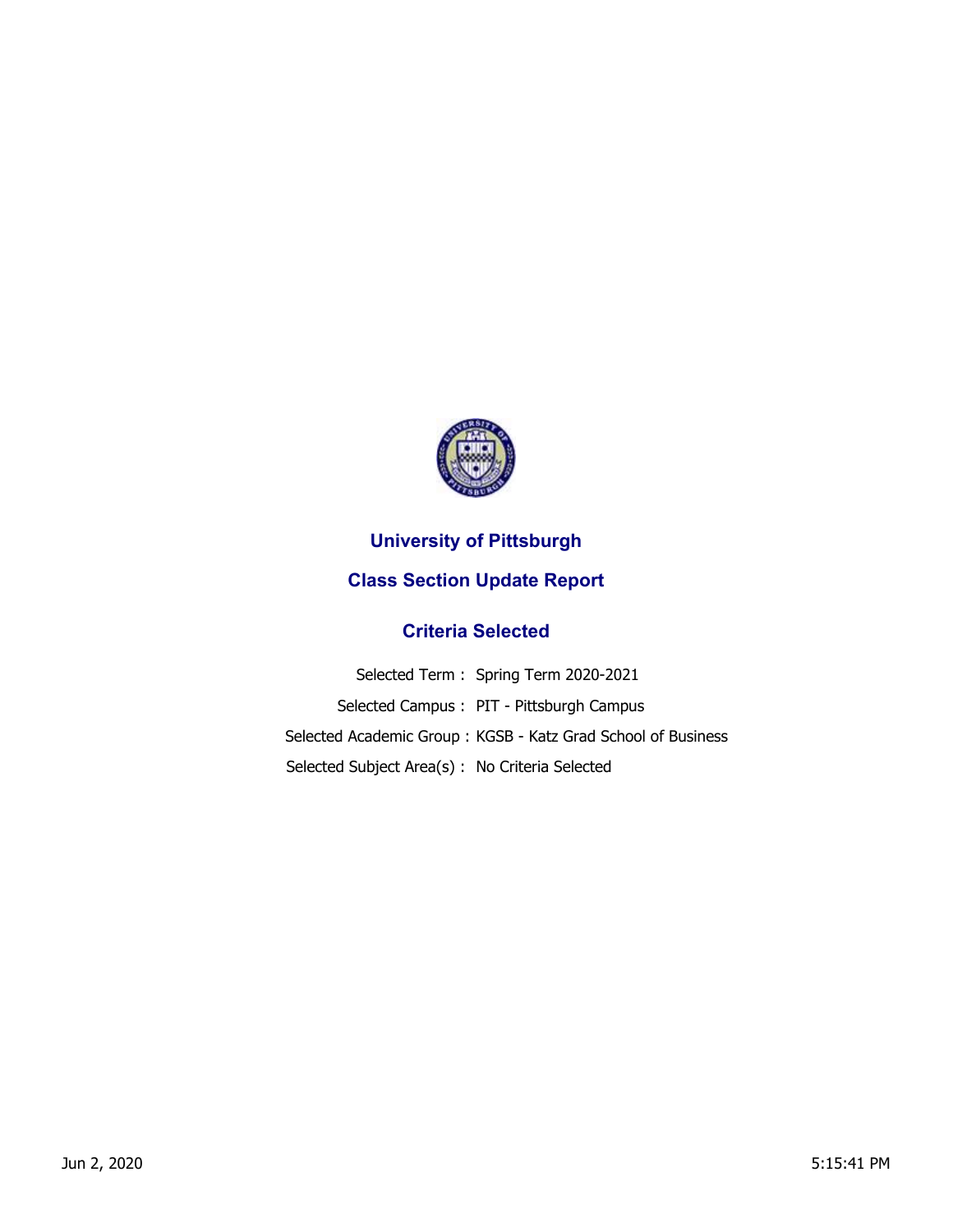| Jun 2, 2020 5:15:41 PM                                                                                                                                                                             |                                  |                                                                                                           |                                                                  | <b>Class Section Update Report</b>             |                                                            | Cancel                          | Change                                                           |
|----------------------------------------------------------------------------------------------------------------------------------------------------------------------------------------------------|----------------------------------|-----------------------------------------------------------------------------------------------------------|------------------------------------------------------------------|------------------------------------------------|------------------------------------------------------------|---------------------------------|------------------------------------------------------------------|
| Page 1 of 194                                                                                                                                                                                      |                                  |                                                                                                           |                                                                  | University of Pittsburgh                       |                                                            |                                 |                                                                  |
| Term: 2214 Campus: PIT - Pittsburgh Campus                                                                                                                                                         |                                  |                                                                                                           |                                                                  |                                                | Academic Group: KGSB - Katz Grad School of Business        |                                 |                                                                  |
| <b>Course ID: 101117</b><br><b>Subject Area: BACC</b><br>Catalog Nbr: 2060<br><b>Class Nbr: 13045</b><br><b>Course Offering Nbr: 1</b><br>Academic Organization: KGSB-BADM - KGSB - Business Admin |                                  | <b>Class Section: 1010</b><br>Component: IND - Independent Study<br><b>Class Type: Enrollment Section</b> |                                                                  |                                                | <b>Minimum</b><br><b>Units: 1.00</b><br><b>Units: 1.00</b> | <b>Academic Progress</b>        | <b>Maximum</b><br><b>Units: 9.00</b><br><b>FA Units:</b><br>1.00 |
| <b>Short Title: INDEPENDENT STUDY IN ACCONTING</b>                                                                                                                                                 |                                  |                                                                                                           |                                                                  |                                                |                                                            |                                 |                                                                  |
| Free Format Topic: (30 Characters)                                                                                                                                                                 |                                  |                                                                                                           |                                                                  |                                                | Fee Type:                                                  |                                 | Fee Amount:                                                      |
| Session: KS2                                                                                                                                                                                       | <b>Start Date: 3/15/2021</b>     |                                                                                                           | End Date: 5/1/2021                                               |                                                | <b>Associated Class: 1010</b>                              |                                 | Location: PGH                                                    |
| <b>Schedule</b><br>Print: Y<br>Y/N                                                                                                                                                                 |                                  | <b>Instructor</b><br>ID:<br>2906949                                                                       | <b>Instructor Role</b><br>Special                                |                                                | <b>Instructor Name:</b><br>Burgess, Camille D              |                                 |                                                                  |
| <b>Facility ID:</b><br>TBATBA<br>TBA                                                                                                                                                               | Room:<br>0                       | <b>Room Capacity: Mtg Start:</b>                                                                          |                                                                  | Mtg End:<br>Day:                               |                                                            | <b>Start Date:</b><br>3/15/2021 | <b>End Date:</b><br>5/1/2021                                     |
| Consent:<br><b>Department Consent</b><br>Required                                                                                                                                                  | Grad LG/SU3<br>Basis             | <b>Grading Basis:</b>                                                                                     | <b>Instructor Edit:</b><br>Class Instructor<br><b>Table Edit</b> | <b>Enrollment</b><br>Capacity: 20              |                                                            |                                 |                                                                  |
| <b>Course</b><br>Course<br><b>Attribute:</b>                                                                                                                                                       | <b>Attribute Value: Subject:</b> | <b>Combined Section</b>                                                                                   |                                                                  | <b>Combined Section</b><br><b>Catalog Nbr:</b> | <b>Combined Section</b><br><b>Class Number:</b>            |                                 | <b>Combined Section</b><br><b>Enrollment Capacity:</b>           |
|                                                                                                                                                                                                    |                                  |                                                                                                           |                                                                  |                                                |                                                            |                                 |                                                                  |
| <b>Room Characteristic</b><br>Media - Data Projector/Monitor                                                                                                                                       |                                  |                                                                                                           |                                                                  |                                                |                                                            |                                 |                                                                  |
| <b>Start Date</b>                                                                                                                                                                                  |                                  | <b>Reserve Capacity Requirement</b>                                                                       |                                                                  | <b>Cap Enrl</b>                                |                                                            |                                 |                                                                  |
|                                                                                                                                                                                                    |                                  |                                                                                                           |                                                                  |                                                |                                                            |                                 |                                                                  |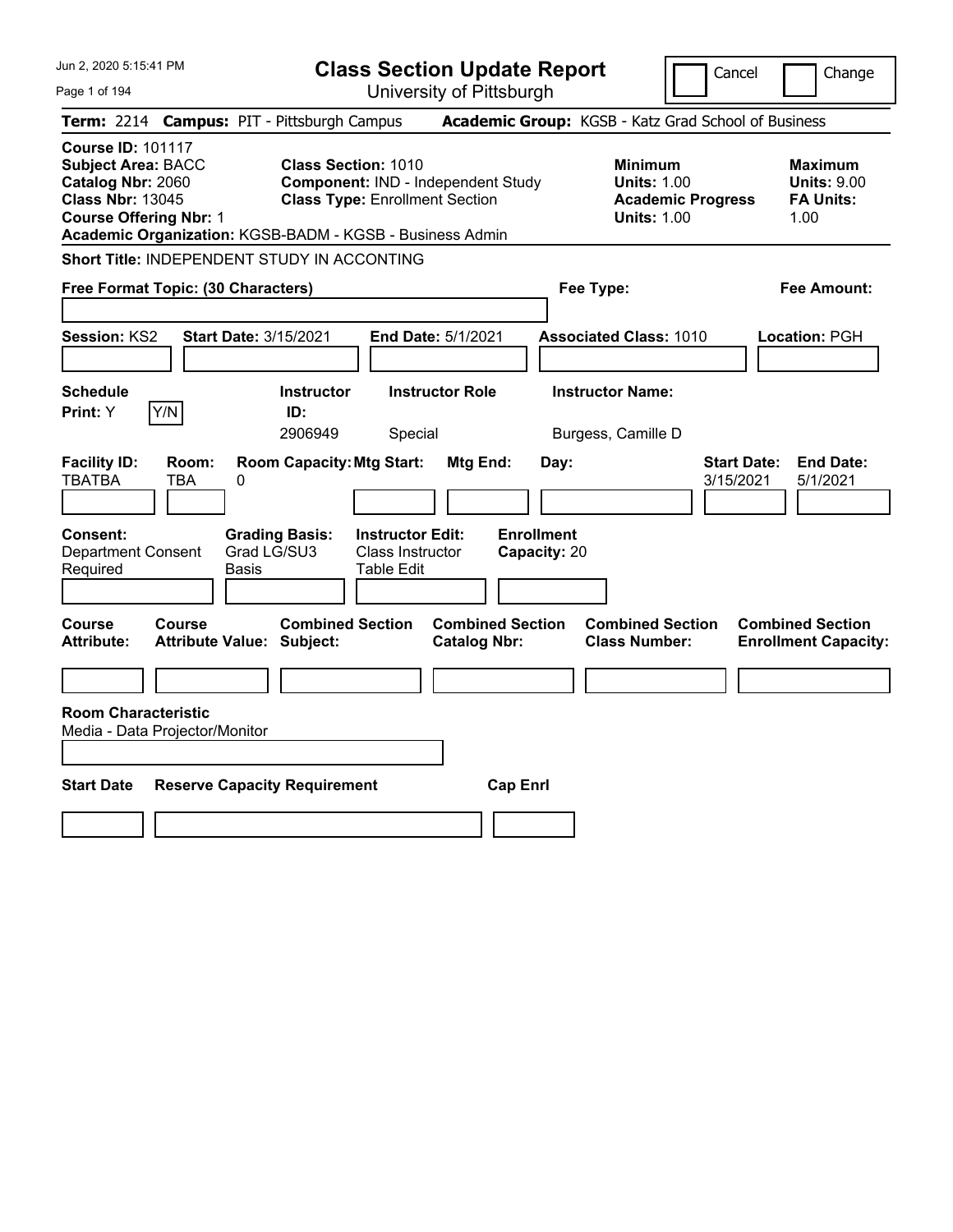| Jun 2, 2020 5:15:41 PM                                                                                                                 | <b>Class Section Update Report</b>                                                                                                                                    | Cancel                                                                                 | Change                                                           |
|----------------------------------------------------------------------------------------------------------------------------------------|-----------------------------------------------------------------------------------------------------------------------------------------------------------------------|----------------------------------------------------------------------------------------|------------------------------------------------------------------|
| Page 2 of 194                                                                                                                          | University of Pittsburgh                                                                                                                                              |                                                                                        |                                                                  |
| Term: 2214 Campus: PIT - Pittsburgh Campus                                                                                             |                                                                                                                                                                       | Academic Group: KGSB - Katz Grad School of Business                                    |                                                                  |
| <b>Course ID: 101117</b><br><b>Subject Area: BACC</b><br>Catalog Nbr: 2060<br><b>Class Nbr: 16440</b><br><b>Course Offering Nbr: 1</b> | <b>Class Section: 1150</b><br>Component: IND - Independent Study<br><b>Class Type: Enrollment Section</b><br>Academic Organization: KGSB-BADM - KGSB - Business Admin | <b>Minimum</b><br><b>Units: 1.00</b><br><b>Academic Progress</b><br><b>Units: 1.00</b> | <b>Maximum</b><br><b>Units: 9.00</b><br><b>FA Units:</b><br>1.00 |
| Short Title: INDEPENDENT STUDY IN ACCONTING                                                                                            |                                                                                                                                                                       |                                                                                        |                                                                  |
| Free Format Topic: (30 Characters)                                                                                                     |                                                                                                                                                                       | Fee Type:                                                                              | Fee Amount:                                                      |
| Session: KS1<br><b>Start Date: 1/11/2021</b>                                                                                           | End Date: 3/7/2021                                                                                                                                                    | <b>Associated Class: 1150</b>                                                          | Location: PGH                                                    |
| <b>Schedule</b><br>Print: Y<br>Y/N                                                                                                     | <b>Instructor Role</b><br><b>Instructor</b><br>ID:<br>$\mathbf 0$                                                                                                     | <b>Instructor Name:</b><br>No Instructor Assigned                                      |                                                                  |
| <b>Facility ID:</b><br>Room:<br><b>TBATBA</b><br>0<br>TBA                                                                              | <b>Room Capacity: Mtg Start:</b><br>Mtg End:<br>Day:                                                                                                                  | <b>Start Date:</b><br>1/11/2021                                                        | <b>End Date:</b><br>3/7/2021                                     |
| <b>Consent:</b><br><b>Department Consent</b><br>Required<br>Basis                                                                      | <b>Enrollment</b><br><b>Instructor Edit:</b><br><b>Grading Basis:</b><br>Grad LG/SU3<br>Class Instructor<br>Capacity: 20<br>Table Edit                                |                                                                                        |                                                                  |
| Course<br>Course<br><b>Attribute:</b><br>Attribute Value: Subject:                                                                     | <b>Combined Section</b><br><b>Combined Section</b><br><b>Catalog Nbr:</b>                                                                                             | <b>Combined Section</b><br><b>Class Number:</b>                                        | <b>Combined Section</b><br><b>Enrollment Capacity:</b>           |
|                                                                                                                                        |                                                                                                                                                                       |                                                                                        |                                                                  |
| <b>Room Characteristic</b><br>Media - Data Projector/Monitor                                                                           |                                                                                                                                                                       |                                                                                        |                                                                  |
| <b>Start Date</b><br><b>Reserve Capacity Requirement</b>                                                                               | <b>Cap Enrl</b>                                                                                                                                                       |                                                                                        |                                                                  |
|                                                                                                                                        |                                                                                                                                                                       |                                                                                        |                                                                  |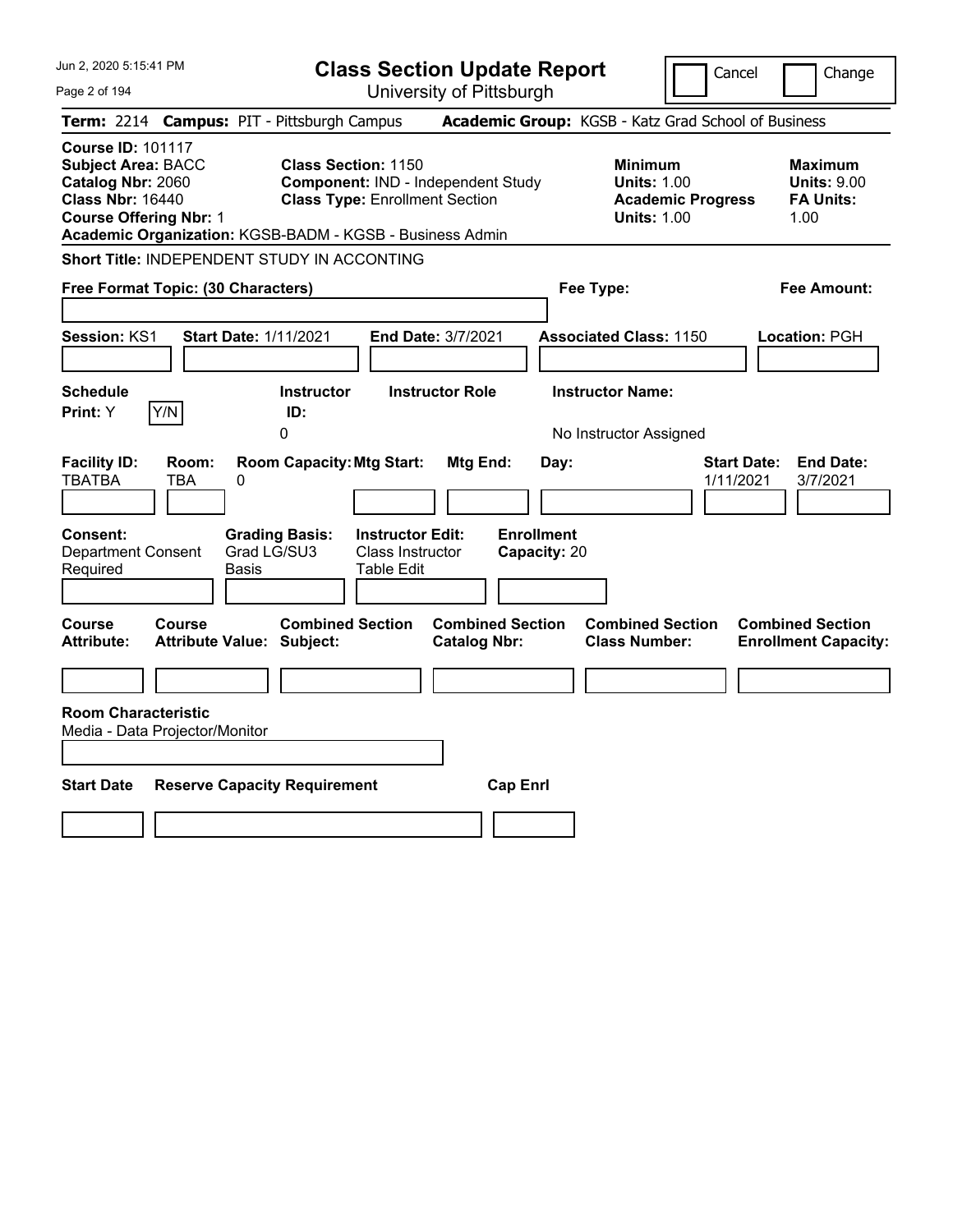Page 3 of 194

**Class Section Update Report**

Cancel **Change** 

| Term: 2214 Campus: PIT - Pittsburgh Campus                                                                                                                                                         |                                                   |   |                                                |                                                                                                    |                                                |                 |                                   | <b>Academic Group: KGSB - Katz Grad School of Business</b> |                          |                    |                                                                  |
|----------------------------------------------------------------------------------------------------------------------------------------------------------------------------------------------------|---------------------------------------------------|---|------------------------------------------------|----------------------------------------------------------------------------------------------------|------------------------------------------------|-----------------|-----------------------------------|------------------------------------------------------------|--------------------------|--------------------|------------------------------------------------------------------|
| <b>Course ID: 185847</b><br><b>Subject Area: BACC</b><br>Catalog Nbr: 2100<br><b>Class Nbr: 23020</b><br><b>Course Offering Nbr: 1</b><br>Academic Organization: KGSB-BADM - KGSB - Business Admin |                                                   |   |                                                | <b>Class Section: 1010</b><br>Component: INT - Internship<br><b>Class Type: Enrollment Section</b> |                                                |                 |                                   | <b>Minimum</b><br><b>Units: 1.00</b><br><b>Units: 1.00</b> | <b>Academic Progress</b> |                    | <b>Maximum</b><br><b>Units: 3.00</b><br><b>FA Units:</b><br>1.00 |
| <b>Short Title: MACC INTERNSHIP</b>                                                                                                                                                                |                                                   |   |                                                |                                                                                                    |                                                |                 |                                   |                                                            |                          |                    |                                                                  |
| Free Format Topic: (30 Characters)                                                                                                                                                                 |                                                   |   |                                                |                                                                                                    |                                                |                 |                                   | Fee Type:                                                  |                          |                    | <b>Fee Amount:</b>                                               |
| <b>Session: KMT</b>                                                                                                                                                                                |                                                   |   | <b>Start Date: 1/11/2021</b>                   |                                                                                                    | End Date: 5/1/2021                             |                 |                                   | <b>Associated Class: 1010</b>                              |                          |                    | Location: PGH                                                    |
|                                                                                                                                                                                                    |                                                   |   |                                                |                                                                                                    |                                                |                 |                                   |                                                            |                          |                    |                                                                  |
| <b>Schedule</b><br>Print: Y                                                                                                                                                                        | Y/N                                               |   | <b>Instructor</b><br>ID:<br>2907867            |                                                                                                    | <b>Instructor Role</b><br>Primary Instructor   |                 |                                   | <b>Instructor Name:</b><br>Shastri, Karen Andrea           |                          |                    |                                                                  |
| <b>Facility ID:</b><br><b>TBATBA</b>                                                                                                                                                               | Room:<br><b>TBA</b>                               | 0 | <b>Room Capacity: Mtg Start:</b>               |                                                                                                    | Mtg End:                                       |                 | Day:                              |                                                            | 1/11/2021                | <b>Start Date:</b> | <b>End Date:</b><br>5/1/2021                                     |
| <b>Consent:</b><br><b>Department Consent</b><br>Required                                                                                                                                           |                                                   |   | <b>Grading Basis:</b><br><b>Grad HSU Basis</b> | <b>Instructor Edit:</b><br>No Enrollment<br>Choice                                                 |                                                |                 | <b>Enrollment</b><br>Capacity: 20 |                                                            |                          |                    |                                                                  |
| <b>Course</b><br>Attribute:                                                                                                                                                                        | <b>Course</b><br><b>Attribute Value: Subject:</b> |   | <b>Combined Section</b>                        |                                                                                                    | <b>Combined Section</b><br><b>Catalog Nbr:</b> |                 |                                   | <b>Combined Section</b><br><b>Class Number:</b>            |                          |                    | <b>Combined Section</b><br><b>Enrollment Capacity:</b>           |
|                                                                                                                                                                                                    |                                                   |   |                                                |                                                                                                    |                                                |                 |                                   |                                                            |                          |                    |                                                                  |
| <b>Room Characteristic</b><br>Media - Data Projector/Monitor                                                                                                                                       |                                                   |   |                                                |                                                                                                    |                                                |                 |                                   |                                                            |                          |                    |                                                                  |
| <b>Start Date</b>                                                                                                                                                                                  |                                                   |   | <b>Reserve Capacity Requirement</b>            |                                                                                                    |                                                | <b>Cap Enrl</b> |                                   |                                                            |                          |                    |                                                                  |
|                                                                                                                                                                                                    |                                                   |   |                                                |                                                                                                    |                                                |                 |                                   |                                                            |                          |                    |                                                                  |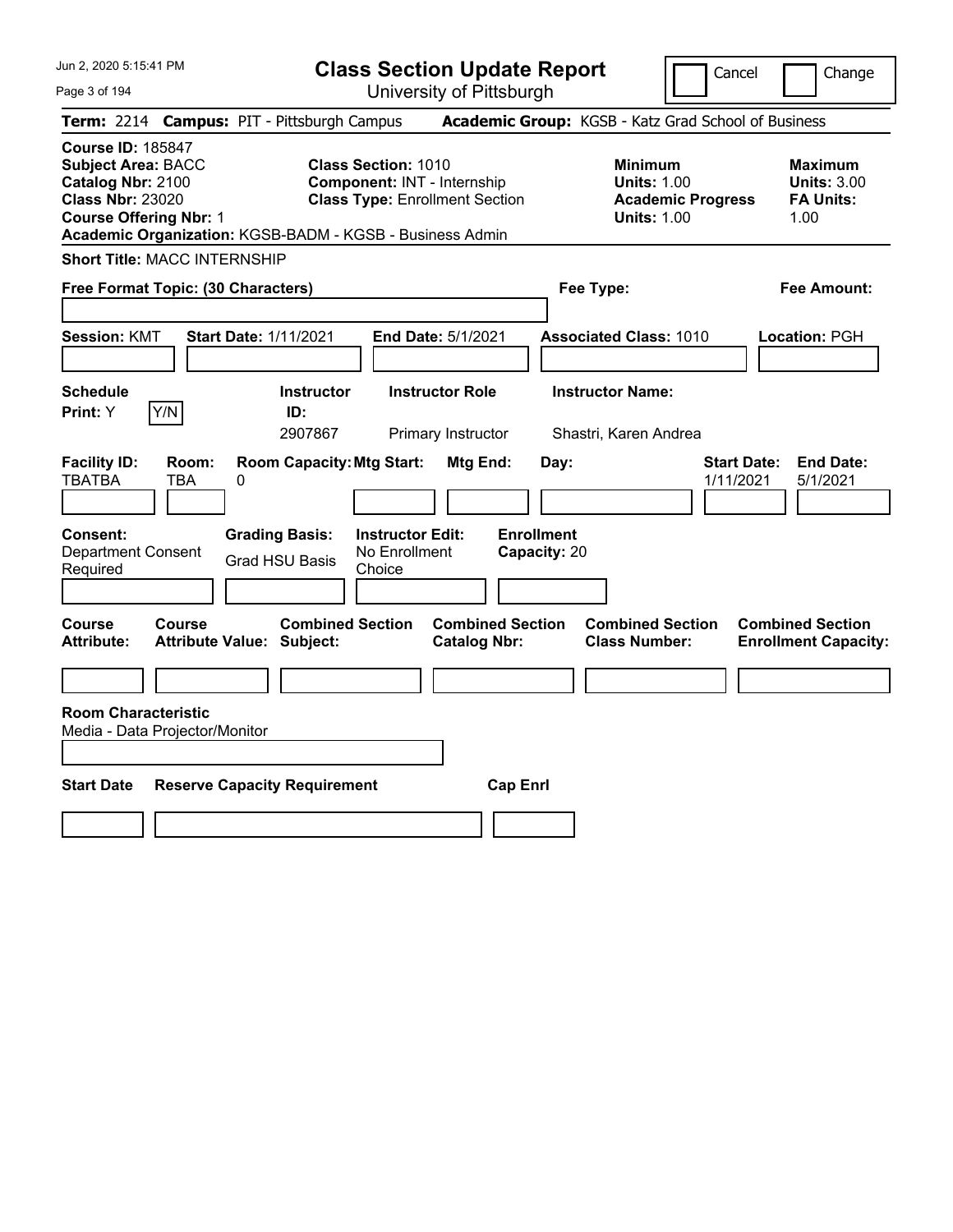| Jun 2, 2020 5:15:41 PM                                                                                                                                                                             |                                                                                         |                                               |                              | <b>Class Section Update Report</b>                                                                     |                                              |                                   |              |                                                                                        | Cancel                          | Change                                                           |
|----------------------------------------------------------------------------------------------------------------------------------------------------------------------------------------------------|-----------------------------------------------------------------------------------------|-----------------------------------------------|------------------------------|--------------------------------------------------------------------------------------------------------|----------------------------------------------|-----------------------------------|--------------|----------------------------------------------------------------------------------------|---------------------------------|------------------------------------------------------------------|
| Page 4 of 194                                                                                                                                                                                      |                                                                                         |                                               |                              |                                                                                                        | University of Pittsburgh                     |                                   |              |                                                                                        |                                 |                                                                  |
| Term: 2214 Campus: PIT - Pittsburgh Campus                                                                                                                                                         |                                                                                         |                                               |                              |                                                                                                        |                                              |                                   |              | Academic Group: KGSB - Katz Grad School of Business                                    |                                 |                                                                  |
| <b>Course ID: 178876</b><br><b>Subject Area: BACC</b><br>Catalog Nbr: 2252<br><b>Class Nbr: 16673</b><br><b>Course Offering Nbr: 1</b><br>Academic Organization: KGSB-BADM - KGSB - Business Admin |                                                                                         |                                               |                              | <b>Class Section: 1030</b><br><b>Component: LEC - Lecture</b><br><b>Class Type: Enrollment Section</b> |                                              |                                   |              | <b>Minimum</b><br><b>Units: 3.00</b><br><b>Academic Progress</b><br><b>Units: 3.00</b> |                                 | <b>Maximum</b><br><b>Units: 3.00</b><br><b>FA Units:</b><br>3.00 |
| Short Title: CORPORT TAX ACCTNG & PLANNING                                                                                                                                                         |                                                                                         |                                               |                              |                                                                                                        |                                              |                                   |              |                                                                                        |                                 |                                                                  |
| Free Format Topic: (30 Characters)                                                                                                                                                                 |                                                                                         |                                               |                              |                                                                                                        |                                              |                                   |              | Fee Type:                                                                              |                                 | <b>Fee Amount:</b>                                               |
| <b>Session: KMT</b>                                                                                                                                                                                |                                                                                         | <b>Start Date: 1/11/2021</b>                  |                              |                                                                                                        | <b>End Date: 5/1/2021</b>                    |                                   |              | <b>Associated Class: 1030</b>                                                          |                                 | <b>Location: PGH</b>                                             |
| <b>Schedule</b><br>Print: Y                                                                                                                                                                        | Y/N                                                                                     | ID:                                           | <b>Instructor</b><br>2942737 |                                                                                                        | <b>Instructor Role</b><br>Primary Instructor |                                   |              | <b>Instructor Name:</b><br>Shiry, Dmitri D                                             |                                 |                                                                  |
| <b>Facility ID:</b><br><b>NEEDSAROOM</b>                                                                                                                                                           | Room:                                                                                   |                                               |                              | <b>Room Capacity: Mtg Start:</b><br>6:20 PM                                                            | Mtg End:<br>9:20 PM                          |                                   | Day:<br>Mo   |                                                                                        | <b>Start Date:</b><br>1/11/2021 | <b>End Date:</b><br>5/1/2021                                     |
| <b>Consent:</b><br><b>Department Consent</b><br>Required                                                                                                                                           |                                                                                         | <b>Grading Basis:</b><br>Grad LG/SNC<br>Basis |                              | <b>Instructor Edit:</b><br>No Enrollment<br>Choice                                                     |                                              | <b>Enrollment</b><br>Capacity: 58 |              |                                                                                        |                                 |                                                                  |
| <b>Course</b><br><b>Attribute:</b>                                                                                                                                                                 | <b>Course</b><br><b>Attribute Value: Subject:</b>                                       |                                               | <b>Combined Section</b>      |                                                                                                        | <b>Catalog Nbr:</b>                          | <b>Combined Section</b>           |              | <b>Combined Section</b><br><b>Class Number:</b>                                        |                                 | <b>Combined Section</b><br><b>Enrollment Capacity:</b>           |
|                                                                                                                                                                                                    |                                                                                         |                                               |                              |                                                                                                        |                                              |                                   |              |                                                                                        |                                 |                                                                  |
| <b>Room Characteristic</b><br>Media - Data Projector/Monitor<br>PeopleSoft - Scheduled (PS)<br><b>Start Date</b>                                                                                   | <b>Reserve Capacity Requirement</b>                                                     |                                               |                              |                                                                                                        |                                              | <b>Cap Enrl</b>                   |              |                                                                                        |                                 |                                                                  |
| 10/1/2020<br>10/1/2020<br>10/1/2020                                                                                                                                                                | Restricted to BUSAD-MBA<br><b>Restricted to BUSADP-MBA</b><br><b>Restricted ACCT-MS</b> |                                               |                              |                                                                                                        |                                              |                                   | 5<br>5<br>48 |                                                                                        |                                 |                                                                  |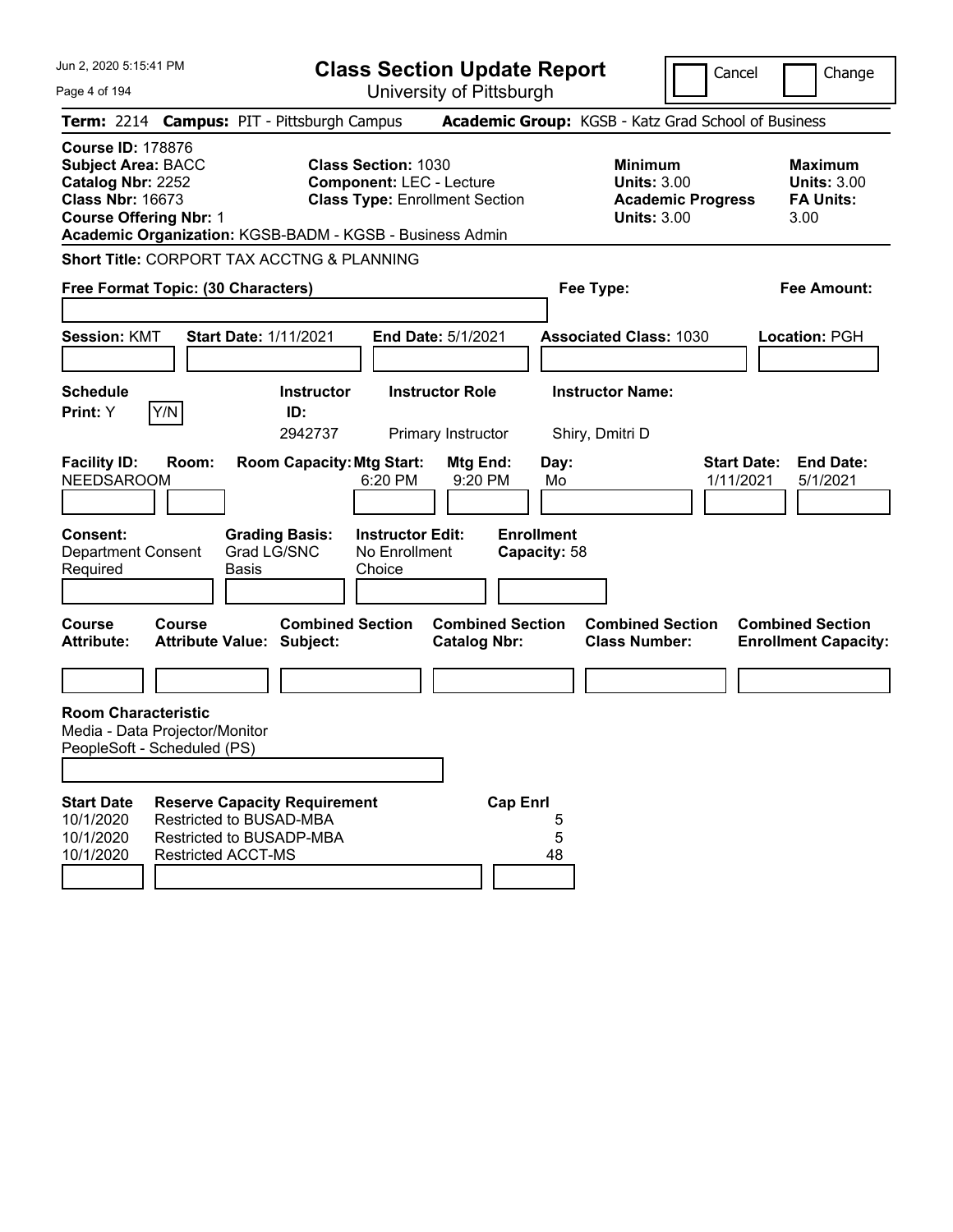| Jun 2, 2020 5:15:41 PM                                                                                                                 |                           |                                                          |                                                               | <b>Class Section Update Report</b>             |                                   |                                                                                        | Cancel                          | Change                                                    |
|----------------------------------------------------------------------------------------------------------------------------------------|---------------------------|----------------------------------------------------------|---------------------------------------------------------------|------------------------------------------------|-----------------------------------|----------------------------------------------------------------------------------------|---------------------------------|-----------------------------------------------------------|
| Page 5 of 194                                                                                                                          |                           |                                                          |                                                               | University of Pittsburgh                       |                                   |                                                                                        |                                 |                                                           |
| <b>Term: 2214</b>                                                                                                                      |                           | <b>Campus: PIT - Pittsburgh Campus</b>                   |                                                               |                                                |                                   | Academic Group: KGSB - Katz Grad School of Business                                    |                                 |                                                           |
| <b>Course ID: 178876</b><br><b>Subject Area: BACC</b><br>Catalog Nbr: 2252<br><b>Class Nbr: 24276</b><br><b>Course Offering Nbr: 1</b> |                           | Academic Organization: KGSB-BADM - KGSB - Business Admin | <b>Class Section: 1050</b><br><b>Component: LEC - Lecture</b> | <b>Class Type: Enrollment Section</b>          |                                   | <b>Minimum</b><br><b>Units: 3.00</b><br><b>Academic Progress</b><br><b>Units: 3.00</b> |                                 | Maximum<br><b>Units: 3.00</b><br><b>FA Units:</b><br>3.00 |
|                                                                                                                                        |                           | Short Title: CORPORT TAX ACCTNG & PLANNING               |                                                               |                                                |                                   |                                                                                        |                                 |                                                           |
| Free Format Topic: (30 Characters)                                                                                                     |                           |                                                          |                                                               |                                                | Fee Type:                         |                                                                                        |                                 | Fee Amount:                                               |
| <b>Session: KMT</b>                                                                                                                    |                           | <b>Start Date: 1/11/2021</b>                             |                                                               | <b>End Date: 5/1/2021</b>                      |                                   | <b>Associated Class: 1050</b>                                                          |                                 | <b>Location: PGH</b>                                      |
| <b>Schedule</b><br>Print: Y                                                                                                            | Y/N                       | <b>Instructor</b><br>ID:<br>2952865                      |                                                               | <b>Instructor Role</b><br>Primary Instructor   | Hogan, Brian                      | <b>Instructor Name:</b>                                                                |                                 |                                                           |
| <b>Facility ID:</b><br><b>NEEDSAROOM</b>                                                                                               | Room:                     | <b>Room Capacity: Mtg Start:</b>                         | 6:20 PM                                                       | Mtg End:<br>9:20 PM                            | Day:<br>Tu                        |                                                                                        | <b>Start Date:</b><br>1/11/2021 | <b>End Date:</b><br>5/1/2021                              |
| Consent:<br><b>Department Consent</b><br>Required                                                                                      |                           | <b>Grading Basis:</b><br>Grad LG/SNC<br>Basis            | <b>Instructor Edit:</b><br>No Enrollment<br>Choice            |                                                | <b>Enrollment</b><br>Capacity: 40 |                                                                                        |                                 |                                                           |
| Course<br><b>Attribute:</b>                                                                                                            | Course                    | <b>Combined Section</b><br>Attribute Value: Subject:     |                                                               | <b>Combined Section</b><br><b>Catalog Nbr:</b> |                                   | <b>Combined Section</b><br><b>Class Number:</b>                                        |                                 | <b>Combined Section</b><br><b>Enrollment Capacity:</b>    |
|                                                                                                                                        |                           |                                                          |                                                               |                                                |                                   |                                                                                        |                                 |                                                           |
| <b>Room Characteristic</b><br>Media - Data Projector/Monitor<br>PeopleSoft - Scheduled (PS)                                            |                           |                                                          |                                                               |                                                |                                   |                                                                                        |                                 |                                                           |
| <b>Start Date</b><br>10/1/2020                                                                                                         | <b>Restricted ACCT-MS</b> | <b>Reserve Capacity Requirement</b>                      |                                                               | <b>Cap Enrl</b>                                | 40                                |                                                                                        |                                 |                                                           |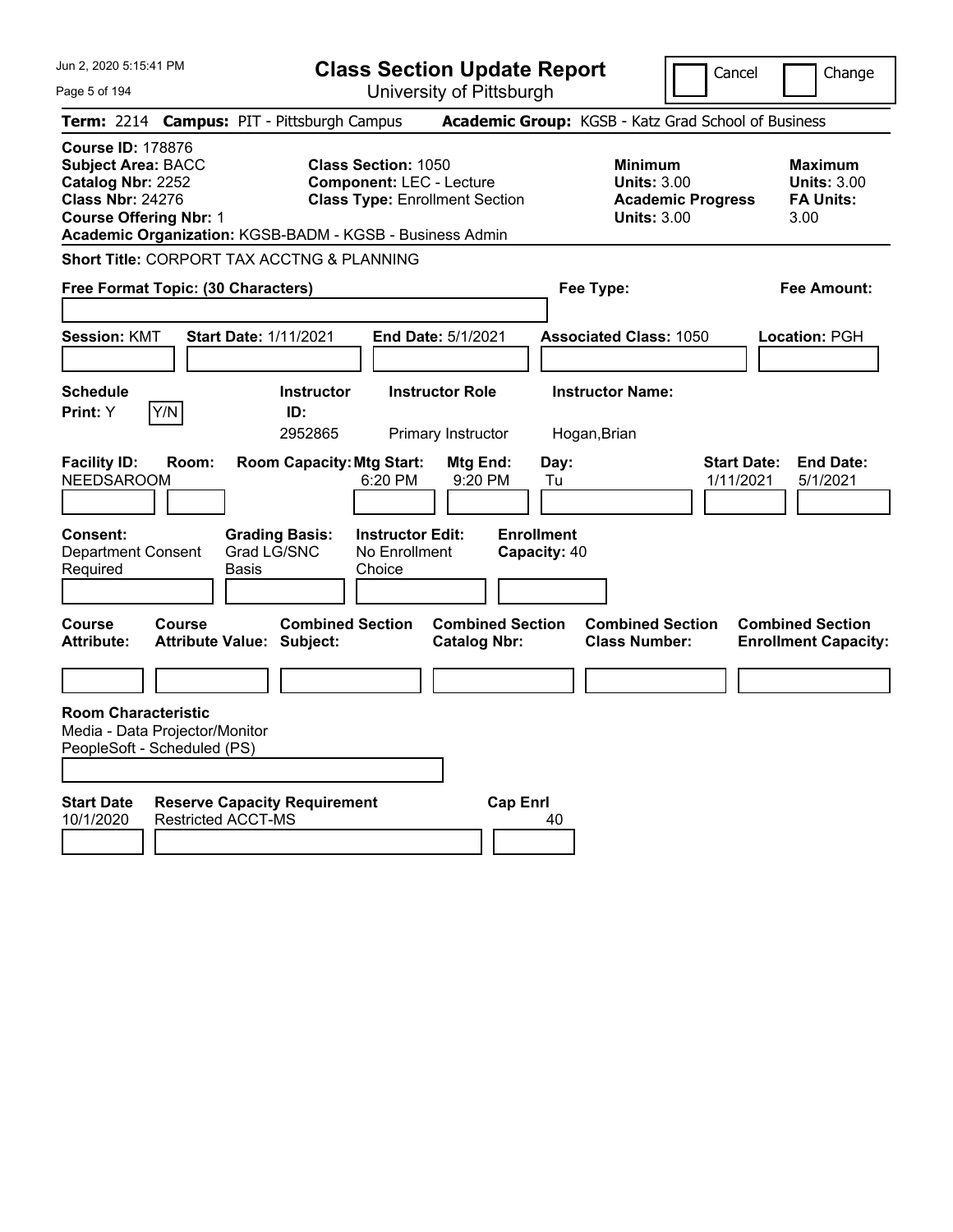| Jun 2, 2020 5:15:41 PM                                                                                                                 |                                                                  |                                      | <b>Class Section Update Report</b>                                                                     |                                                |                                   |                                                            | Cancel                   |                                                        | Change                                                   |
|----------------------------------------------------------------------------------------------------------------------------------------|------------------------------------------------------------------|--------------------------------------|--------------------------------------------------------------------------------------------------------|------------------------------------------------|-----------------------------------|------------------------------------------------------------|--------------------------|--------------------------------------------------------|----------------------------------------------------------|
| Page 6 of 194                                                                                                                          |                                                                  |                                      |                                                                                                        | University of Pittsburgh                       |                                   |                                                            |                          |                                                        |                                                          |
| <b>Term: 2214</b>                                                                                                                      | <b>Campus: PIT - Pittsburgh Campus</b>                           |                                      |                                                                                                        |                                                |                                   |                                                            |                          | Academic Group: KGSB - Katz Grad School of Business    |                                                          |
| <b>Course ID: 178544</b><br><b>Subject Area: BACC</b><br>Catalog Nbr: 2254<br><b>Class Nbr: 16674</b><br><b>Course Offering Nbr: 1</b> | Academic Organization: KGSB-BADM - KGSB - Business Admin         |                                      | <b>Class Section: 1040</b><br><b>Component: LEC - Lecture</b><br><b>Class Type: Enrollment Section</b> |                                                |                                   | <b>Minimum</b><br><b>Units: 3.00</b><br><b>Units: 3.00</b> | <b>Academic Progress</b> | 3.00                                                   | <b>Maximum</b><br><b>Units: 3.00</b><br><b>FA Units:</b> |
|                                                                                                                                        | <b>Short Title: ADVANCED FINANCIAL ACCOUNTING</b>                |                                      |                                                                                                        |                                                |                                   |                                                            |                          |                                                        |                                                          |
|                                                                                                                                        | Free Format Topic: (30 Characters)                               |                                      |                                                                                                        |                                                | Fee Type:                         |                                                            |                          |                                                        | Fee Amount:                                              |
| <b>Session: AT</b>                                                                                                                     | <b>Start Date: 1/11/2021</b>                                     |                                      | <b>End Date: 5/1/2021</b>                                                                              |                                                |                                   | <b>Associated Class: 1040</b>                              |                          | Location: PGH                                          |                                                          |
| <b>Schedule</b><br>Print: Y                                                                                                            | Y/N                                                              | <b>Instructor</b><br>ID:<br>2942696  |                                                                                                        | <b>Instructor Role</b><br>Primary Instructor   |                                   | <b>Instructor Name:</b><br>Bartholomew, Heidi K            |                          |                                                        |                                                          |
| <b>Facility ID:</b><br><b>NEEDSAROOM</b>                                                                                               | Room:                                                            | <b>Room Capacity: Mtg Start:</b>     | 12:30 PM                                                                                               | Mtg End:<br>1:45 PM                            | Day:<br>MoWe                      |                                                            | 1/11/2021                | <b>Start Date:</b>                                     | <b>End Date:</b><br>5/1/2021                             |
| <b>Consent:</b><br><b>Department Consent</b><br>Required                                                                               | Basis                                                            | <b>Grading Basis:</b><br>Grad LG/SNC | <b>Instructor Edit:</b><br>No Enrollment<br>Choice                                                     |                                                | <b>Enrollment</b><br>Capacity: 38 |                                                            |                          |                                                        |                                                          |
| Course<br><b>Attribute:</b><br>FNL                                                                                                     | Course<br><b>Attribute Value: Subject:</b><br><b>HOURLY</b>      | <b>Combined Section</b>              |                                                                                                        | <b>Combined Section</b><br><b>Catalog Nbr:</b> |                                   | <b>Combined Section</b><br><b>Class Number:</b>            |                          | <b>Combined Section</b><br><b>Enrollment Capacity:</b> |                                                          |
| <b>Room Characteristic</b><br>PeopleSoft - Scheduled (PS)                                                                              | Media - Data Projector/Monitor                                   |                                      |                                                                                                        |                                                |                                   |                                                            |                          |                                                        |                                                          |
| <b>Start Date</b><br>10/1/2020                                                                                                         | <b>Reserve Capacity Requirement</b><br><b>Restricted ACCT-MS</b> |                                      |                                                                                                        | <b>Cap Enrl</b>                                | 30                                |                                                            |                          |                                                        |                                                          |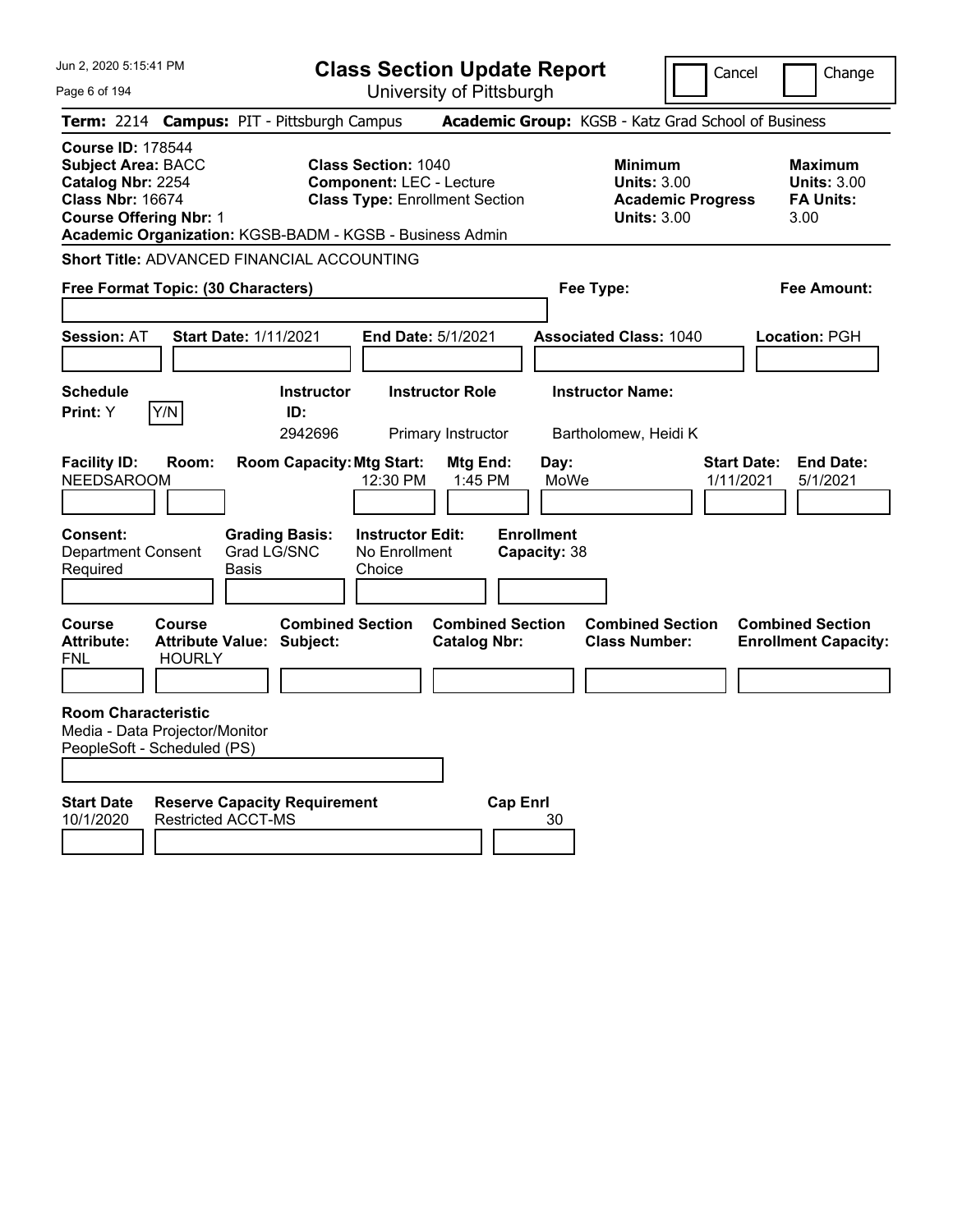| Jun 2, 2020 5:15:41 PM                                                                                                                 |                                                                                                                                                                           | <b>Class Section Update Report</b>                     |                                                            | Cancel                          | Change                                                           |
|----------------------------------------------------------------------------------------------------------------------------------------|---------------------------------------------------------------------------------------------------------------------------------------------------------------------------|--------------------------------------------------------|------------------------------------------------------------|---------------------------------|------------------------------------------------------------------|
| Page 7 of 194                                                                                                                          |                                                                                                                                                                           | University of Pittsburgh                               |                                                            |                                 |                                                                  |
|                                                                                                                                        | Term: 2214 Campus: PIT - Pittsburgh Campus                                                                                                                                |                                                        | Academic Group: KGSB - Katz Grad School of Business        |                                 |                                                                  |
| <b>Course ID: 178549</b><br><b>Subject Area: BACC</b><br>Catalog Nbr: 2258<br><b>Class Nbr: 18282</b><br><b>Course Offering Nbr: 1</b> | <b>Class Section: 1040</b><br><b>Component: LEC - Lecture</b><br><b>Class Type: Enrollment Section</b><br><b>Academic Organization: KGSB-BADM - KGSB - Business Admin</b> |                                                        | <b>Minimum</b><br><b>Units: 3.00</b><br><b>Units: 3.00</b> | <b>Academic Progress</b>        | <b>Maximum</b><br><b>Units: 3.00</b><br><b>FA Units:</b><br>3.00 |
| <b>Short Title: STRATEGIC COST MANAGEMENT</b>                                                                                          |                                                                                                                                                                           |                                                        |                                                            |                                 |                                                                  |
| Free Format Topic: (30 Characters)                                                                                                     |                                                                                                                                                                           |                                                        | Fee Type:                                                  |                                 | <b>Fee Amount:</b>                                               |
| <b>Session: KMT</b>                                                                                                                    | <b>Start Date: 1/11/2021</b>                                                                                                                                              | <b>End Date: 5/1/2021</b>                              | <b>Associated Class: 1040</b>                              |                                 | <b>Location: PGH</b>                                             |
| <b>Schedule</b>                                                                                                                        | <b>Instructor</b>                                                                                                                                                         | <b>Instructor Role</b>                                 | <b>Instructor Name:</b>                                    |                                 |                                                                  |
| Y/N<br>Print: Y                                                                                                                        | ID:<br>2900817                                                                                                                                                            | Primary Instructor                                     | Srinivasan, Dhinu                                          |                                 |                                                                  |
| <b>Facility ID:</b><br>Room:<br><b>NEEDSAROOM</b><br>Consent:<br><b>Department Consent</b><br>Required                                 | <b>Room Capacity: Mtg Start:</b><br>11:00 AM<br><b>Grading Basis:</b><br><b>Instructor Edit:</b><br>No Enrollment<br><b>Grad Letter Grade</b><br>Choice                   | Mtg End:<br>12:15 PM                                   | Day:<br>MoWe<br><b>Enrollment</b><br>Capacity: 18          | <b>Start Date:</b><br>1/11/2021 | <b>End Date:</b><br>5/1/2021                                     |
| <b>Course</b><br>Course<br><b>Attribute:</b><br><b>Room Characteristic</b>                                                             | <b>Combined Section</b><br><b>Attribute Value: Subject:</b><br><b>BUSACC</b>                                                                                              | <b>Combined Section</b><br><b>Catalog Nbr:</b><br>1221 | <b>Combined Section</b><br><b>Class Number:</b><br>30531   | 20                              | <b>Combined Section</b><br><b>Enrollment Capacity:</b>           |
| Media - Data Projector/Monitor<br>PeopleSoft - Scheduled (PS)                                                                          |                                                                                                                                                                           |                                                        |                                                            |                                 |                                                                  |
| <b>Start Date</b><br>12/1/2020<br><b>Restricted ACCT-MS</b><br><b>Restricted ACCT-MS</b><br>10/1/2020                                  | <b>Reserve Capacity Requirement</b>                                                                                                                                       | <b>Cap Enrl</b>                                        | 0<br>18                                                    |                                 |                                                                  |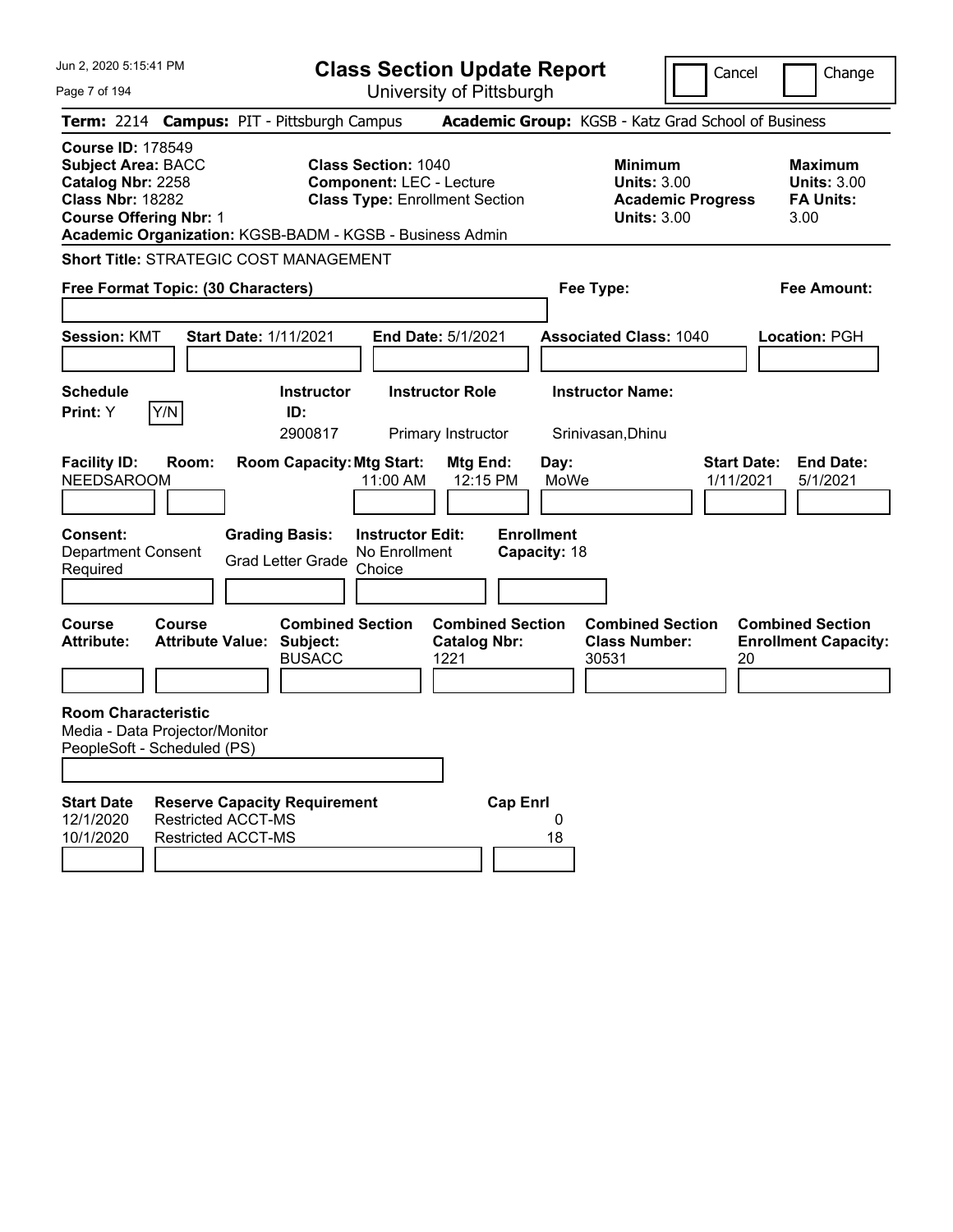Jun 2, 2020 5:15:41 PM Page 8 of 194 **Class Section Update Report** University of Pittsburgh Cancel | Change **Term:** 2214 **Campus:** PIT - Pittsburgh Campus **Academic Group:** KGSB - Katz Grad School of Business **Course ID:** 101132 **Subject Area:** BACC **Class Section:** 1050 **Minimum Maximum Catalog Nbr:** 2401 **Component:** LEC - Lecture **Units:** 3.00 **Units:** 3.00 **Class Nbr:** 21929 **Class Type:** Enrollment Section **Academic Progress FA Units: Course Offering Nbr:** 1 **Units:** 3.00 3.00 **Academic Organization:** KGSB-BADM - KGSB - Business Admin **Short Title:** FINANCIAL ACCOUNTING **Free Format Topic: (30 Characters) Fee Type: Fee Amount: Session:** KMT **Start Date:** 1/11/2021 **End Date:** 5/1/2021 **Associated Class:** 1050 **Location:** PGH **Schedule Instructor Instructor Role Instructor Name: Print:**  $Y$   $|Y/N|$  **ID:** 2929194 Primary Instructor Boyas, Elise A **Facility ID: Room: Room Capacity:Mtg Start: Mtg End: Day: Start Date: End Date:** NEEDSAROOM 6:20 PM 9:20 PM Mo 1/11/2021 5/1/2021 **Consent: Grading Basis: Instructor Edit: Enrollment** Department Consent Required Grad LG/SU3 Basis No Enrollment Choice **Capacity:** 58 **Course Course Combined Section Combined Section Combined Section Combined Section**  Attribute: Attribute Value: Subject: Catalog Nbr: Class Number: Enrollment Capacity: IDM HYBRID **Room Characteristic** Media - Data Projector/Monitor PeopleSoft - Scheduled (PS) **Start Date Reserve Capacity Requirement Cap Enrl**<br>10/1/2020 Restricted to BUSADP-MBA 100 Restricted to BUSADP-MBA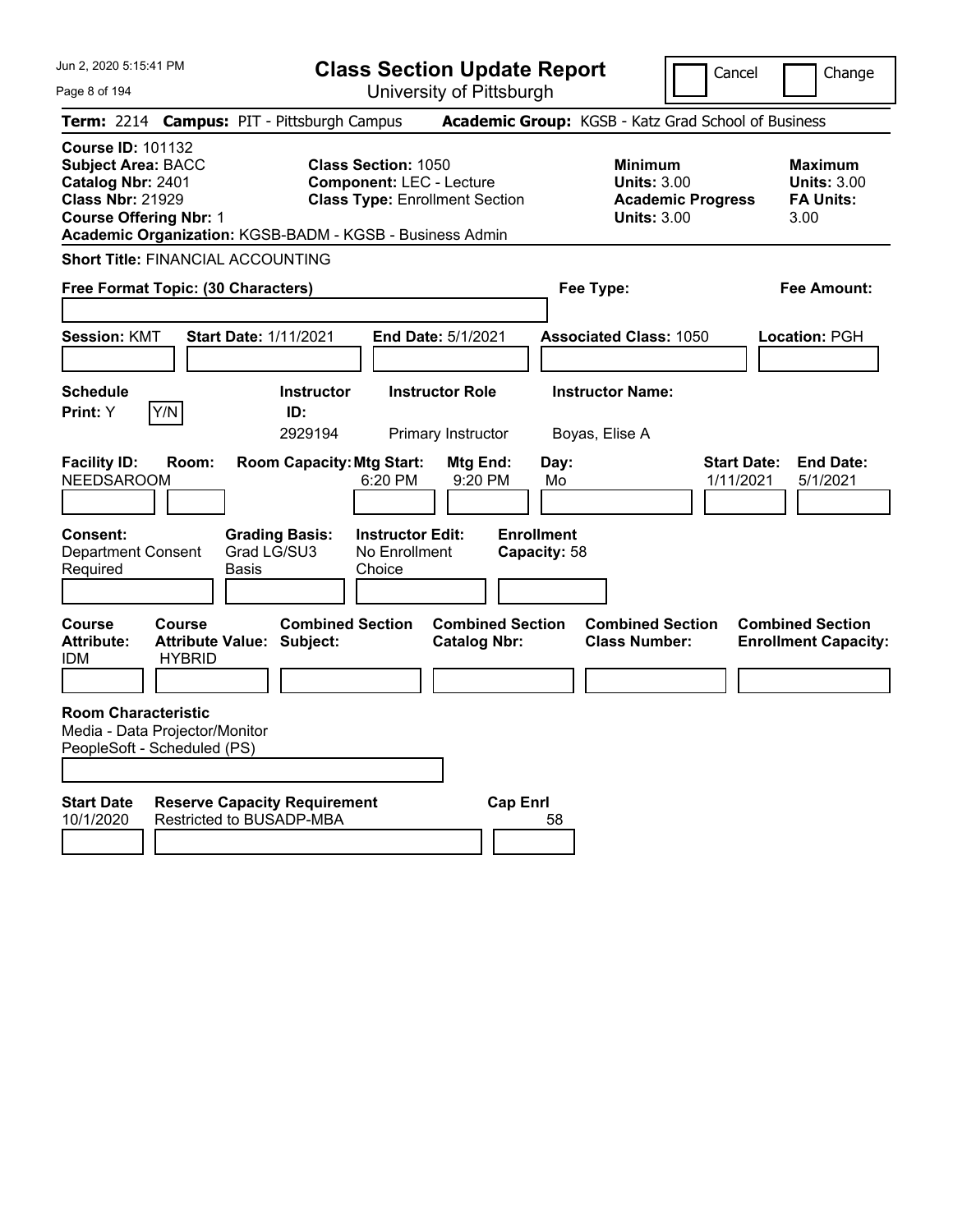| Jun 2, 2020 5:15:41 PM                                                                                                                 |        |                                                             |                                                               | <b>Class Section Update Report</b>             |                                   |                                                                                        | Cancel                          | Change                                                           |
|----------------------------------------------------------------------------------------------------------------------------------------|--------|-------------------------------------------------------------|---------------------------------------------------------------|------------------------------------------------|-----------------------------------|----------------------------------------------------------------------------------------|---------------------------------|------------------------------------------------------------------|
| Page 9 of 194                                                                                                                          |        |                                                             |                                                               | University of Pittsburgh                       |                                   |                                                                                        |                                 |                                                                  |
| <b>Term: 2214</b>                                                                                                                      |        | <b>Campus: PIT - Pittsburgh Campus</b>                      |                                                               |                                                |                                   | Academic Group: KGSB - Katz Grad School of Business                                    |                                 |                                                                  |
| <b>Course ID: 187050</b><br><b>Subject Area: BACC</b><br>Catalog Nbr: 2523<br><b>Class Nbr: 24937</b><br><b>Course Offering Nbr: 1</b> |        | Academic Organization: KGSB-BADM - KGSB - Business Admin    | <b>Class Section: 1060</b><br><b>Component: LEC - Lecture</b> | <b>Class Type: Enrollment Section</b>          |                                   | <b>Minimum</b><br><b>Units: 3.00</b><br><b>Academic Progress</b><br><b>Units: 3.00</b> |                                 | <b>Maximum</b><br><b>Units: 3.00</b><br><b>FA Units:</b><br>3.00 |
|                                                                                                                                        |        | <b>Short Title: ACCOUNTING DATA ANALYTICS</b>               |                                                               |                                                |                                   |                                                                                        |                                 |                                                                  |
| Free Format Topic: (30 Characters)                                                                                                     |        |                                                             |                                                               |                                                | Fee Type:                         |                                                                                        |                                 | <b>Fee Amount:</b>                                               |
| <b>Session: KMT</b>                                                                                                                    |        | <b>Start Date: 1/11/2021</b>                                |                                                               | <b>End Date: 5/1/2021</b>                      |                                   | <b>Associated Class: 1060</b>                                                          |                                 | Location: PGH                                                    |
| <b>Schedule</b>                                                                                                                        |        | <b>Instructor</b>                                           |                                                               | <b>Instructor Role</b>                         |                                   | <b>Instructor Name:</b>                                                                |                                 |                                                                  |
| Print: Y                                                                                                                               | Y/N    | ID:<br>2946216                                              |                                                               | Primary Instructor                             | Teeter, Ryan A                    |                                                                                        |                                 |                                                                  |
| <b>Facility ID:</b><br><b>NEEDSAROOM</b>                                                                                               | Room:  | <b>Room Capacity: Mtg Start:</b>                            | 3:30 PM                                                       | Mtg End:<br>4:45 PM                            | Day:<br>MoWe                      |                                                                                        | <b>Start Date:</b><br>1/11/2021 | <b>End Date:</b><br>5/1/2021                                     |
| Consent:<br><b>Department Consent</b><br>Required                                                                                      |        | <b>Grading Basis:</b><br>Grad LG/SNC<br>Basis               | <b>Instructor Edit:</b><br>No Enrollment<br>Choice            |                                                | <b>Enrollment</b><br>Capacity: 40 |                                                                                        |                                 |                                                                  |
| <b>Course</b><br>Attribute:                                                                                                            | Course | <b>Combined Section</b><br><b>Attribute Value: Subject:</b> |                                                               | <b>Combined Section</b><br><b>Catalog Nbr:</b> |                                   | <b>Combined Section</b><br><b>Class Number:</b>                                        |                                 | <b>Combined Section</b><br><b>Enrollment Capacity:</b>           |
|                                                                                                                                        |        |                                                             |                                                               |                                                |                                   |                                                                                        |                                 |                                                                  |
| <b>Room Characteristic</b><br>Media - Data Projector/Monitor<br>PeopleSoft - Scheduled (PS)                                            |        |                                                             |                                                               |                                                |                                   |                                                                                        |                                 |                                                                  |
| <b>Start Date</b>                                                                                                                      |        | <b>Reserve Capacity Requirement</b>                         |                                                               | <b>Cap Enri</b>                                |                                   |                                                                                        |                                 |                                                                  |
|                                                                                                                                        |        |                                                             |                                                               |                                                |                                   |                                                                                        |                                 |                                                                  |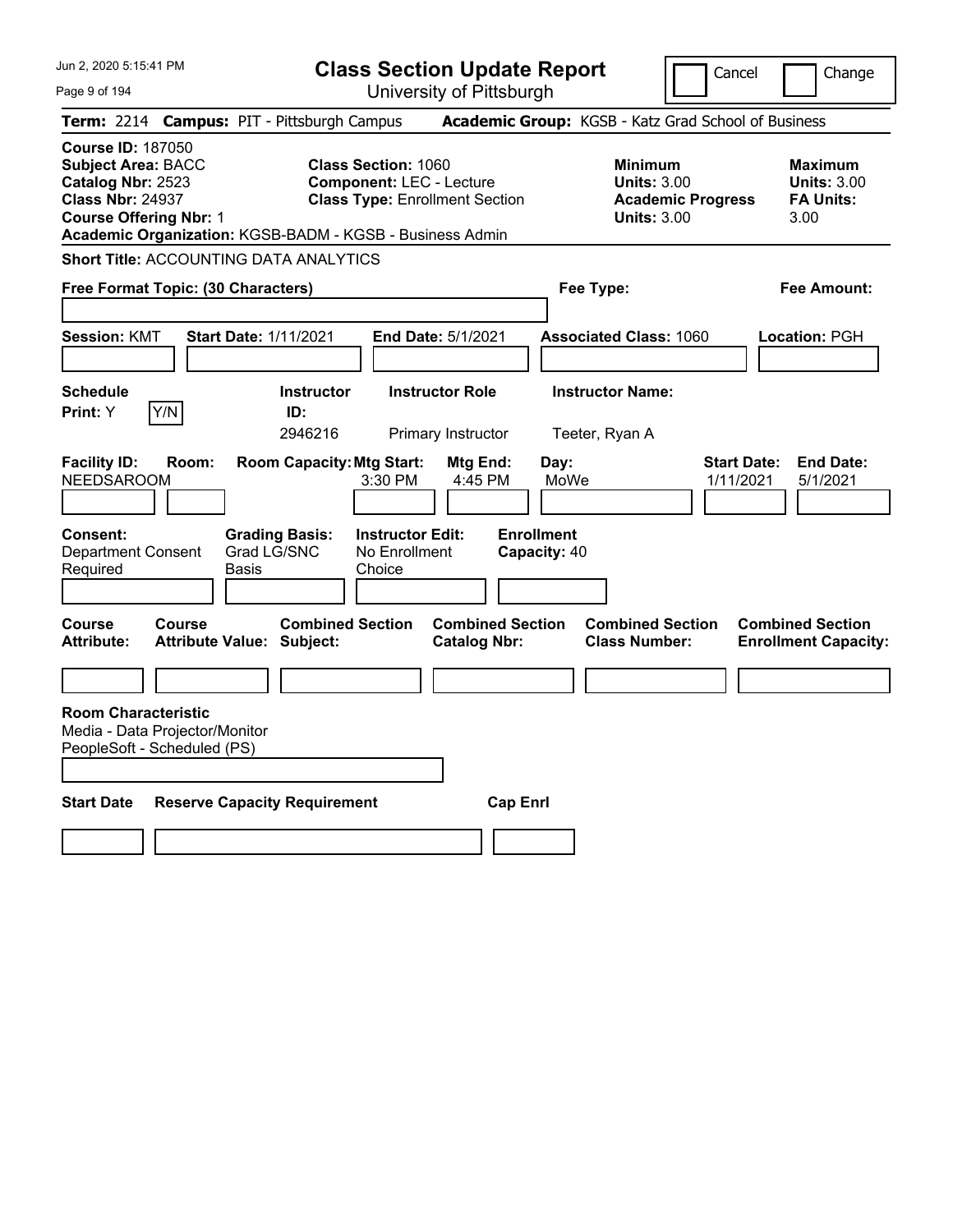| Jun 2, 2020 5:15:41 PM                                                                                                                                                                             | <b>Class Section Update Report</b>                                                                     | Cancel                                                                                 | Change                                                           |
|----------------------------------------------------------------------------------------------------------------------------------------------------------------------------------------------------|--------------------------------------------------------------------------------------------------------|----------------------------------------------------------------------------------------|------------------------------------------------------------------|
| Page 10 of 194                                                                                                                                                                                     | University of Pittsburgh                                                                               |                                                                                        |                                                                  |
| Term: 2214 Campus: PIT - Pittsburgh Campus                                                                                                                                                         |                                                                                                        | Academic Group: KGSB - Katz Grad School of Business                                    |                                                                  |
| <b>Course ID: 101143</b><br><b>Subject Area: BACC</b><br>Catalog Nbr: 2524<br><b>Class Nbr: 26719</b><br><b>Course Offering Nbr: 1</b><br>Academic Organization: KGSB-BADM - KGSB - Business Admin | <b>Class Section: 1010</b><br><b>Component: LEC - Lecture</b><br><b>Class Type: Enrollment Section</b> | <b>Minimum</b><br><b>Units: 1.50</b><br><b>Academic Progress</b><br><b>Units: 1.50</b> | <b>Maximum</b><br><b>Units: 1.50</b><br><b>FA Units:</b><br>1.50 |
| <b>Short Title: INTERNAL AUD: RISK &amp; ADVISORY</b>                                                                                                                                              |                                                                                                        |                                                                                        |                                                                  |
| Free Format Topic: (30 Characters)                                                                                                                                                                 |                                                                                                        | Fee Type:                                                                              | <b>Fee Amount:</b>                                               |
|                                                                                                                                                                                                    |                                                                                                        |                                                                                        |                                                                  |
| Session: KS1<br><b>Start Date: 1/11/2021</b>                                                                                                                                                       | End Date: 3/7/2021                                                                                     | <b>Associated Class: 1010</b>                                                          | Location: PGH                                                    |
|                                                                                                                                                                                                    |                                                                                                        |                                                                                        |                                                                  |
| <b>Schedule</b>                                                                                                                                                                                    | <b>Instructor</b><br><b>Instructor Role</b>                                                            | <b>Instructor Name:</b>                                                                |                                                                  |
| Y/N<br>Print: Y                                                                                                                                                                                    | ID:<br>1120548<br>Primary Instructor<br>2965212<br>Primary Instructor<br>2946216<br>Special            | Portman, Brian T<br>Proviano, Thomas<br>Teeter, Ryan A                                 |                                                                  |
| <b>Facility ID:</b><br>Room:<br><b>NEEDSAROOM</b>                                                                                                                                                  | <b>Room Capacity: Mtg Start:</b><br>Mtg End:<br>6:20 PM<br>9:20 PM                                     | <b>Start Date:</b><br>Day:<br>1/11/2021<br>Tu                                          | <b>End Date:</b><br>3/7/2021                                     |
| <b>Consent:</b><br><b>Grading Basis:</b><br>Grad LG/SU3<br><b>Department Consent</b><br>Required<br>Basis                                                                                          | <b>Instructor Edit:</b><br>No Enrollment<br>Choice                                                     | <b>Enrollment</b><br>Capacity: 35                                                      |                                                                  |
| <b>Course</b><br>Course<br><b>Attribute Value: Subject:</b><br><b>Attribute:</b>                                                                                                                   | <b>Combined Section</b><br><b>Combined Section</b><br><b>Catalog Nbr:</b>                              | <b>Combined Section</b><br><b>Class Number:</b>                                        | <b>Combined Section</b><br><b>Enrollment Capacity:</b>           |
|                                                                                                                                                                                                    |                                                                                                        |                                                                                        |                                                                  |
| <b>Room Characteristic</b><br>PeopleSoft - Scheduled (PS)                                                                                                                                          |                                                                                                        |                                                                                        |                                                                  |
|                                                                                                                                                                                                    |                                                                                                        |                                                                                        |                                                                  |
| <b>Reserve Capacity Requirement</b><br><b>Start Date</b>                                                                                                                                           | <b>Cap Enrl</b>                                                                                        |                                                                                        |                                                                  |
|                                                                                                                                                                                                    |                                                                                                        |                                                                                        |                                                                  |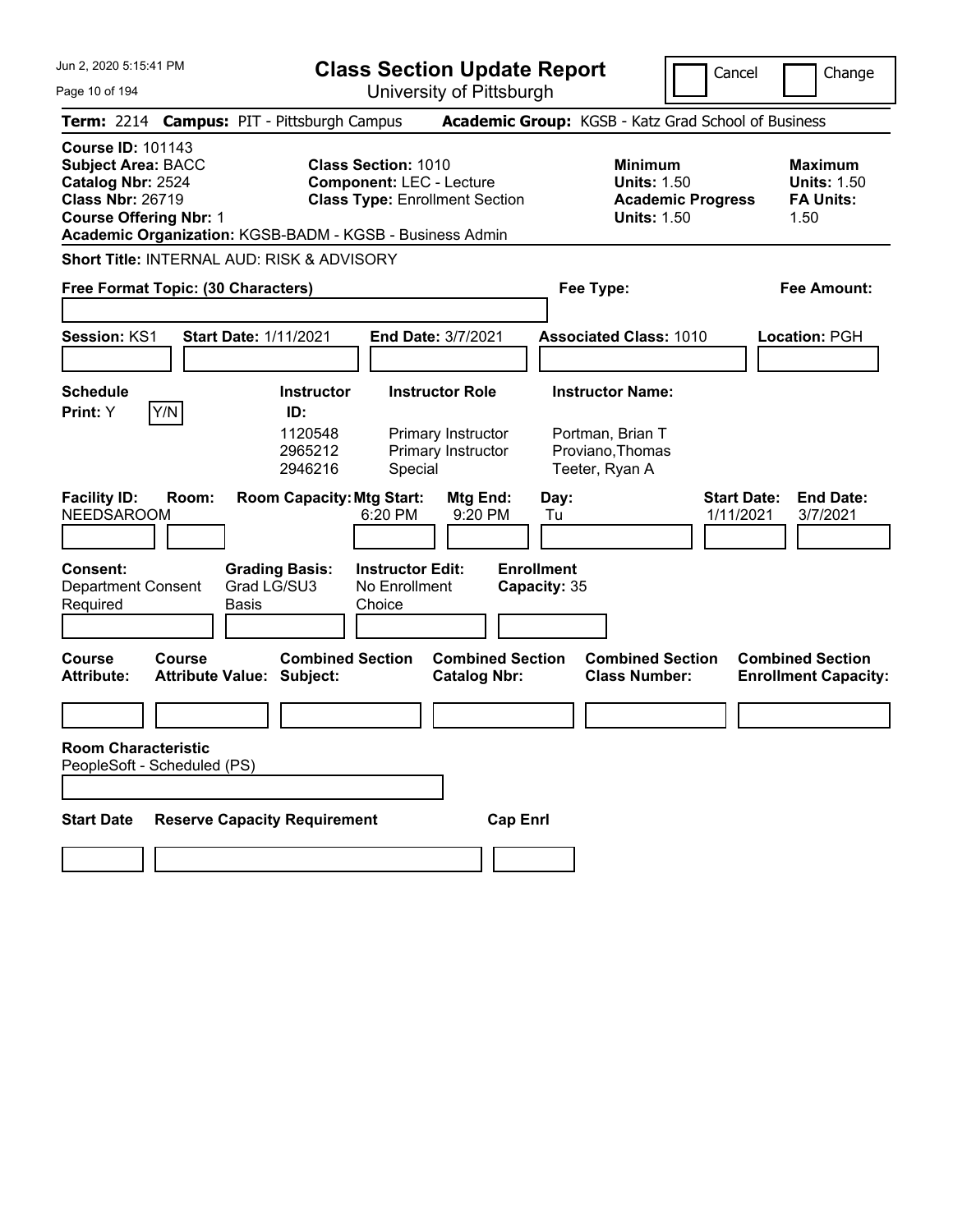| Jun 2, 2020 5:15:41 PM                                                                                                                 |                         |                                                                                                                                                   |                                                    | <b>Class Section Update Report</b>                                       |                                           |                                                            |                          | Cancel<br>Change                                                 |
|----------------------------------------------------------------------------------------------------------------------------------------|-------------------------|---------------------------------------------------------------------------------------------------------------------------------------------------|----------------------------------------------------|--------------------------------------------------------------------------|-------------------------------------------|------------------------------------------------------------|--------------------------|------------------------------------------------------------------|
| Page 11 of 194                                                                                                                         |                         |                                                                                                                                                   |                                                    | University of Pittsburgh                                                 |                                           |                                                            |                          |                                                                  |
|                                                                                                                                        |                         | Term: 2214 Campus: PIT - Pittsburgh Campus                                                                                                        |                                                    |                                                                          |                                           |                                                            |                          | Academic Group: KGSB - Katz Grad School of Business              |
| <b>Course ID: 101146</b><br><b>Subject Area: BACC</b><br>Catalog Nbr: 2528<br><b>Class Nbr: 23021</b><br><b>Course Offering Nbr: 1</b> |                         | Academic Organization: KGSB-BADM - KGSB - Business Admin                                                                                          | <b>Class Section: 1100</b>                         | <b>Component: LEC - Lecture</b><br><b>Class Type: Enrollment Section</b> |                                           | <b>Minimum</b><br><b>Units: 1.50</b><br><b>Units: 1.50</b> | <b>Academic Progress</b> | <b>Maximum</b><br><b>Units: 1.50</b><br><b>FA Units:</b><br>1.50 |
|                                                                                                                                        |                         | Short Title: MANAGERIAL ACCOUNTING                                                                                                                |                                                    |                                                                          |                                           |                                                            |                          |                                                                  |
| Free Format Topic: (30 Characters)                                                                                                     |                         |                                                                                                                                                   |                                                    |                                                                          |                                           | Fee Type:                                                  |                          | Fee Amount:                                                      |
| <b>Session: KS1</b>                                                                                                                    |                         | <b>Start Date: 1/11/2021</b>                                                                                                                      |                                                    | <b>End Date: 3/7/2021</b>                                                |                                           | <b>Associated Class: 1100</b>                              |                          | Location: PGH                                                    |
|                                                                                                                                        |                         |                                                                                                                                                   |                                                    |                                                                          |                                           |                                                            |                          |                                                                  |
| <b>Schedule</b><br>Print: Y                                                                                                            | Y/N                     | <b>Instructor</b><br>ID:<br>0                                                                                                                     |                                                    | <b>Instructor Role</b>                                                   |                                           | <b>Instructor Name:</b><br>No Instructor Assigned          |                          |                                                                  |
| <b>Facility ID:</b><br><b>NEEDSAROOM</b><br><b>Consent:</b><br>No Special Consent<br>Required                                          | Room:                   | <b>Room Capacity: Mtg Start:</b><br><b>Grading Basis:</b><br>Grad LG/SU3<br>Basis                                                                 | <b>Instructor Edit:</b><br>No Enrollment<br>Choice | Mtg End:                                                                 | Day:<br><b>Enrollment</b><br>Capacity: 26 |                                                            |                          | <b>Start Date: End Date:</b>                                     |
| <b>Course</b><br><b>Attribute:</b><br><b>IDM</b>                                                                                       | Course<br><b>HYBRID</b> | <b>Combined Section</b><br><b>Attribute Value: Subject:</b>                                                                                       |                                                    | <b>Catalog Nbr:</b>                                                      | <b>Combined Section</b>                   | <b>Combined Section</b><br><b>Class Number:</b>            |                          | <b>Combined Section</b><br><b>Enrollment Capacity:</b>           |
|                                                                                                                                        |                         |                                                                                                                                                   |                                                    |                                                                          |                                           |                                                            |                          |                                                                  |
| <b>Room Characteristic</b><br>Media - Data Projector/Monitor<br>PeopleSoft - Scheduled (PS)                                            |                         |                                                                                                                                                   |                                                    |                                                                          |                                           |                                                            |                          |                                                                  |
| <b>Start Date</b><br>11/28/2020<br>10/1/2020<br>10/1/2020<br>10/1/2020                                                                 |                         | <b>Reserve Capacity Requirement</b><br>Restricted to BUSAD-MBA<br>Restricted to BUSAD-MBA<br>Restricted to BUSADP-MBA<br>Restricted to BUSADF-MBA |                                                    |                                                                          | <b>Cap Enrl</b><br>0<br>9<br>9<br>8       |                                                            |                          |                                                                  |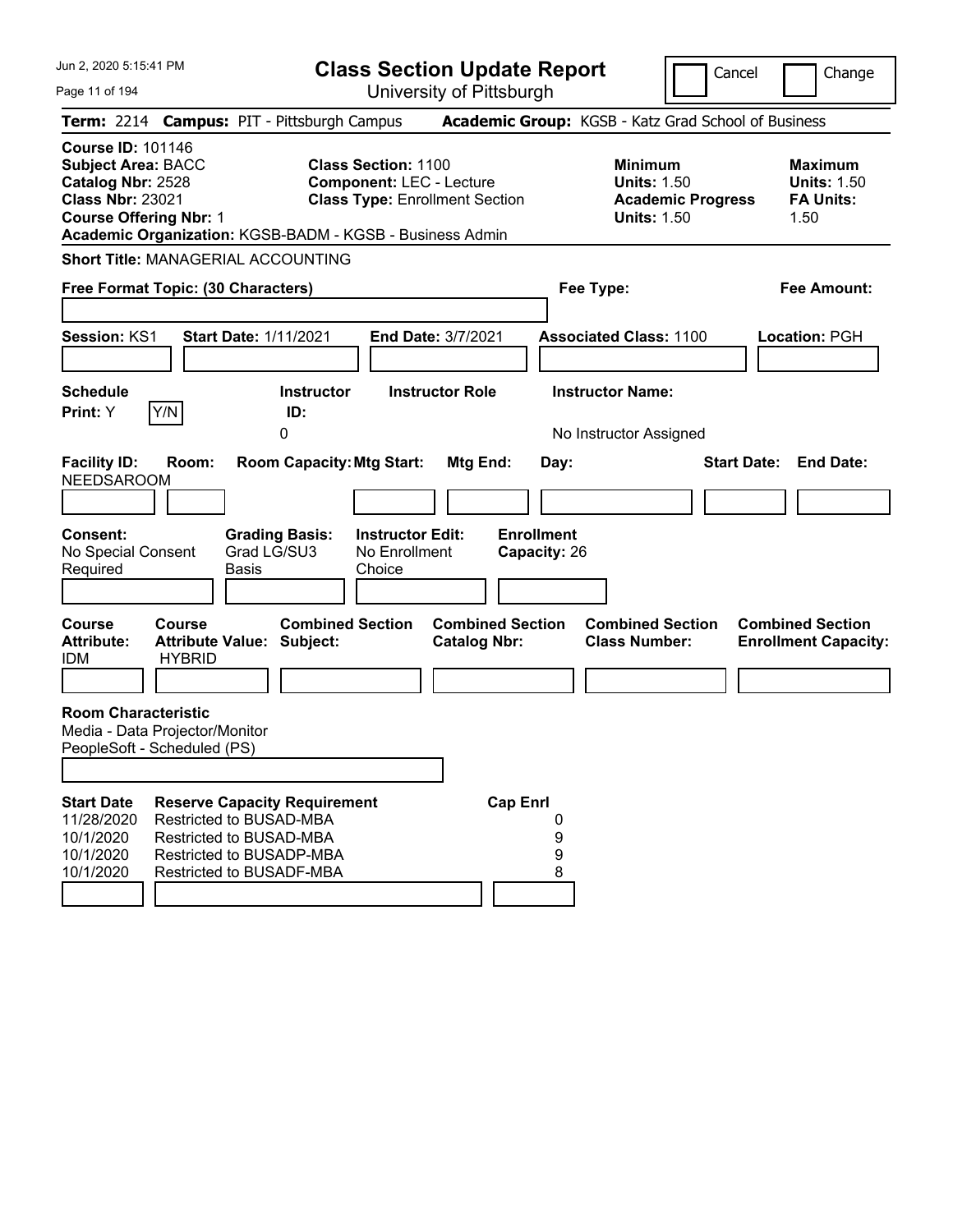Page 12 of 194

**Class Section Update Report**

Cancel **Change** 

| Term: 2214 Campus: PIT - Pittsburgh Campus                                                                                                                                                         |                                                                                 |                                                | Academic Group: KGSB - Katz Grad School of Business                                    |                                                                  |
|----------------------------------------------------------------------------------------------------------------------------------------------------------------------------------------------------|---------------------------------------------------------------------------------|------------------------------------------------|----------------------------------------------------------------------------------------|------------------------------------------------------------------|
| <b>Course ID: 187470</b><br><b>Subject Area: BACC</b><br>Catalog Nbr: 2534<br><b>Class Nbr: 24959</b><br><b>Course Offering Nbr: 1</b><br>Academic Organization: KGSB-BADM - KGSB - Business Admin | <b>Class Section: 1180</b><br><b>Component: LEC - Lecture</b>                   | <b>Class Type: Enrollment Section</b>          | <b>Minimum</b><br><b>Units: 1.50</b><br><b>Academic Progress</b><br><b>Units: 1.50</b> | <b>Maximum</b><br><b>Units: 1.50</b><br><b>FA Units:</b><br>1.50 |
| <b>Short Title: CONTROLLERSHIP</b>                                                                                                                                                                 |                                                                                 |                                                |                                                                                        |                                                                  |
| Free Format Topic: (30 Characters)                                                                                                                                                                 |                                                                                 |                                                | Fee Type:                                                                              | Fee Amount:                                                      |
| Session: KS2                                                                                                                                                                                       | <b>Start Date: 3/15/2021</b>                                                    | End Date: 5/1/2021                             | <b>Associated Class: 1180</b>                                                          | Location: PGH                                                    |
| <b>Schedule</b><br>Y/N<br>Print: Y                                                                                                                                                                 | <b>Instructor</b><br>ID:<br>2942696                                             | <b>Instructor Role</b><br>Primary Instructor   | <b>Instructor Name:</b><br>Bartholomew, Heidi K                                        |                                                                  |
| <b>Facility ID:</b><br>Room:<br><b>NEEDSAROOM</b>                                                                                                                                                  | <b>Room Capacity: Mtg Start:</b><br>3:30 PM                                     | <b>Mtg End:</b><br>4:50 PM                     | Day:<br>TuTh                                                                           | <b>Start Date:</b><br><b>End Date:</b><br>3/15/2021<br>5/1/2021  |
| Consent:<br><b>Department Consent</b><br>Required                                                                                                                                                  | <b>Grading Basis:</b><br>Grad LG/SNC<br>No Enrollment<br><b>Basis</b><br>Choice | <b>Instructor Edit:</b>                        | <b>Enrollment</b><br>Capacity: 26                                                      |                                                                  |
| Course<br>Course<br><b>Attribute:</b>                                                                                                                                                              | <b>Combined Section</b><br><b>Attribute Value: Subject:</b>                     | <b>Combined Section</b><br><b>Catalog Nbr:</b> | <b>Combined Section</b><br><b>Class Number:</b>                                        | <b>Combined Section</b><br><b>Enrollment Capacity:</b>           |
|                                                                                                                                                                                                    |                                                                                 |                                                |                                                                                        |                                                                  |
| <b>Room Characteristic</b><br>PeopleSoft - Scheduled (PS)                                                                                                                                          |                                                                                 |                                                |                                                                                        |                                                                  |
| <b>Start Date</b>                                                                                                                                                                                  | <b>Reserve Capacity Requirement</b>                                             | <b>Cap Enrl</b>                                |                                                                                        |                                                                  |
|                                                                                                                                                                                                    |                                                                                 |                                                |                                                                                        |                                                                  |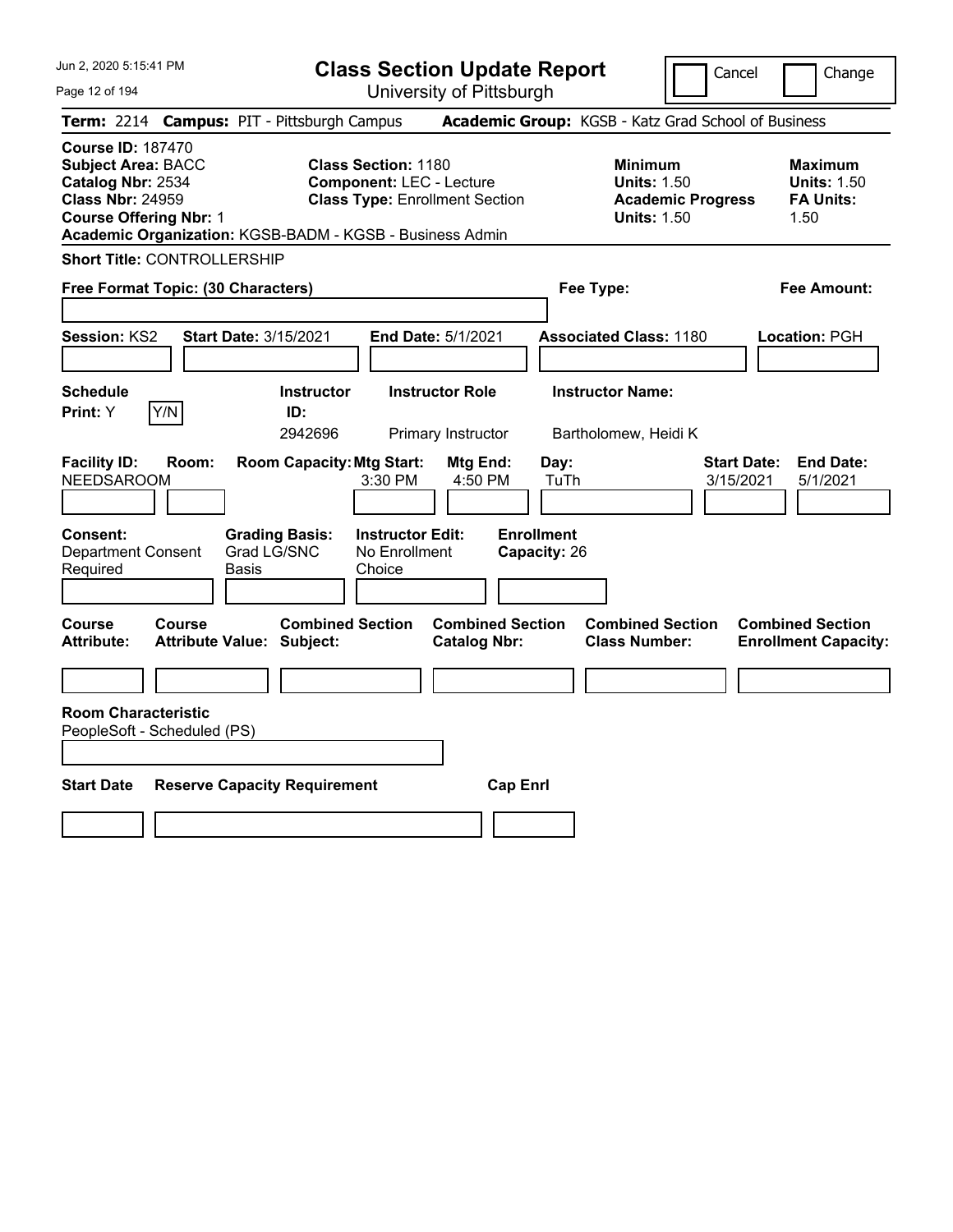| Jun 2, 2020 5:15:41 PM                                                                                                                                                                             |                                                      |                                                                                             |                                                    | <b>Class Section Update Report</b>                                       |                   |                   |                                                                                        | Cancel                          |      | Change                                                   |
|----------------------------------------------------------------------------------------------------------------------------------------------------------------------------------------------------|------------------------------------------------------|---------------------------------------------------------------------------------------------|----------------------------------------------------|--------------------------------------------------------------------------|-------------------|-------------------|----------------------------------------------------------------------------------------|---------------------------------|------|----------------------------------------------------------|
| Page 13 of 194                                                                                                                                                                                     |                                                      |                                                                                             |                                                    | University of Pittsburgh                                                 |                   |                   |                                                                                        |                                 |      |                                                          |
| Term: 2214 Campus: PIT - Pittsburgh Campus                                                                                                                                                         |                                                      |                                                                                             |                                                    |                                                                          |                   |                   | Academic Group: KGSB - Katz Grad School of Business                                    |                                 |      |                                                          |
| <b>Course ID: 183664</b><br><b>Subject Area: BACC</b><br>Catalog Nbr: 2542<br><b>Class Nbr: 20985</b><br><b>Course Offering Nbr: 1</b><br>Academic Organization: KGSB-BADM - KGSB - Business Admin |                                                      |                                                                                             | <b>Class Section: 1030</b>                         | <b>Component: LEC - Lecture</b><br><b>Class Type: Enrollment Section</b> |                   |                   | <b>Minimum</b><br><b>Units: 3.00</b><br><b>Academic Progress</b><br><b>Units: 3.00</b> |                                 | 3.00 | <b>Maximum</b><br><b>Units: 3.00</b><br><b>FA Units:</b> |
| <b>Short Title: ACCOUNTING AND FINANCE LAW</b>                                                                                                                                                     |                                                      |                                                                                             |                                                    |                                                                          |                   |                   |                                                                                        |                                 |      |                                                          |
| Free Format Topic: (30 Characters)                                                                                                                                                                 |                                                      |                                                                                             |                                                    |                                                                          |                   |                   | Fee Type:                                                                              |                                 |      | <b>Fee Amount:</b>                                       |
| <b>Session: KMT</b>                                                                                                                                                                                | <b>Start Date: 1/11/2021</b>                         |                                                                                             |                                                    | End Date: 5/1/2021                                                       |                   |                   | <b>Associated Class: 1030</b>                                                          |                                 |      | <b>Location: PGH</b>                                     |
| <b>Schedule</b><br>Y/N<br>Print: Y                                                                                                                                                                 |                                                      | <b>Instructor</b><br>ID:<br>1102625                                                         |                                                    | <b>Instructor Role</b><br>Primary Instructor                             |                   |                   | <b>Instructor Name:</b><br>Coco, Amy J                                                 |                                 |      |                                                          |
| <b>Facility ID:</b><br>Room:<br><b>NEEDSAROOM</b>                                                                                                                                                  |                                                      | <b>Room Capacity: Mtg Start:</b>                                                            | 6:20 PM                                            | Mtg End:<br>9:20 PM                                                      |                   | Day:<br>We        |                                                                                        | <b>Start Date:</b><br>1/11/2021 |      | <b>End Date:</b><br>5/1/2021                             |
| <b>Consent:</b><br><b>Department Consent</b><br>Required                                                                                                                                           | Grad LG/SNC<br><b>Basis</b>                          | <b>Grading Basis:</b>                                                                       | <b>Instructor Edit:</b><br>No Enrollment<br>Choice |                                                                          | <b>Enrollment</b> | Capacity: 26      |                                                                                        |                                 |      |                                                          |
| Course<br>Course<br><b>Attribute:</b>                                                                                                                                                              | <b>Attribute Value: Subject:</b>                     | <b>Combined Section</b>                                                                     |                                                    | <b>Combined Section</b><br><b>Catalog Nbr:</b>                           |                   |                   | <b>Combined Section</b><br><b>Class Number:</b>                                        |                                 |      | <b>Combined Section</b><br><b>Enrollment Capacity:</b>   |
|                                                                                                                                                                                                    |                                                      |                                                                                             |                                                    |                                                                          |                   |                   |                                                                                        |                                 |      |                                                          |
| <b>Room Characteristic</b><br>Media - Data Projector/Monitor<br>PeopleSoft - Scheduled (PS)                                                                                                        |                                                      |                                                                                             |                                                    |                                                                          |                   |                   |                                                                                        |                                 |      |                                                          |
| <b>Start Date</b><br>10/1/2020<br>10/1/2020<br>10/1/2020<br>10/1/2020                                                                                                                              | <b>Restricted ACCT-MS</b><br>Restricted to BUSAD-MBA | <b>Reserve Capacity Requirement</b><br>Restricted to BUSADF-MBA<br>Restricted to BUSADP-MBA |                                                    |                                                                          | <b>Cap Enrl</b>   | 18<br>3<br>2<br>3 |                                                                                        |                                 |      |                                                          |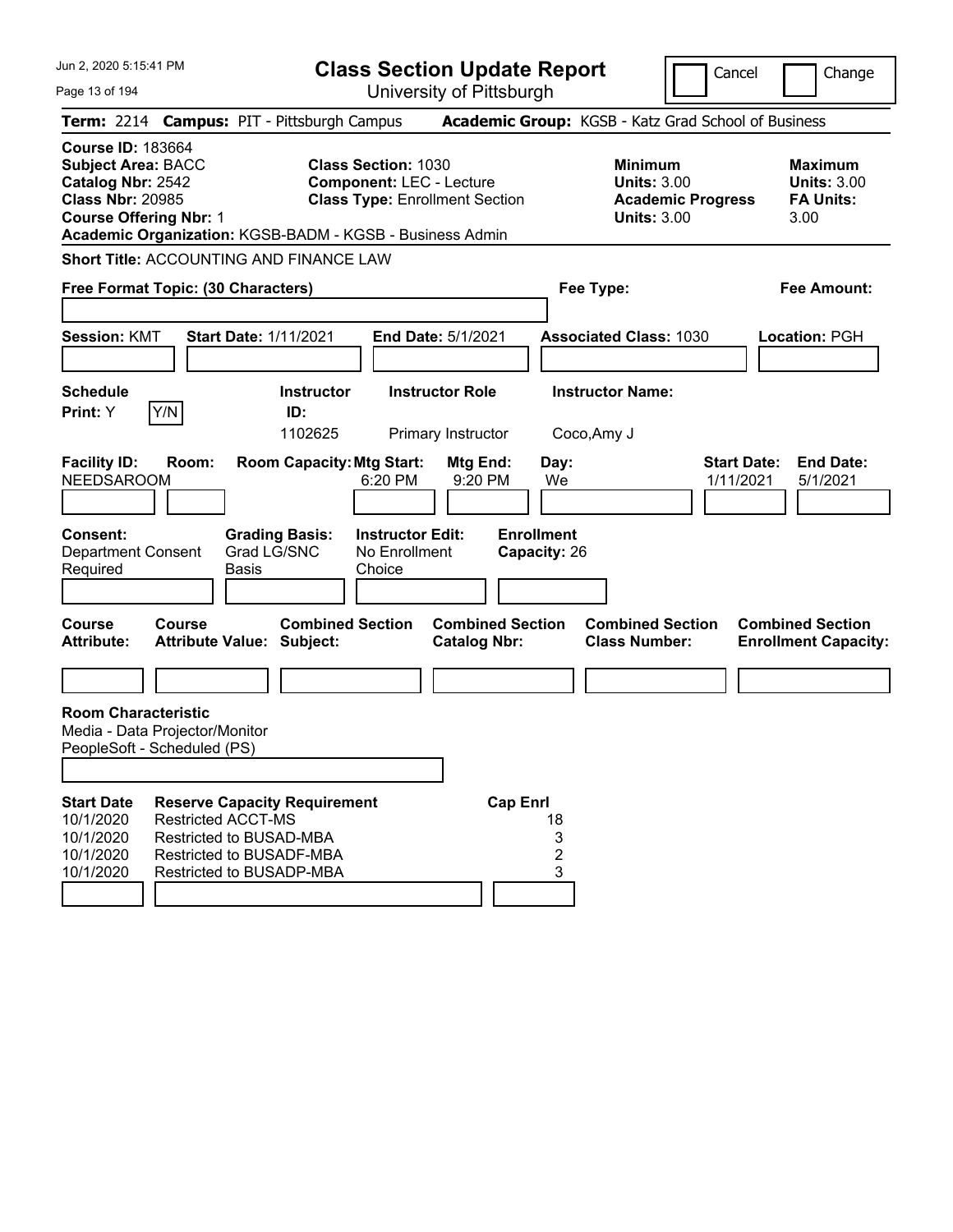**Class Section Update Report** University of Pittsburgh

Cancel Change

Page 14 of 194

| Term: 2214 Campus: PIT - Pittsburgh Campus                                                                                                                                                         |                              |                                                             |                                                               |                                                |                                   | Academic Group: KGSB - Katz Grad School of Business                                    |                                 |                                                                  |
|----------------------------------------------------------------------------------------------------------------------------------------------------------------------------------------------------|------------------------------|-------------------------------------------------------------|---------------------------------------------------------------|------------------------------------------------|-----------------------------------|----------------------------------------------------------------------------------------|---------------------------------|------------------------------------------------------------------|
| <b>Course ID: 183665</b><br><b>Subject Area: BACC</b><br>Catalog Nbr: 2543<br><b>Class Nbr: 28758</b><br><b>Course Offering Nbr: 1</b><br>Academic Organization: KGSB-BADM - KGSB - Business Admin |                              |                                                             | <b>Class Section: 1215</b><br><b>Component: LEC - Lecture</b> | <b>Class Type: Enrollment Section</b>          |                                   | <b>Minimum</b><br><b>Units: 1.50</b><br><b>Academic Progress</b><br><b>Units: 1.50</b> |                                 | <b>Maximum</b><br><b>Units: 1.50</b><br><b>FA Units:</b><br>1.50 |
| Short Title: TAX POLICY 1                                                                                                                                                                          |                              |                                                             |                                                               |                                                |                                   |                                                                                        |                                 |                                                                  |
| Free Format Topic: (30 Characters)                                                                                                                                                                 |                              |                                                             |                                                               |                                                |                                   | Fee Type:                                                                              |                                 | <b>Fee Amount:</b>                                               |
| Session: KS2                                                                                                                                                                                       | <b>Start Date: 3/15/2021</b> |                                                             |                                                               | End Date: 5/1/2021                             |                                   | <b>Associated Class: 1215</b>                                                          |                                 | Location: PGH                                                    |
| <b>Schedule</b><br>Y/N<br>Print: Y                                                                                                                                                                 |                              | <b>Instructor</b><br>ID:<br>2902117                         |                                                               | <b>Instructor Role</b><br>Primary Instructor   |                                   | <b>Instructor Name:</b><br>Mendelson, Carolyn Weisberger                               |                                 |                                                                  |
| <b>Facility ID:</b><br><b>NEEDSAROOM</b>                                                                                                                                                           | Room:                        | <b>Room Capacity: Mtg Start:</b>                            | 9:30 AM                                                       | Mtg End:<br>10:45 AM                           | Day:<br>MoWe                      |                                                                                        | <b>Start Date:</b><br>3/15/2021 | <b>End Date:</b><br>5/1/2021                                     |
| <b>Consent:</b><br><b>Department Consent</b><br>Required                                                                                                                                           | Basis                        | <b>Grading Basis:</b><br>Grad LG/SNC                        | <b>Instructor Edit:</b><br>No Enrollment<br>Choice            |                                                | <b>Enrollment</b><br>Capacity: 28 |                                                                                        |                                 |                                                                  |
| Course<br><b>Course</b><br><b>Attribute:</b>                                                                                                                                                       |                              | <b>Combined Section</b><br><b>Attribute Value: Subject:</b> |                                                               | <b>Combined Section</b><br><b>Catalog Nbr:</b> |                                   | <b>Combined Section</b><br><b>Class Number:</b>                                        |                                 | <b>Combined Section</b><br><b>Enrollment Capacity:</b>           |
| <b>Room Characteristic</b><br>PeopleSoft - Scheduled (PS)                                                                                                                                          |                              |                                                             |                                                               |                                                |                                   |                                                                                        |                                 |                                                                  |
| <b>Start Date</b>                                                                                                                                                                                  |                              | <b>Reserve Capacity Requirement</b>                         |                                                               | <b>Cap Enrl</b>                                |                                   |                                                                                        |                                 |                                                                  |
|                                                                                                                                                                                                    |                              |                                                             |                                                               |                                                |                                   |                                                                                        |                                 |                                                                  |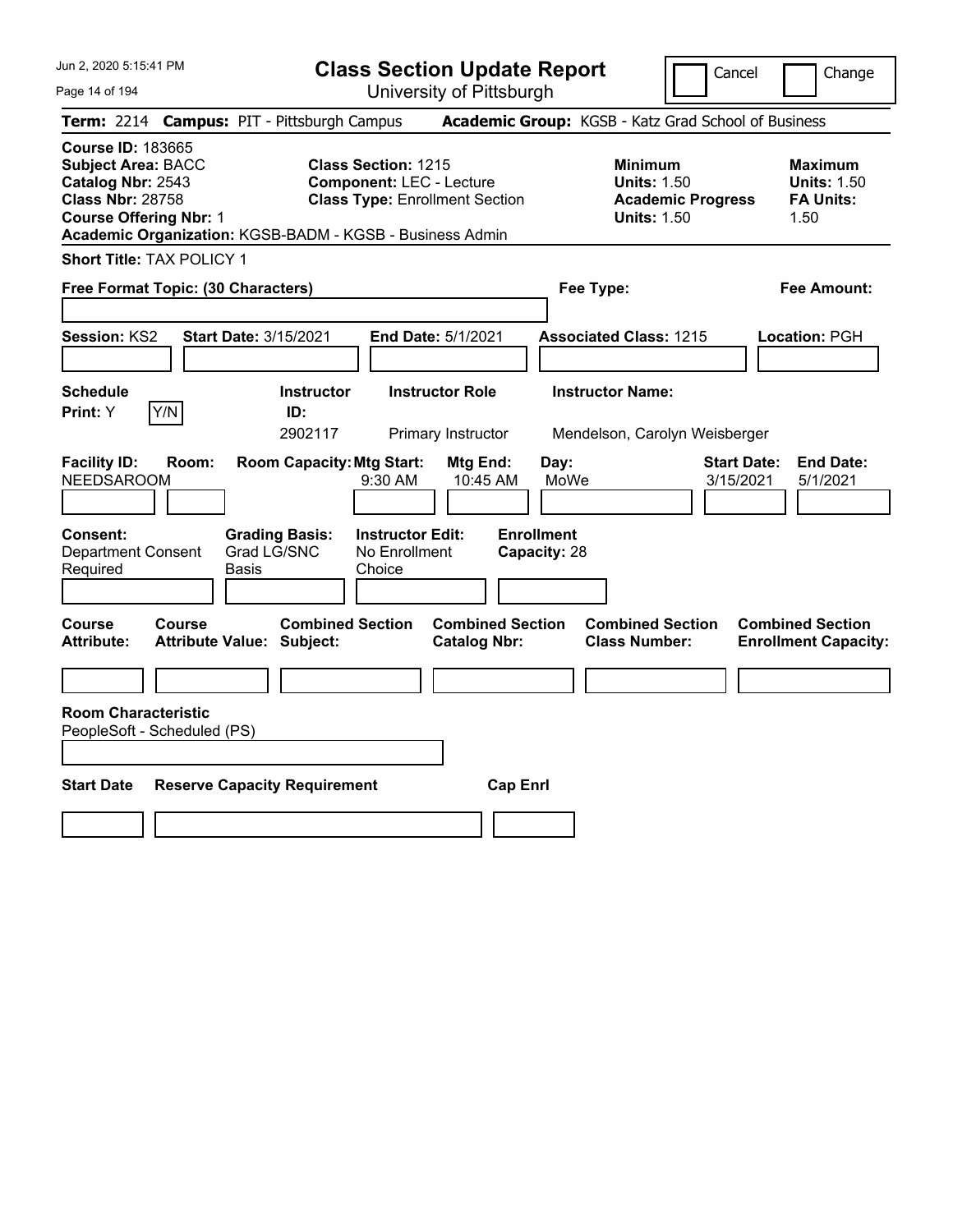| Jun 2, 2020 5:15:41 PM                                                                                                                 |                                                               |                                      |                                                               | <b>Class Section Update Report</b>             |                                   |                                                                                        | Cancel                          | Change                                                           |
|----------------------------------------------------------------------------------------------------------------------------------------|---------------------------------------------------------------|--------------------------------------|---------------------------------------------------------------|------------------------------------------------|-----------------------------------|----------------------------------------------------------------------------------------|---------------------------------|------------------------------------------------------------------|
| Page 15 of 194                                                                                                                         |                                                               |                                      |                                                               | University of Pittsburgh                       |                                   |                                                                                        |                                 |                                                                  |
|                                                                                                                                        | Term: 2214 Campus: PIT - Pittsburgh Campus                    |                                      |                                                               |                                                |                                   | Academic Group: KGSB - Katz Grad School of Business                                    |                                 |                                                                  |
| <b>Course ID: 178877</b><br><b>Subject Area: BACC</b><br>Catalog Nbr: 2557<br><b>Class Nbr: 23520</b><br><b>Course Offering Nbr: 1</b> | Academic Organization: KGSB-BADM - KGSB - Business Admin      |                                      | <b>Class Section: 1010</b><br><b>Component: LEC - Lecture</b> | <b>Class Type: Enrollment Section</b>          |                                   | <b>Minimum</b><br><b>Units: 1.50</b><br><b>Academic Progress</b><br><b>Units: 1.50</b> |                                 | <b>Maximum</b><br><b>Units: 1.50</b><br><b>FA Units:</b><br>1.50 |
|                                                                                                                                        | Short Title: ACCOUNTING RESEARCH & WRITING                    |                                      |                                                               |                                                |                                   |                                                                                        |                                 |                                                                  |
|                                                                                                                                        | Free Format Topic: (30 Characters)                            |                                      |                                                               |                                                | Fee Type:                         |                                                                                        |                                 | Fee Amount:                                                      |
| <b>Session: KS1</b>                                                                                                                    | <b>Start Date: 1/11/2021</b>                                  |                                      | <b>End Date: 3/7/2021</b>                                     |                                                |                                   | <b>Associated Class: 1010</b>                                                          |                                 | Location: PGH                                                    |
| <b>Schedule</b><br>Print: Y                                                                                                            | Y/N                                                           | <b>Instructor</b><br>ID:<br>2929194  |                                                               | <b>Instructor Role</b><br>Primary Instructor   | Boyas, Elise A                    | <b>Instructor Name:</b>                                                                |                                 |                                                                  |
| <b>Facility ID:</b><br><b>NEEDSAROOM</b>                                                                                               | Room:                                                         | <b>Room Capacity: Mtg Start:</b>     | 12:30 PM                                                      | Mtg End:<br>1:45 PM                            | Day:<br>TuTh                      |                                                                                        | <b>Start Date:</b><br>1/11/2021 | <b>End Date:</b><br>3/7/2021                                     |
| <b>Consent:</b><br><b>Department Consent</b><br>Required                                                                               | Basis                                                         | <b>Grading Basis:</b><br>Grad LG/SNC | <b>Instructor Edit:</b><br>No Enrollment<br>Choice            |                                                | <b>Enrollment</b><br>Capacity: 40 |                                                                                        |                                 |                                                                  |
| Course<br><b>Attribute:</b>                                                                                                            | <b>Course</b><br><b>Attribute Value: Subject:</b>             | <b>Combined Section</b>              |                                                               | <b>Combined Section</b><br><b>Catalog Nbr:</b> |                                   | <b>Combined Section</b><br><b>Class Number:</b>                                        |                                 | <b>Combined Section</b><br><b>Enrollment Capacity:</b>           |
|                                                                                                                                        |                                                               |                                      |                                                               |                                                |                                   |                                                                                        |                                 |                                                                  |
| <b>Room Characteristic</b>                                                                                                             | Media - Data Projector/Monitor<br>PeopleSoft - Scheduled (PS) |                                      |                                                               |                                                |                                   |                                                                                        |                                 |                                                                  |
| <b>Start Date</b>                                                                                                                      | <b>Reserve Capacity Requirement</b>                           |                                      |                                                               | <b>Cap Enri</b>                                |                                   |                                                                                        |                                 |                                                                  |
|                                                                                                                                        |                                                               |                                      |                                                               |                                                |                                   |                                                                                        |                                 |                                                                  |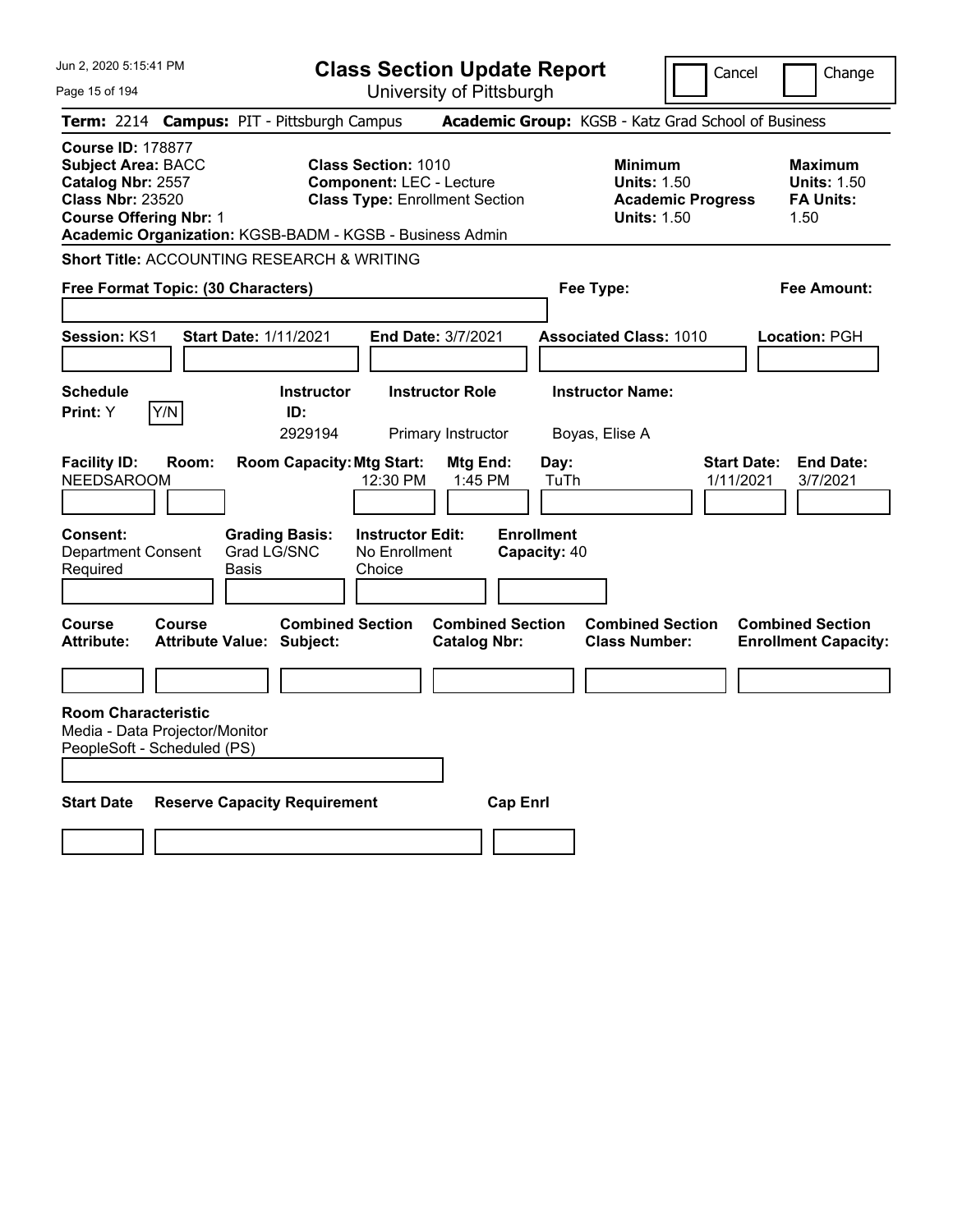| Jun 2. 2020 5:15:41 PM                                                                                                                                                                             |                                                                                  |                             |                                     | <b>Class Section Update Report</b>                                                                     |                                                |                                   |              |                                                                                        | Cancel                          |      | Change                                                   |
|----------------------------------------------------------------------------------------------------------------------------------------------------------------------------------------------------|----------------------------------------------------------------------------------|-----------------------------|-------------------------------------|--------------------------------------------------------------------------------------------------------|------------------------------------------------|-----------------------------------|--------------|----------------------------------------------------------------------------------------|---------------------------------|------|----------------------------------------------------------|
| Page 16 of 194                                                                                                                                                                                     |                                                                                  |                             |                                     |                                                                                                        | University of Pittsburgh                       |                                   |              |                                                                                        |                                 |      |                                                          |
| Term: 2214 Campus: PIT - Pittsburgh Campus                                                                                                                                                         |                                                                                  |                             |                                     |                                                                                                        |                                                |                                   |              | Academic Group: KGSB - Katz Grad School of Business                                    |                                 |      |                                                          |
| <b>Course ID: 178878</b><br><b>Subject Area: BACC</b><br>Catalog Nbr: 2558<br><b>Class Nbr: 16675</b><br><b>Course Offering Nbr: 1</b><br>Academic Organization: KGSB-BADM - KGSB - Business Admin |                                                                                  |                             |                                     | <b>Class Section: 1030</b><br><b>Component: LEC - Lecture</b><br><b>Class Type: Enrollment Section</b> |                                                |                                   |              | <b>Minimum</b><br><b>Units: 3.00</b><br><b>Academic Progress</b><br><b>Units: 3.00</b> |                                 | 3.00 | <b>Maximum</b><br><b>Units: 3.00</b><br><b>FA Units:</b> |
| Short Title: NON-PROFIT GOVERMNTL ACCNTNG                                                                                                                                                          |                                                                                  |                             |                                     |                                                                                                        |                                                |                                   |              |                                                                                        |                                 |      |                                                          |
| Free Format Topic: (30 Characters)                                                                                                                                                                 |                                                                                  |                             |                                     |                                                                                                        |                                                |                                   |              | Fee Type:                                                                              |                                 |      | <b>Fee Amount:</b>                                       |
| <b>Session: KMT</b>                                                                                                                                                                                |                                                                                  |                             | <b>Start Date: 1/11/2021</b>        |                                                                                                        | End Date: 5/1/2021                             |                                   |              | <b>Associated Class: 1030</b>                                                          |                                 |      | <b>Location: PGH</b>                                     |
| <b>Schedule</b><br>Print: Y                                                                                                                                                                        | Y/N                                                                              |                             | <b>Instructor</b><br>ID:<br>2907867 |                                                                                                        | <b>Instructor Role</b><br>Primary Instructor   |                                   |              | <b>Instructor Name:</b><br>Shastri, Karen Andrea                                       |                                 |      |                                                          |
| <b>Facility ID:</b><br><b>NEEDSAROOM</b>                                                                                                                                                           | Room:                                                                            |                             | <b>Room Capacity: Mtg Start:</b>    | 9:30 AM                                                                                                | Mtg End:<br>10:50 AM                           |                                   | Day:<br>TuTh |                                                                                        | <b>Start Date:</b><br>1/11/2021 |      | <b>End Date:</b><br>5/1/2021                             |
| Consent:<br><b>Department Consent</b><br>Required                                                                                                                                                  |                                                                                  | Grad LG/SNC<br><b>Basis</b> | <b>Grading Basis:</b>               | <b>Instructor Edit:</b><br>No Enrollment<br>Choice                                                     |                                                | <b>Enrollment</b><br>Capacity: 58 |              |                                                                                        |                                 |      |                                                          |
| <b>Course</b><br><b>Attribute:</b>                                                                                                                                                                 | Course<br><b>Attribute Value: Subject:</b>                                       |                             | <b>Combined Section</b>             |                                                                                                        | <b>Combined Section</b><br><b>Catalog Nbr:</b> |                                   |              | <b>Combined Section</b><br><b>Class Number:</b>                                        |                                 |      | <b>Combined Section</b><br><b>Enrollment Capacity:</b>   |
|                                                                                                                                                                                                    |                                                                                  |                             |                                     |                                                                                                        |                                                |                                   |              |                                                                                        |                                 |      |                                                          |
| <b>Room Characteristic</b><br>Media - Data Projector/Monitor<br>PeopleSoft - Scheduled (PS)                                                                                                        |                                                                                  |                             |                                     |                                                                                                        |                                                |                                   |              |                                                                                        |                                 |      |                                                          |
| <b>Start Date</b><br>10/1/2020<br>10/1/2020<br>10/1/2020                                                                                                                                           | <b>Restricted ACCT-MS</b><br>Restricted to BUSAD-MBA<br>Restricted to BUSADF-MBA |                             | <b>Reserve Capacity Requirement</b> |                                                                                                        |                                                | <b>Cap Enrl</b>                   | 54<br>2<br>2 |                                                                                        |                                 |      |                                                          |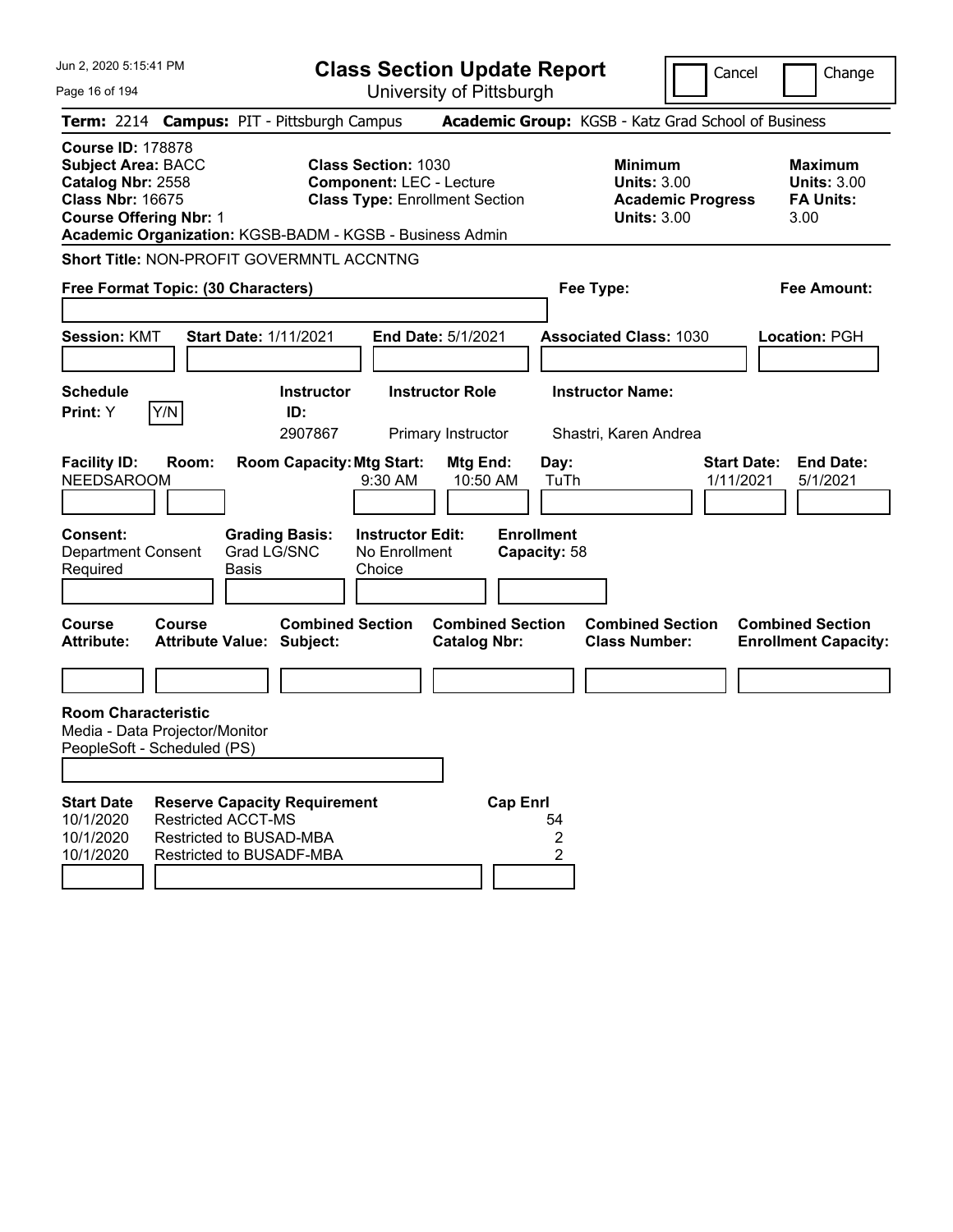| Jun 2, 2020 5:15:41 PM                                                                                                                                                                                |                                                                                       | <b>Class Section Update Report</b>                                                                     |                                                        |                                          |                                                            |                          | Cancel | Change                                                           |
|-------------------------------------------------------------------------------------------------------------------------------------------------------------------------------------------------------|---------------------------------------------------------------------------------------|--------------------------------------------------------------------------------------------------------|--------------------------------------------------------|------------------------------------------|------------------------------------------------------------|--------------------------|--------|------------------------------------------------------------------|
| Page 17 of 194                                                                                                                                                                                        |                                                                                       | University of Pittsburgh                                                                               |                                                        |                                          |                                                            |                          |        |                                                                  |
| Term: 2214 Campus: PIT - Pittsburgh Campus                                                                                                                                                            |                                                                                       |                                                                                                        |                                                        |                                          | Academic Group: KGSB - Katz Grad School of Business        |                          |        |                                                                  |
| <b>Course ID: 179773</b><br><b>Subject Area: BACC</b><br>Catalog Nbr: 2559<br><b>Class Nbr: 17684</b><br><b>Course Offering Nbr: 1</b><br>Academic Organization: KGSB-BADM - KGSB - Business Admin    |                                                                                       | <b>Class Section: 1030</b><br><b>Component: LEC - Lecture</b><br><b>Class Type: Enrollment Section</b> |                                                        |                                          | <b>Minimum</b><br><b>Units: 3.00</b><br><b>Units: 3.00</b> | <b>Academic Progress</b> |        | <b>Maximum</b><br><b>Units: 3.00</b><br><b>FA Units:</b><br>3.00 |
| <b>Short Title: INDIV TAX ACCOUNTING &amp; PLNNG</b>                                                                                                                                                  |                                                                                       |                                                                                                        |                                                        |                                          |                                                            |                          |        |                                                                  |
| Free Format Topic: (30 Characters)                                                                                                                                                                    |                                                                                       |                                                                                                        |                                                        |                                          | Fee Type:                                                  |                          |        | <b>Fee Amount:</b>                                               |
| <b>Session: AT</b><br><b>Schedule</b><br>Y/N<br>Print: Y                                                                                                                                              | <b>Start Date: 1/11/2021</b><br><b>Instructor</b><br>ID:                              | <b>End Date: 5/1/2021</b><br><b>Instructor Role</b>                                                    |                                                        |                                          | <b>Associated Class: 1030</b><br><b>Instructor Name:</b>   |                          |        | <b>Location: PGH</b>                                             |
|                                                                                                                                                                                                       | 0                                                                                     |                                                                                                        |                                                        |                                          | No Instructor Assigned                                     |                          |        |                                                                  |
| <b>Facility ID:</b><br>Room:<br><b>NEEDSAROOM</b><br><b>Consent:</b><br><b>Department Consent</b><br>Required                                                                                         | <b>Room Capacity: Mtg Start:</b><br><b>Grading Basis:</b><br><b>Grad Letter Grade</b> | <b>Instructor Edit:</b><br>No Enrollment<br>Choice                                                     | Mtg End:                                               | Day:<br><b>Enrollment</b><br>Capacity: 3 |                                                            |                          |        | <b>Start Date: End Date:</b>                                     |
| <b>Course</b><br>Course<br><b>Attribute:</b><br><b>Attribute Value:</b><br><b>HOURLY</b><br><b>FNL</b><br><b>Room Characteristic</b><br>Media - Data Projector/Monitor<br>PeopleSoft - Scheduled (PS) | <b>Combined Section</b><br>Subject:<br><b>BUSACC</b>                                  |                                                                                                        | <b>Combined Section</b><br><b>Catalog Nbr:</b><br>1242 |                                          | <b>Combined Section</b><br><b>Class Number:</b><br>16832   |                          | 27     | <b>Combined Section</b><br><b>Enrollment Capacity:</b>           |
|                                                                                                                                                                                                       |                                                                                       |                                                                                                        |                                                        |                                          |                                                            |                          |        |                                                                  |
| <b>Start Date</b><br>12/1/2020<br><b>Restricted ACCT-MS</b><br><b>Restricted ACCT-MS</b><br>10/1/2020                                                                                                 | <b>Reserve Capacity Requirement</b>                                                   |                                                                                                        | <b>Cap Enrl</b>                                        | 0<br>3                                   |                                                            |                          |        |                                                                  |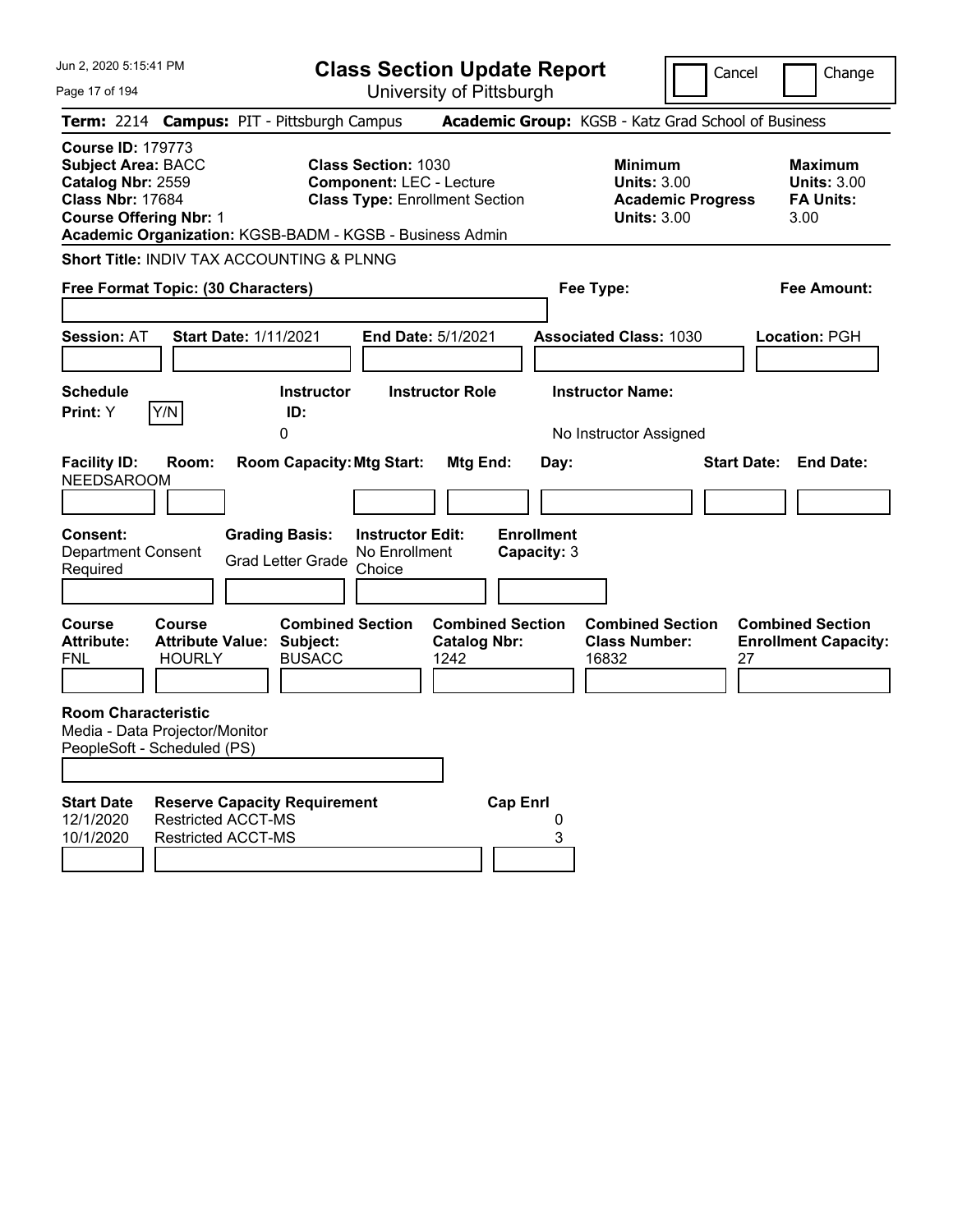| Jun 2, 2020 5:15:41 PM                                                                                                                 |                                |                                                                                       |                                                               | <b>Class Section Update Report</b>                     |                                          |                                                            |                          | Cancel | Change                                                           |
|----------------------------------------------------------------------------------------------------------------------------------------|--------------------------------|---------------------------------------------------------------------------------------|---------------------------------------------------------------|--------------------------------------------------------|------------------------------------------|------------------------------------------------------------|--------------------------|--------|------------------------------------------------------------------|
| Page 18 of 194                                                                                                                         |                                |                                                                                       |                                                               | University of Pittsburgh                               |                                          |                                                            |                          |        |                                                                  |
| <b>Term: 2214</b>                                                                                                                      |                                | <b>Campus: PIT - Pittsburgh Campus</b>                                                |                                                               | Academic Group: KGSB - Katz Grad School of Business    |                                          |                                                            |                          |        |                                                                  |
| <b>Course ID: 179773</b><br><b>Subject Area: BACC</b><br>Catalog Nbr: 2559<br><b>Class Nbr: 17685</b><br><b>Course Offering Nbr: 1</b> |                                | Academic Organization: KGSB-BADM - KGSB - Business Admin                              | <b>Class Section: 1050</b><br><b>Component: LEC - Lecture</b> | <b>Class Type: Enrollment Section</b>                  |                                          | <b>Minimum</b><br><b>Units: 3.00</b><br><b>Units: 3.00</b> | <b>Academic Progress</b> |        | <b>Maximum</b><br><b>Units: 3.00</b><br><b>FA Units:</b><br>3.00 |
|                                                                                                                                        |                                | Short Title: INDIV TAX ACCOUNTING & PLNNG                                             |                                                               |                                                        |                                          |                                                            |                          |        |                                                                  |
| Free Format Topic: (30 Characters)                                                                                                     |                                |                                                                                       |                                                               |                                                        |                                          | Fee Type:                                                  |                          |        | Fee Amount:                                                      |
| <b>Session: AT</b>                                                                                                                     | <b>Start Date: 1/11/2021</b>   |                                                                                       | <b>End Date: 5/1/2021</b>                                     |                                                        |                                          | <b>Associated Class: 1050</b>                              |                          |        | Location: PGH                                                    |
| <b>Schedule</b>                                                                                                                        |                                | <b>Instructor</b>                                                                     |                                                               | <b>Instructor Role</b>                                 |                                          | <b>Instructor Name:</b>                                    |                          |        |                                                                  |
| Print: Y                                                                                                                               | Y/N                            | ID:<br>0                                                                              |                                                               |                                                        |                                          | No Instructor Assigned                                     |                          |        |                                                                  |
| <b>Facility ID:</b><br><b>NEEDSAROOM</b><br><b>Consent:</b><br><b>Department Consent</b><br>Required                                   | Room:                          | <b>Room Capacity: Mtg Start:</b><br><b>Grading Basis:</b><br><b>Grad Letter Grade</b> | <b>Instructor Edit:</b><br>No Enrollment<br>Choice            | Mtg End:                                               | Day:<br><b>Enrollment</b><br>Capacity: 2 |                                                            |                          |        | <b>Start Date: End Date:</b>                                     |
| <b>Course</b><br><b>Attribute:</b><br><b>FNL</b>                                                                                       | <b>Course</b><br><b>HOURLY</b> | <b>Combined Section</b><br><b>Attribute Value: Subject:</b><br><b>BUSACC</b>          |                                                               | <b>Combined Section</b><br><b>Catalog Nbr:</b><br>1242 |                                          | <b>Combined Section</b><br><b>Class Number:</b><br>17014   |                          | 27     | <b>Combined Section</b><br><b>Enrollment Capacity:</b>           |
| <b>Room Characteristic</b><br>Media - Data Projector/Monitor<br>PeopleSoft - Scheduled (PS)                                            |                                |                                                                                       |                                                               |                                                        |                                          |                                                            |                          |        |                                                                  |
| <b>Start Date</b><br>10/1/2020                                                                                                         | <b>Restricted ACCT-MS</b>      | <b>Reserve Capacity Requirement</b>                                                   |                                                               | <b>Cap Enrl</b>                                        | 2                                        |                                                            |                          |        |                                                                  |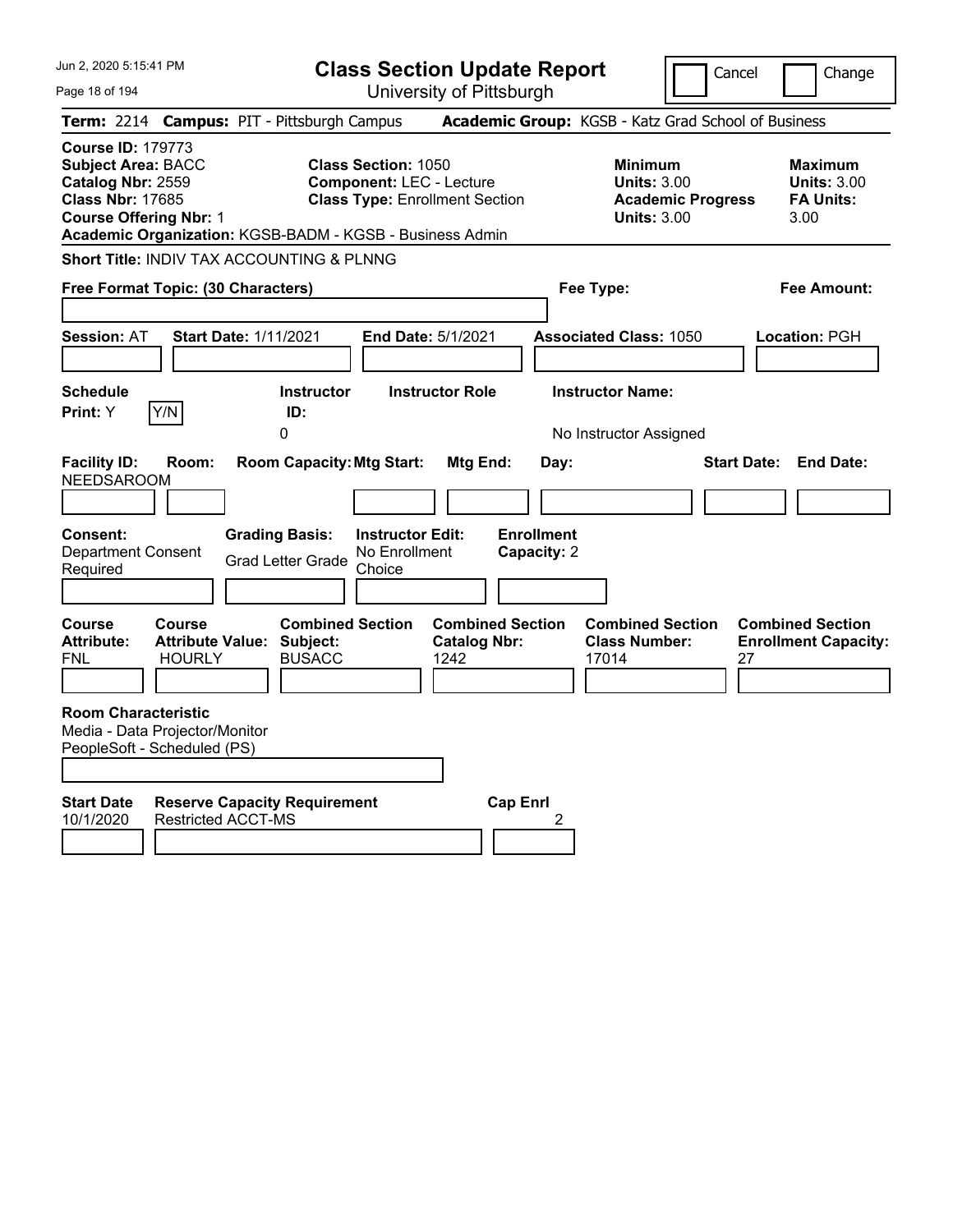| Jun 2, 2020 5:15:41 PM                                                                                                                                                                             |                                                   |                                                                     |                                                    | <b>Class Section Update Report</b>             |                                   |                                                            |                          | Cancel<br>Change                                                 |
|----------------------------------------------------------------------------------------------------------------------------------------------------------------------------------------------------|---------------------------------------------------|---------------------------------------------------------------------|----------------------------------------------------|------------------------------------------------|-----------------------------------|------------------------------------------------------------|--------------------------|------------------------------------------------------------------|
| Page 19 of 194                                                                                                                                                                                     |                                                   |                                                                     |                                                    | University of Pittsburgh                       |                                   |                                                            |                          |                                                                  |
| <b>Term: 2214</b>                                                                                                                                                                                  | <b>Campus: PIT - Pittsburgh Campus</b>            |                                                                     |                                                    |                                                |                                   |                                                            |                          | Academic Group: KGSB - Katz Grad School of Business              |
| <b>Course ID: 101158</b><br><b>Subject Area: BACC</b><br>Catalog Nbr: 3010<br><b>Class Nbr: 13029</b><br><b>Course Offering Nbr: 1</b><br>Academic Organization: KGSB-BADM - KGSB - Business Admin |                                                   | <b>Class Section: 1010</b><br><b>Class Type: Enrollment Section</b> |                                                    | Component: IND - Independent Study             |                                   | <b>Minimum</b><br><b>Units: 1.00</b><br><b>Units: 1.00</b> | <b>Academic Progress</b> | <b>Maximum</b><br><b>Units: 9.00</b><br><b>FA Units:</b><br>1.00 |
| Short Title: INDEPENDENT STUDY IN ACCONTING                                                                                                                                                        |                                                   |                                                                     |                                                    |                                                |                                   |                                                            |                          |                                                                  |
| Free Format Topic: (30 Characters)                                                                                                                                                                 |                                                   |                                                                     |                                                    |                                                |                                   | Fee Type:                                                  |                          | Fee Amount:                                                      |
| Session: KPT                                                                                                                                                                                       | <b>Start Date: 1/11/2021</b>                      |                                                                     |                                                    | End Date: 5/1/2021                             |                                   | <b>Associated Class: 1010</b>                              |                          | Location: PGH                                                    |
| <b>Schedule</b><br>Y/N<br>Print: Y                                                                                                                                                                 |                                                   | <b>Instructor</b><br>ID:<br>2902127                                 |                                                    | <b>Instructor Role</b><br>Primary Instructor   |                                   | <b>Instructor Name:</b><br>Woods, Carrie Annette           |                          |                                                                  |
| <b>Facility ID:</b><br><b>TBATBA</b>                                                                                                                                                               | Room:<br>TBA<br>0                                 | <b>Room Capacity: Mtg Start:</b>                                    |                                                    | Mtg End:                                       | Day:                              |                                                            |                          | <b>Start Date:</b><br><b>End Date:</b><br>1/11/2021<br>5/1/2021  |
| <b>Consent:</b><br><b>Department Consent</b><br>Required                                                                                                                                           |                                                   | <b>Grading Basis:</b><br><b>Grad HSU Basis</b>                      | <b>Instructor Edit:</b><br>No Enrollment<br>Choice |                                                | <b>Enrollment</b><br>Capacity: 60 |                                                            |                          |                                                                  |
| <b>Course</b><br><b>Attribute:</b>                                                                                                                                                                 | <b>Course</b><br><b>Attribute Value: Subject:</b> | <b>Combined Section</b>                                             |                                                    | <b>Combined Section</b><br><b>Catalog Nbr:</b> |                                   | <b>Combined Section</b><br><b>Class Number:</b>            |                          | <b>Combined Section</b><br><b>Enrollment Capacity:</b>           |
| <b>Room Characteristic</b><br>Media - Data Projector/Monitor                                                                                                                                       |                                                   |                                                                     |                                                    |                                                |                                   |                                                            |                          |                                                                  |
| <b>Start Date</b>                                                                                                                                                                                  | <b>Reserve Capacity Requirement</b>               |                                                                     |                                                    |                                                | <b>Cap Enrl</b>                   |                                                            |                          |                                                                  |
|                                                                                                                                                                                                    |                                                   |                                                                     |                                                    |                                                |                                   |                                                            |                          |                                                                  |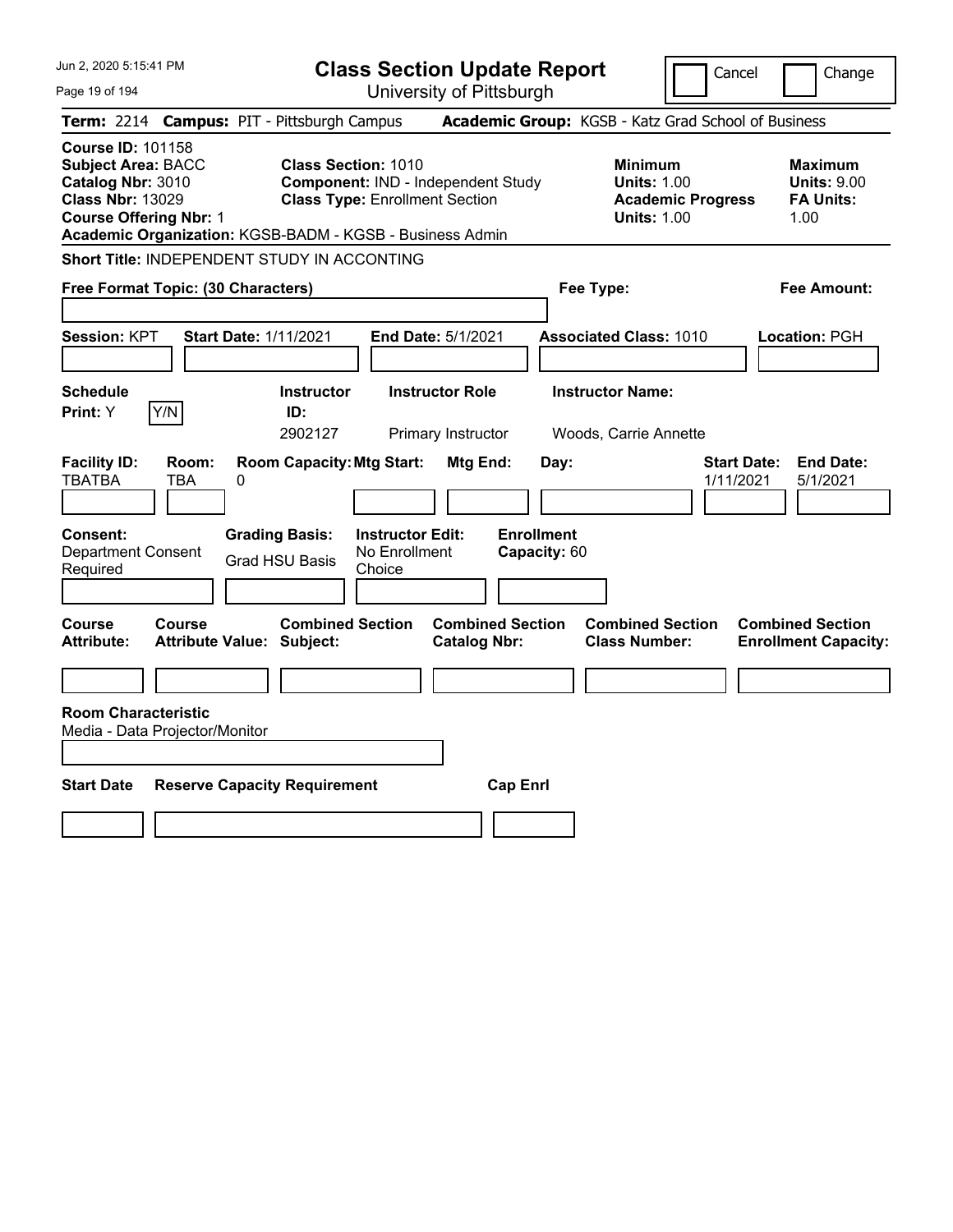| Jun 2, 2020 5:15:41 PM                                                                                                                                                                             | <b>Class Section Update Report</b><br>Cancel<br>Change                                                                                          |                                                                                                      |                                                                  |  |  |  |
|----------------------------------------------------------------------------------------------------------------------------------------------------------------------------------------------------|-------------------------------------------------------------------------------------------------------------------------------------------------|------------------------------------------------------------------------------------------------------|------------------------------------------------------------------|--|--|--|
| Page 20 of 194                                                                                                                                                                                     | University of Pittsburgh                                                                                                                        |                                                                                                      |                                                                  |  |  |  |
| Term: 2214 Campus: PIT - Pittsburgh Campus                                                                                                                                                         |                                                                                                                                                 | Academic Group: KGSB - Katz Grad School of Business                                                  |                                                                  |  |  |  |
| <b>Course ID: 188993</b><br><b>Subject Area: BACC</b><br>Catalog Nbr: 3052<br><b>Class Nbr: 28420</b><br><b>Course Offering Nbr: 1</b><br>Academic Organization: KGSB-BADM - KGSB - Business Admin | <b>Class Section: 1010</b><br><b>Component: SEM - Seminar</b><br><b>Class Type: Enrollment Section</b>                                          | <b>Minimum</b><br><b>Units: 1.50</b><br><b>Academic Progress</b><br><b>Units: 1.50</b>               | <b>Maximum</b><br><b>Units: 1.50</b><br><b>FA Units:</b><br>1.50 |  |  |  |
| <b>Short Title: CRITICAL THINKING IN ACC II</b>                                                                                                                                                    |                                                                                                                                                 |                                                                                                      |                                                                  |  |  |  |
| Free Format Topic: (30 Characters)                                                                                                                                                                 |                                                                                                                                                 | Fee Type:                                                                                            | Fee Amount:                                                      |  |  |  |
|                                                                                                                                                                                                    |                                                                                                                                                 |                                                                                                      |                                                                  |  |  |  |
| <b>Session: AT</b><br><b>Start Date: 1/11/2021</b>                                                                                                                                                 | <b>End Date: 5/1/2021</b>                                                                                                                       | <b>Associated Class: 1010</b>                                                                        | Location: PGH                                                    |  |  |  |
|                                                                                                                                                                                                    |                                                                                                                                                 |                                                                                                      |                                                                  |  |  |  |
| <b>Schedule</b><br>Y/N<br>Print: Y                                                                                                                                                                 | <b>Instructor Role</b><br><b>Instructor</b><br>ID:                                                                                              | <b>Instructor Name:</b>                                                                              |                                                                  |  |  |  |
| <b>Facility ID:</b><br>Room:<br><b>TBATBA</b><br>TBA<br>0                                                                                                                                          | 2959162<br>Primary Instructor<br>2955011<br>Primary Instructor<br>2902127<br>Primary Instructor<br><b>Room Capacity: Mtg Start:</b><br>Mtg End: | Cade, Nicole<br>Gunn, Joshua Lee<br>Woods, Carrie Annette<br><b>Start Date:</b><br>Day:<br>1/11/2021 | <b>End Date:</b><br>5/1/2021                                     |  |  |  |
| <b>Consent:</b><br><b>Grading Basis:</b><br>Grad LG/SNC<br><b>Department Consent</b><br>Required<br><b>Basis</b>                                                                                   | <b>Instructor Edit:</b><br>No Enrollment<br>Choice                                                                                              | <b>Enrollment</b><br>Capacity: 10                                                                    |                                                                  |  |  |  |
| <b>Course</b><br>Course<br><b>Attribute Value: Subject:</b><br><b>Attribute:</b>                                                                                                                   | <b>Combined Section</b><br><b>Combined Section</b><br><b>Catalog Nbr:</b>                                                                       | <b>Combined Section</b><br><b>Class Number:</b>                                                      | <b>Combined Section</b><br><b>Enrollment Capacity:</b>           |  |  |  |
|                                                                                                                                                                                                    |                                                                                                                                                 |                                                                                                      |                                                                  |  |  |  |
| <b>Room Characteristic</b>                                                                                                                                                                         |                                                                                                                                                 |                                                                                                      |                                                                  |  |  |  |
|                                                                                                                                                                                                    |                                                                                                                                                 |                                                                                                      |                                                                  |  |  |  |
| <b>Reserve Capacity Requirement</b><br><b>Start Date</b>                                                                                                                                           | <b>Cap Enrl</b>                                                                                                                                 |                                                                                                      |                                                                  |  |  |  |
|                                                                                                                                                                                                    |                                                                                                                                                 |                                                                                                      |                                                                  |  |  |  |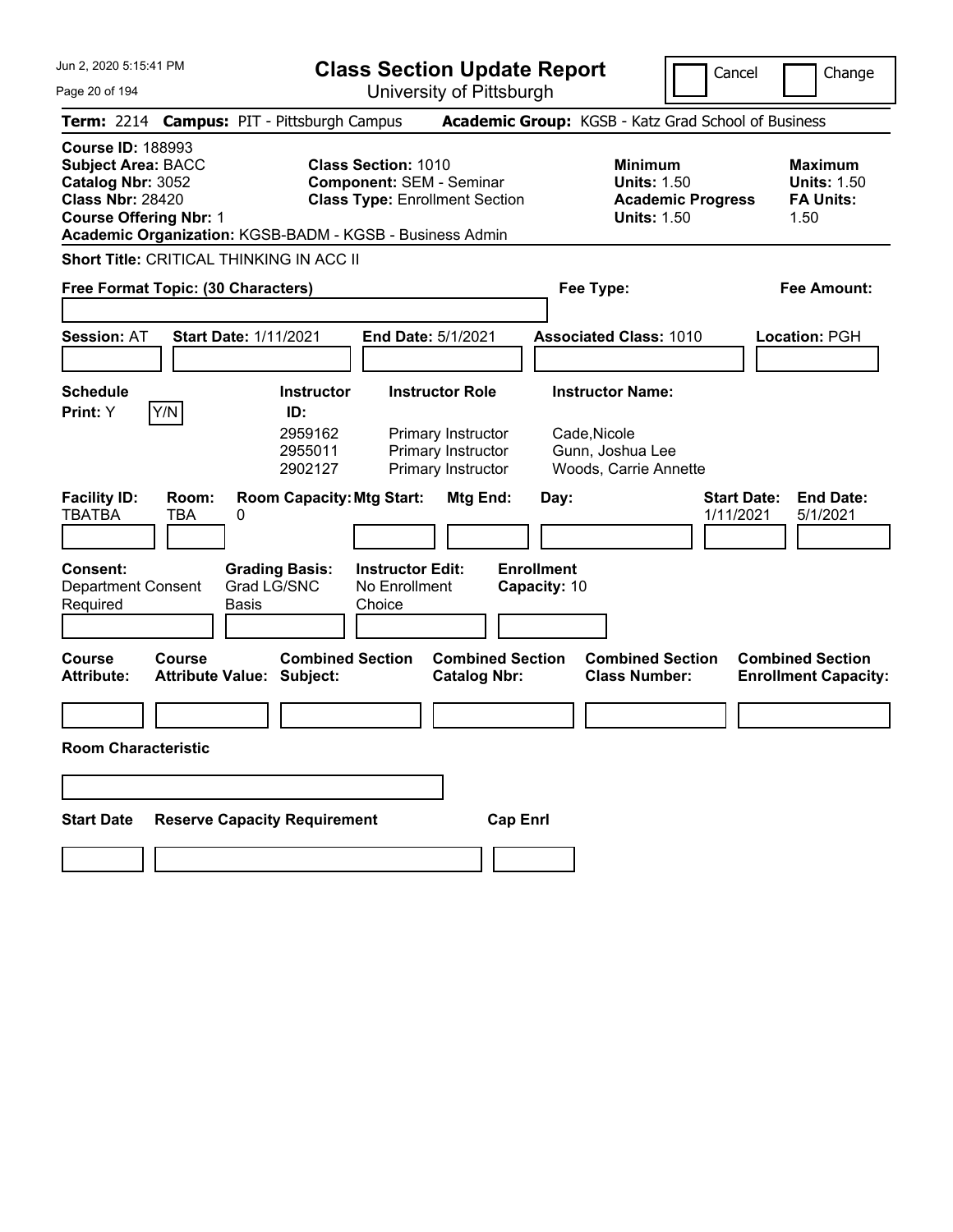| <b>Class Section Update Report</b> |  |
|------------------------------------|--|
| University of Pittsburgh           |  |

Cancel **Change** 

Page 21 of 194

|                                                                                                                                 |               |                              | Term: 2214 Campus: PIT - Pittsburgh Campus                           |                                                                                                                 |                                                                                                                |                 |                                   | Academic Group: KGSB - Katz Grad School of Business                                                  |                                 |                                                                  |
|---------------------------------------------------------------------------------------------------------------------------------|---------------|------------------------------|----------------------------------------------------------------------|-----------------------------------------------------------------------------------------------------------------|----------------------------------------------------------------------------------------------------------------|-----------------|-----------------------------------|------------------------------------------------------------------------------------------------------|---------------------------------|------------------------------------------------------------------|
| <b>Course ID: 101168</b><br><b>Subject Area: BACC</b><br>Catalog Nbr: 3099<br><b>Class Nbr: 13030</b><br>Course Offering Nbr: 1 |               |                              | Academic Organization: KGSB-BADM - KGSB - Business Admin             | <b>Class Section: 1010</b><br><b>Component: DIR - Directed Studies</b><br><b>Class Type: Enrollment Section</b> |                                                                                                                |                 |                                   | <b>Minimum</b><br><b>Units: 1.00</b><br><b>Academic Progress</b><br><b>Units: 1.00</b>               |                                 | <b>Maximum</b><br><b>Units: 9.00</b><br><b>FA Units:</b><br>1.00 |
|                                                                                                                                 |               |                              | Short Title: READINGS IN ACCOUNTING                                  |                                                                                                                 |                                                                                                                |                 |                                   |                                                                                                      |                                 |                                                                  |
| Free Format Topic: (30 Characters)                                                                                              |               |                              |                                                                      |                                                                                                                 |                                                                                                                |                 |                                   | Fee Type:                                                                                            |                                 | <b>Fee Amount:</b>                                               |
| Session: KPT                                                                                                                    |               | <b>Start Date: 1/11/2021</b> |                                                                      |                                                                                                                 | End Date: 5/1/2021                                                                                             |                 |                                   | <b>Associated Class: 1010</b>                                                                        |                                 | Location: PGH                                                    |
| Schedule<br><b>Print:</b> Y                                                                                                     | Y/N           |                              | <b>Instructor</b><br>ID:<br>2925056<br>2955011<br>2909074<br>2902127 |                                                                                                                 | <b>Instructor Role</b><br>Primary Instructor<br>Primary Instructor<br>Primary Instructor<br>Primary Instructor |                 |                                   | <b>Instructor Name:</b><br>Feng, Mei<br>Gunn, Joshua Lee<br>Moser, Donald V<br>Woods, Carrie Annette |                                 |                                                                  |
| <b>Facility ID:</b><br><b>TBATBA</b>                                                                                            | Room:<br>TBA  | 0                            | <b>Room Capacity: Mtg Start:</b>                                     |                                                                                                                 | Mtg End:                                                                                                       |                 | Day:                              |                                                                                                      | <b>Start Date:</b><br>1/11/2021 | <b>End Date:</b><br>5/1/2021                                     |
| Consent:<br><b>Department Consent</b><br>Required                                                                               |               |                              | <b>Grading Basis:</b><br><b>Grad Letter Grade</b>                    | <b>Instructor Edit:</b><br>No Enrollment<br>Choice                                                              |                                                                                                                |                 | <b>Enrollment</b><br>Capacity: 60 |                                                                                                      |                                 |                                                                  |
| Course<br>Attribute:                                                                                                            | <b>Course</b> |                              | <b>Combined Section</b><br><b>Attribute Value: Subject:</b>          |                                                                                                                 | <b>Combined Section</b><br><b>Catalog Nbr:</b>                                                                 |                 |                                   | <b>Combined Section</b><br><b>Class Number:</b>                                                      |                                 | <b>Combined Section</b><br><b>Enrollment Capacity:</b>           |
| <b>Room Characteristic</b><br>Media - Data Projector/Monitor                                                                    |               |                              |                                                                      |                                                                                                                 |                                                                                                                |                 |                                   |                                                                                                      |                                 |                                                                  |
| Start Date                                                                                                                      |               |                              | <b>Reserve Capacity Requirement</b>                                  |                                                                                                                 |                                                                                                                | <b>Cap Enrl</b> |                                   |                                                                                                      |                                 |                                                                  |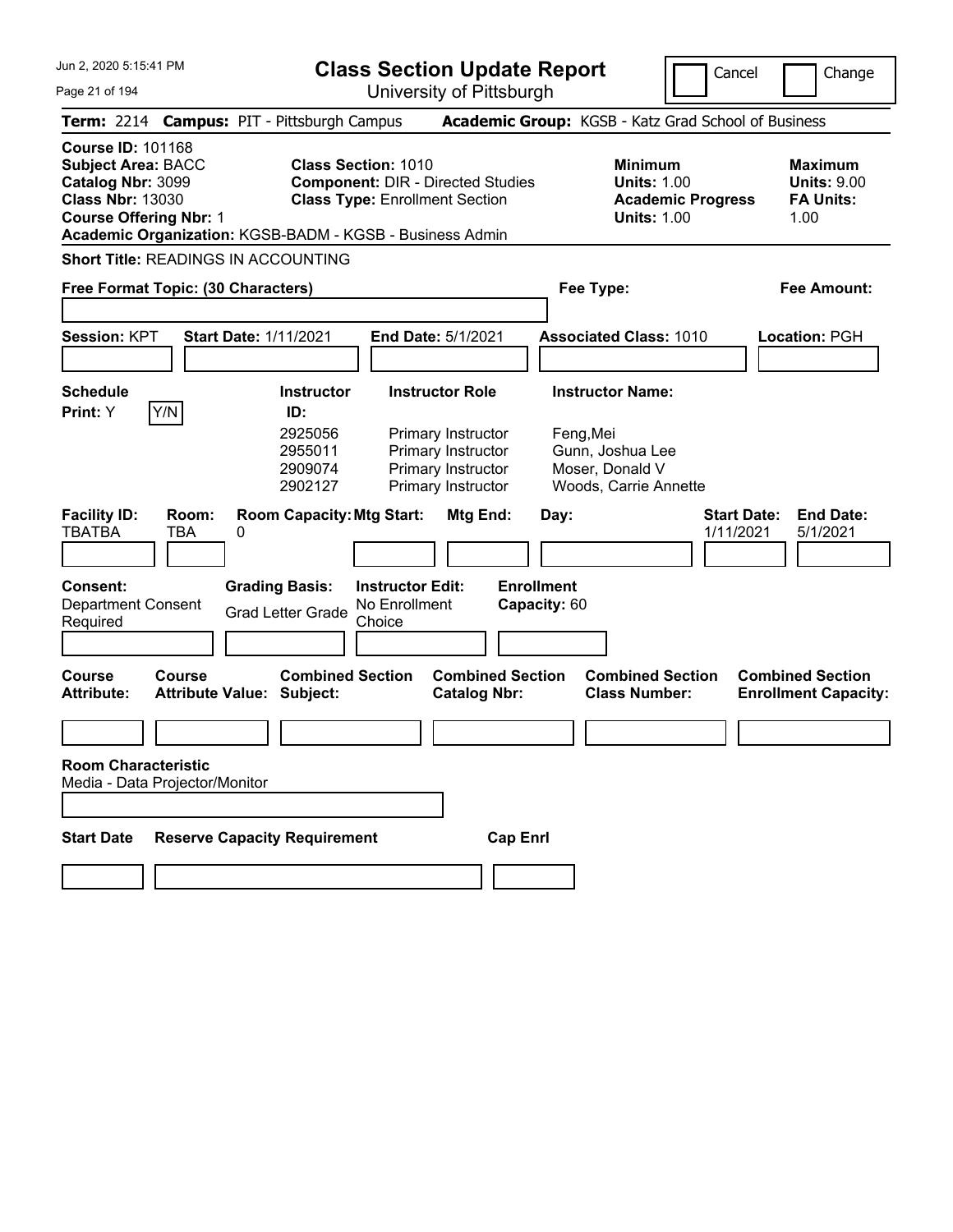| Jun 2. 2020 5:15:41 PM<br>Page 22 of 194                                                                                                                                                           |                                                                                                                                                 |                      |                                                           |                                                               | <b>Class Section Update Report</b><br>University of Pittsburgh           |                                                   |                                                            |                          | Cancel                          | Change                                                           |
|----------------------------------------------------------------------------------------------------------------------------------------------------------------------------------------------------|-------------------------------------------------------------------------------------------------------------------------------------------------|----------------------|-----------------------------------------------------------|---------------------------------------------------------------|--------------------------------------------------------------------------|---------------------------------------------------|------------------------------------------------------------|--------------------------|---------------------------------|------------------------------------------------------------------|
| Term: 2214 Campus: PIT - Pittsburgh Campus                                                                                                                                                         |                                                                                                                                                 |                      |                                                           |                                                               |                                                                          |                                                   | Academic Group: KGSB - Katz Grad School of Business        |                          |                                 |                                                                  |
| <b>Course ID: 101265</b><br><b>Subject Area: BECN</b><br>Catalog Nbr: 2019<br><b>Class Nbr: 18261</b><br><b>Course Offering Nbr: 1</b><br>Academic Organization: KGSB-BADM - KGSB - Business Admin |                                                                                                                                                 |                      |                                                           | <b>Class Section: 1040</b>                                    | <b>Component: LEC - Lecture</b><br><b>Class Type: Enrollment Section</b> |                                                   | <b>Minimum</b><br><b>Units: 3.00</b><br><b>Units: 3.00</b> | <b>Academic Progress</b> |                                 | <b>Maximum</b><br><b>Units: 3.00</b><br><b>FA Units:</b><br>3.00 |
| <b>Short Title: ECONOMICS FOR INTERNATNL BUS</b>                                                                                                                                                   |                                                                                                                                                 |                      |                                                           |                                                               |                                                                          |                                                   |                                                            |                          |                                 |                                                                  |
| Free Format Topic: (30 Characters)                                                                                                                                                                 |                                                                                                                                                 |                      |                                                           |                                                               |                                                                          |                                                   | Fee Type:                                                  |                          |                                 | <b>Fee Amount:</b>                                               |
| Session: AT                                                                                                                                                                                        | <b>Start Date: 1/11/2021</b>                                                                                                                    |                      |                                                           |                                                               | End Date: 5/1/2021                                                       |                                                   | <b>Associated Class: 1040</b>                              |                          |                                 | Location: PGH                                                    |
| <b>Schedule</b><br>Print: Y                                                                                                                                                                        | Y/N                                                                                                                                             |                      | <b>Instructor</b><br>ID:<br>2900875                       |                                                               | <b>Instructor Role</b><br>Primary Instructor                             |                                                   | <b>Instructor Name:</b><br>Olson, Josephine E              |                          |                                 |                                                                  |
| <b>Facility ID:</b><br><b>NEEDSAROOM</b><br>Consent:<br>No Special Consent<br>Required                                                                                                             | Room:                                                                                                                                           | Grad LG/SU3<br>Basis | <b>Room Capacity: Mtg Start:</b><br><b>Grading Basis:</b> | 9:30 AM<br><b>Instructor Edit:</b><br>No Enrollment<br>Choice | Mtg End:<br>10:45 AM                                                     | Day:<br>MoWe<br><b>Enrollment</b><br>Capacity: 10 |                                                            |                          | <b>Start Date:</b><br>1/11/2021 | <b>End Date:</b><br>5/1/2021                                     |
| <b>Course</b><br><b>Attribute:</b><br><b>FNL</b><br><b>UCIS</b><br><b>UCIS</b><br><b>UCIS</b><br>UCIS<br><b>UCIS</b><br><b>UCIS</b><br>UCIS                                                        | <b>Course</b><br><b>Attribute Value:</b><br><b>HOURLY</b><br><b>ASP</b><br>ECC<br>EU<br><b>GLBST</b><br><b>LAS</b><br><b>REES</b><br><b>WES</b> |                      | <b>Combined Section</b><br>Subject:<br><b>BUSECN</b>      |                                                               | <b>Combined Section</b><br><b>Catalog Nbr:</b><br>1508                   |                                                   | <b>Combined Section</b><br><b>Class Number:</b><br>12046   |                          | 40                              | <b>Combined Section</b><br><b>Enrollment Capacity:</b>           |
| <b>Room Characteristic</b><br>Media - Data Projector/Monitor<br>PeopleSoft - Scheduled (PS)                                                                                                        |                                                                                                                                                 |                      |                                                           |                                                               |                                                                          |                                                   |                                                            |                          |                                 |                                                                  |
| <b>Start Date</b><br>10/1/2020<br>10/1/2020                                                                                                                                                        | <b>Reserve Capacity Requirement</b><br><b>Restricted to BUSAD-MBA</b><br><b>Restricted to BUSADF-MBA</b>                                        |                      |                                                           |                                                               |                                                                          | <b>Cap Enrl</b><br>3<br>3                         |                                                            |                          |                                 |                                                                  |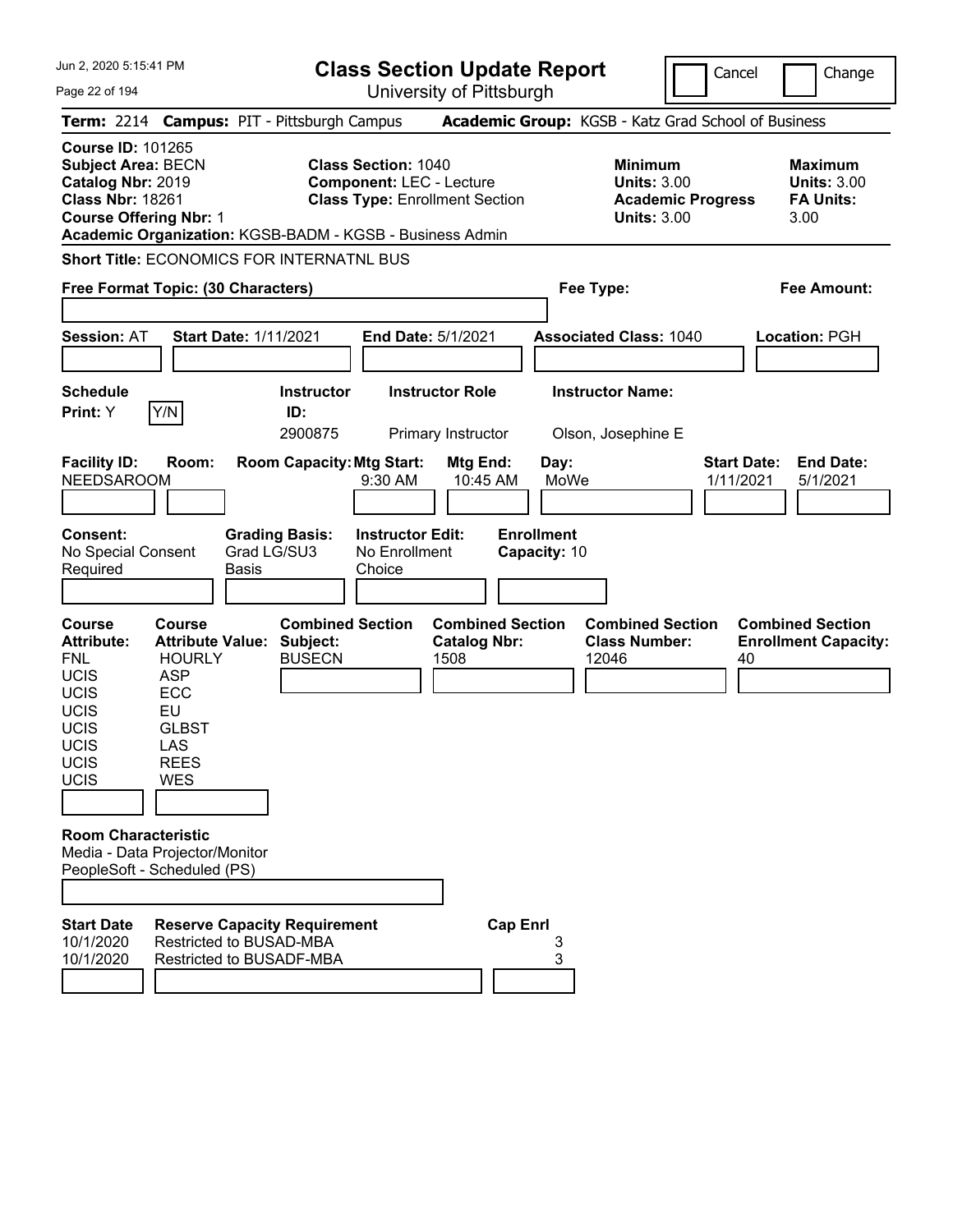| Jun 2, 2020 5:15:41 PM                                                                                                                 | <b>Class Section Update Report</b>                                                                                                                                                                    | Cancel                                                                                 | Change                                                           |
|----------------------------------------------------------------------------------------------------------------------------------------|-------------------------------------------------------------------------------------------------------------------------------------------------------------------------------------------------------|----------------------------------------------------------------------------------------|------------------------------------------------------------------|
| Page 23 of 194                                                                                                                         | University of Pittsburgh                                                                                                                                                                              |                                                                                        |                                                                  |
| <b>Term: 2214</b>                                                                                                                      | <b>Campus: PIT - Pittsburgh Campus</b>                                                                                                                                                                | Academic Group: KGSB - Katz Grad School of Business                                    |                                                                  |
| <b>Course ID: 101271</b><br><b>Subject Area: BECN</b><br>Catalog Nbr: 2060<br><b>Class Nbr: 13046</b><br><b>Course Offering Nbr: 1</b> | <b>Class Section: 1010</b><br>Component: IND - Independent Study<br><b>Class Type: Enrollment Section</b><br>Academic Organization: KGSB-BADM - KGSB - Business Admin                                 | <b>Minimum</b><br><b>Units: 1.00</b><br><b>Academic Progress</b><br><b>Units: 1.00</b> | <b>Maximum</b><br><b>Units: 9.00</b><br><b>FA Units:</b><br>1.00 |
| <b>Short Title: INDEP STUDY MANAGERIAL ECONMCS</b>                                                                                     |                                                                                                                                                                                                       |                                                                                        |                                                                  |
| Free Format Topic: (30 Characters)                                                                                                     |                                                                                                                                                                                                       | Fee Type:                                                                              | Fee Amount:                                                      |
| <b>Session: KS2</b><br>Start Date: 3/15/2021<br><b>Schedule</b>                                                                        | End Date: 5/1/2021<br><b>Instructor Role</b><br><b>Instructor</b>                                                                                                                                     | <b>Associated Class: 1010</b><br><b>Instructor Name:</b>                               | Location: PGH                                                    |
| Y/N<br>Print: Y                                                                                                                        | ID:                                                                                                                                                                                                   |                                                                                        |                                                                  |
| <b>Facility ID:</b><br>Room:<br><b>TBATBA</b><br>TBA<br>0<br>Consent:<br><b>Department Consent</b><br>Required<br>Basis                | <b>Room Capacity: Mtg Start:</b><br>Mtg End:<br>Day:<br><b>Enrollment</b><br><b>Instructor Edit:</b><br><b>Grading Basis:</b><br>Grad LG/SU3<br>Class Instructor<br>Capacity: 20<br><b>Table Edit</b> | No Instructor Assigned<br><b>Start Date:</b><br>3/15/2021                              | <b>End Date:</b><br>5/1/2021                                     |
| Course<br><b>Course</b><br>Attribute Value: Subject:<br>Attribute:<br><b>Room Characteristic</b><br>Media - Data Projector/Monitor     | <b>Combined Section</b><br><b>Combined Section</b><br><b>Catalog Nbr:</b>                                                                                                                             | <b>Combined Section</b><br><b>Class Number:</b>                                        | <b>Combined Section</b><br><b>Enrollment Capacity:</b>           |
| <b>Start Date</b><br><b>Reserve Capacity Requirement</b>                                                                               | <b>Cap Enrl</b>                                                                                                                                                                                       |                                                                                        |                                                                  |
|                                                                                                                                        |                                                                                                                                                                                                       |                                                                                        |                                                                  |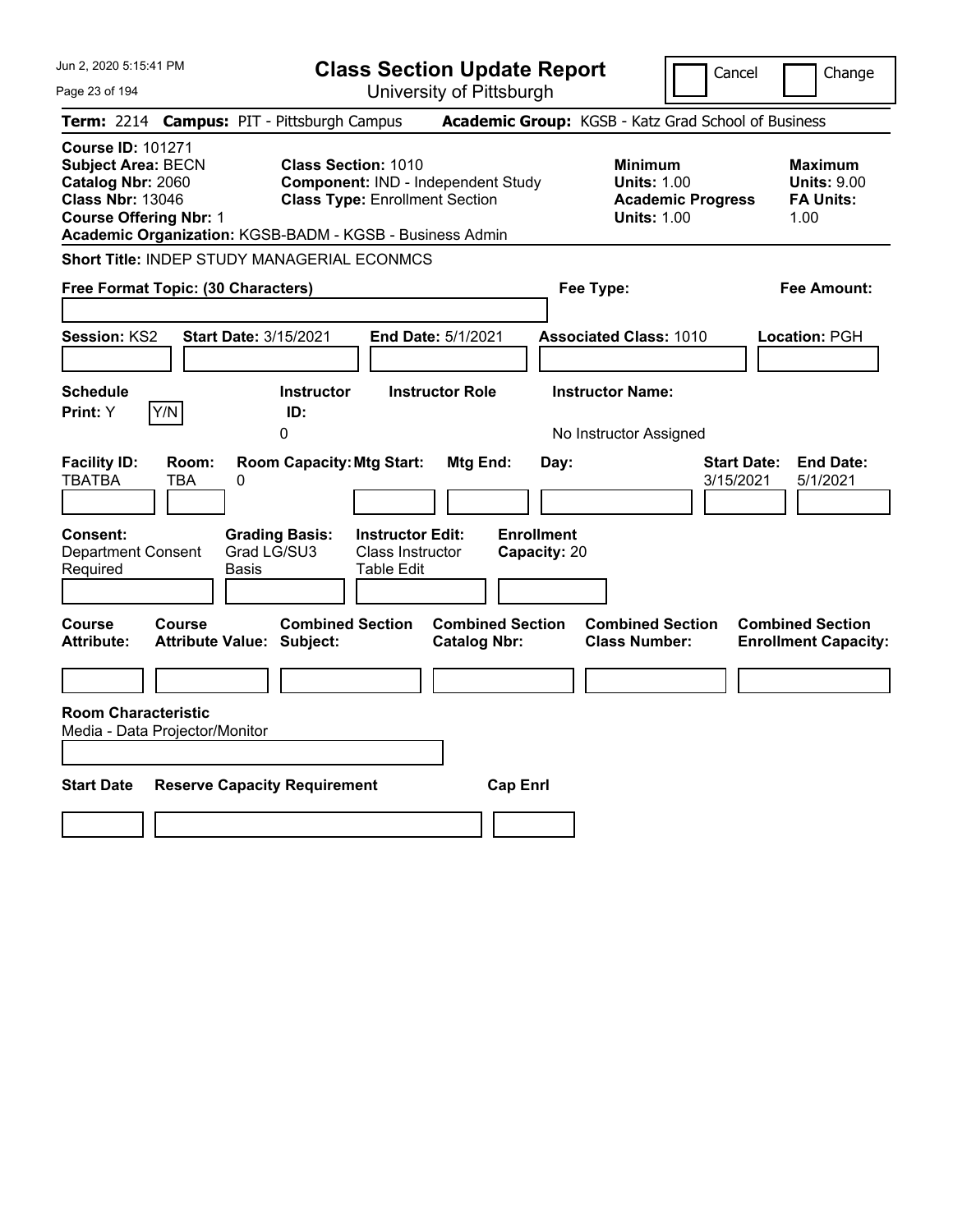| Jun 2, 2020 5:15:41 PM                                                                                                                 |               |                                                                 |                                                               | <b>Class Section Update Report</b>             |                                   |                                                                                 | Cancel                          | Change                                                           |
|----------------------------------------------------------------------------------------------------------------------------------------|---------------|-----------------------------------------------------------------|---------------------------------------------------------------|------------------------------------------------|-----------------------------------|---------------------------------------------------------------------------------|---------------------------------|------------------------------------------------------------------|
| Page 24 of 194                                                                                                                         |               |                                                                 |                                                               | University of Pittsburgh                       |                                   |                                                                                 |                                 |                                                                  |
|                                                                                                                                        |               | Term: 2214 Campus: PIT - Pittsburgh Campus                      |                                                               |                                                |                                   | Academic Group: KGSB - Katz Grad School of Business                             |                                 |                                                                  |
| <b>Course ID: 101279</b><br><b>Subject Area: BECN</b><br>Catalog Nbr: 2401<br><b>Class Nbr: 13056</b><br><b>Course Offering Nbr: 1</b> |               | Academic Organization: KGSB-BADM - KGSB - Business Admin        | <b>Class Section: 1010</b><br><b>Component: LEC - Lecture</b> | <b>Class Type: Enrollment Section</b>          |                                   | Minimum<br><b>Units: 3.00</b><br><b>Academic Progress</b><br><b>Units: 3.00</b> |                                 | <b>Maximum</b><br><b>Units: 3.00</b><br><b>FA Units:</b><br>3.00 |
|                                                                                                                                        |               | Short Title: ECON ANAL MGRL DEC FIRM & MRKT                     |                                                               |                                                |                                   |                                                                                 |                                 |                                                                  |
| Free Format Topic: (30 Characters)                                                                                                     |               |                                                                 |                                                               |                                                | Fee Type:                         |                                                                                 |                                 | Fee Amount:                                                      |
| <b>Session: KMT</b>                                                                                                                    |               | <b>Start Date: 1/11/2021</b>                                    | End Date: 5/1/2021                                            |                                                |                                   | <b>Associated Class: 1010</b>                                                   |                                 | Location: PGH                                                    |
| <b>Schedule</b><br><b>Print:</b> Y                                                                                                     | Y/N           | <b>Instructor</b><br>ID:<br>2908853                             |                                                               | <b>Instructor Role</b><br>Primary Instructor   | Gal-Or, Esther                    | <b>Instructor Name:</b>                                                         |                                 |                                                                  |
| <b>Facility ID:</b><br><b>NEEDSAROOM</b>                                                                                               | Room:         | <b>Room Capacity: Mtg Start:</b>                                | 6:20 PM                                                       | Mtg End:<br>9:20 PM                            | Day:<br>Mo                        |                                                                                 | <b>Start Date:</b><br>1/11/2021 | <b>End Date:</b><br>5/1/2021                                     |
| Consent:<br>No Special Consent<br>Required                                                                                             | Basis         | <b>Grading Basis:</b><br>Grad LG/SU3                            | <b>Instructor Edit:</b><br>No Enrollment<br>Choice            |                                                | <b>Enrollment</b><br>Capacity: 48 |                                                                                 |                                 |                                                                  |
| <b>Course</b><br><b>Attribute:</b>                                                                                                     | <b>Course</b> | <b>Combined Section</b><br><b>Attribute Value: Subject:</b>     |                                                               | <b>Combined Section</b><br><b>Catalog Nbr:</b> |                                   | <b>Combined Section</b><br><b>Class Number:</b>                                 |                                 | <b>Combined Section</b><br><b>Enrollment Capacity:</b>           |
|                                                                                                                                        |               |                                                                 |                                                               |                                                |                                   |                                                                                 |                                 |                                                                  |
| <b>Room Characteristic</b><br>Media - Data Projector/Monitor<br>PeopleSoft - Scheduled (PS)                                            |               |                                                                 |                                                               |                                                |                                   |                                                                                 |                                 |                                                                  |
| <b>Start Date</b><br>10/1/2020                                                                                                         |               | <b>Reserve Capacity Requirement</b><br>Restricted to BUSADP-MBA |                                                               | <b>Cap Enrl</b>                                | 58                                |                                                                                 |                                 |                                                                  |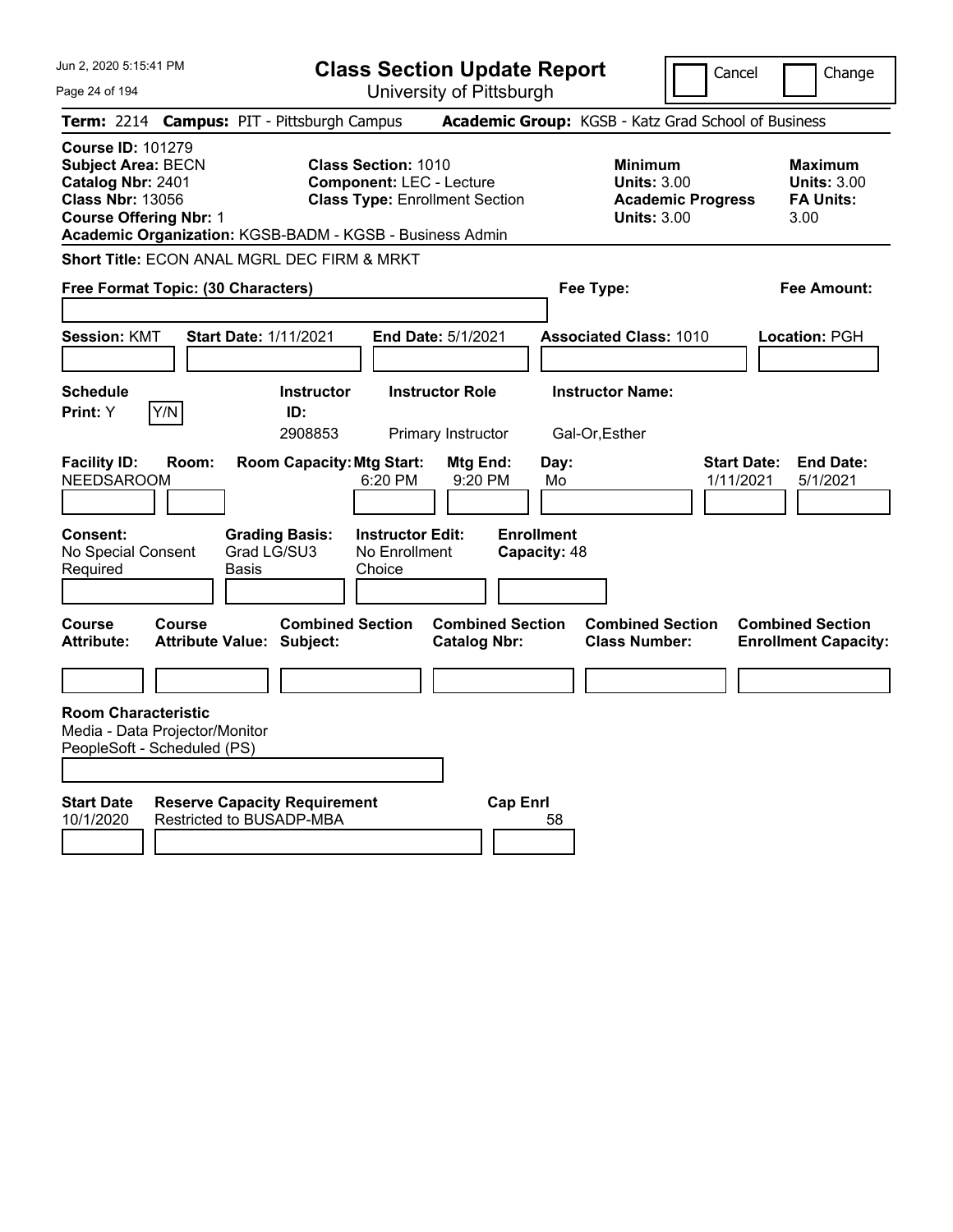| Jun 2. 2020 5:15:41 PM                                                                                                                 |                                                                                             |                                                                                                                       | <b>Class Section Update Report</b>                                                                     |                                                |                                   |               |                                                            |                          | Cancel                          | Change                                                           |
|----------------------------------------------------------------------------------------------------------------------------------------|---------------------------------------------------------------------------------------------|-----------------------------------------------------------------------------------------------------------------------|--------------------------------------------------------------------------------------------------------|------------------------------------------------|-----------------------------------|---------------|------------------------------------------------------------|--------------------------|---------------------------------|------------------------------------------------------------------|
| Page 25 of 194                                                                                                                         |                                                                                             | Term: 2214 Campus: PIT - Pittsburgh Campus                                                                            |                                                                                                        | University of Pittsburgh                       |                                   |               | Academic Group: KGSB - Katz Grad School of Business        |                          |                                 |                                                                  |
| <b>Course ID: 101282</b><br><b>Subject Area: BECN</b><br>Catalog Nbr: 2509<br><b>Class Nbr: 13059</b><br><b>Course Offering Nbr: 1</b> |                                                                                             | Academic Organization: KGSB-BADM - KGSB - Business Admin                                                              | <b>Class Section: 1010</b><br><b>Component: LEC - Lecture</b><br><b>Class Type: Enrollment Section</b> |                                                |                                   |               | <b>Minimum</b><br><b>Units: 1.50</b><br><b>Units: 1.50</b> | <b>Academic Progress</b> |                                 | <b>Maximum</b><br><b>Units: 1.50</b><br><b>FA Units:</b><br>1.50 |
|                                                                                                                                        |                                                                                             | Short Title: GLOBAL MACROECONOMICS 1<br>Free Format Topic: (30 Characters)                                            |                                                                                                        |                                                |                                   |               | Fee Type:                                                  |                          |                                 | <b>Fee Amount:</b>                                               |
| <b>Session: KS1</b>                                                                                                                    |                                                                                             | <b>Start Date: 1/11/2021</b>                                                                                          |                                                                                                        | <b>End Date: 3/7/2021</b>                      |                                   |               | <b>Associated Class: 1010</b>                              |                          |                                 | Location: PGH                                                    |
| <b>Schedule</b><br>Print: Y                                                                                                            | Y/N                                                                                         | <b>Instructor</b><br>ID:<br>2959514                                                                                   |                                                                                                        | <b>Instructor Role</b><br>Primary Instructor   |                                   |               | <b>Instructor Name:</b><br>Banerjee, Haimanti              |                          |                                 |                                                                  |
| <b>Facility ID:</b><br><b>NEEDSAROOM</b><br><b>Consent:</b><br>No Special Consent<br>Required                                          | Room:                                                                                       | <b>Room Capacity: Mtg Start:</b><br><b>Grading Basis:</b><br>Grad LG/SU3<br>Basis                                     | 6:20 PM<br><b>Instructor Edit:</b><br>No Enrollment<br>Choice                                          | Mtg End:<br>9:20 PM                            | <b>Enrollment</b><br>Capacity: 58 | Day:<br>Th    |                                                            |                          | <b>Start Date:</b><br>1/11/2021 | <b>End Date:</b><br>3/7/2021                                     |
| <b>Course</b><br><b>Attribute:</b><br><b>UCIS</b><br>UCIS<br>UCIS<br>UCIS                                                              | <b>Course</b><br><b>ASP</b><br>EU<br><b>GLBST</b><br><b>WES</b>                             | <b>Combined Section</b><br><b>Attribute Value: Subject:</b>                                                           |                                                                                                        | <b>Combined Section</b><br><b>Catalog Nbr:</b> |                                   |               | <b>Combined Section</b><br><b>Class Number:</b>            |                          |                                 | <b>Combined Section</b><br><b>Enrollment Capacity:</b>           |
| <b>Room Characteristic</b>                                                                                                             | Board - Chalk >= 100 Sq Ft<br>Media - Data Projector/Monitor<br>PeopleSoft - Scheduled (PS) |                                                                                                                       |                                                                                                        |                                                |                                   |               |                                                            |                          |                                 |                                                                  |
| <b>Start Date</b><br>11/30/2020<br>10/1/2020<br>10/1/2020                                                                              |                                                                                             | <b>Reserve Capacity Requirement</b><br>Restricted to BUSAD-MBA<br>Restricted to BUSAD-MBA<br>Restricted to BUSADF-MBA |                                                                                                        |                                                | <b>Cap Enrl</b>                   | 0<br>10<br>10 |                                                            |                          |                                 |                                                                  |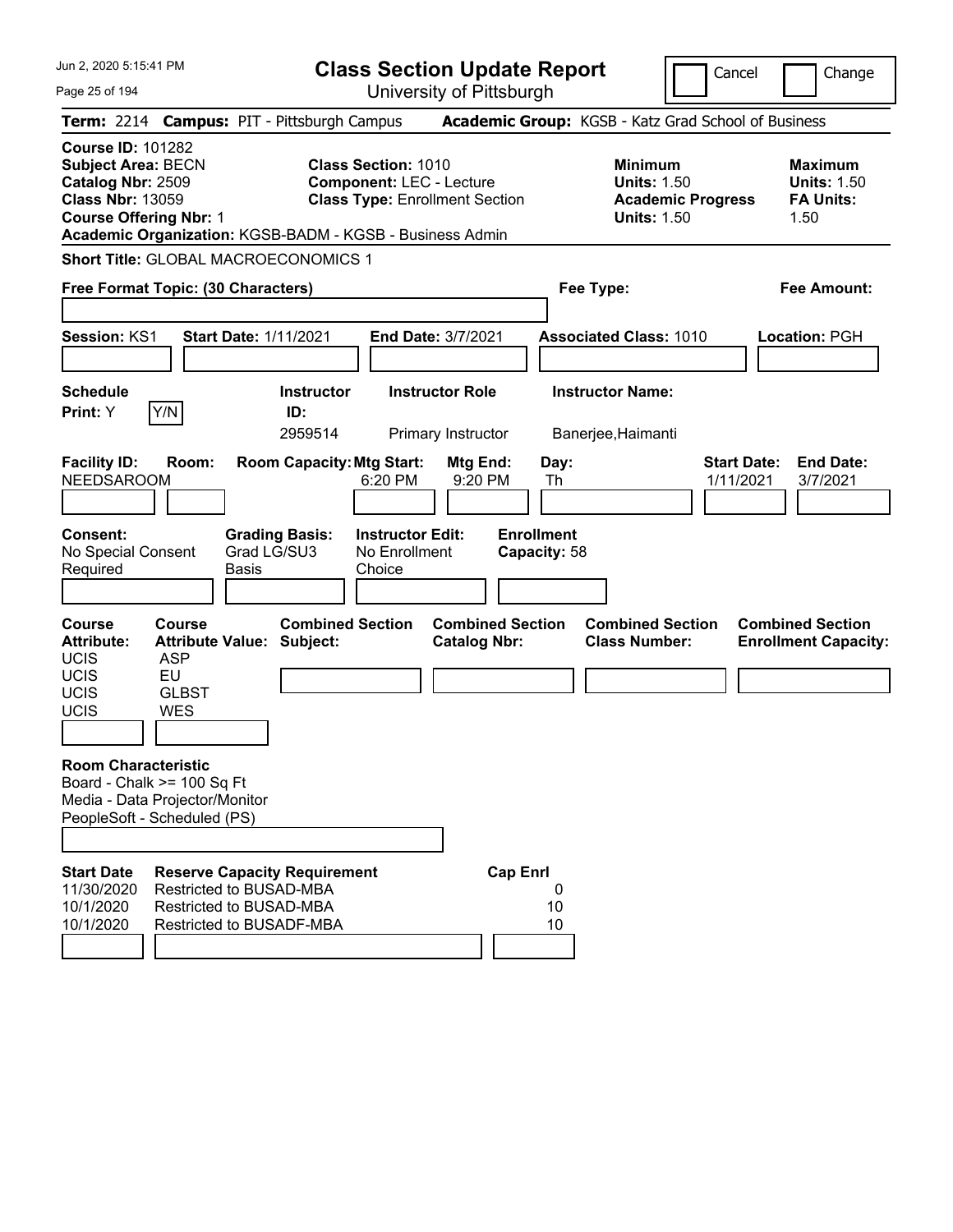| Jun 2, 2020 5:15:41 PM                                                                                                          |                                                                                                                                                                    | <b>Class Section Update Report</b>             |                                                                                        | Cancel<br>Change                                                 |
|---------------------------------------------------------------------------------------------------------------------------------|--------------------------------------------------------------------------------------------------------------------------------------------------------------------|------------------------------------------------|----------------------------------------------------------------------------------------|------------------------------------------------------------------|
| Page 26 of 194                                                                                                                  |                                                                                                                                                                    | University of Pittsburgh                       |                                                                                        |                                                                  |
| Term: 2214 Campus: PIT - Pittsburgh Campus                                                                                      |                                                                                                                                                                    |                                                | Academic Group: KGSB - Katz Grad School of Business                                    |                                                                  |
| <b>Course ID: 183496</b><br>Subject Area: BENV<br>Catalog Nbr: 2115<br><b>Class Nbr: 20897</b><br><b>Course Offering Nbr: 1</b> | <b>Class Section: 1050</b><br><b>Component: LEC - Lecture</b><br><b>Class Type: Enrollment Section</b><br>Academic Organization: KGSB-BADM - KGSB - Business Admin |                                                | <b>Minimum</b><br><b>Units: 3.00</b><br><b>Academic Progress</b><br><b>Units: 3.00</b> | <b>Maximum</b><br><b>Units: 3.00</b><br><b>FA Units:</b><br>3.00 |
| <b>Short Title: MARKET MANIPULATIONS</b>                                                                                        |                                                                                                                                                                    |                                                |                                                                                        |                                                                  |
| Free Format Topic: (30 Characters)                                                                                              |                                                                                                                                                                    |                                                | Fee Type:                                                                              | Fee Amount:                                                      |
| Session: KS2                                                                                                                    | <b>Start Date: 3/15/2021</b>                                                                                                                                       | <b>End Date: 5/1/2021</b>                      | <b>Associated Class: 1050</b>                                                          | Location: PGH                                                    |
| <b>Schedule</b><br>Y/N<br><b>Print:</b> Y                                                                                       | <b>Instructor</b><br>ID:<br>0                                                                                                                                      | <b>Instructor Role</b>                         | <b>Instructor Name:</b><br>No Instructor Assigned                                      |                                                                  |
| <b>Facility ID:</b><br>Room:<br><b>NEEDSAROOM</b>                                                                               | <b>Room Capacity: Mtg Start:</b>                                                                                                                                   | Mtg End:<br>Day:                               |                                                                                        | <b>End Date:</b><br><b>Start Date:</b>                           |
| <b>Consent:</b><br>No Special Consent<br>Required                                                                               | <b>Grading Basis:</b><br><b>Instructor Edit:</b><br>Grad LG/SNC<br>No Enrollment<br>Choice<br>Basis                                                                | <b>Enrollment</b><br>Capacity: 48              |                                                                                        |                                                                  |
| <b>Course</b><br><b>Course</b><br><b>Attribute:</b>                                                                             | <b>Combined Section</b><br><b>Attribute Value: Subject:</b>                                                                                                        | <b>Combined Section</b><br><b>Catalog Nbr:</b> | <b>Combined Section</b><br><b>Class Number:</b>                                        | <b>Combined Section</b><br><b>Enrollment Capacity:</b>           |
|                                                                                                                                 |                                                                                                                                                                    |                                                |                                                                                        |                                                                  |
| <b>Room Characteristic</b><br>Media - Data Projector/Monitor<br>PeopleSoft - Scheduled (PS)                                     |                                                                                                                                                                    |                                                |                                                                                        |                                                                  |
| <b>Start Date</b><br>11/30/2020<br>10/1/2020<br>10/1/2020<br>10/1/2020                                                          | <b>Reserve Capacity Requirement</b><br>Restricted to BUSAD-MBA<br>Restricted to BUSAD-MBA<br>Restricted to BUSADF-MBA<br>Restricted to BUSADP-MBA                  | <b>Cap Enrl</b><br>0<br>14<br>14<br>20         |                                                                                        |                                                                  |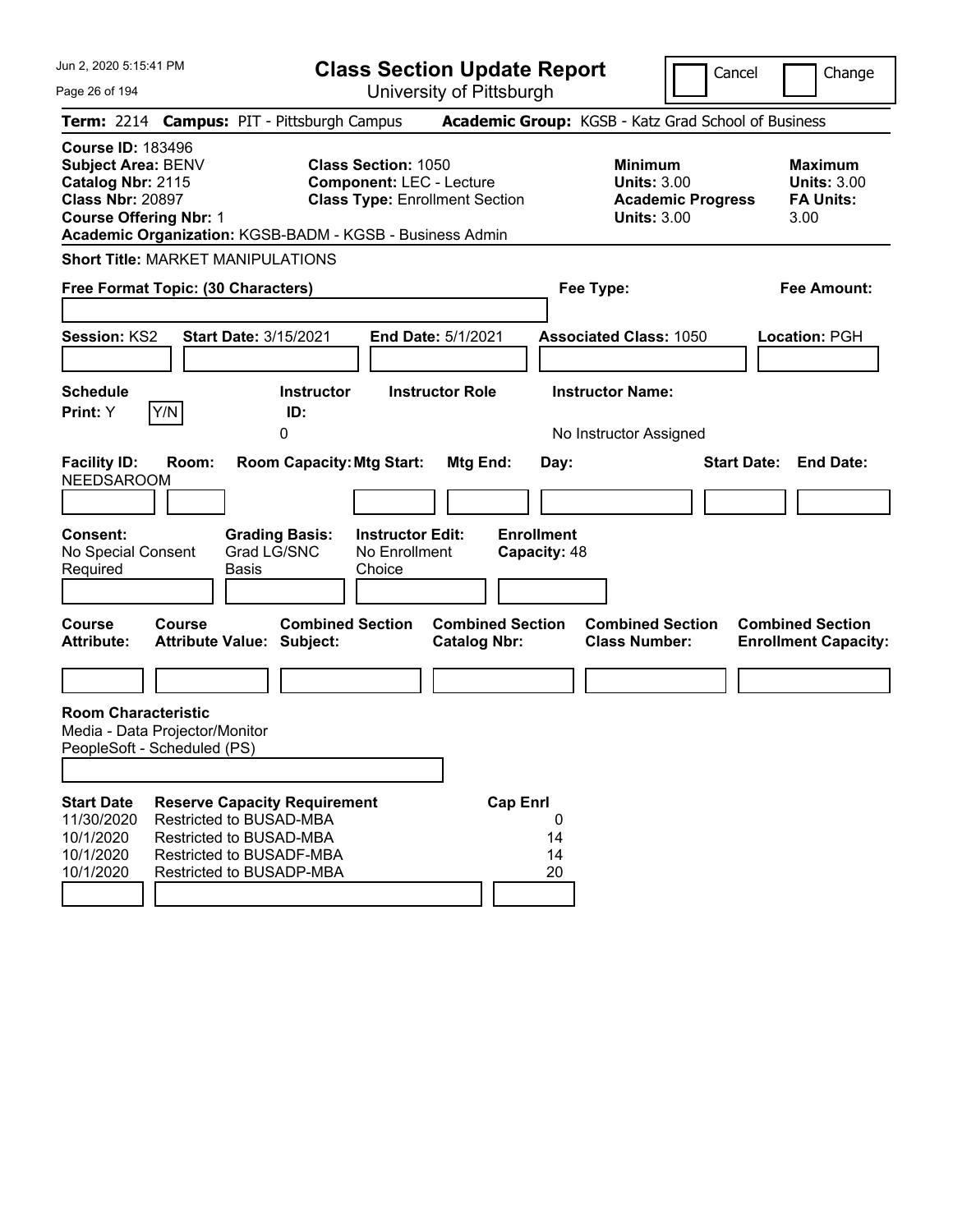| Jun 2, 2020 5:15:41 PM                                                                                                                                                                             | <b>Class Section Update Report</b>                                                                                                                              |                                                                                            | Cancel                                                               | Change                                                           |
|----------------------------------------------------------------------------------------------------------------------------------------------------------------------------------------------------|-----------------------------------------------------------------------------------------------------------------------------------------------------------------|--------------------------------------------------------------------------------------------|----------------------------------------------------------------------|------------------------------------------------------------------|
| Page 27 of 194                                                                                                                                                                                     | University of Pittsburgh                                                                                                                                        |                                                                                            |                                                                      |                                                                  |
| <b>Term:</b> 2214                                                                                                                                                                                  | <b>Campus: PIT - Pittsburgh Campus</b>                                                                                                                          | Academic Group: KGSB - Katz Grad School of Business                                        |                                                                      |                                                                  |
| <b>Course ID: 101369</b><br><b>Subject Area: BFAE</b><br>Catalog Nbr: 2801<br><b>Class Nbr: 23118</b><br><b>Course Offering Nbr: 1</b><br>Academic Organization: KGSB-BADM - KGSB - Business Admin | <b>Class Section: 1070</b><br><b>Component: LEC - Lecture</b><br><b>Class Type: Enrollment Section</b>                                                          | <b>Minimum</b>                                                                             | <b>Units: 3.00</b><br><b>Academic Progress</b><br><b>Units: 3.00</b> | <b>Maximum</b><br><b>Units: 3.00</b><br><b>FA Units:</b><br>3.00 |
| <b>Short Title: ECON ANAL FOR ANAL MGRL DCSN</b>                                                                                                                                                   |                                                                                                                                                                 |                                                                                            |                                                                      |                                                                  |
| Free Format Topic: (30 Characters)                                                                                                                                                                 |                                                                                                                                                                 | Fee Type:                                                                                  |                                                                      | Fee Amount:                                                      |
| <b>Start Date: 1/8/2021</b><br><b>Session: KET</b>                                                                                                                                                 | End Date: 4/24/2021                                                                                                                                             | <b>Associated Class: 1070</b>                                                              |                                                                      | Location: PGH                                                    |
| <b>Schedule</b><br>Y/N<br>Print: Y<br><b>Facility ID:</b><br>Room:<br><b>TBATBA</b><br><b>TBA</b><br>0                                                                                             | <b>Instructor Role</b><br><b>Instructor</b><br>ID:<br>2908853<br>Primary Instructor<br>2964523<br><b>Teaching Assistant</b><br><b>Room Capacity: Mtg Start:</b> | <b>Instructor Name:</b><br>Gal-Or, Esther<br>Piekutowski, James Joseph<br>Mtg End:<br>Day: | <b>Start Date:</b><br>1/8/2021                                       | <b>End Date:</b><br>4/24/2021                                    |
|                                                                                                                                                                                                    |                                                                                                                                                                 |                                                                                            |                                                                      |                                                                  |
| <b>Consent:</b><br>No Special Consent<br>Grad LG/SU3<br>Required<br>Basis<br><b>Course</b><br>Course                                                                                               | <b>Grading Basis:</b><br><b>Instructor Edit:</b><br>No Enrollment<br>Choice<br><b>Combined Section</b>                                                          | <b>Enrollment</b><br>Capacity: 58<br><b>Combined Section</b>                               | <b>Combined Section</b>                                              | <b>Combined Section</b>                                          |
| <b>Attribute:</b><br><b>Attribute Value: Subject:</b>                                                                                                                                              |                                                                                                                                                                 | <b>Catalog Nbr:</b><br><b>Class Number:</b>                                                |                                                                      | <b>Enrollment Capacity:</b>                                      |
| <b>Room Characteristic</b>                                                                                                                                                                         |                                                                                                                                                                 |                                                                                            |                                                                      |                                                                  |
| Media - Data Projector/Monitor                                                                                                                                                                     |                                                                                                                                                                 |                                                                                            |                                                                      |                                                                  |
| <b>Start Date</b><br><b>Reserve Capacity Requirement</b><br>10/1/2020<br><b>Restricted to EMBA-MBA</b>                                                                                             |                                                                                                                                                                 | <b>Cap Enrl</b><br>58                                                                      |                                                                      |                                                                  |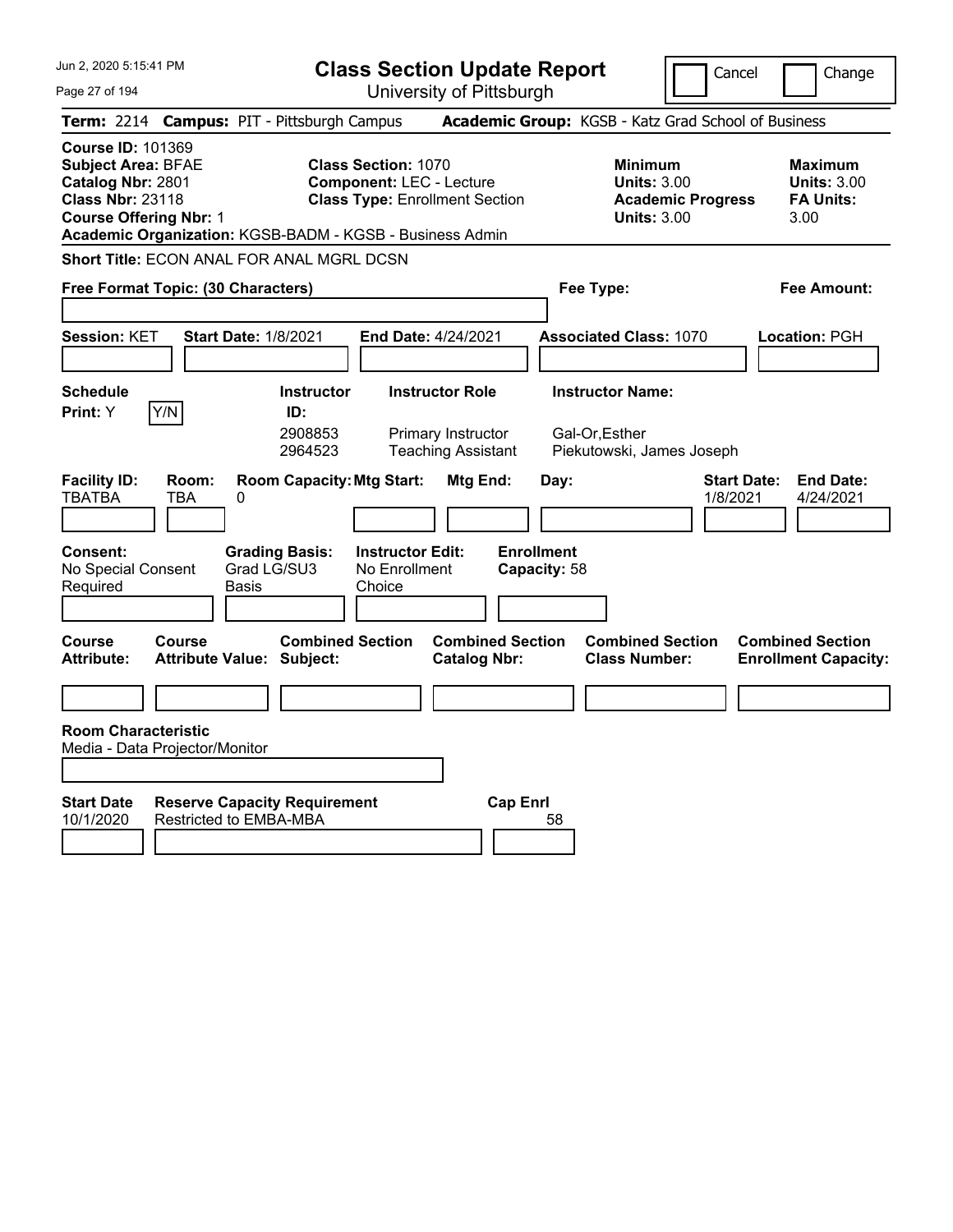| Jun 2, 2020 5:15:41 PM |  |  |  |
|------------------------|--|--|--|
|------------------------|--|--|--|

Page 28 of 194

**Class Section Update Report**

Cancel Change

| Term: 2214 Campus: PIT - Pittsburgh Campus                                                                                             |                                                                                            |       |                                                                            |                                                                                                                                                                    |                                                |                 |                                   | Academic Group: KGSB - Katz Grad School of Business                                    |                                 |                                                                  |
|----------------------------------------------------------------------------------------------------------------------------------------|--------------------------------------------------------------------------------------------|-------|----------------------------------------------------------------------------|--------------------------------------------------------------------------------------------------------------------------------------------------------------------|------------------------------------------------|-----------------|-----------------------------------|----------------------------------------------------------------------------------------|---------------------------------|------------------------------------------------------------------|
| <b>Course ID: 101376</b><br><b>Subject Area: BFIN</b><br>Catalog Nbr: 2015<br><b>Class Nbr: 26834</b><br><b>Course Offering Nbr: 1</b> |                                                                                            |       |                                                                            | <b>Class Section: 1010</b><br><b>Component: LEC - Lecture</b><br><b>Class Type: Enrollment Section</b><br>Academic Organization: KGSB-BADM - KGSB - Business Admin |                                                |                 |                                   | <b>Minimum</b><br><b>Units: 1.50</b><br><b>Academic Progress</b><br><b>Units: 1.50</b> |                                 | <b>Maximum</b><br><b>Units: 1.50</b><br><b>FA Units:</b><br>1.50 |
| <b>Short Title: SHORT-TERM FINANCING</b>                                                                                               |                                                                                            |       |                                                                            |                                                                                                                                                                    |                                                |                 |                                   |                                                                                        |                                 |                                                                  |
| Free Format Topic: (30 Characters)                                                                                                     |                                                                                            |       |                                                                            |                                                                                                                                                                    |                                                |                 |                                   | Fee Type:                                                                              |                                 | Fee Amount:                                                      |
| Session: KS1                                                                                                                           |                                                                                            |       | <b>Start Date: 1/11/2021</b>                                               | End Date: 3/7/2021                                                                                                                                                 |                                                |                 |                                   | <b>Associated Class: 1010</b>                                                          |                                 | Location: PGH                                                    |
| <b>Schedule</b><br>Print: Y                                                                                                            | Y/N                                                                                        |       | <b>Instructor</b><br>ID:<br>2940172                                        |                                                                                                                                                                    | <b>Instructor Role</b><br>Primary Instructor   |                 |                                   | <b>Instructor Name:</b><br>Washburn, Andrew J                                          |                                 |                                                                  |
| <b>Facility ID:</b><br><b>NEEDSAROOM</b>                                                                                               | Room:                                                                                      |       | <b>Room Capacity: Mtg Start:</b>                                           | 12:30 PM                                                                                                                                                           | Mtg End:<br>$1:50$ PM                          |                 | Day:<br>TuTh                      |                                                                                        | <b>Start Date:</b><br>1/11/2021 | <b>End Date:</b><br>3/7/2021                                     |
| <b>Consent:</b><br>No Special Consent<br>Required                                                                                      |                                                                                            | Basis | <b>Grading Basis:</b><br>Grad LG/SU3                                       | <b>Instructor Edit:</b><br>No Enrollment<br>Choice                                                                                                                 |                                                |                 | <b>Enrollment</b><br>Capacity: 58 |                                                                                        |                                 |                                                                  |
| Course<br><b>Attribute:</b>                                                                                                            | Course<br><b>Attribute Value: Subject:</b>                                                 |       | <b>Combined Section</b>                                                    |                                                                                                                                                                    | <b>Combined Section</b><br><b>Catalog Nbr:</b> |                 |                                   | <b>Combined Section</b><br><b>Class Number:</b>                                        |                                 | <b>Combined Section</b><br><b>Enrollment Capacity:</b>           |
|                                                                                                                                        |                                                                                            |       |                                                                            |                                                                                                                                                                    |                                                |                 |                                   |                                                                                        |                                 |                                                                  |
| <b>Room Characteristic</b><br>PeopleSoft - Scheduled (PS)                                                                              |                                                                                            |       |                                                                            |                                                                                                                                                                    |                                                |                 |                                   |                                                                                        |                                 |                                                                  |
| <b>Start Date</b><br>12/1/2020<br>10/1/2020<br>10/1/2020<br>10/1/2020                                                                  | Restricted to BUSAD-MBA<br><b>Restricted to BUSAD-MBA</b><br><b>Restricted to FINBA-MS</b> |       | <b>Reserve Capacity Requirement</b><br><b>Reserved for FIN-MS Students</b> |                                                                                                                                                                    |                                                | <b>Cap Enrl</b> | 0<br>33<br>10<br>15               |                                                                                        |                                 |                                                                  |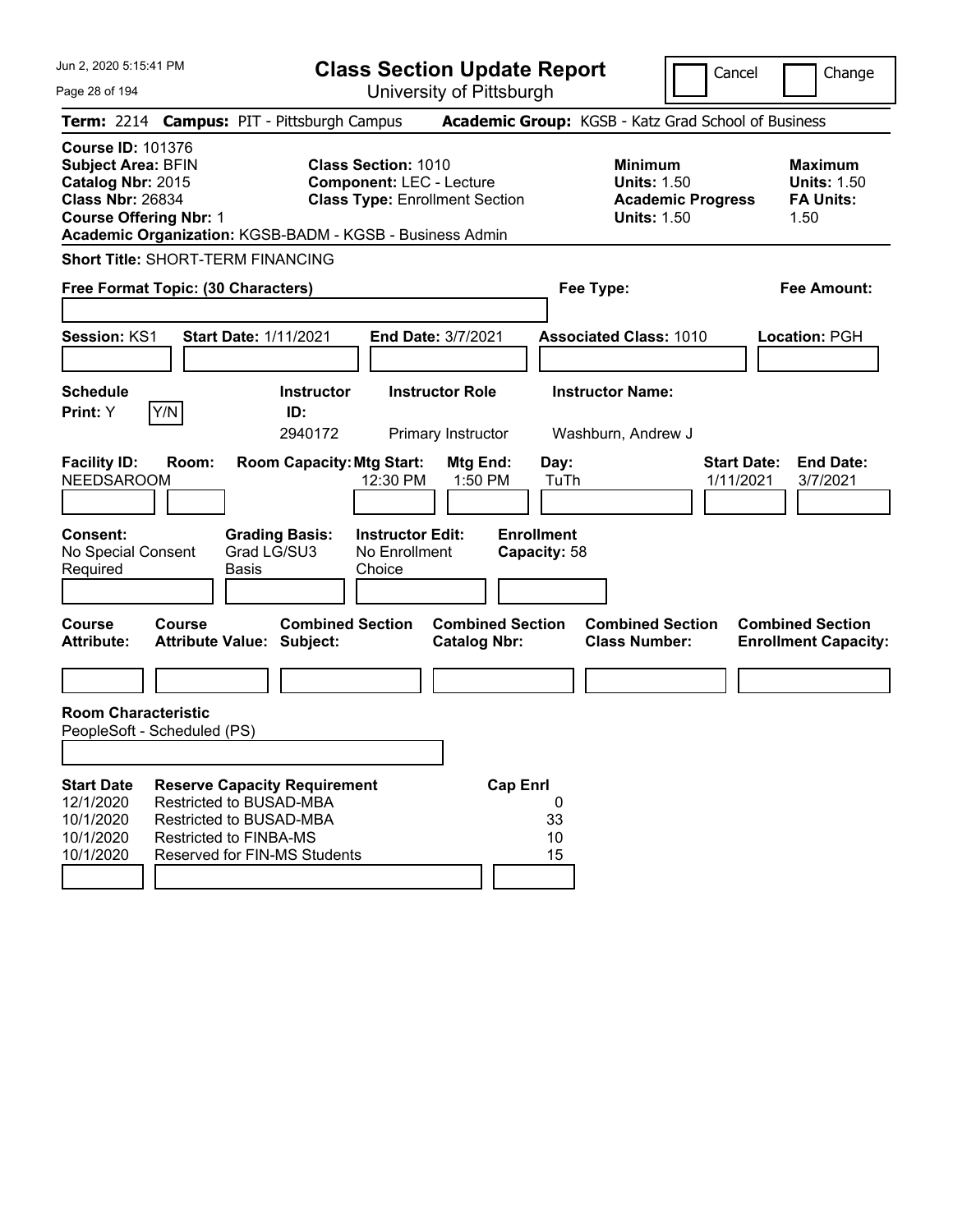Page 29 of 194

**Class Section Update Report**

Cancel Change

|                                                                                                       |                                                                                                   |                      | Term: 2214 Campus: PIT - Pittsburgh Campus                                 |                                                                                                        |                                                |                 |                                   | Academic Group: KGSB - Katz Grad School of Business                                    |                                 |                                                                  |
|-------------------------------------------------------------------------------------------------------|---------------------------------------------------------------------------------------------------|----------------------|----------------------------------------------------------------------------|--------------------------------------------------------------------------------------------------------|------------------------------------------------|-----------------|-----------------------------------|----------------------------------------------------------------------------------------|---------------------------------|------------------------------------------------------------------|
| <b>Course ID: 101385</b><br><b>Subject Area: BFIN</b><br>Catalog Nbr: 2030<br><b>Class Nbr: 13063</b> | <b>Course Offering Nbr: 1</b>                                                                     |                      | Academic Organization: KGSB-BADM - KGSB - Business Admin                   | <b>Class Section: 1015</b><br><b>Component: LEC - Lecture</b><br><b>Class Type: Enrollment Section</b> |                                                |                 |                                   | <b>Minimum</b><br><b>Units: 1.50</b><br><b>Academic Progress</b><br><b>Units: 1.50</b> |                                 | <b>Maximum</b><br><b>Units: 1.50</b><br><b>FA Units:</b><br>1.50 |
|                                                                                                       | <b>Short Title: VALUATION 1</b>                                                                   |                      |                                                                            |                                                                                                        |                                                |                 |                                   |                                                                                        |                                 |                                                                  |
|                                                                                                       | Free Format Topic: (30 Characters)                                                                |                      |                                                                            |                                                                                                        |                                                |                 |                                   | Fee Type:                                                                              |                                 | Fee Amount:                                                      |
| Session: KS1                                                                                          |                                                                                                   |                      | <b>Start Date: 1/11/2021</b>                                               | <b>End Date: 3/7/2021</b>                                                                              |                                                |                 |                                   | <b>Associated Class: 1015</b>                                                          |                                 | Location: PGH                                                    |
| <b>Schedule</b><br>Print: Y                                                                           | Y/N                                                                                               |                      | <b>Instructor</b><br>ID:<br>2901623                                        |                                                                                                        | <b>Instructor Role</b><br>Primary Instructor   |                 |                                   | <b>Instructor Name:</b><br>Lehn, Kenneth M                                             |                                 |                                                                  |
| <b>Facility ID:</b><br><b>NEEDSAROOM</b>                                                              | Room:                                                                                             |                      | <b>Room Capacity: Mtg Start:</b>                                           | 8:00 AM                                                                                                | Mtg End:<br>$9:15$ AM                          |                 | Day:<br>MoWe                      |                                                                                        | <b>Start Date:</b><br>1/11/2021 | <b>End Date:</b><br>3/7/2021                                     |
| Consent:<br>No Special Consent<br>Required                                                            |                                                                                                   | Grad LG/SU3<br>Basis | <b>Grading Basis:</b>                                                      | <b>Instructor Edit:</b><br>No Enrollment<br>Choice                                                     |                                                |                 | <b>Enrollment</b><br>Capacity: 58 |                                                                                        |                                 |                                                                  |
| <b>Course</b><br><b>Attribute:</b>                                                                    | Course                                                                                            |                      | <b>Combined Section</b><br><b>Attribute Value: Subject:</b>                |                                                                                                        | <b>Combined Section</b><br><b>Catalog Nbr:</b> |                 |                                   | <b>Combined Section</b><br><b>Class Number:</b>                                        |                                 | <b>Combined Section</b><br><b>Enrollment Capacity:</b>           |
|                                                                                                       |                                                                                                   |                      |                                                                            |                                                                                                        |                                                |                 |                                   |                                                                                        |                                 |                                                                  |
| <b>Room Characteristic</b>                                                                            | Media - Data Projector/Monitor<br>PeopleSoft - Scheduled (PS)                                     |                      |                                                                            |                                                                                                        |                                                |                 |                                   |                                                                                        |                                 |                                                                  |
| <b>Start Date</b><br>12/1/2020<br>10/1/2020<br>10/1/2020<br>10/1/2020                                 | <b>Restricted to BUSAD-MBA</b><br><b>Restricted to BUSAD-MBA</b><br><b>Restricted to FINBA-MS</b> |                      | <b>Reserve Capacity Requirement</b><br><b>Reserved for FIN-MS Students</b> |                                                                                                        |                                                | <b>Cap Enrl</b> | 0<br>33<br>15<br>10               |                                                                                        |                                 |                                                                  |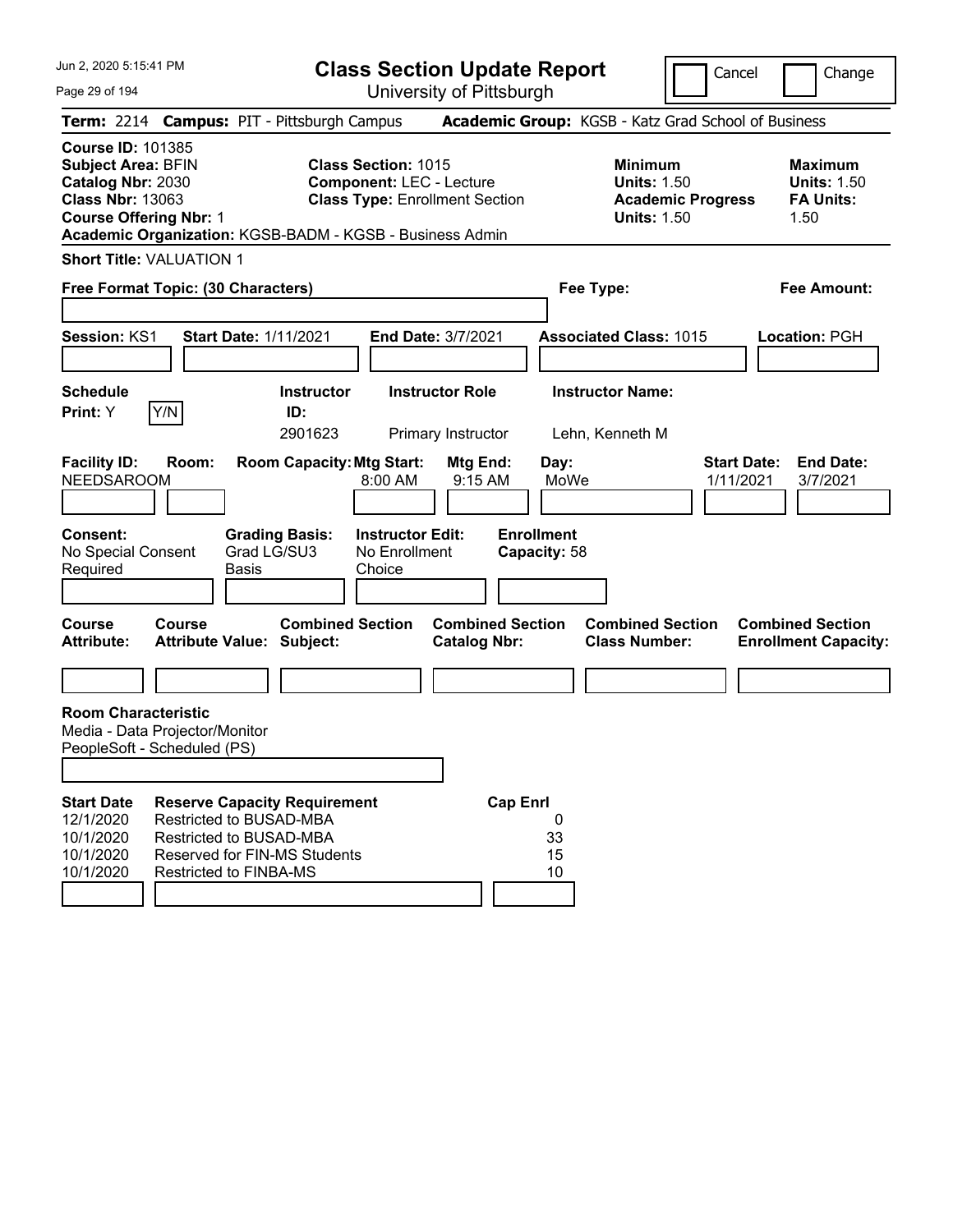Page 30 of 194

**Class Section Update Report**

Cancel Change

|                                                                                                                                        |     |        |                      | Term: 2214 Campus: PIT - Pittsburgh Campus                                                                                                                |                                                                                                        |                                                |                 |                                   | Academic Group: KGSB - Katz Grad School of Business                             |                                 |                                                                  |
|----------------------------------------------------------------------------------------------------------------------------------------|-----|--------|----------------------|-----------------------------------------------------------------------------------------------------------------------------------------------------------|--------------------------------------------------------------------------------------------------------|------------------------------------------------|-----------------|-----------------------------------|---------------------------------------------------------------------------------|---------------------------------|------------------------------------------------------------------|
| <b>Course ID: 101385</b><br><b>Subject Area: BFIN</b><br>Catalog Nbr: 2030<br><b>Class Nbr: 13064</b><br><b>Course Offering Nbr: 1</b> |     |        |                      | Academic Organization: KGSB-BADM - KGSB - Business Admin                                                                                                  | <b>Class Section: 1020</b><br><b>Component: LEC - Lecture</b><br><b>Class Type: Enrollment Section</b> |                                                |                 |                                   | Minimum<br><b>Units: 1.50</b><br><b>Academic Progress</b><br><b>Units: 1.50</b> |                                 | <b>Maximum</b><br><b>Units: 1.50</b><br><b>FA Units:</b><br>1.50 |
| <b>Short Title: VALUATION 1</b>                                                                                                        |     |        |                      |                                                                                                                                                           |                                                                                                        |                                                |                 |                                   |                                                                                 |                                 |                                                                  |
| Free Format Topic: (30 Characters)                                                                                                     |     |        |                      |                                                                                                                                                           |                                                                                                        |                                                |                 |                                   | Fee Type:                                                                       |                                 | Fee Amount:                                                      |
| Session: KS1                                                                                                                           |     |        |                      | Start Date: 1/11/2021                                                                                                                                     |                                                                                                        | End Date: 3/7/2021                             |                 |                                   | <b>Associated Class: 1020</b>                                                   |                                 | Location: PGH                                                    |
| <b>Schedule</b><br>Print: Y                                                                                                            | Y/N |        |                      | <b>Instructor</b><br>ID:<br>2901623                                                                                                                       |                                                                                                        | <b>Instructor Role</b><br>Primary Instructor   |                 |                                   | <b>Instructor Name:</b><br>Lehn, Kenneth M                                      |                                 |                                                                  |
| <b>Facility ID:</b><br><b>NEEDSAROOM</b>                                                                                               |     | Room:  |                      | <b>Room Capacity: Mtg Start:</b>                                                                                                                          | 6:20 PM                                                                                                | Mtg End:<br>9:20 PM                            |                 | Day:<br>Mo                        |                                                                                 | <b>Start Date:</b><br>1/11/2021 | <b>End Date:</b><br>3/7/2021                                     |
| Consent:<br>No Special Consent<br>Required                                                                                             |     |        | Grad LG/SU3<br>Basis | <b>Grading Basis:</b>                                                                                                                                     | <b>Instructor Edit:</b><br>No Enrollment<br>Choice                                                     |                                                |                 | <b>Enrollment</b><br>Capacity: 48 |                                                                                 |                                 |                                                                  |
| Course<br><b>Attribute:</b>                                                                                                            |     | Course |                      | <b>Combined Section</b><br><b>Attribute Value: Subject:</b>                                                                                               |                                                                                                        | <b>Combined Section</b><br><b>Catalog Nbr:</b> |                 |                                   | <b>Combined Section</b><br><b>Class Number:</b>                                 |                                 | <b>Combined Section</b><br><b>Enrollment Capacity:</b>           |
|                                                                                                                                        |     |        |                      |                                                                                                                                                           |                                                                                                        |                                                |                 |                                   |                                                                                 |                                 |                                                                  |
| <b>Room Characteristic</b><br>Media - Data Projector/Monitor<br>PeopleSoft - Scheduled (PS)                                            |     |        |                      |                                                                                                                                                           |                                                                                                        |                                                |                 |                                   |                                                                                 |                                 |                                                                  |
| <b>Start Date</b><br>10/1/2020<br>10/1/2020<br>11/30/2020<br>10/1/2020                                                                 |     |        |                      | <b>Reserve Capacity Requirement</b><br>Restricted to BUSADP-MBA<br>Restricted to BUSAD-MBA<br><b>Restricted to BUSADF-MBA</b><br>Restricted to BUSADF-MBA |                                                                                                        |                                                | <b>Cap Enrl</b> | 20<br>15<br>0<br>10               |                                                                                 |                                 |                                                                  |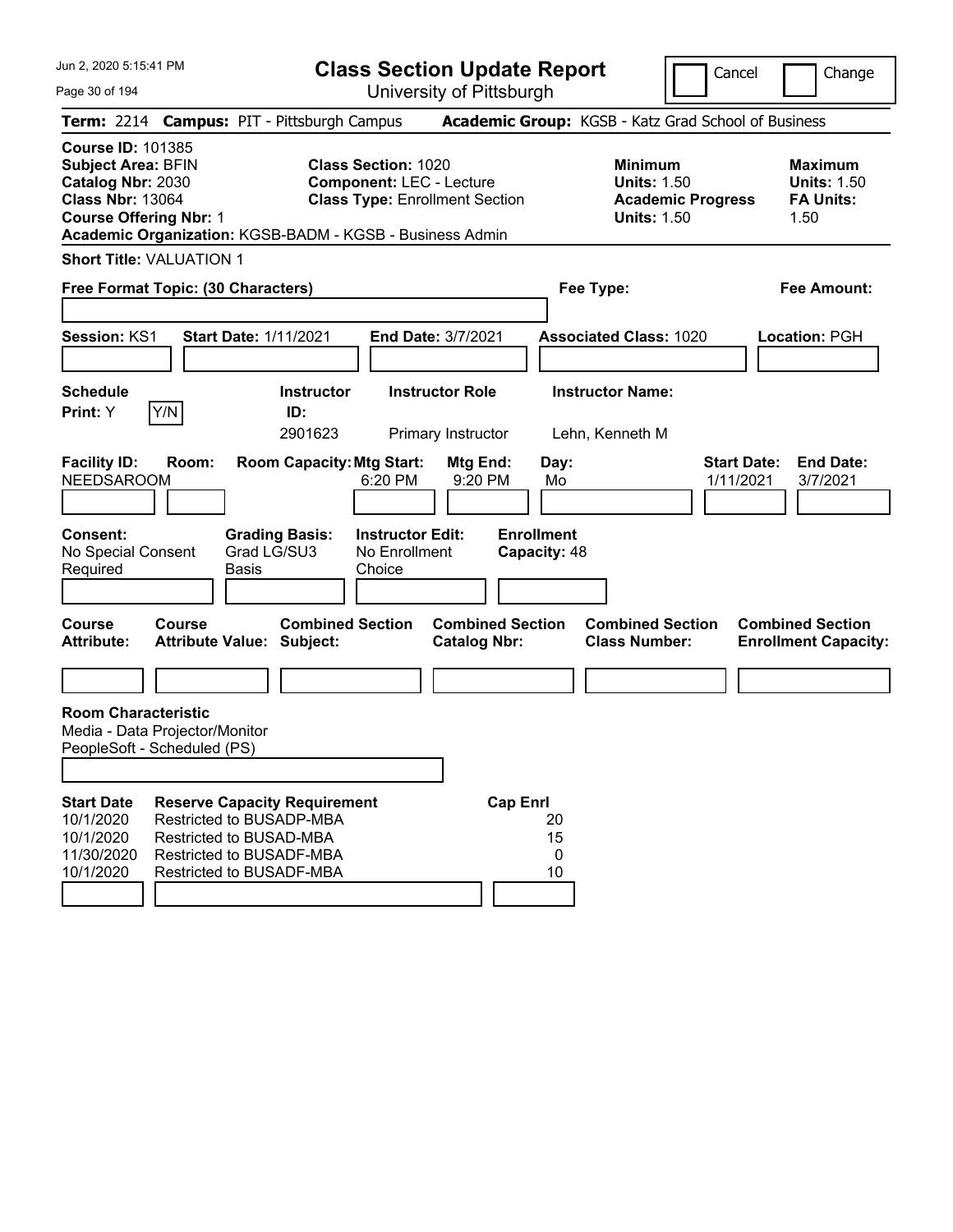Page 31 of 194

**Class Section Update Report**

Cancel **Change** 

|                                                                                                                                        |               | Term: 2214 Campus: PIT - Pittsburgh Campus                                                                                                             |                                                               |                                                |                                                 | Academic Group: KGSB - Katz Grad School of Business                                    |                                                                  |
|----------------------------------------------------------------------------------------------------------------------------------------|---------------|--------------------------------------------------------------------------------------------------------------------------------------------------------|---------------------------------------------------------------|------------------------------------------------|-------------------------------------------------|----------------------------------------------------------------------------------------|------------------------------------------------------------------|
| <b>Course ID: 182126</b><br><b>Subject Area: BFIN</b><br>Catalog Nbr: 2036<br><b>Class Nbr: 17940</b><br><b>Course Offering Nbr: 1</b> |               | Academic Organization: KGSB-BADM - KGSB - Business Admin                                                                                               | <b>Class Section: 1030</b><br><b>Component: LEC - Lecture</b> | <b>Class Type: Enrollment Section</b>          |                                                 | <b>Minimum</b><br><b>Units: 3.00</b><br><b>Academic Progress</b><br><b>Units: 3.00</b> | <b>Maximum</b><br><b>Units: 3.00</b><br><b>FA Units:</b><br>3.00 |
| <b>Short Title: CORPORATE FINANCE</b>                                                                                                  |               |                                                                                                                                                        |                                                               |                                                |                                                 |                                                                                        |                                                                  |
| Free Format Topic: (30 Characters)                                                                                                     |               |                                                                                                                                                        |                                                               |                                                |                                                 | Fee Type:                                                                              | <b>Fee Amount:</b>                                               |
| <b>Session: KMT</b>                                                                                                                    |               | <b>Start Date: 1/11/2021</b>                                                                                                                           |                                                               | <b>End Date: 5/1/2021</b>                      |                                                 | <b>Associated Class: 1030</b>                                                          | Location: PGH                                                    |
| <b>Schedule</b><br>Print: Y                                                                                                            | Y/N           | <b>Instructor</b><br>ID:<br>2940172                                                                                                                    |                                                               | <b>Instructor Role</b><br>Primary Instructor   |                                                 | <b>Instructor Name:</b><br>Washburn, Andrew J                                          |                                                                  |
| <b>Facility ID:</b><br><b>NEEDSAROOM</b><br>Consent:<br>No Special Consent<br>Required                                                 | Room:         | <b>Room Capacity: Mtg Start:</b><br><b>Grading Basis:</b><br>Grad LG/SNC<br><b>Basis</b>                                                               | 6:20 PM<br><b>Instructor Edit:</b><br>No Enrollment<br>Choice | Mtg End:<br>9:20 PM                            | Day:<br>We<br><b>Enrollment</b><br>Capacity: 58 |                                                                                        | <b>Start Date:</b><br><b>End Date:</b><br>1/11/2021<br>5/1/2021  |
| <b>Course</b><br><b>Attribute:</b>                                                                                                     | <b>Course</b> | <b>Combined Section</b><br><b>Attribute Value: Subject:</b>                                                                                            |                                                               | <b>Combined Section</b><br><b>Catalog Nbr:</b> |                                                 | <b>Combined Section</b><br><b>Class Number:</b>                                        | <b>Combined Section</b><br><b>Enrollment Capacity:</b>           |
|                                                                                                                                        |               |                                                                                                                                                        |                                                               |                                                |                                                 |                                                                                        |                                                                  |
| <b>Room Characteristic</b><br>Media - Data Projector/Monitor<br>PeopleSoft - Scheduled (PS)                                            |               |                                                                                                                                                        |                                                               |                                                |                                                 |                                                                                        |                                                                  |
| <b>Start Date</b><br>10/1/2020<br>10/1/2020<br>10/1/2020<br>10/1/2020                                                                  |               | <b>Reserve Capacity Requirement</b><br>Restricted to BUSADP-MBA<br>Restricted to BUSAD-MBA<br>Restricted to BUSADF-MBA<br>Reserved for FIN-MS Students |                                                               | <b>Cap Enrl</b>                                | 15<br>10<br>10<br>23                            |                                                                                        |                                                                  |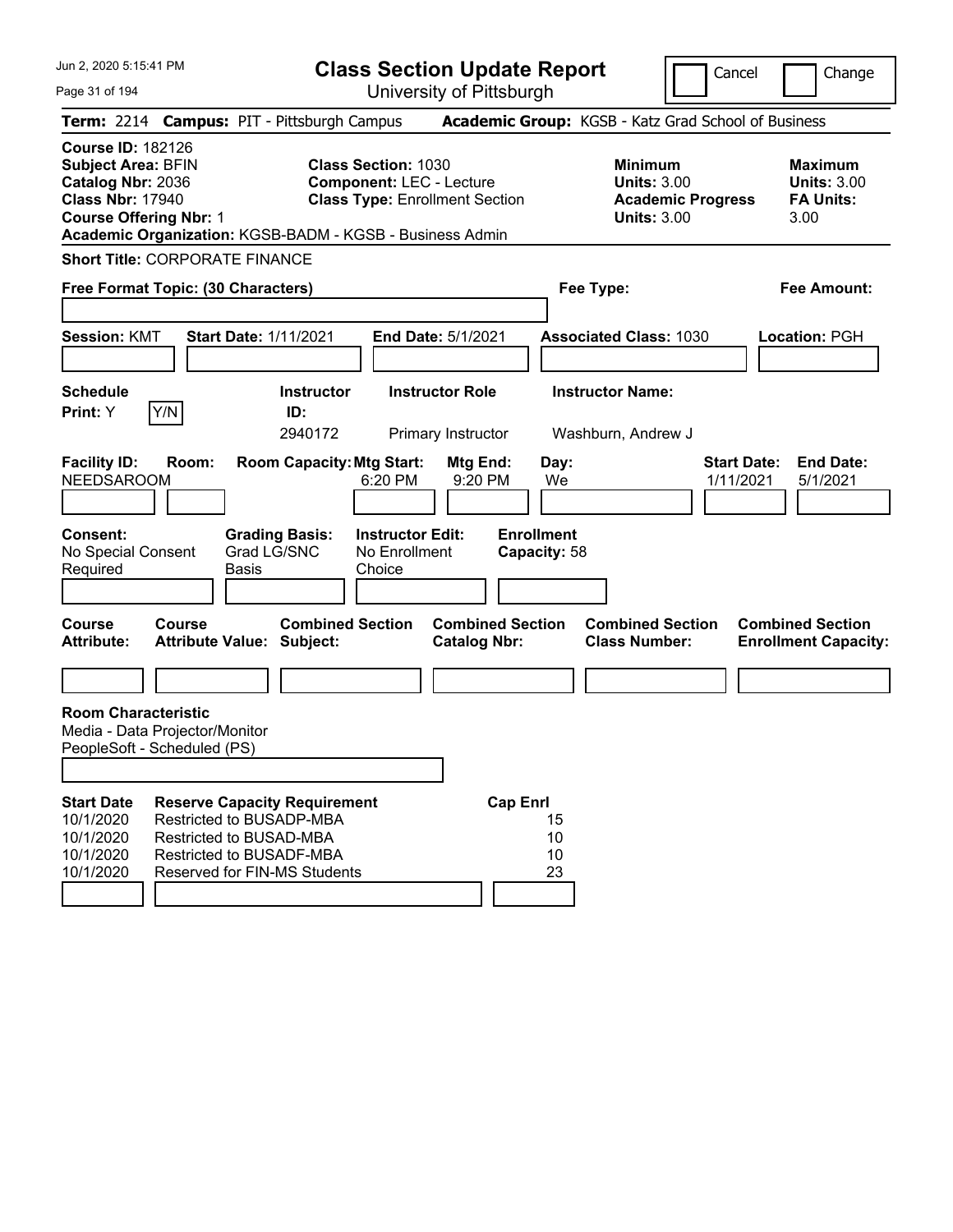Page 32 of 194

**Class Section Update Report**

Cancel Change

|                                                                                                                                        |        | Term: 2214 Campus: PIT - Pittsburgh Campus                                                       |                                                                                                        |                                                |                                   | Academic Group: KGSB - Katz Grad School of Business                                    |                                                                  |
|----------------------------------------------------------------------------------------------------------------------------------------|--------|--------------------------------------------------------------------------------------------------|--------------------------------------------------------------------------------------------------------|------------------------------------------------|-----------------------------------|----------------------------------------------------------------------------------------|------------------------------------------------------------------|
| <b>Course ID: 182126</b><br><b>Subject Area: BFIN</b><br>Catalog Nbr: 2036<br><b>Class Nbr: 17941</b><br><b>Course Offering Nbr: 1</b> |        | Academic Organization: KGSB-BADM - KGSB - Business Admin                                         | <b>Class Section: 1050</b><br><b>Component: LEC - Lecture</b><br><b>Class Type: Enrollment Section</b> |                                                |                                   | <b>Minimum</b><br><b>Units: 3.00</b><br><b>Academic Progress</b><br><b>Units: 3.00</b> | <b>Maximum</b><br><b>Units: 3.00</b><br><b>FA Units:</b><br>3.00 |
| <b>Short Title: CORPORATE FINANCE</b>                                                                                                  |        |                                                                                                  |                                                                                                        |                                                |                                   |                                                                                        |                                                                  |
| Free Format Topic: (30 Characters)                                                                                                     |        |                                                                                                  |                                                                                                        |                                                | Fee Type:                         |                                                                                        | Fee Amount:                                                      |
|                                                                                                                                        |        |                                                                                                  |                                                                                                        |                                                |                                   |                                                                                        |                                                                  |
| <b>Session: KMT</b>                                                                                                                    |        | <b>Start Date: 1/11/2021</b>                                                                     | End Date: 5/1/2021                                                                                     |                                                |                                   | <b>Associated Class: 1050</b>                                                          | Location: PGH                                                    |
|                                                                                                                                        |        |                                                                                                  |                                                                                                        |                                                |                                   |                                                                                        |                                                                  |
| <b>Schedule</b>                                                                                                                        |        | <b>Instructor</b>                                                                                | <b>Instructor Role</b>                                                                                 |                                                | <b>Instructor Name:</b>           |                                                                                        |                                                                  |
| Print: Y                                                                                                                               | Y/N    | ID:                                                                                              |                                                                                                        |                                                |                                   |                                                                                        |                                                                  |
|                                                                                                                                        |        | 2945984                                                                                          | Primary Instructor                                                                                     |                                                | Denis, David                      |                                                                                        |                                                                  |
| <b>Facility ID:</b><br><b>NEEDSAROOM</b>                                                                                               | Room:  | <b>Room Capacity: Mtg Start:</b>                                                                 | $9:30$ AM                                                                                              | Mtg End:<br>10:45 AM                           | Day:<br>MoWe                      | 1/11/2021                                                                              | <b>Start Date:</b><br><b>End Date:</b><br>5/1/2021               |
| Consent:<br>No Special Consent<br>Required                                                                                             |        | <b>Grading Basis:</b><br>Grad LG/SNC<br>Basis                                                    | <b>Instructor Edit:</b><br>No Enrollment<br>Choice                                                     |                                                | <b>Enrollment</b><br>Capacity: 58 |                                                                                        |                                                                  |
| Course<br><b>Attribute:</b>                                                                                                            | Course | <b>Combined Section</b><br><b>Attribute Value: Subject:</b>                                      |                                                                                                        | <b>Combined Section</b><br><b>Catalog Nbr:</b> |                                   | <b>Combined Section</b><br><b>Class Number:</b>                                        | <b>Combined Section</b><br><b>Enrollment Capacity:</b>           |
|                                                                                                                                        |        |                                                                                                  |                                                                                                        |                                                |                                   |                                                                                        |                                                                  |
| <b>Room Characteristic</b><br>Media - Data Projector/Monitor<br>PeopleSoft - Scheduled (PS)                                            |        |                                                                                                  |                                                                                                        |                                                |                                   |                                                                                        |                                                                  |
| <b>Start Date</b><br>12/1/2020<br>10/1/2020                                                                                            |        | <b>Reserve Capacity Requirement</b><br><b>Restricted to BUSAD-MBA</b><br>Restricted to BUSAD-MBA |                                                                                                        | <b>Cap Enrl</b>                                | $\Omega$<br>33                    |                                                                                        |                                                                  |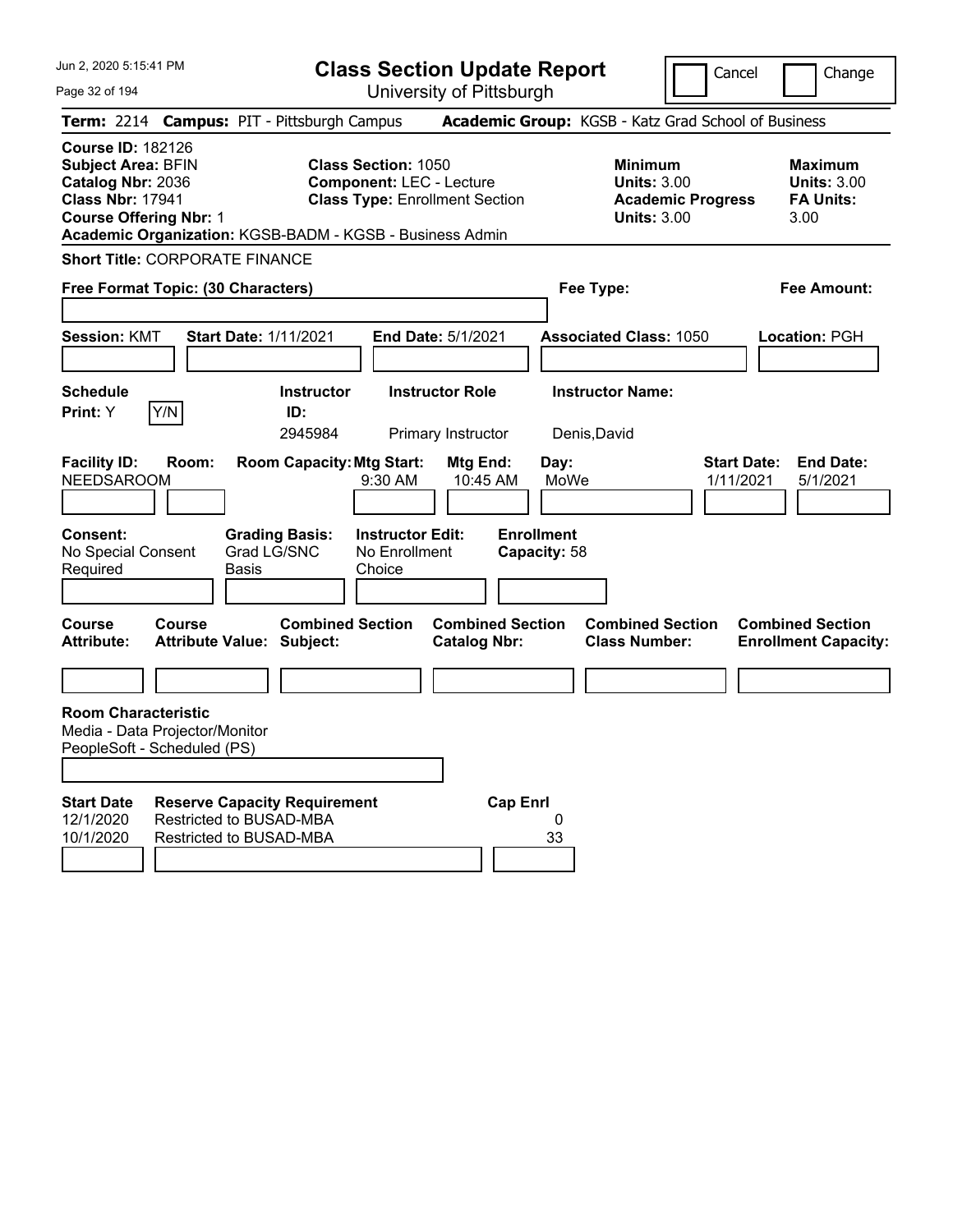| Jun 2, 2020 5:15:41 PM                                                                                                                                                                             |                                                                                                        | <b>Class Section Update Report</b>             |                                                            | Cancel                          | Change                                                           |
|----------------------------------------------------------------------------------------------------------------------------------------------------------------------------------------------------|--------------------------------------------------------------------------------------------------------|------------------------------------------------|------------------------------------------------------------|---------------------------------|------------------------------------------------------------------|
| Page 33 of 194                                                                                                                                                                                     |                                                                                                        | University of Pittsburgh                       |                                                            |                                 |                                                                  |
| Term: 2214 Campus: PIT - Pittsburgh Campus                                                                                                                                                         |                                                                                                        |                                                | Academic Group: KGSB - Katz Grad School of Business        |                                 |                                                                  |
| <b>Course ID: 101392</b><br><b>Subject Area: BFIN</b><br>Catalog Nbr: 2039<br><b>Class Nbr: 24002</b><br><b>Course Offering Nbr: 1</b><br>Academic Organization: KGSB-BADM - KGSB - Business Admin | <b>Class Section: 1100</b><br><b>Component: LEC - Lecture</b><br><b>Class Type: Enrollment Section</b> |                                                | <b>Minimum</b><br><b>Units: 3.00</b><br><b>Units: 3.00</b> | <b>Academic Progress</b>        | <b>Maximum</b><br><b>Units: 3.00</b><br><b>FA Units:</b><br>3.00 |
| Short Title: INVESTMENT MGT/CAPITAL MARKETS                                                                                                                                                        |                                                                                                        |                                                |                                                            |                                 |                                                                  |
| Free Format Topic: (30 Characters)                                                                                                                                                                 |                                                                                                        |                                                | Fee Type:                                                  |                                 | <b>Fee Amount:</b>                                               |
|                                                                                                                                                                                                    |                                                                                                        |                                                |                                                            |                                 |                                                                  |
| <b>Session: KMT</b>                                                                                                                                                                                | <b>Start Date: 1/11/2021</b>                                                                           | <b>End Date: 5/1/2021</b>                      | <b>Associated Class: 1100</b>                              |                                 | Location: PGH                                                    |
| <b>Schedule</b>                                                                                                                                                                                    | <b>Instructor</b>                                                                                      | <b>Instructor Role</b>                         | <b>Instructor Name:</b>                                    |                                 |                                                                  |
| Y/N<br>Print: Y                                                                                                                                                                                    | ID:                                                                                                    |                                                |                                                            |                                 |                                                                  |
|                                                                                                                                                                                                    | 2910034                                                                                                | Primary Instructor                             | Sayrak, Akin                                               |                                 |                                                                  |
| <b>Facility ID:</b><br>Room:<br><b>NEEDSAROOM</b>                                                                                                                                                  | <b>Room Capacity: Mtg Start:</b><br>12:30 PM                                                           | Mtg End:<br>1:50 PM                            | Day:<br>MoWe                                               | <b>Start Date:</b><br>1/11/2021 | <b>End Date:</b><br>5/1/2021                                     |
| <b>Consent:</b><br>No Special Consent<br>Required<br>Basis                                                                                                                                         | <b>Grading Basis:</b><br><b>Instructor Edit:</b><br>Grad LG/SU3<br>No Enrollment<br>Choice             |                                                | <b>Enrollment</b><br>Capacity: 26                          |                                 |                                                                  |
| <b>Course</b><br>Course<br><b>Attribute:</b><br><b>Attribute Value: Subject:</b><br>UCIS<br><b>GLBST</b>                                                                                           | <b>Combined Section</b>                                                                                | <b>Combined Section</b><br><b>Catalog Nbr:</b> | <b>Combined Section</b><br><b>Class Number:</b>            |                                 | <b>Combined Section</b><br><b>Enrollment Capacity:</b>           |
| <b>Room Characteristic</b><br>Media - Data Projector/Monitor<br>PeopleSoft - Scheduled (PS)                                                                                                        |                                                                                                        |                                                |                                                            |                                 |                                                                  |
| <b>Start Date</b><br>Restricted to BUSAD-MBA<br>12/1/2020<br>10/1/2020<br>Restricted to BUSAD-MBA                                                                                                  | <b>Reserve Capacity Requirement</b>                                                                    | <b>Cap Enrl</b>                                | 0<br>20                                                    |                                 |                                                                  |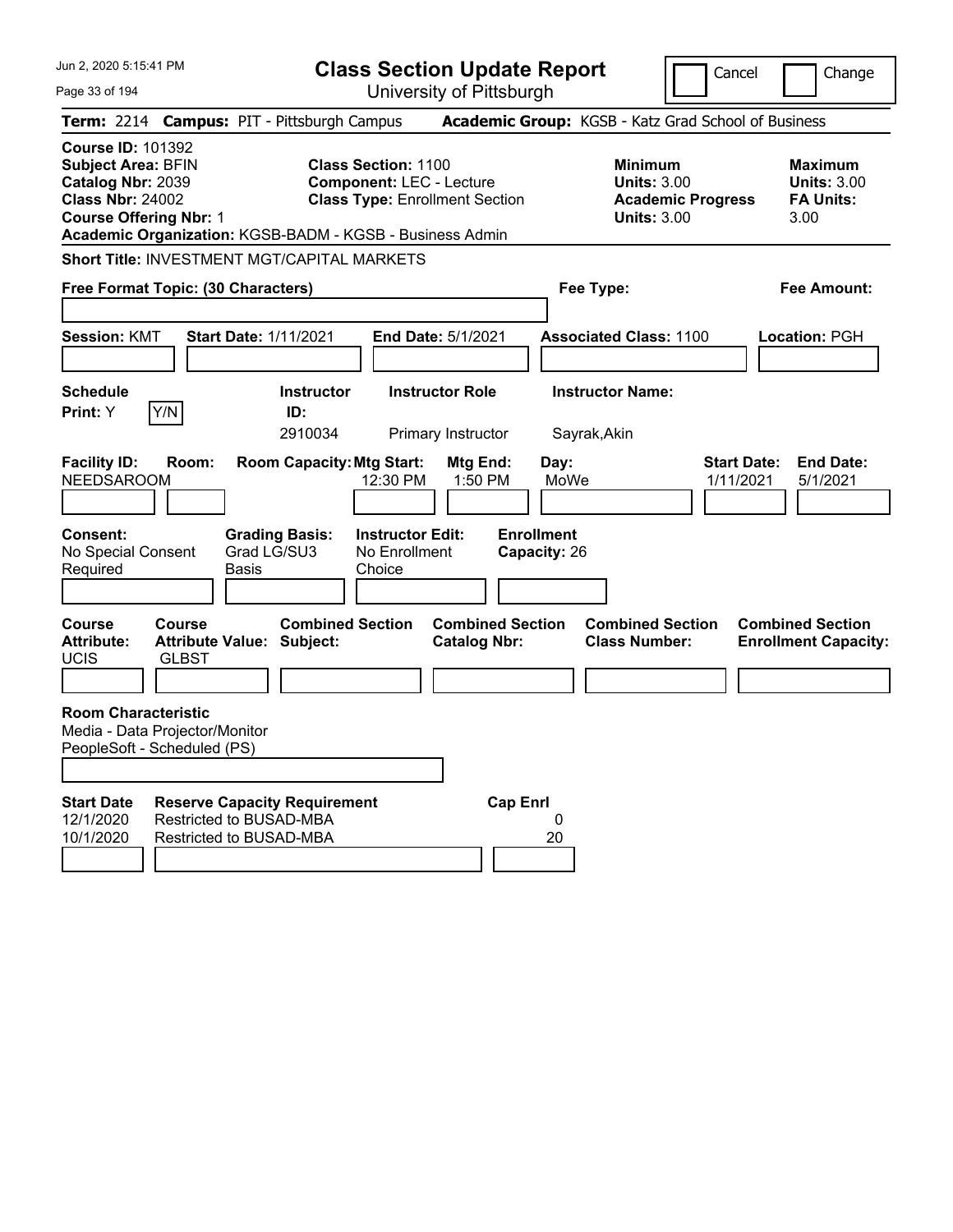| Jun 2, 2020 5:15:41 PM<br>Page 34 of 194                                                                                               |        |                                                                                                                                                                                               | <b>Class Section Update Report</b>                                                                     | University of Pittsburgh                       |                 |                                   |                                                            |                          | Cancel |      | Change                                                   |
|----------------------------------------------------------------------------------------------------------------------------------------|--------|-----------------------------------------------------------------------------------------------------------------------------------------------------------------------------------------------|--------------------------------------------------------------------------------------------------------|------------------------------------------------|-----------------|-----------------------------------|------------------------------------------------------------|--------------------------|--------|------|----------------------------------------------------------|
|                                                                                                                                        |        | Term: 2214 Campus: PIT - Pittsburgh Campus                                                                                                                                                    |                                                                                                        |                                                |                 |                                   | Academic Group: KGSB - Katz Grad School of Business        |                          |        |      |                                                          |
| <b>Course ID: 182127</b><br><b>Subject Area: BFIN</b><br>Catalog Nbr: 2042<br><b>Class Nbr: 17942</b><br><b>Course Offering Nbr: 1</b> |        | Academic Organization: KGSB-BADM - KGSB - Business Admin                                                                                                                                      | <b>Class Section: 1220</b><br><b>Component: LEC - Lecture</b><br><b>Class Type: Enrollment Section</b> |                                                |                 |                                   | <b>Minimum</b><br><b>Units: 1.50</b><br><b>Units: 1.50</b> | <b>Academic Progress</b> |        | 1.50 | <b>Maximum</b><br><b>Units: 1.50</b><br><b>FA Units:</b> |
| Free Format Topic: (30 Characters)                                                                                                     |        | Short Title: ACQSTN PRVTELY HELD COMPANIES                                                                                                                                                    |                                                                                                        |                                                |                 |                                   | Fee Type:                                                  |                          |        |      | <b>Fee Amount:</b>                                       |
| Session: KS2                                                                                                                           |        | Start Date: 3/15/2021                                                                                                                                                                         |                                                                                                        | End Date: 5/1/2021                             |                 |                                   | <b>Associated Class: 1220</b>                              |                          |        |      | Location: PGH                                            |
| <b>Schedule</b><br>Print: Y                                                                                                            | Y/N    | <b>Instructor</b><br>ID:<br>0                                                                                                                                                                 |                                                                                                        | <b>Instructor Role</b>                         |                 |                                   | <b>Instructor Name:</b><br>No Instructor Assigned          |                          |        |      |                                                          |
| <b>Facility ID:</b><br><b>NEEDSAROOM</b>                                                                                               | Room:  | <b>Room Capacity: Mtg Start:</b>                                                                                                                                                              |                                                                                                        | Mtg End:                                       |                 | Day:                              |                                                            |                          |        |      | <b>Start Date: End Date:</b>                             |
| <b>Consent:</b><br>No Special Consent<br>Required                                                                                      |        | <b>Grading Basis:</b><br>Grad LG/SNC<br><b>Basis</b>                                                                                                                                          | <b>Instructor Edit:</b><br>No Enrollment<br>Choice                                                     |                                                |                 | <b>Enrollment</b><br>Capacity: 45 |                                                            |                          |        |      |                                                          |
| <b>Course</b><br><b>Attribute:</b>                                                                                                     | Course | <b>Combined Section</b><br><b>Attribute Value: Subject:</b>                                                                                                                                   |                                                                                                        | <b>Combined Section</b><br><b>Catalog Nbr:</b> |                 |                                   | <b>Combined Section</b><br><b>Class Number:</b>            |                          |        |      | <b>Combined Section</b><br><b>Enrollment Capacity:</b>   |
|                                                                                                                                        |        |                                                                                                                                                                                               |                                                                                                        |                                                |                 |                                   |                                                            |                          |        |      |                                                          |
| <b>Room Characteristic</b><br>Media - Data Projector/Monitor<br>PeopleSoft - Scheduled (PS)                                            |        |                                                                                                                                                                                               |                                                                                                        |                                                |                 |                                   |                                                            |                          |        |      |                                                          |
| <b>Start Date</b><br>12/1/2020<br>10/1/2020<br>10/1/2020<br>10/1/2020<br>10/1/2020                                                     |        | <b>Reserve Capacity Requirement</b><br>Restricted to BUSAD-MBA<br><b>Restricted to BUSAD-MBA</b><br>Restricted to BUSADP-MBA<br><b>Restricted to FINBA-MS</b><br>Reserved for FIN-MS Students |                                                                                                        |                                                | <b>Cap Enrl</b> | 0<br>10<br>10<br>10<br>15         |                                                            |                          |        |      |                                                          |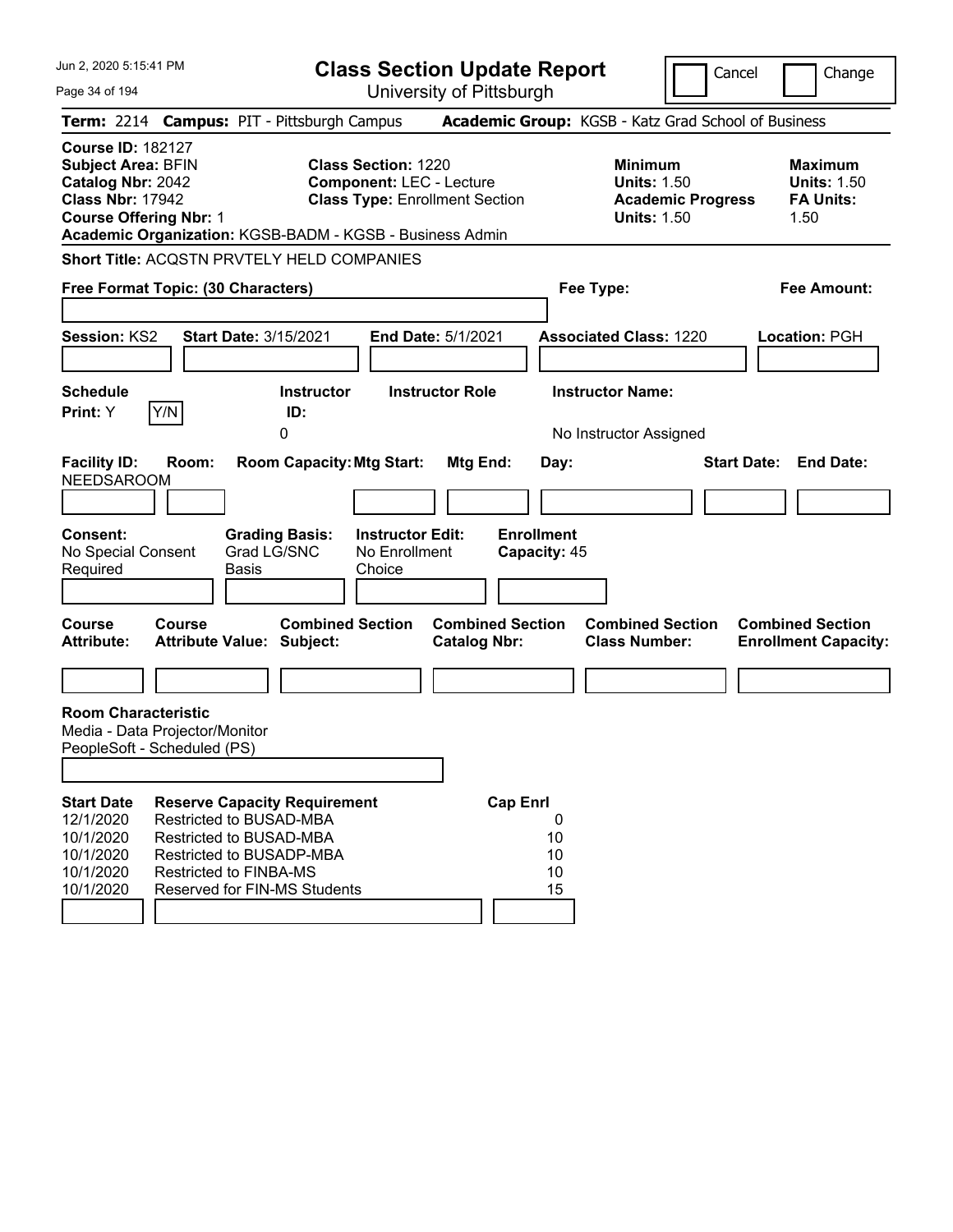| Jun 2. 2020 5:15:41 PM                                                                                                                                                                             |                                                                                                                                                                                 |                             |                                     | <b>Class Section Update Report</b>                                                                     |                                                |                 |                                   |                                                                                        | Cancel                          | Change                                                           |
|----------------------------------------------------------------------------------------------------------------------------------------------------------------------------------------------------|---------------------------------------------------------------------------------------------------------------------------------------------------------------------------------|-----------------------------|-------------------------------------|--------------------------------------------------------------------------------------------------------|------------------------------------------------|-----------------|-----------------------------------|----------------------------------------------------------------------------------------|---------------------------------|------------------------------------------------------------------|
| Page 35 of 194                                                                                                                                                                                     |                                                                                                                                                                                 |                             |                                     |                                                                                                        | University of Pittsburgh                       |                 |                                   |                                                                                        |                                 |                                                                  |
| Term: 2214 Campus: PIT - Pittsburgh Campus                                                                                                                                                         |                                                                                                                                                                                 |                             |                                     |                                                                                                        |                                                |                 |                                   | Academic Group: KGSB - Katz Grad School of Business                                    |                                 |                                                                  |
| <b>Course ID: 101394</b><br><b>Subject Area: BFIN</b><br>Catalog Nbr: 2043<br><b>Class Nbr: 23521</b><br><b>Course Offering Nbr: 1</b><br>Academic Organization: KGSB-BADM - KGSB - Business Admin |                                                                                                                                                                                 |                             |                                     | <b>Class Section: 1200</b><br><b>Component: LEC - Lecture</b><br><b>Class Type: Enrollment Section</b> |                                                |                 |                                   | <b>Minimum</b><br><b>Units: 3.00</b><br><b>Academic Progress</b><br><b>Units: 3.00</b> |                                 | <b>Maximum</b><br><b>Units: 3.00</b><br><b>FA Units:</b><br>3.00 |
| <b>Short Title: INTERNATIONAL FINANCIAL MGMNT</b><br>Free Format Topic: (30 Characters)                                                                                                            |                                                                                                                                                                                 |                             |                                     |                                                                                                        |                                                |                 |                                   | Fee Type:                                                                              |                                 | <b>Fee Amount:</b>                                               |
| <b>Session: KMT</b>                                                                                                                                                                                |                                                                                                                                                                                 |                             | <b>Start Date: 1/11/2021</b>        |                                                                                                        | End Date: 5/1/2021                             |                 |                                   | <b>Associated Class: 1200</b>                                                          |                                 | <b>Location: PGH</b>                                             |
| <b>Schedule</b><br>Print: Y                                                                                                                                                                        | Y/N                                                                                                                                                                             |                             | <b>Instructor</b><br>ID:<br>2963912 |                                                                                                        | <b>Instructor Role</b><br>Primary Instructor   |                 |                                   | <b>Instructor Name:</b><br>Elshahat, Ahmed                                             |                                 |                                                                  |
| <b>Facility ID:</b><br><b>NEEDSAROOM</b>                                                                                                                                                           | Room:                                                                                                                                                                           |                             | <b>Room Capacity: Mtg Start:</b>    | 6:20 PM                                                                                                | Mtg End:<br>9:20 PM                            |                 | Day:<br>We                        |                                                                                        | <b>Start Date:</b><br>1/11/2021 | <b>End Date:</b><br>5/1/2021                                     |
| <b>Consent:</b><br>No Special Consent<br>Required                                                                                                                                                  |                                                                                                                                                                                 | Grad LG/SU3<br><b>Basis</b> | <b>Grading Basis:</b>               | <b>Instructor Edit:</b><br>No Enrollment<br>Choice                                                     |                                                |                 | <b>Enrollment</b><br>Capacity: 58 |                                                                                        |                                 |                                                                  |
| <b>Course</b><br><b>Attribute:</b><br><b>UCIS</b><br>UCIS                                                                                                                                          | Course<br><b>Attribute Value: Subject:</b><br>EU<br><b>GLBST</b>                                                                                                                |                             | <b>Combined Section</b>             |                                                                                                        | <b>Combined Section</b><br><b>Catalog Nbr:</b> |                 |                                   | <b>Combined Section</b><br><b>Class Number:</b>                                        |                                 | <b>Combined Section</b><br><b>Enrollment Capacity:</b>           |
| <b>Room Characteristic</b><br>Media - Data Projector/Monitor<br>PeopleSoft - Scheduled (PS)                                                                                                        |                                                                                                                                                                                 |                             |                                     |                                                                                                        |                                                |                 |                                   |                                                                                        |                                 |                                                                  |
| <b>Start Date</b><br>10/1/2020<br>10/1/2020<br>12/1/2020<br>10/1/2020<br>10/1/2020                                                                                                                 | <b>Reserve Capacity Requirement</b><br>Restricted to BUSADP-MBA<br>Restricted to FINBA-MS<br>Restricted to BUSAD-MBA<br>Restricted to BUSAD-MBA<br>Reserved for FIN-MS Students |                             |                                     |                                                                                                        |                                                | <b>Cap Enrl</b> | 15<br>10<br>0<br>15<br>15         |                                                                                        |                                 |                                                                  |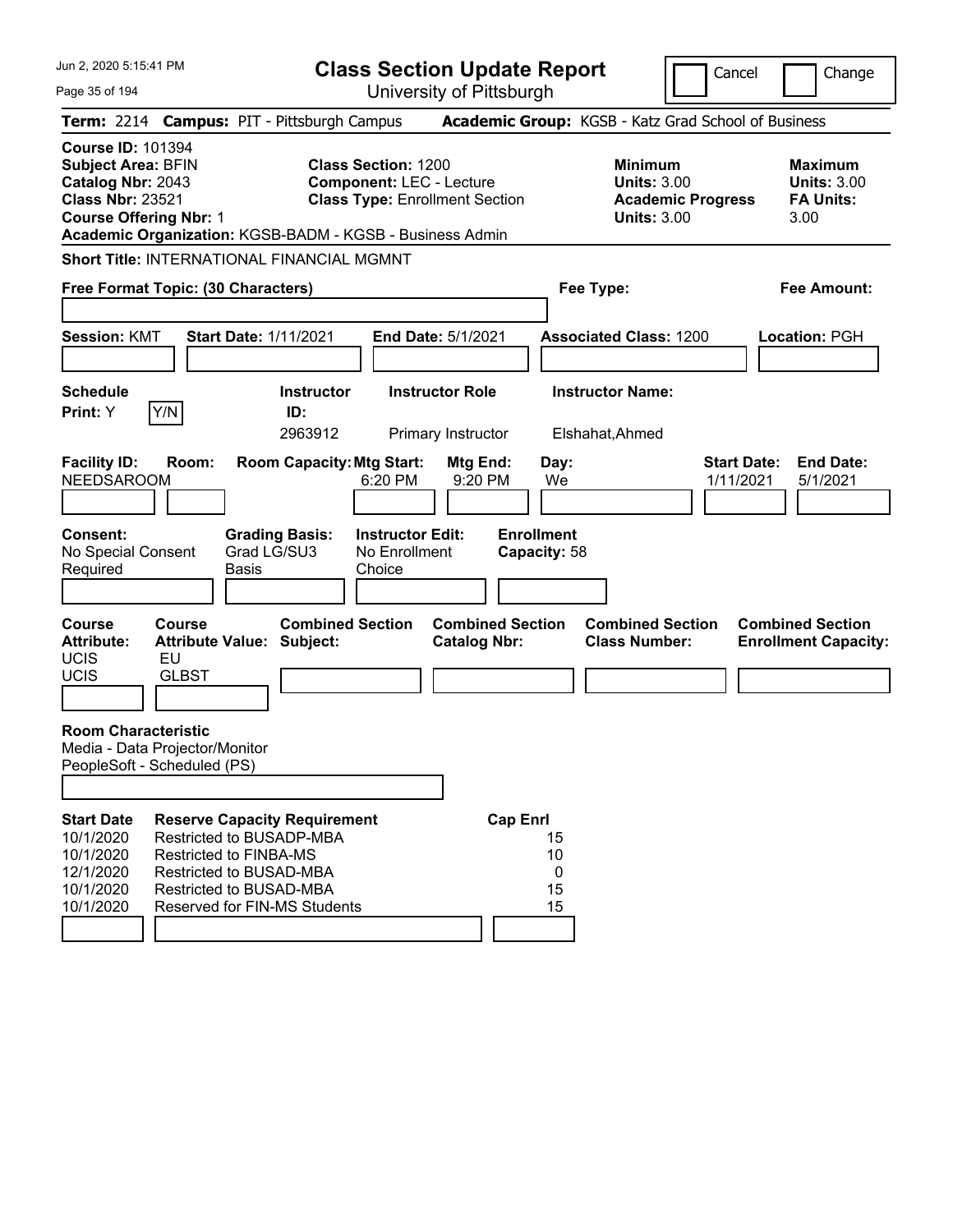| Jun 2, 2020 5:15:41 PM<br>Page 36 of 194                                                                                                                                                           | <b>Class Section Update Report</b><br>University of Pittsburgh                                                                                  | Cancel<br>Change                                                                                                                                           |
|----------------------------------------------------------------------------------------------------------------------------------------------------------------------------------------------------|-------------------------------------------------------------------------------------------------------------------------------------------------|------------------------------------------------------------------------------------------------------------------------------------------------------------|
| Term: 2214 Campus: PIT - Pittsburgh Campus                                                                                                                                                         | Academic Group: KGSB - Katz Grad School of Business                                                                                             |                                                                                                                                                            |
| <b>Course ID: 101404</b><br><b>Subject Area: BFIN</b><br>Catalog Nbr: 2060<br><b>Class Nbr: 13047</b><br><b>Course Offering Nbr: 1</b><br>Academic Organization: KGSB-BADM - KGSB - Business Admin | <b>Class Section: 1010</b><br>Component: IND - Independent Study<br><b>Class Type: Enrollment Section</b>                                       | <b>Minimum</b><br><b>Maximum</b><br><b>Units: 1.00</b><br><b>Units: 9.00</b><br><b>FA Units:</b><br><b>Academic Progress</b><br><b>Units: 1.00</b><br>1.00 |
| <b>Short Title: INDEPENDENT STUDY IN FINANCE</b>                                                                                                                                                   |                                                                                                                                                 |                                                                                                                                                            |
| Free Format Topic: (30 Characters)                                                                                                                                                                 | Fee Type:                                                                                                                                       | <b>Fee Amount:</b>                                                                                                                                         |
| <b>Session: KS2</b><br><b>Start Date: 3/15/2021</b>                                                                                                                                                | End Date: 5/1/2021<br><b>Associated Class: 1010</b>                                                                                             | Location: PGH                                                                                                                                              |
| <b>Schedule</b>                                                                                                                                                                                    | <b>Instructor Role</b><br><b>Instructor Name:</b><br><b>Instructor</b>                                                                          |                                                                                                                                                            |
| Y/N<br>Print: Y                                                                                                                                                                                    | ID:<br>2906949<br>Special<br>Burgess, Camille D                                                                                                 |                                                                                                                                                            |
| <b>Facility ID:</b><br>Room:<br><b>TBATBA</b><br>TBA<br>0<br>Consent:<br><b>Grading Basis:</b><br>Grad LG/SU3<br><b>Department Consent</b><br>Required<br>Basis                                    | <b>Room Capacity: Mtg Start:</b><br>Mtg End:<br>Day:<br><b>Enrollment</b><br><b>Instructor Edit:</b><br>No Enrollment<br>Capacity: 20<br>Choice | <b>Start Date:</b><br><b>End Date:</b><br>3/15/2021<br>5/1/2021                                                                                            |
| <b>Course</b><br><b>Course</b><br><b>Attribute Value: Subject:</b><br><b>Attribute:</b>                                                                                                            | <b>Combined Section</b><br><b>Combined Section</b><br><b>Catalog Nbr:</b>                                                                       | <b>Combined Section</b><br><b>Combined Section</b><br><b>Class Number:</b><br><b>Enrollment Capacity:</b>                                                  |
|                                                                                                                                                                                                    |                                                                                                                                                 |                                                                                                                                                            |
| <b>Room Characteristic</b><br>Media - Data Projector/Monitor                                                                                                                                       |                                                                                                                                                 |                                                                                                                                                            |
| <b>Start Date</b><br><b>Reserve Capacity Requirement</b>                                                                                                                                           | <b>Cap Enrl</b>                                                                                                                                 |                                                                                                                                                            |
|                                                                                                                                                                                                    |                                                                                                                                                 |                                                                                                                                                            |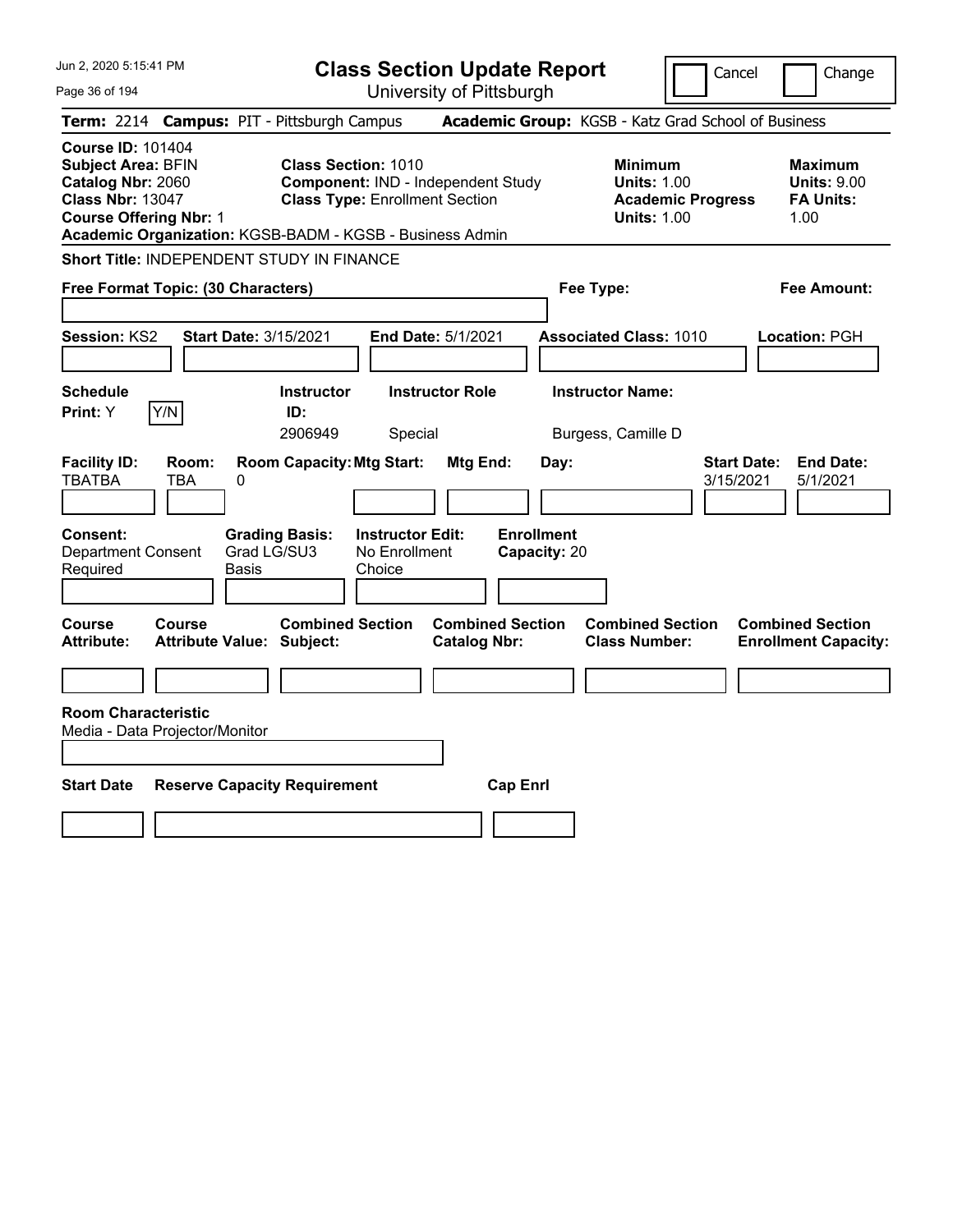| Jun 2, 2020 5:15:41 PM                                                                                                                                                                             | <b>Class Section Update Report</b>                                                                        | Cancel                                                                                 | Change                                                           |
|----------------------------------------------------------------------------------------------------------------------------------------------------------------------------------------------------|-----------------------------------------------------------------------------------------------------------|----------------------------------------------------------------------------------------|------------------------------------------------------------------|
| Page 37 of 194                                                                                                                                                                                     | University of Pittsburgh                                                                                  |                                                                                        |                                                                  |
| <b>Campus: PIT - Pittsburgh Campus</b><br><b>Term: 2214</b>                                                                                                                                        |                                                                                                           | Academic Group: KGSB - Katz Grad School of Business                                    |                                                                  |
| <b>Course ID: 101404</b><br><b>Subject Area: BFIN</b><br>Catalog Nbr: 2060<br><b>Class Nbr: 16295</b><br><b>Course Offering Nbr: 1</b><br>Academic Organization: KGSB-BADM - KGSB - Business Admin | <b>Class Section: 1150</b><br>Component: IND - Independent Study<br><b>Class Type: Enrollment Section</b> | <b>Minimum</b><br><b>Units: 1.00</b><br><b>Academic Progress</b><br><b>Units: 1.00</b> | <b>Maximum</b><br><b>Units: 9.00</b><br><b>FA Units:</b><br>1.00 |
| Short Title: INDEPENDENT STUDY IN FINANCE                                                                                                                                                          |                                                                                                           |                                                                                        |                                                                  |
| Free Format Topic: (30 Characters)                                                                                                                                                                 |                                                                                                           | Fee Type:                                                                              | Fee Amount:                                                      |
| Session: KS1<br><b>Start Date: 1/11/2021</b>                                                                                                                                                       | <b>End Date: 3/7/2021</b>                                                                                 | <b>Associated Class: 1150</b>                                                          | Location: PGH                                                    |
| <b>Schedule</b><br>Y/N<br>Print: Y<br>ID:                                                                                                                                                          | <b>Instructor Role</b><br><b>Instructor</b><br>2906949<br>Secondary Instructor                            | <b>Instructor Name:</b><br>Burgess, Camille D                                          |                                                                  |
| <b>Facility ID:</b><br>Room:<br><b>TBATBA</b><br>TBA<br>0                                                                                                                                          | <b>Room Capacity: Mtg Start:</b><br>Mtg End:<br>Day:                                                      | <b>Start Date:</b><br>1/11/2021                                                        | <b>End Date:</b><br>3/7/2021                                     |
| <b>Grading Basis:</b><br>Consent:<br>Grad LG/SU3<br><b>Department Consent</b><br>Required<br>Basis                                                                                                 | <b>Enrollment</b><br><b>Instructor Edit:</b><br>No Enrollment<br>Capacity: 30<br>Choice                   |                                                                                        |                                                                  |
| Course<br>Course<br><b>Attribute Value: Subject:</b><br><b>Attribute:</b>                                                                                                                          | <b>Combined Section</b><br><b>Combined Section</b><br><b>Catalog Nbr:</b>                                 | <b>Combined Section</b><br><b>Class Number:</b>                                        | <b>Combined Section</b><br><b>Enrollment Capacity:</b>           |
|                                                                                                                                                                                                    |                                                                                                           |                                                                                        |                                                                  |
| <b>Room Characteristic</b><br>Media - Data Projector/Monitor<br><b>Start Date</b><br><b>Reserve Capacity Requirement</b>                                                                           | <b>Cap Enrl</b>                                                                                           |                                                                                        |                                                                  |
|                                                                                                                                                                                                    |                                                                                                           |                                                                                        |                                                                  |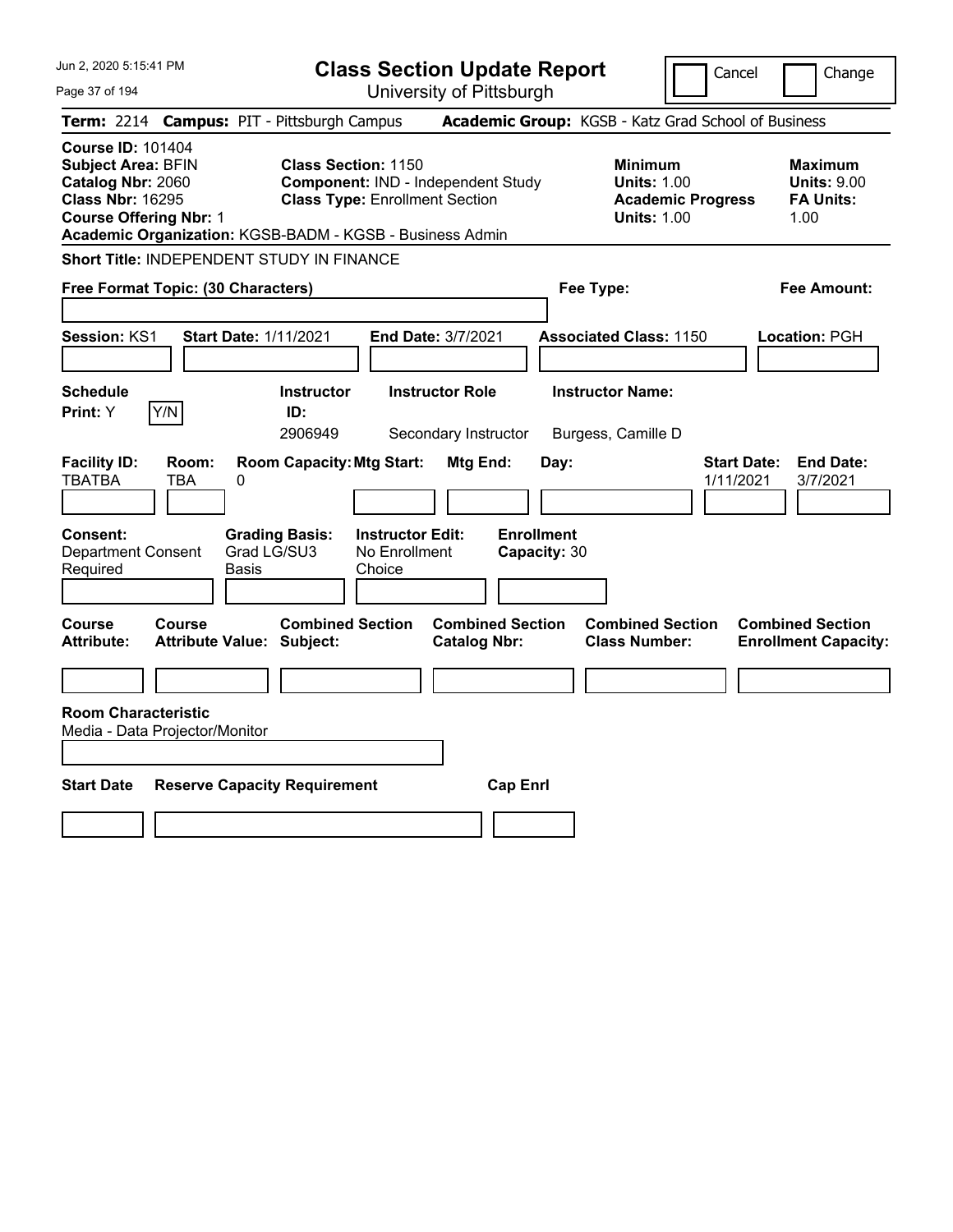| Jun 2, 2020 5:15:41 PM                                                                                                                                                                             | <b>Class Section Update Report</b>                                                                        | Cancel<br>Change                                                                                                                                           |
|----------------------------------------------------------------------------------------------------------------------------------------------------------------------------------------------------|-----------------------------------------------------------------------------------------------------------|------------------------------------------------------------------------------------------------------------------------------------------------------------|
| Page 38 of 194                                                                                                                                                                                     | University of Pittsburgh                                                                                  |                                                                                                                                                            |
| <b>Campus: PIT - Pittsburgh Campus</b><br><b>Term: 2214</b>                                                                                                                                        |                                                                                                           | Academic Group: KGSB - Katz Grad School of Business                                                                                                        |
| <b>Course ID: 178657</b><br><b>Subject Area: BFIN</b><br>Catalog Nbr: 2061<br><b>Class Nbr: 17861</b><br><b>Course Offering Nbr: 1</b><br>Academic Organization: KGSB-BADM - KGSB - Business Admin | <b>Class Section: 1050</b><br>Component: IND - Independent Study<br><b>Class Type: Enrollment Section</b> | <b>Minimum</b><br><b>Maximum</b><br><b>Units: 9.00</b><br><b>Units: 1.00</b><br><b>Academic Progress</b><br><b>FA Units:</b><br><b>Units: 1.00</b><br>1.00 |
| Short Title: INDEPENDENT STUDY IN FINANCE 2                                                                                                                                                        |                                                                                                           |                                                                                                                                                            |
| Free Format Topic: (30 Characters)                                                                                                                                                                 | Fee Type:                                                                                                 | Fee Amount:                                                                                                                                                |
| <b>Session: KS2</b><br><b>Start Date: 3/15/2021</b>                                                                                                                                                | <b>End Date: 5/1/2021</b>                                                                                 | <b>Associated Class: 1050</b><br>Location: PGH                                                                                                             |
| <b>Schedule</b><br>Y/N<br>Print: Y<br>0                                                                                                                                                            | <b>Instructor Role</b><br><b>Instructor</b><br>ID:                                                        | <b>Instructor Name:</b><br>No Instructor Assigned                                                                                                          |
| <b>Facility ID:</b><br>Room:<br><b>TBATBA</b><br>TBA<br>0                                                                                                                                          | <b>Room Capacity: Mtg Start:</b><br>Mtg End:<br>Day:                                                      | <b>Start Date:</b><br><b>End Date:</b><br>3/15/2021<br>5/1/2021                                                                                            |
| Consent:<br><b>Grading Basis:</b><br>Grad LG/SNC<br><b>Department Consent</b><br>Required<br>Basis                                                                                                 | <b>Enrollment</b><br><b>Instructor Edit:</b><br>No Enrollment<br>Capacity: 5<br>Choice                    |                                                                                                                                                            |
| Course<br>Course<br><b>Attribute Value: Subject:</b><br>Attribute:                                                                                                                                 | <b>Combined Section</b><br><b>Combined Section</b><br><b>Catalog Nbr:</b>                                 | <b>Combined Section</b><br><b>Combined Section</b><br><b>Class Number:</b><br><b>Enrollment Capacity:</b>                                                  |
| <b>Room Characteristic</b>                                                                                                                                                                         |                                                                                                           |                                                                                                                                                            |
| Media - Data Projector/Monitor                                                                                                                                                                     |                                                                                                           |                                                                                                                                                            |
| <b>Start Date</b><br><b>Reserve Capacity Requirement</b>                                                                                                                                           | <b>Cap Enrl</b>                                                                                           |                                                                                                                                                            |
|                                                                                                                                                                                                    |                                                                                                           |                                                                                                                                                            |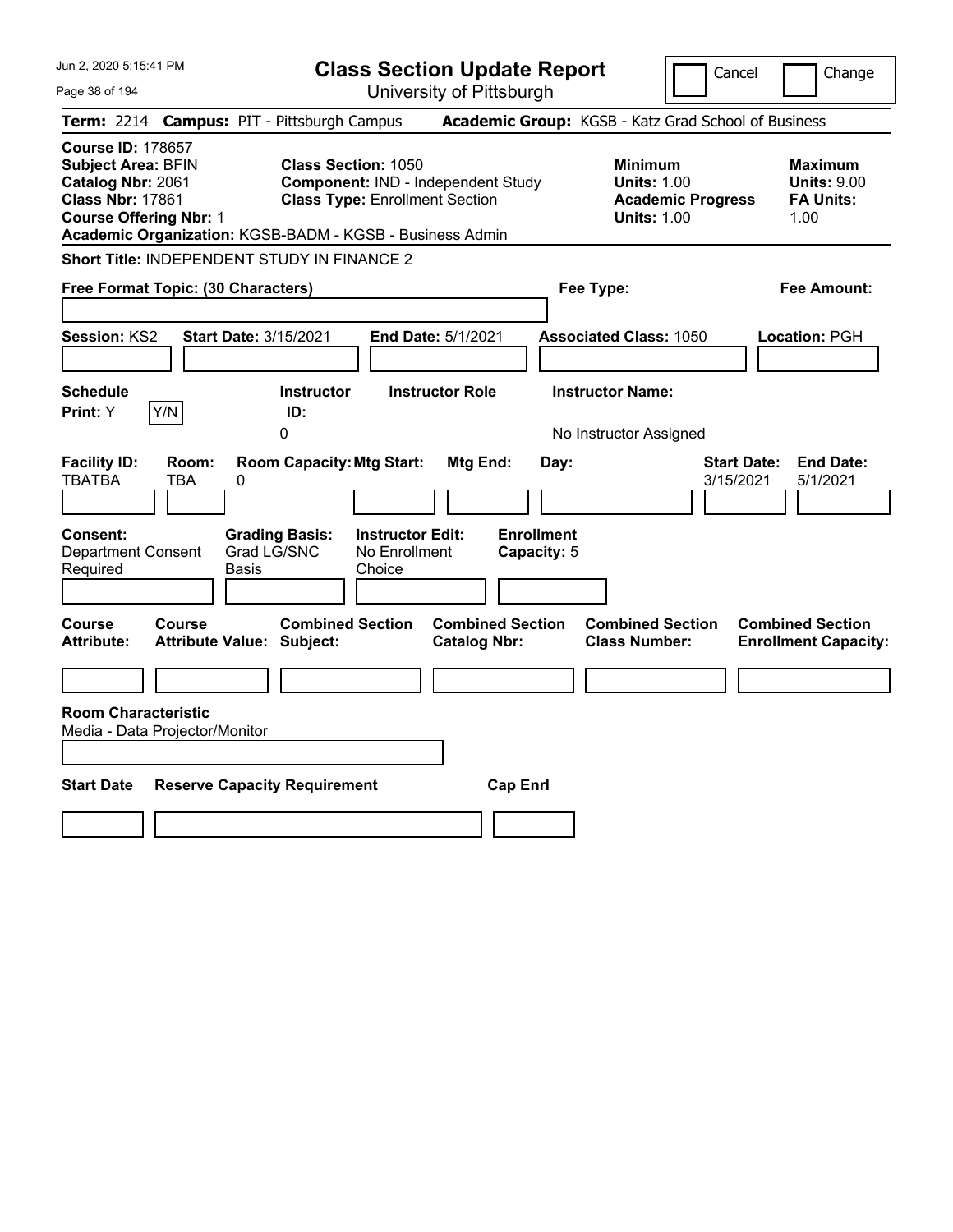Page 39 of 194

**Class Section Update Report**

Cancel **Change** 

|                                                                                                                                        |                                                |                                                                                                                                                                                        |                                                               | University of Fillspurgh                       |                                   |                                                                                        |                                                                  |
|----------------------------------------------------------------------------------------------------------------------------------------|------------------------------------------------|----------------------------------------------------------------------------------------------------------------------------------------------------------------------------------------|---------------------------------------------------------------|------------------------------------------------|-----------------------------------|----------------------------------------------------------------------------------------|------------------------------------------------------------------|
|                                                                                                                                        |                                                | Term: 2214 Campus: PIT - Pittsburgh Campus                                                                                                                                             |                                                               |                                                |                                   | Academic Group: KGSB - Katz Grad School of Business                                    |                                                                  |
| <b>Course ID: 177841</b><br><b>Subject Area: BFIN</b><br>Catalog Nbr: 2068<br><b>Class Nbr: 16255</b><br><b>Course Offering Nbr: 1</b> |                                                | Academic Organization: KGSB-BADM - KGSB - Business Admin                                                                                                                               | <b>Class Section: 1010</b><br><b>Component: LEC - Lecture</b> | <b>Class Type: Enrollment Section</b>          |                                   | <b>Minimum</b><br><b>Units: 1.50</b><br><b>Academic Progress</b><br><b>Units: 1.50</b> | <b>Maximum</b><br><b>Units: 1.50</b><br><b>FA Units:</b><br>1.50 |
|                                                                                                                                        |                                                | <b>Short Title: MARKETS AND TRADING</b>                                                                                                                                                |                                                               |                                                |                                   |                                                                                        |                                                                  |
| Free Format Topic: (30 Characters)                                                                                                     |                                                |                                                                                                                                                                                        |                                                               |                                                |                                   | Fee Type:                                                                              | <b>Fee Amount:</b>                                               |
| <b>Session: KS2</b>                                                                                                                    |                                                | <b>Start Date: 3/15/2021</b>                                                                                                                                                           |                                                               | <b>End Date: 5/1/2021</b>                      |                                   | <b>Associated Class: 1010</b>                                                          | <b>Location: PGH</b>                                             |
| <b>Schedule</b><br><b>Print:</b> Y                                                                                                     | Y/N                                            | <b>Instructor</b><br>ID:<br>0                                                                                                                                                          |                                                               | <b>Instructor Role</b>                         |                                   | <b>Instructor Name:</b><br>No Instructor Assigned                                      |                                                                  |
| <b>Facility ID:</b><br><b>NEEDSAROOM</b>                                                                                               | Room:                                          | <b>Room Capacity: Mtg Start:</b>                                                                                                                                                       |                                                               | <b>Mtg End:</b>                                | Day:                              |                                                                                        | <b>End Date:</b><br><b>Start Date:</b>                           |
| <b>Consent:</b><br>No Special Consent<br>Required                                                                                      |                                                | <b>Grading Basis:</b><br>Grad LG/SNC<br><b>Basis</b>                                                                                                                                   | <b>Instructor Edit:</b><br>No Enrollment<br>Choice            |                                                | <b>Enrollment</b><br>Capacity: 58 |                                                                                        |                                                                  |
| <b>Course</b><br><b>Attribute:</b><br><b>IDM</b><br><b>UCIS</b>                                                                        | <b>Course</b><br><b>HYBRID</b><br><b>GLBST</b> | <b>Combined Section</b><br><b>Attribute Value: Subject:</b>                                                                                                                            |                                                               | <b>Combined Section</b><br><b>Catalog Nbr:</b> |                                   | <b>Combined Section</b><br><b>Class Number:</b>                                        | <b>Combined Section</b><br><b>Enrollment Capacity:</b>           |
| <b>Room Characteristic</b><br>Media - Data Projector/Monitor<br>PeopleSoft - Scheduled (PS)                                            |                                                |                                                                                                                                                                                        |                                                               |                                                |                                   |                                                                                        |                                                                  |
| <b>Start Date</b><br>12/1/2020<br>10/1/2020<br>10/1/2020<br>10/1/2020<br>10/1/2020                                                     |                                                | <b>Reserve Capacity Requirement</b><br>Restricted to BUSAD-MBA<br>Restricted to BUSAD-MBA<br><b>Restricted to FINBA-MS</b><br>Restricted to BUSADP-MBA<br>Reserved for FIN-MS Students |                                                               | <b>Cap Enrl</b>                                | 0<br>15<br>10<br>15<br>15         |                                                                                        |                                                                  |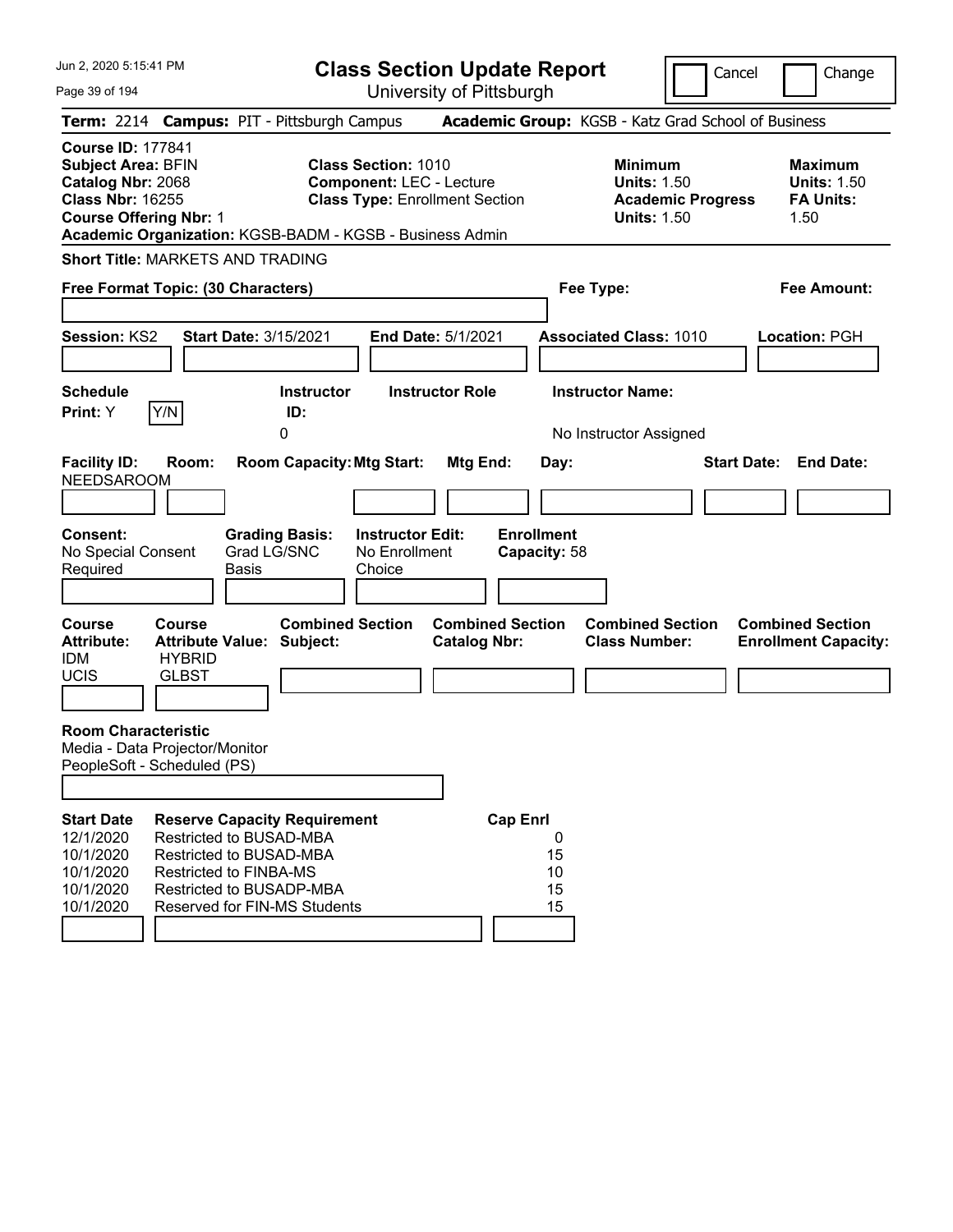| Jun 2, 2020 5:15:41 PM                                                                                                                                                                                                                                                                                                                                                             | <b>Class Section Update Report</b>                                                                                           |                                                                                                            |                                                               | Cancel                   | Change                                                                                                       |
|------------------------------------------------------------------------------------------------------------------------------------------------------------------------------------------------------------------------------------------------------------------------------------------------------------------------------------------------------------------------------------|------------------------------------------------------------------------------------------------------------------------------|------------------------------------------------------------------------------------------------------------|---------------------------------------------------------------|--------------------------|--------------------------------------------------------------------------------------------------------------|
| Page 40 of 194                                                                                                                                                                                                                                                                                                                                                                     |                                                                                                                              | University of Pittsburgh                                                                                   |                                                               |                          |                                                                                                              |
| Term: 2214 Campus: PIT - Pittsburgh Campus                                                                                                                                                                                                                                                                                                                                         |                                                                                                                              |                                                                                                            | Academic Group: KGSB - Katz Grad School of Business           |                          |                                                                                                              |
| <b>Course ID: 177840</b><br><b>Subject Area: BFIN</b><br>Catalog Nbr: 2069<br><b>Class Nbr: 22024</b><br><b>Course Offering Nbr: 1</b><br>Academic Organization: KGSB-BADM - KGSB - Business Admin                                                                                                                                                                                 | <b>Class Section: 1230</b><br><b>Component: LEC - Lecture</b><br><b>Class Type: Enrollment Section</b>                       |                                                                                                            | <b>Minimum</b><br><b>Units: 1.50</b><br><b>Units: 1.50</b>    | <b>Academic Progress</b> | <b>Maximum</b><br><b>Units: 1.50</b><br><b>FA Units:</b><br>1.50                                             |
| <b>Short Title: FIXED INCOME SECURITIES</b>                                                                                                                                                                                                                                                                                                                                        |                                                                                                                              |                                                                                                            |                                                               |                          |                                                                                                              |
| Free Format Topic: (30 Characters)                                                                                                                                                                                                                                                                                                                                                 |                                                                                                                              |                                                                                                            | Fee Type:                                                     |                          | <b>Fee Amount:</b>                                                                                           |
|                                                                                                                                                                                                                                                                                                                                                                                    |                                                                                                                              |                                                                                                            |                                                               |                          |                                                                                                              |
| Session: KS1<br><b>Start Date: 1/11/2021</b>                                                                                                                                                                                                                                                                                                                                       | <b>End Date: 3/7/2021</b>                                                                                                    |                                                                                                            | <b>Associated Class: 1230</b>                                 |                          | Location: PGH                                                                                                |
|                                                                                                                                                                                                                                                                                                                                                                                    |                                                                                                                              |                                                                                                            |                                                               |                          |                                                                                                              |
| <b>Schedule</b>                                                                                                                                                                                                                                                                                                                                                                    | <b>Instructor Role</b><br><b>Instructor</b>                                                                                  |                                                                                                            | <b>Instructor Name:</b>                                       |                          |                                                                                                              |
| Y/N<br><b>Print:</b> Y                                                                                                                                                                                                                                                                                                                                                             | ID:<br>2910034                                                                                                               | Primary Instructor                                                                                         | Sayrak, Akin                                                  |                          |                                                                                                              |
| <b>Facility ID:</b><br>Room:<br><b>NEEDSAROOM</b><br><b>Consent:</b><br><b>Grading Basis:</b><br>Grad LG/SNC<br>No Special Consent<br>Required<br>Basis<br><b>Course</b><br><b>Course</b><br><b>Attribute:</b><br><b>Attribute Value: Subject:</b>                                                                                                                                 | <b>Room Capacity: Mtg Start:</b><br>6:20 PM<br><b>Instructor Edit:</b><br>No Enrollment<br>Choice<br><b>Combined Section</b> | Mtg End:<br>9:20 PM<br><b>Enrollment</b><br>Capacity: 58<br><b>Combined Section</b><br><b>Catalog Nbr:</b> | Day:<br>Th<br><b>Combined Section</b><br><b>Class Number:</b> | 1/11/2021                | <b>Start Date:</b><br><b>End Date:</b><br>3/7/2021<br><b>Combined Section</b><br><b>Enrollment Capacity:</b> |
|                                                                                                                                                                                                                                                                                                                                                                                    |                                                                                                                              |                                                                                                            |                                                               |                          |                                                                                                              |
| <b>Room Characteristic</b><br>Media - Data Projector/Monitor<br>PeopleSoft - Scheduled (PS)<br><b>Start Date</b><br><b>Reserve Capacity Requirement</b><br>Restricted to BUSAD-MBA<br>12/1/2020<br>10/1/2020<br><b>Restricted to BUSAD-MBA</b><br>10/1/2020<br><b>Restricted to FINBA-MS</b><br>10/1/2020<br>Restricted to BUSADP-MBA<br>10/1/2020<br>Reserved for FIN-MS Students |                                                                                                                              | <b>Cap Enrl</b>                                                                                            | 0<br>15<br>10<br>15<br>15                                     |                          |                                                                                                              |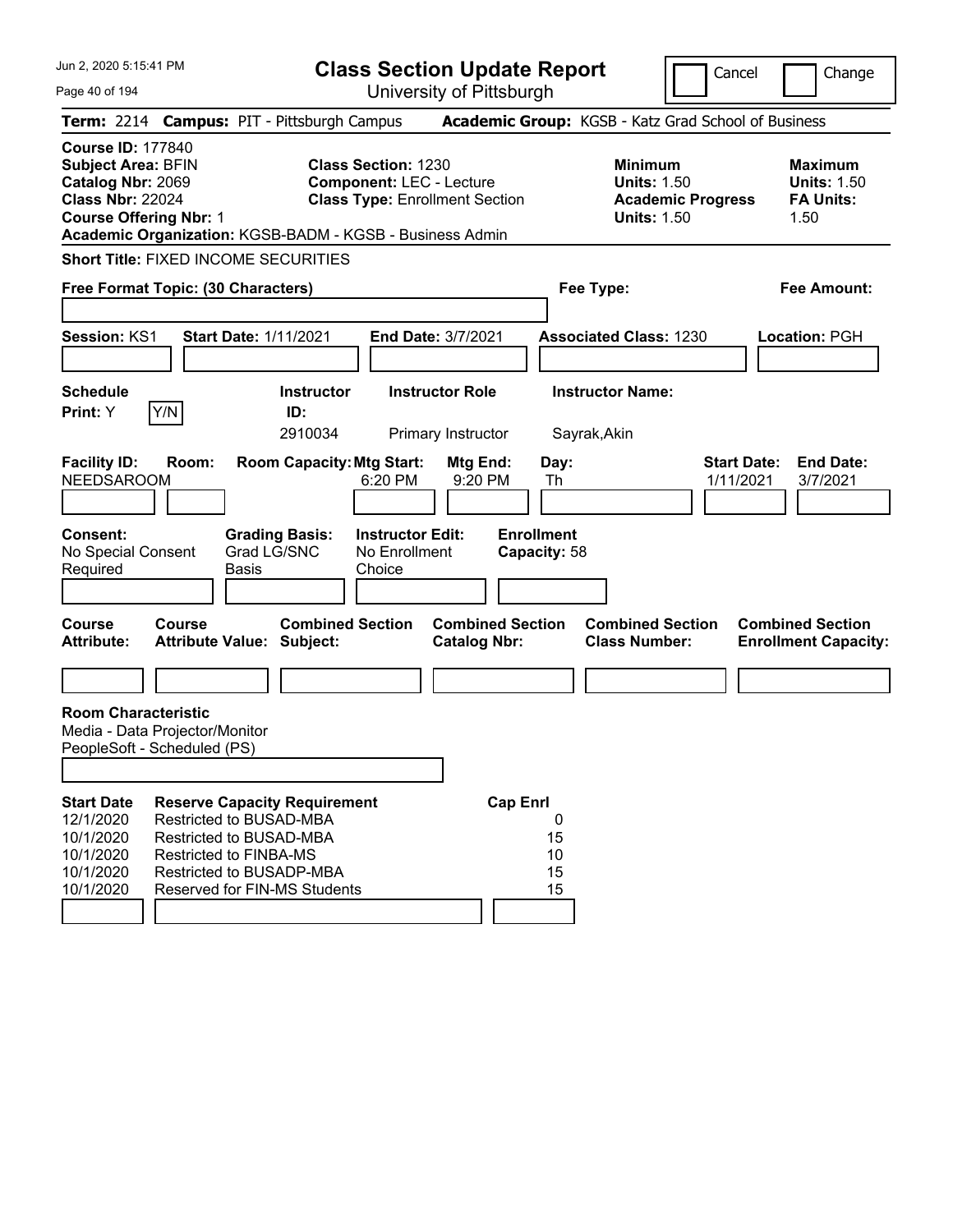Page 41 of 194

**Class Section Update Report**

Cancel Change

|                                                                                                       |                                                                                             |                      | Term: 2214 Campus: PIT - Pittsburgh Campus               |                                                                                                        |                                                        |                 |                                   | Academic Group: KGSB - Katz Grad School of Business                                    |                                 |                                                                  |
|-------------------------------------------------------------------------------------------------------|---------------------------------------------------------------------------------------------|----------------------|----------------------------------------------------------|--------------------------------------------------------------------------------------------------------|--------------------------------------------------------|-----------------|-----------------------------------|----------------------------------------------------------------------------------------|---------------------------------|------------------------------------------------------------------|
| <b>Course ID: 101409</b><br><b>Subject Area: BFIN</b><br>Catalog Nbr: 2130<br><b>Class Nbr: 13067</b> | <b>Course Offering Nbr: 1</b>                                                               |                      | Academic Organization: KGSB-BADM - KGSB - Business Admin | <b>Class Section: 1040</b><br><b>Component: LEC - Lecture</b><br><b>Class Type: Enrollment Section</b> |                                                        |                 |                                   | <b>Minimum</b><br><b>Units: 1.50</b><br><b>Academic Progress</b><br><b>Units: 1.50</b> |                                 | <b>Maximum</b><br><b>Units: 1.50</b><br><b>FA Units:</b><br>1.50 |
|                                                                                                       | <b>Short Title: VALUATION 2</b>                                                             |                      |                                                          |                                                                                                        |                                                        |                 |                                   |                                                                                        |                                 |                                                                  |
|                                                                                                       | Free Format Topic: (30 Characters)                                                          |                      |                                                          |                                                                                                        |                                                        |                 |                                   | Fee Type:                                                                              |                                 | Fee Amount:                                                      |
| Session: KS2                                                                                          |                                                                                             |                      | Start Date: 3/15/2021                                    |                                                                                                        | <b>End Date: 5/1/2021</b>                              |                 |                                   | <b>Associated Class: 1040</b>                                                          |                                 | Location: PGH                                                    |
| <b>Schedule</b><br>Print: Y                                                                           | Y/N                                                                                         |                      | Instructor<br>ID:<br>2938744                             |                                                                                                        | <b>Instructor Role</b><br>Primary Instructor           |                 |                                   | <b>Instructor Name:</b><br>Del Presto, Peter Vincent                                   |                                 |                                                                  |
| <b>Facility ID:</b><br><b>NEEDSAROOM</b>                                                              | Room:                                                                                       |                      | <b>Room Capacity: Mtg Start:</b>                         | 6:20 PM                                                                                                | Mtg End:<br>9:20 PM                                    |                 | Day:<br>Mo                        |                                                                                        | <b>Start Date:</b><br>3/15/2021 | <b>End Date:</b><br>5/1/2021                                     |
| Consent:<br>No Special Consent<br>Required                                                            |                                                                                             | Grad LG/SU3<br>Basis | <b>Grading Basis:</b>                                    | <b>Instructor Edit:</b><br>No Enrollment<br>Choice                                                     |                                                        |                 | <b>Enrollment</b><br>Capacity: 40 |                                                                                        |                                 |                                                                  |
| <b>Course</b><br><b>Attribute:</b>                                                                    | Course<br><b>Attribute Value: Subject:</b>                                                  |                      | <b>Combined Section</b><br><b>BUSFIN</b>                 |                                                                                                        | <b>Combined Section</b><br><b>Catalog Nbr:</b><br>1365 |                 |                                   | <b>Combined Section</b><br><b>Class Number:</b><br>30804                               | 35                              | <b>Combined Section</b><br><b>Enrollment Capacity:</b>           |
|                                                                                                       | <b>Room Characteristic</b><br>Media - Data Projector/Monitor<br>PeopleSoft - Scheduled (PS) |                      |                                                          |                                                                                                        |                                                        |                 |                                   |                                                                                        |                                 |                                                                  |
| <b>Start Date</b><br>10/1/2020<br>10/1/2020                                                           | Restricted to BUSADP-MBA<br><b>Restricted ACCT-MS</b>                                       |                      | <b>Reserve Capacity Requirement</b>                      |                                                                                                        |                                                        | <b>Cap Enrl</b> | 34<br>6                           |                                                                                        |                                 |                                                                  |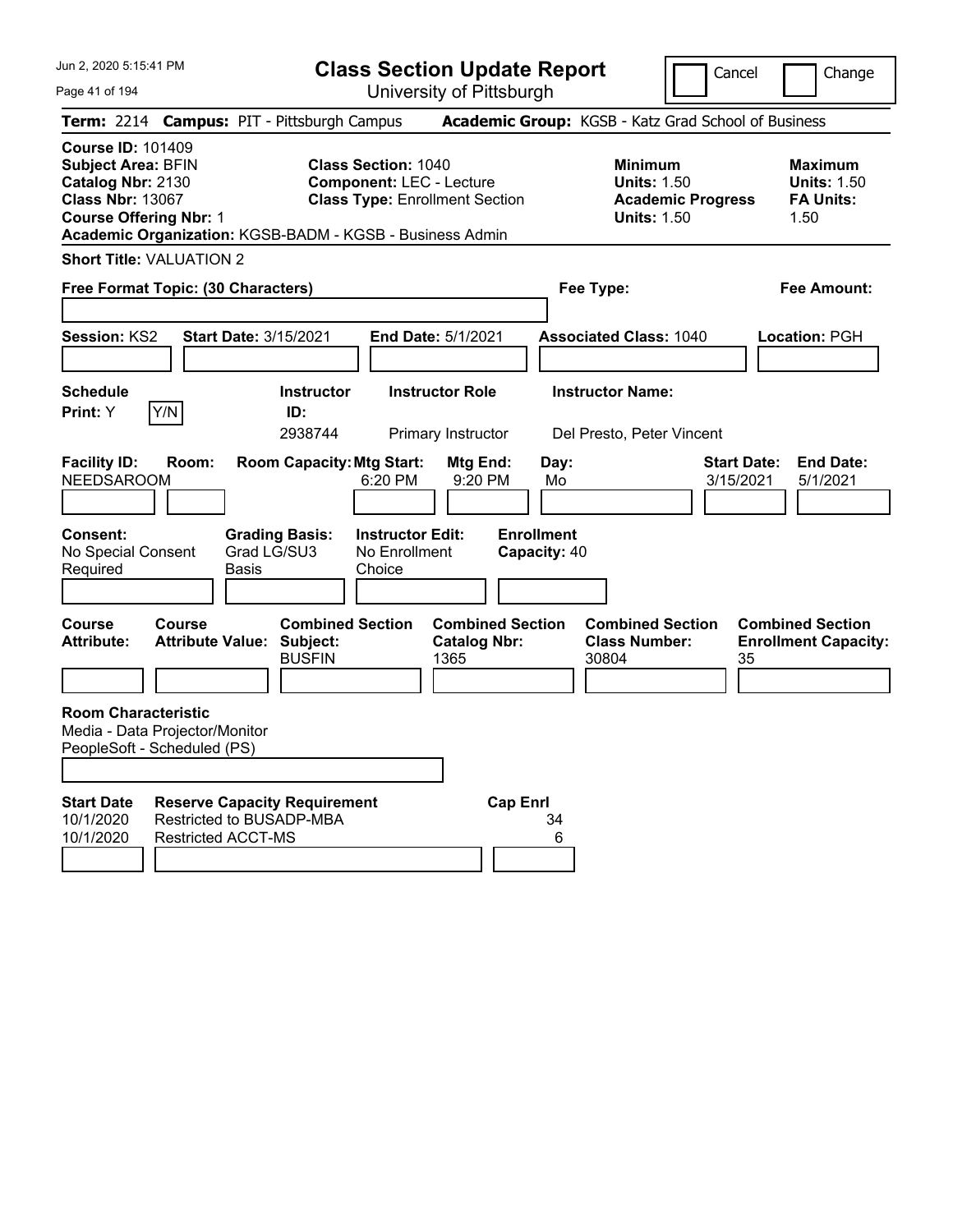**Class Section Update Report** University of Pittsburgh

Cancel Change

Page 42 of 194

| Term: 2214 Campus: PIT - Pittsburgh Campus                                                                                                                                                         |               |                                                                                                             |                                                      |                                                               |                                                        |                                   | Academic Group: KGSB - Katz Grad School of Business                                    |                                 |                                                                  |
|----------------------------------------------------------------------------------------------------------------------------------------------------------------------------------------------------|---------------|-------------------------------------------------------------------------------------------------------------|------------------------------------------------------|---------------------------------------------------------------|--------------------------------------------------------|-----------------------------------|----------------------------------------------------------------------------------------|---------------------------------|------------------------------------------------------------------|
| <b>Course ID: 174962</b><br><b>Subject Area: BFIN</b><br>Catalog Nbr: 2140<br><b>Class Nbr: 26738</b><br><b>Course Offering Nbr: 1</b><br>Academic Organization: KGSB-BADM - KGSB - Business Admin |               |                                                                                                             |                                                      | <b>Class Section: 1210</b><br><b>Component: LEC - Lecture</b> | <b>Class Type: Enrollment Section</b>                  |                                   | <b>Minimum</b><br><b>Units: 1.50</b><br><b>Academic Progress</b><br><b>Units: 1.50</b> |                                 | <b>Maximum</b><br><b>Units: 1.50</b><br><b>FA Units:</b><br>1.50 |
| <b>Short Title: REAL ESTATE FINANCE</b>                                                                                                                                                            |               |                                                                                                             |                                                      |                                                               |                                                        |                                   |                                                                                        |                                 |                                                                  |
| Free Format Topic: (30 Characters)                                                                                                                                                                 |               |                                                                                                             |                                                      |                                                               |                                                        |                                   | Fee Type:                                                                              |                                 | <b>Fee Amount:</b>                                               |
| Session: KS2                                                                                                                                                                                       |               | <b>Start Date: 3/15/2021</b>                                                                                |                                                      |                                                               | End Date: 5/1/2021                                     |                                   | <b>Associated Class: 1210</b>                                                          |                                 | Location: PGH                                                    |
| <b>Schedule</b><br>Print: Y                                                                                                                                                                        | Y/N           |                                                                                                             | <b>Instructor</b><br>ID:<br>2940172                  |                                                               | <b>Instructor Role</b><br>Primary Instructor           |                                   | <b>Instructor Name:</b><br>Washburn, Andrew J                                          |                                 |                                                                  |
| <b>Facility ID:</b><br>NEEDSAROOM                                                                                                                                                                  | Room:         |                                                                                                             | <b>Room Capacity: Mtg Start:</b>                     | 2:00 PM                                                       | Mtg End:<br>3:15 PM                                    | Day:<br>MoWe                      |                                                                                        | <b>Start Date:</b><br>3/15/2021 | <b>End Date:</b><br>5/1/2021                                     |
| Consent:<br>No Special Consent<br>Required                                                                                                                                                         |               | Basis                                                                                                       | <b>Grading Basis:</b><br><b>LG/SNC Elective</b>      | <b>Instructor Edit:</b><br>No Enrollment<br>Choice            |                                                        | <b>Enrollment</b><br>Capacity: 16 |                                                                                        |                                 |                                                                  |
| Course<br><b>Attribute:</b>                                                                                                                                                                        | <b>Course</b> | <b>Attribute Value:</b>                                                                                     | <b>Combined Section</b><br>Subject:<br><b>BUSFIN</b> |                                                               | <b>Combined Section</b><br><b>Catalog Nbr:</b><br>1360 |                                   | <b>Combined Section</b><br><b>Class Number:</b><br>30496                               | 10                              | <b>Combined Section</b><br><b>Enrollment Capacity:</b>           |
| <b>Room Characteristic</b><br>PeopleSoft - Scheduled (PS)                                                                                                                                          |               |                                                                                                             |                                                      |                                                               |                                                        |                                   |                                                                                        |                                 |                                                                  |
| <b>Start Date</b><br>12/1/2020<br>10/1/2020<br>10/1/2020<br>10/1/2020                                                                                                                              |               | Restricted to BUSADP-MBA<br>Restricted to BUSADP-MBA<br>Restricted to BUSADF-MBA<br>Restricted to BUSAD-MBA | <b>Reserve Capacity Requirement</b>                  |                                                               | <b>Cap Enrl</b>                                        | 0<br>6<br>4<br>6                  |                                                                                        |                                 |                                                                  |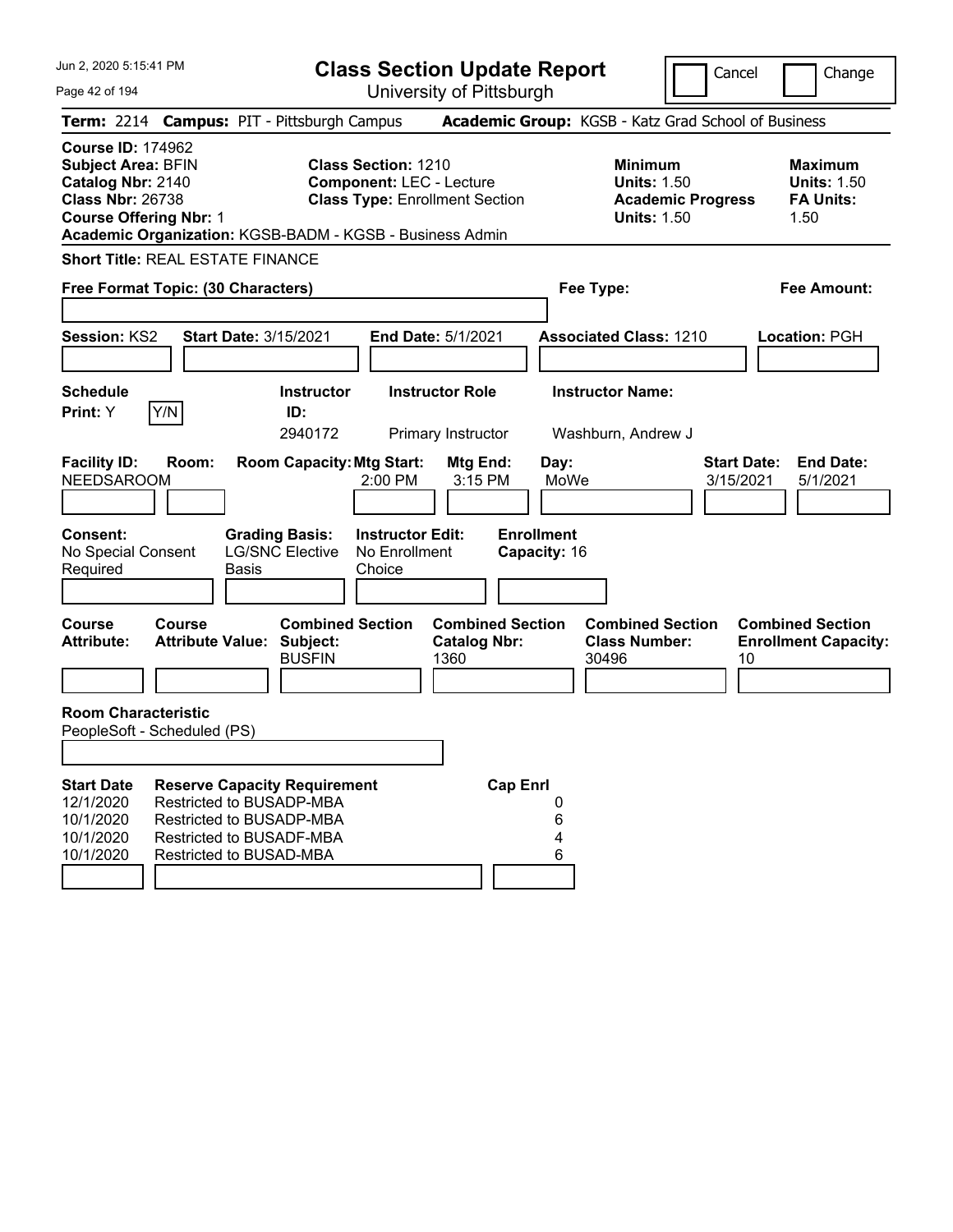Page 43 of 194

**Class Section Update Report**

Cancel **Change** 

| Term: 2214 Campus: PIT - Pittsburgh Campus                                                                                                                                                         |                                                                                                                                           |                                                | Academic Group: KGSB - Katz Grad School of Business                                    |                                                                  |
|----------------------------------------------------------------------------------------------------------------------------------------------------------------------------------------------------|-------------------------------------------------------------------------------------------------------------------------------------------|------------------------------------------------|----------------------------------------------------------------------------------------|------------------------------------------------------------------|
| <b>Course ID: 190998</b><br><b>Subject Area: BFIN</b><br>Catalog Nbr: 2150<br><b>Class Nbr: 28759</b><br><b>Course Offering Nbr: 1</b><br>Academic Organization: KGSB-BADM - KGSB - Business Admin | <b>Class Section: 1220</b><br><b>Component: LEC - Lecture</b><br><b>Class Type: Enrollment Section</b>                                    |                                                | <b>Minimum</b><br><b>Units: 3.00</b><br><b>Academic Progress</b><br><b>Units: 3.00</b> | <b>Maximum</b><br><b>Units: 3.00</b><br><b>FA Units:</b><br>3.00 |
| <b>Short Title: RISK MANAGEMENT</b>                                                                                                                                                                |                                                                                                                                           |                                                |                                                                                        |                                                                  |
| Free Format Topic: (30 Characters)                                                                                                                                                                 |                                                                                                                                           |                                                | Fee Type:                                                                              | <b>Fee Amount:</b>                                               |
| <b>Session: KMT</b>                                                                                                                                                                                | <b>Start Date: 1/11/2021</b>                                                                                                              | End Date: 5/1/2021                             | <b>Associated Class: 1220</b>                                                          | Location: PGH                                                    |
| <b>Schedule</b><br>Y/N<br>Print: Y                                                                                                                                                                 | <b>Instructor</b><br>ID:<br>2946191                                                                                                       | <b>Instructor Role</b><br>Primary Instructor   | <b>Instructor Name:</b><br>Koch, Andrew W                                              |                                                                  |
| <b>Facility ID:</b><br>Room:<br><b>NEEDSAROOM</b><br><b>Consent:</b><br>No Special Consent<br>Required<br>Basis                                                                                    | <b>Room Capacity: Mtg Start:</b><br>2:00 PM<br><b>Grading Basis:</b><br><b>Instructor Edit:</b><br>Grad LG/SNC<br>No Enrollment<br>Choice | Mtg End:<br>3:20 PM                            | Day:<br>TuTh<br><b>Enrollment</b><br>Capacity: 58                                      | <b>Start Date:</b><br><b>End Date:</b><br>1/11/2021<br>5/1/2021  |
| <b>Course</b><br>Course<br>Attribute:<br><b>Attribute Value: Subject:</b>                                                                                                                          | <b>Combined Section</b>                                                                                                                   | <b>Combined Section</b><br><b>Catalog Nbr:</b> | <b>Combined Section</b><br><b>Class Number:</b>                                        | <b>Combined Section</b><br><b>Enrollment Capacity:</b>           |
|                                                                                                                                                                                                    |                                                                                                                                           |                                                |                                                                                        |                                                                  |
| <b>Room Characteristic</b><br>PeopleSoft - Scheduled (PS)<br><b>Start Date</b>                                                                                                                     | <b>Reserve Capacity Requirement</b>                                                                                                       | <b>Cap Enrl</b>                                |                                                                                        |                                                                  |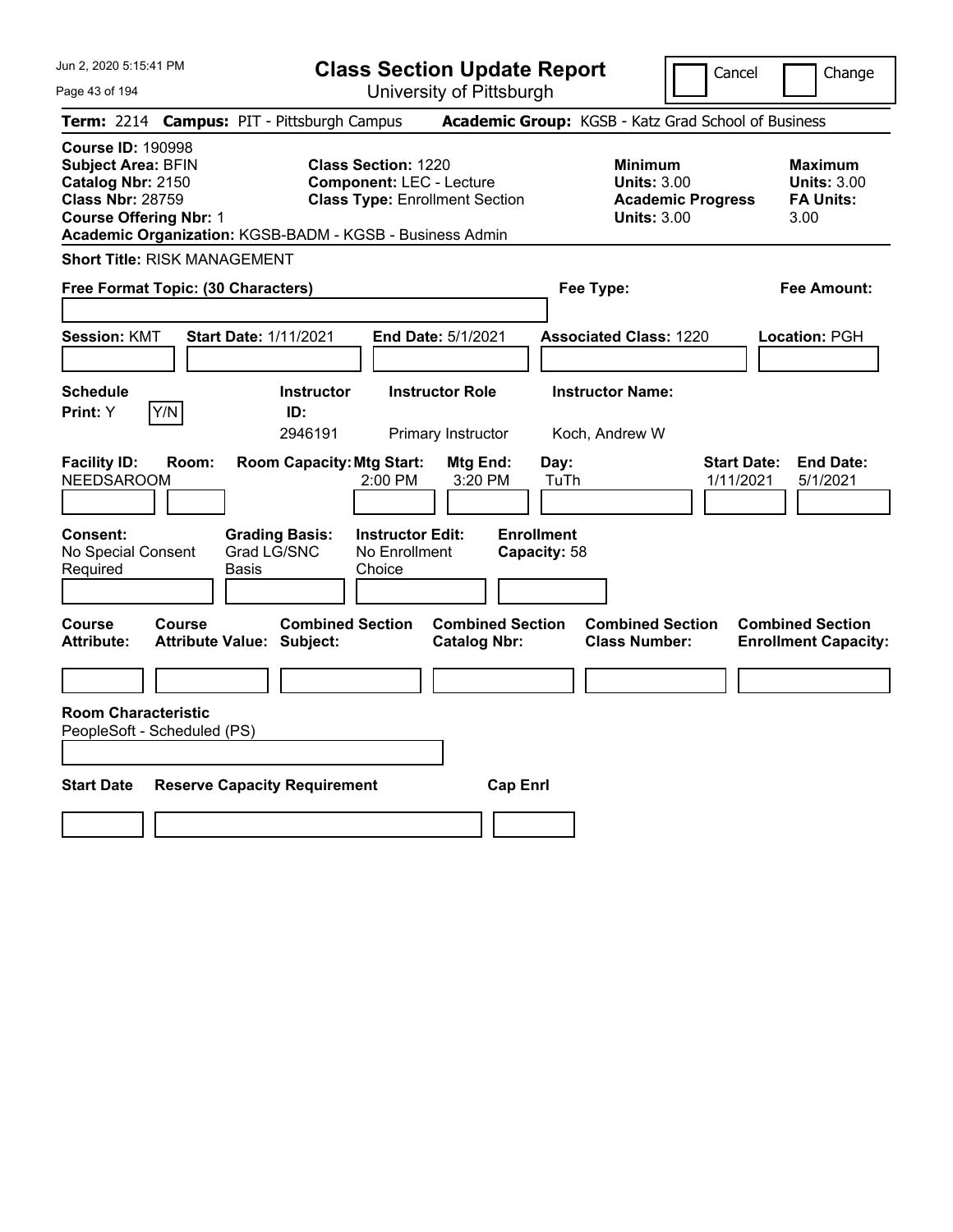| Jun 2, 2020 5:15:41 PM |  |
|------------------------|--|
|------------------------|--|

**Class Section Update Report** University of Pittsburgh

Cancel Change

Page 44 of 194

| Term: 2214 Campus: PIT - Pittsburgh Campus                                                                                                                                                         |                             |                             |                                                             |                                                                                                        |                                                 |                 |                                   | Academic Group: KGSB - Katz Grad School of Business |                                                                      |                                |                                                                  |
|----------------------------------------------------------------------------------------------------------------------------------------------------------------------------------------------------|-----------------------------|-----------------------------|-------------------------------------------------------------|--------------------------------------------------------------------------------------------------------|-------------------------------------------------|-----------------|-----------------------------------|-----------------------------------------------------|----------------------------------------------------------------------|--------------------------------|------------------------------------------------------------------|
| <b>Course ID: 101419</b><br><b>Subject Area: BFIN</b><br>Catalog Nbr: 2306<br><b>Class Nbr: 26743</b><br><b>Course Offering Nbr: 1</b><br>Academic Organization: KGSB-BADM - KGSB - Business Admin |                             |                             |                                                             | <b>Class Section: 1999</b><br><b>Component: LEC - Lecture</b><br><b>Class Type: Enrollment Section</b> |                                                 |                 |                                   | <b>Minimum</b>                                      | <b>Units: 3.00</b><br><b>Academic Progress</b><br><b>Units: 3.00</b> |                                | <b>Maximum</b><br><b>Units: 3.00</b><br><b>FA Units:</b><br>3.00 |
| <b>Short Title: FINANCIAL MANAGEMENT</b>                                                                                                                                                           |                             |                             |                                                             |                                                                                                        |                                                 |                 |                                   |                                                     |                                                                      |                                |                                                                  |
| Free Format Topic: (30 Characters)                                                                                                                                                                 |                             |                             |                                                             |                                                                                                        |                                                 |                 |                                   | Fee Type:                                           |                                                                      |                                | <b>Fee Amount:</b>                                               |
|                                                                                                                                                                                                    |                             |                             |                                                             |                                                                                                        |                                                 |                 |                                   |                                                     |                                                                      |                                |                                                                  |
| Session: KET                                                                                                                                                                                       | <b>Start Date: 1/8/2021</b> |                             |                                                             | End Date: 4/24/2021                                                                                    |                                                 |                 |                                   | <b>Associated Class: 1999</b>                       |                                                                      |                                | Location: PGH                                                    |
|                                                                                                                                                                                                    |                             |                             |                                                             |                                                                                                        |                                                 |                 |                                   |                                                     |                                                                      |                                |                                                                  |
| <b>Schedule</b>                                                                                                                                                                                    |                             |                             | <b>Instructor</b>                                           |                                                                                                        | <b>Instructor Role</b>                          |                 |                                   | <b>Instructor Name:</b>                             |                                                                      |                                |                                                                  |
| Y/N<br>Print: Y                                                                                                                                                                                    |                             |                             | ID:                                                         |                                                                                                        |                                                 |                 |                                   |                                                     |                                                                      |                                |                                                                  |
|                                                                                                                                                                                                    |                             |                             | 2936627<br>2964523                                          |                                                                                                        | Primary Instructor<br><b>Teaching Assistant</b> |                 |                                   | Moeller, Sara B<br>Piekutowski, James Joseph        |                                                                      |                                |                                                                  |
| <b>Facility ID:</b><br><b>TBATBA</b>                                                                                                                                                               | Room:<br>TBA                | 0                           |                                                             | <b>Room Capacity: Mtg Start:</b>                                                                       | Mtg End:                                        |                 | Day:                              |                                                     |                                                                      | <b>Start Date:</b><br>1/8/2021 | <b>End Date:</b><br>4/24/2021                                    |
| Consent:<br>No Special Consent<br>Required                                                                                                                                                         |                             | Grad LG/SU3<br><b>Basis</b> | <b>Grading Basis:</b>                                       | <b>Instructor Edit:</b><br>No Enrollment<br>Choice                                                     |                                                 |                 | <b>Enrollment</b><br>Capacity: 35 |                                                     |                                                                      |                                |                                                                  |
|                                                                                                                                                                                                    |                             |                             |                                                             |                                                                                                        |                                                 |                 |                                   |                                                     |                                                                      |                                |                                                                  |
| Course<br>Attribute:                                                                                                                                                                               | <b>Course</b>               |                             | <b>Combined Section</b><br><b>Attribute Value: Subject:</b> |                                                                                                        | <b>Combined Section</b><br><b>Catalog Nbr:</b>  |                 |                                   | <b>Combined Section</b><br><b>Class Number:</b>     |                                                                      |                                | <b>Combined Section</b><br><b>Enrollment Capacity:</b>           |
|                                                                                                                                                                                                    |                             |                             |                                                             |                                                                                                        |                                                 |                 |                                   |                                                     |                                                                      |                                |                                                                  |
| <b>Room Characteristic</b>                                                                                                                                                                         |                             |                             |                                                             |                                                                                                        |                                                 |                 |                                   |                                                     |                                                                      |                                |                                                                  |
|                                                                                                                                                                                                    |                             |                             |                                                             |                                                                                                        |                                                 |                 |                                   |                                                     |                                                                      |                                |                                                                  |
|                                                                                                                                                                                                    |                             |                             |                                                             |                                                                                                        |                                                 |                 |                                   |                                                     |                                                                      |                                |                                                                  |
| <b>Start Date</b>                                                                                                                                                                                  |                             |                             | <b>Reserve Capacity Requirement</b>                         |                                                                                                        |                                                 | <b>Cap Enrl</b> |                                   |                                                     |                                                                      |                                |                                                                  |
|                                                                                                                                                                                                    |                             |                             |                                                             |                                                                                                        |                                                 |                 |                                   |                                                     |                                                                      |                                |                                                                  |
|                                                                                                                                                                                                    |                             |                             |                                                             |                                                                                                        |                                                 |                 |                                   |                                                     |                                                                      |                                |                                                                  |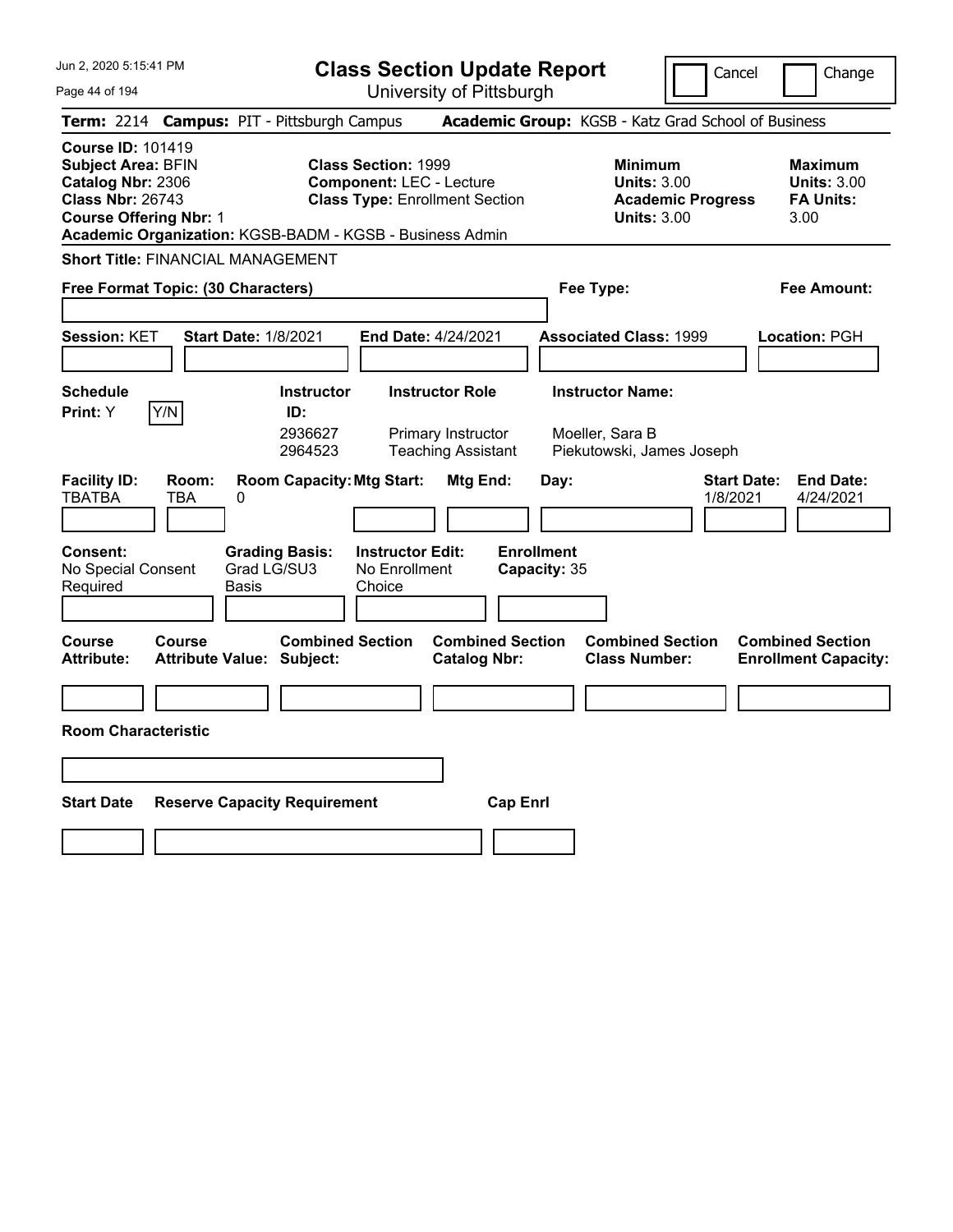| Jun 2, 2020 5:15:41 PM                                                                                                                                                                             | <b>Class Section Update Report</b>                                                                     |                                                                            | Change<br>Cancel                                                                             |
|----------------------------------------------------------------------------------------------------------------------------------------------------------------------------------------------------|--------------------------------------------------------------------------------------------------------|----------------------------------------------------------------------------|----------------------------------------------------------------------------------------------|
| Page 45 of 194                                                                                                                                                                                     | University of Pittsburgh                                                                               |                                                                            |                                                                                              |
| Term: 2214 Campus: PIT - Pittsburgh Campus                                                                                                                                                         |                                                                                                        | Academic Group: KGSB - Katz Grad School of Business                        |                                                                                              |
| <b>Course ID: 182645</b><br><b>Subject Area: BFIN</b><br>Catalog Nbr: 2409<br><b>Class Nbr: 20853</b><br><b>Course Offering Nbr: 1</b><br>Academic Organization: KGSB-BADM - KGSB - Business Admin | <b>Class Section: 1130</b><br><b>Component: LEC - Lecture</b><br><b>Class Type: Enrollment Section</b> | <b>Minimum</b><br><b>Units: 1.50</b><br><b>Units: 1.50</b>                 | <b>Maximum</b><br><b>Units: 1.50</b><br><b>FA Units:</b><br><b>Academic Progress</b><br>1.50 |
| <b>Short Title: FINANCIAL MANAGEMENT 1</b>                                                                                                                                                         |                                                                                                        |                                                                            |                                                                                              |
| Free Format Topic: (30 Characters)                                                                                                                                                                 |                                                                                                        | Fee Type:                                                                  | <b>Fee Amount:</b>                                                                           |
|                                                                                                                                                                                                    |                                                                                                        |                                                                            |                                                                                              |
| Session: KS1<br><b>Start Date: 1/11/2021</b>                                                                                                                                                       | End Date: 3/7/2021                                                                                     | <b>Associated Class: 1130</b>                                              | Location: PGH                                                                                |
| <b>Schedule</b>                                                                                                                                                                                    | <b>Instructor Role</b><br><b>Instructor</b>                                                            | <b>Instructor Name:</b>                                                    |                                                                                              |
| Y/N<br>Print: Y                                                                                                                                                                                    | ID:                                                                                                    |                                                                            |                                                                                              |
|                                                                                                                                                                                                    | 2940172<br><b>Primary Instructor</b>                                                                   | Washburn, Andrew J                                                         |                                                                                              |
| <b>Facility ID:</b><br>Room:<br><b>NEEDSAROOM</b>                                                                                                                                                  | <b>Room Capacity: Mtg Start:</b><br>Mtg End:<br>6:20 PM<br>9:20 PM                                     | Day:<br>Mo                                                                 | <b>Start Date:</b><br><b>End Date:</b><br>3/7/2021<br>1/11/2021                              |
| <b>Consent:</b><br><b>Grading Basis:</b><br>Grad LG/SNC<br>No Special Consent<br>Required<br>Basis                                                                                                 | <b>Instructor Edit:</b><br>No Enrollment<br>Choice                                                     | <b>Enrollment</b><br>Capacity: 58                                          |                                                                                              |
| <b>Course</b><br>Course<br><b>Attribute:</b><br><b>Attribute Value: Subject:</b>                                                                                                                   | <b>Combined Section</b><br><b>Catalog Nbr:</b>                                                         | <b>Combined Section</b><br><b>Combined Section</b><br><b>Class Number:</b> | <b>Combined Section</b><br><b>Enrollment Capacity:</b>                                       |
|                                                                                                                                                                                                    |                                                                                                        |                                                                            |                                                                                              |
| <b>Room Characteristic</b><br>Media - Data Projector/Monitor<br>PeopleSoft - Scheduled (PS)                                                                                                        |                                                                                                        |                                                                            |                                                                                              |
|                                                                                                                                                                                                    |                                                                                                        |                                                                            |                                                                                              |
| <b>Start Date</b><br><b>Reserve Capacity Requirement</b><br>Restricted to BUSADP-MBA<br>10/1/2020                                                                                                  |                                                                                                        | <b>Cap Enrl</b><br>53                                                      |                                                                                              |
| 10/1/2020<br><b>Restricted ACCT-MS</b>                                                                                                                                                             |                                                                                                        | 5                                                                          |                                                                                              |
|                                                                                                                                                                                                    |                                                                                                        |                                                                            |                                                                                              |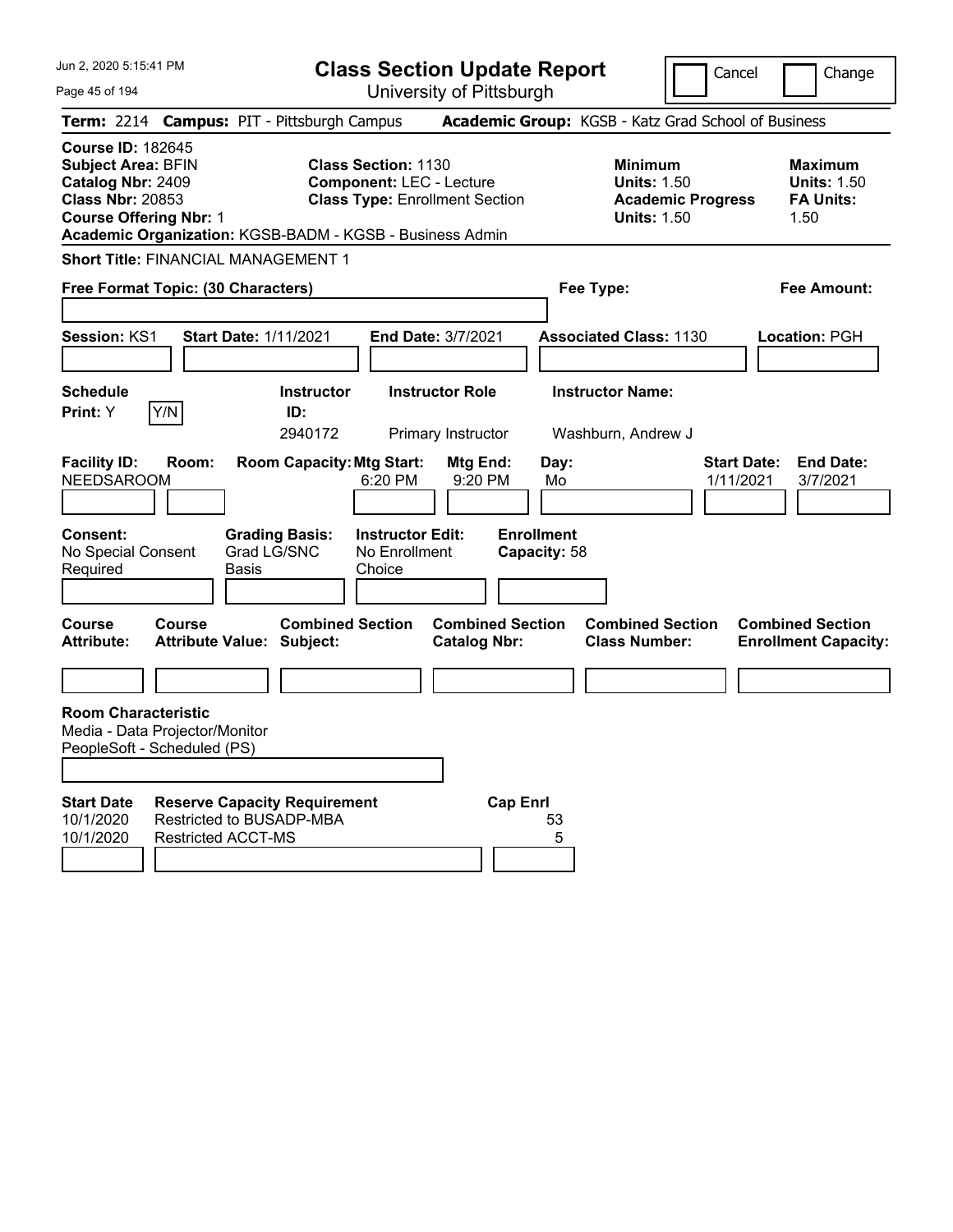| Jun 2, 2020 5:15:41 PM<br>Page 46 of 194                                                                                                                                                                                                                                           | <b>Class Section Update Report</b><br>University of Pittsburgh                                                                                                     | Cancel                                                                                 | Change                                                           |
|------------------------------------------------------------------------------------------------------------------------------------------------------------------------------------------------------------------------------------------------------------------------------------|--------------------------------------------------------------------------------------------------------------------------------------------------------------------|----------------------------------------------------------------------------------------|------------------------------------------------------------------|
| Term: 2214 Campus: PIT - Pittsburgh Campus                                                                                                                                                                                                                                         |                                                                                                                                                                    | Academic Group: KGSB - Katz Grad School of Business                                    |                                                                  |
| <b>Course ID: 182644</b><br><b>Subject Area: BFIN</b><br>Catalog Nbr: 2410<br><b>Class Nbr: 20967</b><br><b>Course Offering Nbr: 1</b>                                                                                                                                             | <b>Class Section: 1230</b><br><b>Component: LEC - Lecture</b><br><b>Class Type: Enrollment Section</b><br>Academic Organization: KGSB-BADM - KGSB - Business Admin | <b>Minimum</b><br><b>Units: 1.50</b><br><b>Academic Progress</b><br><b>Units: 1.50</b> | <b>Maximum</b><br><b>Units: 1.50</b><br><b>FA Units:</b><br>1.50 |
| <b>Short Title: FINANCIAL MANAGEMENT 2</b>                                                                                                                                                                                                                                         |                                                                                                                                                                    |                                                                                        |                                                                  |
| Free Format Topic: (30 Characters)                                                                                                                                                                                                                                                 |                                                                                                                                                                    | Fee Type:                                                                              | <b>Fee Amount:</b>                                               |
| Session: KS2<br><b>Start Date: 3/15/2021</b>                                                                                                                                                                                                                                       | End Date: 5/1/2021                                                                                                                                                 | <b>Associated Class: 1230</b>                                                          | Location: PGH                                                    |
| <b>Schedule</b><br>Y/N<br>Print: Y                                                                                                                                                                                                                                                 | <b>Instructor Role</b><br><b>Instructor</b><br>ID:<br>2913309<br>Primary Instructor                                                                                | <b>Instructor Name:</b><br>Yalin, Mehmet Fatih                                         |                                                                  |
| <b>Facility ID:</b><br>Room:<br><b>NEEDSAROOM</b>                                                                                                                                                                                                                                  | <b>Room Capacity: Mtg Start:</b><br>Mtg End:<br>6:20 PM<br>9:20 PM                                                                                                 | Day:<br><b>Start Date:</b><br>3/15/2021<br>Mo                                          | <b>End Date:</b><br>5/1/2021                                     |
| <b>Grading Basis:</b><br><b>Consent:</b><br>No Special Consent<br>Grad LG/SNC<br>Required<br><b>Basis</b>                                                                                                                                                                          | <b>Instructor Edit:</b><br>No Enrollment<br>Choice                                                                                                                 | <b>Enrollment</b><br>Capacity: 58                                                      |                                                                  |
| <b>Course</b><br><b>Course</b><br><b>Attribute:</b><br><b>Attribute Value: Subject:</b>                                                                                                                                                                                            | <b>Combined Section</b><br><b>Combined Section</b><br><b>Catalog Nbr:</b>                                                                                          | <b>Combined Section</b><br><b>Class Number:</b>                                        | <b>Combined Section</b><br><b>Enrollment Capacity:</b>           |
|                                                                                                                                                                                                                                                                                    |                                                                                                                                                                    |                                                                                        |                                                                  |
| <b>Room Characteristic</b><br>Media - Data Projector/Monitor<br>PeopleSoft - Scheduled (PS)<br><b>Start Date</b><br><b>Reserve Capacity Requirement</b><br>11/30/2020<br>Restricted to BUSADP-MBA<br>10/1/2020<br>Restricted to BUSADP-MBA<br>10/1/2020<br>Restricted to BUSAD-MBA | <b>Cap Enrl</b>                                                                                                                                                    | 0<br>30<br>10                                                                          |                                                                  |
| 10/1/2020<br>Restricted to BUSADF-MBA                                                                                                                                                                                                                                              |                                                                                                                                                                    | 10                                                                                     |                                                                  |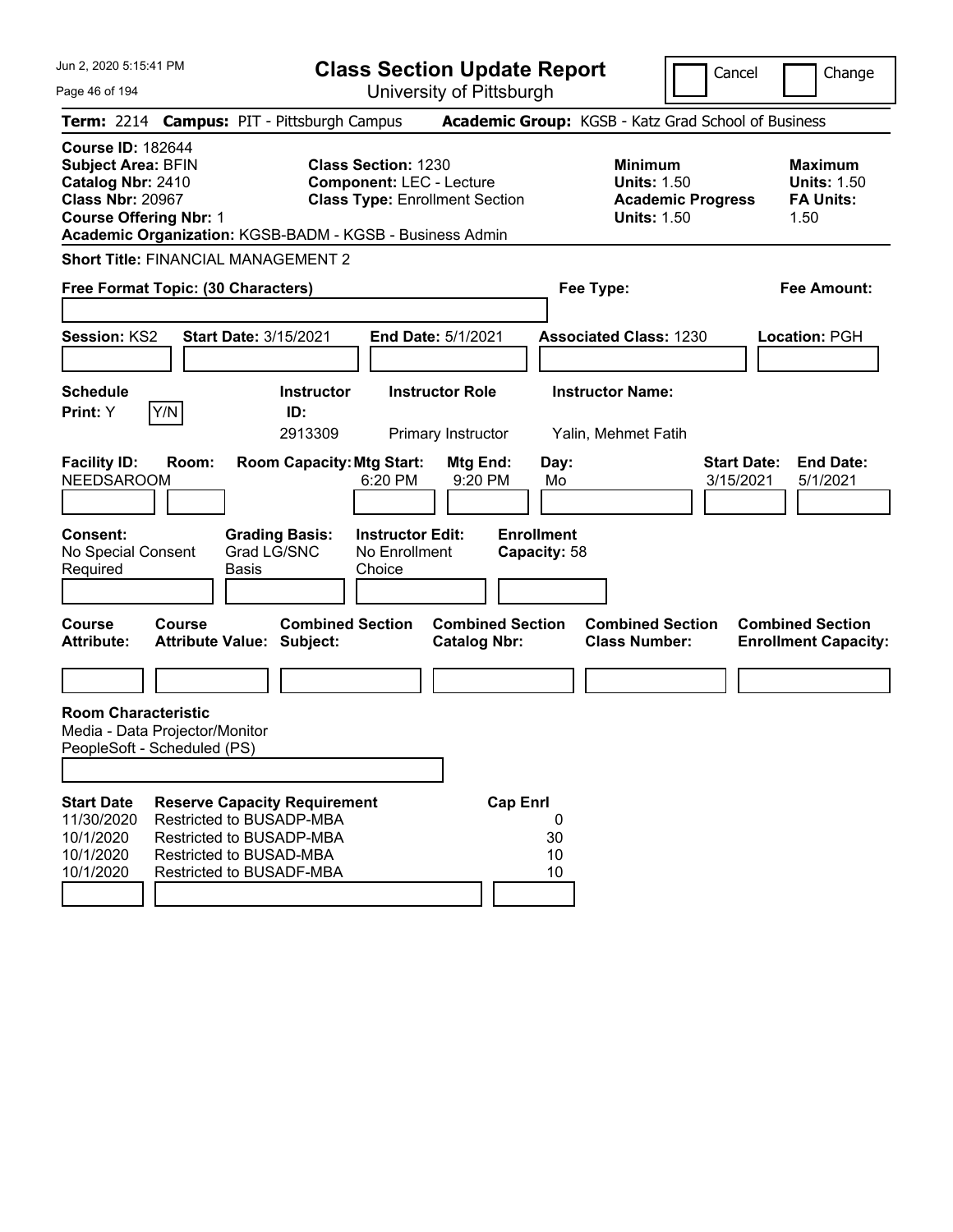| Jun 2, 2020 5:15:41 PM                                                                                                          |                                            |                                                          |                                                               | <b>Class Section Update Report</b>                  |                                   |                                                            | Cancel                          | Change                                                           |
|---------------------------------------------------------------------------------------------------------------------------------|--------------------------------------------|----------------------------------------------------------|---------------------------------------------------------------|-----------------------------------------------------|-----------------------------------|------------------------------------------------------------|---------------------------------|------------------------------------------------------------------|
| Page 47 of 194                                                                                                                  |                                            |                                                          |                                                               | University of Pittsburgh                            |                                   |                                                            |                                 |                                                                  |
|                                                                                                                                 |                                            | Term: 2214 Campus: PIT - Pittsburgh Campus               |                                                               | Academic Group: KGSB - Katz Grad School of Business |                                   |                                                            |                                 |                                                                  |
| <b>Course ID: 101426</b><br>Subject Area: BFIN<br>Catalog Nbr: 2555<br><b>Class Nbr: 13061</b><br><b>Course Offering Nbr: 1</b> |                                            | Academic Organization: KGSB-BADM - KGSB - Business Admin | <b>Class Section: 1010</b><br><b>Component: LEC - Lecture</b> | <b>Class Type: Enrollment Section</b>               |                                   | <b>Minimum</b><br><b>Units: 3.00</b><br><b>Units: 3.00</b> | <b>Academic Progress</b>        | <b>Maximum</b><br><b>Units: 3.00</b><br><b>FA Units:</b><br>3.00 |
|                                                                                                                                 |                                            | Short Title: PRAC PORTFL MGT & SECRTY ANAL               |                                                               |                                                     |                                   |                                                            |                                 |                                                                  |
| Free Format Topic: (30 Characters)                                                                                              |                                            |                                                          |                                                               |                                                     | Fee Type:                         |                                                            |                                 | Fee Amount:                                                      |
| <b>Session: KMT</b>                                                                                                             |                                            | <b>Start Date: 1/11/2021</b>                             |                                                               | <b>End Date: 5/1/2021</b>                           |                                   | <b>Associated Class: 1010</b>                              |                                 | Location: PGH                                                    |
| <b>Schedule</b><br>Print: Y                                                                                                     | Y/N                                        | <b>Instructor</b><br>ID:<br>2910034                      |                                                               | <b>Instructor Role</b><br>Primary Instructor        | Sayrak, Akin                      | <b>Instructor Name:</b>                                    |                                 |                                                                  |
| <b>Facility ID:</b><br><b>NEEDSAROOM</b>                                                                                        | Room:                                      | <b>Room Capacity: Mtg Start:</b>                         | 9:30 AM                                                       | Mtg End:<br>10:50 AM                                | Day:<br>Fr                        |                                                            | <b>Start Date:</b><br>1/11/2021 | <b>End Date:</b><br>5/1/2021                                     |
| <b>Consent:</b><br><b>Department Consent</b><br>Required                                                                        | Basis                                      | <b>Grading Basis:</b><br>Grad LG/SU3                     | <b>Instructor Edit:</b><br>No Enrollment<br>Choice            |                                                     | <b>Enrollment</b><br>Capacity: 58 |                                                            |                                 |                                                                  |
| Course<br><b>Attribute:</b>                                                                                                     | Course<br><b>Attribute Value: Subject:</b> | <b>Combined Section</b>                                  |                                                               | <b>Combined Section</b><br><b>Catalog Nbr:</b>      |                                   | <b>Combined Section</b><br><b>Class Number:</b>            |                                 | <b>Combined Section</b><br><b>Enrollment Capacity:</b>           |
|                                                                                                                                 |                                            |                                                          |                                                               |                                                     |                                   |                                                            |                                 |                                                                  |
| <b>Room Characteristic</b><br>Media - Data Projector/Monitor<br>PeopleSoft - Scheduled (PS)                                     |                                            |                                                          |                                                               |                                                     |                                   |                                                            |                                 |                                                                  |
| <b>Start Date</b>                                                                                                               |                                            | <b>Reserve Capacity Requirement</b>                      |                                                               | <b>Cap Enrl</b>                                     |                                   |                                                            |                                 |                                                                  |
|                                                                                                                                 |                                            |                                                          |                                                               |                                                     |                                   |                                                            |                                 |                                                                  |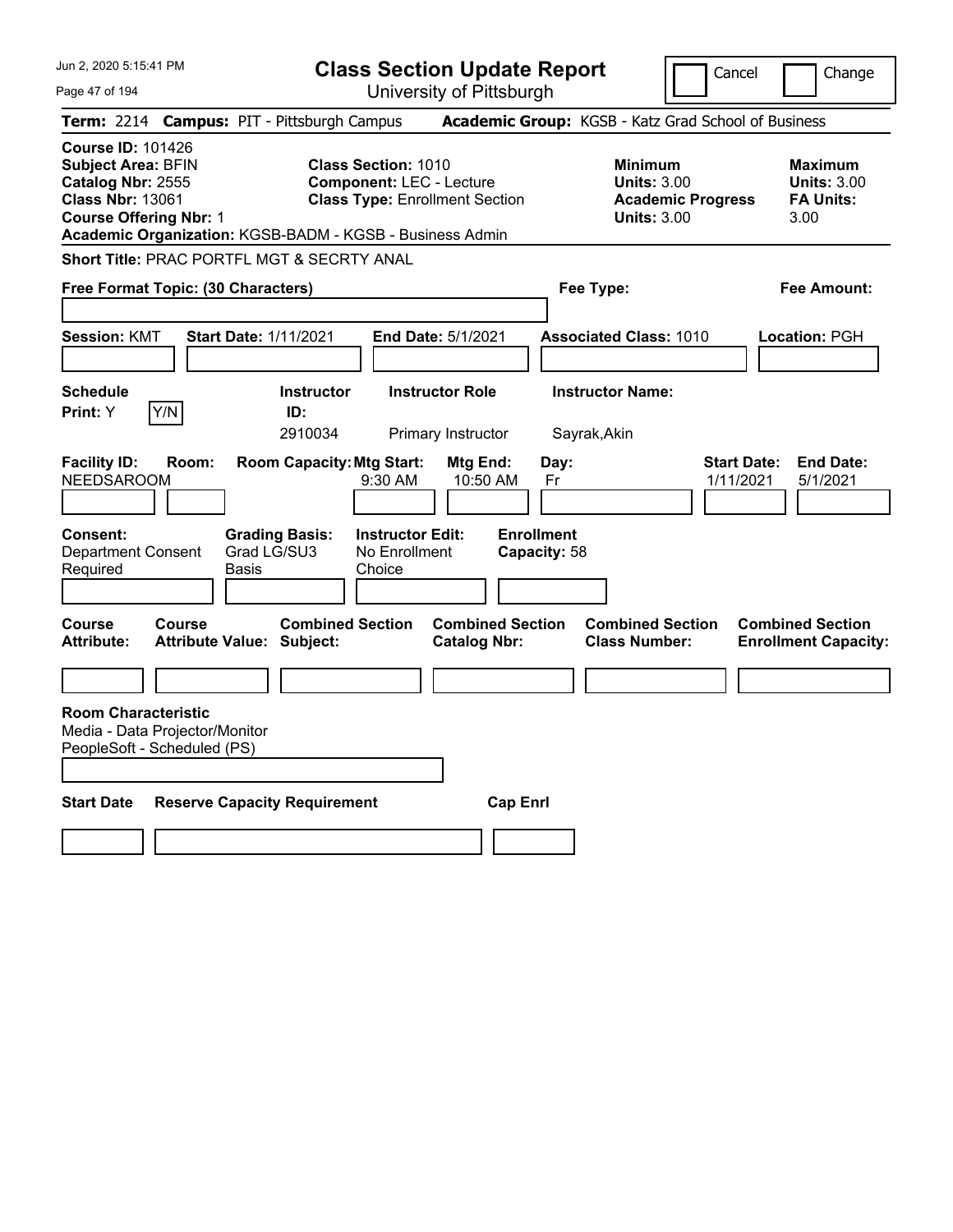| Jun 2, 2020 5:15:41 PM<br>Page 48 of 194                                                                                                                                                           | <b>Class Section Update Report</b><br>University of Pittsburgh                                            | Cancel<br>Change                                                                                                                                           |
|----------------------------------------------------------------------------------------------------------------------------------------------------------------------------------------------------|-----------------------------------------------------------------------------------------------------------|------------------------------------------------------------------------------------------------------------------------------------------------------------|
| Term: 2214 Campus: PIT - Pittsburgh Campus                                                                                                                                                         |                                                                                                           | Academic Group: KGSB - Katz Grad School of Business                                                                                                        |
| <b>Course ID: 101427</b><br><b>Subject Area: BFIN</b><br>Catalog Nbr: 3010<br><b>Class Nbr: 22176</b><br><b>Course Offering Nbr: 1</b><br>Academic Organization: KGSB-BADM - KGSB - Business Admin | <b>Class Section: 1020</b><br>Component: IND - Independent Study<br><b>Class Type: Enrollment Section</b> | <b>Minimum</b><br><b>Maximum</b><br><b>Units: 1.00</b><br><b>Units: 9.00</b><br><b>Academic Progress</b><br><b>FA Units:</b><br><b>Units: 1.00</b><br>1.00 |
| Short Title: INDEPENDENT STUDY IN FINANCE                                                                                                                                                          |                                                                                                           |                                                                                                                                                            |
| Free Format Topic: (30 Characters)                                                                                                                                                                 | Fee Type:                                                                                                 | <b>Fee Amount:</b>                                                                                                                                         |
| Session: KPT<br><b>Start Date: 1/11/2021</b>                                                                                                                                                       | End Date: 5/1/2021                                                                                        | <b>Associated Class: 1020</b><br>Location: PGH                                                                                                             |
| <b>Schedule</b><br>Y/N<br>Print: Y<br>0                                                                                                                                                            | <b>Instructor Role</b><br><b>Instructor Name:</b><br><b>Instructor</b><br>ID:                             | No Instructor Assigned                                                                                                                                     |
| <b>Facility ID:</b><br>Room:<br><b>TBATBA</b><br>TBA<br>0                                                                                                                                          | <b>Room Capacity: Mtg Start:</b><br>Mtg End:<br>Day:                                                      | <b>Start Date:</b><br><b>End Date:</b><br>1/11/2021<br>5/1/2021                                                                                            |
| Consent:<br><b>Grading Basis:</b><br><b>Department Consent</b><br><b>Grad HSU Basis</b><br>Required                                                                                                | <b>Enrollment</b><br><b>Instructor Edit:</b><br>Class Instructor<br>Capacity: 35<br>Table Edit            |                                                                                                                                                            |
| Course<br><b>Course</b><br><b>Attribute:</b><br><b>Attribute Value: Subject:</b>                                                                                                                   | <b>Combined Section</b><br><b>Combined Section</b><br><b>Catalog Nbr:</b>                                 | <b>Combined Section</b><br><b>Combined Section</b><br><b>Class Number:</b><br><b>Enrollment Capacity:</b>                                                  |
|                                                                                                                                                                                                    |                                                                                                           |                                                                                                                                                            |
| <b>Room Characteristic</b><br>Media - Data Projector/Monitor                                                                                                                                       |                                                                                                           |                                                                                                                                                            |
| <b>Start Date</b><br><b>Reserve Capacity Requirement</b>                                                                                                                                           | <b>Cap Enrl</b>                                                                                           |                                                                                                                                                            |
|                                                                                                                                                                                                    |                                                                                                           |                                                                                                                                                            |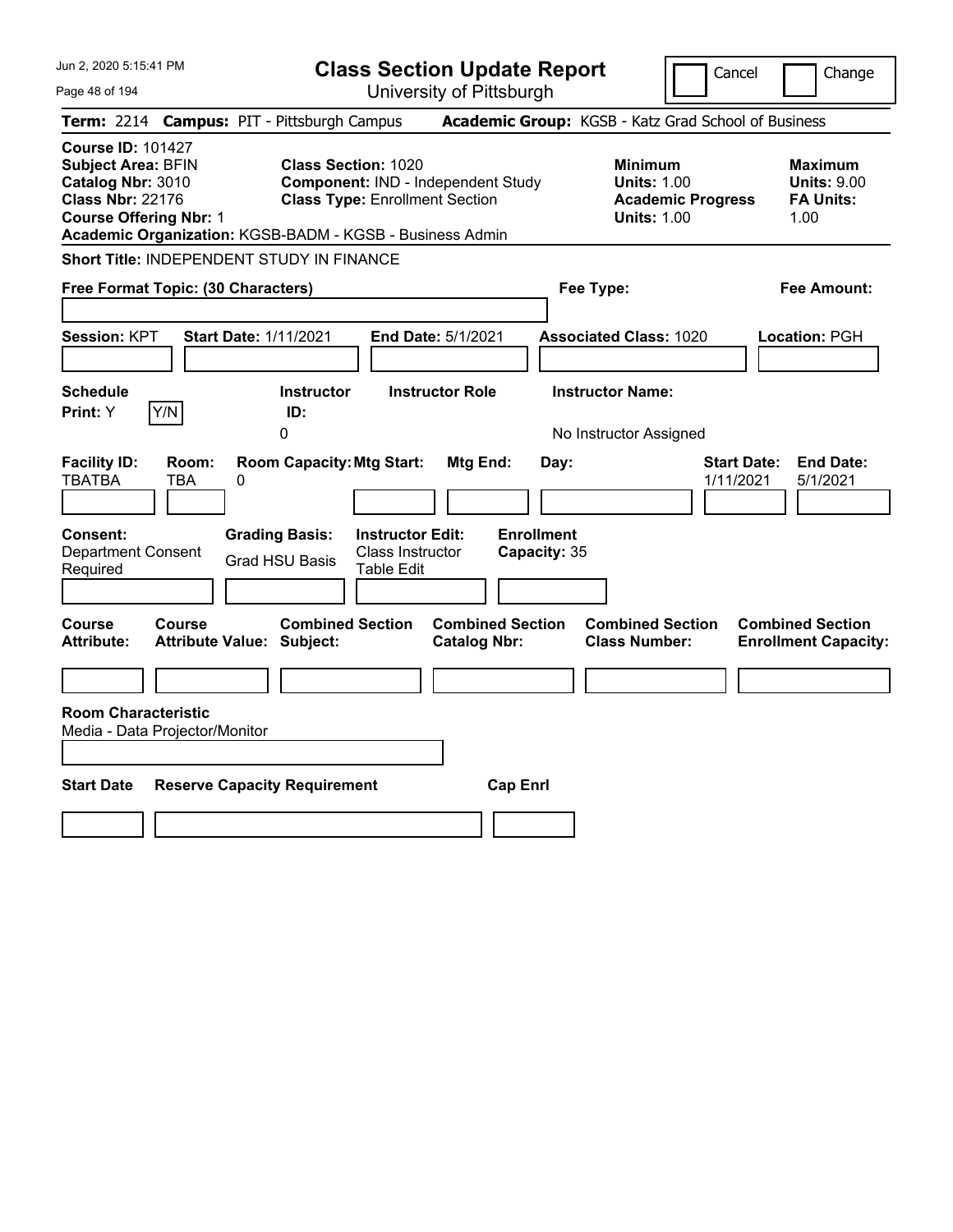| Jun 2, 2020 5:15:41 PM                                                                                                                                                                      | <b>Class Section Update Report</b>                                                                                   | Cancel                                                                                 | Change                                                           |
|---------------------------------------------------------------------------------------------------------------------------------------------------------------------------------------------|----------------------------------------------------------------------------------------------------------------------|----------------------------------------------------------------------------------------|------------------------------------------------------------------|
| Page 49 of 194                                                                                                                                                                              | University of Pittsburgh                                                                                             |                                                                                        |                                                                  |
| <b>Campus: PIT - Pittsburgh Campus</b><br><b>Term: 2214</b>                                                                                                                                 |                                                                                                                      | Academic Group: KGSB - Katz Grad School of Business                                    |                                                                  |
| <b>Course ID: 189851</b><br>Subject Area: BFIN<br>Catalog Nbr: 3030<br><b>Class Nbr: 28421</b><br><b>Course Offering Nbr: 1</b><br>Academic Organization: KGSB-BADM - KGSB - Business Admin | <b>Class Section: 1010</b><br><b>Component: SEM - Seminar</b><br><b>Class Type: Enrollment Section</b>               | <b>Minimum</b><br><b>Units: 1.50</b><br><b>Academic Progress</b><br><b>Units: 1.50</b> | <b>Maximum</b><br><b>Units: 1.50</b><br><b>FA Units:</b><br>1.50 |
| <b>Short Title: FINANCE RESEARCH SEMINAR</b>                                                                                                                                                |                                                                                                                      |                                                                                        |                                                                  |
| Free Format Topic: (30 Characters)                                                                                                                                                          |                                                                                                                      | Fee Type:                                                                              | Fee Amount:                                                      |
| <b>Session: AT</b><br><b>Start Date: 1/11/2021</b>                                                                                                                                          | End Date: 5/1/2021                                                                                                   | <b>Associated Class: 1010</b>                                                          | <b>Location: PGH</b>                                             |
| <b>Schedule</b><br>Y/N<br><b>Print:</b> Y                                                                                                                                                   | <b>Instructor Role</b><br><b>Instructor</b><br>ID:<br>2945984<br>Primary Instructor<br>2902127<br>Primary Instructor | <b>Instructor Name:</b><br>Denis,David<br>Woods, Carrie Annette                        |                                                                  |
| <b>Facility ID:</b><br>Room:<br><b>TBATBA</b><br>TBA<br>0<br><b>Grading Basis:</b><br><b>Consent:</b>                                                                                       | <b>Room Capacity: Mtg Start:</b><br>Mtg End:<br><b>Instructor Edit:</b>                                              | Day:<br>1/11/2021<br><b>Enrollment</b>                                                 | <b>End Date:</b><br><b>Start Date:</b><br>5/1/2021               |
| Grad LG/SNC<br><b>Department Consent</b><br>Required<br>Basis                                                                                                                               | No Enrollment<br>Choice                                                                                              | Capacity: 10                                                                           |                                                                  |
| <b>Course</b><br><b>Course</b><br><b>Attribute:</b><br><b>Attribute Value: Subject:</b>                                                                                                     | <b>Combined Section</b><br><b>Combined Section</b><br><b>Catalog Nbr:</b>                                            | <b>Combined Section</b><br><b>Class Number:</b>                                        | <b>Combined Section</b><br><b>Enrollment Capacity:</b>           |
|                                                                                                                                                                                             |                                                                                                                      |                                                                                        |                                                                  |
| <b>Room Characteristic</b>                                                                                                                                                                  |                                                                                                                      |                                                                                        |                                                                  |
|                                                                                                                                                                                             |                                                                                                                      |                                                                                        |                                                                  |
| <b>Start Date</b><br><b>Reserve Capacity Requirement</b>                                                                                                                                    |                                                                                                                      | <b>Cap Enrl</b>                                                                        |                                                                  |
|                                                                                                                                                                                             |                                                                                                                      |                                                                                        |                                                                  |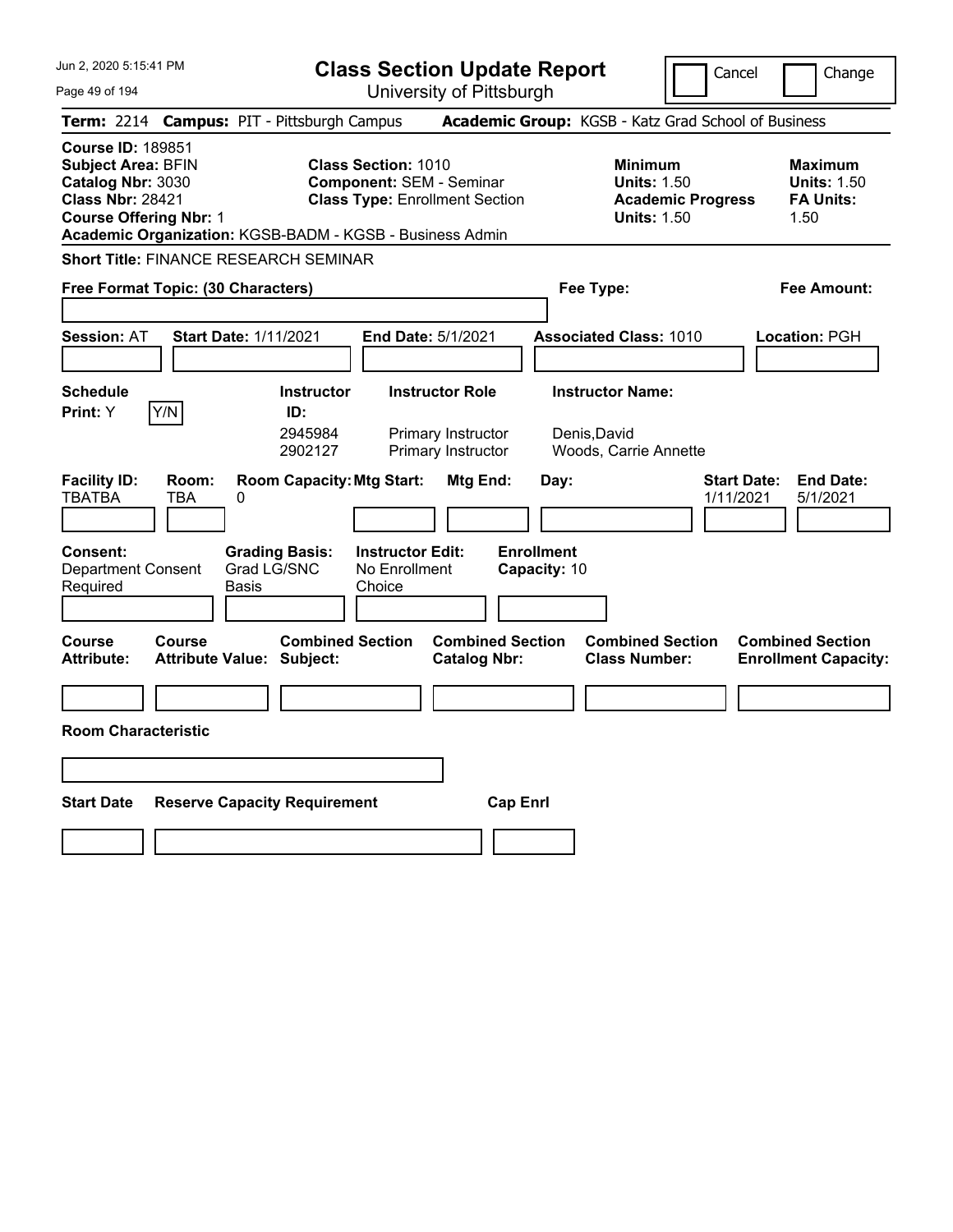| Jun 2, 2020 5:15:41 PM<br>Page 50 of 194                                                                                                                                                           | <b>Class Section Update Report</b><br>University of Pittsburgh                                         | Cancel                                                                                 | Change                                                           |
|----------------------------------------------------------------------------------------------------------------------------------------------------------------------------------------------------|--------------------------------------------------------------------------------------------------------|----------------------------------------------------------------------------------------|------------------------------------------------------------------|
| Term: 2214 Campus: PIT - Pittsburgh Campus                                                                                                                                                         |                                                                                                        | Academic Group: KGSB - Katz Grad School of Business                                    |                                                                  |
| <b>Course ID: 185065</b><br><b>Subject Area: BFIN</b><br>Catalog Nbr: 3032<br><b>Class Nbr: 30858</b><br><b>Course Offering Nbr: 1</b><br>Academic Organization: KGSB-BADM - KGSB - Business Admin | <b>Class Section: 1010</b><br><b>Component: SEM - Seminar</b><br><b>Class Type: Enrollment Section</b> | <b>Minimum</b><br><b>Units: 1.50</b><br><b>Academic Progress</b><br><b>Units: 1.50</b> | <b>Maximum</b><br><b>Units: 1.50</b><br><b>FA Units:</b><br>1.50 |
| Short Title: CORPORATE FINANCE SEMINAR 1                                                                                                                                                           |                                                                                                        |                                                                                        |                                                                  |
| Free Format Topic: (30 Characters)                                                                                                                                                                 |                                                                                                        | Fee Type:                                                                              | Fee Amount:                                                      |
| Session: KPT<br><b>Start Date: 1/11/2021</b>                                                                                                                                                       | End Date: 5/1/2021                                                                                     | <b>Associated Class: 1010</b>                                                          | Location: PGH                                                    |
| <b>Schedule</b><br>Y/N<br>Print: Y<br>ID:                                                                                                                                                          | <b>Instructor Role</b><br><b>Instructor</b><br>2909017<br>Primary Instructor                           | <b>Instructor Name:</b><br>Schlingemann, Frederik-Paul                                 |                                                                  |
| <b>Facility ID:</b><br>Room:<br><b>TBATBA</b><br>TBA<br>0                                                                                                                                          | <b>Room Capacity: Mtg Start:</b><br>Mtg End:<br>Day:                                                   | <b>Start Date:</b><br>1/11/2021                                                        | <b>End Date:</b><br>5/1/2021                                     |
| Consent:<br><b>Grading Basis:</b><br>Grad LG/SU3<br><b>Department Consent</b><br>Required<br>Basis                                                                                                 | <b>Enrollment</b><br><b>Instructor Edit:</b><br>No Enrollment<br>Capacity: 25<br>Choice                |                                                                                        |                                                                  |
| <b>Course</b><br><b>Course</b><br>Attribute Value: Subject:<br><b>Attribute:</b>                                                                                                                   | <b>Combined Section</b><br><b>Combined Section</b><br><b>Catalog Nbr:</b>                              | <b>Combined Section</b><br><b>Class Number:</b>                                        | <b>Combined Section</b><br><b>Enrollment Capacity:</b>           |
| <b>Room Characteristic</b>                                                                                                                                                                         |                                                                                                        |                                                                                        |                                                                  |
|                                                                                                                                                                                                    |                                                                                                        |                                                                                        |                                                                  |
| <b>Start Date</b><br><b>Reserve Capacity Requirement</b>                                                                                                                                           | <b>Cap Enrl</b>                                                                                        |                                                                                        |                                                                  |
|                                                                                                                                                                                                    |                                                                                                        |                                                                                        |                                                                  |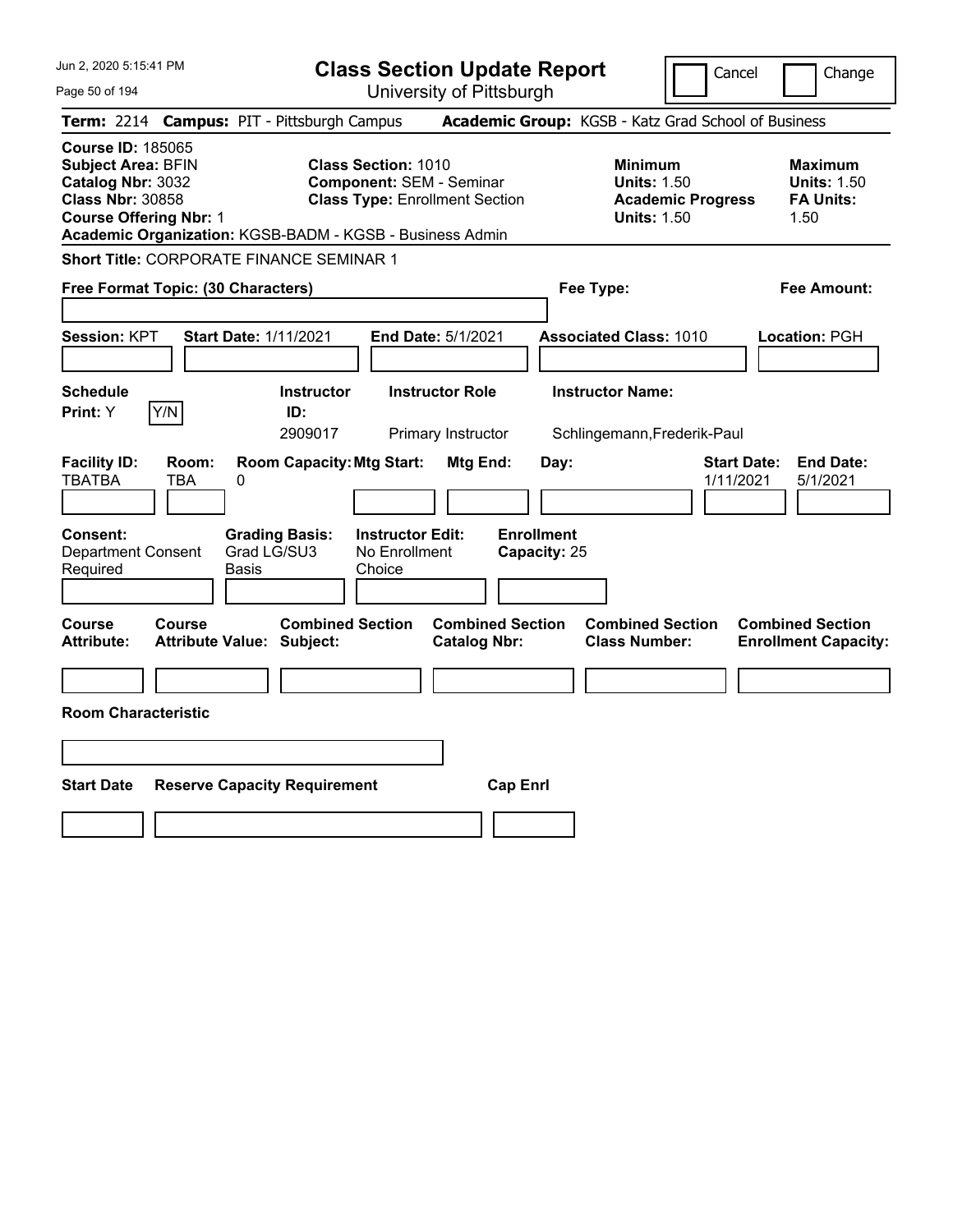| Jun 2, 2020 5:15:41 PM                                                                                                                                                                             | <b>Class Section Update Report</b>                                                                                   |                                                                                        | Cancel<br>Change                                                 |
|----------------------------------------------------------------------------------------------------------------------------------------------------------------------------------------------------|----------------------------------------------------------------------------------------------------------------------|----------------------------------------------------------------------------------------|------------------------------------------------------------------|
| Page 51 of 194                                                                                                                                                                                     | University of Pittsburgh                                                                                             |                                                                                        |                                                                  |
| <b>Campus: PIT - Pittsburgh Campus</b><br><b>Term: 2214</b>                                                                                                                                        |                                                                                                                      | Academic Group: KGSB - Katz Grad School of Business                                    |                                                                  |
| <b>Course ID: 185066</b><br><b>Subject Area: BFIN</b><br>Catalog Nbr: 3033<br><b>Class Nbr: 28422</b><br><b>Course Offering Nbr: 1</b><br>Academic Organization: KGSB-BADM - KGSB - Business Admin | <b>Class Section: 1010</b><br><b>Component: SEM - Seminar</b><br><b>Class Type: Enrollment Section</b>               | <b>Minimum</b><br><b>Units: 1.50</b><br><b>Academic Progress</b><br><b>Units: 1.50</b> | <b>Maximum</b><br><b>Units: 1.50</b><br><b>FA Units:</b><br>1.50 |
| <b>Short Title: CORPORATE FINANCE SEMINAR 2</b>                                                                                                                                                    |                                                                                                                      |                                                                                        |                                                                  |
| Free Format Topic: (30 Characters)                                                                                                                                                                 |                                                                                                                      | Fee Type:                                                                              | Fee Amount:                                                      |
| <b>Session: AT</b><br><b>Start Date: 1/11/2021</b>                                                                                                                                                 | <b>End Date: 5/1/2021</b>                                                                                            | <b>Associated Class: 1010</b>                                                          | Location: PGH                                                    |
| <b>Schedule</b><br>Y/N<br><b>Print:</b> Y                                                                                                                                                          | <b>Instructor Role</b><br><b>Instructor</b><br>ID:<br>2906573<br>Primary Instructor<br>2902127<br>Primary Instructor | <b>Instructor Name:</b><br>Thomas, Shawn E<br>Woods, Carrie Annette                    |                                                                  |
| <b>Facility ID:</b><br>Room:<br><b>TBATBA</b><br>TBA<br>0<br><b>Consent:</b><br><b>Grading Basis:</b><br>Grad LG/SU3<br><b>Department Consent</b><br>Required<br><b>Basis</b>                      | <b>Room Capacity: Mtg Start:</b><br>Mtg End:<br><b>Instructor Edit:</b><br>No Enrollment<br>Choice                   | Day:<br><b>Enrollment</b><br>Capacity: 10                                              | <b>End Date:</b><br><b>Start Date:</b><br>1/11/2021<br>5/1/2021  |
| Course<br>Course<br><b>Attribute:</b><br><b>Attribute Value: Subject:</b>                                                                                                                          | <b>Combined Section</b><br><b>Combined Section</b><br><b>Catalog Nbr:</b>                                            | <b>Combined Section</b><br><b>Class Number:</b>                                        | <b>Combined Section</b><br><b>Enrollment Capacity:</b>           |
|                                                                                                                                                                                                    |                                                                                                                      |                                                                                        |                                                                  |
| <b>Room Characteristic</b>                                                                                                                                                                         |                                                                                                                      |                                                                                        |                                                                  |
|                                                                                                                                                                                                    |                                                                                                                      |                                                                                        |                                                                  |
| <b>Start Date</b><br><b>Reserve Capacity Requirement</b>                                                                                                                                           |                                                                                                                      | <b>Cap Enri</b>                                                                        |                                                                  |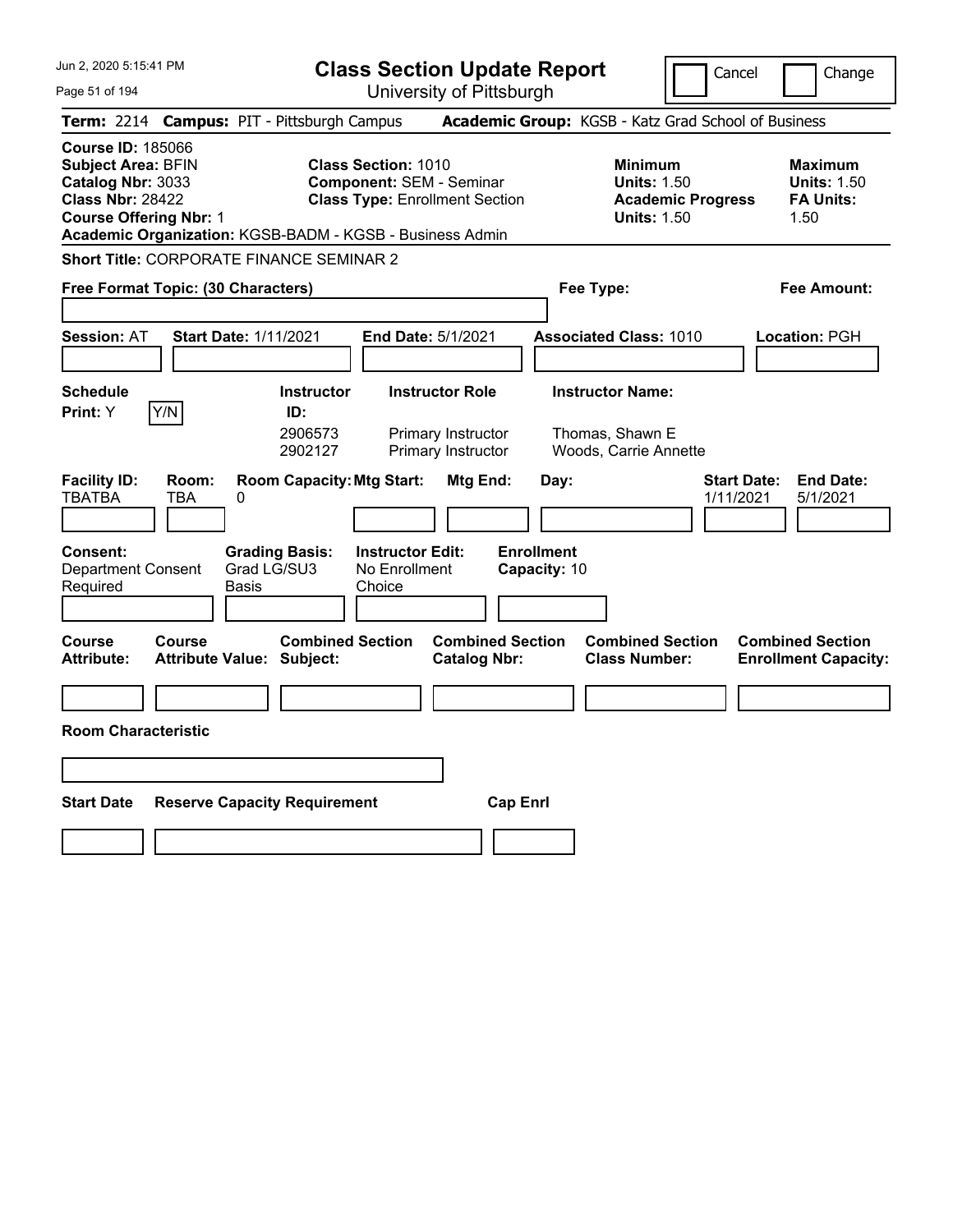| Jun 2, 2020 5:15:41 PM                                                                                                                                                                             | <b>Class Section Update Report</b>                                                                     | Cancel                                                                                 | Change                                                           |
|----------------------------------------------------------------------------------------------------------------------------------------------------------------------------------------------------|--------------------------------------------------------------------------------------------------------|----------------------------------------------------------------------------------------|------------------------------------------------------------------|
| Page 52 of 194                                                                                                                                                                                     | University of Pittsburgh                                                                               |                                                                                        |                                                                  |
| <b>Campus: PIT - Pittsburgh Campus</b><br><b>Term: 2214</b>                                                                                                                                        |                                                                                                        | Academic Group: KGSB - Katz Grad School of Business                                    |                                                                  |
| <b>Course ID: 185067</b><br><b>Subject Area: BFIN</b><br>Catalog Nbr: 3034<br><b>Class Nbr: 30857</b><br><b>Course Offering Nbr: 1</b><br>Academic Organization: KGSB-BADM - KGSB - Business Admin | <b>Class Section: 1010</b><br><b>Component: SEM - Seminar</b><br><b>Class Type: Enrollment Section</b> | <b>Minimum</b><br><b>Units: 1.50</b><br><b>Academic Progress</b><br><b>Units: 1.50</b> | <b>Maximum</b><br><b>Units: 1.50</b><br><b>FA Units:</b><br>1.50 |
| Short Title: CORPORATE FINANCE SEMINAR 3                                                                                                                                                           |                                                                                                        |                                                                                        |                                                                  |
| Free Format Topic: (30 Characters)                                                                                                                                                                 |                                                                                                        | Fee Type:                                                                              | Fee Amount:                                                      |
| <b>Session: KPT</b><br><b>Start Date: 1/11/2021</b>                                                                                                                                                | End Date: 5/1/2021                                                                                     | <b>Associated Class: 1010</b>                                                          | Location: PGH                                                    |
| <b>Schedule</b><br>Y/N<br><b>Print:</b> Y<br>0                                                                                                                                                     | <b>Instructor</b><br><b>Instructor Role</b><br>ID:                                                     | <b>Instructor Name:</b><br>No Instructor Assigned                                      |                                                                  |
| <b>Facility ID:</b><br>Room:<br><b>TBATBA</b><br>TBA<br>0                                                                                                                                          | <b>Room Capacity: Mtg Start:</b><br><b>Mtg End:</b><br>Day:                                            | <b>Start Date:</b><br>1/11/2021                                                        | <b>End Date:</b><br>5/1/2021                                     |
| <b>Consent:</b><br><b>Grading Basis:</b><br>Grad LG/SU3<br><b>Department Consent</b><br>Required<br>Basis                                                                                          | <b>Enrollment</b><br><b>Instructor Edit:</b><br>No Enrollment<br>Capacity: 25<br>Choice                |                                                                                        |                                                                  |
| Course<br><b>Course</b><br><b>Attribute:</b><br><b>Attribute Value: Subject:</b>                                                                                                                   | <b>Combined Section</b><br><b>Combined Section</b><br><b>Catalog Nbr:</b>                              | <b>Combined Section</b><br><b>Class Number:</b>                                        | <b>Combined Section</b><br><b>Enrollment Capacity:</b>           |
| <b>Room Characteristic</b>                                                                                                                                                                         |                                                                                                        |                                                                                        |                                                                  |
|                                                                                                                                                                                                    |                                                                                                        |                                                                                        |                                                                  |
| <b>Start Date</b><br><b>Reserve Capacity Requirement</b>                                                                                                                                           | <b>Cap Enrl</b>                                                                                        |                                                                                        |                                                                  |
|                                                                                                                                                                                                    |                                                                                                        |                                                                                        |                                                                  |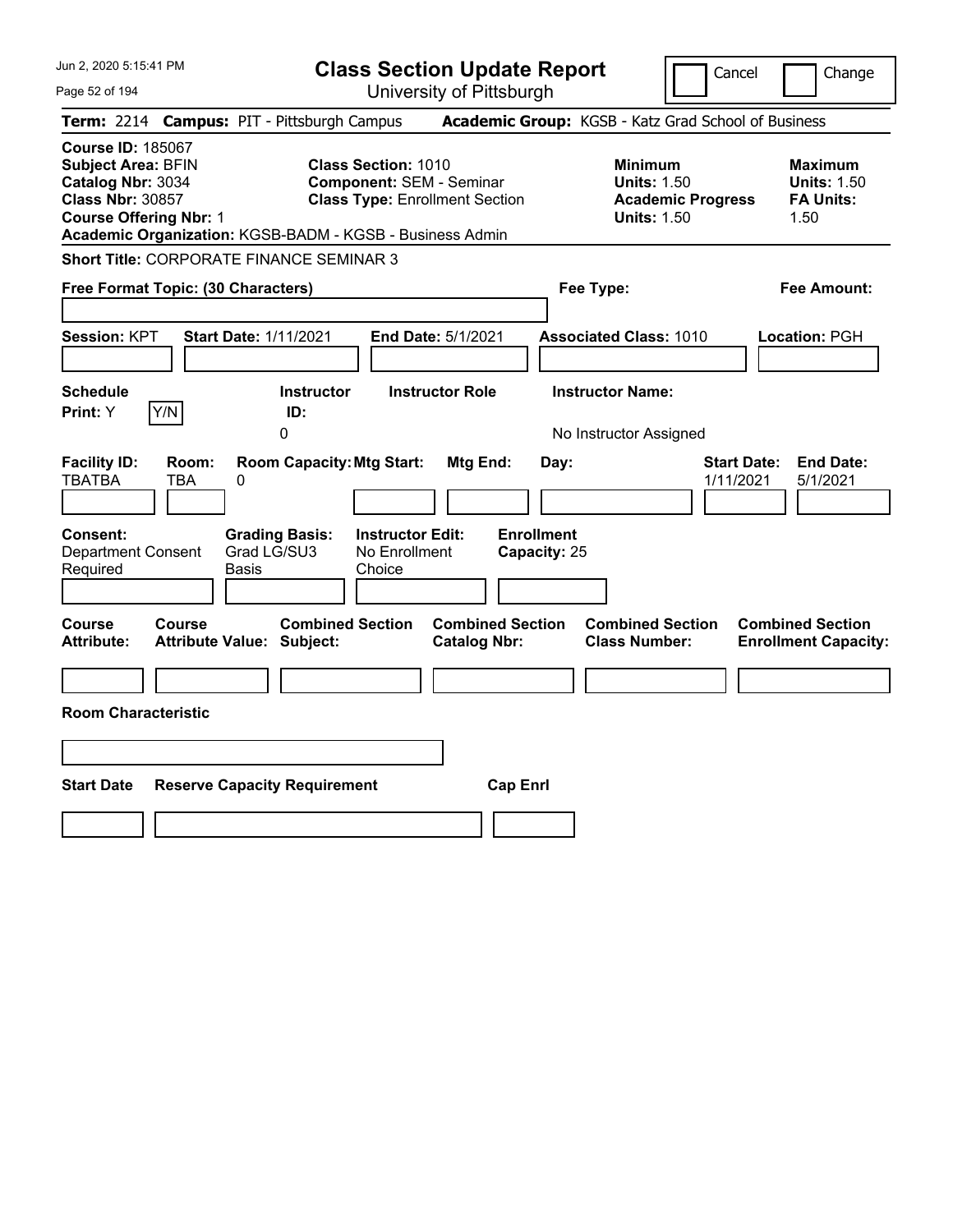Page 53 of 194

**Class Section Update Report**

Cancel Change

| Term: 2214 Campus: PIT - Pittsburgh Campus<br>Academic Group: KGSB - Katz Grad School of Business                                                                                                                                                                                                                                                                                                               |                                                                  |
|-----------------------------------------------------------------------------------------------------------------------------------------------------------------------------------------------------------------------------------------------------------------------------------------------------------------------------------------------------------------------------------------------------------------|------------------------------------------------------------------|
| <b>Course ID: 101438</b><br><b>Subject Area: BFIN</b><br><b>Class Section: 1010</b><br><b>Minimum</b><br>Catalog Nbr: 3099<br><b>Component: DIR - Directed Studies</b><br><b>Units: 1.00</b><br><b>Class Nbr: 13031</b><br><b>Class Type: Enrollment Section</b><br><b>Academic Progress</b><br><b>Course Offering Nbr: 1</b><br><b>Units: 1.00</b><br>Academic Organization: KGSB-BADM - KGSB - Business Admin | <b>Maximum</b><br><b>Units: 9.00</b><br><b>FA Units:</b><br>1.00 |
| <b>Short Title: READINGS IN FINANCE</b>                                                                                                                                                                                                                                                                                                                                                                         |                                                                  |
| Free Format Topic: (30 Characters)<br>Fee Type:                                                                                                                                                                                                                                                                                                                                                                 | <b>Fee Amount:</b>                                               |
| <b>Session: KPT</b><br><b>Start Date: 1/11/2021</b><br>End Date: 5/1/2021<br><b>Associated Class: 1010</b>                                                                                                                                                                                                                                                                                                      | Location: PGH                                                    |
| <b>Schedule</b><br><b>Instructor Role</b><br><b>Instructor Name:</b><br><b>Instructor</b><br>Y/N<br>Print: Y<br>ID:<br>0<br>No Instructor Assigned                                                                                                                                                                                                                                                              |                                                                  |
| <b>Room Capacity: Mtg Start:</b><br><b>Facility ID:</b><br>Room:<br>Mtg End:<br>Day:<br><b>TBATBA</b><br>0<br>TBA<br><b>Enrollment</b><br>Consent:<br><b>Grading Basis:</b><br><b>Instructor Edit:</b><br><b>Department Consent</b><br>Class Instructor<br>Capacity: 60<br><b>Grad Letter Grade</b><br><b>Table Edit</b><br>Required                                                                            | <b>End Date:</b><br><b>Start Date:</b><br>1/11/2021<br>5/1/2021  |
| <b>Combined Section</b><br><b>Combined Section</b><br><b>Combined Section</b><br>Course<br>Course<br><b>Attribute:</b><br><b>Attribute Value: Subject:</b><br><b>Catalog Nbr:</b><br><b>Class Number:</b>                                                                                                                                                                                                       | <b>Combined Section</b><br><b>Enrollment Capacity:</b>           |
|                                                                                                                                                                                                                                                                                                                                                                                                                 |                                                                  |
| <b>Room Characteristic</b><br>Media - Data Projector/Monitor<br><b>Start Date</b><br><b>Reserve Capacity Requirement</b><br><b>Cap Enrl</b>                                                                                                                                                                                                                                                                     |                                                                  |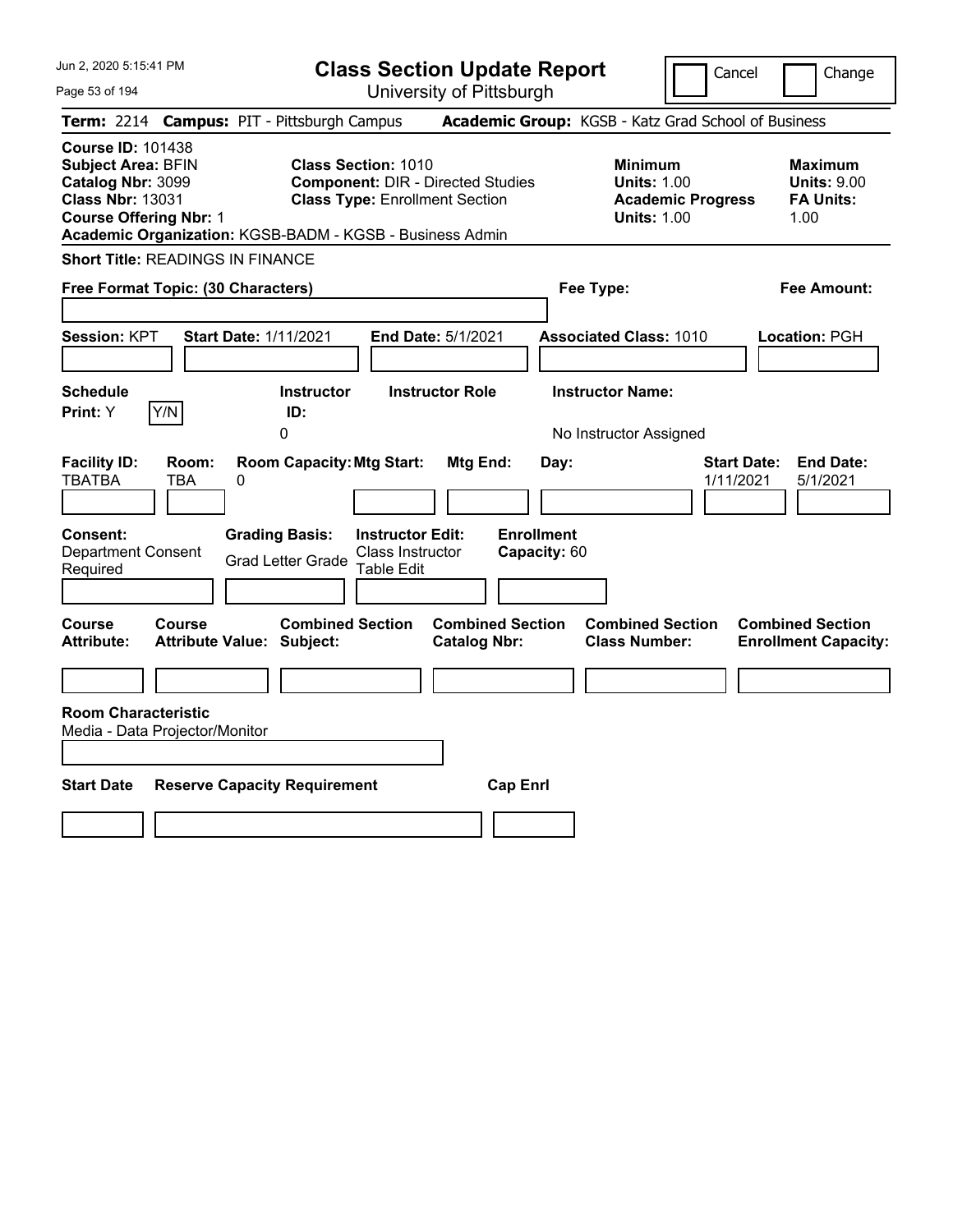| Jun 2, 2020 5:15:41 PM                                                                                                                                                                             |                                                                                                                                | <b>Class Section Update Report</b>                    | Cancel                                                                                 | Change                                                           |
|----------------------------------------------------------------------------------------------------------------------------------------------------------------------------------------------------|--------------------------------------------------------------------------------------------------------------------------------|-------------------------------------------------------|----------------------------------------------------------------------------------------|------------------------------------------------------------------|
| Page 54 of 194                                                                                                                                                                                     |                                                                                                                                | University of Pittsburgh                              |                                                                                        |                                                                  |
| <b>Term: 2214</b>                                                                                                                                                                                  | <b>Campus: PIT - Pittsburgh Campus</b>                                                                                         |                                                       | Academic Group: KGSB - Katz Grad School of Business                                    |                                                                  |
| <b>Course ID: 101462</b><br><b>Subject Area: BHRM</b><br>Catalog Nbr: 2060<br><b>Class Nbr: 13048</b><br><b>Course Offering Nbr: 1</b><br>Academic Organization: KGSB-BADM - KGSB - Business Admin | <b>Class Section: 1010</b><br>Component: IND - Independent Study<br><b>Class Type: Enrollment Section</b>                      |                                                       | <b>Minimum</b><br><b>Units: 1.00</b><br><b>Academic Progress</b><br><b>Units: 1.00</b> | <b>Maximum</b><br><b>Units: 9.00</b><br><b>FA Units:</b><br>1.00 |
| Short Title: INDEP STUDY HUMN RESOURCES MGT                                                                                                                                                        |                                                                                                                                |                                                       |                                                                                        |                                                                  |
| Free Format Topic: (30 Characters)                                                                                                                                                                 |                                                                                                                                |                                                       | Fee Type:                                                                              | Fee Amount:                                                      |
| <b>Start Date: 3/15/2021</b><br><b>Session: KS2</b><br><b>Schedule</b><br>Print: Y<br>Y/N                                                                                                          | <b>Instructor</b><br>ID:<br>0                                                                                                  | <b>End Date: 5/1/2021</b><br><b>Instructor Role</b>   | <b>Associated Class: 1010</b><br><b>Instructor Name:</b><br>No Instructor Assigned     | Location: PGH                                                    |
| <b>Facility ID:</b><br>Room:<br><b>TBATBA</b><br><b>TBA</b><br>0<br>Consent:<br><b>Department Consent</b><br>Required<br>Basis                                                                     | <b>Room Capacity: Mtg Start:</b><br><b>Grading Basis:</b><br><b>Instructor Edit:</b><br>Grad LG/SU3<br>No Enrollment<br>Choice | Mtg End:<br>Day:<br><b>Enrollment</b><br>Capacity: 20 | <b>Start Date:</b><br>3/15/2021                                                        | <b>End Date:</b><br>5/1/2021                                     |
| Course<br>Course<br><b>Attribute:</b><br><b>Attribute Value: Subject:</b><br><b>Room Characteristic</b><br>Media - Data Projector/Monitor                                                          | <b>Combined Section</b>                                                                                                        | <b>Combined Section</b><br><b>Catalog Nbr:</b>        | <b>Combined Section</b><br><b>Class Number:</b>                                        | <b>Combined Section</b><br><b>Enrollment Capacity:</b>           |
| <b>Start Date</b>                                                                                                                                                                                  | <b>Reserve Capacity Requirement</b>                                                                                            | <b>Cap Enrl</b>                                       |                                                                                        |                                                                  |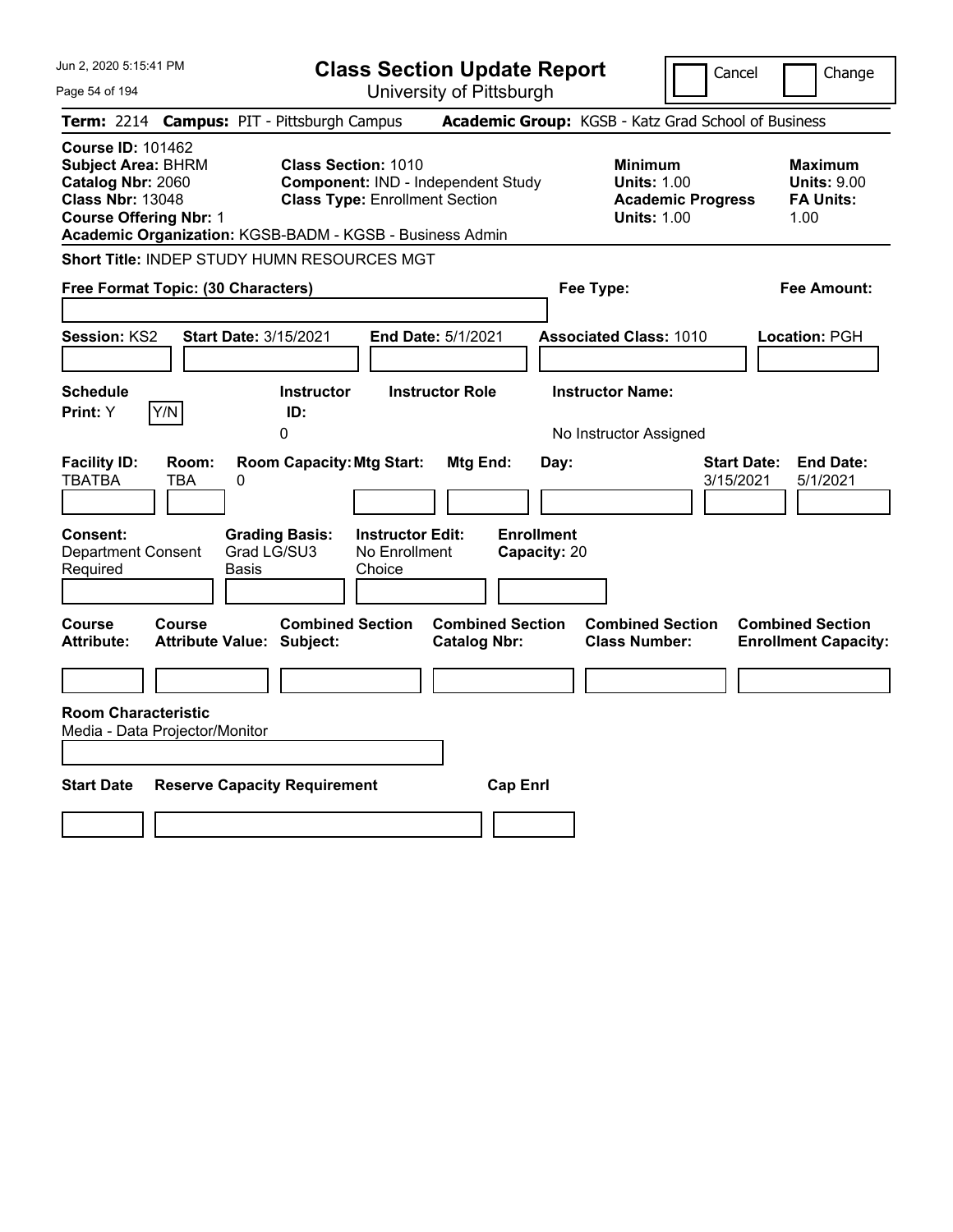| Jun 2, 2020 5:15:41 PM                                                                                                                 | <b>Class Section Update Report</b>                                                                                                                                 | Cancel                                                                                 | Change                                                           |
|----------------------------------------------------------------------------------------------------------------------------------------|--------------------------------------------------------------------------------------------------------------------------------------------------------------------|----------------------------------------------------------------------------------------|------------------------------------------------------------------|
| Page 55 of 194                                                                                                                         | University of Pittsburgh                                                                                                                                           |                                                                                        |                                                                  |
| <b>Term: 2214</b>                                                                                                                      | <b>Campus: PIT - Pittsburgh Campus</b>                                                                                                                             | Academic Group: KGSB - Katz Grad School of Business                                    |                                                                  |
| <b>Course ID: 178893</b><br><b>Subject Area: BIND</b><br>Catalog Nbr: 2024<br><b>Class Nbr: 16676</b><br><b>Course Offering Nbr: 1</b> | <b>Class Section: 1030</b><br><b>Component: LEC - Lecture</b><br><b>Class Type: Enrollment Section</b><br>Academic Organization: KGSB-BADM - KGSB - Business Admin | <b>Minimum</b><br><b>Units: 3.00</b><br><b>Academic Progress</b><br><b>Units: 3.00</b> | <b>Maximum</b><br><b>Units: 3.00</b><br><b>FA Units:</b><br>3.00 |
| <b>Short Title: CONSULTING FIELD PROJECT</b>                                                                                           |                                                                                                                                                                    |                                                                                        |                                                                  |
| Free Format Topic: (30 Characters)                                                                                                     |                                                                                                                                                                    | Fee Type:                                                                              | Fee Amount:                                                      |
| <b>Session: KMT</b><br><b>Start Date: 1/11/2021</b>                                                                                    | End Date: 5/1/2021                                                                                                                                                 | <b>Associated Class: 1030</b>                                                          | Location: PGH                                                    |
| <b>Schedule</b>                                                                                                                        | <b>Instructor Role</b><br><b>Instructor</b>                                                                                                                        | <b>Instructor Name:</b>                                                                |                                                                  |
| Y/N<br><b>Print:</b> Y                                                                                                                 | ID:<br>2906949<br>Special<br>2906815<br>Primary Instructor                                                                                                         | Burgess, Camille D<br>Smith, George M                                                  |                                                                  |
| <b>Facility ID:</b><br>Room:<br>OFFCAMPUS OCTBA<br>0                                                                                   | <b>Room Capacity: Mtg Start:</b><br>Mtg End:<br>5:00 PM<br>7:00 PM                                                                                                 | <b>Start Date:</b><br>Day:<br>We<br>1/11/2021                                          | <b>End Date:</b><br>5/1/2021                                     |
| <b>Grading Basis:</b><br>Consent:<br>Grad LG/SNC<br><b>Department Consent</b><br>Required<br>Basis                                     | <b>Instructor Edit:</b><br>No Enrollment<br>Choice                                                                                                                 | <b>Enrollment</b><br>Capacity: 19                                                      |                                                                  |
| Course<br><b>Course</b><br><b>Attribute:</b><br>Attribute Value: Subject:                                                              | <b>Combined Section</b><br><b>Combined Section</b><br><b>Catalog Nbr:</b>                                                                                          | <b>Combined Section</b><br><b>Class Number:</b>                                        | <b>Combined Section</b><br><b>Enrollment Capacity:</b>           |
|                                                                                                                                        |                                                                                                                                                                    |                                                                                        |                                                                  |
| <b>Room Characteristic</b><br>Media - Data Projector/Monitor                                                                           |                                                                                                                                                                    |                                                                                        |                                                                  |
| <b>Start Date</b><br><b>Reserve Capacity Requirement</b>                                                                               | <b>Cap Enri</b>                                                                                                                                                    |                                                                                        |                                                                  |
|                                                                                                                                        |                                                                                                                                                                    |                                                                                        |                                                                  |
|                                                                                                                                        |                                                                                                                                                                    |                                                                                        |                                                                  |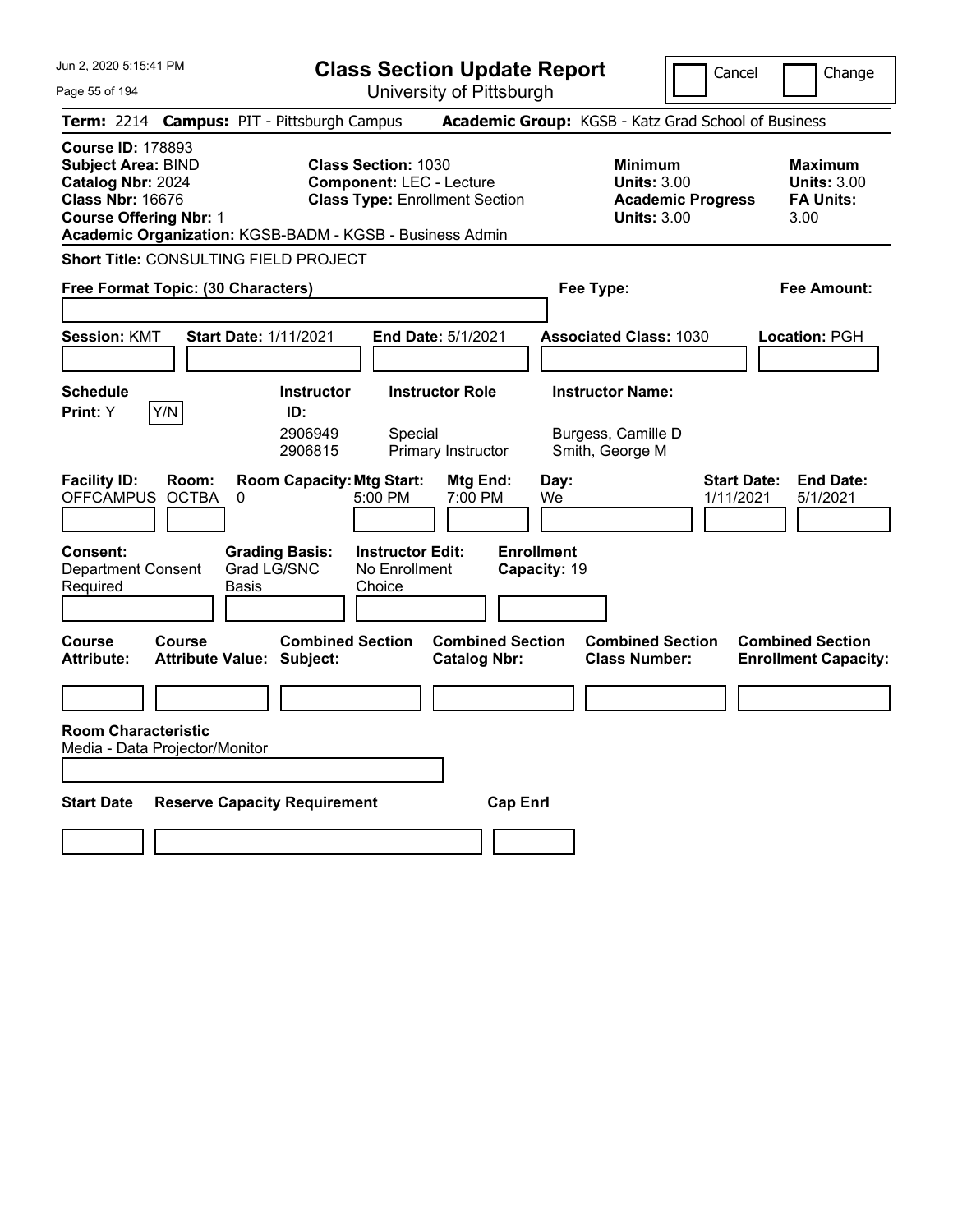| Jun 2, 2020 5:15:41 PM                                                                                                                 | <b>Class Section Update Report</b>                                                                                                                                 | Cancel                                                                                 | Change                                                           |
|----------------------------------------------------------------------------------------------------------------------------------------|--------------------------------------------------------------------------------------------------------------------------------------------------------------------|----------------------------------------------------------------------------------------|------------------------------------------------------------------|
| Page 56 of 194                                                                                                                         | University of Pittsburgh                                                                                                                                           |                                                                                        |                                                                  |
| <b>Term: 2214</b>                                                                                                                      | <b>Campus: PIT - Pittsburgh Campus</b>                                                                                                                             | Academic Group: KGSB - Katz Grad School of Business                                    |                                                                  |
| <b>Course ID: 178893</b><br><b>Subject Area: BIND</b><br>Catalog Nbr: 2024<br><b>Class Nbr: 30228</b><br><b>Course Offering Nbr: 1</b> | <b>Class Section: 1040</b><br><b>Component: LEC - Lecture</b><br><b>Class Type: Enrollment Section</b><br>Academic Organization: KGSB-BADM - KGSB - Business Admin | <b>Minimum</b><br><b>Units: 3.00</b><br><b>Academic Progress</b><br><b>Units: 3.00</b> | <b>Maximum</b><br><b>Units: 3.00</b><br><b>FA Units:</b><br>3.00 |
| Short Title: CONSULTING FIELD PROJECT                                                                                                  |                                                                                                                                                                    |                                                                                        |                                                                  |
| Free Format Topic: (30 Characters)                                                                                                     |                                                                                                                                                                    | Fee Type:                                                                              | Fee Amount:                                                      |
| <b>Session: KMT</b><br><b>Start Date: 1/11/2021</b>                                                                                    | End Date: 5/1/2021                                                                                                                                                 | <b>Associated Class: 1040</b>                                                          | Location: PGH                                                    |
| <b>Schedule</b><br>Y/N<br>Print: Y                                                                                                     | <b>Instructor Role</b><br><b>Instructor</b><br>ID:<br>2906815<br>Primary Instructor                                                                                | <b>Instructor Name:</b><br>Smith, George M                                             |                                                                  |
| <b>Facility ID:</b><br>Room:<br><b>TBATBA</b><br>TBA<br>0                                                                              | <b>Room Capacity: Mtg Start:</b><br><b>Mtg End:</b>                                                                                                                | Day:<br>1/11/2021                                                                      | <b>Start Date:</b><br><b>End Date:</b><br>5/1/2021               |
| <b>Consent:</b><br>No Special Consent<br>Required<br>Basis                                                                             | <b>Instructor Edit:</b><br><b>Grading Basis:</b><br>Grad LG/SNC<br>No Enrollment<br>Choice                                                                         | <b>Enrollment</b><br>Capacity: 45                                                      |                                                                  |
| <b>Course</b><br><b>Course</b><br><b>Attribute:</b><br><b>Attribute Value: Subject:</b>                                                | <b>Combined Section</b><br><b>Combined Section</b><br><b>Catalog Nbr:</b>                                                                                          | <b>Combined Section</b><br><b>Class Number:</b>                                        | <b>Combined Section</b><br><b>Enrollment Capacity:</b>           |
| <b>Room Characteristic</b>                                                                                                             |                                                                                                                                                                    |                                                                                        |                                                                  |
|                                                                                                                                        |                                                                                                                                                                    |                                                                                        |                                                                  |
|                                                                                                                                        |                                                                                                                                                                    |                                                                                        |                                                                  |
| <b>Start Date</b><br><b>Reserve Capacity Requirement</b>                                                                               | <b>Cap Enrl</b>                                                                                                                                                    |                                                                                        |                                                                  |
|                                                                                                                                        |                                                                                                                                                                    |                                                                                        |                                                                  |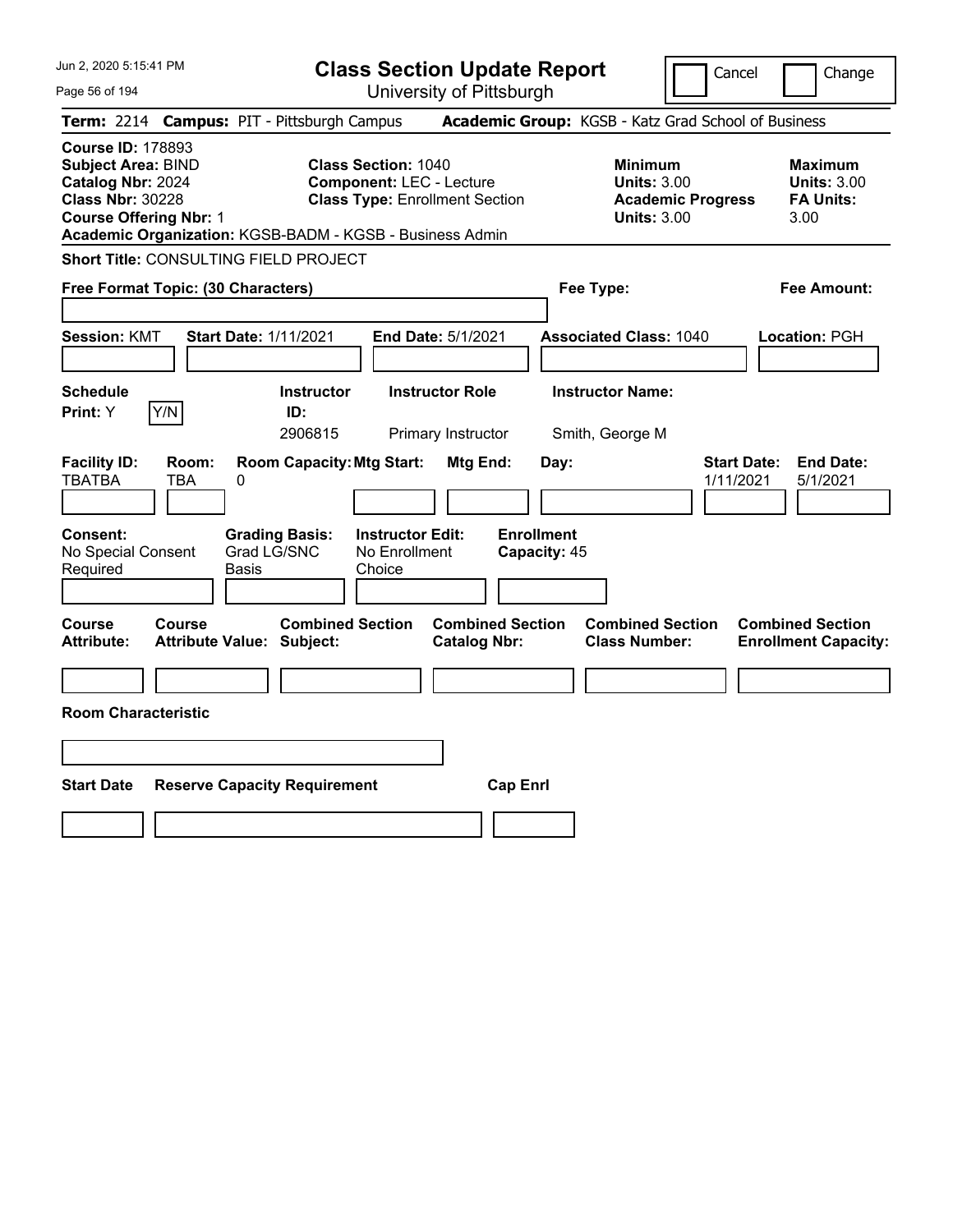| Jun 2, 2020 5:15:41 PM                                                                                                                                                                             |                                                                                                                                | <b>Class Section Update Report</b>                           | Cancel                                                                                 | Change                                                           |
|----------------------------------------------------------------------------------------------------------------------------------------------------------------------------------------------------|--------------------------------------------------------------------------------------------------------------------------------|--------------------------------------------------------------|----------------------------------------------------------------------------------------|------------------------------------------------------------------|
| Page 57 of 194                                                                                                                                                                                     |                                                                                                                                | University of Pittsburgh                                     |                                                                                        |                                                                  |
| Term: 2214 Campus: PIT - Pittsburgh Campus                                                                                                                                                         |                                                                                                                                |                                                              | Academic Group: KGSB - Katz Grad School of Business                                    |                                                                  |
| <b>Course ID: 101606</b><br><b>Subject Area: BIND</b><br>Catalog Nbr: 2060<br><b>Class Nbr: 13032</b><br><b>Course Offering Nbr: 1</b><br>Academic Organization: KGSB-BADM - KGSB - Business Admin | <b>Class Section: 1010</b><br>Component: IND - Independent Study<br><b>Class Type: Enrollment Section</b>                      |                                                              | <b>Minimum</b><br><b>Units: 1.00</b><br><b>Academic Progress</b><br><b>Units: 1.00</b> | <b>Maximum</b><br><b>Units: 9.00</b><br><b>FA Units:</b><br>1.00 |
| Short Title: INDEP STUDY BUSINESS ADMIN                                                                                                                                                            |                                                                                                                                |                                                              |                                                                                        |                                                                  |
| Free Format Topic: (30 Characters)                                                                                                                                                                 |                                                                                                                                |                                                              | Fee Type:                                                                              | Fee Amount:                                                      |
| Session: KS2<br><b>Start Date: 3/15/2021</b><br><b>Schedule</b>                                                                                                                                    | <b>Instructor</b>                                                                                                              | <b>End Date: 5/1/2021</b><br><b>Instructor Role</b>          | <b>Associated Class: 1010</b><br><b>Instructor Name:</b>                               | Location: PGH                                                    |
| Y/N<br>Print: Y                                                                                                                                                                                    | ID:<br>0                                                                                                                       |                                                              | No Instructor Assigned                                                                 |                                                                  |
| <b>Facility ID:</b><br>Room:<br><b>TBATBA</b><br>TBA<br>0<br><b>Consent:</b><br><b>Department Consent</b><br>Required<br>Basis                                                                     | <b>Room Capacity: Mtg Start:</b><br><b>Instructor Edit:</b><br><b>Grading Basis:</b><br>Grad LG/SU3<br>No Enrollment<br>Choice | <b>Mtg End:</b><br>Day:<br><b>Enrollment</b><br>Capacity: 10 | 3/15/2021                                                                              | <b>Start Date:</b><br><b>End Date:</b><br>5/1/2021               |
| Course<br><b>Course</b><br><b>Attribute:</b><br><b>Attribute Value: Subject:</b><br><b>Room Characteristic</b>                                                                                     | <b>Combined Section</b>                                                                                                        | <b>Combined Section</b><br><b>Catalog Nbr:</b>               | <b>Combined Section</b><br><b>Class Number:</b>                                        | <b>Combined Section</b><br><b>Enrollment Capacity:</b>           |
| Media - Data Projector/Monitor                                                                                                                                                                     |                                                                                                                                |                                                              |                                                                                        |                                                                  |
| <b>Start Date</b>                                                                                                                                                                                  | <b>Reserve Capacity Requirement</b>                                                                                            | <b>Cap Enrl</b>                                              |                                                                                        |                                                                  |
|                                                                                                                                                                                                    |                                                                                                                                |                                                              |                                                                                        |                                                                  |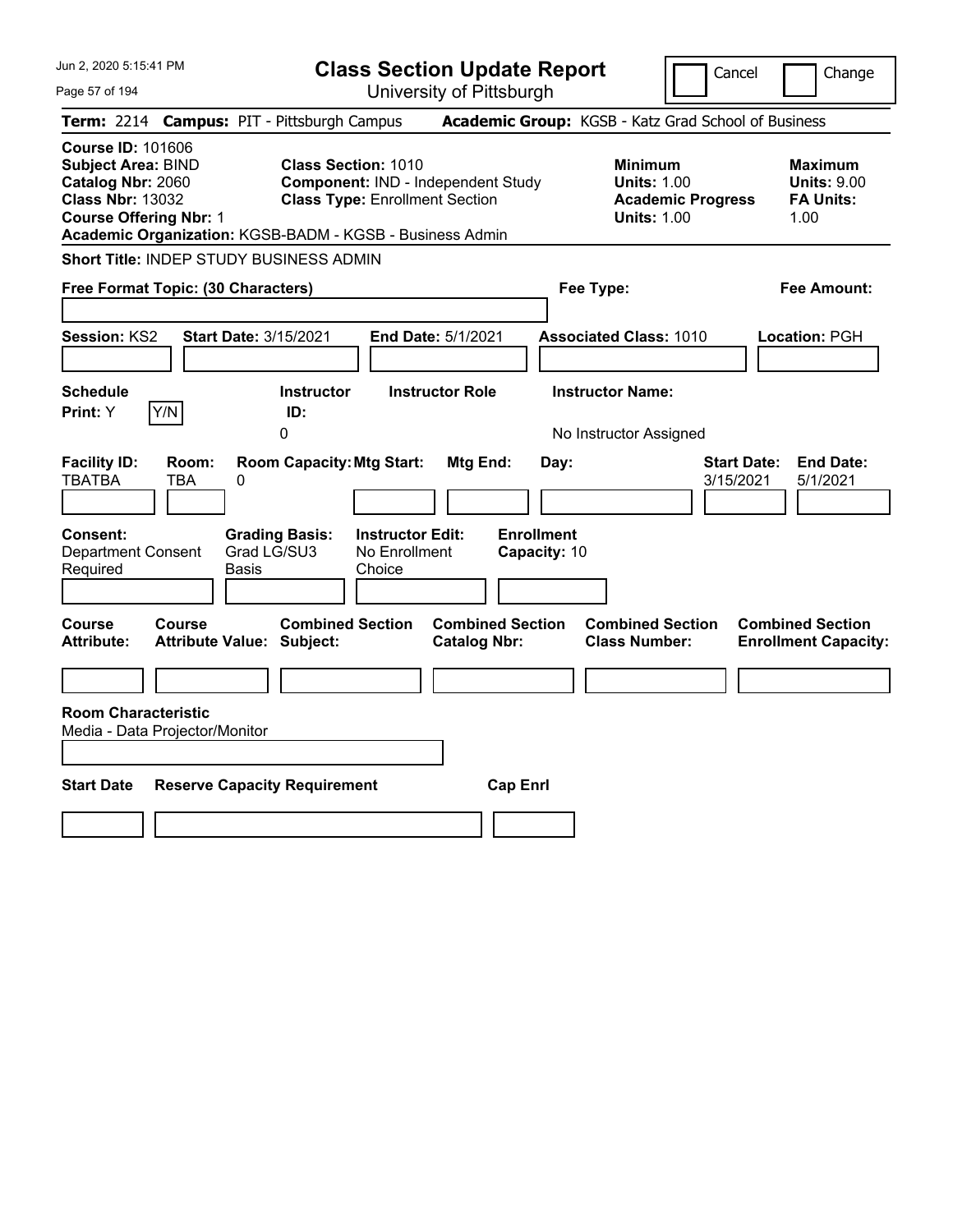| Jun 2, 2020 5:15:41 PM |  |  |  |  |  |
|------------------------|--|--|--|--|--|
|------------------------|--|--|--|--|--|

**Class Section Update Report** University of Pittsburgh

Cancel Change

Page 58 of 194

|                                                                                                       |                                            |       | Term: 2214 Campus: PIT - Pittsburgh Campus                                             |                                                    |                                                                         |                                   |                                      | Academic Group: KGSB - Katz Grad School of Business                                    |                                |                                                                  |
|-------------------------------------------------------------------------------------------------------|--------------------------------------------|-------|----------------------------------------------------------------------------------------|----------------------------------------------------|-------------------------------------------------------------------------|-----------------------------------|--------------------------------------|----------------------------------------------------------------------------------------|--------------------------------|------------------------------------------------------------------|
| <b>Course ID: 101606</b><br><b>Subject Area: BIND</b><br>Catalog Nbr: 2060<br><b>Class Nbr: 28267</b> | <b>Course Offering Nbr: 1</b>              |       | <b>Class Section: 1030</b><br>Academic Organization: KGSB-BADM - KGSB - Business Admin | <b>Class Type: Enrollment Section</b>              | Component: IND - Independent Study                                      |                                   |                                      | <b>Minimum</b><br><b>Units: 1.00</b><br><b>Academic Progress</b><br><b>Units: 1.00</b> |                                | <b>Maximum</b><br><b>Units: 9.00</b><br><b>FA Units:</b><br>1.00 |
|                                                                                                       |                                            |       | <b>Short Title: INDEP STUDY BUSINESS ADMIN</b>                                         |                                                    |                                                                         |                                   |                                      |                                                                                        |                                |                                                                  |
|                                                                                                       | Free Format Topic: (30 Characters)         |       |                                                                                        |                                                    |                                                                         |                                   | Fee Type:                            |                                                                                        |                                | Fee Amount:                                                      |
| Session: KET                                                                                          |                                            |       | <b>Start Date: 1/8/2021</b>                                                            | End Date: 4/24/2021                                |                                                                         |                                   |                                      | <b>Associated Class: 1030</b>                                                          |                                | Location: PGH                                                    |
| <b>Schedule</b><br>Print: Y                                                                           | Y/N                                        |       | <b>Instructor</b><br>ID:                                                               |                                                    | <b>Instructor Role</b>                                                  |                                   | <b>Instructor Name:</b>              |                                                                                        |                                |                                                                  |
|                                                                                                       |                                            |       | 2961056<br>2915693<br>2964523                                                          |                                                    | Secondary Instructor<br>Primary Instructor<br><b>Teaching Assistant</b> |                                   | Liparulo, Nicholas<br>Madhavan, Ravi | Piekutowski, James Joseph                                                              |                                |                                                                  |
| <b>Facility ID:</b><br>TBATBA                                                                         | Room:<br><b>TBA</b>                        | 0     | <b>Room Capacity: Mtg Start:</b>                                                       |                                                    | Mtg End:                                                                | Day:                              |                                      |                                                                                        | <b>Start Date:</b><br>1/8/2021 | <b>End Date:</b><br>4/24/2021                                    |
| Consent:<br><b>Department Consent</b><br>Required                                                     |                                            | Basis | <b>Grading Basis:</b><br>Grad LG/SU3                                                   | <b>Instructor Edit:</b><br>No Enrollment<br>Choice |                                                                         | <b>Enrollment</b><br>Capacity: 35 |                                      |                                                                                        |                                |                                                                  |
| Course<br><b>Attribute:</b>                                                                           | Course<br><b>Attribute Value: Subject:</b> |       | <b>Combined Section</b>                                                                |                                                    | <b>Combined Section</b><br><b>Catalog Nbr:</b>                          |                                   |                                      | <b>Combined Section</b><br><b>Class Number:</b>                                        |                                | <b>Combined Section</b><br><b>Enrollment Capacity:</b>           |
|                                                                                                       |                                            |       |                                                                                        |                                                    |                                                                         |                                   |                                      |                                                                                        |                                |                                                                  |
|                                                                                                       | <b>Room Characteristic</b>                 |       |                                                                                        |                                                    |                                                                         |                                   |                                      |                                                                                        |                                |                                                                  |
|                                                                                                       |                                            |       |                                                                                        |                                                    |                                                                         |                                   |                                      |                                                                                        |                                |                                                                  |
| <b>Start Date</b>                                                                                     |                                            |       | <b>Reserve Capacity Requirement</b>                                                    |                                                    |                                                                         | <b>Cap Enrl</b>                   |                                      |                                                                                        |                                |                                                                  |
|                                                                                                       |                                            |       |                                                                                        |                                                    |                                                                         |                                   |                                      |                                                                                        |                                |                                                                  |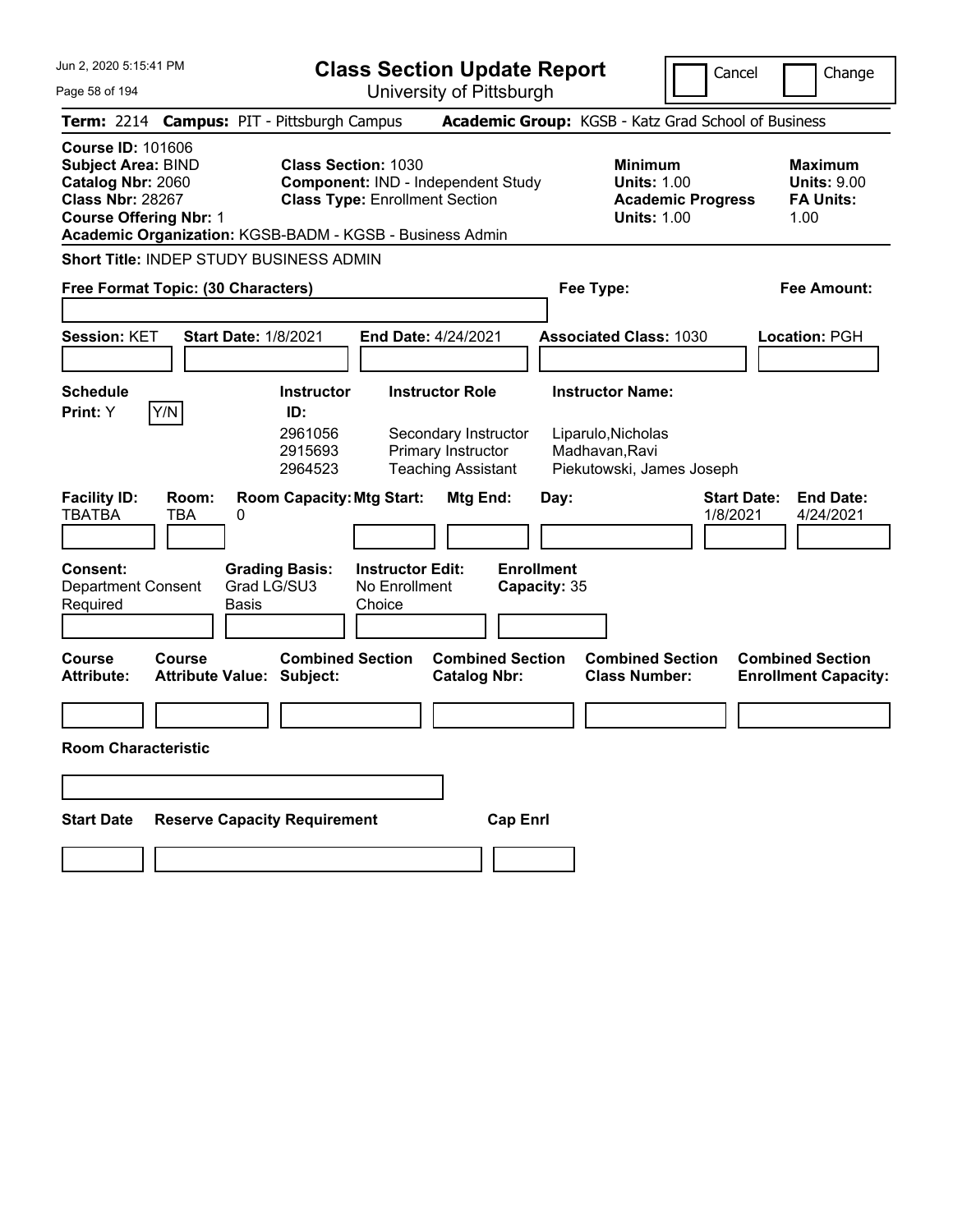| Jun 2, 2020 5:15:41 PM                                                                                                                                                                             |                                                                                                           | <b>Class Section Update Report</b><br>Cancel<br>Change |                                                                                        |                                                                  |  |  |  |  |  |
|----------------------------------------------------------------------------------------------------------------------------------------------------------------------------------------------------|-----------------------------------------------------------------------------------------------------------|--------------------------------------------------------|----------------------------------------------------------------------------------------|------------------------------------------------------------------|--|--|--|--|--|
| Page 59 of 194                                                                                                                                                                                     |                                                                                                           | University of Pittsburgh                               |                                                                                        |                                                                  |  |  |  |  |  |
| <b>Term: 2214</b>                                                                                                                                                                                  | <b>Campus: PIT - Pittsburgh Campus</b>                                                                    |                                                        | Academic Group: KGSB - Katz Grad School of Business                                    |                                                                  |  |  |  |  |  |
| <b>Course ID: 101606</b><br><b>Subject Area: BIND</b><br>Catalog Nbr: 2060<br><b>Class Nbr: 16297</b><br><b>Course Offering Nbr: 1</b><br>Academic Organization: KGSB-BADM - KGSB - Business Admin | <b>Class Section: 1150</b><br>Component: IND - Independent Study<br><b>Class Type: Enrollment Section</b> |                                                        | <b>Minimum</b><br><b>Units: 1.00</b><br><b>Academic Progress</b><br><b>Units: 1.00</b> | <b>Maximum</b><br><b>Units: 9.00</b><br><b>FA Units:</b><br>1.00 |  |  |  |  |  |
| Short Title: INDEP STUDY BUSINESS ADMIN                                                                                                                                                            |                                                                                                           |                                                        |                                                                                        |                                                                  |  |  |  |  |  |
| Free Format Topic: (30 Characters)                                                                                                                                                                 |                                                                                                           |                                                        | Fee Type:                                                                              | Fee Amount:                                                      |  |  |  |  |  |
| Session: KS1<br><b>Start Date: 1/11/2021</b><br><b>Schedule</b>                                                                                                                                    | <b>Instructor</b>                                                                                         | End Date: 3/7/2021<br><b>Instructor Role</b>           | <b>Associated Class: 1150</b><br><b>Instructor Name:</b>                               | Location: PGH                                                    |  |  |  |  |  |
| Y/N<br>Print: Y                                                                                                                                                                                    | ID:                                                                                                       |                                                        |                                                                                        |                                                                  |  |  |  |  |  |
|                                                                                                                                                                                                    | 0                                                                                                         |                                                        | No Instructor Assigned                                                                 |                                                                  |  |  |  |  |  |
| <b>Facility ID:</b><br>Room:<br><b>TBATBA</b><br>TBA<br>0                                                                                                                                          | <b>Room Capacity: Mtg Start:</b>                                                                          | Mtg End:<br>Day:                                       | 1/11/2021                                                                              | <b>Start Date:</b><br><b>End Date:</b><br>3/7/2021               |  |  |  |  |  |
| Consent:<br><b>Department Consent</b><br>Required<br>Basis                                                                                                                                         | <b>Instructor Edit:</b><br><b>Grading Basis:</b><br>Grad LG/SU3<br>No Enrollment<br>Choice                | <b>Enrollment</b><br>Capacity: 30                      |                                                                                        |                                                                  |  |  |  |  |  |
| <b>Course</b><br><b>Course</b><br><b>Attribute:</b><br><b>Attribute Value: Subject:</b>                                                                                                            | <b>Combined Section</b>                                                                                   | <b>Combined Section</b><br><b>Catalog Nbr:</b>         | <b>Combined Section</b><br><b>Class Number:</b>                                        | <b>Combined Section</b><br><b>Enrollment Capacity:</b>           |  |  |  |  |  |
|                                                                                                                                                                                                    |                                                                                                           |                                                        |                                                                                        |                                                                  |  |  |  |  |  |
| <b>Room Characteristic</b><br>Media - Data Projector/Monitor                                                                                                                                       |                                                                                                           |                                                        |                                                                                        |                                                                  |  |  |  |  |  |
|                                                                                                                                                                                                    |                                                                                                           |                                                        |                                                                                        |                                                                  |  |  |  |  |  |
| <b>Start Date</b>                                                                                                                                                                                  | <b>Reserve Capacity Requirement</b>                                                                       | <b>Cap Enrl</b>                                        |                                                                                        |                                                                  |  |  |  |  |  |
|                                                                                                                                                                                                    |                                                                                                           |                                                        |                                                                                        |                                                                  |  |  |  |  |  |
|                                                                                                                                                                                                    |                                                                                                           |                                                        |                                                                                        |                                                                  |  |  |  |  |  |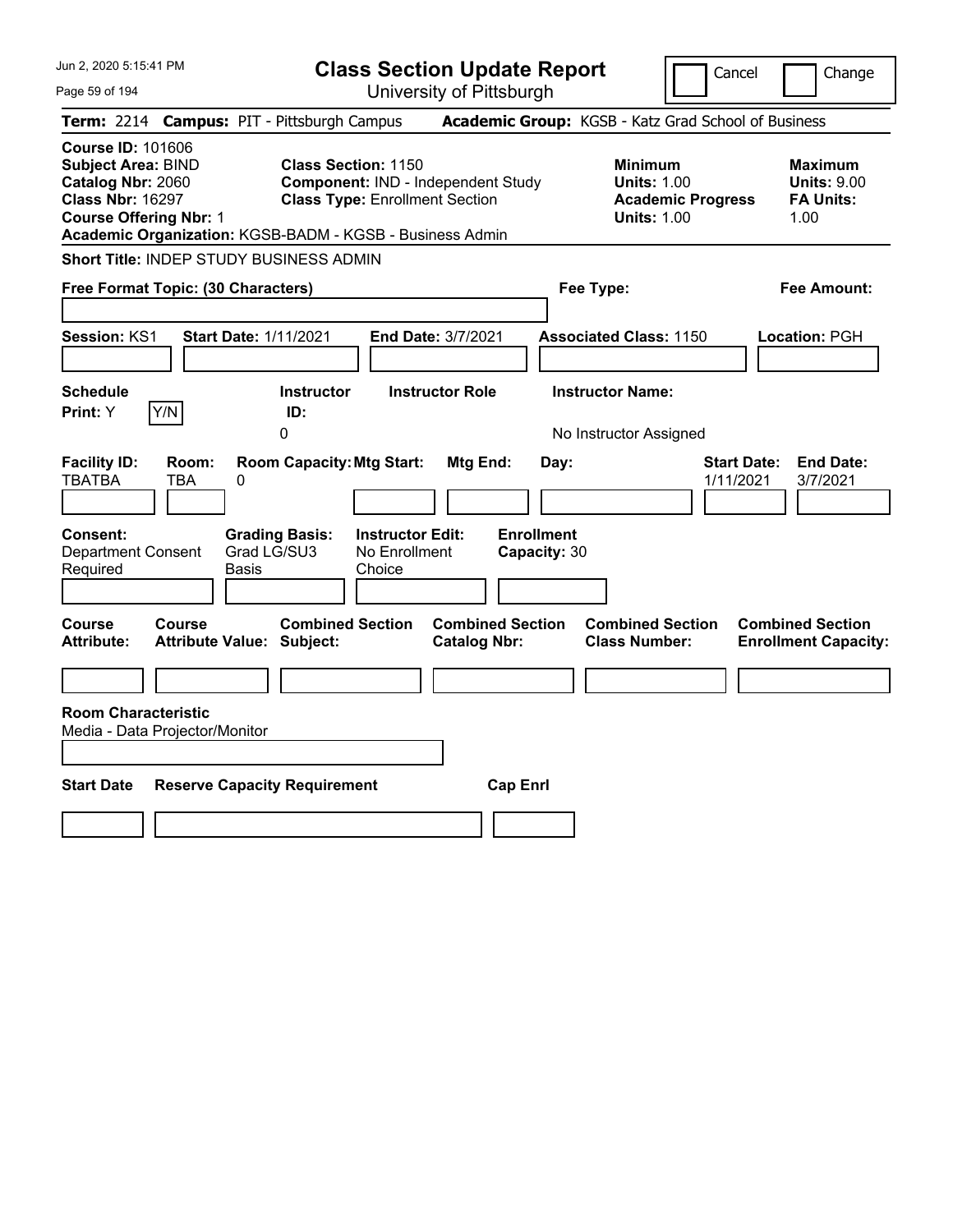| Jun 2, 2020 5:15:41 PM                                                                                                                                                                             |                                                   |                                                                                                           | <b>Class Section Update Report</b><br>Cancel<br>Change |                                              |                                           |                                                            |                          |                                                                  |  |
|----------------------------------------------------------------------------------------------------------------------------------------------------------------------------------------------------|---------------------------------------------------|-----------------------------------------------------------------------------------------------------------|--------------------------------------------------------|----------------------------------------------|-------------------------------------------|------------------------------------------------------------|--------------------------|------------------------------------------------------------------|--|
| Page 60 of 194                                                                                                                                                                                     |                                                   |                                                                                                           |                                                        |                                              | University of Pittsburgh                  |                                                            |                          |                                                                  |  |
| <b>Term: 2214</b>                                                                                                                                                                                  | <b>Campus: PIT - Pittsburgh Campus</b>            |                                                                                                           |                                                        |                                              |                                           |                                                            |                          | Academic Group: KGSB - Katz Grad School of Business              |  |
| <b>Course ID: 101607</b><br><b>Subject Area: BIND</b><br>Catalog Nbr: 2061<br><b>Class Nbr: 13069</b><br><b>Course Offering Nbr: 1</b><br>Academic Organization: KGSB-BADM - KGSB - Business Admin |                                                   | <b>Class Section: 1010</b><br>Component: IND - Independent Study<br><b>Class Type: Enrollment Section</b> |                                                        |                                              |                                           | <b>Minimum</b><br><b>Units: 1.00</b><br><b>Units: 1.00</b> | <b>Academic Progress</b> | <b>Maximum</b><br><b>Units: 9.00</b><br><b>FA Units:</b><br>1.00 |  |
| Short Title: INDEP STUDY ENTREP/SMALL BUS                                                                                                                                                          |                                                   |                                                                                                           |                                                        |                                              |                                           |                                                            |                          |                                                                  |  |
| Free Format Topic: (30 Characters)                                                                                                                                                                 |                                                   |                                                                                                           |                                                        |                                              |                                           | Fee Type:                                                  |                          | Fee Amount:                                                      |  |
| <b>Session: KS2</b><br><b>Schedule</b>                                                                                                                                                             | <b>Start Date: 3/15/2021</b>                      | <b>Instructor</b>                                                                                         |                                                        | End Date: 5/1/2021<br><b>Instructor Role</b> |                                           | <b>Associated Class: 1010</b><br><b>Instructor Name:</b>   |                          | Location: PGH                                                    |  |
| Y/N<br>Print: Y                                                                                                                                                                                    |                                                   | ID:<br>2906949                                                                                            | Special                                                |                                              |                                           | Burgess, Camille D                                         |                          |                                                                  |  |
| <b>Facility ID:</b><br><b>TBATBA</b><br>Consent:<br><b>Department Consent</b><br>Required                                                                                                          | Room:<br>TBA<br>0<br>Grad LG/SU3<br>Basis         | <b>Room Capacity: Mtg Start:</b><br><b>Grading Basis:</b>                                                 | <b>Instructor Edit:</b><br>No Enrollment<br>Choice     | Mtg End:                                     | Day:<br><b>Enrollment</b><br>Capacity: 10 |                                                            |                          | <b>End Date:</b><br><b>Start Date:</b><br>3/15/2021<br>5/1/2021  |  |
| Course<br><b>Attribute:</b>                                                                                                                                                                        | <b>Course</b><br><b>Attribute Value: Subject:</b> | <b>Combined Section</b>                                                                                   |                                                        | <b>Catalog Nbr:</b>                          | <b>Combined Section</b>                   | <b>Combined Section</b><br><b>Class Number:</b>            |                          | <b>Combined Section</b><br><b>Enrollment Capacity:</b>           |  |
| <b>Room Characteristic</b><br>Media - Data Projector/Monitor                                                                                                                                       |                                                   |                                                                                                           |                                                        |                                              |                                           |                                                            |                          |                                                                  |  |
| <b>Start Date</b>                                                                                                                                                                                  | <b>Reserve Capacity Requirement</b>               |                                                                                                           |                                                        |                                              | <b>Cap Enrl</b>                           |                                                            |                          |                                                                  |  |
|                                                                                                                                                                                                    |                                                   |                                                                                                           |                                                        |                                              |                                           |                                                            |                          |                                                                  |  |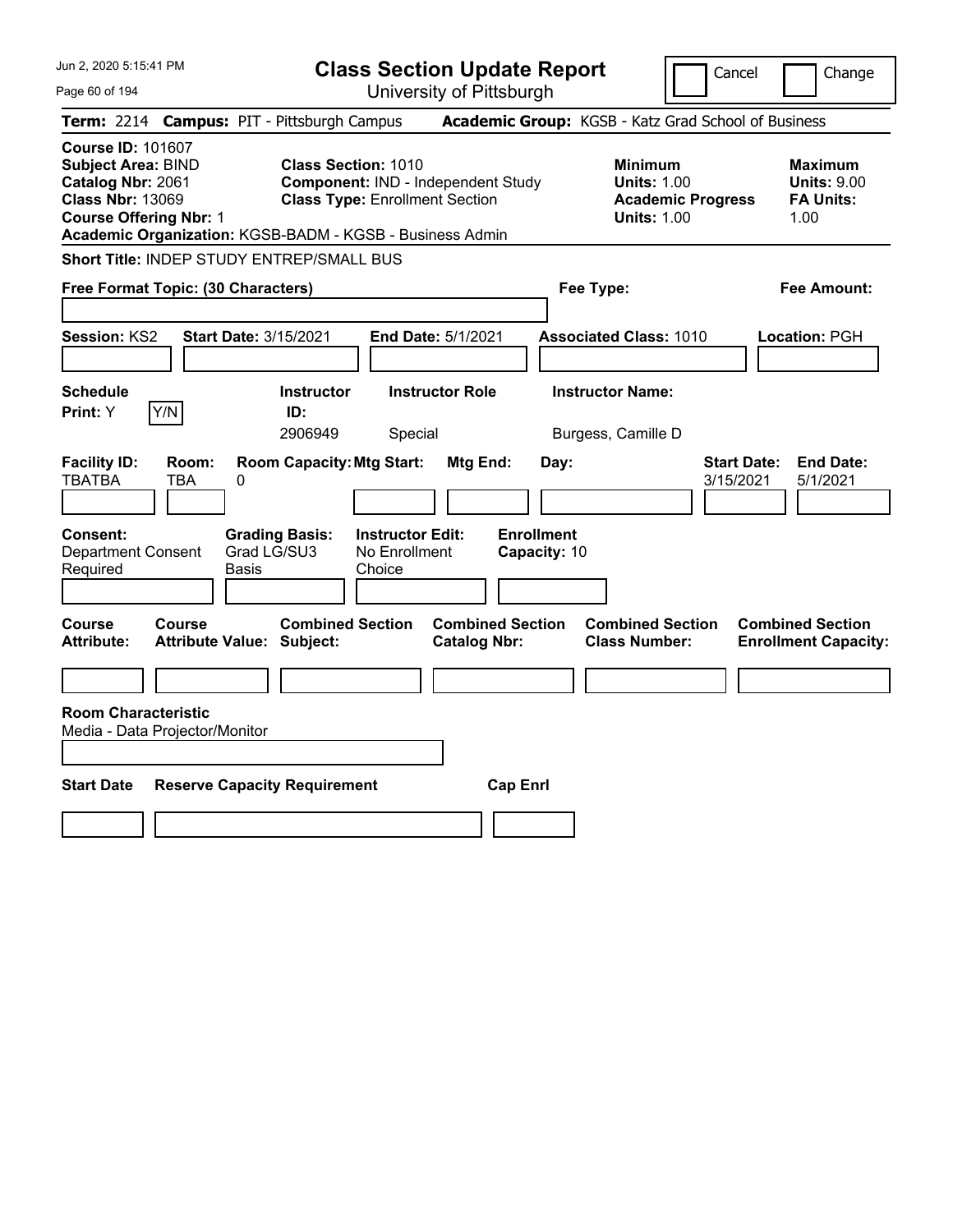| Jun 2, 2020 5:15:41 PM                                                                                                                 |                            |                                                                                                                                 | <b>Class Section Update Report</b><br>Cancel<br>Change           |                                                |                                           |                                                                                        |                                 |                                                                  |  |
|----------------------------------------------------------------------------------------------------------------------------------------|----------------------------|---------------------------------------------------------------------------------------------------------------------------------|------------------------------------------------------------------|------------------------------------------------|-------------------------------------------|----------------------------------------------------------------------------------------|---------------------------------|------------------------------------------------------------------|--|
| Page 61 of 194                                                                                                                         |                            |                                                                                                                                 |                                                                  | University of Pittsburgh                       |                                           |                                                                                        |                                 |                                                                  |  |
| <b>Term: 2214</b>                                                                                                                      |                            | <b>Campus: PIT - Pittsburgh Campus</b>                                                                                          |                                                                  |                                                |                                           | Academic Group: KGSB - Katz Grad School of Business                                    |                                 |                                                                  |  |
| <b>Course ID: 101609</b><br><b>Subject Area: BIND</b><br>Catalog Nbr: 2063<br><b>Class Nbr: 13033</b><br><b>Course Offering Nbr: 1</b> |                            | <b>Class Section: 1010</b><br><b>Class Type: Enrollment Section</b><br>Academic Organization: KGSB-BADM - KGSB - Business Admin |                                                                  | Component: IND - Independent Study             |                                           | <b>Minimum</b><br><b>Units: 1.00</b><br><b>Academic Progress</b><br><b>Units: 1.00</b> |                                 | <b>Maximum</b><br><b>Units: 9.00</b><br><b>FA Units:</b><br>1.00 |  |
|                                                                                                                                        |                            | <b>Short Title: INDEP STUDY INTERNATIONAL BUS</b>                                                                               |                                                                  |                                                |                                           |                                                                                        |                                 |                                                                  |  |
| Free Format Topic: (30 Characters)                                                                                                     |                            |                                                                                                                                 |                                                                  |                                                |                                           | Fee Type:                                                                              |                                 | Fee Amount:                                                      |  |
| <b>Session: KS2</b><br><b>Schedule</b>                                                                                                 |                            | Start Date: 3/15/2021<br><b>Instructor</b>                                                                                      |                                                                  | End Date: 5/1/2021<br><b>Instructor Role</b>   |                                           | <b>Associated Class: 1010</b><br><b>Instructor Name:</b>                               |                                 | Location: PGH                                                    |  |
| Print: Y                                                                                                                               | Y/N                        | ID:<br>0                                                                                                                        |                                                                  |                                                |                                           | No Instructor Assigned                                                                 |                                 |                                                                  |  |
| <b>Facility ID:</b><br><b>TBATBA</b><br>Consent:<br><b>Department Consent</b><br>Required                                              | Room:<br>TBA<br>0<br>Basis | <b>Room Capacity: Mtg Start:</b><br><b>Grading Basis:</b><br>Grad LG/SU3                                                        | <b>Instructor Edit:</b><br>Class Instructor<br><b>Table Edit</b> | Mtg End:                                       | Day:<br><b>Enrollment</b><br>Capacity: 12 |                                                                                        | <b>Start Date:</b><br>3/15/2021 | <b>End Date:</b><br>5/1/2021                                     |  |
| Course<br>Attribute:                                                                                                                   | <b>Course</b>              | <b>Combined Section</b><br>Attribute Value: Subject:                                                                            |                                                                  | <b>Combined Section</b><br><b>Catalog Nbr:</b> |                                           | <b>Combined Section</b><br><b>Class Number:</b>                                        |                                 | <b>Combined Section</b><br><b>Enrollment Capacity:</b>           |  |
| <b>Room Characteristic</b><br>Media - Data Projector/Monitor                                                                           |                            |                                                                                                                                 |                                                                  |                                                |                                           |                                                                                        |                                 |                                                                  |  |
| <b>Start Date</b>                                                                                                                      |                            | <b>Reserve Capacity Requirement</b>                                                                                             |                                                                  | <b>Cap Enrl</b>                                |                                           |                                                                                        |                                 |                                                                  |  |
|                                                                                                                                        |                            |                                                                                                                                 |                                                                  |                                                |                                           |                                                                                        |                                 |                                                                  |  |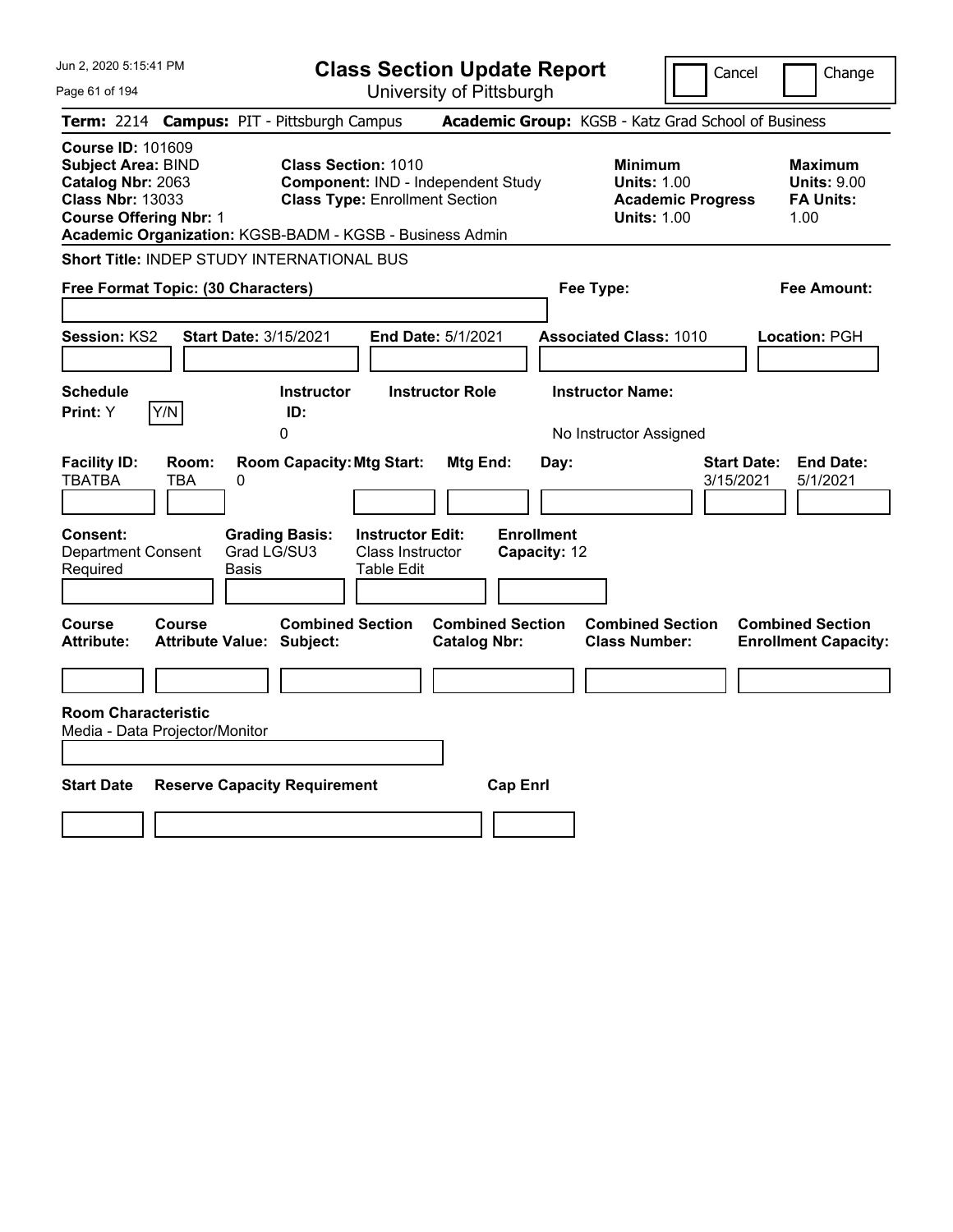| Jun 2, 2020 5:15:41 PM                                                                                                                 |                                                                     | <b>Class Section Update Report</b><br>Cancel<br>Change                                                    |                                                                  |                                                                    |                                   |                                                                  |                          |                                                                  |  |
|----------------------------------------------------------------------------------------------------------------------------------------|---------------------------------------------------------------------|-----------------------------------------------------------------------------------------------------------|------------------------------------------------------------------|--------------------------------------------------------------------|-----------------------------------|------------------------------------------------------------------|--------------------------|------------------------------------------------------------------|--|
| Page 62 of 194                                                                                                                         |                                                                     |                                                                                                           |                                                                  | University of Pittsburgh                                           |                                   |                                                                  |                          |                                                                  |  |
| <b>Term: 2214</b>                                                                                                                      | <b>Campus: PIT - Pittsburgh Campus</b>                              |                                                                                                           |                                                                  |                                                                    |                                   |                                                                  |                          | Academic Group: KGSB - Katz Grad School of Business              |  |
| <b>Course ID: 101609</b><br><b>Subject Area: BIND</b><br>Catalog Nbr: 2063<br><b>Class Nbr: 25155</b><br><b>Course Offering Nbr: 1</b> | Academic Organization: KGSB-BADM - KGSB - Business Admin            | <b>Class Section: 1020</b><br>Component: IND - Independent Study<br><b>Class Type: Enrollment Section</b> |                                                                  |                                                                    |                                   | <b>Minimum</b><br><b>Units: 1.00</b><br><b>Units: 1.00</b>       | <b>Academic Progress</b> | <b>Maximum</b><br><b>Units: 9.00</b><br><b>FA Units:</b><br>1.00 |  |
|                                                                                                                                        | <b>Short Title: INDEP STUDY INTERNATIONAL BUS</b>                   |                                                                                                           |                                                                  |                                                                    |                                   |                                                                  |                          |                                                                  |  |
|                                                                                                                                        | Free Format Topic: (30 Characters)                                  |                                                                                                           |                                                                  |                                                                    |                                   | Fee Type:                                                        |                          | Fee Amount:                                                      |  |
| <b>Session: KS2</b>                                                                                                                    | <b>Start Date: 3/15/2021</b>                                        |                                                                                                           |                                                                  | End Date: 5/1/2021                                                 |                                   | <b>Associated Class: 1020</b>                                    |                          | <b>Location: PGH</b>                                             |  |
| <b>Schedule</b><br><b>Print:</b> Y                                                                                                     | Y/N                                                                 | <b>Instructor</b><br>ID:<br>2906815<br>2940172                                                            |                                                                  | <b>Instructor Role</b><br>Primary Instructor<br>Primary Instructor |                                   | <b>Instructor Name:</b><br>Smith, George M<br>Washburn, Andrew J |                          |                                                                  |  |
| <b>Facility ID:</b><br>TBATBA                                                                                                          | Room:<br>TBA<br>0                                                   | <b>Room Capacity: Mtg Start:</b>                                                                          |                                                                  | Mtg End:                                                           | Day:                              |                                                                  | 3/15/2021                | <b>Start Date:</b><br><b>End Date:</b><br>5/1/2021               |  |
| <b>Consent:</b><br><b>Department Consent</b><br>Required                                                                               | Grad LG/SU3<br><b>Basis</b>                                         | <b>Grading Basis:</b>                                                                                     | <b>Instructor Edit:</b><br><b>Class Instructor</b><br>Table Edit |                                                                    | <b>Enrollment</b><br>Capacity: 10 |                                                                  |                          |                                                                  |  |
| <b>Course</b><br><b>Attribute:</b>                                                                                                     | <b>Course</b><br>Attribute Value: Subject:                          | <b>Combined Section</b>                                                                                   |                                                                  | <b>Combined Section</b><br><b>Catalog Nbr:</b>                     |                                   | <b>Combined Section</b><br><b>Class Number:</b>                  |                          | <b>Combined Section</b><br><b>Enrollment Capacity:</b>           |  |
| <b>Room Characteristic</b>                                                                                                             |                                                                     |                                                                                                           |                                                                  |                                                                    |                                   |                                                                  |                          |                                                                  |  |
|                                                                                                                                        |                                                                     |                                                                                                           |                                                                  |                                                                    |                                   |                                                                  |                          |                                                                  |  |
| <b>Start Date</b><br>10/1/2020                                                                                                         | <b>Reserve Capacity Requirement</b><br>Katz Grad School of Business |                                                                                                           |                                                                  |                                                                    | <b>Cap Enrl</b><br>10             |                                                                  |                          |                                                                  |  |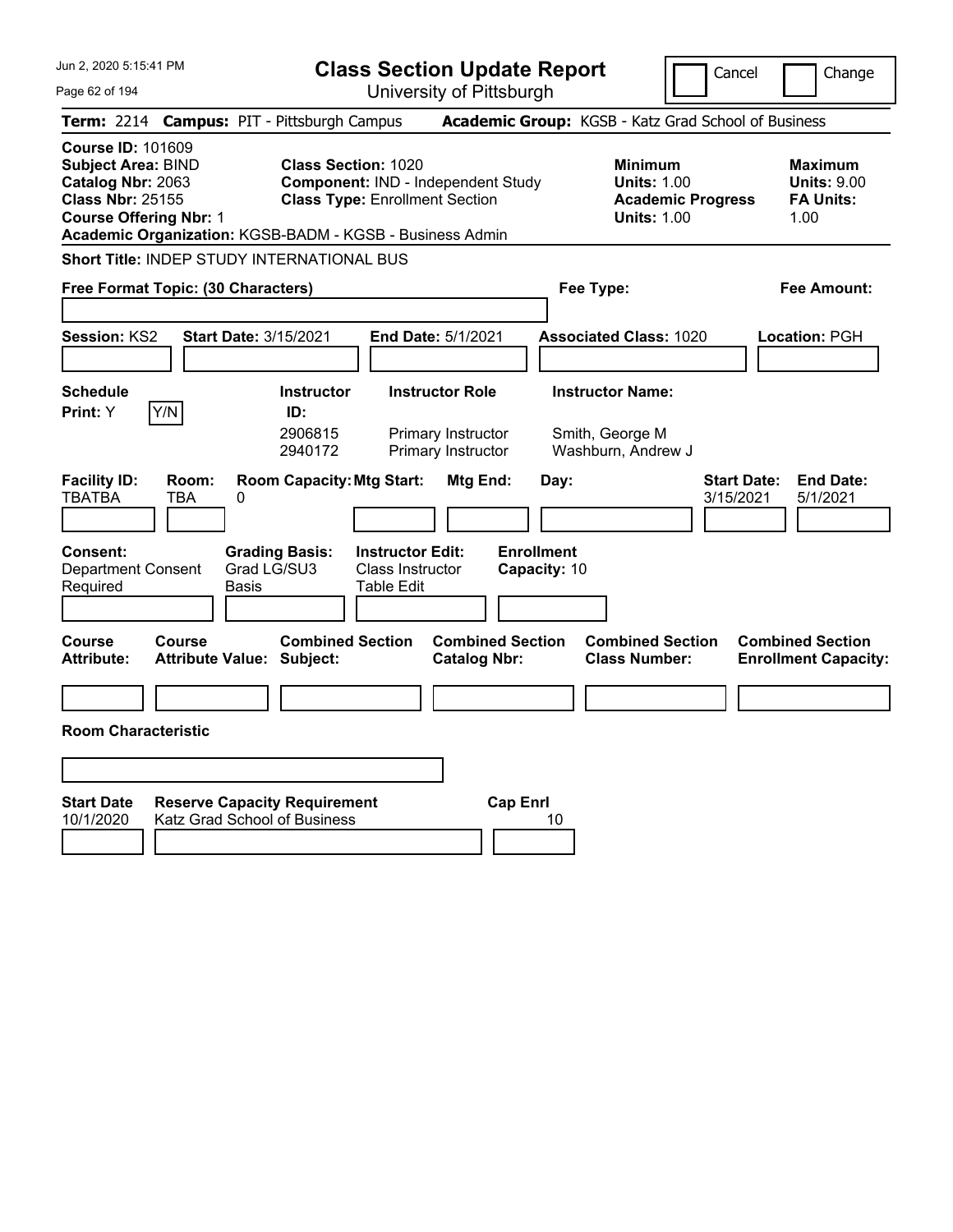| Jun 2, 2020 5:15:41 PM                                                                                                                 |                                                                                        | <b>Class Section Update Report</b>                                                                        |                                                |                                                                    | Cancel                          | Change                                                           |
|----------------------------------------------------------------------------------------------------------------------------------------|----------------------------------------------------------------------------------------|-----------------------------------------------------------------------------------------------------------|------------------------------------------------|--------------------------------------------------------------------|---------------------------------|------------------------------------------------------------------|
| Page 63 of 194                                                                                                                         |                                                                                        |                                                                                                           | University of Pittsburgh                       |                                                                    |                                 |                                                                  |
| <b>Term: 2214</b>                                                                                                                      | <b>Campus: PIT - Pittsburgh Campus</b>                                                 |                                                                                                           |                                                | Academic Group: KGSB - Katz Grad School of Business                |                                 |                                                                  |
| <b>Course ID: 101609</b><br><b>Subject Area: BIND</b><br>Catalog Nbr: 2063<br><b>Class Nbr: 27168</b><br><b>Course Offering Nbr: 1</b> | Academic Organization: KGSB-BADM - KGSB - Business Admin                               | <b>Class Section: 1030</b><br>Component: IND - Independent Study<br><b>Class Type: Enrollment Section</b> |                                                | <b>Minimum</b><br><b>Units: 1.00</b><br><b>Units: 1.00</b>         | <b>Academic Progress</b>        | <b>Maximum</b><br><b>Units: 9.00</b><br><b>FA Units:</b><br>1.00 |
|                                                                                                                                        | Short Title: INDEP STUDY INTERNATIONAL BUS                                             |                                                                                                           |                                                |                                                                    |                                 |                                                                  |
| Free Format Topic: (30 Characters)                                                                                                     |                                                                                        |                                                                                                           |                                                | Fee Type:                                                          |                                 | Fee Amount:                                                      |
| <b>Session: KMT</b>                                                                                                                    | <b>Start Date: 1/11/2021</b>                                                           | <b>End Date: 5/1/2021</b>                                                                                 |                                                | <b>Associated Class: 1030</b>                                      |                                 | <b>Location: PGH</b>                                             |
| <b>Schedule</b><br>Y/N<br><b>Print:</b> Y                                                                                              | <b>Instructor</b><br>ID:<br>2960412<br>2906949                                         | <b>Instructor Role</b><br>Primary Instructor                                                              | Secondary Instructor                           | <b>Instructor Name:</b><br>Alvarez, Sharon A<br>Burgess, Camille D |                                 |                                                                  |
| <b>Facility ID:</b><br>Room:<br>TBATBA<br>TBA<br><b>Consent:</b><br><b>Department Consent</b><br>Required                              | <b>Room Capacity: Mtg Start:</b><br>0<br><b>Grading Basis:</b><br>Grad LG/SU3<br>Basis | <b>Instructor Edit:</b><br><b>Class Instructor</b><br>Table Edit                                          | Mtg End:<br><b>Enrollment</b><br>Capacity: 10  | Day:                                                               | <b>Start Date:</b><br>1/11/2021 | <b>End Date:</b><br>5/1/2021                                     |
| Course<br>Course<br><b>Attribute:</b>                                                                                                  | Attribute Value: Subject:                                                              | <b>Combined Section</b>                                                                                   | <b>Combined Section</b><br><b>Catalog Nbr:</b> | <b>Combined Section</b><br><b>Class Number:</b>                    |                                 | <b>Combined Section</b><br><b>Enrollment Capacity:</b>           |
|                                                                                                                                        |                                                                                        |                                                                                                           |                                                |                                                                    |                                 |                                                                  |
| <b>Room Characteristic</b>                                                                                                             |                                                                                        |                                                                                                           |                                                |                                                                    |                                 |                                                                  |
|                                                                                                                                        |                                                                                        |                                                                                                           |                                                |                                                                    |                                 |                                                                  |
|                                                                                                                                        |                                                                                        |                                                                                                           |                                                |                                                                    |                                 |                                                                  |
| <b>Start Date</b>                                                                                                                      | <b>Reserve Capacity Requirement</b>                                                    |                                                                                                           | <b>Cap Enri</b>                                |                                                                    |                                 |                                                                  |
|                                                                                                                                        |                                                                                        |                                                                                                           |                                                |                                                                    |                                 |                                                                  |
|                                                                                                                                        |                                                                                        |                                                                                                           |                                                |                                                                    |                                 |                                                                  |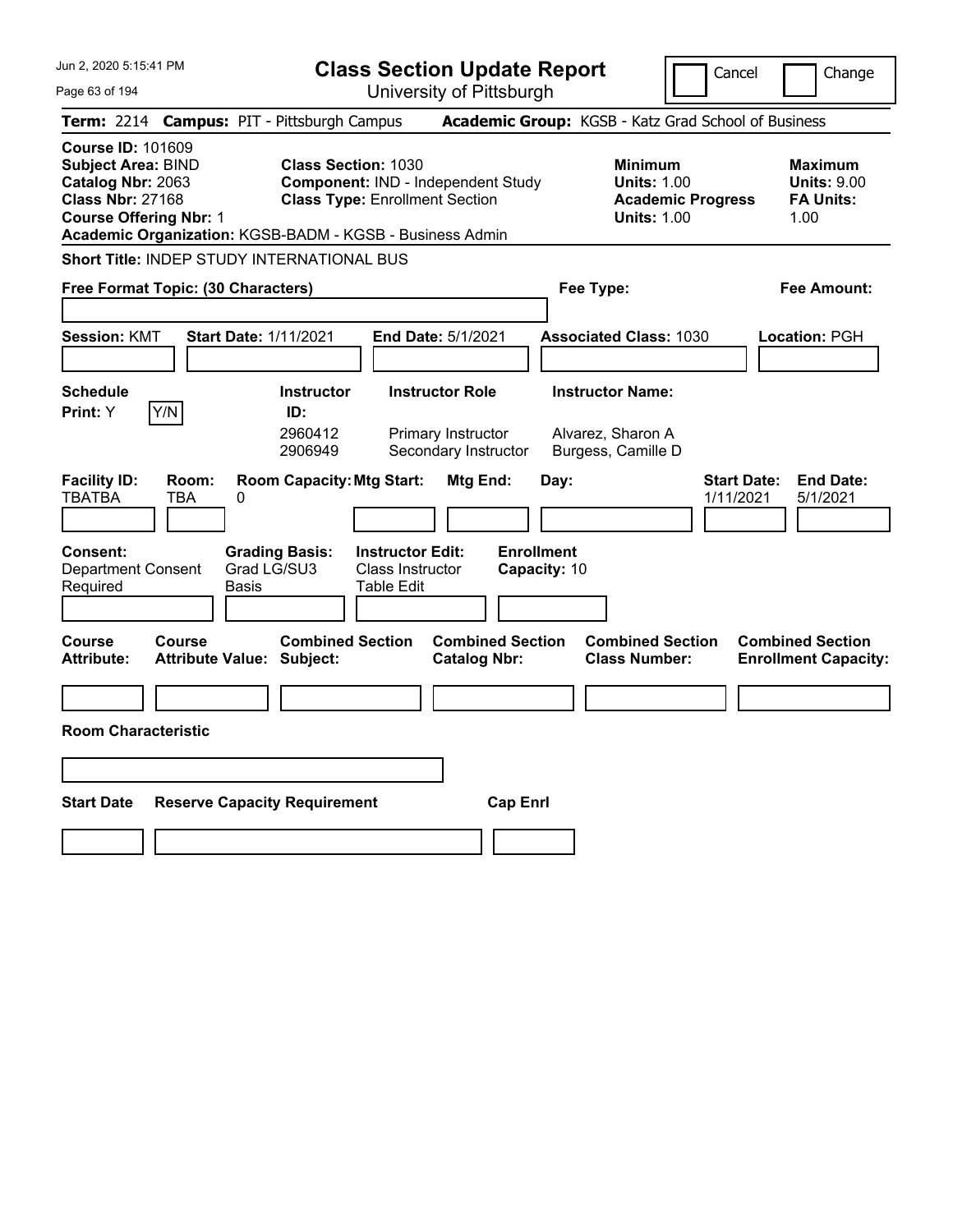| Jun 2, 2020 5:15:41 PM                                                                                                                                                                             | <b>Class Section Update Report</b>                                                                       |                                                |                                                                                        | Cancel<br>Change                                                 |
|----------------------------------------------------------------------------------------------------------------------------------------------------------------------------------------------------|----------------------------------------------------------------------------------------------------------|------------------------------------------------|----------------------------------------------------------------------------------------|------------------------------------------------------------------|
| Page 64 of 194                                                                                                                                                                                     |                                                                                                          | University of Pittsburgh                       |                                                                                        |                                                                  |
| <b>Term: 2214</b>                                                                                                                                                                                  | <b>Campus: PIT - Pittsburgh Campus</b>                                                                   |                                                | Academic Group: KGSB - Katz Grad School of Business                                    |                                                                  |
| <b>Course ID: 188319</b><br><b>Subject Area: BIND</b><br>Catalog Nbr: 2100<br><b>Class Nbr: 27488</b><br><b>Course Offering Nbr: 1</b><br>Academic Organization: KGSB-BADM - KGSB - Business Admin | <b>Class Section: 1998</b><br><b>Component: PRA - Practicum</b><br><b>Class Type: Enrollment Section</b> |                                                | <b>Minimum</b><br><b>Units: 0.00</b><br><b>Academic Progress</b><br><b>Units: 0.00</b> | <b>Maximum</b><br><b>Units: 0.00</b><br><b>FA Units:</b><br>0.00 |
| <b>Short Title: HEALTHCARE PRACTICUM</b>                                                                                                                                                           |                                                                                                          |                                                |                                                                                        |                                                                  |
| Free Format Topic: (30 Characters)                                                                                                                                                                 |                                                                                                          |                                                | Fee Type:                                                                              | Fee Amount:                                                      |
| <b>Start Date: 1/11/2021</b><br><b>Session: AT</b>                                                                                                                                                 | End Date: 5/1/2021                                                                                       |                                                | <b>Associated Class: 1998</b>                                                          | Location: PGH                                                    |
| <b>Schedule</b><br>Y/N<br><b>Print: N</b>                                                                                                                                                          | <b>Instructor</b><br><b>Instructor Role</b><br>ID:<br>0                                                  |                                                | <b>Instructor Name:</b><br>No Instructor Assigned                                      |                                                                  |
| <b>Facility ID:</b><br>Room:<br><b>TBATBA</b><br><b>TBA</b><br>0                                                                                                                                   | <b>Room Capacity: Mtg Start:</b>                                                                         | Mtg End:<br>Day:                               |                                                                                        | <b>Start Date:</b><br><b>End Date:</b><br>1/11/2021<br>5/1/2021  |
| <b>Consent:</b><br><b>Department Consent</b><br>No Grade<br>Required<br>Required                                                                                                                   | <b>Instructor Edit:</b><br><b>Grading Basis:</b><br>No Enrollment<br>Choice                              | <b>Enrollment</b><br>Capacity: 30              |                                                                                        |                                                                  |
| <b>Course</b><br><b>Course</b><br><b>Attribute:</b><br><b>Attribute Value: Subject:</b>                                                                                                            | <b>Combined Section</b>                                                                                  | <b>Combined Section</b><br><b>Catalog Nbr:</b> | <b>Combined Section</b><br><b>Class Number:</b>                                        | <b>Combined Section</b><br><b>Enrollment Capacity:</b>           |
| <b>Room Characteristic</b>                                                                                                                                                                         |                                                                                                          |                                                |                                                                                        |                                                                  |
|                                                                                                                                                                                                    |                                                                                                          |                                                |                                                                                        |                                                                  |
| <b>Start Date</b><br><b>Reserve Capacity Requirement</b>                                                                                                                                           |                                                                                                          | <b>Cap Enrl</b>                                |                                                                                        |                                                                  |
|                                                                                                                                                                                                    |                                                                                                          |                                                |                                                                                        |                                                                  |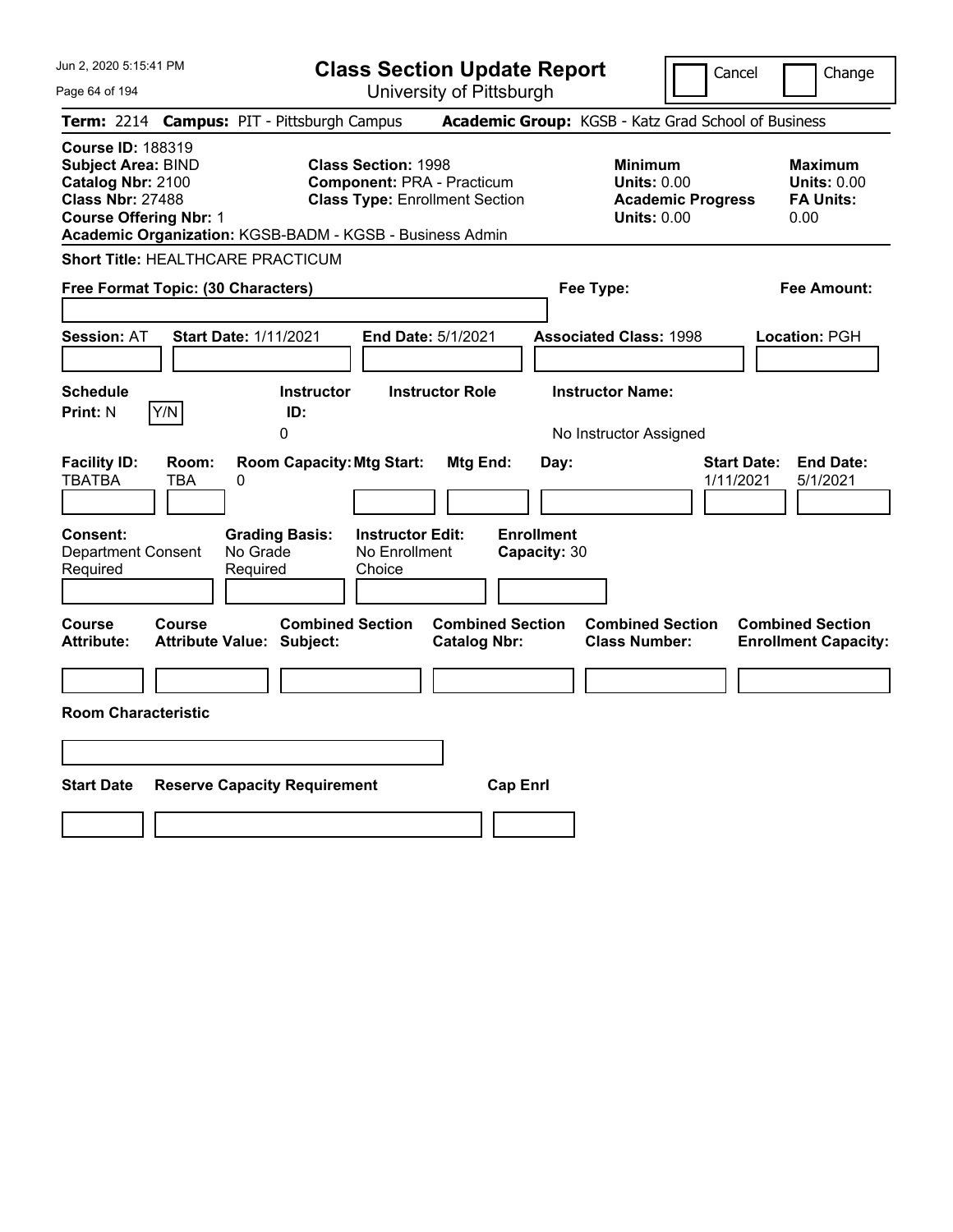| Jun 2, 2020 5:15:41 PM                                                                                                                 |                   |                                                             | <b>Class Section Update Report</b>                 |                                                                           |                                   |                                                            |                          | Cancel<br>Change                                                 |
|----------------------------------------------------------------------------------------------------------------------------------------|-------------------|-------------------------------------------------------------|----------------------------------------------------|---------------------------------------------------------------------------|-----------------------------------|------------------------------------------------------------|--------------------------|------------------------------------------------------------------|
| Page 65 of 194                                                                                                                         |                   |                                                             |                                                    | University of Pittsburgh                                                  |                                   |                                                            |                          |                                                                  |
|                                                                                                                                        |                   | Term: 2214 Campus: PIT - Pittsburgh Campus                  |                                                    |                                                                           |                                   |                                                            |                          | Academic Group: KGSB - Katz Grad School of Business              |
| <b>Course ID: 178848</b><br><b>Subject Area: BIND</b><br>Catalog Nbr: 2111<br><b>Class Nbr: 23383</b><br><b>Course Offering Nbr: 1</b> |                   | Academic Organization: KGSB-BADM - KGSB - Business Admin    | <b>Class Section: 1050</b>                         | <b>Component: WRK - Workshop</b><br><b>Class Type: Enrollment Section</b> |                                   | <b>Minimum</b><br><b>Units: 0.00</b><br><b>Units: 0.00</b> | <b>Academic Progress</b> | <b>Maximum</b><br><b>Units: 0.00</b><br><b>FA Units:</b><br>0.00 |
|                                                                                                                                        |                   | Short Title: LANGUAGE ASSESSMENT WORKSHOP                   |                                                    |                                                                           |                                   |                                                            |                          |                                                                  |
| Free Format Topic: (30 Characters)                                                                                                     |                   |                                                             |                                                    |                                                                           |                                   | Fee Type:                                                  |                          | Fee Amount:                                                      |
| <b>Session: KMT</b>                                                                                                                    |                   | Start Date: 1/11/2021                                       |                                                    | End Date: 5/1/2021                                                        |                                   | <b>Associated Class: 1050</b>                              |                          | Location: PGH                                                    |
| <b>Schedule</b><br>Print: Y                                                                                                            | Y/N               | <b>Instructor</b><br>ID:<br>2964277                         |                                                    | <b>Instructor Role</b><br>Primary Instructor                              |                                   | <b>Instructor Name:</b><br>Hrivnak, Elaine                 |                          |                                                                  |
| <b>Facility ID:</b><br><b>TBATBA</b>                                                                                                   | Room:<br>TBA<br>0 | <b>Room Capacity: Mtg Start:</b>                            |                                                    | Mtg End:                                                                  | Day:                              |                                                            | 1/11/2021                | <b>Start Date:</b><br><b>End Date:</b><br>5/1/2021               |
| <b>Consent:</b><br><b>Department Consent</b><br>Required                                                                               |                   | <b>Grading Basis:</b><br><b>Grad HSU Basis</b>              | <b>Instructor Edit:</b><br>No Enrollment<br>Choice |                                                                           | <b>Enrollment</b><br>Capacity: 10 |                                                            |                          |                                                                  |
| Course<br>Attribute:                                                                                                                   | Course            | <b>Combined Section</b><br><b>Attribute Value: Subject:</b> |                                                    | <b>Combined Section</b><br><b>Catalog Nbr:</b>                            |                                   | <b>Combined Section</b><br><b>Class Number:</b>            |                          | <b>Combined Section</b><br><b>Enrollment Capacity:</b>           |
| <b>Room Characteristic</b><br>Media - Data Projector/Monitor                                                                           |                   |                                                             |                                                    |                                                                           |                                   |                                                            |                          |                                                                  |
| <b>Start Date</b>                                                                                                                      |                   | <b>Reserve Capacity Requirement</b>                         |                                                    | <b>Cap Enrl</b>                                                           |                                   |                                                            |                          |                                                                  |
|                                                                                                                                        |                   |                                                             |                                                    |                                                                           |                                   |                                                            |                          |                                                                  |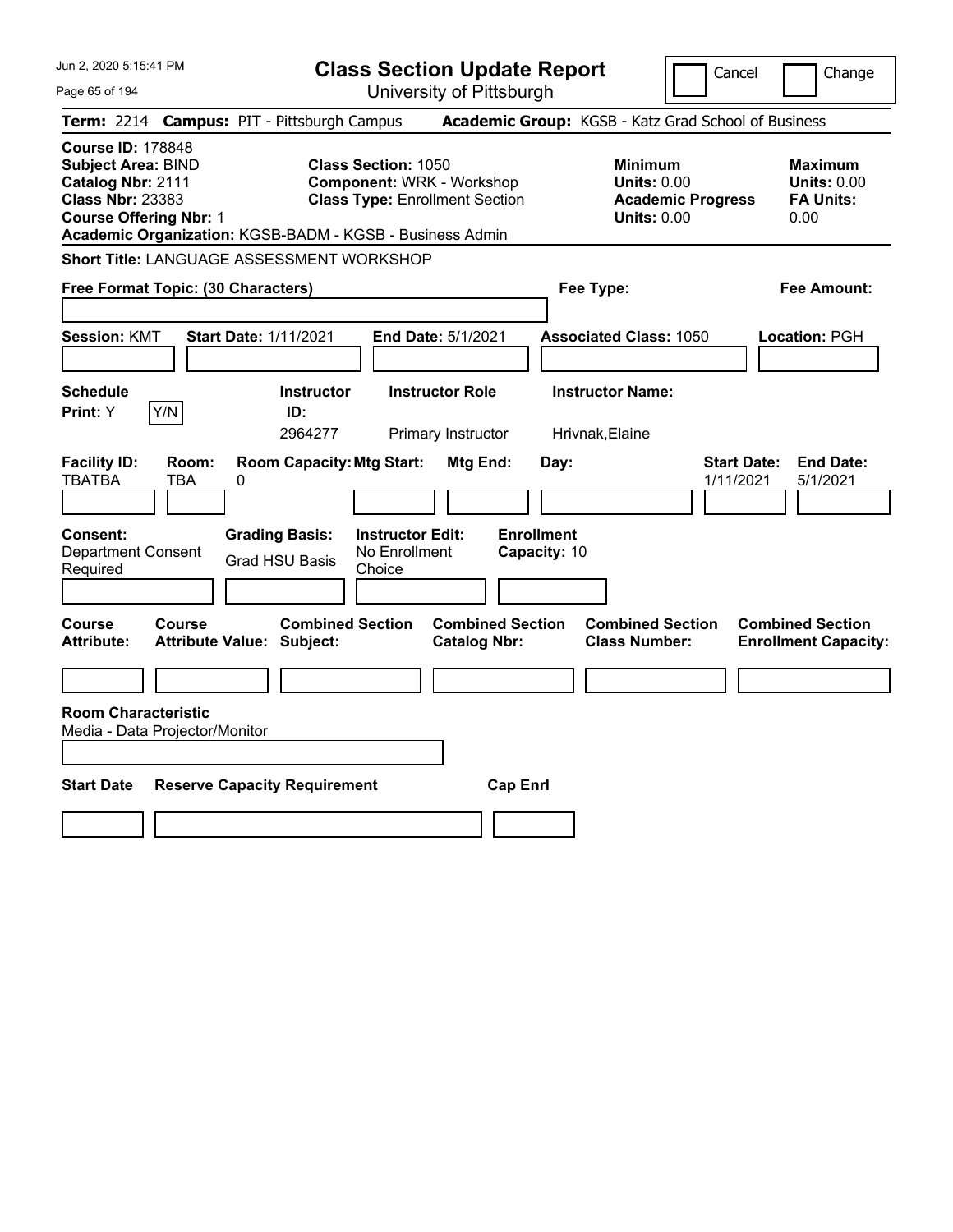| Jun 2, 2020 5:15:41 PM                                                                                                                                                                             |                                                                                                                                               | <b>Class Section Update Report</b><br>Cancel   |                                                                                        |                                                                  |  |  |  |
|----------------------------------------------------------------------------------------------------------------------------------------------------------------------------------------------------|-----------------------------------------------------------------------------------------------------------------------------------------------|------------------------------------------------|----------------------------------------------------------------------------------------|------------------------------------------------------------------|--|--|--|
| Page 66 of 194                                                                                                                                                                                     |                                                                                                                                               | University of Pittsburgh                       |                                                                                        | Change                                                           |  |  |  |
| Term: 2214 Campus: PIT - Pittsburgh Campus                                                                                                                                                         |                                                                                                                                               |                                                | Academic Group: KGSB - Katz Grad School of Business                                    |                                                                  |  |  |  |
| <b>Course ID: 176293</b><br><b>Subject Area: BIND</b><br>Catalog Nbr: 2123<br><b>Class Nbr: 17747</b><br><b>Course Offering Nbr: 1</b><br>Academic Organization: KGSB-BADM - KGSB - Business Admin | <b>Class Section: 1050</b><br><b>Component: LEC - Lecture</b><br><b>Class Type: Enrollment Section</b>                                        |                                                | <b>Minimum</b><br><b>Units: 3.00</b><br><b>Academic Progress</b><br><b>Units: 3.00</b> | <b>Maximum</b><br><b>Units: 3.00</b><br><b>FA Units:</b><br>3.00 |  |  |  |
| Short Title: CONSULTING FIELD PROJECT 2                                                                                                                                                            |                                                                                                                                               |                                                |                                                                                        |                                                                  |  |  |  |
| Free Format Topic: (30 Characters)                                                                                                                                                                 |                                                                                                                                               |                                                | Fee Type:                                                                              | Fee Amount:                                                      |  |  |  |
| <b>Session: KMT</b><br><b>Start Date: 1/11/2021</b>                                                                                                                                                | End Date: 5/1/2021                                                                                                                            |                                                | <b>Associated Class: 1050</b>                                                          | Location: PGH                                                    |  |  |  |
| <b>Schedule</b><br>Y/N<br>Print: Y<br><b>Facility ID:</b><br>Room:                                                                                                                                 | <b>Instructor Role</b><br><b>Instructor</b><br>ID:<br>2906949<br>Special<br>2906815<br>Primary Instructor<br><b>Room Capacity: Mtg Start:</b> | Mtg End:<br>Day:                               | <b>Instructor Name:</b><br>Burgess, Camille D<br>Smith, George M                       | <b>Start Date:</b><br><b>End Date:</b>                           |  |  |  |
| <b>TBATBA</b><br>TBA<br>0                                                                                                                                                                          |                                                                                                                                               |                                                |                                                                                        | 5/1/2021<br>1/11/2021                                            |  |  |  |
| <b>Consent:</b><br><b>Department Consent</b><br>Grad LG/SNC<br>Required<br>Basis                                                                                                                   | <b>Grading Basis:</b><br><b>Instructor Edit:</b><br>No Enrollment<br>Choice                                                                   | <b>Enrollment</b><br>Capacity: 20              |                                                                                        |                                                                  |  |  |  |
| Course<br>Course<br><b>Attribute:</b><br>Attribute Value: Subject:                                                                                                                                 | <b>Combined Section</b>                                                                                                                       | <b>Combined Section</b><br><b>Catalog Nbr:</b> | <b>Combined Section</b><br><b>Class Number:</b>                                        | <b>Combined Section</b><br><b>Enrollment Capacity:</b>           |  |  |  |
|                                                                                                                                                                                                    |                                                                                                                                               |                                                |                                                                                        |                                                                  |  |  |  |
| <b>Room Characteristic</b><br>Media - Data Projector/Monitor                                                                                                                                       |                                                                                                                                               |                                                |                                                                                        |                                                                  |  |  |  |
| <b>Start Date</b><br><b>Reserve Capacity Requirement</b>                                                                                                                                           |                                                                                                                                               | <b>Cap Enrl</b>                                |                                                                                        |                                                                  |  |  |  |
|                                                                                                                                                                                                    |                                                                                                                                               |                                                |                                                                                        |                                                                  |  |  |  |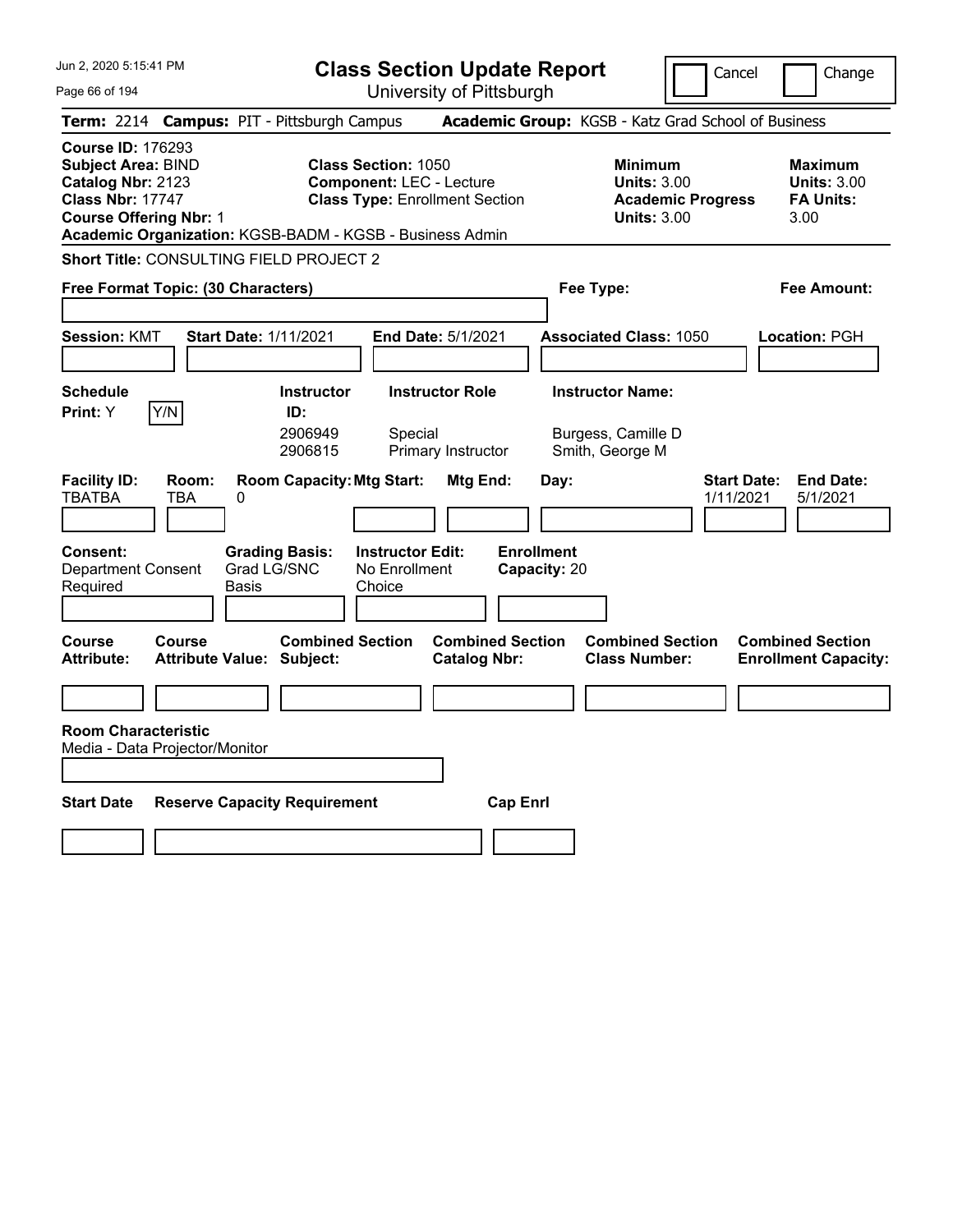| Jun 2, 2020 5:15:41 PM                                                                                                                                                                             | <b>Class Section Update Report</b>                                                                      | Cancel                                                                                 | Change                                                           |
|----------------------------------------------------------------------------------------------------------------------------------------------------------------------------------------------------|---------------------------------------------------------------------------------------------------------|----------------------------------------------------------------------------------------|------------------------------------------------------------------|
| Page 67 of 194                                                                                                                                                                                     | University of Pittsburgh                                                                                |                                                                                        |                                                                  |
| <b>Campus: PIT - Pittsburgh Campus</b><br><b>Term: 2214</b>                                                                                                                                        |                                                                                                         | Academic Group: KGSB - Katz Grad School of Business                                    |                                                                  |
| <b>Course ID: 187847</b><br><b>Subject Area: BIND</b><br>Catalog Nbr: 2163<br><b>Class Nbr: 28767</b><br><b>Course Offering Nbr: 1</b><br>Academic Organization: KGSB-BADM - KGSB - Business Admin | <b>Class Section: 1210</b><br><b>Component: WRK - Workshop</b><br><b>Class Type: Enrollment Section</b> | <b>Minimum</b><br><b>Units: 0.00</b><br><b>Academic Progress</b><br><b>Units: 0.00</b> | <b>Maximum</b><br><b>Units: 0.00</b><br><b>FA Units:</b><br>0.00 |
| Short Title: GLOBAL ISSUE WORKSHOP                                                                                                                                                                 |                                                                                                         |                                                                                        |                                                                  |
| Free Format Topic: (30 Characters)                                                                                                                                                                 |                                                                                                         | Fee Type:                                                                              | Fee Amount:                                                      |
| <b>Session: AT</b><br><b>Start Date: 1/11/2021</b>                                                                                                                                                 | End Date: 5/1/2021                                                                                      | <b>Associated Class: 1210</b>                                                          | Location: PGH                                                    |
| <b>Schedule</b><br>Y/N<br><b>Print: N</b><br>0                                                                                                                                                     | <b>Instructor Role</b><br><b>Instructor</b><br>ID:                                                      | <b>Instructor Name:</b><br>No Instructor Assigned                                      |                                                                  |
| <b>Facility ID:</b><br>Room:<br><b>TBATBA</b><br>TBA<br>0                                                                                                                                          | <b>Room Capacity: Mtg Start:</b><br>Mtg End:<br>Day:                                                    | <b>Start Date:</b><br>1/11/2021                                                        | <b>End Date:</b><br>5/1/2021                                     |
| Consent:<br><b>Grading Basis:</b><br>Non-Graded<br><b>Department Consent</b><br>Required<br>Component                                                                                              | <b>Enrollment</b><br><b>Instructor Edit:</b><br>No Enrollment<br>Capacity: 35<br>Choice                 |                                                                                        |                                                                  |
| Course<br><b>Course</b><br><b>Attribute:</b><br><b>Attribute Value: Subject:</b><br>UCIS<br>WES                                                                                                    | <b>Combined Section</b><br><b>Combined Section</b><br><b>Catalog Nbr:</b>                               | <b>Combined Section</b><br><b>Class Number:</b>                                        | <b>Combined Section</b><br><b>Enrollment Capacity:</b>           |
| <b>Room Characteristic</b>                                                                                                                                                                         |                                                                                                         |                                                                                        |                                                                  |
|                                                                                                                                                                                                    |                                                                                                         |                                                                                        |                                                                  |
| <b>Start Date</b><br><b>Reserve Capacity Requirement</b>                                                                                                                                           | <b>Cap Enrl</b>                                                                                         |                                                                                        |                                                                  |
|                                                                                                                                                                                                    |                                                                                                         |                                                                                        |                                                                  |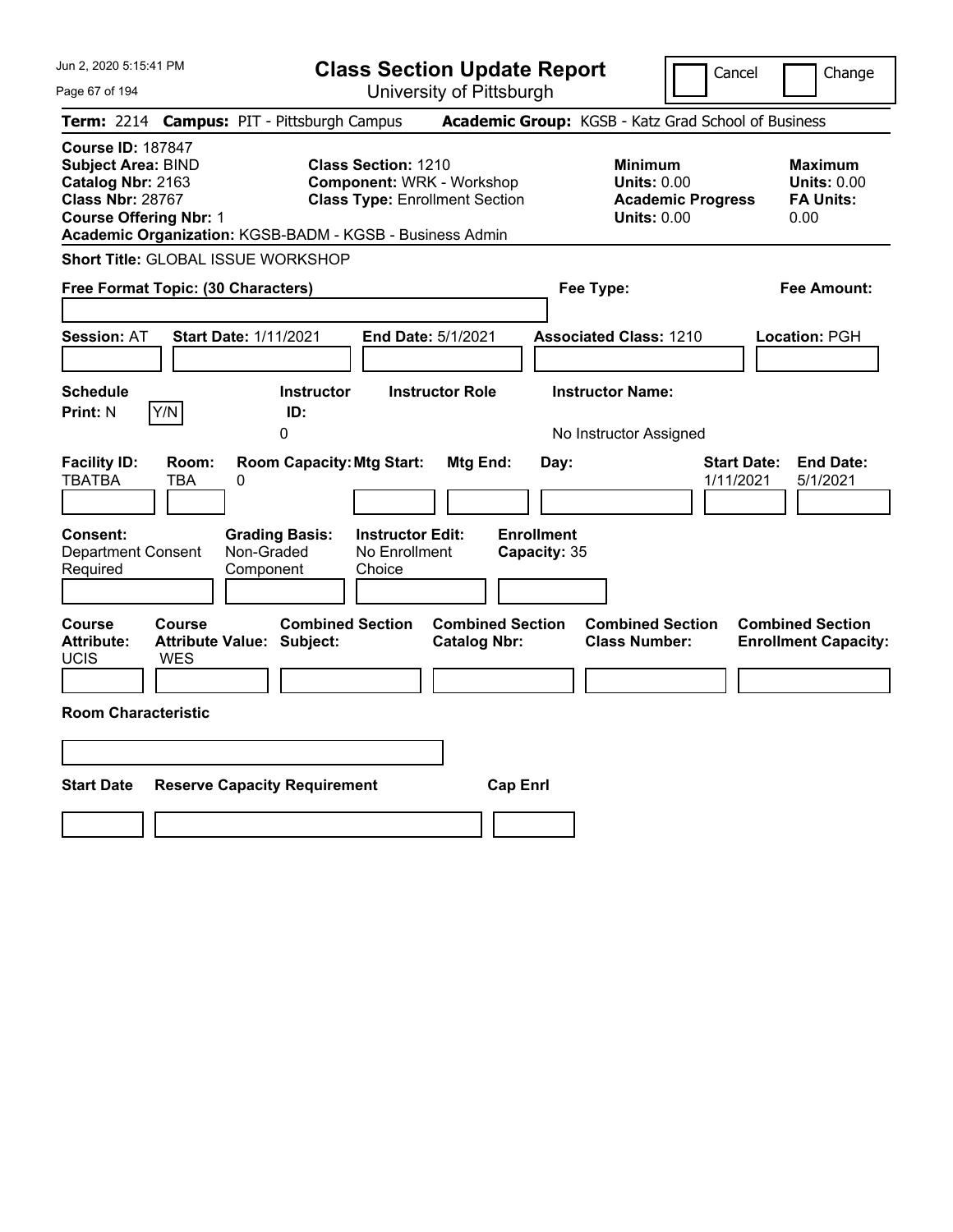| Jun 2, 2020 5:15:41 PM                                                                                                                                                                      |                                                      |       |                                        | <b>Class Section Update Report</b>                                                                     |                                                |                 |                                   |                                                            |                          | Cancel                          | Change                                                           |
|---------------------------------------------------------------------------------------------------------------------------------------------------------------------------------------------|------------------------------------------------------|-------|----------------------------------------|--------------------------------------------------------------------------------------------------------|------------------------------------------------|-----------------|-----------------------------------|------------------------------------------------------------|--------------------------|---------------------------------|------------------------------------------------------------------|
| Page 68 of 194                                                                                                                                                                              |                                                      |       |                                        | University of Pittsburgh                                                                               |                                                |                 |                                   |                                                            |                          |                                 |                                                                  |
| <b>Term: 2214</b>                                                                                                                                                                           |                                                      |       | <b>Campus: PIT - Pittsburgh Campus</b> |                                                                                                        |                                                |                 |                                   | Academic Group: KGSB - Katz Grad School of Business        |                          |                                 |                                                                  |
| <b>Course ID: 181461</b><br>Subject Area: BIND<br>Catalog Nbr: 2200<br><b>Class Nbr: 17826</b><br><b>Course Offering Nbr: 1</b><br>Academic Organization: KGSB-BADM - KGSB - Business Admin |                                                      |       |                                        | <b>Class Section: 1020</b><br><b>Component: LEC - Lecture</b><br><b>Class Type: Enrollment Section</b> |                                                |                 |                                   | <b>Minimum</b><br><b>Units: 1.50</b><br><b>Units: 1.50</b> | <b>Academic Progress</b> |                                 | <b>Maximum</b><br><b>Units: 1.50</b><br><b>FA Units:</b><br>1.50 |
| <b>Short Title: INTEGRATED PROJECT MBA/MS</b>                                                                                                                                               |                                                      |       |                                        |                                                                                                        |                                                |                 |                                   |                                                            |                          |                                 |                                                                  |
| Free Format Topic: (30 Characters)                                                                                                                                                          |                                                      |       |                                        |                                                                                                        |                                                |                 |                                   | Fee Type:                                                  |                          |                                 | Fee Amount:                                                      |
| <b>Session: KS1</b>                                                                                                                                                                         |                                                      |       | Start Date: 1/11/2021                  | End Date: 3/7/2021                                                                                     |                                                |                 |                                   | <b>Associated Class: 1020</b>                              |                          |                                 | Location: PGH                                                    |
| <b>Schedule</b><br>Print: Y                                                                                                                                                                 | Y/N                                                  |       | <b>Instructor</b><br>ID:<br>2902146    |                                                                                                        | <b>Instructor Role</b><br>Primary Instructor   |                 |                                   | <b>Instructor Name:</b><br>Chatterjee, Rabikar             |                          |                                 |                                                                  |
| <b>Facility ID:</b><br><b>TBATBA</b>                                                                                                                                                        | Room:<br><b>TBA</b>                                  | 0     | <b>Room Capacity: Mtg Start:</b>       |                                                                                                        | Mtg End:                                       |                 | Day:                              |                                                            |                          | <b>Start Date:</b><br>1/11/2021 | <b>End Date:</b><br>3/7/2021                                     |
| <b>Consent:</b><br><b>Department Consent</b><br>Required                                                                                                                                    |                                                      | Basis | <b>Grading Basis:</b><br>Grad LG/SNC   | <b>Instructor Edit:</b><br>No Enrollment<br>Choice                                                     |                                                |                 | <b>Enrollment</b><br>Capacity: 20 |                                                            |                          |                                 |                                                                  |
| Course<br><b>Attribute:</b>                                                                                                                                                                 | Course<br><b>Attribute Value: Subject:</b>           |       | <b>Combined Section</b>                |                                                                                                        | <b>Combined Section</b><br><b>Catalog Nbr:</b> |                 |                                   | <b>Combined Section</b><br><b>Class Number:</b>            |                          |                                 | <b>Combined Section</b><br><b>Enrollment Capacity:</b>           |
|                                                                                                                                                                                             |                                                      |       |                                        |                                                                                                        |                                                |                 |                                   |                                                            |                          |                                 |                                                                  |
| <b>Room Characteristic</b><br>Media - Data Projector/Monitor                                                                                                                                |                                                      |       |                                        |                                                                                                        |                                                |                 |                                   |                                                            |                          |                                 |                                                                  |
| <b>Start Date</b><br>10/1/2020<br>10/1/2020                                                                                                                                                 | Restricted to BUSADF-MBA<br>Restricted to BUSADP-MBA |       | <b>Reserve Capacity Requirement</b>    |                                                                                                        |                                                | <b>Cap Enrl</b> | 10<br>10                          |                                                            |                          |                                 |                                                                  |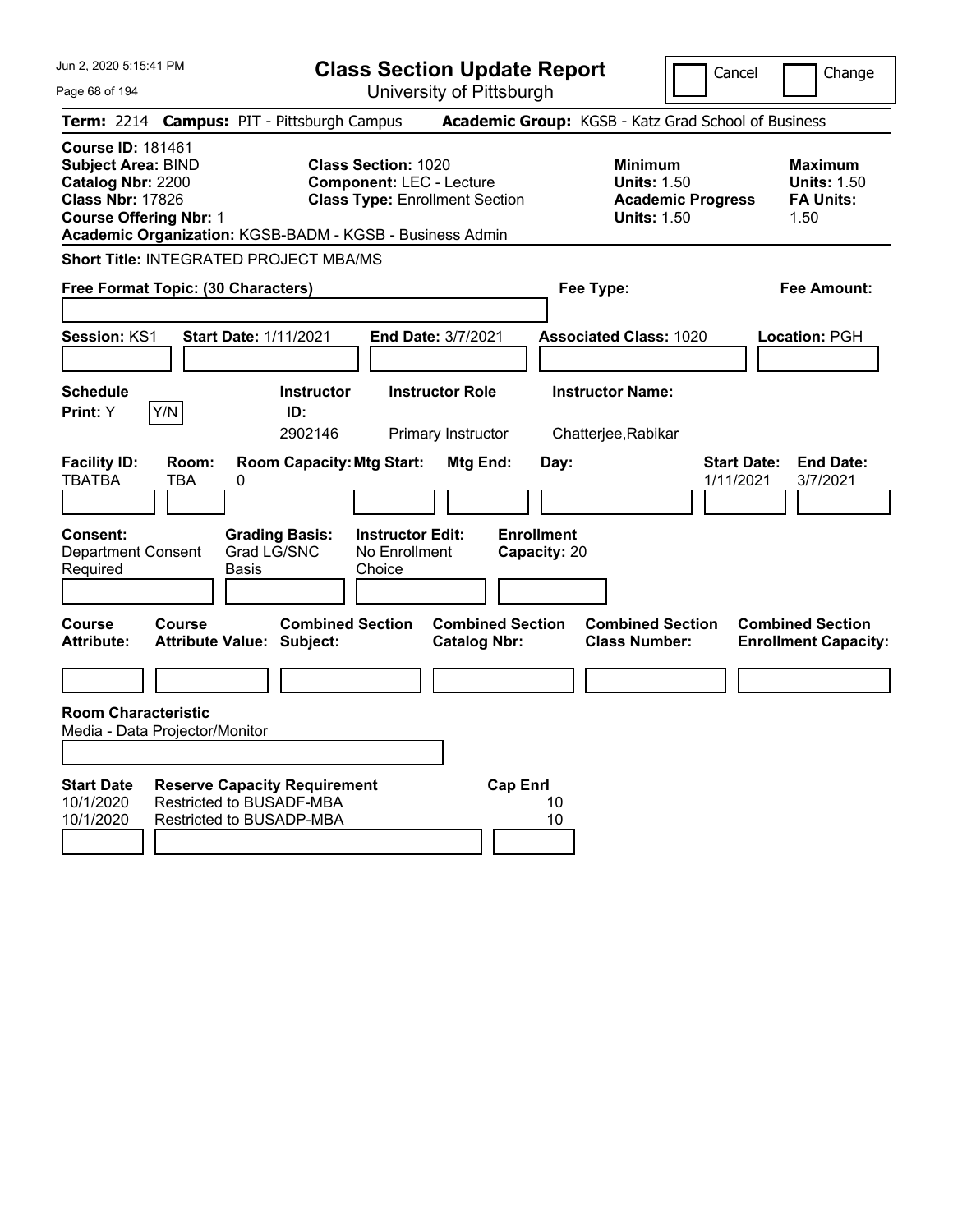| Jun 2, 2020 5:15:41 PM                                                                                                                 |                               |                                                                                                                                                   |                                                    | <b>Class Section Update Report</b>                                       |                                        |                                                            |                          | Cancel                          | Change                                                           |
|----------------------------------------------------------------------------------------------------------------------------------------|-------------------------------|---------------------------------------------------------------------------------------------------------------------------------------------------|----------------------------------------------------|--------------------------------------------------------------------------|----------------------------------------|------------------------------------------------------------|--------------------------|---------------------------------|------------------------------------------------------------------|
| Page 69 of 194                                                                                                                         |                               |                                                                                                                                                   |                                                    | University of Pittsburgh                                                 |                                        |                                                            |                          |                                 |                                                                  |
|                                                                                                                                        |                               | Term: 2214 Campus: PIT - Pittsburgh Campus                                                                                                        |                                                    |                                                                          |                                        | Academic Group: KGSB - Katz Grad School of Business        |                          |                                 |                                                                  |
| <b>Course ID: 101615</b><br><b>Subject Area: BIND</b><br>Catalog Nbr: 2203<br><b>Class Nbr: 21848</b><br><b>Course Offering Nbr: 1</b> |                               | Academic Organization: KGSB-BADM - KGSB - Business Admin                                                                                          | <b>Class Section: 1400</b>                         | <b>Component: LEC - Lecture</b><br><b>Class Type: Enrollment Section</b> |                                        | <b>Minimum</b><br><b>Units: 1.50</b><br><b>Units: 1.50</b> | <b>Academic Progress</b> |                                 | <b>Maximum</b><br><b>Units: 1.50</b><br><b>FA Units:</b><br>1.50 |
|                                                                                                                                        |                               | <b>Short Title: ORGANIZATIONAL TRANSFORMATION</b>                                                                                                 |                                                    |                                                                          |                                        |                                                            |                          |                                 |                                                                  |
| Free Format Topic: (30 Characters)                                                                                                     |                               |                                                                                                                                                   |                                                    |                                                                          |                                        | Fee Type:                                                  |                          |                                 | <b>Fee Amount:</b>                                               |
| Session: KS1                                                                                                                           |                               | <b>Start Date: 1/11/2021</b>                                                                                                                      |                                                    | End Date: 3/7/2021                                                       |                                        | <b>Associated Class: 1400</b>                              |                          |                                 | Location: PGH                                                    |
| <b>Schedule</b><br>Print: Y                                                                                                            | Y/N                           | <b>Instructor</b><br>ID:<br>2901563                                                                                                               |                                                    | <b>Instructor Role</b><br>Primary Instructor                             |                                        | <b>Instructor Name:</b><br>Atkin, Robert S                 |                          |                                 |                                                                  |
| <b>Facility ID:</b><br><b>NEEDSAROOM</b>                                                                                               | Room:                         | <b>Room Capacity: Mtg Start:</b>                                                                                                                  | 6:20 PM                                            | Mtg End:<br>9:20 PM                                                      | Day:<br>Th                             |                                                            |                          | <b>Start Date:</b><br>1/11/2021 | <b>End Date:</b><br>3/7/2021                                     |
| <b>Consent:</b><br>No Special Consent<br>Required                                                                                      |                               | <b>Grading Basis:</b><br>Grad LG/SU3<br><b>Basis</b>                                                                                              | <b>Instructor Edit:</b><br>No Enrollment<br>Choice |                                                                          | <b>Enrollment</b><br>Capacity: 58      |                                                            |                          |                                 |                                                                  |
| <b>Course</b><br><b>Attribute:</b><br><b>UCIS</b>                                                                                      | <b>Course</b><br><b>GLBST</b> | <b>Combined Section</b><br><b>Attribute Value: Subject:</b>                                                                                       |                                                    | <b>Combined Section</b><br><b>Catalog Nbr:</b>                           |                                        | <b>Combined Section</b><br><b>Class Number:</b>            |                          |                                 | <b>Combined Section</b><br><b>Enrollment Capacity:</b>           |
| <b>Room Characteristic</b><br>Media - Data Projector/Monitor<br>PeopleSoft - Scheduled (PS)                                            |                               |                                                                                                                                                   |                                                    |                                                                          |                                        |                                                            |                          |                                 |                                                                  |
| <b>Start Date</b><br>11/30/2020<br>10/1/2020<br>10/1/2020<br>10/1/2020                                                                 |                               | <b>Reserve Capacity Requirement</b><br>Restricted to BUSAD-MBA<br>Restricted to BUSAD-MBA<br>Restricted to BUSADP-MBA<br>Restricted to BUSADF-MBA |                                                    |                                                                          | <b>Cap Enrl</b><br>0<br>15<br>20<br>15 |                                                            |                          |                                 |                                                                  |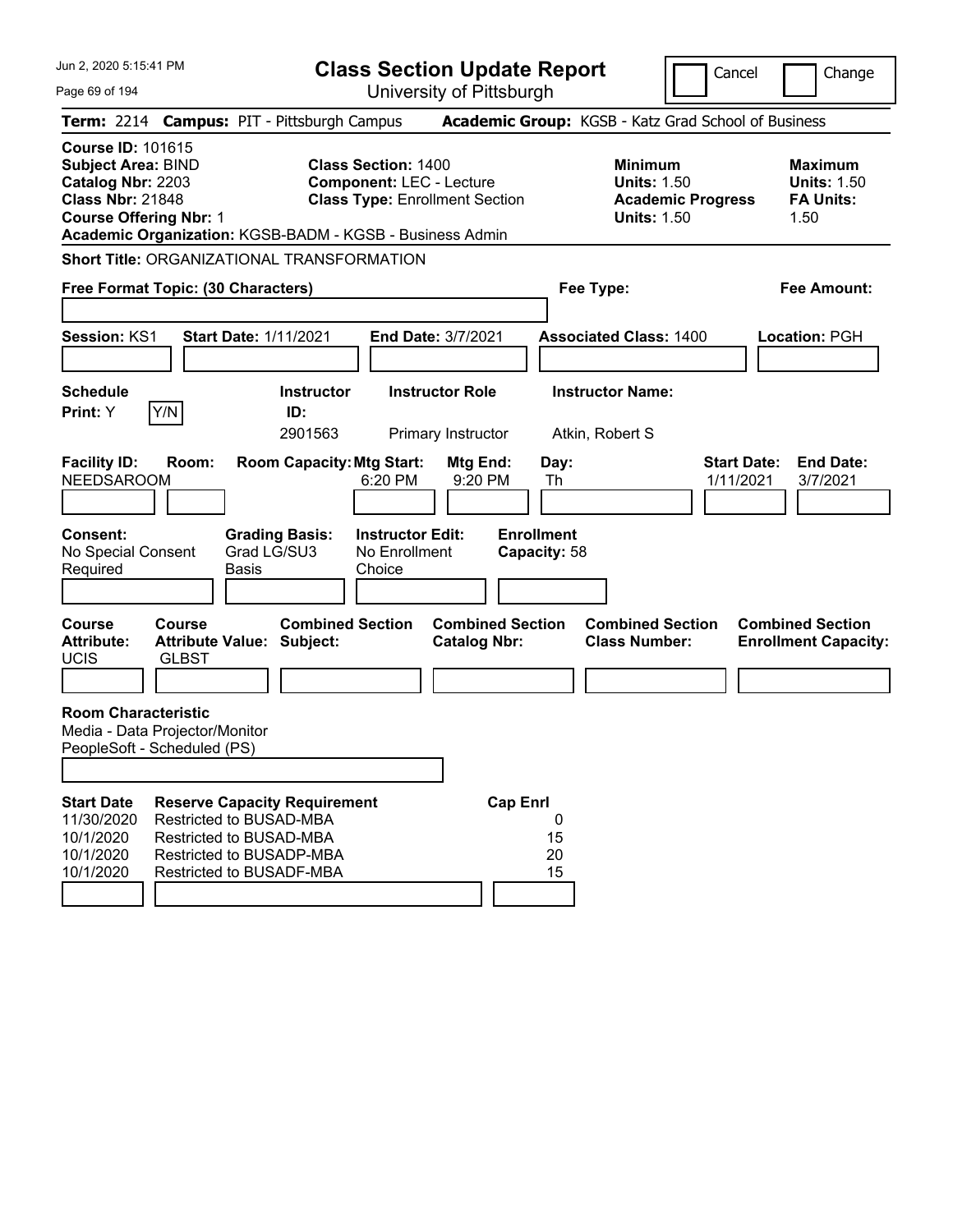| Jun 2, 2020 5:15:41 PM                                                                                                                                                                             |                                                                                                        | <b>Class Section Update Report</b>             | Cancel                                                                                 | Change                                                           |  |
|----------------------------------------------------------------------------------------------------------------------------------------------------------------------------------------------------|--------------------------------------------------------------------------------------------------------|------------------------------------------------|----------------------------------------------------------------------------------------|------------------------------------------------------------------|--|
| Page 70 of 194                                                                                                                                                                                     |                                                                                                        | University of Pittsburgh                       |                                                                                        |                                                                  |  |
| Term: 2214 Campus: PIT - Pittsburgh Campus                                                                                                                                                         |                                                                                                        |                                                | Academic Group: KGSB - Katz Grad School of Business                                    |                                                                  |  |
| <b>Course ID: 101615</b><br><b>Subject Area: BIND</b><br>Catalog Nbr: 2203<br><b>Class Nbr: 30701</b><br><b>Course Offering Nbr: 1</b><br>Academic Organization: KGSB-BADM - KGSB - Business Admin | <b>Class Section: 1405</b><br><b>Component: LEC - Lecture</b><br><b>Class Type: Enrollment Section</b> |                                                | <b>Minimum</b><br><b>Units: 1.50</b><br><b>Academic Progress</b><br><b>Units: 1.50</b> | <b>Maximum</b><br><b>Units: 1.50</b><br><b>FA Units:</b><br>1.50 |  |
| <b>Short Title: ORGANIZATIONAL TRANSFORMATION</b>                                                                                                                                                  |                                                                                                        |                                                |                                                                                        |                                                                  |  |
| Free Format Topic: (30 Characters)                                                                                                                                                                 |                                                                                                        |                                                | Fee Type:                                                                              | Fee Amount:                                                      |  |
| Session: KS2                                                                                                                                                                                       | <b>Start Date: 3/15/2021</b>                                                                           | End Date: 5/1/2021                             | <b>Associated Class: 1405</b>                                                          | Location: PGH                                                    |  |
| <b>Schedule</b><br>Y/N<br>Print: Y                                                                                                                                                                 | <b>Instructor</b><br>ID:<br>2901563                                                                    | <b>Instructor Role</b><br>Primary Instructor   | <b>Instructor Name:</b><br>Atkin, Robert S                                             |                                                                  |  |
| <b>Facility ID:</b><br>Room:<br>OFFCAMPUS OCTBA<br>0                                                                                                                                               | <b>Room Capacity: Mtg Start:</b><br>5:30 PM                                                            | Mtg End:<br>Day:<br>8:30 PM<br>Mo              | 3/15/2021                                                                              | <b>Start Date:</b><br><b>End Date:</b><br>5/1/2021               |  |
| <b>Consent:</b><br>Department Consent<br>Required<br>Basis                                                                                                                                         | <b>Grading Basis:</b><br><b>Instructor Edit:</b><br>Grad LG/SU3<br>No Enrollment<br>Choice             | <b>Enrollment</b><br>Capacity: 35              |                                                                                        |                                                                  |  |
| Course<br><b>Course</b><br><b>Attribute:</b><br>Attribute Value: Subject:                                                                                                                          | <b>Combined Section</b>                                                                                | <b>Combined Section</b><br><b>Catalog Nbr:</b> | <b>Combined Section</b><br><b>Class Number:</b>                                        | <b>Combined Section</b><br><b>Enrollment Capacity:</b>           |  |
|                                                                                                                                                                                                    |                                                                                                        |                                                |                                                                                        |                                                                  |  |
| <b>Room Characteristic</b>                                                                                                                                                                         |                                                                                                        |                                                |                                                                                        |                                                                  |  |
|                                                                                                                                                                                                    |                                                                                                        |                                                |                                                                                        |                                                                  |  |
| <b>Start Date</b><br><b>Reserve Capacity Requirement</b><br><b>Cap Enrl</b>                                                                                                                        |                                                                                                        |                                                |                                                                                        |                                                                  |  |
|                                                                                                                                                                                                    |                                                                                                        |                                                |                                                                                        |                                                                  |  |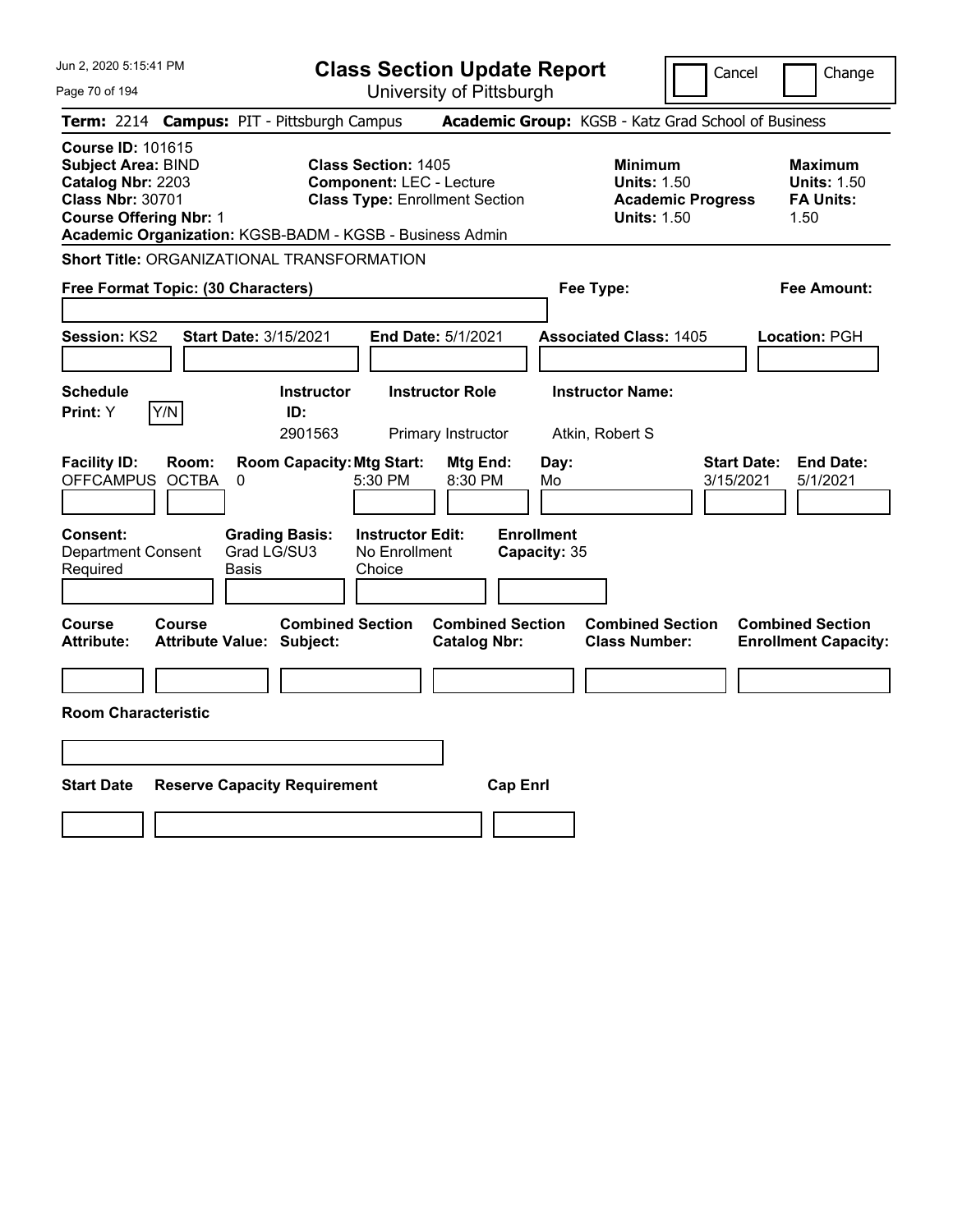| Jun 2, 2020 5:15:41 PM                                                                                                                                                 | <b>Class Section Update Report</b>                                                                                                                                 |                                                                                        | Cancel<br>Change                                                 |
|------------------------------------------------------------------------------------------------------------------------------------------------------------------------|--------------------------------------------------------------------------------------------------------------------------------------------------------------------|----------------------------------------------------------------------------------------|------------------------------------------------------------------|
| Page 71 of 194                                                                                                                                                         | University of Pittsburgh                                                                                                                                           |                                                                                        |                                                                  |
| <b>Term: 2214</b>                                                                                                                                                      | <b>Campus: PIT - Pittsburgh Campus</b>                                                                                                                             | Academic Group: KGSB - Katz Grad School of Business                                    |                                                                  |
| <b>Course ID: 101615</b><br><b>Subject Area: BIND</b><br>Catalog Nbr: 2203<br><b>Class Nbr: 30499</b><br><b>Course Offering Nbr: 1</b>                                 | <b>Class Section: 1500</b><br><b>Component: LEC - Lecture</b><br><b>Class Type: Enrollment Section</b><br>Academic Organization: KGSB-BADM - KGSB - Business Admin | <b>Minimum</b><br><b>Units: 1.50</b><br><b>Academic Progress</b><br><b>Units: 1.50</b> | <b>Maximum</b><br><b>Units: 1.50</b><br><b>FA Units:</b><br>1.50 |
| <b>Short Title: ORGANIZATIONAL TRANSFORMATION</b>                                                                                                                      |                                                                                                                                                                    |                                                                                        |                                                                  |
| Free Format Topic: (30 Characters)                                                                                                                                     |                                                                                                                                                                    | Fee Type:                                                                              | Fee Amount:                                                      |
| Session: KET<br><b>Start Date: 1/8/2021</b>                                                                                                                            | End Date: 4/24/2021                                                                                                                                                | <b>Associated Class: 1500</b>                                                          | <b>Location: PGH</b>                                             |
| <b>Schedule</b><br>Y/N<br><b>Print:</b> Y                                                                                                                              | <b>Instructor</b><br><b>Instructor Role</b><br>ID:<br>2901563<br>Primary Instructor<br>2964523<br><b>Teaching Assistant</b>                                        | <b>Instructor Name:</b><br>Atkin, Robert S<br>Piekutowski, James Joseph                |                                                                  |
| <b>Facility ID:</b><br>Room:<br><b>TBATBA</b><br>TBA<br>0<br><b>Grading Basis:</b><br><b>Consent:</b><br><b>Instructor Consent</b><br>Grad LG/SU3<br>Required<br>Basis | <b>Room Capacity: Mtg Start:</b><br>Mtg End:<br><b>Instructor Edit:</b><br>No Enrollment<br>Choice                                                                 | Day:<br><b>Enrollment</b><br>Capacity: 20                                              | <b>End Date:</b><br><b>Start Date:</b><br>1/8/2021<br>4/24/2021  |
| <b>Course</b><br><b>Course</b><br><b>Attribute:</b><br><b>Attribute Value: Subject:</b>                                                                                | <b>Combined Section</b><br><b>Combined Section</b><br><b>Catalog Nbr:</b>                                                                                          | <b>Combined Section</b><br><b>Class Number:</b>                                        | <b>Combined Section</b><br><b>Enrollment Capacity:</b>           |
| <b>Room Characteristic</b>                                                                                                                                             |                                                                                                                                                                    |                                                                                        |                                                                  |
| <b>Start Date</b><br><b>Reserve Capacity Requirement</b>                                                                                                               |                                                                                                                                                                    | <b>Cap Enrl</b>                                                                        |                                                                  |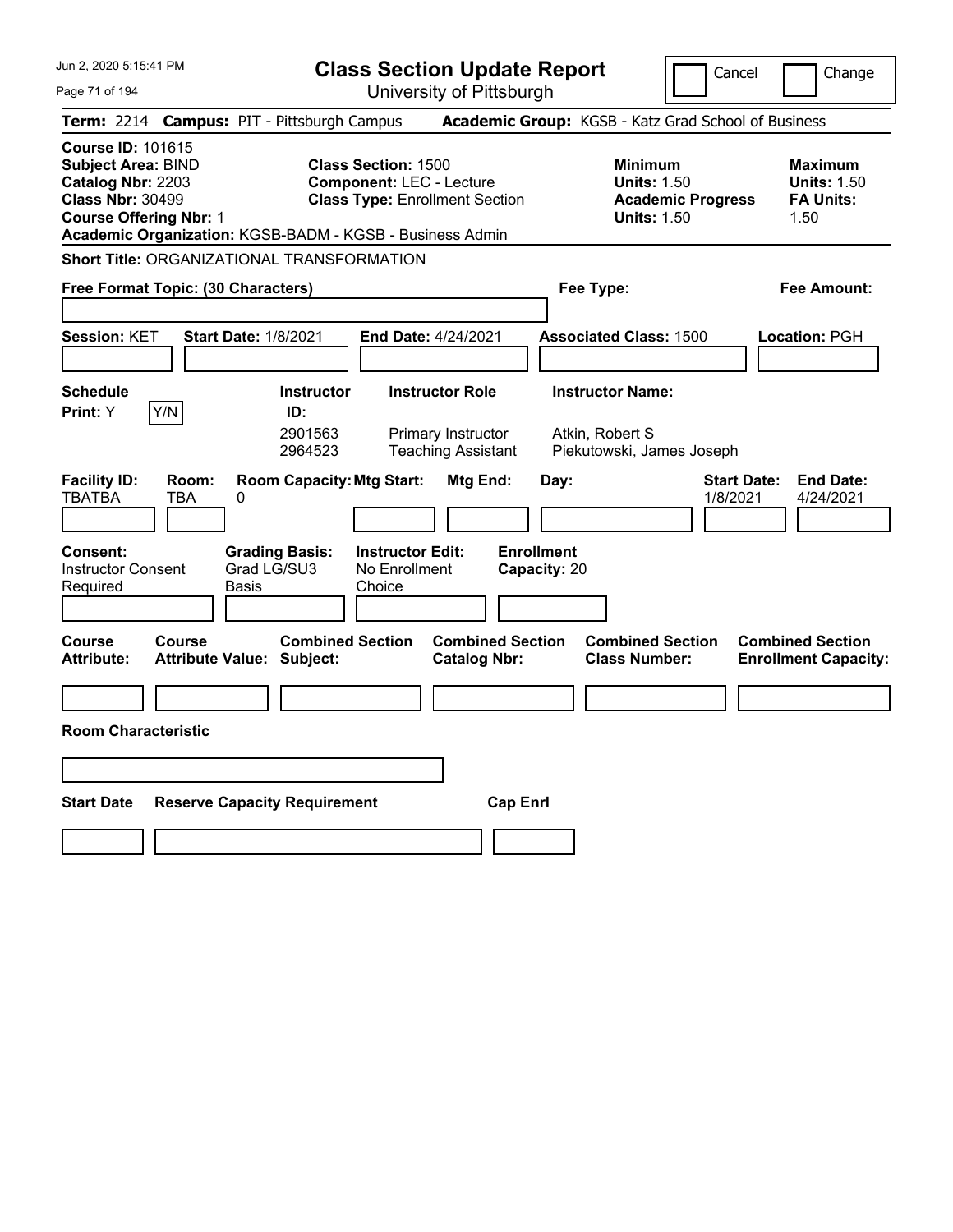| Jun 2, 2020 5:15:41 PM                                                                                                                 |                                                                                                                                                                      | <b>Class Section Update Report</b>             | Cancel                                                                                 | Change                                                           |
|----------------------------------------------------------------------------------------------------------------------------------------|----------------------------------------------------------------------------------------------------------------------------------------------------------------------|------------------------------------------------|----------------------------------------------------------------------------------------|------------------------------------------------------------------|
| Page 72 of 194                                                                                                                         |                                                                                                                                                                      | University of Pittsburgh                       |                                                                                        |                                                                  |
| Term: 2214 Campus: PIT - Pittsburgh Campus                                                                                             |                                                                                                                                                                      |                                                | Academic Group: KGSB - Katz Grad School of Business                                    |                                                                  |
| <b>Course ID: 191046</b><br><b>Subject Area: BIND</b><br>Catalog Nbr: 2231<br><b>Class Nbr: 28771</b><br><b>Course Offering Nbr: 1</b> | <b>Class Section: 1210</b><br><b>Component: PRA - Practicum</b><br><b>Class Type: Enrollment Section</b><br>Academic Organization: KGSB-BADM - KGSB - Business Admin |                                                | <b>Minimum</b><br><b>Units: 3.00</b><br><b>Academic Progress</b><br><b>Units: 3.00</b> | <b>Maximum</b><br><b>Units: 3.00</b><br><b>FA Units:</b><br>3.00 |
| Short Title: GLOBAL CONSULTING PROJECT                                                                                                 |                                                                                                                                                                      |                                                |                                                                                        |                                                                  |
| Free Format Topic: (30 Characters)                                                                                                     |                                                                                                                                                                      |                                                | Fee Type:                                                                              | <b>Fee Amount:</b>                                               |
| <b>Session: KMT</b>                                                                                                                    | <b>Start Date: 1/11/2021</b>                                                                                                                                         | End Date: 5/1/2021                             | <b>Associated Class: 1210</b>                                                          | Location: PGH                                                    |
| <b>Schedule</b><br>Y/N<br>Print: Y                                                                                                     | <b>Instructor</b><br>ID:<br>0                                                                                                                                        | <b>Instructor Role</b>                         | <b>Instructor Name:</b><br>No Instructor Assigned                                      |                                                                  |
| <b>Facility ID:</b><br>Room:<br><b>TBATBA</b><br>TBA                                                                                   | <b>Room Capacity: Mtg Start:</b><br>0                                                                                                                                | Mtg End:<br>Day:                               | <b>Start Date:</b><br>1/11/2021                                                        | <b>End Date:</b><br>5/1/2021                                     |
| Consent:<br><b>Department Consent</b><br>Required                                                                                      | <b>Instructor Edit:</b><br><b>Grading Basis:</b><br>Grad LG/SNC<br>No Enrollment<br>Basis<br>Choice                                                                  | <b>Enrollment</b><br>Capacity: 35              |                                                                                        |                                                                  |
| Course<br>Course<br><b>Attribute:</b>                                                                                                  | <b>Combined Section</b><br><b>Attribute Value: Subject:</b>                                                                                                          | <b>Combined Section</b><br><b>Catalog Nbr:</b> | <b>Combined Section</b><br><b>Class Number:</b>                                        | <b>Combined Section</b><br><b>Enrollment Capacity:</b>           |
|                                                                                                                                        |                                                                                                                                                                      |                                                |                                                                                        |                                                                  |
| <b>Room Characteristic</b>                                                                                                             |                                                                                                                                                                      |                                                |                                                                                        |                                                                  |
|                                                                                                                                        |                                                                                                                                                                      |                                                |                                                                                        |                                                                  |
| <b>Start Date</b>                                                                                                                      | <b>Reserve Capacity Requirement</b>                                                                                                                                  | <b>Cap Enrl</b>                                |                                                                                        |                                                                  |
|                                                                                                                                        |                                                                                                                                                                      |                                                |                                                                                        |                                                                  |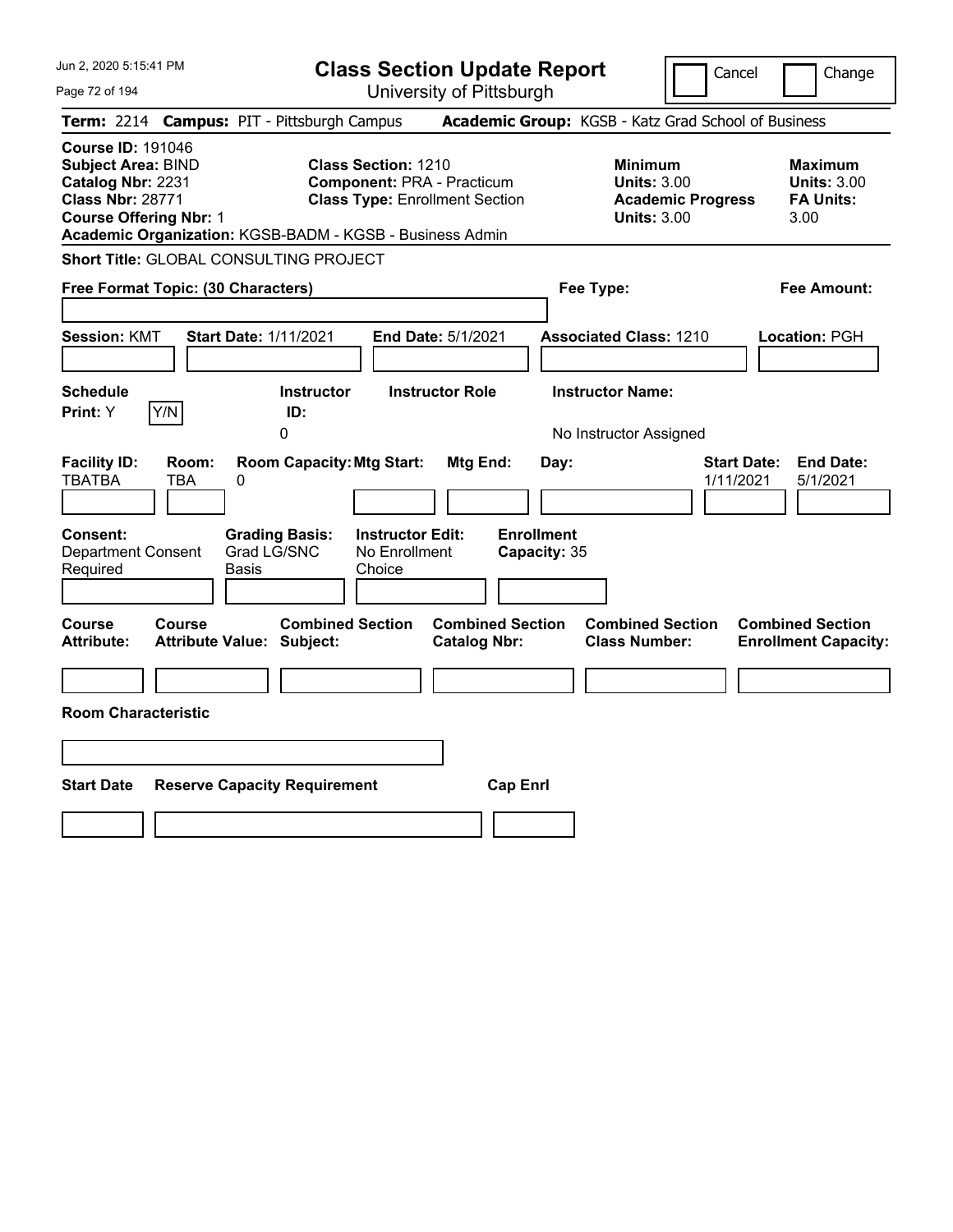| Jun 2, 2020 5:15:41 PM                                                                                                                                                                             | <b>Class Section Update Report</b>                                                                              |                                                      |                                                            | Cancel                          | Change                                                           |
|----------------------------------------------------------------------------------------------------------------------------------------------------------------------------------------------------|-----------------------------------------------------------------------------------------------------------------|------------------------------------------------------|------------------------------------------------------------|---------------------------------|------------------------------------------------------------------|
| Page 73 of 194                                                                                                                                                                                     |                                                                                                                 | University of Pittsburgh                             |                                                            |                                 |                                                                  |
| Term: 2214 Campus: PIT - Pittsburgh Campus                                                                                                                                                         |                                                                                                                 |                                                      | Academic Group: KGSB - Katz Grad School of Business        |                                 |                                                                  |
| <b>Course ID: 190325</b><br><b>Subject Area: BIND</b><br>Catalog Nbr: 2263<br><b>Class Nbr: 28768</b><br><b>Course Offering Nbr: 1</b><br>Academic Organization: KGSB-BADM - KGSB - Business Admin | <b>Class Section: 1200</b><br><b>Component: WRK - Workshop</b><br><b>Class Type: Enrollment Section</b>         |                                                      | <b>Minimum</b><br><b>Units: 3.00</b><br><b>Units: 3.00</b> | <b>Academic Progress</b>        | <b>Maximum</b><br><b>Units: 3.00</b><br><b>FA Units:</b><br>3.00 |
| Short Title: GLOBAL ISSUE WORKSHOP                                                                                                                                                                 |                                                                                                                 |                                                      |                                                            |                                 |                                                                  |
| Free Format Topic: (30 Characters)                                                                                                                                                                 |                                                                                                                 |                                                      | Fee Type:                                                  |                                 | Fee Amount:                                                      |
| <b>Start Date: 1/11/2021</b><br><b>Session: AT</b>                                                                                                                                                 | End Date: 5/1/2021                                                                                              |                                                      | <b>Associated Class: 1200</b>                              |                                 | Location: PGH                                                    |
| <b>Schedule</b><br>Y/N<br>Print: Y                                                                                                                                                                 | <b>Instructor</b><br>ID:                                                                                        | <b>Instructor Role</b>                               | <b>Instructor Name:</b>                                    |                                 |                                                                  |
|                                                                                                                                                                                                    | 0                                                                                                               |                                                      | No Instructor Assigned                                     |                                 |                                                                  |
| <b>Facility ID:</b><br>Room:<br><b>TBATBA</b><br>TBA<br>0<br>Consent:<br>Grad LG/SNC<br><b>Department Consent</b><br>Required<br>Basis                                                             | <b>Room Capacity: Mtg Start:</b><br><b>Grading Basis:</b><br><b>Instructor Edit:</b><br>No Enrollment<br>Choice | <b>Mtg End:</b><br><b>Enrollment</b><br>Capacity: 35 | Day:                                                       | <b>Start Date:</b><br>1/11/2021 | <b>End Date:</b><br>5/1/2021                                     |
| Course<br><b>Course</b><br><b>Attribute:</b><br><b>Attribute Value: Subject:</b>                                                                                                                   | <b>Combined Section</b>                                                                                         | <b>Combined Section</b><br><b>Catalog Nbr:</b>       | <b>Combined Section</b><br><b>Class Number:</b>            |                                 | <b>Combined Section</b><br><b>Enrollment Capacity:</b>           |
|                                                                                                                                                                                                    |                                                                                                                 |                                                      |                                                            |                                 |                                                                  |
| <b>Room Characteristic</b>                                                                                                                                                                         |                                                                                                                 |                                                      |                                                            |                                 |                                                                  |
|                                                                                                                                                                                                    |                                                                                                                 |                                                      |                                                            |                                 |                                                                  |
| <b>Start Date</b><br><b>Reserve Capacity Requirement</b>                                                                                                                                           |                                                                                                                 | <b>Cap Enrl</b>                                      |                                                            |                                 |                                                                  |
|                                                                                                                                                                                                    |                                                                                                                 |                                                      |                                                            |                                 |                                                                  |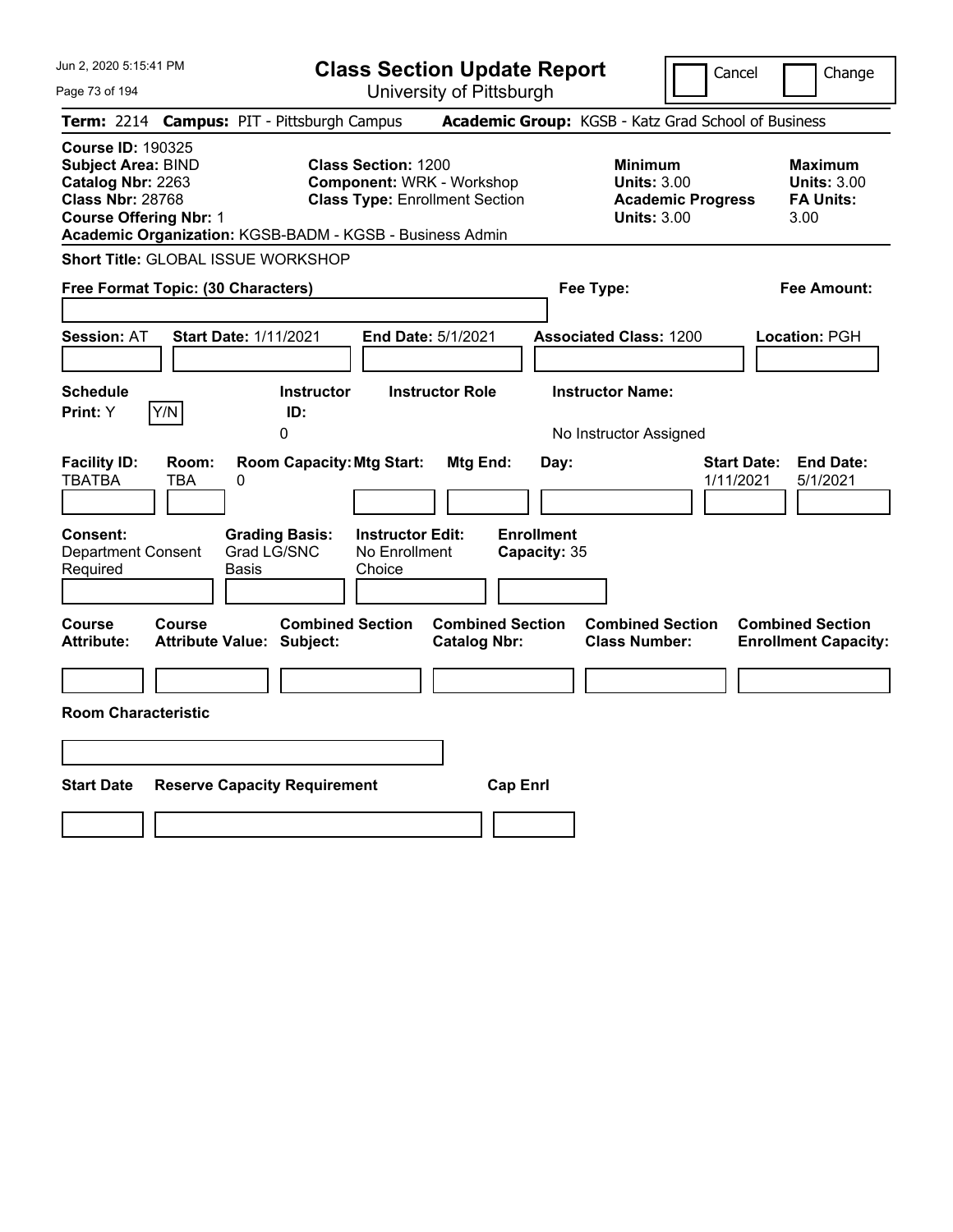| Jun 2, 2020 5:15:41 PM                                                                                                                 |                                           |                                                                                            | <b>Class Section Update Report</b>                                                                     |                                                |                                                   |                                                                                        | Cancel                          | Change                                                           |
|----------------------------------------------------------------------------------------------------------------------------------------|-------------------------------------------|--------------------------------------------------------------------------------------------|--------------------------------------------------------------------------------------------------------|------------------------------------------------|---------------------------------------------------|----------------------------------------------------------------------------------------|---------------------------------|------------------------------------------------------------------|
| Page 74 of 194                                                                                                                         |                                           |                                                                                            | University of Pittsburgh                                                                               |                                                |                                                   |                                                                                        |                                 |                                                                  |
|                                                                                                                                        |                                           | Term: 2214 Campus: PIT - Pittsburgh Campus                                                 |                                                                                                        |                                                |                                                   | Academic Group: KGSB - Katz Grad School of Business                                    |                                 |                                                                  |
| <b>Course ID: 182649</b><br><b>Subject Area: BIND</b><br>Catalog Nbr: 2444<br><b>Class Nbr: 21809</b><br><b>Course Offering Nbr: 1</b> |                                           | Academic Organization: KGSB-BADM - KGSB - Business Admin                                   | <b>Class Section: 1060</b><br><b>Component: LEC - Lecture</b><br><b>Class Type: Enrollment Section</b> |                                                |                                                   | <b>Minimum</b><br><b>Units: 3.00</b><br><b>Academic Progress</b><br><b>Units: 3.00</b> |                                 | <b>Maximum</b><br><b>Units: 3.00</b><br><b>FA Units:</b><br>3.00 |
|                                                                                                                                        |                                           | <b>Short Title: MANAGEMENT SIMULATION CAPSTONE</b>                                         |                                                                                                        |                                                |                                                   |                                                                                        |                                 |                                                                  |
| Free Format Topic: (30 Characters)                                                                                                     |                                           |                                                                                            |                                                                                                        |                                                | Fee Type:                                         |                                                                                        |                                 | <b>Fee Amount:</b>                                               |
| <b>Session: KMT</b><br><b>Schedule</b><br>Print: Y                                                                                     | Y/N                                       | Start Date: 1/11/2021<br><b>Instructor</b><br>ID:<br>2954028                               | End Date: 5/1/2021<br><b>Instructor Role</b><br>Primary Instructor                                     |                                                | Davis, Tom                                        | <b>Associated Class: 1060</b><br><b>Instructor Name:</b>                               |                                 | <b>Location: PGH</b>                                             |
| <b>Facility ID:</b><br><b>MERVSEVSP</b><br>Consent:<br><b>Department Consent</b><br>Required                                           | Room:<br><b>EVENT</b><br>0<br><b>SPAC</b> | <b>Room Capacity: Mtg Start:</b><br><b>Grading Basis:</b><br>Grad LG/SNC<br>Basis          | 9:30 AM<br><b>Instructor Edit:</b><br>No Enrollment<br>Choice                                          | Mtg End:<br>10:50 AM                           | Day:<br>TuTh<br><b>Enrollment</b><br>Capacity: 58 |                                                                                        | <b>Start Date:</b><br>1/11/2021 | <b>End Date:</b><br>5/1/2021                                     |
| <b>Course</b><br><b>Attribute:</b><br><b>IDM</b>                                                                                       | Course<br><b>HYBRID</b>                   | <b>Combined Section</b><br><b>Attribute Value: Subject:</b>                                |                                                                                                        | <b>Combined Section</b><br><b>Catalog Nbr:</b> |                                                   | <b>Combined Section</b><br><b>Class Number:</b>                                        |                                 | <b>Combined Section</b><br><b>Enrollment Capacity:</b>           |
| <b>Room Characteristic</b><br>Media - Data Projector/Monitor<br><b>Start Date</b><br>10/1/2020<br>10/1/2020                            |                                           | <b>Reserve Capacity Requirement</b><br>Restricted to BUSADF-MBA<br>Restricted to BUSAD-MBA |                                                                                                        | <b>Cap Enrl</b>                                | 25<br>25                                          |                                                                                        |                                 |                                                                  |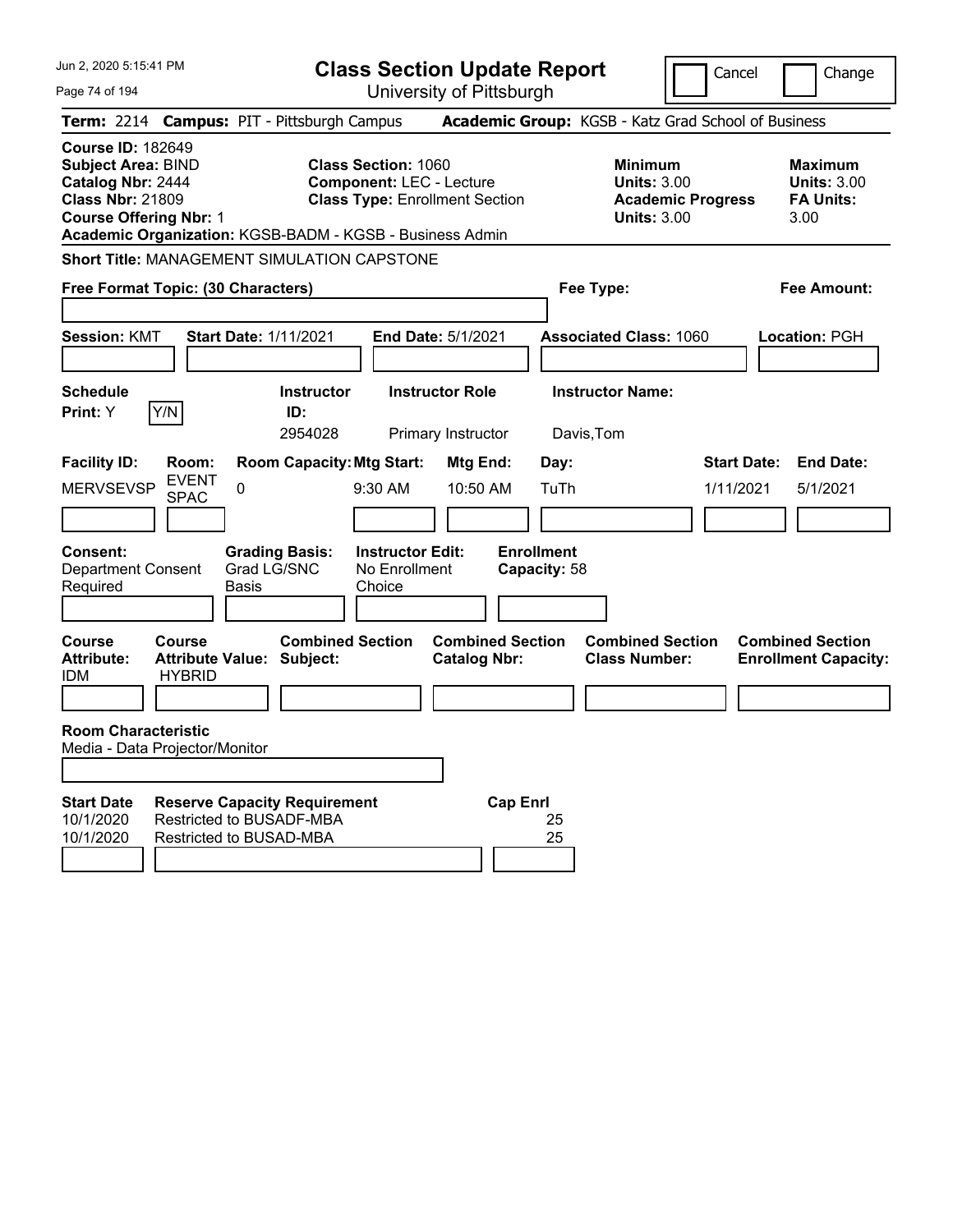| Jun 2, 2020 5:15:41 PM<br>Page 75 of 194                                                                                               |                                |                                                                 | <b>Class Section Update Report</b>                                                                     | University of Pittsburgh                       |                                      |                                                                                        | Cancel                          | Change                                                           |
|----------------------------------------------------------------------------------------------------------------------------------------|--------------------------------|-----------------------------------------------------------------|--------------------------------------------------------------------------------------------------------|------------------------------------------------|--------------------------------------|----------------------------------------------------------------------------------------|---------------------------------|------------------------------------------------------------------|
|                                                                                                                                        |                                | Term: 2214 Campus: PIT - Pittsburgh Campus                      |                                                                                                        |                                                |                                      | Academic Group: KGSB - Katz Grad School of Business                                    |                                 |                                                                  |
| <b>Course ID: 182649</b><br><b>Subject Area: BIND</b><br>Catalog Nbr: 2444<br><b>Class Nbr: 21810</b><br><b>Course Offering Nbr: 1</b> |                                | Academic Organization: KGSB-BADM - KGSB - Business Admin        | <b>Class Section: 1070</b><br><b>Component: LEC - Lecture</b><br><b>Class Type: Enrollment Section</b> |                                                |                                      | <b>Minimum</b><br><b>Units: 3.00</b><br><b>Academic Progress</b><br><b>Units: 3.00</b> |                                 | <b>Maximum</b><br><b>Units: 3.00</b><br><b>FA Units:</b><br>3.00 |
|                                                                                                                                        |                                | <b>Short Title: MANAGEMENT SIMULATION CAPSTONE</b>              |                                                                                                        |                                                |                                      |                                                                                        |                                 |                                                                  |
| Free Format Topic: (30 Characters)                                                                                                     |                                |                                                                 |                                                                                                        |                                                | Fee Type:                            |                                                                                        |                                 | Fee Amount:                                                      |
| <b>Session: KMT</b>                                                                                                                    |                                | <b>Start Date: 1/11/2021</b>                                    | End Date: 5/1/2021                                                                                     |                                                |                                      | <b>Associated Class: 1070</b>                                                          |                                 | Location: PGH                                                    |
| <b>Schedule</b><br><b>Print:</b> Y                                                                                                     | Y/N                            | <b>Instructor</b><br>ID:<br>2954028                             | <b>Instructor Role</b>                                                                                 | Primary Instructor                             | <b>Instructor Name:</b><br>Davis,Tom |                                                                                        |                                 |                                                                  |
| <b>Facility ID:</b><br><b>NEEDSAROOM</b>                                                                                               | Room:                          | <b>Room Capacity: Mtg Start:</b>                                | 6:20 PM                                                                                                | Mtg End:<br>9:20 PM                            | Day:<br>Tu                           |                                                                                        | <b>Start Date:</b><br>1/11/2021 | <b>End Date:</b><br>5/1/2021                                     |
| <b>Consent:</b><br><b>Department Consent</b><br>Required                                                                               | Basis                          | <b>Grading Basis:</b><br>Grad LG/SNC                            | <b>Instructor Edit:</b><br>No Enrollment<br>Choice                                                     |                                                | <b>Enrollment</b><br>Capacity: 58    |                                                                                        |                                 |                                                                  |
| Course<br><b>Attribute:</b><br><b>IDM</b>                                                                                              | <b>Course</b><br><b>HYBRID</b> | <b>Combined Section</b><br>Attribute Value: Subject:            |                                                                                                        | <b>Combined Section</b><br><b>Catalog Nbr:</b> |                                      | <b>Combined Section</b><br><b>Class Number:</b>                                        |                                 | <b>Combined Section</b><br><b>Enrollment Capacity:</b>           |
| <b>Room Characteristic</b><br>Media - Data Projector/Monitor<br>PeopleSoft - Scheduled (PS)                                            |                                |                                                                 |                                                                                                        |                                                |                                      |                                                                                        |                                 |                                                                  |
| <b>Start Date</b><br>10/1/2020                                                                                                         |                                | <b>Reserve Capacity Requirement</b><br>Restricted to BUSADP-MBA |                                                                                                        | <b>Cap Enrl</b>                                | 48                                   |                                                                                        |                                 |                                                                  |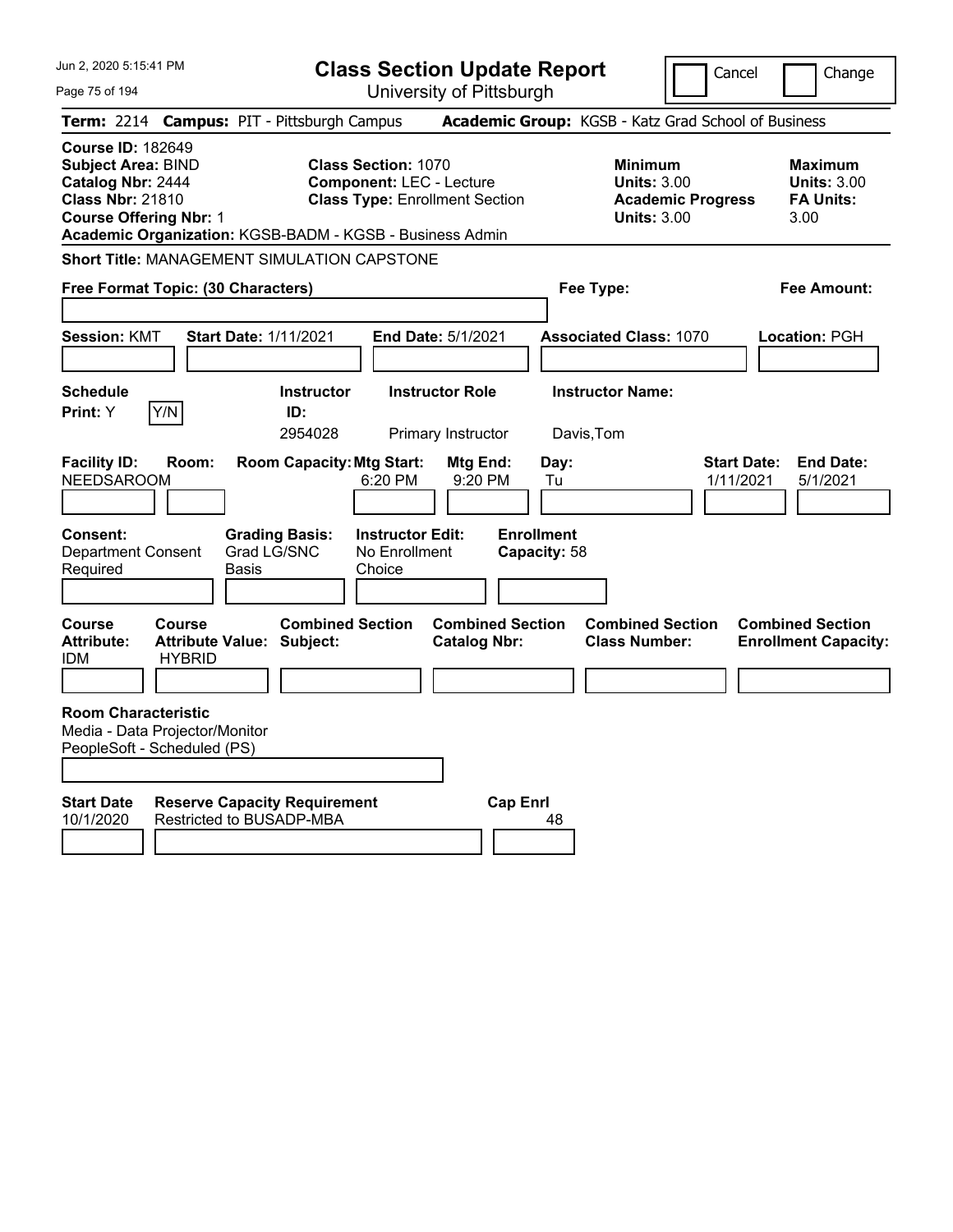| Jun 2, 2020 5:15:41 PM                                                                                                                                                                             | <b>Class Section Update Report</b>                                                                        |                                                                            | Cancel<br>Change                                                                             |
|----------------------------------------------------------------------------------------------------------------------------------------------------------------------------------------------------|-----------------------------------------------------------------------------------------------------------|----------------------------------------------------------------------------|----------------------------------------------------------------------------------------------|
| Page 76 of 194                                                                                                                                                                                     | University of Pittsburgh                                                                                  |                                                                            |                                                                                              |
| Term: 2214 Campus: PIT - Pittsburgh Campus                                                                                                                                                         |                                                                                                           | Academic Group: KGSB - Katz Grad School of Business                        |                                                                                              |
| <b>Course ID: 182649</b><br><b>Subject Area: BIND</b><br>Catalog Nbr: 2444<br><b>Class Nbr: 30414</b><br><b>Course Offering Nbr: 1</b><br>Academic Organization: KGSB-BADM - KGSB - Business Admin | <b>Class Section: 1210</b><br><b>Component: LEC - Lecture</b><br><b>Class Type: Enrollment Section</b>    | <b>Minimum</b><br><b>Units: 3.00</b><br><b>Units: 3.00</b>                 | <b>Maximum</b><br><b>Units: 3.00</b><br><b>Academic Progress</b><br><b>FA Units:</b><br>3.00 |
| <b>Short Title: MANAGEMENT SIMULATION CAPSTONE</b>                                                                                                                                                 |                                                                                                           |                                                                            |                                                                                              |
| Free Format Topic: (30 Characters)                                                                                                                                                                 |                                                                                                           | Fee Type:                                                                  | Fee Amount:                                                                                  |
| <b>Start Date: 1/11/2021</b><br><b>Session: KMT</b>                                                                                                                                                | <b>End Date: 5/1/2021</b>                                                                                 | <b>Associated Class: 1210</b>                                              | Location: PGH                                                                                |
| <b>Schedule</b><br>Y/N<br>Print: Y                                                                                                                                                                 | <b>Instructor Role</b><br><b>Instructor</b><br>ID:<br>2954028<br>Primary Instructor<br>1113149<br>Special | <b>Instructor Name:</b><br>Davis,Tom<br>Giles, Amy E                       |                                                                                              |
| <b>Facility ID:</b><br>Room:<br><b>NEEDSAROOM</b>                                                                                                                                                  | <b>Room Capacity: Mtg Start:</b><br>Mtg End:                                                              | Day:                                                                       | <b>Start Date:</b><br><b>End Date:</b><br>1/11/2021<br>5/1/2021                              |
| <b>Grading Basis:</b><br><b>Consent:</b><br>Grad LG/SNC<br><b>Department Consent</b><br>Required<br><b>Basis</b>                                                                                   | <b>Instructor Edit:</b><br>No Enrollment<br>Choice                                                        | <b>Enrollment</b><br>Capacity: 20                                          |                                                                                              |
| Course<br>Course<br><b>Attribute:</b><br><b>Attribute Value: Subject:</b>                                                                                                                          | <b>Combined Section</b><br><b>Catalog Nbr:</b>                                                            | <b>Combined Section</b><br><b>Combined Section</b><br><b>Class Number:</b> | <b>Combined Section</b><br><b>Enrollment Capacity:</b>                                       |
| <b>Room Characteristic</b><br>PeopleSoft - Scheduled (PS)                                                                                                                                          |                                                                                                           |                                                                            |                                                                                              |
| <b>Start Date</b><br><b>Reserve Capacity Requirement</b>                                                                                                                                           |                                                                                                           | <b>Cap Enrl</b>                                                            |                                                                                              |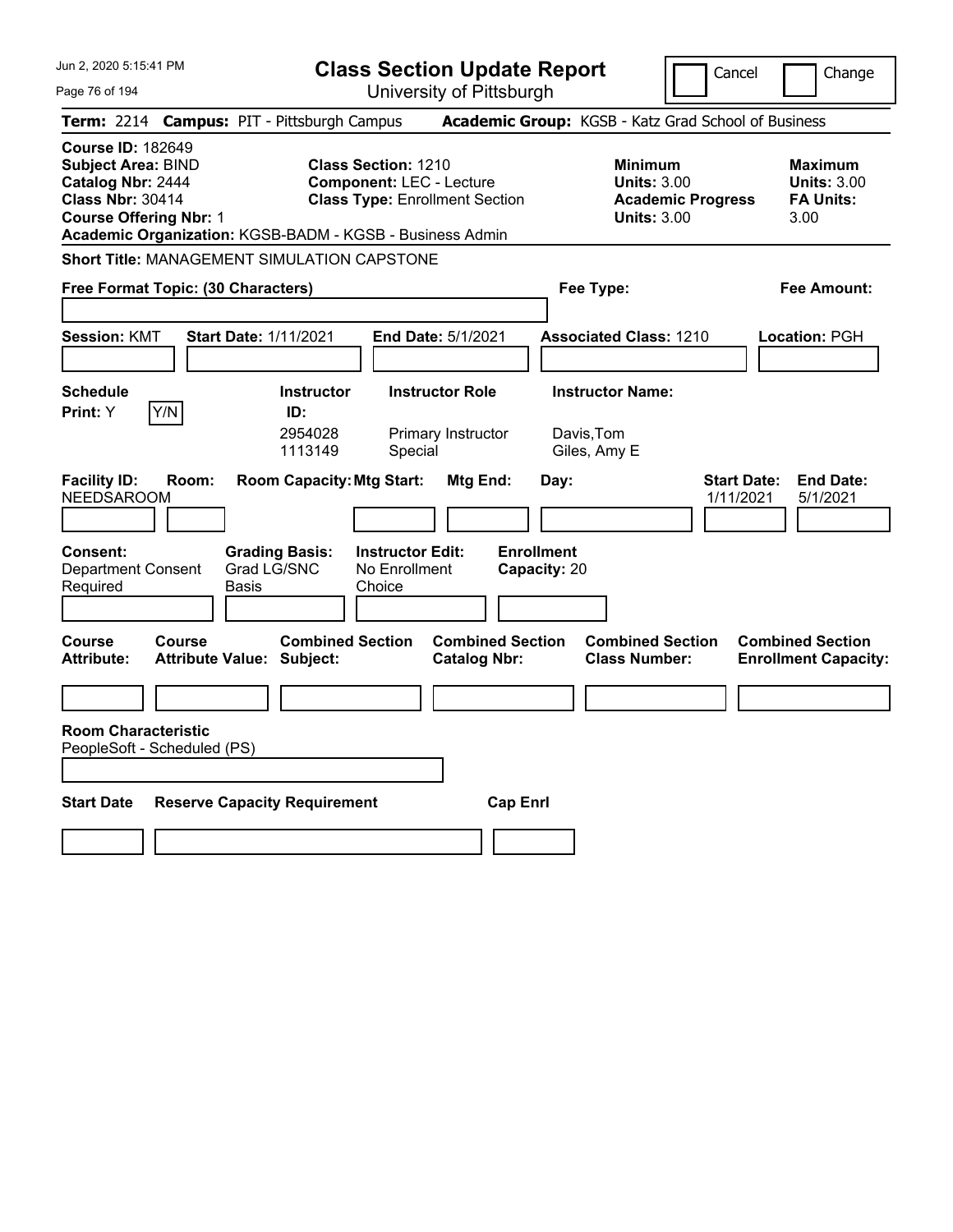| Jun 2, 2020 5:15:41 PM                                                                                                                 |                                                          |                                      |                                                    | <b>Class Section Update Report</b>                                   |                                  |                                                                     |                          | Cancel<br>Change                                                 |
|----------------------------------------------------------------------------------------------------------------------------------------|----------------------------------------------------------|--------------------------------------|----------------------------------------------------|----------------------------------------------------------------------|----------------------------------|---------------------------------------------------------------------|--------------------------|------------------------------------------------------------------|
| Page 77 of 194                                                                                                                         |                                                          |                                      |                                                    | University of Pittsburgh                                             |                                  |                                                                     |                          |                                                                  |
|                                                                                                                                        | Term: 2214 Campus: PIT - Pittsburgh Campus               |                                      |                                                    |                                                                      |                                  |                                                                     |                          | Academic Group: KGSB - Katz Grad School of Business              |
| <b>Course ID: 176195</b><br><b>Subject Area: BIND</b><br>Catalog Nbr: 2510<br><b>Class Nbr: 24013</b><br><b>Course Offering Nbr: 1</b> | Academic Organization: KGSB-BADM - KGSB - Business Admin |                                      | <b>Class Section: 1050</b>                         | Component: CLQ - Colloquium<br><b>Class Type: Enrollment Section</b> |                                  | <b>Minimum</b><br><b>Units: 1.00</b><br><b>Units: 1.00</b>          | <b>Academic Progress</b> | <b>Maximum</b><br><b>Units: 1.00</b><br><b>FA Units:</b><br>1.00 |
|                                                                                                                                        | <b>Short Title: EXECUTIVE BOARDROOM SERIES 1</b>         |                                      |                                                    |                                                                      |                                  |                                                                     |                          |                                                                  |
|                                                                                                                                        | Free Format Topic: (30 Characters)                       |                                      |                                                    |                                                                      |                                  | Fee Type:                                                           |                          | <b>Fee Amount:</b>                                               |
|                                                                                                                                        |                                                          |                                      |                                                    |                                                                      |                                  |                                                                     |                          |                                                                  |
| <b>Session: AT</b>                                                                                                                     | <b>Start Date: 1/11/2021</b>                             |                                      |                                                    | End Date: 5/1/2021                                                   |                                  | <b>Associated Class: 1050</b>                                       |                          | Location: PGH                                                    |
|                                                                                                                                        |                                                          |                                      |                                                    |                                                                      |                                  |                                                                     |                          |                                                                  |
| <b>Schedule</b>                                                                                                                        |                                                          | <b>Instructor</b>                    |                                                    | <b>Instructor Role</b>                                               |                                  | <b>Instructor Name:</b>                                             |                          |                                                                  |
| Print: Y                                                                                                                               | Y/N                                                      | ID:<br>1113149<br>1007309<br>2901883 |                                                    | Primary Instructor<br>Primary Instructor<br>Primary Instructor       |                                  | Giles, Amy E<br>Regan, Bridget Theresa<br>Vanscoy, Dr. Gordon James |                          |                                                                  |
| <b>Facility ID:</b><br><b>TBATBA</b>                                                                                                   | Room:<br>TBA<br>0                                        | <b>Room Capacity: Mtg Start:</b>     |                                                    | Mtg End:                                                             | Day:                             |                                                                     |                          | <b>Start Date:</b><br><b>End Date:</b><br>1/11/2021<br>5/1/2021  |
| <b>Consent:</b><br>No Special Consent<br>Required                                                                                      | Basis                                                    | <b>Grading Basis:</b><br>Grad LG/SNC | <b>Instructor Edit:</b><br>No Enrollment<br>Choice |                                                                      | <b>Enrollment</b><br>Capacity: 5 |                                                                     |                          |                                                                  |
| <b>Course</b><br><b>Attribute:</b>                                                                                                     | Course<br><b>Attribute Value: Subject:</b>               | <b>Combined Section</b>              |                                                    | <b>Combined Section</b><br><b>Catalog Nbr:</b>                       |                                  | <b>Combined Section</b><br><b>Class Number:</b>                     |                          | <b>Combined Section</b><br><b>Enrollment Capacity:</b>           |
|                                                                                                                                        |                                                          |                                      |                                                    |                                                                      |                                  |                                                                     |                          |                                                                  |
| <b>Room Characteristic</b>                                                                                                             | Media - Data Projector/Monitor                           |                                      |                                                    |                                                                      |                                  |                                                                     |                          |                                                                  |
|                                                                                                                                        |                                                          |                                      |                                                    |                                                                      |                                  |                                                                     |                          |                                                                  |
| <b>Start Date</b>                                                                                                                      | <b>Reserve Capacity Requirement</b>                      |                                      |                                                    |                                                                      | <b>Cap Enrl</b>                  |                                                                     |                          |                                                                  |
|                                                                                                                                        |                                                          |                                      |                                                    |                                                                      |                                  |                                                                     |                          |                                                                  |
|                                                                                                                                        |                                                          |                                      |                                                    |                                                                      |                                  |                                                                     |                          |                                                                  |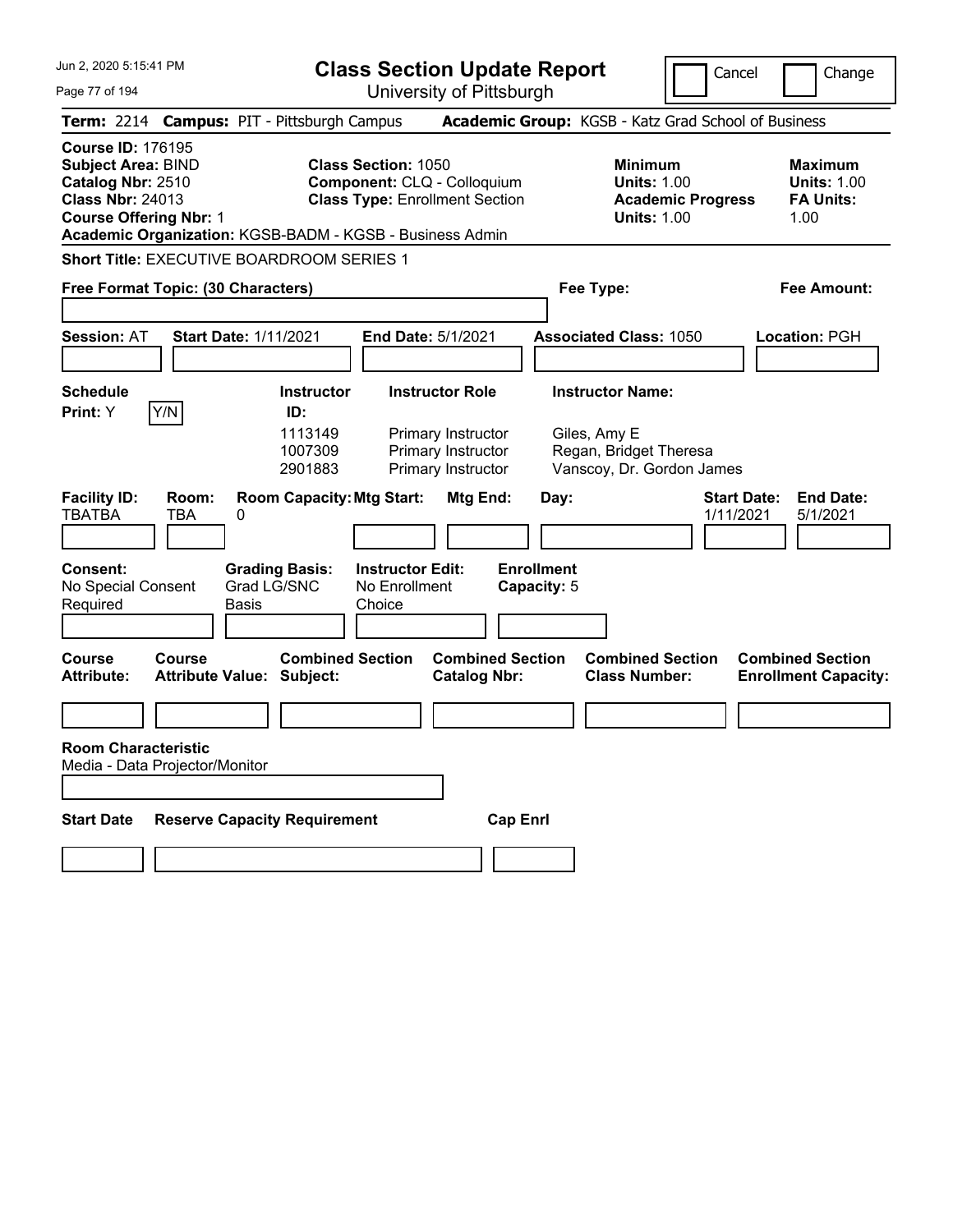| Jun 2, 2020 5:15:41 PM                                                                                                                  | <b>Class Section Update Report</b>                                                                                                                                 | Cancel                                                                                 | Change                                                           |
|-----------------------------------------------------------------------------------------------------------------------------------------|--------------------------------------------------------------------------------------------------------------------------------------------------------------------|----------------------------------------------------------------------------------------|------------------------------------------------------------------|
| Page 78 of 194                                                                                                                          | University of Pittsburgh                                                                                                                                           |                                                                                        |                                                                  |
| <b>Campus: PIT - Pittsburgh Campus</b><br><b>Term: 2214</b>                                                                             |                                                                                                                                                                    | Academic Group: KGSB - Katz Grad School of Business                                    |                                                                  |
| <b>Course ID: 188776</b><br><b>Subject Area: BIND</b><br>Catalog Nbr: 2556<br><b>Class Nbr: 26745</b><br><b>Course Offering Nbr: 1</b>  | <b>Class Section: 1010</b><br><b>Component: LEC - Lecture</b><br><b>Class Type: Enrollment Section</b><br>Academic Organization: KGSB-BADM - KGSB - Business Admin | <b>Minimum</b><br><b>Units: 1.50</b><br><b>Academic Progress</b><br><b>Units: 1.50</b> | <b>Maximum</b><br><b>Units: 1.50</b><br><b>FA Units:</b><br>1.50 |
| <b>Short Title: DOING BUSINESS IN CHINA</b>                                                                                             |                                                                                                                                                                    |                                                                                        |                                                                  |
| Free Format Topic: (30 Characters)                                                                                                      |                                                                                                                                                                    | Fee Type:                                                                              | Fee Amount:                                                      |
| <b>Session: KET</b><br><b>Start Date: 1/8/2021</b>                                                                                      | End Date: 4/24/2021                                                                                                                                                | <b>Associated Class: 1010</b>                                                          | Location: CHINA                                                  |
| <b>Schedule</b><br>Y/N<br>Print: Y                                                                                                      | <b>Instructor</b><br><b>Instructor Role</b><br>ID:<br>2948939<br>Primary Instructor<br>2964523<br><b>Teaching Assistant</b>                                        | <b>Instructor Name:</b><br>Cook, James Alexander<br>Piekutowski, James Joseph          |                                                                  |
| <b>Facility ID:</b><br>Room:<br><b>TBATBA</b><br>TBA<br>0<br><b>Consent:</b><br><b>Grading Basis:</b><br>No Special Consent<br>Required | <b>Room Capacity: Mtg Start:</b><br>Mtg End:<br><b>Instructor Edit:</b><br>No Enrollment<br><b>Grad Letter Grade</b><br>Choice                                     | Day:<br>1/8/2021<br><b>Enrollment</b><br>Capacity: 50                                  | <b>Start Date:</b><br><b>End Date:</b><br>4/24/2021              |
| Course<br><b>Course</b><br><b>Attribute:</b><br><b>Attribute Value: Subject:</b><br><b>UCIS</b><br>ASP                                  | <b>Combined Section</b><br><b>Combined Section</b><br><b>Catalog Nbr:</b>                                                                                          | <b>Combined Section</b><br><b>Class Number:</b>                                        | <b>Combined Section</b><br><b>Enrollment Capacity:</b>           |
| <b>Room Characteristic</b>                                                                                                              |                                                                                                                                                                    |                                                                                        |                                                                  |
|                                                                                                                                         |                                                                                                                                                                    |                                                                                        |                                                                  |
| <b>Start Date</b><br><b>Reserve Capacity Requirement</b>                                                                                | <b>Cap Enrl</b>                                                                                                                                                    |                                                                                        |                                                                  |
|                                                                                                                                         |                                                                                                                                                                    |                                                                                        |                                                                  |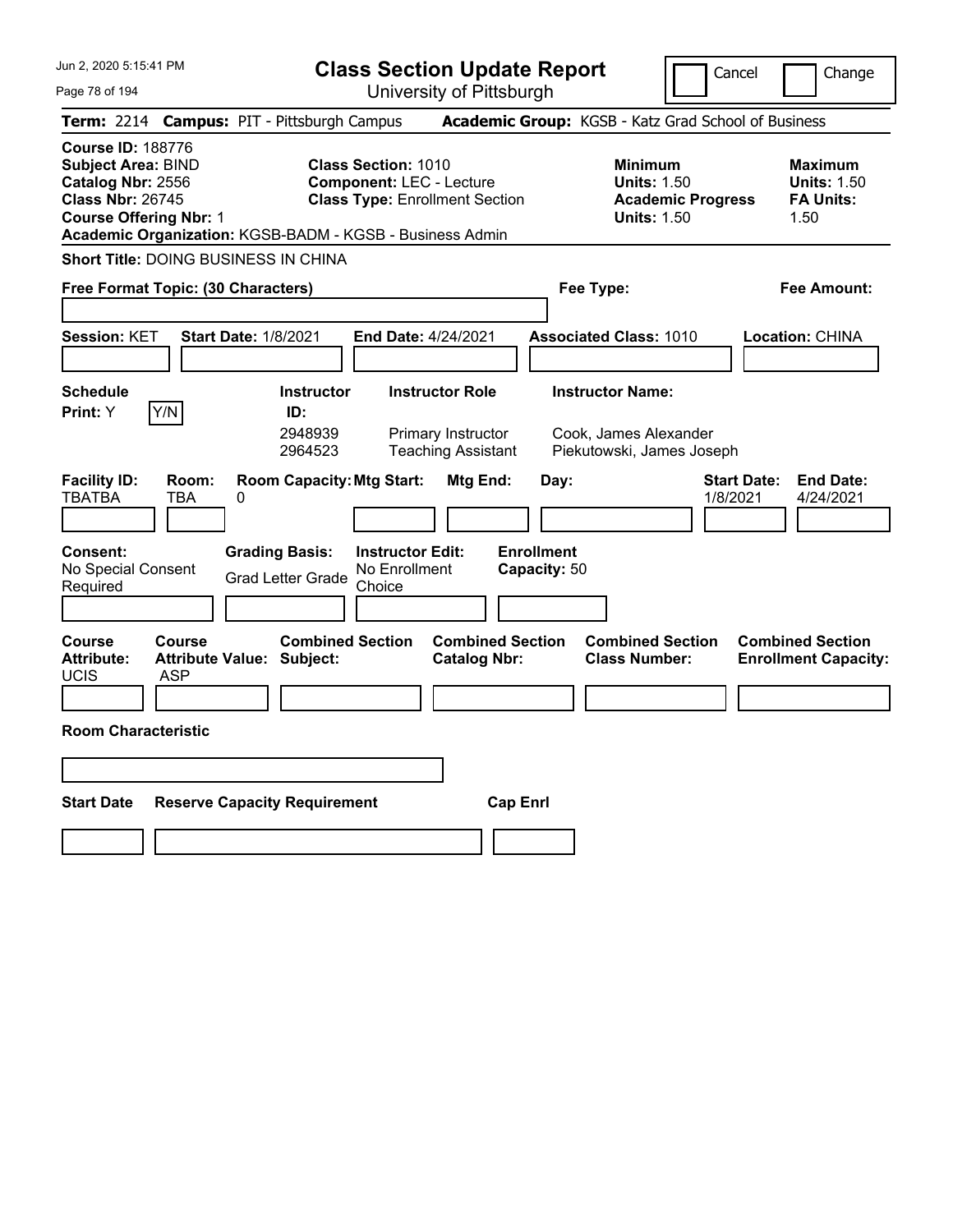| Jun 2, 2020 5:15:41 PM<br>Page 79 of 194                                                                                                                                                           | <b>Class Section Update Report</b><br>University of Pittsburgh                                           | Cancel                                                                                 | Change                                                           |
|----------------------------------------------------------------------------------------------------------------------------------------------------------------------------------------------------|----------------------------------------------------------------------------------------------------------|----------------------------------------------------------------------------------------|------------------------------------------------------------------|
| Term: 2214 Campus: PIT - Pittsburgh Campus                                                                                                                                                         |                                                                                                          | Academic Group: KGSB - Katz Grad School of Business                                    |                                                                  |
| <b>Course ID: 101650</b><br><b>Subject Area: BIND</b><br>Catalog Nbr: 2600<br><b>Class Nbr: 13057</b><br><b>Course Offering Nbr: 1</b><br>Academic Organization: KGSB-BADM - KGSB - Business Admin | <b>Class Section: 1010</b><br><b>Component: PRA - Practicum</b><br><b>Class Type: Enrollment Section</b> | <b>Minimum</b><br><b>Units: 3.00</b><br><b>Academic Progress</b><br><b>Units: 3.00</b> | <b>Maximum</b><br><b>Units: 3.00</b><br><b>FA Units:</b><br>3.00 |
| <b>Short Title: MIB PRACTICUM COURSE</b>                                                                                                                                                           |                                                                                                          |                                                                                        |                                                                  |
| Free Format Topic: (30 Characters)                                                                                                                                                                 |                                                                                                          | Fee Type:                                                                              | <b>Fee Amount:</b>                                               |
| <b>Session: KMT</b><br><b>Start Date: 1/11/2021</b>                                                                                                                                                | End Date: 5/1/2021                                                                                       | <b>Associated Class: 1010</b>                                                          | <b>Location: PGH</b>                                             |
| <b>Schedule</b><br>Y/N<br>Print: Y<br>ID:<br>0                                                                                                                                                     | <b>Instructor Role</b><br><b>Instructor</b>                                                              | <b>Instructor Name:</b><br>No Instructor Assigned                                      |                                                                  |
| <b>Facility ID:</b><br>Room:<br>TBATBA<br>TBA<br>0                                                                                                                                                 | <b>Room Capacity: Mtg Start:</b><br>Mtg End:<br>Day:                                                     | <b>Start Date:</b><br>1/11/2021                                                        | <b>End Date:</b><br>5/1/2021                                     |
| <b>Consent:</b><br><b>Grading Basis:</b><br>Grad LG/SU3<br>Department Consent<br>Required<br>Basis                                                                                                 | <b>Enrollment</b><br><b>Instructor Edit:</b><br>No Enrollment<br>Capacity: 20<br>Choice                  |                                                                                        |                                                                  |
| <b>Course</b><br>Course<br><b>Attribute:</b><br><b>Attribute Value: Subject:</b>                                                                                                                   | <b>Combined Section</b><br><b>Combined Section</b><br><b>Catalog Nbr:</b>                                | <b>Combined Section</b><br><b>Class Number:</b>                                        | <b>Combined Section</b><br><b>Enrollment Capacity:</b>           |
|                                                                                                                                                                                                    |                                                                                                          |                                                                                        |                                                                  |
| <b>Room Characteristic</b><br>Media - Data Projector/Monitor                                                                                                                                       |                                                                                                          |                                                                                        |                                                                  |
| <b>Start Date</b><br><b>Reserve Capacity Requirement</b>                                                                                                                                           | <b>Cap Enrl</b>                                                                                          |                                                                                        |                                                                  |
|                                                                                                                                                                                                    |                                                                                                          |                                                                                        |                                                                  |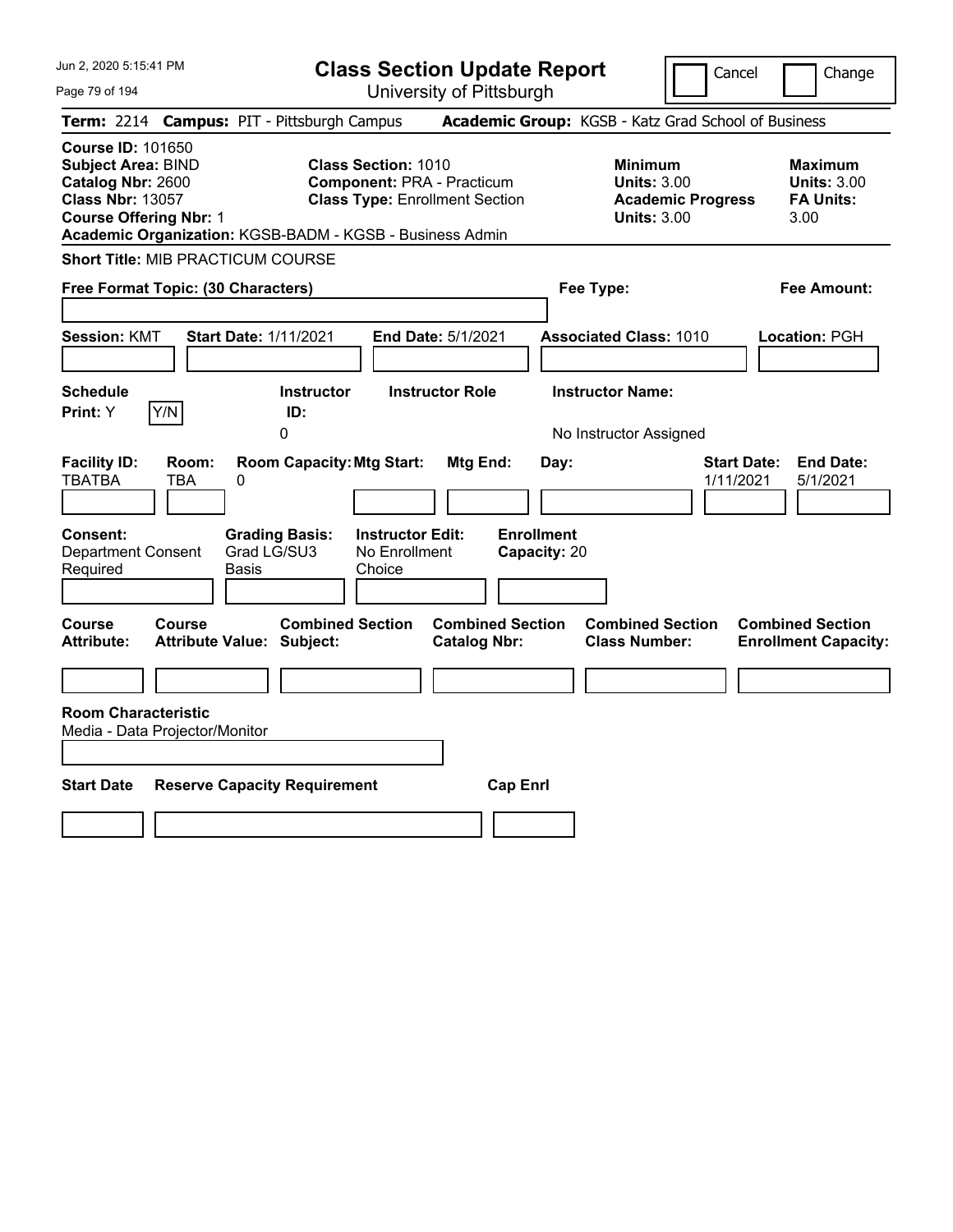| Jun 2, 2020 5:15:41 PM<br>Page 80 of 194                                                                                                                                                           | <b>Class Section Update Report</b><br>University of Pittsburgh                                         | Cancel<br>Change                                                                                                                                           |
|----------------------------------------------------------------------------------------------------------------------------------------------------------------------------------------------------|--------------------------------------------------------------------------------------------------------|------------------------------------------------------------------------------------------------------------------------------------------------------------|
| Term: 2214 Campus: PIT - Pittsburgh Campus                                                                                                                                                         |                                                                                                        | Academic Group: KGSB - Katz Grad School of Business                                                                                                        |
| <b>Course ID: 101653</b><br><b>Subject Area: BIND</b><br>Catalog Nbr: 2700<br><b>Class Nbr: 13053</b><br><b>Course Offering Nbr: 1</b><br>Academic Organization: KGSB-BADM - KGSB - Business Admin | <b>Class Section: 1010</b><br><b>Component: LEC - Lecture</b><br><b>Class Type: Enrollment Section</b> | <b>Minimum</b><br><b>Maximum</b><br><b>Units: 3.00</b><br><b>Units: 3.00</b><br><b>Academic Progress</b><br><b>FA Units:</b><br><b>Units: 3.00</b><br>3.00 |
| Short Title: MIB INTERNSHIP SEMINAR                                                                                                                                                                |                                                                                                        |                                                                                                                                                            |
| Free Format Topic: (30 Characters)                                                                                                                                                                 | Fee Type:                                                                                              | Fee Amount:                                                                                                                                                |
| <b>Session: KMT</b><br><b>Start Date: 1/11/2021</b>                                                                                                                                                | End Date: 5/1/2021                                                                                     | <b>Associated Class: 1010</b><br>Location: PGH                                                                                                             |
| <b>Schedule</b><br>Y/N<br>Print: Y<br>ID:<br>0                                                                                                                                                     | <b>Instructor Role</b><br><b>Instructor</b>                                                            | <b>Instructor Name:</b><br>No Instructor Assigned                                                                                                          |
| <b>Facility ID:</b><br>Room:<br>TBATBA<br>TBA<br>0                                                                                                                                                 | <b>Room Capacity: Mtg Start:</b><br>Mtg End:<br>Day:                                                   | <b>Start Date:</b><br><b>End Date:</b><br>1/11/2021<br>5/1/2021                                                                                            |
| Consent:<br><b>Grading Basis:</b><br>Grad LG/SU3<br>Department Consent<br>Required<br><b>Basis</b>                                                                                                 | <b>Enrollment</b><br><b>Instructor Edit:</b><br>No Enrollment<br>Capacity: 30<br>Choice                |                                                                                                                                                            |
| Course<br>Course<br><b>Attribute:</b><br><b>Attribute Value: Subject:</b>                                                                                                                          | <b>Combined Section</b><br><b>Combined Section</b><br><b>Catalog Nbr:</b>                              | <b>Combined Section</b><br><b>Combined Section</b><br><b>Class Number:</b><br><b>Enrollment Capacity:</b>                                                  |
|                                                                                                                                                                                                    |                                                                                                        |                                                                                                                                                            |
| <b>Room Characteristic</b><br>Media - Data Projector/Monitor                                                                                                                                       |                                                                                                        |                                                                                                                                                            |
| <b>Start Date</b><br><b>Reserve Capacity Requirement</b>                                                                                                                                           | <b>Cap Enrl</b>                                                                                        |                                                                                                                                                            |
|                                                                                                                                                                                                    |                                                                                                        |                                                                                                                                                            |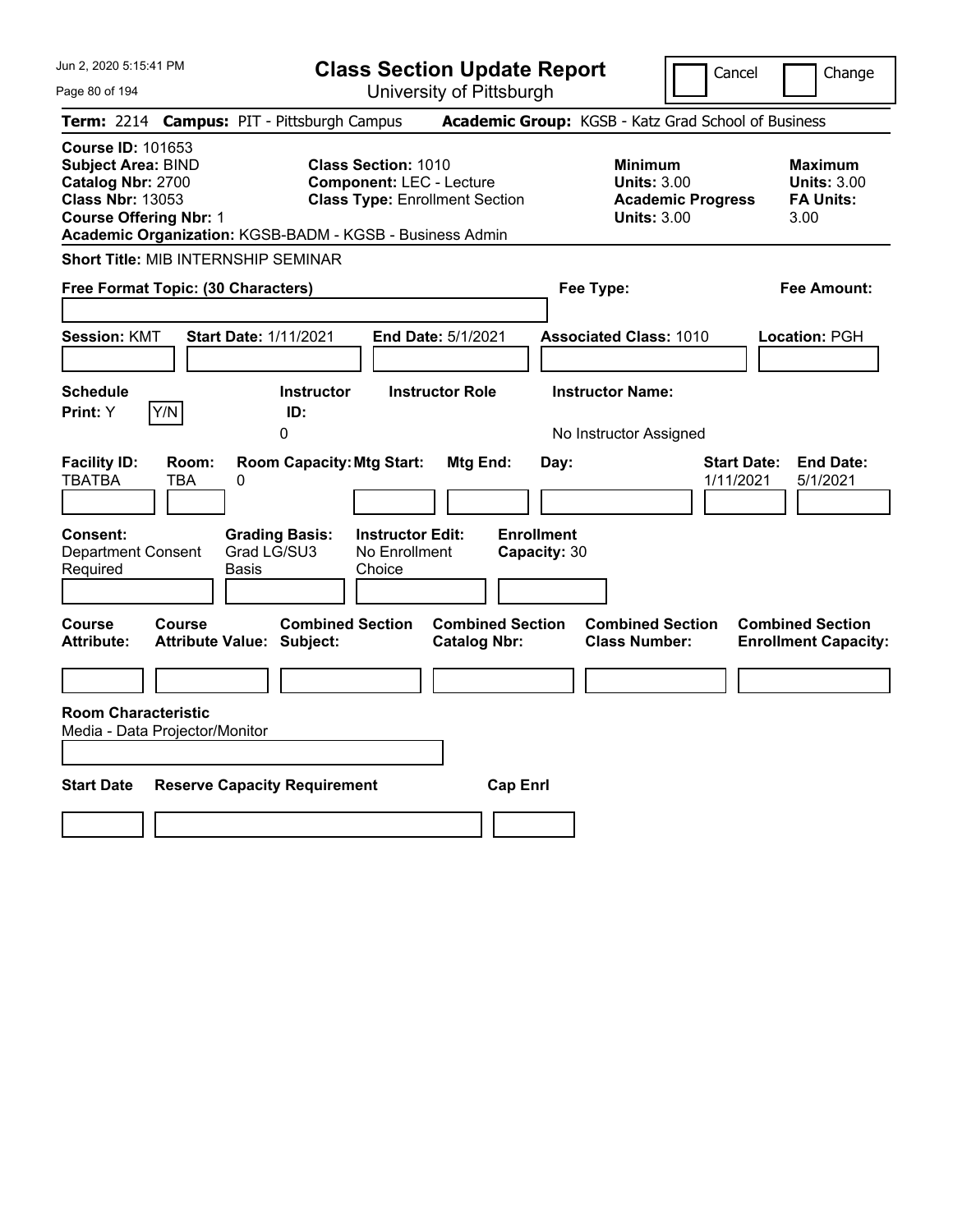| Jun 2, 2020 5:15:41 PM                                                                                                                                                                             | <b>Class Section Update Report</b>                                                                                   |                                                                                        | Cancel<br>Change                                                 |
|----------------------------------------------------------------------------------------------------------------------------------------------------------------------------------------------------|----------------------------------------------------------------------------------------------------------------------|----------------------------------------------------------------------------------------|------------------------------------------------------------------|
| Page 81 of 194                                                                                                                                                                                     | University of Pittsburgh                                                                                             |                                                                                        |                                                                  |
| Term: 2214 Campus: PIT - Pittsburgh Campus                                                                                                                                                         |                                                                                                                      | Academic Group: KGSB - Katz Grad School of Business                                    |                                                                  |
| <b>Course ID: 177800</b><br><b>Subject Area: BIND</b><br>Catalog Nbr: 2702<br><b>Class Nbr: 28766</b><br><b>Course Offering Nbr: 1</b><br>Academic Organization: KGSB-BADM - KGSB - Business Admin | <b>Class Section: 1210</b><br><b>Component: PRA - Practicum</b><br><b>Class Type: Enrollment Section</b>             | <b>Minimum</b><br><b>Units: 3.00</b><br><b>Academic Progress</b><br><b>Units: 3.00</b> | <b>Maximum</b><br><b>Units: 3.00</b><br><b>FA Units:</b><br>3.00 |
| <b>Short Title: GLOBAL RES PRAC: LATIN AMERICA</b>                                                                                                                                                 |                                                                                                                      |                                                                                        |                                                                  |
| Free Format Topic: (30 Characters)                                                                                                                                                                 |                                                                                                                      | Fee Type:                                                                              | Fee Amount:                                                      |
| Start Date: 1/11/2021<br><b>Session: AT</b>                                                                                                                                                        | <b>End Date: 5/1/2021</b>                                                                                            | <b>Associated Class: 1210</b>                                                          | Location: PGH                                                    |
| <b>Schedule</b><br>Y/N<br>Print: Y                                                                                                                                                                 | <b>Instructor Role</b><br><b>Instructor</b><br>ID:<br>2963912<br>Primary Instructor<br>2900875<br>Primary Instructor | <b>Instructor Name:</b><br>Elshahat, Ahmed<br>Olson, Josephine E                       |                                                                  |
| <b>Facility ID:</b><br>Room:<br><b>TBATBA</b><br>TBA<br>0                                                                                                                                          | <b>Room Capacity: Mtg Start:</b><br>Mtg End:                                                                         | Day:                                                                                   | <b>Start Date:</b><br><b>End Date:</b><br>5/1/2021<br>1/11/2021  |
| <b>Consent:</b><br><b>Grading Basis:</b><br><b>Department Consent</b><br>Grad LG/SNC<br>Required<br>Basis                                                                                          | <b>Instructor Edit:</b><br>No Enrollment<br>Choice                                                                   | <b>Enrollment</b><br>Capacity: 35                                                      |                                                                  |
| <b>Course</b><br>Course<br><b>Attribute:</b><br><b>Attribute Value: Subject:</b>                                                                                                                   | <b>Combined Section</b><br><b>Catalog Nbr:</b>                                                                       | <b>Combined Section</b><br><b>Combined Section</b><br><b>Class Number:</b>             | <b>Combined Section</b><br><b>Enrollment Capacity:</b>           |
|                                                                                                                                                                                                    |                                                                                                                      |                                                                                        |                                                                  |
| <b>Room Characteristic</b>                                                                                                                                                                         |                                                                                                                      |                                                                                        |                                                                  |
|                                                                                                                                                                                                    |                                                                                                                      |                                                                                        |                                                                  |
| <b>Start Date</b><br><b>Reserve Capacity Requirement</b>                                                                                                                                           |                                                                                                                      | <b>Cap Enrl</b>                                                                        |                                                                  |
|                                                                                                                                                                                                    |                                                                                                                      |                                                                                        |                                                                  |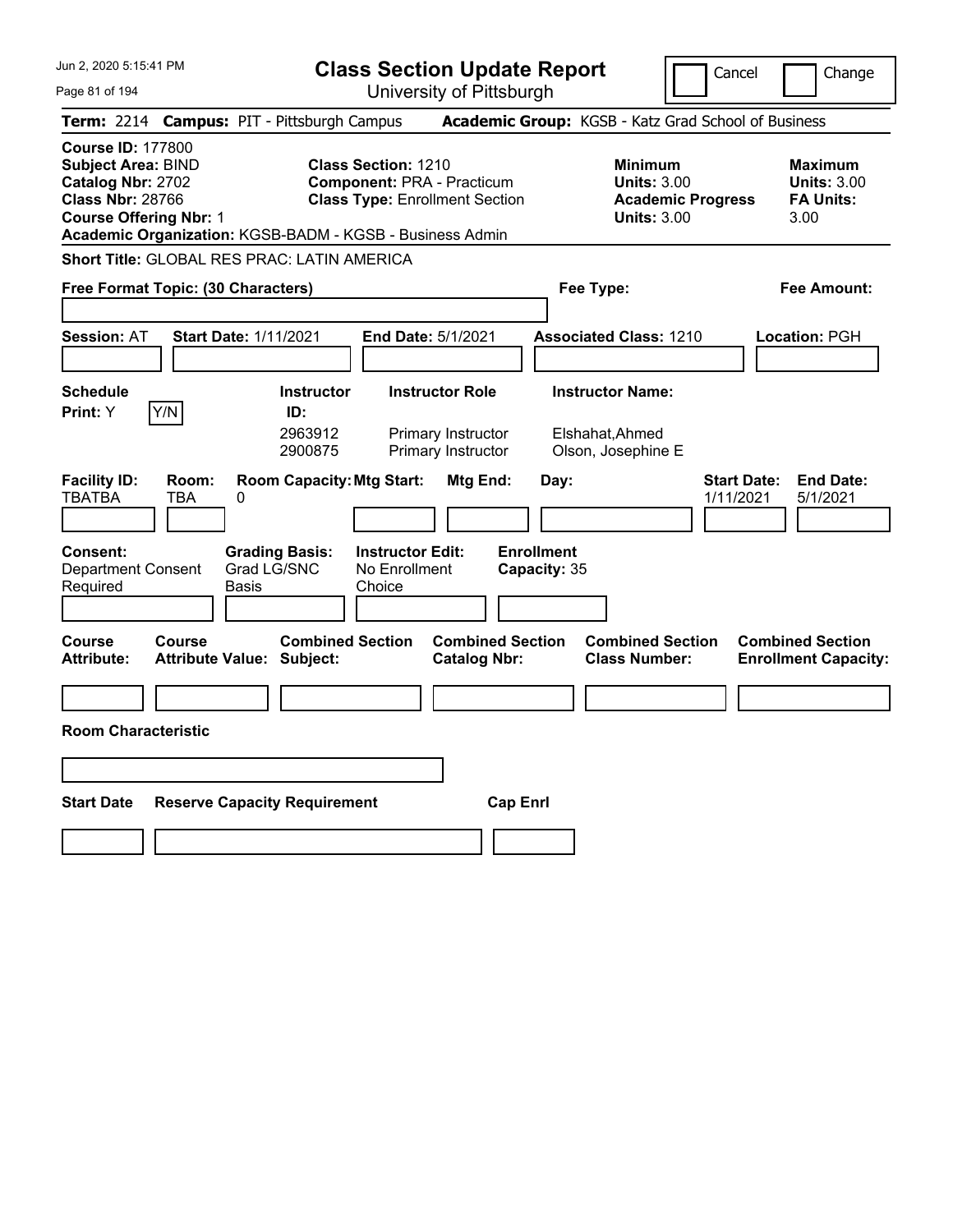| Jun 2, 2020 5:15:41 PM                                                                                                                 |                                                                                                                                                                      | <b>Class Section Update Report</b>                                  |                                                                                 | Cancel<br>Change                                                 |
|----------------------------------------------------------------------------------------------------------------------------------------|----------------------------------------------------------------------------------------------------------------------------------------------------------------------|---------------------------------------------------------------------|---------------------------------------------------------------------------------|------------------------------------------------------------------|
| Page 82 of 194                                                                                                                         |                                                                                                                                                                      | University of Pittsburgh                                            |                                                                                 |                                                                  |
| Term: 2214 Campus: PIT - Pittsburgh Campus                                                                                             |                                                                                                                                                                      |                                                                     | Academic Group: KGSB - Katz Grad School of Business                             |                                                                  |
| <b>Course ID: 188541</b><br><b>Subject Area: BIND</b><br>Catalog Nbr: 2711<br><b>Class Nbr: 26123</b><br><b>Course Offering Nbr: 1</b> | <b>Class Section: 1010</b><br><b>Component: PRA - Practicum</b><br><b>Class Type: Enrollment Section</b><br>Academic Organization: KGSB-BADM - KGSB - Business Admin |                                                                     | Minimum<br><b>Units: 3.00</b><br><b>Academic Progress</b><br><b>Units: 3.00</b> | <b>Maximum</b><br><b>Units: 3.00</b><br><b>FA Units:</b><br>3.00 |
| Short Title: GLOBAL RES PRACTICUM: ASIA                                                                                                |                                                                                                                                                                      |                                                                     |                                                                                 |                                                                  |
| Free Format Topic: (30 Characters)                                                                                                     |                                                                                                                                                                      |                                                                     | Fee Type:                                                                       | Fee Amount:                                                      |
|                                                                                                                                        |                                                                                                                                                                      |                                                                     |                                                                                 |                                                                  |
| <b>Session: KMT</b>                                                                                                                    | <b>Start Date: 1/11/2021</b>                                                                                                                                         | <b>End Date: 5/1/2021</b>                                           | <b>Associated Class: 1010</b>                                                   | Location: PGH                                                    |
|                                                                                                                                        |                                                                                                                                                                      |                                                                     |                                                                                 |                                                                  |
| <b>Schedule</b><br>Y/N<br><b>Print:</b> Y                                                                                              | <b>Instructor</b><br>ID:                                                                                                                                             | <b>Instructor Role</b>                                              | <b>Instructor Name:</b>                                                         |                                                                  |
| <b>Facility ID:</b><br>Room:<br><b>TBATBA</b><br>TBA<br>0                                                                              | 3020147<br>2909447<br>2911325<br>Special<br><b>Room Capacity: Mtg Start:</b>                                                                                         | <b>Teaching Assistant</b><br>Primary Instructor<br>Mtg End:<br>Day: | McShane, William Patrick<br>Shang, Jennifer Shiou-Chen<br>Whitehead, Jeff R     | <b>Start Date:</b><br><b>End Date:</b><br>1/11/2021<br>5/1/2021  |
| <b>Consent:</b><br><b>Department Consent</b><br>Required                                                                               | <b>Grading Basis:</b><br><b>Instructor Edit:</b><br>Grad LG/SNC<br>No Enrollment<br>Choice<br>Basis                                                                  | <b>Enrollment</b><br>Capacity: 40                                   |                                                                                 |                                                                  |
| Course<br>Course<br><b>Attribute:</b><br><b>SAB</b><br><b>SAB</b>                                                                      | <b>Combined Section</b><br><b>Attribute Value: Subject:</b>                                                                                                          | <b>Combined Section</b><br><b>Catalog Nbr:</b>                      | <b>Combined Section</b><br><b>Class Number:</b>                                 | <b>Combined Section</b><br><b>Enrollment Capacity:</b>           |
| <b>Room Characteristic</b>                                                                                                             |                                                                                                                                                                      |                                                                     |                                                                                 |                                                                  |
|                                                                                                                                        |                                                                                                                                                                      |                                                                     |                                                                                 |                                                                  |
| <b>Start Date</b>                                                                                                                      | <b>Reserve Capacity Requirement</b>                                                                                                                                  | <b>Cap Enrl</b>                                                     |                                                                                 |                                                                  |
|                                                                                                                                        |                                                                                                                                                                      |                                                                     |                                                                                 |                                                                  |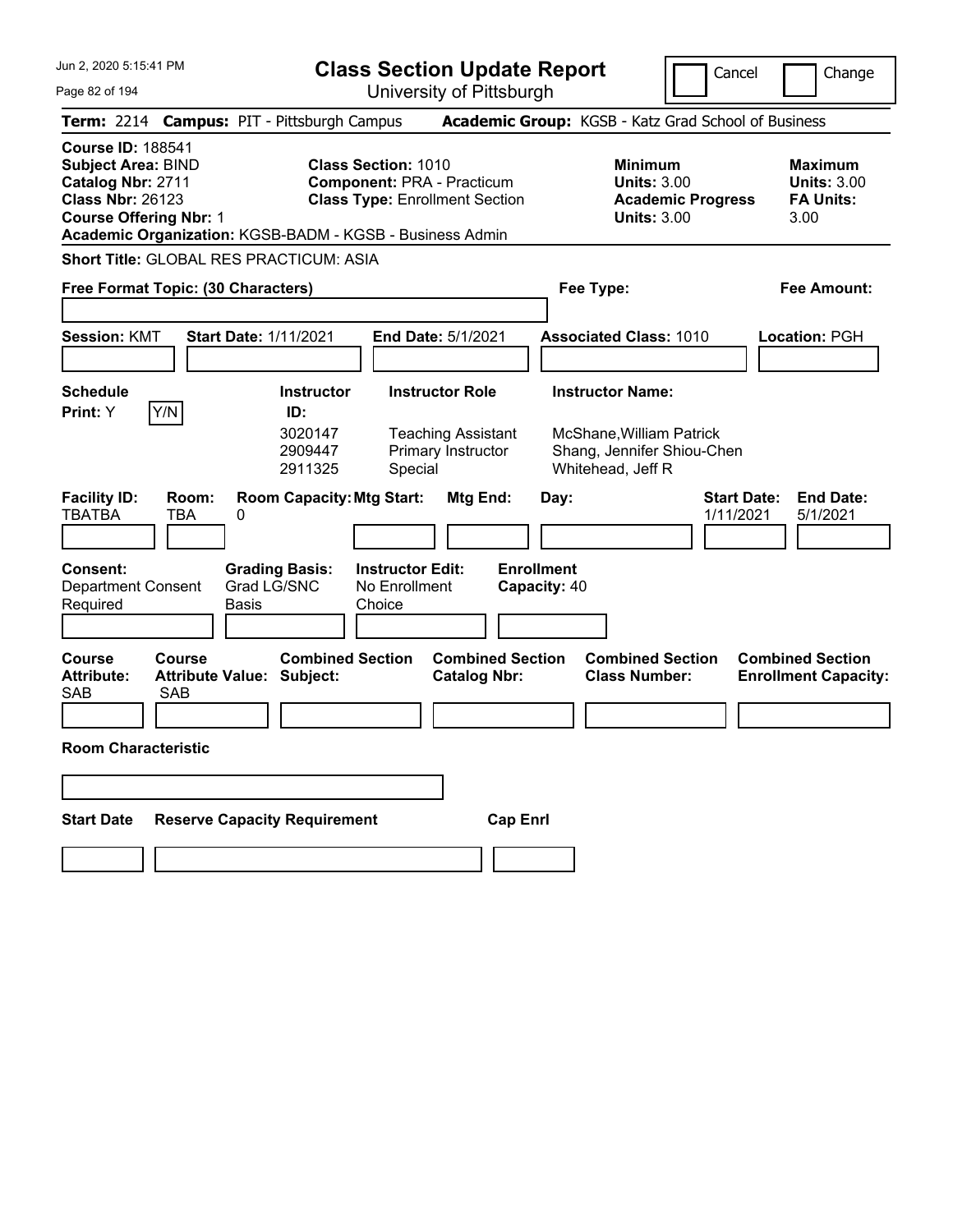| Jun 2, 2020 5:15:41 PM                                                                                                                                                                             |                                            |                                      | <b>Class Section Update Report</b>                                                                       |                                                |                   |              |                                                            |                          | Cancel                          | Change                                                           |
|----------------------------------------------------------------------------------------------------------------------------------------------------------------------------------------------------|--------------------------------------------|--------------------------------------|----------------------------------------------------------------------------------------------------------|------------------------------------------------|-------------------|--------------|------------------------------------------------------------|--------------------------|---------------------------------|------------------------------------------------------------------|
| Page 83 of 194                                                                                                                                                                                     |                                            |                                      | University of Pittsburgh                                                                                 |                                                |                   |              |                                                            |                          |                                 |                                                                  |
| Term: 2214 Campus: PIT - Pittsburgh Campus                                                                                                                                                         |                                            |                                      |                                                                                                          |                                                |                   |              | Academic Group: KGSB - Katz Grad School of Business        |                          |                                 |                                                                  |
| <b>Course ID: 188535</b><br><b>Subject Area: BIND</b><br>Catalog Nbr: 2712<br><b>Class Nbr: 26104</b><br><b>Course Offering Nbr: 1</b><br>Academic Organization: KGSB-BADM - KGSB - Business Admin |                                            |                                      | <b>Class Section: 1000</b><br><b>Component: PRA - Practicum</b><br><b>Class Type: Enrollment Section</b> |                                                |                   |              | <b>Minimum</b><br><b>Units: 3.00</b><br><b>Units: 3.00</b> | <b>Academic Progress</b> |                                 | <b>Maximum</b><br><b>Units: 3.00</b><br><b>FA Units:</b><br>3.00 |
| Short Title: GLOBAL RES PRACTICUM- EUROPE                                                                                                                                                          |                                            |                                      |                                                                                                          |                                                |                   |              |                                                            |                          |                                 |                                                                  |
| Free Format Topic: (30 Characters)                                                                                                                                                                 |                                            |                                      |                                                                                                          |                                                |                   |              | Fee Type:                                                  |                          |                                 | <b>Fee Amount:</b>                                               |
|                                                                                                                                                                                                    |                                            |                                      |                                                                                                          |                                                |                   |              |                                                            |                          |                                 |                                                                  |
| <b>Session: KMT</b>                                                                                                                                                                                | <b>Start Date: 1/11/2021</b>               |                                      |                                                                                                          | End Date: 5/1/2021                             |                   |              | <b>Associated Class: 1000</b>                              |                          |                                 | Location: PGH                                                    |
| <b>Schedule</b><br>Y/N<br>Print: Y                                                                                                                                                                 |                                            | <b>Instructor</b><br>ID:<br>2942696  |                                                                                                          | <b>Instructor Role</b><br>Primary Instructor   |                   |              | <b>Instructor Name:</b><br>Bartholomew, Heidi K            |                          |                                 |                                                                  |
| <b>Facility ID:</b><br><b>TBATBA</b>                                                                                                                                                               | Room:<br><b>TBA</b><br>0                   | <b>Room Capacity: Mtg Start:</b>     |                                                                                                          | Mtg End:                                       |                   | Day:         |                                                            |                          | <b>Start Date:</b><br>1/11/2021 | <b>End Date:</b><br>5/1/2021                                     |
| <b>Consent:</b><br><b>Department Consent</b><br>Required                                                                                                                                           | Basis                                      | <b>Grading Basis:</b><br>Grad LG/SNC | <b>Instructor Edit:</b><br>No Enrollment<br>Choice                                                       |                                                | <b>Enrollment</b> | Capacity: 40 |                                                            |                          |                                 |                                                                  |
| <b>Course</b><br><b>Attribute:</b><br><b>SAB</b><br><b>SAB</b><br><b>UCIS</b><br>EU<br>UCIS<br><b>WES</b>                                                                                          | Course<br><b>Attribute Value: Subject:</b> | <b>Combined Section</b>              |                                                                                                          | <b>Combined Section</b><br><b>Catalog Nbr:</b> |                   |              | <b>Combined Section</b><br><b>Class Number:</b>            |                          |                                 | <b>Combined Section</b><br><b>Enrollment Capacity:</b>           |
| <b>Room Characteristic</b>                                                                                                                                                                         |                                            |                                      |                                                                                                          |                                                |                   |              |                                                            |                          |                                 |                                                                  |
|                                                                                                                                                                                                    |                                            |                                      |                                                                                                          |                                                |                   |              |                                                            |                          |                                 |                                                                  |
| <b>Start Date</b>                                                                                                                                                                                  |                                            | <b>Reserve Capacity Requirement</b>  |                                                                                                          |                                                | <b>Cap Enrl</b>   |              |                                                            |                          |                                 |                                                                  |
|                                                                                                                                                                                                    |                                            |                                      |                                                                                                          |                                                |                   |              |                                                            |                          |                                 |                                                                  |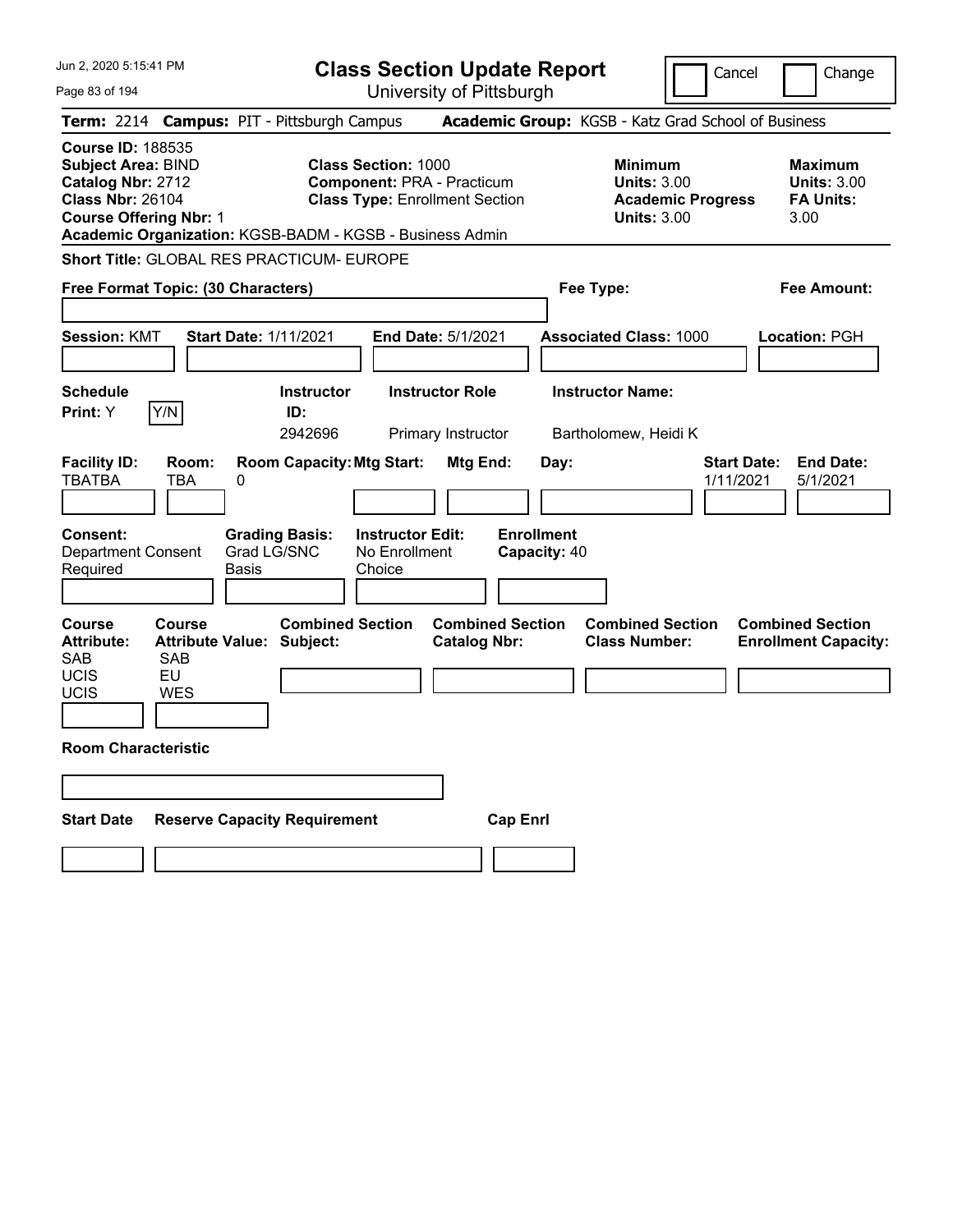| Jun 2, 2020 5:15:41 PM                                                                                                                                                                             | <b>Class Section Update Report</b>                                                                       |                                                                            | Cancel<br>Change                                                                             |
|----------------------------------------------------------------------------------------------------------------------------------------------------------------------------------------------------|----------------------------------------------------------------------------------------------------------|----------------------------------------------------------------------------|----------------------------------------------------------------------------------------------|
| Page 84 of 194                                                                                                                                                                                     | University of Pittsburgh                                                                                 |                                                                            |                                                                                              |
| Term: 2214 Campus: PIT - Pittsburgh Campus                                                                                                                                                         |                                                                                                          | Academic Group: KGSB - Katz Grad School of Business                        |                                                                                              |
| <b>Course ID: 188804</b><br><b>Subject Area: BIND</b><br>Catalog Nbr: 2713<br><b>Class Nbr: 26893</b><br><b>Course Offering Nbr: 1</b><br>Academic Organization: KGSB-BADM - KGSB - Business Admin | <b>Class Section: 1210</b><br><b>Component: PRA - Practicum</b><br><b>Class Type: Enrollment Section</b> | <b>Minimum</b><br><b>Units: 0.00</b><br><b>Units: 0.00</b>                 | <b>Maximum</b><br><b>Units: 0.00</b><br><b>FA Units:</b><br><b>Academic Progress</b><br>0.00 |
| Short Title: GLOBAL RESEARCH PRAC - ASIA FT                                                                                                                                                        |                                                                                                          |                                                                            |                                                                                              |
| Free Format Topic: (30 Characters)                                                                                                                                                                 |                                                                                                          | Fee Type:                                                                  | <b>Fee Amount:</b>                                                                           |
| <b>Session: KMT</b><br><b>Start Date: 1/11/2021</b>                                                                                                                                                | End Date: 5/1/2021                                                                                       | <b>Associated Class: 1210</b>                                              | Location: PGH                                                                                |
| <b>Schedule</b><br>Y/N<br><b>Print: N</b>                                                                                                                                                          | <b>Instructor Role</b><br><b>Instructor</b><br>ID:                                                       | <b>Instructor Name:</b>                                                    |                                                                                              |
| <b>Facility ID:</b><br>Room:<br><b>TBATBA</b><br>TBA<br>0<br>Consent:                                                                                                                              | 0<br><b>Room Capacity: Mtg Start:</b><br>Mtg End:<br><b>Instructor Edit:</b>                             | No Instructor Assigned<br>Day:<br><b>Enrollment</b>                        | <b>End Date:</b><br><b>Start Date:</b><br>1/11/2021<br>5/1/2021                              |
| <b>Department Consent</b><br>No Grade<br>Required<br>Required                                                                                                                                      | <b>Grading Basis:</b><br>No Enrollment<br>Choice                                                         | Capacity: 35                                                               |                                                                                              |
| Course<br>Course<br><b>Attribute:</b><br><b>Attribute Value: Subject:</b>                                                                                                                          | <b>Combined Section</b><br><b>Catalog Nbr:</b>                                                           | <b>Combined Section</b><br><b>Combined Section</b><br><b>Class Number:</b> | <b>Combined Section</b><br><b>Enrollment Capacity:</b>                                       |
|                                                                                                                                                                                                    |                                                                                                          |                                                                            |                                                                                              |
| <b>Room Characteristic</b>                                                                                                                                                                         |                                                                                                          |                                                                            |                                                                                              |
|                                                                                                                                                                                                    |                                                                                                          |                                                                            |                                                                                              |
| <b>Start Date</b><br><b>Reserve Capacity Requirement</b>                                                                                                                                           |                                                                                                          | <b>Cap Enrl</b>                                                            |                                                                                              |
|                                                                                                                                                                                                    |                                                                                                          |                                                                            |                                                                                              |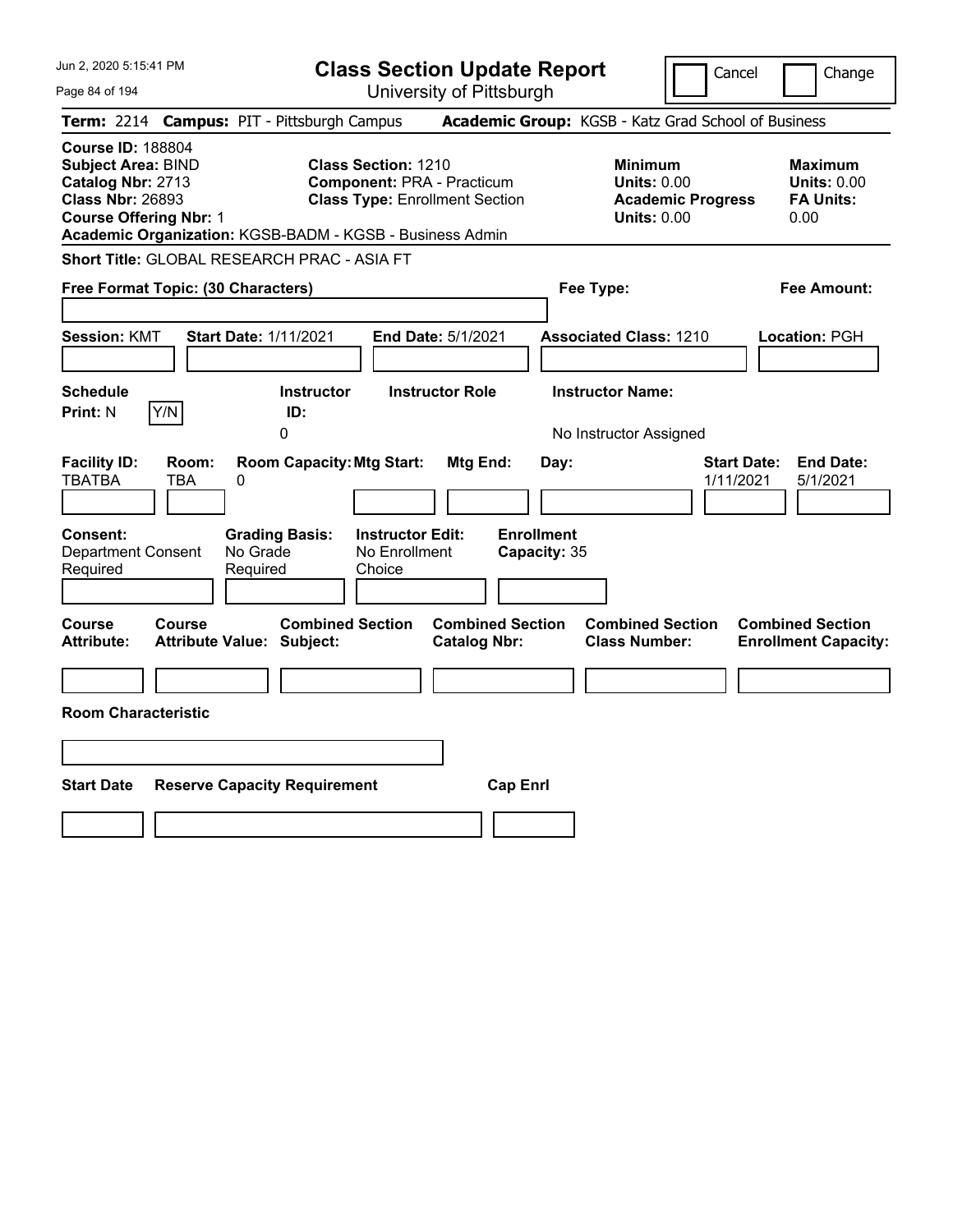| Jun 2, 2020 5:15:41 PM                                                                                                                 |                                                                                                                                                                      | <b>Class Section Update Report</b>                    | Cancel                                                                                 | Change                                                           |
|----------------------------------------------------------------------------------------------------------------------------------------|----------------------------------------------------------------------------------------------------------------------------------------------------------------------|-------------------------------------------------------|----------------------------------------------------------------------------------------|------------------------------------------------------------------|
| Page 85 of 194                                                                                                                         |                                                                                                                                                                      | University of Pittsburgh                              |                                                                                        |                                                                  |
|                                                                                                                                        | Term: 2214 Campus: PIT - Pittsburgh Campus                                                                                                                           |                                                       | Academic Group: KGSB - Katz Grad School of Business                                    |                                                                  |
| <b>Course ID: 188805</b><br><b>Subject Area: BIND</b><br>Catalog Nbr: 2714<br><b>Class Nbr: 26894</b><br><b>Course Offering Nbr: 1</b> | <b>Class Section: 1210</b><br><b>Component: PRA - Practicum</b><br><b>Class Type: Enrollment Section</b><br>Academic Organization: KGSB-BADM - KGSB - Business Admin |                                                       | <b>Minimum</b><br><b>Units: 0.00</b><br><b>Academic Progress</b><br><b>Units: 0.00</b> | <b>Maximum</b><br><b>Units: 0.00</b><br><b>FA Units:</b><br>0.00 |
|                                                                                                                                        | Short Title: GLOBAL RESEARCH PRAC - ASIA PT                                                                                                                          |                                                       |                                                                                        |                                                                  |
| Free Format Topic: (30 Characters)                                                                                                     |                                                                                                                                                                      |                                                       | Fee Type:                                                                              | <b>Fee Amount:</b>                                               |
| <b>Session: KMT</b>                                                                                                                    | <b>Start Date: 1/11/2021</b>                                                                                                                                         | End Date: 5/1/2021                                    | <b>Associated Class: 1210</b>                                                          | Location: PGH                                                    |
| <b>Schedule</b>                                                                                                                        | <b>Instructor</b>                                                                                                                                                    | <b>Instructor Role</b>                                | <b>Instructor Name:</b>                                                                |                                                                  |
| Y/N<br><b>Print: N</b>                                                                                                                 | ID:<br>0                                                                                                                                                             |                                                       | No Instructor Assigned                                                                 |                                                                  |
| <b>Facility ID:</b><br>Room:<br><b>TBATBA</b><br>TBA<br>Consent:<br><b>Department Consent</b><br>Required                              | <b>Room Capacity: Mtg Start:</b><br>0<br><b>Instructor Edit:</b><br><b>Grading Basis:</b><br>No Grade<br>No Enrollment<br>Required<br>Choice                         | Mtg End:<br>Day:<br><b>Enrollment</b><br>Capacity: 35 | <b>Start Date:</b><br>1/11/2021                                                        | <b>End Date:</b><br>5/1/2021                                     |
| Course<br>Course<br><b>Attribute:</b>                                                                                                  | <b>Combined Section</b><br><b>Attribute Value: Subject:</b>                                                                                                          | <b>Combined Section</b><br><b>Catalog Nbr:</b>        | <b>Combined Section</b><br><b>Class Number:</b>                                        | <b>Combined Section</b><br><b>Enrollment Capacity:</b>           |
|                                                                                                                                        |                                                                                                                                                                      |                                                       |                                                                                        |                                                                  |
| <b>Room Characteristic</b>                                                                                                             |                                                                                                                                                                      |                                                       |                                                                                        |                                                                  |
|                                                                                                                                        |                                                                                                                                                                      |                                                       |                                                                                        |                                                                  |
| <b>Start Date</b>                                                                                                                      | <b>Reserve Capacity Requirement</b>                                                                                                                                  | <b>Cap Enrl</b>                                       |                                                                                        |                                                                  |
|                                                                                                                                        |                                                                                                                                                                      |                                                       |                                                                                        |                                                                  |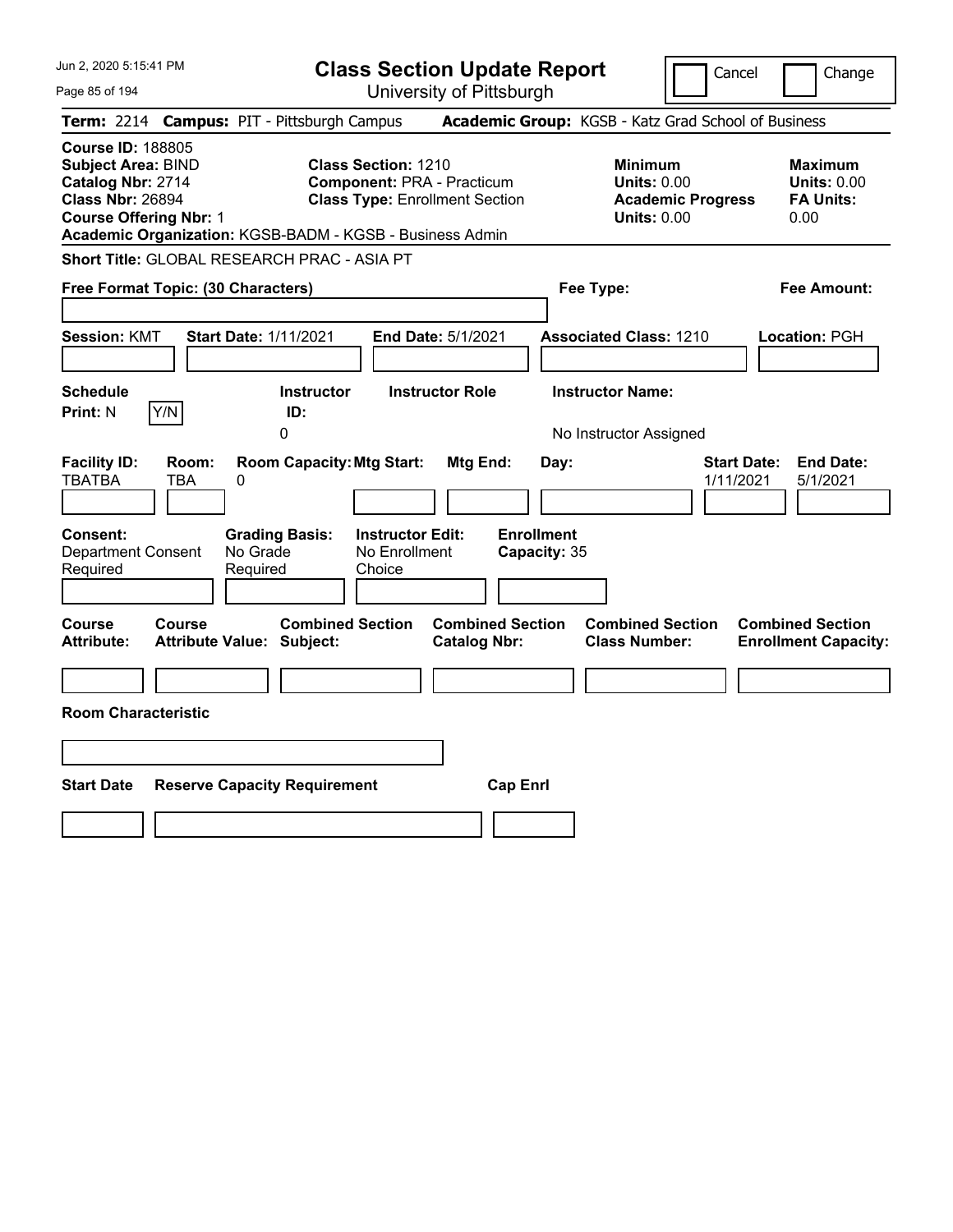| Jun 2, 2020 5:15:41 PM                                                                                                                                                                             | <b>Class Section Update Report</b>                                                                       |                                                                                        | Cancel<br>Change                                                 |
|----------------------------------------------------------------------------------------------------------------------------------------------------------------------------------------------------|----------------------------------------------------------------------------------------------------------|----------------------------------------------------------------------------------------|------------------------------------------------------------------|
| Page 86 of 194                                                                                                                                                                                     | University of Pittsburgh                                                                                 |                                                                                        |                                                                  |
| Term: 2214 Campus: PIT - Pittsburgh Campus                                                                                                                                                         |                                                                                                          | Academic Group: KGSB - Katz Grad School of Business                                    |                                                                  |
| <b>Course ID: 186770</b><br><b>Subject Area: BIND</b><br>Catalog Nbr: 2732<br><b>Class Nbr: 28765</b><br><b>Course Offering Nbr: 1</b><br>Academic Organization: KGSB-BADM - KGSB - Business Admin | <b>Class Section: 1210</b><br><b>Component: PRA - Practicum</b><br><b>Class Type: Enrollment Section</b> | <b>Minimum</b><br><b>Units: 3.00</b><br><b>Academic Progress</b><br><b>Units: 3.00</b> | <b>Maximum</b><br><b>Units: 3.00</b><br><b>FA Units:</b><br>3.00 |
| Short Title: GLBL RSRCH PRACM - ASIA PT                                                                                                                                                            |                                                                                                          |                                                                                        |                                                                  |
| Free Format Topic: (30 Characters)                                                                                                                                                                 |                                                                                                          | Fee Type:                                                                              | Fee Amount:                                                      |
| <b>Start Date: 1/11/2021</b><br><b>Session: AT</b>                                                                                                                                                 | End Date: 5/1/2021                                                                                       | <b>Associated Class: 1210</b>                                                          | Location: PGH                                                    |
| <b>Schedule</b><br>Y/N<br>Print: Y                                                                                                                                                                 | <b>Instructor Role</b><br><b>Instructor</b><br>ID:<br>2909447<br>Primary Instructor                      | <b>Instructor Name:</b><br>Shang, Jennifer Shiou-Chen                                  |                                                                  |
| <b>Facility ID:</b><br>Room:<br><b>TBATBA</b><br>TBA<br>0                                                                                                                                          | <b>Room Capacity: Mtg Start:</b><br><b>Mtg End:</b>                                                      | Day:                                                                                   | <b>Start Date:</b><br><b>End Date:</b><br>1/11/2021<br>5/1/2021  |
| Consent:<br><b>Grading Basis:</b><br>Grad LG/SNC<br><b>Department Consent</b><br>Required<br>Basis                                                                                                 | <b>Instructor Edit:</b><br>No Enrollment<br>Choice                                                       | <b>Enrollment</b><br>Capacity: 35                                                      |                                                                  |
| Course<br><b>Course</b><br><b>Attribute:</b><br><b>Attribute Value: Subject:</b>                                                                                                                   | <b>Combined Section</b><br><b>Catalog Nbr:</b>                                                           | <b>Combined Section</b><br><b>Combined Section</b><br><b>Class Number:</b>             | <b>Combined Section</b><br><b>Enrollment Capacity:</b>           |
| <b>Room Characteristic</b>                                                                                                                                                                         |                                                                                                          |                                                                                        |                                                                  |
|                                                                                                                                                                                                    |                                                                                                          |                                                                                        |                                                                  |
| <b>Start Date</b><br><b>Reserve Capacity Requirement</b>                                                                                                                                           |                                                                                                          | <b>Cap Enrl</b>                                                                        |                                                                  |
|                                                                                                                                                                                                    |                                                                                                          |                                                                                        |                                                                  |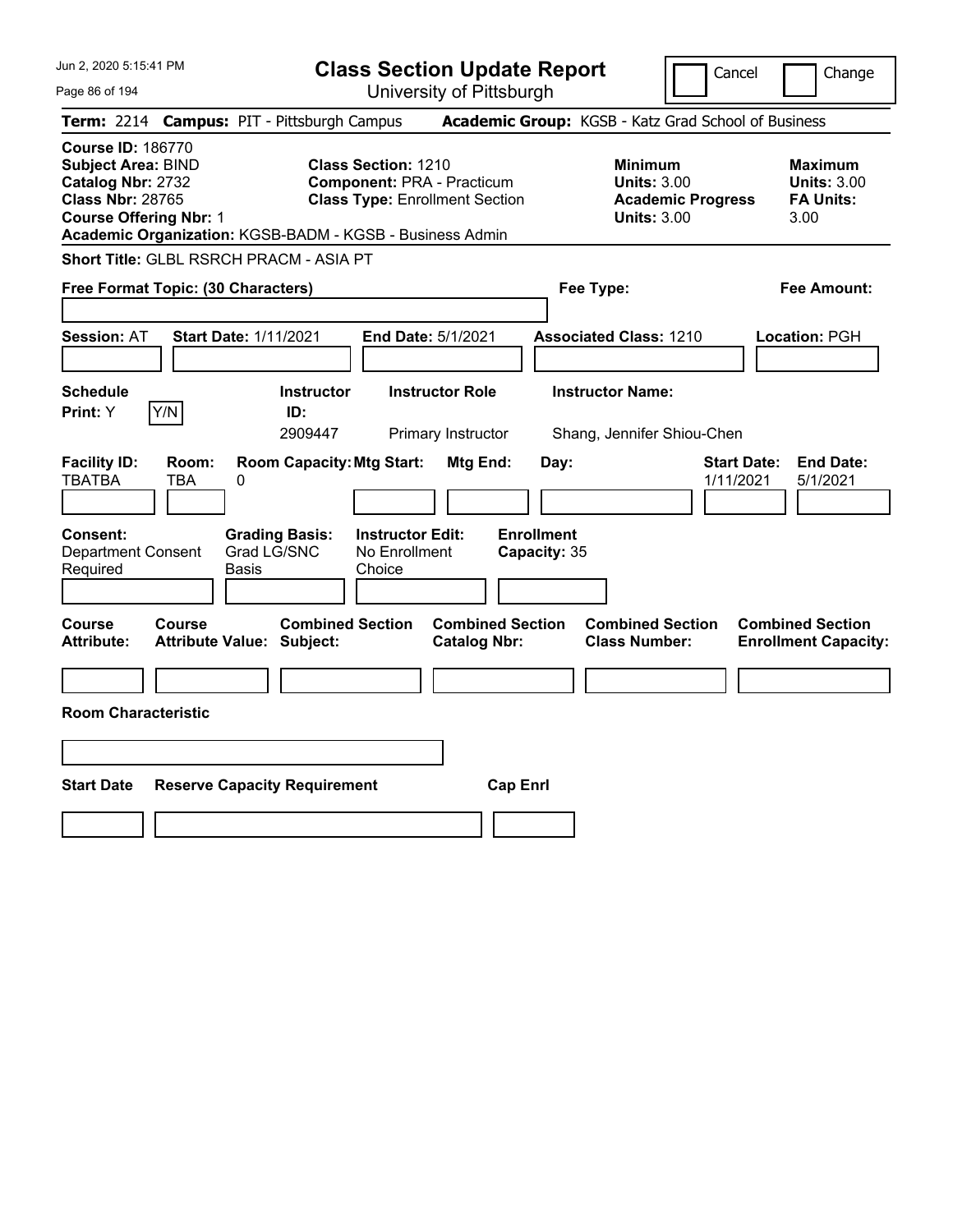| Jun 2, 2020 5:15:41 PM                                                                                                                                                                             | <b>Class Section Update Report</b>                                                                                   |                                                | Cancel                                                                                 | Change                                                           |
|----------------------------------------------------------------------------------------------------------------------------------------------------------------------------------------------------|----------------------------------------------------------------------------------------------------------------------|------------------------------------------------|----------------------------------------------------------------------------------------|------------------------------------------------------------------|
| Page 87 of 194                                                                                                                                                                                     |                                                                                                                      | University of Pittsburgh                       |                                                                                        |                                                                  |
| <b>Term:</b> 2214                                                                                                                                                                                  | <b>Campus: PIT - Pittsburgh Campus</b>                                                                               |                                                | Academic Group: KGSB - Katz Grad School of Business                                    |                                                                  |
| <b>Course ID: 186768</b><br><b>Subject Area: BIND</b><br>Catalog Nbr: 2734<br><b>Class Nbr: 28770</b><br><b>Course Offering Nbr: 1</b><br>Academic Organization: KGSB-BADM - KGSB - Business Admin | <b>Class Section: 1210</b><br><b>Component: PRA - Practicum</b><br><b>Class Type: Enrollment Section</b>             |                                                | <b>Minimum</b><br><b>Units: 3.00</b><br><b>Academic Progress</b><br><b>Units: 3.00</b> | <b>Maximum</b><br><b>Units: 3.00</b><br><b>FA Units:</b><br>3.00 |
| Short Title: GLOBL RES PRAC - PT - LAT AMER                                                                                                                                                        |                                                                                                                      |                                                |                                                                                        |                                                                  |
| Free Format Topic: (30 Characters)                                                                                                                                                                 |                                                                                                                      |                                                | Fee Type:                                                                              | Fee Amount:                                                      |
| <b>Start Date: 1/11/2021</b><br><b>Session: AT</b>                                                                                                                                                 | End Date: 5/1/2021                                                                                                   |                                                | <b>Associated Class: 1210</b>                                                          | <b>Location: PGH</b>                                             |
| <b>Schedule</b><br>Y/N<br>Print: Y                                                                                                                                                                 | <b>Instructor Role</b><br><b>Instructor</b><br>ID:<br>2963912<br>Primary Instructor<br>2900875<br>Primary Instructor |                                                | <b>Instructor Name:</b><br>Elshahat, Ahmed<br>Olson, Josephine E                       |                                                                  |
| <b>Facility ID:</b><br>Room:<br><b>TBATBA</b><br>TBA<br>0<br><b>Grading Basis:</b><br><b>Consent:</b>                                                                                              | <b>Room Capacity: Mtg Start:</b><br><b>Instructor Edit:</b>                                                          | Mtg End:<br>Day:<br><b>Enrollment</b>          |                                                                                        | <b>Start Date:</b><br><b>End Date:</b><br>1/11/2021<br>5/1/2021  |
| Grad LG/SNC<br><b>Department Consent</b><br>Required<br>Basis                                                                                                                                      | No Enrollment<br>Choice                                                                                              | Capacity: 35                                   |                                                                                        |                                                                  |
| <b>Course</b><br>Course<br><b>Attribute:</b><br><b>Attribute Value: Subject:</b>                                                                                                                   | <b>Combined Section</b>                                                                                              | <b>Combined Section</b><br><b>Catalog Nbr:</b> | <b>Combined Section</b><br><b>Class Number:</b>                                        | <b>Combined Section</b><br><b>Enrollment Capacity:</b>           |
|                                                                                                                                                                                                    |                                                                                                                      |                                                |                                                                                        |                                                                  |
| <b>Room Characteristic</b>                                                                                                                                                                         |                                                                                                                      |                                                |                                                                                        |                                                                  |
|                                                                                                                                                                                                    |                                                                                                                      |                                                |                                                                                        |                                                                  |
| <b>Start Date</b><br><b>Reserve Capacity Requirement</b>                                                                                                                                           |                                                                                                                      | <b>Cap Enrl</b>                                |                                                                                        |                                                                  |
|                                                                                                                                                                                                    |                                                                                                                      |                                                |                                                                                        |                                                                  |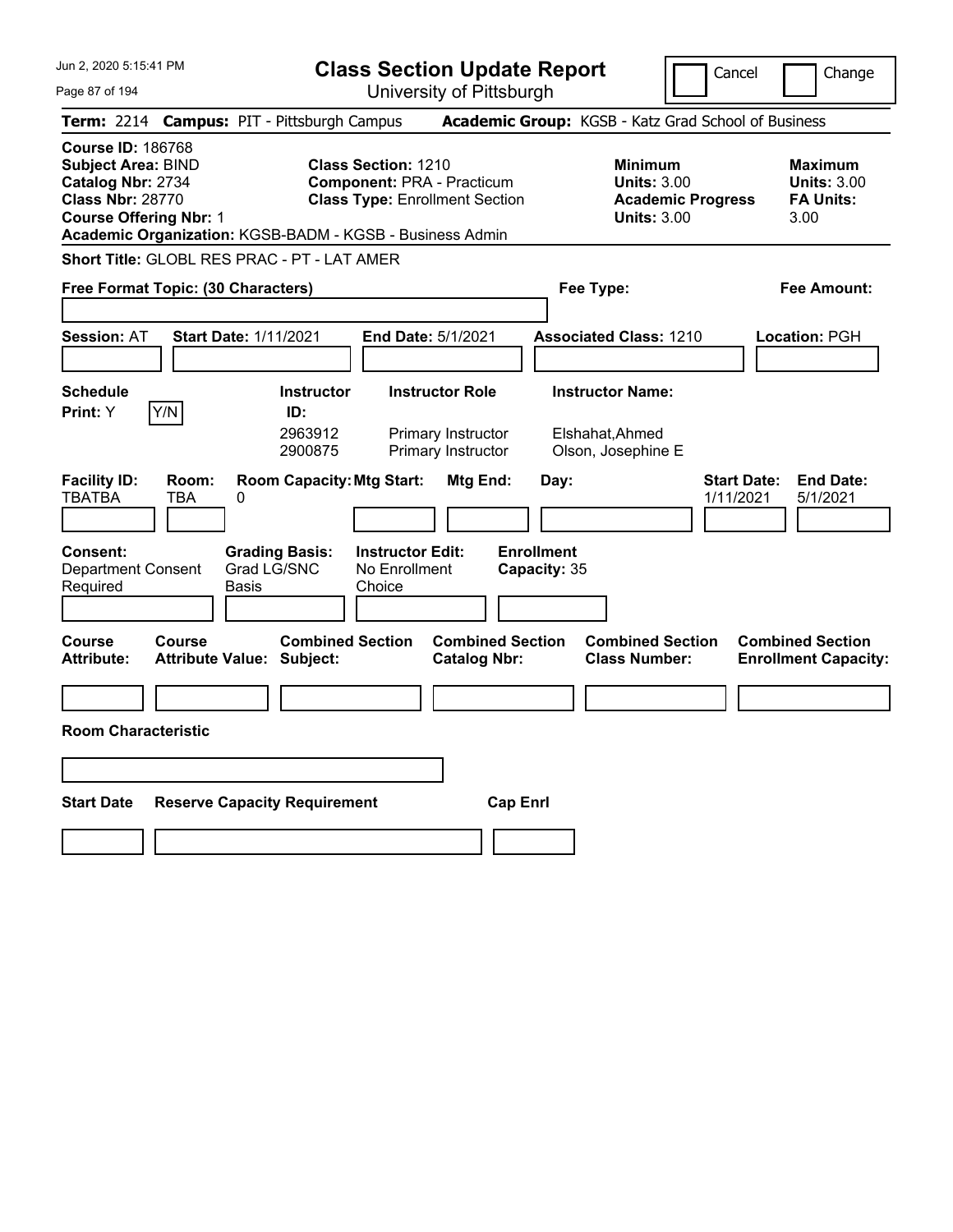| Jun 2, 2020 5:15:41 PM                                                                                                                 |                                            |                                                                                        | <b>Class Section Update Report</b>                                         |                                                     | Cancel                                                               | Change                                                           |
|----------------------------------------------------------------------------------------------------------------------------------------|--------------------------------------------|----------------------------------------------------------------------------------------|----------------------------------------------------------------------------|-----------------------------------------------------|----------------------------------------------------------------------|------------------------------------------------------------------|
| Page 88 of 194                                                                                                                         |                                            |                                                                                        | University of Pittsburgh                                                   |                                                     |                                                                      |                                                                  |
| <b>Term: 2214</b>                                                                                                                      |                                            | <b>Campus: PIT - Pittsburgh Campus</b>                                                 |                                                                            | Academic Group: KGSB - Katz Grad School of Business |                                                                      |                                                                  |
| <b>Course ID: 185927</b><br><b>Subject Area: BIND</b><br>Catalog Nbr: 2739<br><b>Class Nbr: 26898</b><br><b>Course Offering Nbr: 1</b> |                                            | <b>Class Section: 1210</b><br>Academic Organization: KGSB-BADM - KGSB - Business Admin | <b>Component: PRA - Practicum</b><br><b>Class Type: Enrollment Section</b> | <b>Minimum</b>                                      | <b>Units: 0.00</b><br><b>Academic Progress</b><br><b>Units: 0.00</b> | <b>Maximum</b><br><b>Units: 0.00</b><br><b>FA Units:</b><br>0.00 |
| <b>Short Title: GLOBAL RESEARCH PRAC - FT</b>                                                                                          |                                            |                                                                                        |                                                                            |                                                     |                                                                      |                                                                  |
| Free Format Topic: (30 Characters)                                                                                                     |                                            |                                                                                        |                                                                            | Fee Type:                                           |                                                                      | Fee Amount:                                                      |
| <b>Session: KMT</b>                                                                                                                    | Start Date: 1/11/2021                      |                                                                                        | End Date: 5/1/2021                                                         | <b>Associated Class: 1210</b>                       |                                                                      | Location: PGH                                                    |
| <b>Schedule</b><br>Y/N<br><b>Print: N</b>                                                                                              |                                            | <b>Instructor</b><br>ID:                                                               | <b>Instructor Role</b>                                                     | <b>Instructor Name:</b>                             |                                                                      |                                                                  |
|                                                                                                                                        |                                            | 0                                                                                      |                                                                            | No Instructor Assigned                              |                                                                      |                                                                  |
| <b>Facility ID:</b><br><b>TBATBA</b><br><b>Consent:</b><br><b>Department Consent</b>                                                   | Room:<br>TBA<br>0<br>No Grade              | <b>Room Capacity: Mtg Start:</b><br><b>Grading Basis:</b><br>No Enrollment             | Mtg End:<br><b>Instructor Edit:</b>                                        | Day:<br><b>Enrollment</b><br>Capacity: 35           | <b>Start Date:</b><br>1/11/2021                                      | <b>End Date:</b><br>5/1/2021                                     |
| Required                                                                                                                               | Required                                   | Choice                                                                                 |                                                                            |                                                     |                                                                      |                                                                  |
|                                                                                                                                        |                                            |                                                                                        |                                                                            |                                                     |                                                                      |                                                                  |
| Course<br><b>Attribute:</b>                                                                                                            | <b>Course</b><br>Attribute Value: Subject: | <b>Combined Section</b>                                                                | <b>Combined Section</b><br><b>Catalog Nbr:</b>                             | <b>Class Number:</b>                                | <b>Combined Section</b>                                              | <b>Combined Section</b><br><b>Enrollment Capacity:</b>           |
|                                                                                                                                        |                                            |                                                                                        |                                                                            |                                                     |                                                                      |                                                                  |
| <b>Room Characteristic</b>                                                                                                             |                                            |                                                                                        |                                                                            |                                                     |                                                                      |                                                                  |
|                                                                                                                                        |                                            |                                                                                        |                                                                            |                                                     |                                                                      |                                                                  |
| <b>Start Date</b>                                                                                                                      |                                            | <b>Reserve Capacity Requirement</b>                                                    | <b>Cap Enrl</b>                                                            |                                                     |                                                                      |                                                                  |
|                                                                                                                                        |                                            |                                                                                        |                                                                            |                                                     |                                                                      |                                                                  |
|                                                                                                                                        |                                            |                                                                                        |                                                                            |                                                     |                                                                      |                                                                  |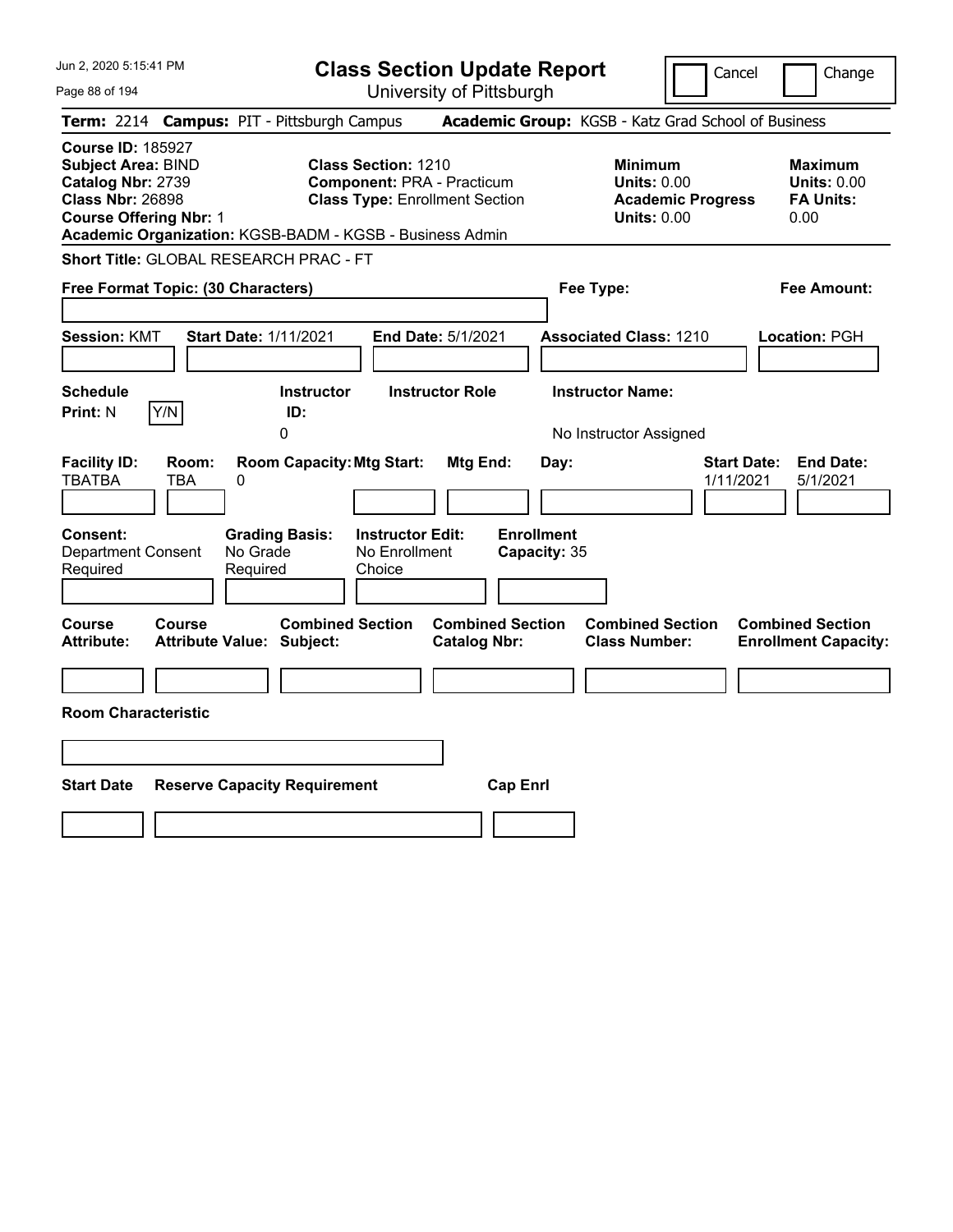| Jun 2, 2020 5:15:41 PM                                                                                                                                                                             |                                                             | <b>Class Section Update Report</b>                                                                       |                                                |                                                                                        | Cancel<br>Change                                                 |
|----------------------------------------------------------------------------------------------------------------------------------------------------------------------------------------------------|-------------------------------------------------------------|----------------------------------------------------------------------------------------------------------|------------------------------------------------|----------------------------------------------------------------------------------------|------------------------------------------------------------------|
| Page 89 of 194                                                                                                                                                                                     |                                                             | University of Pittsburgh                                                                                 |                                                |                                                                                        |                                                                  |
| Term: 2214 Campus: PIT - Pittsburgh Campus                                                                                                                                                         |                                                             |                                                                                                          |                                                | Academic Group: KGSB - Katz Grad School of Business                                    |                                                                  |
| <b>Course ID: 187001</b><br><b>Subject Area: BIND</b><br>Catalog Nbr: 2749<br><b>Class Nbr: 26897</b><br><b>Course Offering Nbr: 1</b><br>Academic Organization: KGSB-BADM - KGSB - Business Admin |                                                             | <b>Class Section: 1020</b><br><b>Component: PRA - Practicum</b><br><b>Class Type: Enrollment Section</b> |                                                | <b>Minimum</b><br><b>Units: 0.00</b><br><b>Academic Progress</b><br><b>Units: 0.00</b> | <b>Maximum</b><br><b>Units: 0.00</b><br><b>FA Units:</b><br>0.00 |
| Short Title: GLOBAL RESEARCH PRAC - PT                                                                                                                                                             |                                                             |                                                                                                          |                                                |                                                                                        |                                                                  |
| Free Format Topic: (30 Characters)                                                                                                                                                                 |                                                             |                                                                                                          |                                                | Fee Type:                                                                              | Fee Amount:                                                      |
| <b>Session: KMT</b>                                                                                                                                                                                | <b>Start Date: 1/11/2021</b>                                | End Date: 5/1/2021                                                                                       |                                                | <b>Associated Class: 1020</b>                                                          | Location: PGH                                                    |
| <b>Schedule</b><br>Y/N<br><b>Print: N</b>                                                                                                                                                          | <b>Instructor</b><br>ID:<br>0                               | <b>Instructor Role</b>                                                                                   |                                                | <b>Instructor Name:</b><br>No Instructor Assigned                                      |                                                                  |
| <b>Facility ID:</b><br>Room:<br><b>TBATBA</b><br>TBA                                                                                                                                               | <b>Room Capacity: Mtg Start:</b><br>0                       |                                                                                                          | <b>Mtg End:</b><br>Day:                        |                                                                                        | <b>Start Date:</b><br><b>End Date:</b><br>1/11/2021<br>5/1/2021  |
| Consent:<br><b>Department Consent</b><br>Required                                                                                                                                                  | <b>Grading Basis:</b><br>No Grade<br>Required               | <b>Instructor Edit:</b><br>No Enrollment<br>Choice                                                       | <b>Enrollment</b><br>Capacity: 35              |                                                                                        |                                                                  |
| Course<br><b>Course</b><br><b>Attribute:</b>                                                                                                                                                       | <b>Combined Section</b><br><b>Attribute Value: Subject:</b> |                                                                                                          | <b>Combined Section</b><br><b>Catalog Nbr:</b> | <b>Combined Section</b><br><b>Class Number:</b>                                        | <b>Combined Section</b><br><b>Enrollment Capacity:</b>           |
|                                                                                                                                                                                                    |                                                             |                                                                                                          |                                                |                                                                                        |                                                                  |
| <b>Room Characteristic</b>                                                                                                                                                                         |                                                             |                                                                                                          |                                                |                                                                                        |                                                                  |
|                                                                                                                                                                                                    |                                                             |                                                                                                          |                                                |                                                                                        |                                                                  |
| <b>Start Date</b>                                                                                                                                                                                  | <b>Reserve Capacity Requirement</b>                         |                                                                                                          | <b>Cap Enrl</b>                                |                                                                                        |                                                                  |
|                                                                                                                                                                                                    |                                                             |                                                                                                          |                                                |                                                                                        |                                                                  |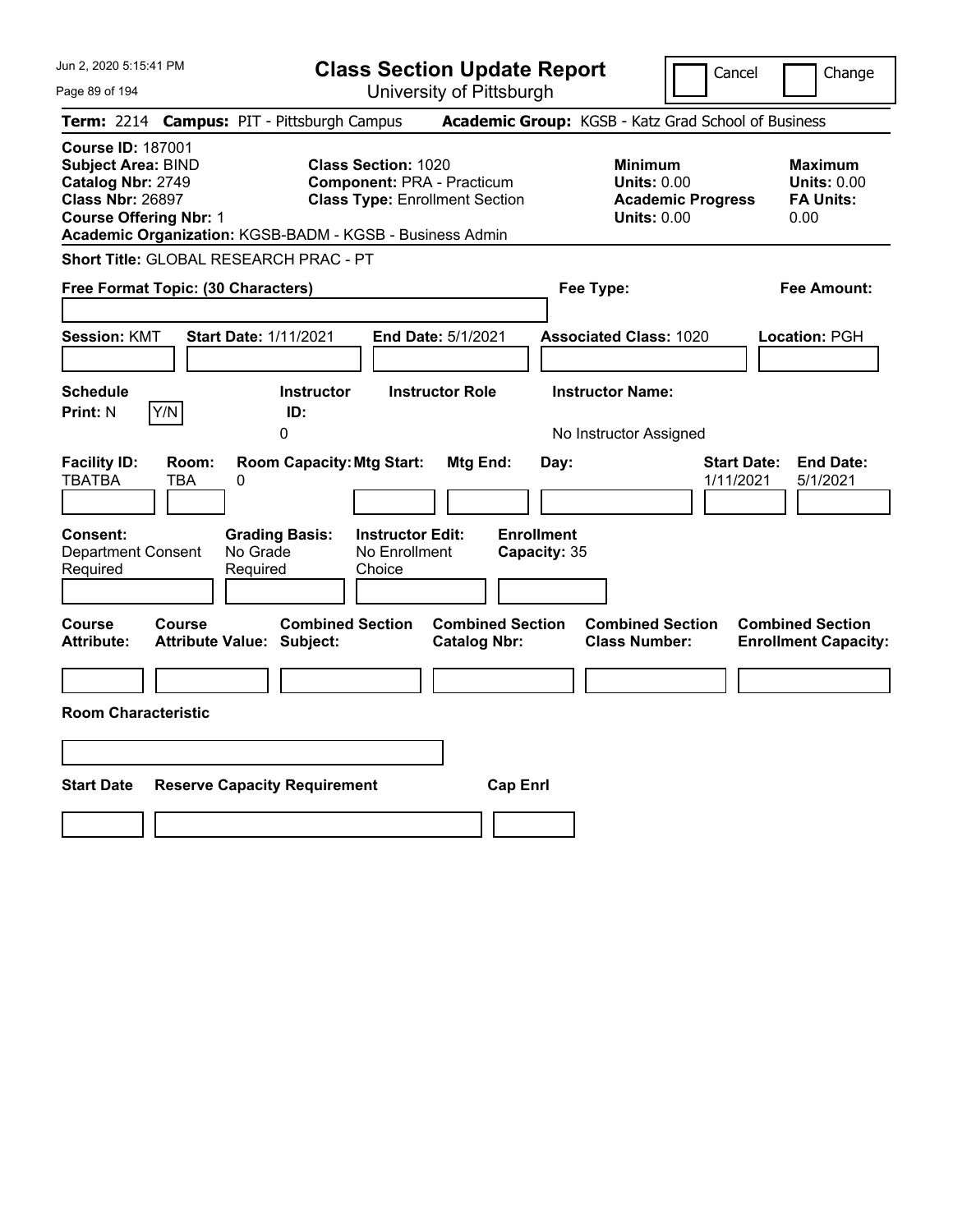| Jun 2, 2020 5:15:41 PM                                                                                                                                                                             |                                                                                                          | <b>Class Section Update Report</b>             |                                                                                        | Cancel<br>Change                                                 |
|----------------------------------------------------------------------------------------------------------------------------------------------------------------------------------------------------|----------------------------------------------------------------------------------------------------------|------------------------------------------------|----------------------------------------------------------------------------------------|------------------------------------------------------------------|
| Page 90 of 194                                                                                                                                                                                     |                                                                                                          | University of Pittsburgh                       |                                                                                        |                                                                  |
| <b>Term: 2214</b>                                                                                                                                                                                  | <b>Campus: PIT - Pittsburgh Campus</b>                                                                   |                                                | Academic Group: KGSB - Katz Grad School of Business                                    |                                                                  |
| <b>Course ID: 187540</b><br><b>Subject Area: BIND</b><br>Catalog Nbr: 2751<br><b>Class Nbr: 28769</b><br><b>Course Offering Nbr: 1</b><br>Academic Organization: KGSB-BADM - KGSB - Business Admin | <b>Class Section: 1210</b><br><b>Component: PRA - Practicum</b><br><b>Class Type: Enrollment Section</b> |                                                | <b>Minimum</b><br><b>Units: 3.00</b><br><b>Academic Progress</b><br><b>Units: 3.00</b> | <b>Maximum</b><br><b>Units: 3.00</b><br><b>FA Units:</b><br>3.00 |
| Short Title: GLBL RES PRAC-EUROPE PART-TIME                                                                                                                                                        |                                                                                                          |                                                |                                                                                        |                                                                  |
| Free Format Topic: (30 Characters)                                                                                                                                                                 |                                                                                                          |                                                | Fee Type:                                                                              | Fee Amount:                                                      |
| <b>Start Date: 1/11/2021</b><br><b>Session: AT</b>                                                                                                                                                 |                                                                                                          | End Date: 5/1/2021                             | <b>Associated Class: 1210</b>                                                          | Location: PGH                                                    |
| <b>Schedule</b><br>Y/N<br>Print: Y                                                                                                                                                                 | <b>Instructor</b><br>ID:<br>2942696                                                                      | <b>Instructor Role</b><br>Primary Instructor   | <b>Instructor Name:</b><br>Bartholomew, Heidi K                                        |                                                                  |
| <b>Facility ID:</b><br>Room:<br><b>TBATBA</b><br>TBA<br>0                                                                                                                                          | <b>Room Capacity: Mtg Start:</b>                                                                         | Mtg End:<br>Day:                               |                                                                                        | <b>End Date:</b><br><b>Start Date:</b><br>1/11/2021<br>5/1/2021  |
| <b>Consent:</b><br><b>Department Consent</b><br>Required<br>Basis                                                                                                                                  | <b>Instructor Edit:</b><br><b>Grading Basis:</b><br>Grad LG/SNC<br>No Enrollment<br>Choice               | <b>Enrollment</b><br>Capacity: 35              |                                                                                        |                                                                  |
| Course<br><b>Course</b><br><b>Attribute:</b><br><b>Attribute Value: Subject:</b>                                                                                                                   | <b>Combined Section</b>                                                                                  | <b>Combined Section</b><br><b>Catalog Nbr:</b> | <b>Combined Section</b><br><b>Class Number:</b>                                        | <b>Combined Section</b><br><b>Enrollment Capacity:</b>           |
|                                                                                                                                                                                                    |                                                                                                          |                                                |                                                                                        |                                                                  |
| <b>Room Characteristic</b>                                                                                                                                                                         |                                                                                                          |                                                |                                                                                        |                                                                  |
|                                                                                                                                                                                                    |                                                                                                          |                                                |                                                                                        |                                                                  |
| <b>Start Date</b>                                                                                                                                                                                  | <b>Reserve Capacity Requirement</b>                                                                      | <b>Cap Enrl</b>                                |                                                                                        |                                                                  |
|                                                                                                                                                                                                    |                                                                                                          |                                                |                                                                                        |                                                                  |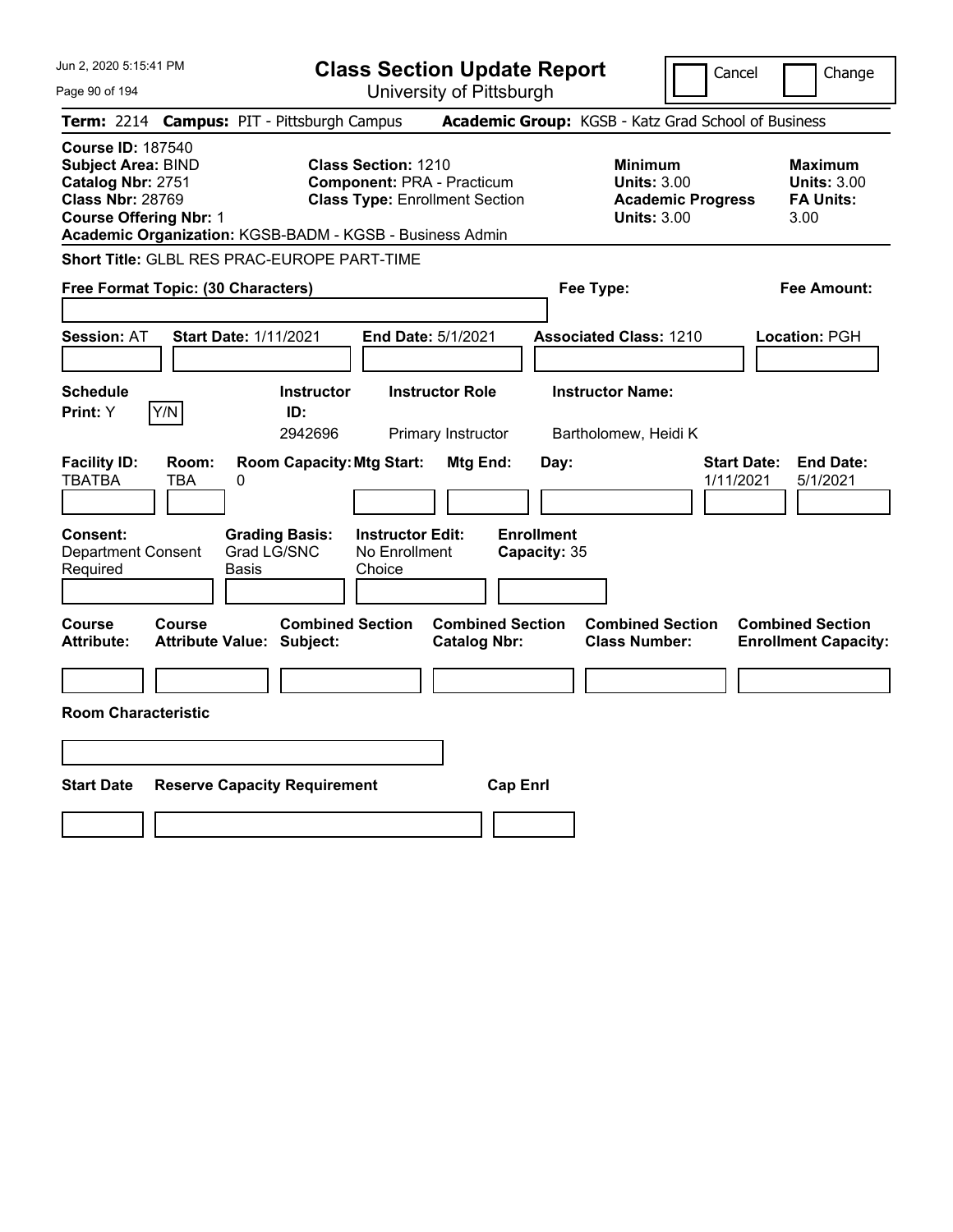| Jun 2, 2020 5:15:41 PM<br>Page 91 of 194                                                                                                                                                           | <b>Class Section Update Report</b><br>University of Pittsburgh                                                                                 | Cancel                                                                                 | Change                                                           |
|----------------------------------------------------------------------------------------------------------------------------------------------------------------------------------------------------|------------------------------------------------------------------------------------------------------------------------------------------------|----------------------------------------------------------------------------------------|------------------------------------------------------------------|
| <b>Campus: PIT - Pittsburgh Campus</b><br><b>Term:</b> 2214                                                                                                                                        |                                                                                                                                                | Academic Group: KGSB - Katz Grad School of Business                                    |                                                                  |
| <b>Course ID: 190140</b><br><b>Subject Area: BIND</b><br>Catalog Nbr: 2752<br><b>Class Nbr: 28365</b><br><b>Course Offering Nbr: 1</b><br>Academic Organization: KGSB-BADM - KGSB - Business Admin | <b>Class Section: 1010</b><br><b>Component: PRA - Practicum</b><br><b>Class Type: Enrollment Section</b>                                       | <b>Minimum</b><br><b>Units: 3.00</b><br><b>Academic Progress</b><br><b>Units: 3.00</b> | <b>Maximum</b><br><b>Units: 3.00</b><br><b>FA Units:</b><br>3.00 |
| Short Title: GLOBAL RES PRAC-PROF                                                                                                                                                                  |                                                                                                                                                |                                                                                        |                                                                  |
| Free Format Topic: (30 Characters)                                                                                                                                                                 |                                                                                                                                                | Fee Type:                                                                              | Fee Amount:                                                      |
| <b>Session: KMT</b><br><b>Start Date: 1/11/2021</b><br><b>Schedule</b>                                                                                                                             | End Date: 5/1/2021<br><b>Instructor Role</b><br><b>Instructor</b>                                                                              | <b>Associated Class: 1010</b><br><b>Instructor Name:</b>                               | Location: PGH                                                    |
| Y/N<br>Print: Y<br>ID:                                                                                                                                                                             |                                                                                                                                                |                                                                                        |                                                                  |
| 0<br><b>Facility ID:</b><br>Room:<br><b>TBATBA</b><br>TBA<br>0<br><b>Grading Basis:</b><br><b>Consent:</b><br>Grad LG/SNC<br><b>Department Consent</b><br>Required<br><b>Basis</b>                 | <b>Room Capacity: Mtg Start:</b><br>Mtg End:<br>Day:<br><b>Enrollment</b><br><b>Instructor Edit:</b><br>No Enrollment<br>Capacity: 5<br>Choice | No Instructor Assigned<br><b>Start Date:</b><br>1/11/2021                              | <b>End Date:</b><br>5/1/2021                                     |
| Course<br><b>Course</b><br><b>Attribute:</b><br><b>Attribute Value: Subject:</b>                                                                                                                   | <b>Combined Section</b><br><b>Combined Section</b><br><b>Catalog Nbr:</b>                                                                      | <b>Combined Section</b><br><b>Class Number:</b>                                        | <b>Combined Section</b><br><b>Enrollment Capacity:</b>           |
| <b>Room Characteristic</b>                                                                                                                                                                         |                                                                                                                                                |                                                                                        |                                                                  |
|                                                                                                                                                                                                    |                                                                                                                                                |                                                                                        |                                                                  |
| <b>Start Date</b><br><b>Reserve Capacity Requirement</b>                                                                                                                                           | <b>Cap Enrl</b>                                                                                                                                |                                                                                        |                                                                  |
|                                                                                                                                                                                                    |                                                                                                                                                |                                                                                        |                                                                  |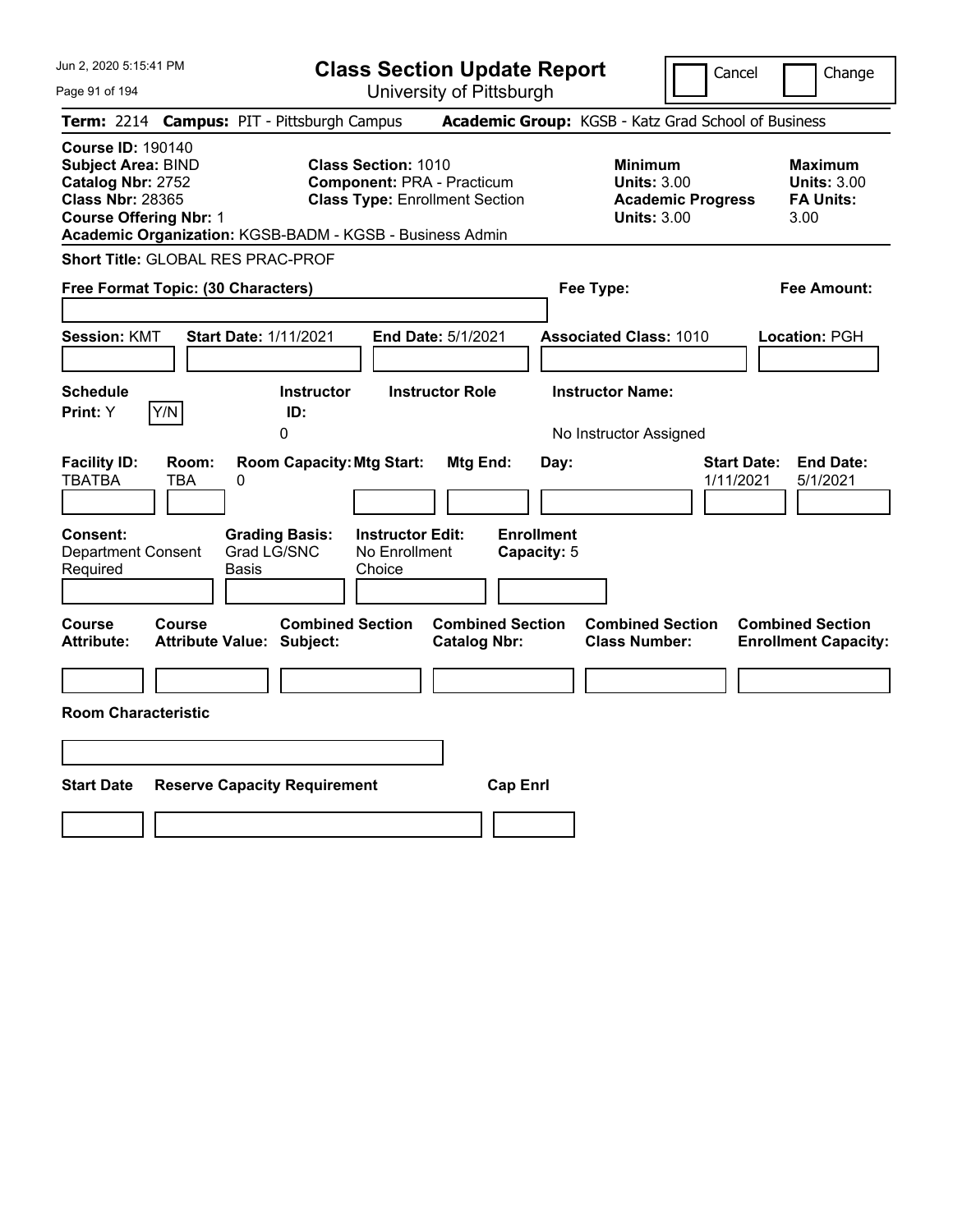| Jun 2, 2020 5:15:41 PM                                                                                                                 |                                            |                                                                                                                                                                     | <b>Class Section Update Report</b>             |                                                            | Cancel                          | Change                                                           |
|----------------------------------------------------------------------------------------------------------------------------------------|--------------------------------------------|---------------------------------------------------------------------------------------------------------------------------------------------------------------------|------------------------------------------------|------------------------------------------------------------|---------------------------------|------------------------------------------------------------------|
| Page 92 of 194                                                                                                                         |                                            |                                                                                                                                                                     | University of Pittsburgh                       |                                                            |                                 |                                                                  |
|                                                                                                                                        |                                            | Term: 2214 Campus: PIT - Pittsburgh Campus                                                                                                                          |                                                | Academic Group: KGSB - Katz Grad School of Business        |                                 |                                                                  |
| <b>Course ID: 150387</b><br><b>Subject Area: BIND</b><br>Catalog Nbr: 9999<br><b>Class Nbr: 13054</b><br><b>Course Offering Nbr: 1</b> |                                            | <b>Class Section: 1010</b><br><b>Component: WRK - Workshop</b><br><b>Class Type: Enrollment Section</b><br>Academic Organization: KGSB-BADM - KGSB - Business Admin |                                                | <b>Minimum</b><br><b>Units: 0.00</b><br><b>Units: 0.00</b> | <b>Academic Progress</b>        | <b>Maximum</b><br><b>Units: 0.00</b><br><b>FA Units:</b><br>0.00 |
|                                                                                                                                        |                                            | Short Title: KATZ FULL-TIME DEVELOPMENT FEE                                                                                                                         |                                                |                                                            |                                 |                                                                  |
|                                                                                                                                        | Free Format Topic: (30 Characters)         |                                                                                                                                                                     |                                                | Fee Type:                                                  |                                 | Fee Amount:                                                      |
| <b>Session: KS1</b>                                                                                                                    | <b>Start Date: 1/11/2021</b>               |                                                                                                                                                                     | End Date: 3/7/2021                             | <b>Associated Class: 1010</b>                              |                                 | Location: PGH                                                    |
| <b>Schedule</b><br>Print: Y                                                                                                            | Y/N                                        | <b>Instructor</b><br>ID:<br>2902821                                                                                                                                 | <b>Instructor Role</b><br>Secondary Instructor | <b>Instructor Name:</b><br>Bolden, Beverly                 |                                 |                                                                  |
| <b>Facility ID:</b><br><b>TBATBA</b>                                                                                                   | Room:<br>TBA<br>0                          | <b>Room Capacity: Mtg Start:</b>                                                                                                                                    | Mtg End:                                       | Day:                                                       | <b>Start Date:</b><br>1/11/2021 | <b>End Date:</b><br>3/7/2021                                     |
| <b>Consent:</b><br><b>Department Consent</b><br>Required                                                                               | No Grade<br>Required                       | <b>Instructor Edit:</b><br><b>Grading Basis:</b><br>No Enrollment<br>Choice                                                                                         |                                                | <b>Enrollment</b><br>Capacity: 150                         |                                 |                                                                  |
| Course<br>Attribute:                                                                                                                   | Course<br><b>Attribute Value: Subject:</b> | <b>Combined Section</b>                                                                                                                                             | <b>Combined Section</b><br><b>Catalog Nbr:</b> | <b>Combined Section</b><br><b>Class Number:</b>            |                                 | <b>Combined Section</b><br><b>Enrollment Capacity:</b>           |
| <b>Room Characteristic</b>                                                                                                             | Media - Data Projector/Monitor             |                                                                                                                                                                     |                                                |                                                            |                                 |                                                                  |
| <b>Start Date</b>                                                                                                                      |                                            | <b>Reserve Capacity Requirement</b>                                                                                                                                 | <b>Cap Enrl</b>                                |                                                            |                                 |                                                                  |
|                                                                                                                                        |                                            |                                                                                                                                                                     |                                                |                                                            |                                 |                                                                  |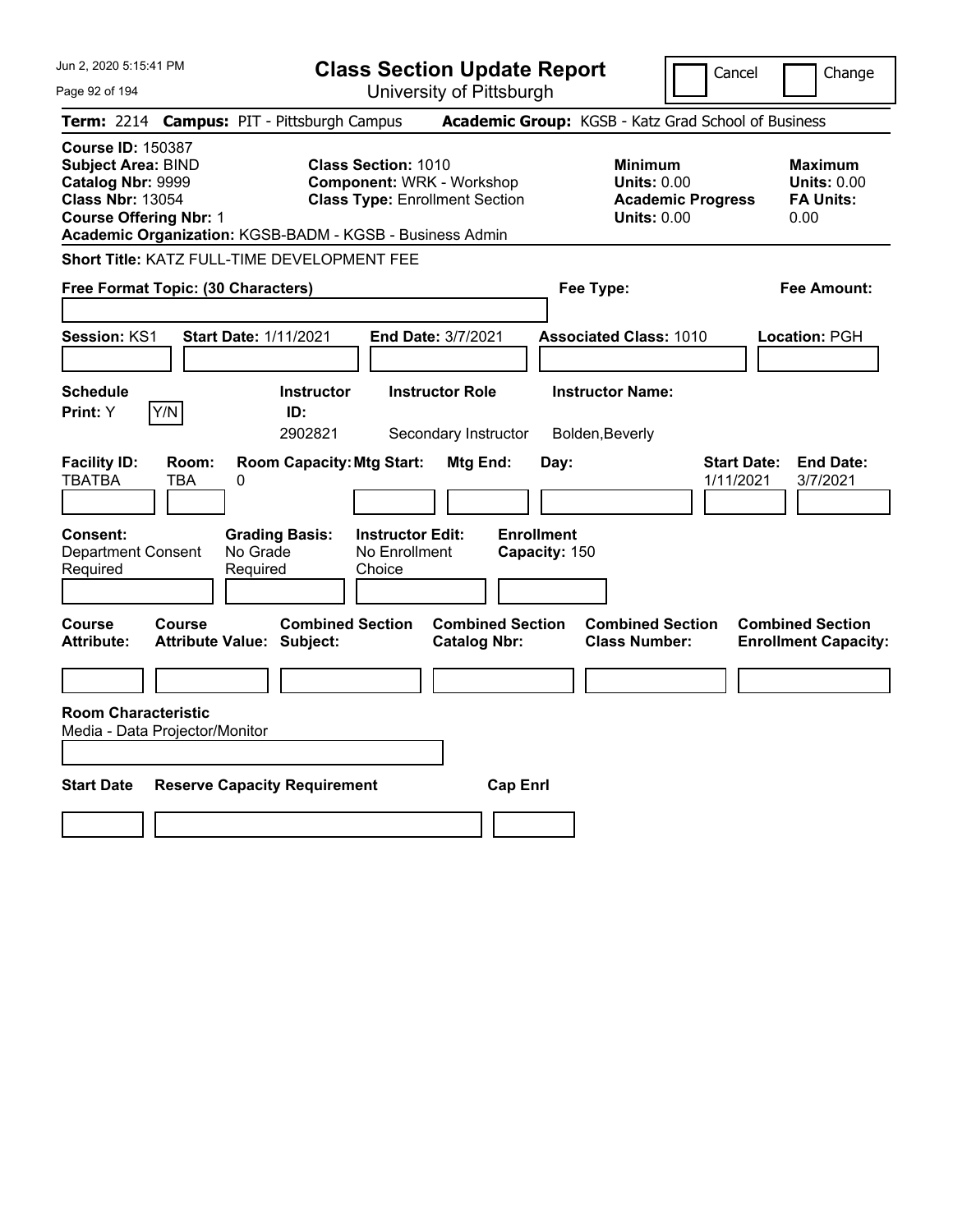| Jun 2, 2020 5:15:41 PM                                                                                                                                                                             |                                                                                                                  | <b>Class Section Update Report</b>                               |                                                                                        | Cancel<br>Change                                                 |
|----------------------------------------------------------------------------------------------------------------------------------------------------------------------------------------------------|------------------------------------------------------------------------------------------------------------------|------------------------------------------------------------------|----------------------------------------------------------------------------------------|------------------------------------------------------------------|
| Page 93 of 194                                                                                                                                                                                     |                                                                                                                  | University of Pittsburgh                                         |                                                                                        |                                                                  |
| <b>Term: 2214</b>                                                                                                                                                                                  | <b>Campus: PIT - Pittsburgh Campus</b>                                                                           |                                                                  | Academic Group: KGSB - Katz Grad School of Business                                    |                                                                  |
| <b>Course ID: 150387</b><br><b>Subject Area: BIND</b><br>Catalog Nbr: 9999<br><b>Class Nbr: 29313</b><br><b>Course Offering Nbr: 1</b><br>Academic Organization: KGSB-BADM - KGSB - Business Admin | <b>Class Section: 1020</b><br><b>Component: WRK - Workshop</b><br><b>Class Type: Enrollment Section</b>          |                                                                  | <b>Minimum</b><br><b>Units: 0.00</b><br><b>Academic Progress</b><br><b>Units: 0.00</b> | <b>Maximum</b><br><b>Units: 0.00</b><br><b>FA Units:</b><br>0.00 |
| <b>Short Title: KATZ FULL-TIME DEVELOPMENT FEE</b>                                                                                                                                                 |                                                                                                                  |                                                                  |                                                                                        |                                                                  |
| Free Format Topic: (30 Characters)                                                                                                                                                                 |                                                                                                                  |                                                                  | Fee Type:                                                                              | Fee Amount:                                                      |
| <b>Session: KMT</b><br><b>Start Date: 1/11/2021</b>                                                                                                                                                |                                                                                                                  | End Date: 5/1/2021                                               | <b>Associated Class: 1020</b>                                                          | Location: PGH                                                    |
| Schedule<br>Y/N<br>Print: Y                                                                                                                                                                        | <b>Instructor</b><br>ID:<br>$\Omega$                                                                             | <b>Instructor Role</b>                                           | <b>Instructor Name:</b><br>No Instructor Assigned                                      |                                                                  |
| <b>Facility ID:</b><br>Room:<br><b>NEEDSAROOM</b><br>Consent:<br>No Grade<br><b>Department Consent</b>                                                                                             | <b>Room Capacity: Mtg Start:</b><br>5:00 PM<br><b>Grading Basis:</b><br><b>Instructor Edit:</b><br>No Enrollment | Mtg End:<br>Day:<br>5:55 PM<br><b>Enrollment</b><br>Capacity: 58 | MoTuWeThFr                                                                             | <b>Start Date:</b><br><b>End Date:</b><br>1/11/2021<br>5/1/2021  |
| Required<br>Required                                                                                                                                                                               | Choice                                                                                                           |                                                                  |                                                                                        |                                                                  |
| Course<br>Course<br><b>Attribute Value: Subject:</b><br><b>Attribute:</b>                                                                                                                          | <b>Combined Section</b>                                                                                          | <b>Combined Section</b><br><b>Catalog Nbr:</b>                   | <b>Combined Section</b><br><b>Class Number:</b>                                        | <b>Combined Section</b><br><b>Enrollment Capacity:</b>           |
| <b>Room Characteristic</b><br>PeopleSoft - Scheduled (PS)                                                                                                                                          |                                                                                                                  |                                                                  |                                                                                        |                                                                  |
| <b>Start Date</b><br><b>Reserve Capacity Requirement</b>                                                                                                                                           |                                                                                                                  | <b>Cap Enrl</b>                                                  |                                                                                        |                                                                  |
|                                                                                                                                                                                                    |                                                                                                                  |                                                                  |                                                                                        |                                                                  |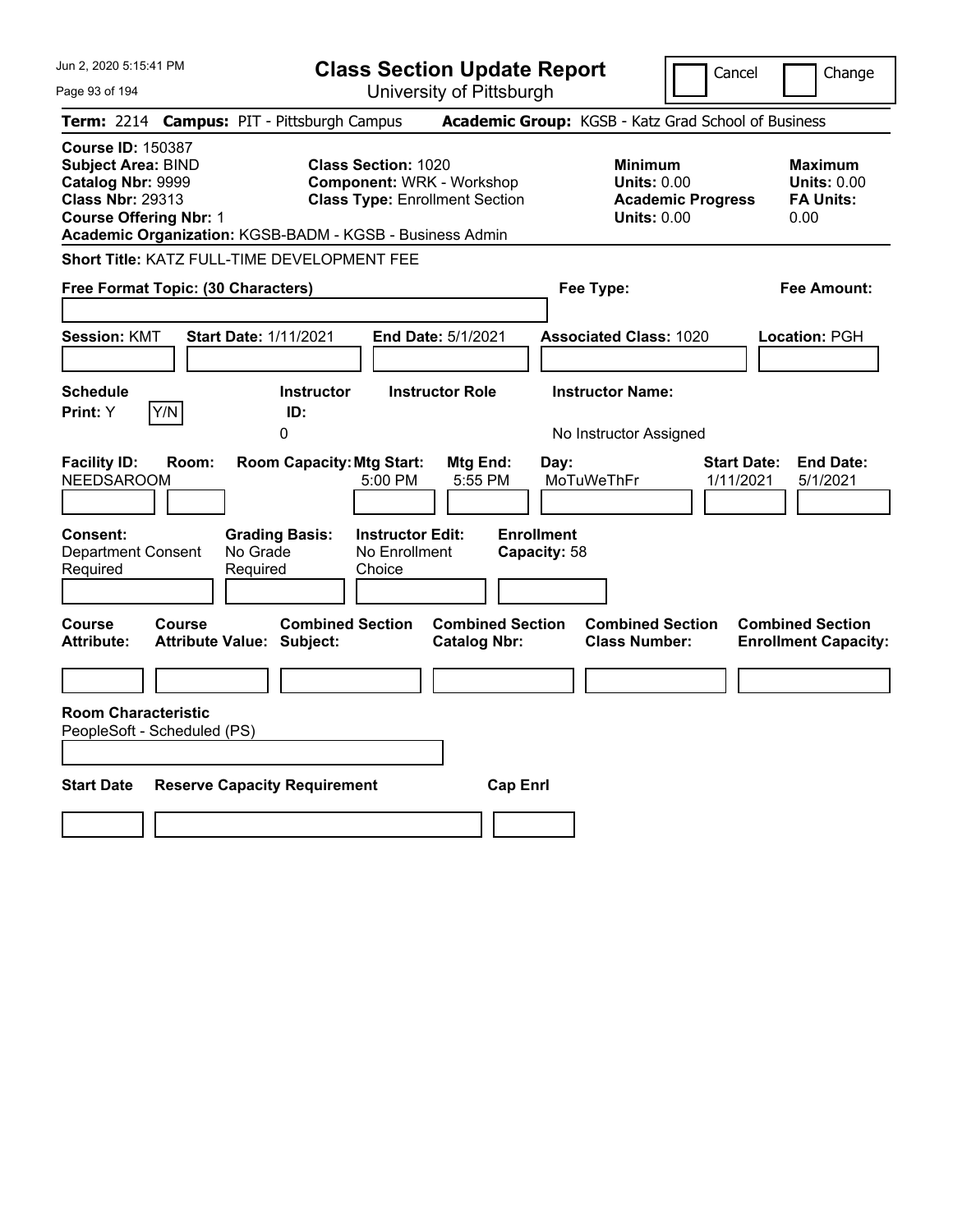| Jun 2, 2020 5:15:41 PM                                                                                                                                                                             |                                               | <b>Class Section Update Report</b>                                                                      |                                                |                                                            | Cancel                          | Change                                                           |
|----------------------------------------------------------------------------------------------------------------------------------------------------------------------------------------------------|-----------------------------------------------|---------------------------------------------------------------------------------------------------------|------------------------------------------------|------------------------------------------------------------|---------------------------------|------------------------------------------------------------------|
| Page 94 of 194                                                                                                                                                                                     |                                               |                                                                                                         | University of Pittsburgh                       |                                                            |                                 |                                                                  |
| <b>Term: 2214</b>                                                                                                                                                                                  | <b>Campus: PIT - Pittsburgh Campus</b>        |                                                                                                         |                                                | Academic Group: KGSB - Katz Grad School of Business        |                                 |                                                                  |
| <b>Course ID: 150387</b><br><b>Subject Area: BIND</b><br>Catalog Nbr: 9999<br><b>Class Nbr: 29314</b><br><b>Course Offering Nbr: 1</b><br>Academic Organization: KGSB-BADM - KGSB - Business Admin |                                               | <b>Class Section: 1030</b><br><b>Component: WRK - Workshop</b><br><b>Class Type: Enrollment Section</b> |                                                | <b>Minimum</b><br><b>Units: 0.00</b><br><b>Units: 0.00</b> | <b>Academic Progress</b>        | <b>Maximum</b><br><b>Units: 0.00</b><br><b>FA Units:</b><br>0.00 |
| <b>Short Title: KATZ FULL-TIME DEVELOPMENT FEE</b>                                                                                                                                                 |                                               |                                                                                                         |                                                |                                                            |                                 |                                                                  |
| Free Format Topic: (30 Characters)                                                                                                                                                                 |                                               |                                                                                                         |                                                | Fee Type:                                                  |                                 | Fee Amount:                                                      |
| <b>Session: KMT</b>                                                                                                                                                                                | <b>Start Date: 1/11/2021</b>                  |                                                                                                         | End Date: 5/1/2021                             | <b>Associated Class: 1030</b>                              |                                 | Location: PGH                                                    |
| Schedule<br>Y/N<br>Print: Y                                                                                                                                                                        | ID:<br>$\Omega$                               | <b>Instructor</b>                                                                                       | <b>Instructor Role</b>                         | <b>Instructor Name:</b><br>No Instructor Assigned          |                                 |                                                                  |
| <b>Facility ID:</b><br>Room:<br><b>NEEDSAROOM</b>                                                                                                                                                  |                                               | <b>Room Capacity: Mtg Start:</b><br>11:00 AM                                                            | Mtg End:<br>11:55 AM                           | Day:<br>MoTuWeThFr                                         | <b>Start Date:</b><br>1/11/2021 | <b>End Date:</b><br>5/1/2021                                     |
| Consent:<br><b>Department Consent</b><br>Required                                                                                                                                                  | <b>Grading Basis:</b><br>No Grade<br>Required | <b>Instructor Edit:</b><br>No Enrollment<br>Choice                                                      |                                                | <b>Enrollment</b><br>Capacity: 58                          |                                 |                                                                  |
| Course<br>Course<br><b>Attribute:</b>                                                                                                                                                              | <b>Attribute Value: Subject:</b>              | <b>Combined Section</b>                                                                                 | <b>Combined Section</b><br><b>Catalog Nbr:</b> | <b>Combined Section</b><br><b>Class Number:</b>            |                                 | <b>Combined Section</b><br><b>Enrollment Capacity:</b>           |
| <b>Room Characteristic</b>                                                                                                                                                                         |                                               |                                                                                                         |                                                |                                                            |                                 |                                                                  |
| PeopleSoft - Scheduled (PS)                                                                                                                                                                        |                                               |                                                                                                         |                                                |                                                            |                                 |                                                                  |
| <b>Start Date</b>                                                                                                                                                                                  | <b>Reserve Capacity Requirement</b>           |                                                                                                         | <b>Cap Enrl</b>                                |                                                            |                                 |                                                                  |
|                                                                                                                                                                                                    |                                               |                                                                                                         |                                                |                                                            |                                 |                                                                  |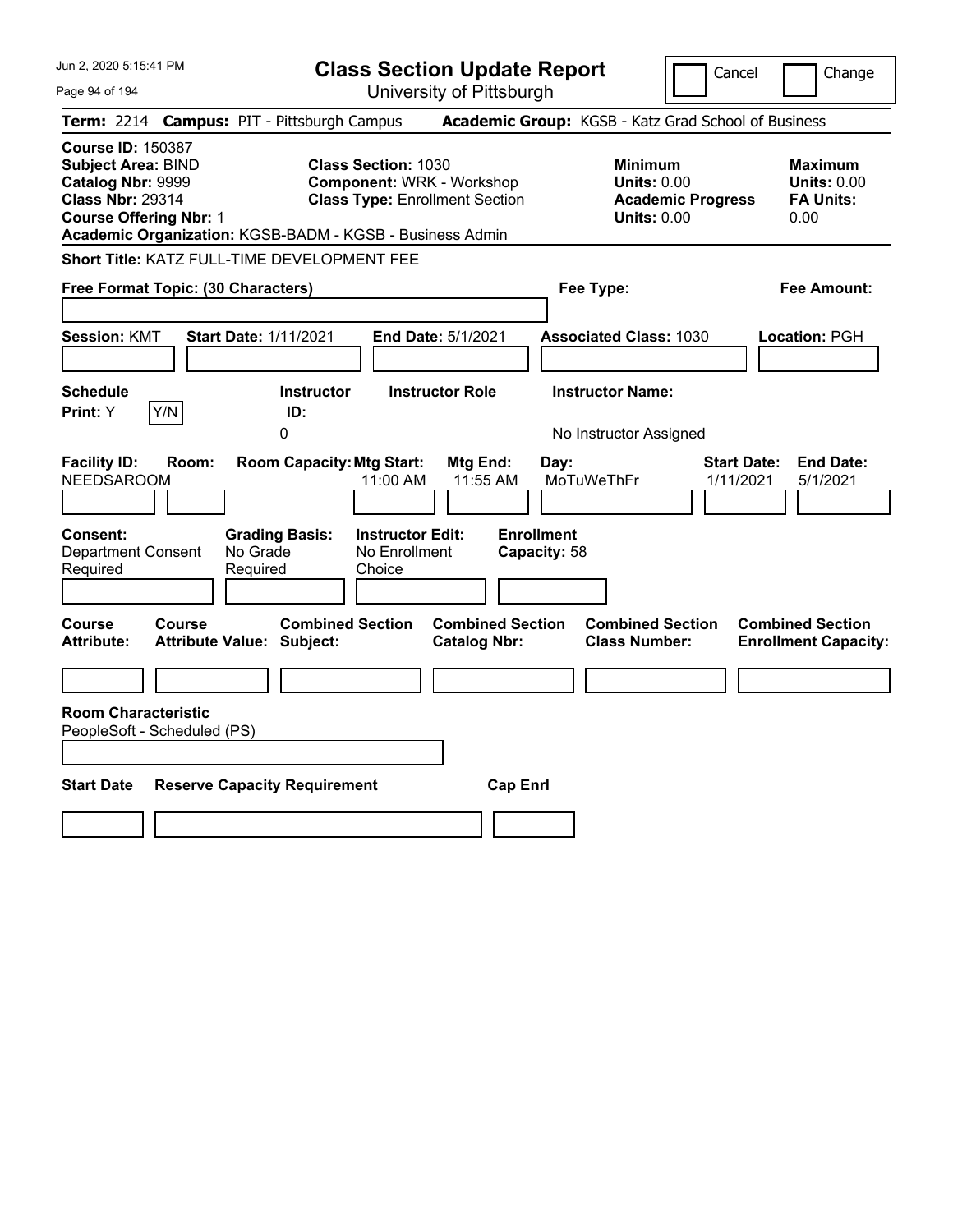| Jun 2, 2020 5:15:41 PM                                                                                                                 |                                                                                                                                                                    | <b>Class Section Update Report</b>             | Cancel                                                                                 | Change                                                           |
|----------------------------------------------------------------------------------------------------------------------------------------|--------------------------------------------------------------------------------------------------------------------------------------------------------------------|------------------------------------------------|----------------------------------------------------------------------------------------|------------------------------------------------------------------|
| Page 95 of 194                                                                                                                         |                                                                                                                                                                    | University of Pittsburgh                       |                                                                                        |                                                                  |
| <b>Term: 2214</b>                                                                                                                      | <b>Campus: PIT - Pittsburgh Campus</b>                                                                                                                             |                                                | Academic Group: KGSB - Katz Grad School of Business                                    |                                                                  |
| <b>Course ID: 102470</b><br><b>Subject Area: BMIS</b><br>Catalog Nbr: 2053<br><b>Class Nbr: 28762</b><br><b>Course Offering Nbr: 1</b> | <b>Class Section: 1215</b><br><b>Component: LEC - Lecture</b><br><b>Class Type: Enrollment Section</b><br>Academic Organization: KGSB-BADM - KGSB - Business Admin |                                                | <b>Minimum</b><br><b>Units: 3.00</b><br><b>Academic Progress</b><br><b>Units: 3.00</b> | <b>Maximum</b><br><b>Units: 3.00</b><br><b>FA Units:</b><br>3.00 |
|                                                                                                                                        | Short Title: HUMAN FACTRS IN INFO SYMS DSGN                                                                                                                        |                                                |                                                                                        |                                                                  |
| Free Format Topic: (30 Characters)                                                                                                     |                                                                                                                                                                    |                                                | Fee Type:                                                                              | Fee Amount:                                                      |
| <b>Session: KMT</b>                                                                                                                    | <b>Start Date: 1/11/2021</b>                                                                                                                                       | <b>End Date: 5/1/2021</b>                      | <b>Associated Class: 1215</b>                                                          | Location: PGH                                                    |
| <b>Schedule</b><br>Y/N<br>Print: Y                                                                                                     | <b>Instructor</b><br>ID:<br>2904044                                                                                                                                | <b>Instructor Role</b><br>Primary Instructor   | <b>Instructor Name:</b><br>Galletta, Dennis                                            |                                                                  |
| <b>Facility ID:</b><br>Room:<br><b>NEEDSAROOM</b>                                                                                      | <b>Room Capacity: Mtg Start:</b><br>6:20 PM                                                                                                                        | Mtg End:<br>Day:<br>9:20 PM<br>Mo              |                                                                                        | <b>End Date:</b><br><b>Start Date:</b><br>1/11/2021<br>5/1/2021  |
| Consent:<br>No Special Consent<br>Required                                                                                             | <b>Instructor Edit:</b><br><b>Grading Basis:</b><br>Grad LG/SU3<br>No Enrollment<br>Basis<br>Choice                                                                | <b>Enrollment</b><br>Capacity: 58              |                                                                                        |                                                                  |
| Course<br>Course<br><b>Attribute:</b>                                                                                                  | <b>Combined Section</b><br>Attribute Value: Subject:                                                                                                               | <b>Combined Section</b><br><b>Catalog Nbr:</b> | <b>Combined Section</b><br><b>Class Number:</b>                                        | <b>Combined Section</b><br><b>Enrollment Capacity:</b>           |
|                                                                                                                                        |                                                                                                                                                                    |                                                |                                                                                        |                                                                  |
| <b>Room Characteristic</b><br>PeopleSoft - Scheduled (PS)                                                                              |                                                                                                                                                                    |                                                |                                                                                        |                                                                  |
| <b>Start Date</b>                                                                                                                      | <b>Reserve Capacity Requirement</b>                                                                                                                                | <b>Cap Enrl</b>                                |                                                                                        |                                                                  |
|                                                                                                                                        |                                                                                                                                                                    |                                                |                                                                                        |                                                                  |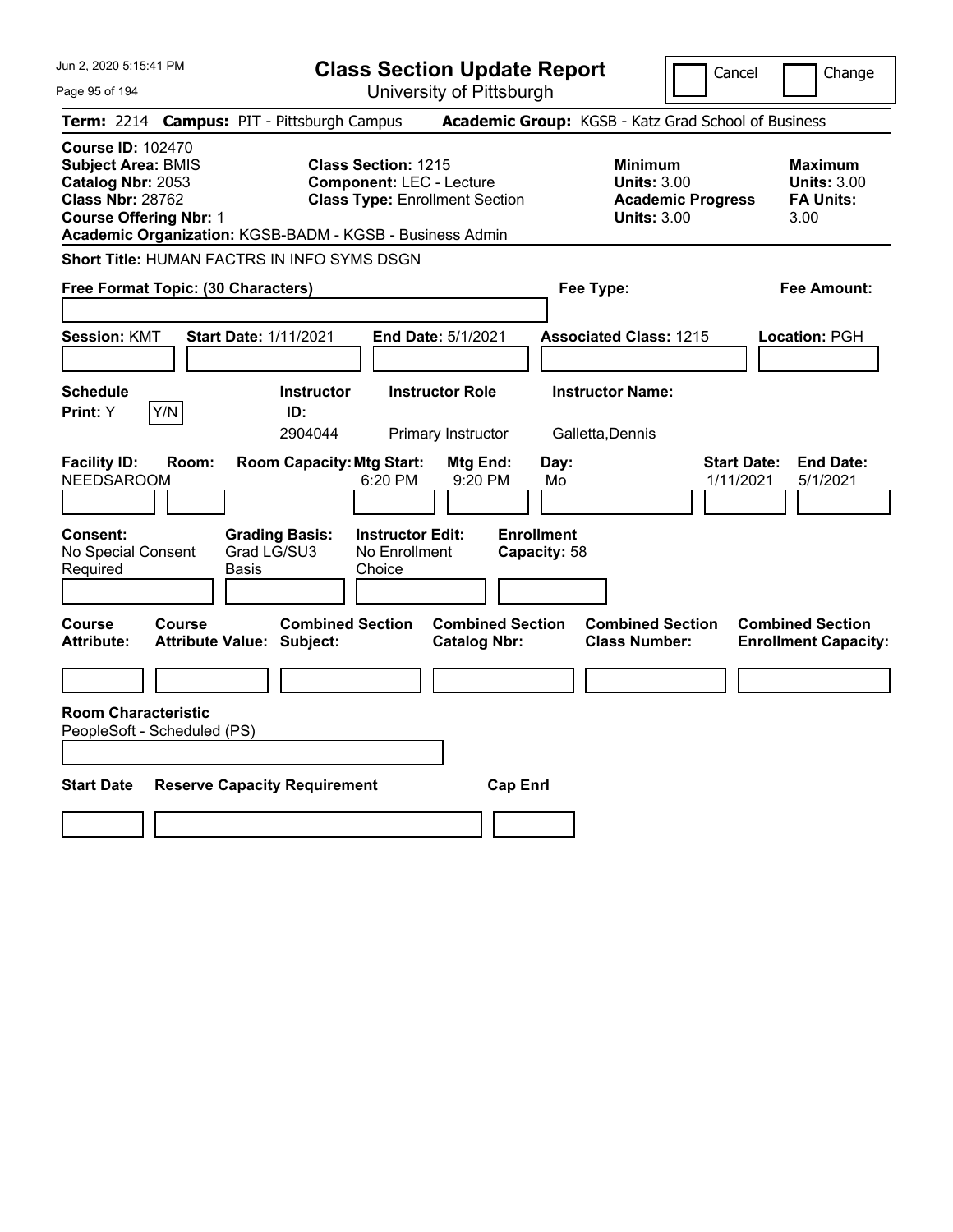| Jun 2, 2020 5:15:41 PM                                                                                                                                                                             | <b>Class Section Update Report</b>                                                                        | Cancel<br>Change                                                                                                                                           |
|----------------------------------------------------------------------------------------------------------------------------------------------------------------------------------------------------|-----------------------------------------------------------------------------------------------------------|------------------------------------------------------------------------------------------------------------------------------------------------------------|
| Page 96 of 194                                                                                                                                                                                     | University of Pittsburgh                                                                                  |                                                                                                                                                            |
| <b>Campus: PIT - Pittsburgh Campus</b><br><b>Term: 2214</b>                                                                                                                                        |                                                                                                           | Academic Group: KGSB - Katz Grad School of Business                                                                                                        |
| <b>Course ID: 102472</b><br><b>Subject Area: BMIS</b><br>Catalog Nbr: 2060<br><b>Class Nbr: 13049</b><br><b>Course Offering Nbr: 1</b><br>Academic Organization: KGSB-BADM - KGSB - Business Admin | <b>Class Section: 1010</b><br>Component: IND - Independent Study<br><b>Class Type: Enrollment Section</b> | <b>Minimum</b><br><b>Maximum</b><br><b>Units: 6.00</b><br><b>Units: 1.00</b><br><b>Academic Progress</b><br><b>FA Units:</b><br><b>Units: 1.00</b><br>1.00 |
| Short Title: INDEP STUDY MGT INFOR SYSTEMS                                                                                                                                                         |                                                                                                           |                                                                                                                                                            |
| Free Format Topic: (30 Characters)                                                                                                                                                                 | Fee Type:                                                                                                 | Fee Amount:                                                                                                                                                |
| <b>Session: KS2</b><br><b>Start Date: 3/15/2021</b>                                                                                                                                                | <b>End Date: 5/1/2021</b>                                                                                 | <b>Associated Class: 1010</b><br>Location: PGH                                                                                                             |
| <b>Schedule</b><br>Y/N<br>Print: Y<br>0                                                                                                                                                            | <b>Instructor Role</b><br><b>Instructor Name:</b><br><b>Instructor</b><br>ID:                             | No Instructor Assigned                                                                                                                                     |
| <b>Facility ID:</b><br>Room:<br><b>TBATBA</b><br>TBA<br>0                                                                                                                                          | <b>Room Capacity: Mtg Start:</b><br>Mtg End:<br>Day:                                                      | <b>Start Date:</b><br><b>End Date:</b><br>3/15/2021<br>5/1/2021                                                                                            |
| Consent:<br><b>Grading Basis:</b><br>Grad LG/SU3<br><b>Department Consent</b><br>Required<br>Basis                                                                                                 | <b>Enrollment</b><br><b>Instructor Edit:</b><br>No Enrollment<br>Capacity: 20<br>Choice                   |                                                                                                                                                            |
| Course<br>Course<br><b>Attribute Value: Subject:</b><br>Attribute:                                                                                                                                 | <b>Combined Section</b><br><b>Combined Section</b><br><b>Catalog Nbr:</b>                                 | <b>Combined Section</b><br><b>Combined Section</b><br><b>Class Number:</b><br><b>Enrollment Capacity:</b>                                                  |
|                                                                                                                                                                                                    |                                                                                                           |                                                                                                                                                            |
| <b>Room Characteristic</b><br>Media - Data Projector/Monitor                                                                                                                                       |                                                                                                           |                                                                                                                                                            |
|                                                                                                                                                                                                    |                                                                                                           |                                                                                                                                                            |
| <b>Start Date</b><br><b>Reserve Capacity Requirement</b>                                                                                                                                           | <b>Cap Enrl</b>                                                                                           |                                                                                                                                                            |
|                                                                                                                                                                                                    |                                                                                                           |                                                                                                                                                            |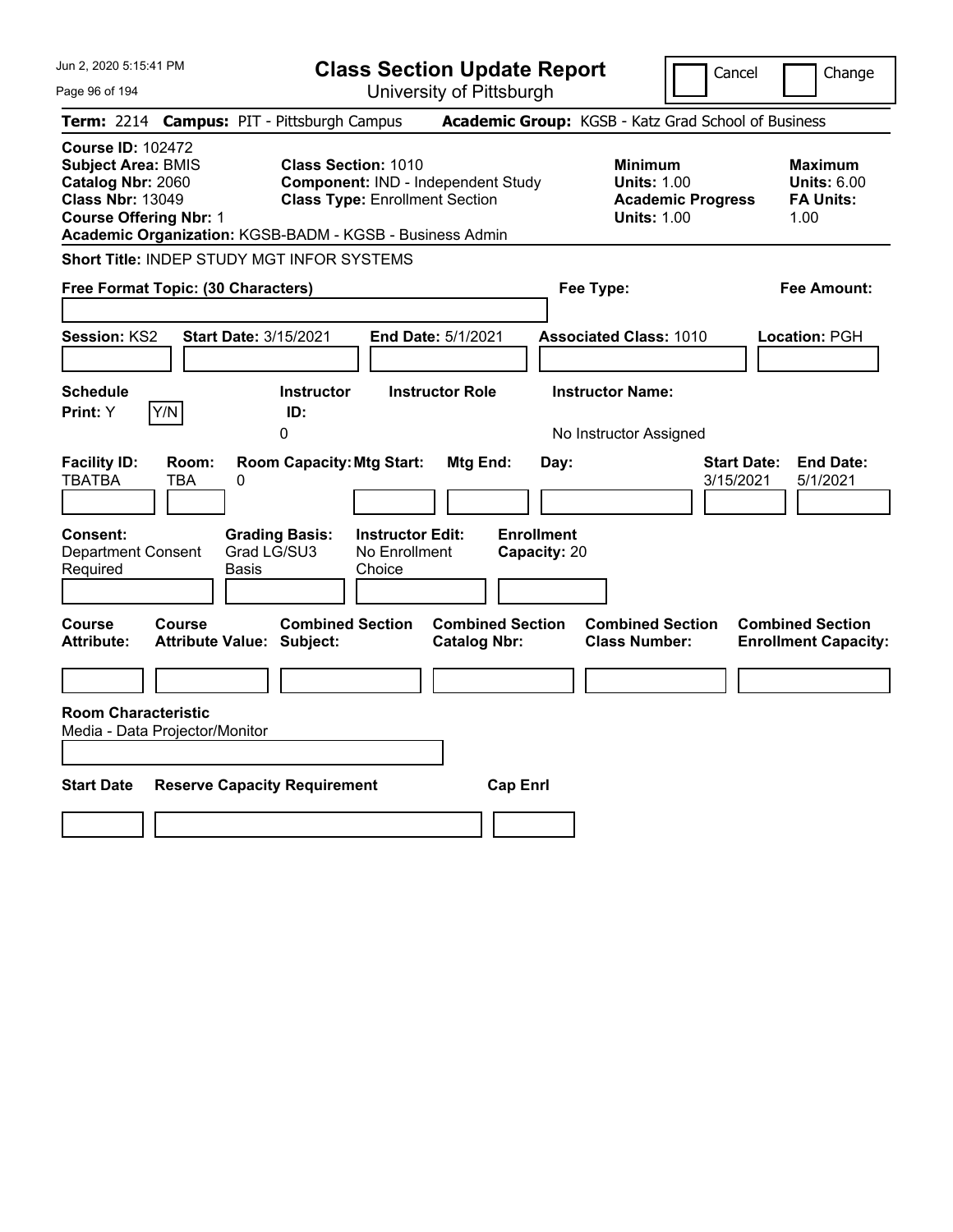| Jun 2, 2020 5:15:41 PM                                                                                                                                                                             |                                        |                                                                     |                                                    | <b>Class Section Update Report</b>             |                                   |                                                            | Cancel                   | Change                                                           |
|----------------------------------------------------------------------------------------------------------------------------------------------------------------------------------------------------|----------------------------------------|---------------------------------------------------------------------|----------------------------------------------------|------------------------------------------------|-----------------------------------|------------------------------------------------------------|--------------------------|------------------------------------------------------------------|
| Page 97 of 194                                                                                                                                                                                     |                                        |                                                                     |                                                    | University of Pittsburgh                       |                                   |                                                            |                          |                                                                  |
| <b>Term: 2214</b>                                                                                                                                                                                  | <b>Campus: PIT - Pittsburgh Campus</b> |                                                                     |                                                    |                                                |                                   |                                                            |                          | Academic Group: KGSB - Katz Grad School of Business              |
| <b>Course ID: 102472</b><br><b>Subject Area: BMIS</b><br>Catalog Nbr: 2060<br><b>Class Nbr: 16443</b><br><b>Course Offering Nbr: 1</b><br>Academic Organization: KGSB-BADM - KGSB - Business Admin |                                        | <b>Class Section: 1150</b><br><b>Class Type: Enrollment Section</b> |                                                    | Component: IND - Independent Study             |                                   | <b>Minimum</b><br><b>Units: 1.00</b><br><b>Units: 1.00</b> | <b>Academic Progress</b> | <b>Maximum</b><br><b>Units: 6.00</b><br><b>FA Units:</b><br>1.00 |
| <b>Short Title: INDEP STUDY MGT INFOR SYSTEMS</b>                                                                                                                                                  |                                        |                                                                     |                                                    |                                                |                                   |                                                            |                          |                                                                  |
| Free Format Topic: (30 Characters)                                                                                                                                                                 |                                        |                                                                     |                                                    |                                                |                                   | Fee Type:                                                  |                          | Fee Amount:                                                      |
| <b>Session: KS1</b><br><b>Schedule</b>                                                                                                                                                             | <b>Start Date: 1/11/2021</b>           | <b>Instructor</b>                                                   |                                                    | End Date: 3/7/2021<br><b>Instructor Role</b>   |                                   | <b>Associated Class: 1150</b><br><b>Instructor Name:</b>   |                          | Location: PGH                                                    |
| Y/N<br><b>Print: Y</b>                                                                                                                                                                             |                                        | ID:                                                                 |                                                    |                                                |                                   |                                                            |                          |                                                                  |
|                                                                                                                                                                                                    |                                        | 0                                                                   |                                                    |                                                |                                   | No Instructor Assigned                                     |                          |                                                                  |
| <b>Facility ID:</b><br><b>TBATBA</b>                                                                                                                                                               | Room:<br>TBA<br>0                      | <b>Room Capacity: Mtg Start:</b>                                    |                                                    | Mtg End:                                       | Day:                              |                                                            | 1/11/2021                | <b>End Date:</b><br><b>Start Date:</b><br>3/7/2021               |
| Consent:<br><b>Department Consent</b><br>Required                                                                                                                                                  | Grad LG/SU3<br>Basis                   | <b>Grading Basis:</b>                                               | <b>Instructor Edit:</b><br>No Enrollment<br>Choice |                                                | <b>Enrollment</b><br>Capacity: 20 |                                                            |                          |                                                                  |
| Course<br><b>Attribute:</b>                                                                                                                                                                        | Course<br>Attribute Value: Subject:    | <b>Combined Section</b>                                             |                                                    | <b>Combined Section</b><br><b>Catalog Nbr:</b> |                                   | <b>Combined Section</b><br><b>Class Number:</b>            |                          | <b>Combined Section</b><br><b>Enrollment Capacity:</b>           |
|                                                                                                                                                                                                    |                                        |                                                                     |                                                    |                                                |                                   |                                                            |                          |                                                                  |
| <b>Room Characteristic</b><br>Media - Data Projector/Monitor                                                                                                                                       |                                        |                                                                     |                                                    |                                                |                                   |                                                            |                          |                                                                  |
|                                                                                                                                                                                                    |                                        |                                                                     |                                                    |                                                |                                   |                                                            |                          |                                                                  |
| <b>Start Date</b>                                                                                                                                                                                  | <b>Reserve Capacity Requirement</b>    |                                                                     |                                                    |                                                | <b>Cap Enrl</b>                   |                                                            |                          |                                                                  |
|                                                                                                                                                                                                    |                                        |                                                                     |                                                    |                                                |                                   |                                                            |                          |                                                                  |
|                                                                                                                                                                                                    |                                        |                                                                     |                                                    |                                                |                                   |                                                            |                          |                                                                  |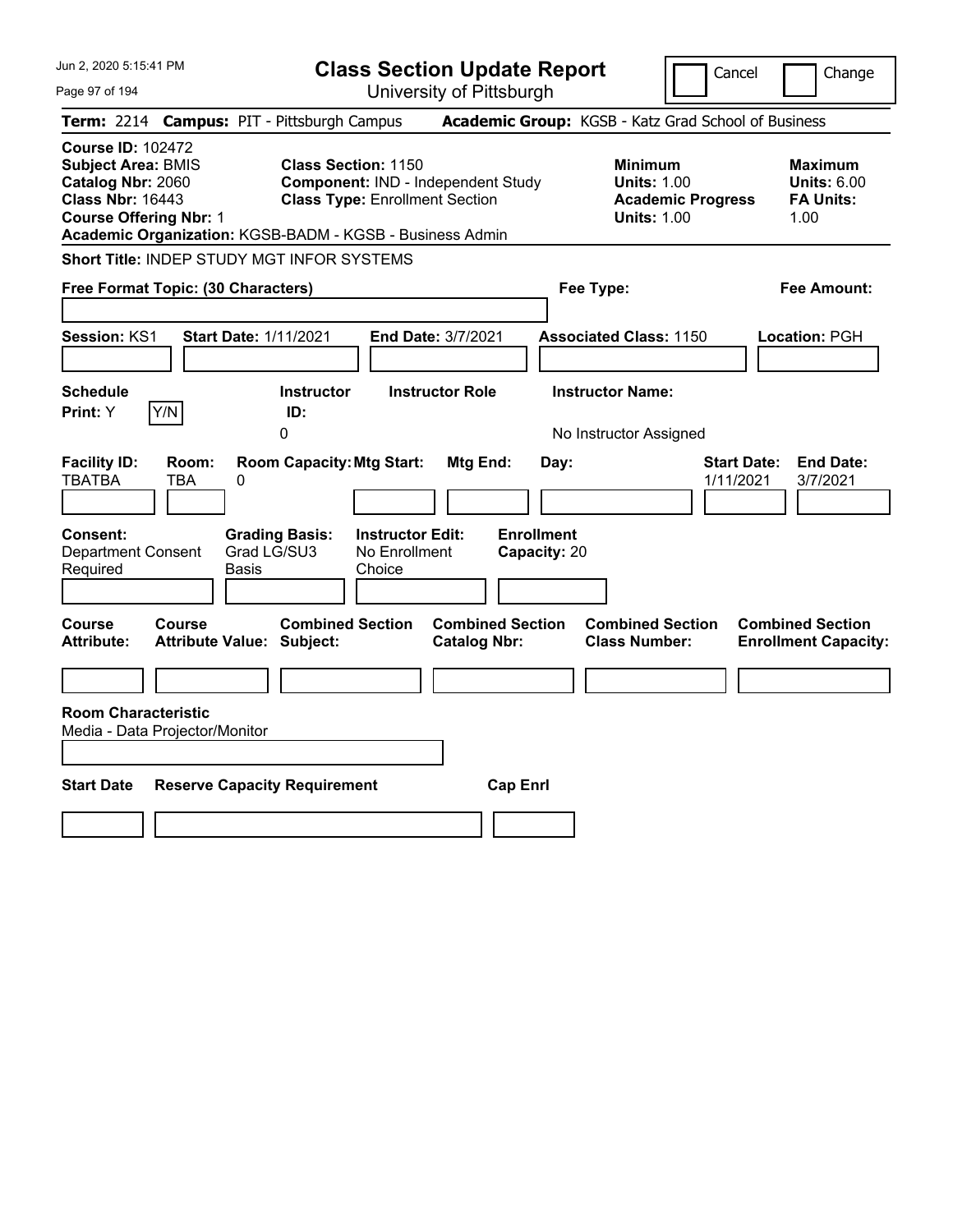Jun 2, 2020 5:15:41 PM

**Class Section Update Report** University of Pittsburgh

Cancel Change

Page 98 of 194

|                                                                                                                                        | <b>Term: 2214 Campus: PIT - Pittsburgh Campus</b>                                                                         |                                                | <b>Academic Group:</b> KGSB - Katz Grad School of Business                             |                                                                  |
|----------------------------------------------------------------------------------------------------------------------------------------|---------------------------------------------------------------------------------------------------------------------------|------------------------------------------------|----------------------------------------------------------------------------------------|------------------------------------------------------------------|
| <b>Course ID: 182641</b><br><b>Subject Area: BMIS</b><br>Catalog Nbr: 2409<br><b>Class Nbr: 26851</b><br><b>Course Offering Nbr: 1</b> | <b>Class Section: 1060</b><br><b>Component: LEC - Lecture</b><br>Academic Organization: KGSB-BADM - KGSB - Business Admin | <b>Class Type: Enrollment Section</b>          | <b>Minimum</b><br><b>Units: 1.50</b><br><b>Academic Progress</b><br><b>Units: 1.50</b> | <b>Maximum</b><br><b>Units: 1.50</b><br><b>FA Units:</b><br>1.50 |
| <b>Short Title: INFORMATION SYSTEMS</b>                                                                                                |                                                                                                                           |                                                |                                                                                        |                                                                  |
| Free Format Topic: (30 Characters)                                                                                                     |                                                                                                                           |                                                | Fee Type:                                                                              | Fee Amount:                                                      |
| Session: KS2                                                                                                                           | <b>Start Date: 3/15/2021</b>                                                                                              | End Date: 5/1/2021                             | <b>Associated Class: 1060</b>                                                          | Location: PGH                                                    |
| <b>Schedule</b><br>Y/N<br>Print: Y                                                                                                     | <b>Instructor</b><br>ID:<br>1972913                                                                                       | <b>Instructor Role</b><br>Primary Instructor   | <b>Instructor Name:</b><br>Pavone, Anna Marie                                          |                                                                  |
| <b>Facility ID:</b><br>Room:<br>NEEDSAROOM                                                                                             | <b>Room Capacity: Mtg Start:</b><br>12:30 PM                                                                              | Mtg End:<br>1:50 PM                            | <b>Start Date:</b><br>Day:<br>MoWe<br>3/15/2021                                        | <b>End Date:</b><br>5/1/2021                                     |
| Consent:<br>No Special Consent<br>Required                                                                                             | <b>Grading Basis:</b><br>Grad LG/SNC<br><b>Basis</b><br>Choice                                                            | <b>Instructor Edit:</b><br>No Enrollment       | <b>Enrollment</b><br>Capacity: 58                                                      |                                                                  |
| <b>Course</b><br><b>Course</b><br><b>Attribute:</b>                                                                                    | <b>Combined Section</b><br><b>Attribute Value: Subject:</b>                                                               | <b>Combined Section</b><br><b>Catalog Nbr:</b> | <b>Combined Section</b><br><b>Class Number:</b>                                        | <b>Combined Section</b><br><b>Enrollment Capacity:</b>           |
| <b>Room Characteristic</b><br>Media - Data Projector/Monitor<br>PeopleSoft - Scheduled (PS)                                            |                                                                                                                           |                                                |                                                                                        |                                                                  |
| <b>Start Date</b>                                                                                                                      | <b>Reserve Capacity Requirement</b>                                                                                       | <b>Cap Enrl</b>                                |                                                                                        |                                                                  |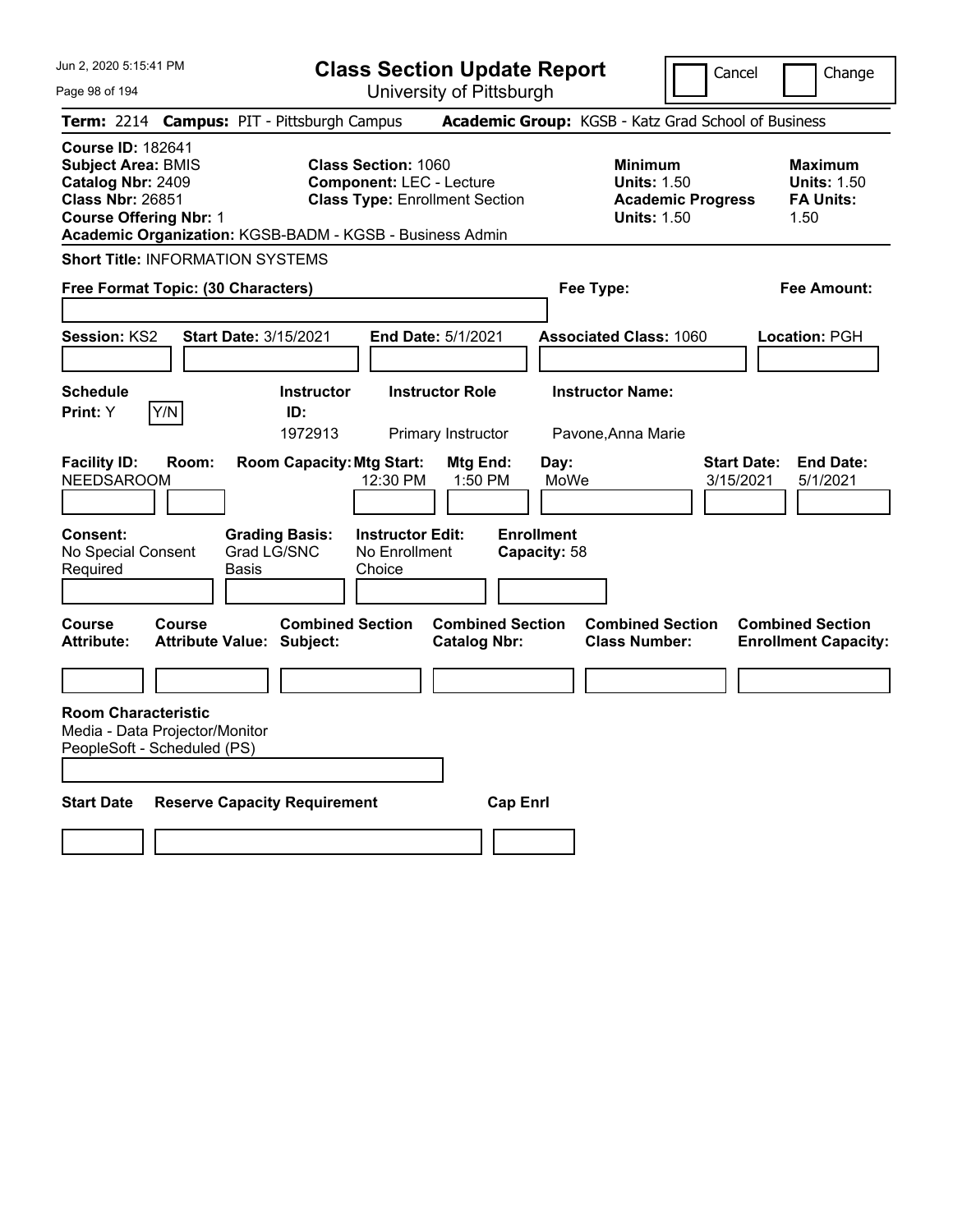Jun 2, 2020 5:15:41 PM Page 99 of 194 **Class Section Update Report** University of Pittsburgh Cancel Change **Term:** 2214 **Campus:** PIT - Pittsburgh Campus **Academic Group:** KGSB - Katz Grad School of Business **Course ID:** 182641 **Subject Area:** BMIS **Class Section:** 1260 **Minimum Maximum Catalog Nbr:** 2409 **Component:** LEC - Lecture **Units:** 1.50 **Units:** 1.50 **Class Nbr:** 20846 **Class Type:** Enrollment Section **Academic Progress FA Units: Course Offering Nbr:** 1 **Units:** 1.50 1.50 **Academic Organization:** KGSB-BADM - KGSB - Business Admin **Short Title:** INFORMATION SYSTEMS **Free Format Topic: (30 Characters) Fee Type: Fee Amount: Session:** KS2 **Start Date:** 3/15/2021 **End Date:** 5/1/2021 **Associated Class:** 1260 **Location:** PGH **Schedule Instructor Instructor Role Instructor Name: Print:**  $Y$   $|Y/N|$  **ID:** 3999278 Primary Instructor Janchenko,Gary J **Facility ID: Room: Room Capacity:Mtg Start: Mtg End: Day: Start Date: End Date:** NEEDSAROOM 2:00 PM 3:20 PM MoWe 3/15/2021 5/1/2021 **Consent: Grading Basis: Instructor Edit: Enrollment** No Special Consent Required Grad LG/SNC Basis No Enrollment Choice **Capacity:** 58 **Course Course Combined Section Combined Section Combined Section Combined Section Attribute: Attribute Value: Subject: Catalog Nbr: Class Number: Enrollment Capacity: Room Characteristic** Media - Data Projector/Monitor PeopleSoft - Scheduled (PS) **Start Date Reserve Capacity Requirement Cap Enrl** 11/30/2020 Restricted to BUSADF-MBA 0 10/1/2020 Restricted to BUSADF-MBA 25 10/1/2020 Restricted to BUSAD-MBA 25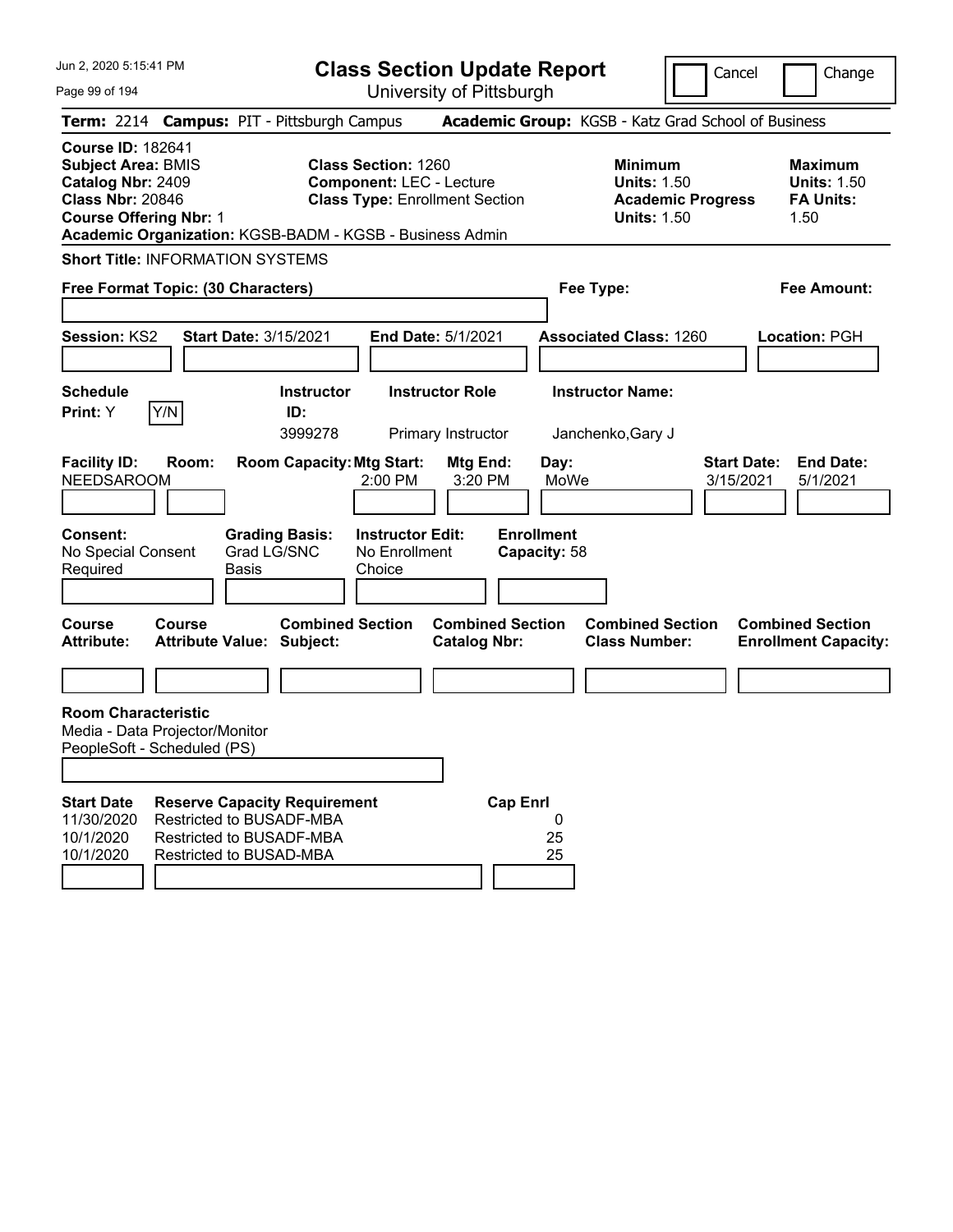| Jun 2, 2020 5:15:41 PM<br>Page 100 of 194                                                                                                                                                          | <b>Class Section Update Report</b><br>University of Pittsburgh                                         | Cancel                                                                                 | Change                                                           |
|----------------------------------------------------------------------------------------------------------------------------------------------------------------------------------------------------|--------------------------------------------------------------------------------------------------------|----------------------------------------------------------------------------------------|------------------------------------------------------------------|
| <b>Campus: PIT - Pittsburgh Campus</b><br><b>Term:</b> 2214                                                                                                                                        |                                                                                                        | Academic Group: KGSB - Katz Grad School of Business                                    |                                                                  |
| <b>Course ID: 182641</b><br><b>Subject Area: BMIS</b><br>Catalog Nbr: 2409<br><b>Class Nbr: 20847</b><br><b>Course Offering Nbr: 1</b><br>Academic Organization: KGSB-BADM - KGSB - Business Admin | <b>Class Section: 1290</b><br><b>Component: LEC - Lecture</b><br><b>Class Type: Enrollment Section</b> | <b>Minimum</b><br><b>Units: 1.50</b><br><b>Academic Progress</b><br><b>Units: 1.50</b> | <b>Maximum</b><br><b>Units: 1.50</b><br><b>FA Units:</b><br>1.50 |
| <b>Short Title: INFORMATION SYSTEMS</b>                                                                                                                                                            |                                                                                                        |                                                                                        |                                                                  |
| Free Format Topic: (30 Characters)                                                                                                                                                                 |                                                                                                        | Fee Type:                                                                              | Fee Amount:                                                      |
| <b>Session: KS2</b><br><b>Start Date: 3/15/2021</b>                                                                                                                                                | End Date: 5/1/2021                                                                                     | <b>Associated Class: 1290</b>                                                          | Location: PGH                                                    |
| <b>Schedule</b><br>Y/N<br>Print: Y<br>ID:                                                                                                                                                          | <b>Instructor Role</b><br><b>Instructor</b><br>1036548<br>Primary Instructor                           | <b>Instructor Name:</b><br>Rodi, Anthony F                                             |                                                                  |
| <b>Facility ID:</b><br>Room:<br><b>NEEDSAROOM</b>                                                                                                                                                  | <b>Room Capacity: Mtg Start:</b><br>Mtg End:<br>9:20 PM<br>6:20 PM                                     | <b>Start Date:</b><br>Day:<br>We<br>3/15/2021                                          | <b>End Date:</b><br>5/1/2021                                     |
| <b>Consent:</b><br><b>Grading Basis:</b><br>Grad LG/SNC<br>No Special Consent<br>Required<br><b>Basis</b>                                                                                          | <b>Enrollment</b><br><b>Instructor Edit:</b><br>No Enrollment<br>Capacity: 40<br>Choice                |                                                                                        |                                                                  |
| <b>Course</b><br><b>Course</b><br><b>Attribute:</b><br><b>Attribute Value: Subject:</b><br><b>HYBRID</b><br>IDM                                                                                    | <b>Combined Section</b><br><b>Combined Section</b><br><b>Catalog Nbr:</b>                              | <b>Combined Section</b><br><b>Class Number:</b>                                        | <b>Combined Section</b><br><b>Enrollment Capacity:</b>           |
| <b>Room Characteristic</b><br>Media - Data Projector/Monitor<br>PeopleSoft - Scheduled (PS)                                                                                                        |                                                                                                        |                                                                                        |                                                                  |
| <b>Start Date</b><br><b>Reserve Capacity Requirement</b>                                                                                                                                           | <b>Cap Enrl</b>                                                                                        |                                                                                        |                                                                  |
|                                                                                                                                                                                                    |                                                                                                        |                                                                                        |                                                                  |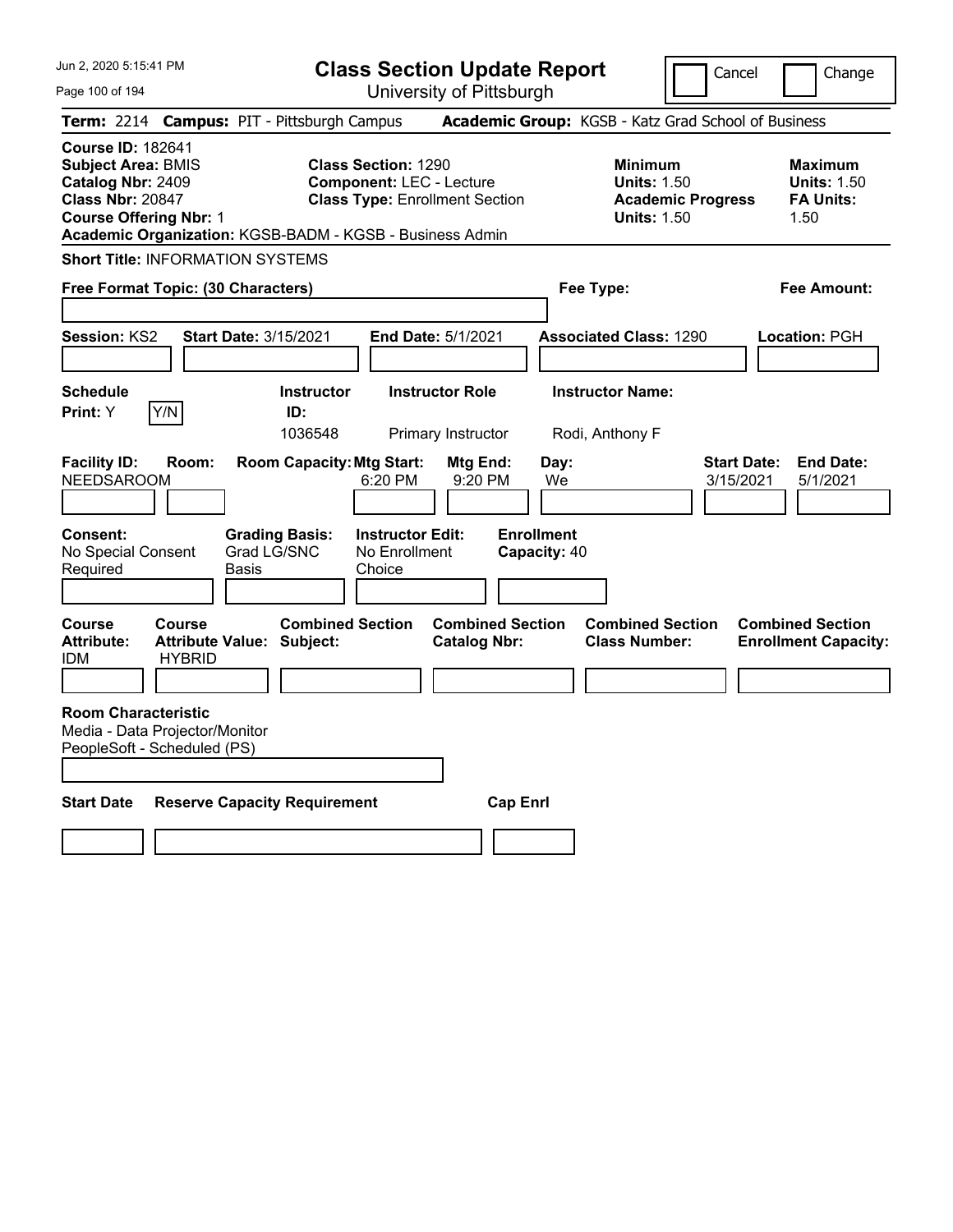| Jun 2, 2020 5:15:41 PM                                                                                                                                                                             |                                               | <b>Class Section Update Report</b>                                                                     |                                   | Cancel                                                                                 | Change                                                           |
|----------------------------------------------------------------------------------------------------------------------------------------------------------------------------------------------------|-----------------------------------------------|--------------------------------------------------------------------------------------------------------|-----------------------------------|----------------------------------------------------------------------------------------|------------------------------------------------------------------|
| Page 101 of 194                                                                                                                                                                                    |                                               | University of Pittsburgh                                                                               |                                   |                                                                                        |                                                                  |
| <b>Term: 2214</b>                                                                                                                                                                                  | <b>Campus: PIT - Pittsburgh Campus</b>        |                                                                                                        |                                   | Academic Group: KGSB - Katz Grad School of Business                                    |                                                                  |
| <b>Course ID: 187555</b><br><b>Subject Area: BMIS</b><br>Catalog Nbr: 2526<br><b>Class Nbr: 27771</b><br><b>Course Offering Nbr: 1</b><br>Academic Organization: KGSB-BADM - KGSB - Business Admin |                                               | <b>Class Section: 1230</b><br><b>Component: LEC - Lecture</b><br><b>Class Type: Enrollment Section</b> |                                   | <b>Minimum</b><br><b>Units: 3.00</b><br><b>Academic Progress</b><br><b>Units: 3.00</b> | <b>Maximum</b><br><b>Units: 3.00</b><br><b>FA Units:</b><br>3.00 |
| <b>Short Title: ADVANCED DATA PROGRAM WITH R</b>                                                                                                                                                   |                                               |                                                                                                        |                                   |                                                                                        |                                                                  |
| Free Format Topic: (30 Characters)                                                                                                                                                                 |                                               |                                                                                                        |                                   | Fee Type:                                                                              | Fee Amount:                                                      |
| <b>Session: KMT</b>                                                                                                                                                                                | Start Date: 1/11/2021                         | End Date: 5/1/2021                                                                                     |                                   | <b>Associated Class: 1230</b>                                                          | Location: PGH                                                    |
| <b>Schedule</b><br> Y/N <br>Print: Y                                                                                                                                                               | <b>Instructor</b><br>ID:<br>0                 | <b>Instructor Role</b>                                                                                 |                                   | <b>Instructor Name:</b><br>No Instructor Assigned                                      |                                                                  |
| <b>Facility ID:</b><br>Room:<br><b>NEEDSAROOM</b>                                                                                                                                                  | <b>Room Capacity: Mtg Start:</b>              | Mtg End:                                                                                               | Day:                              |                                                                                        | <b>Start Date: End Date:</b>                                     |
| Consent:<br>No Special Consent<br>Required                                                                                                                                                         | <b>Grading Basis:</b><br>Grad LG/SNC<br>Basis | <b>Instructor Edit:</b><br>No Enrollment<br>Choice                                                     | <b>Enrollment</b><br>Capacity: 30 |                                                                                        |                                                                  |
| Course<br><b>Course</b><br>Attribute:<br><b>HYBRID</b><br>IDM                                                                                                                                      | <b>Attribute Value: Subject:</b>              | <b>Combined Section</b><br><b>Catalog Nbr:</b>                                                         | <b>Combined Section</b>           | <b>Combined Section</b><br><b>Class Number:</b>                                        | <b>Combined Section</b><br><b>Enrollment Capacity:</b>           |
| <b>Room Characteristic</b><br>PeopleSoft - Scheduled (PS)                                                                                                                                          |                                               |                                                                                                        |                                   |                                                                                        |                                                                  |
| <b>Start Date</b>                                                                                                                                                                                  | <b>Reserve Capacity Requirement</b>           |                                                                                                        | <b>Cap Enrl</b>                   |                                                                                        |                                                                  |
|                                                                                                                                                                                                    |                                               |                                                                                                        |                                   |                                                                                        |                                                                  |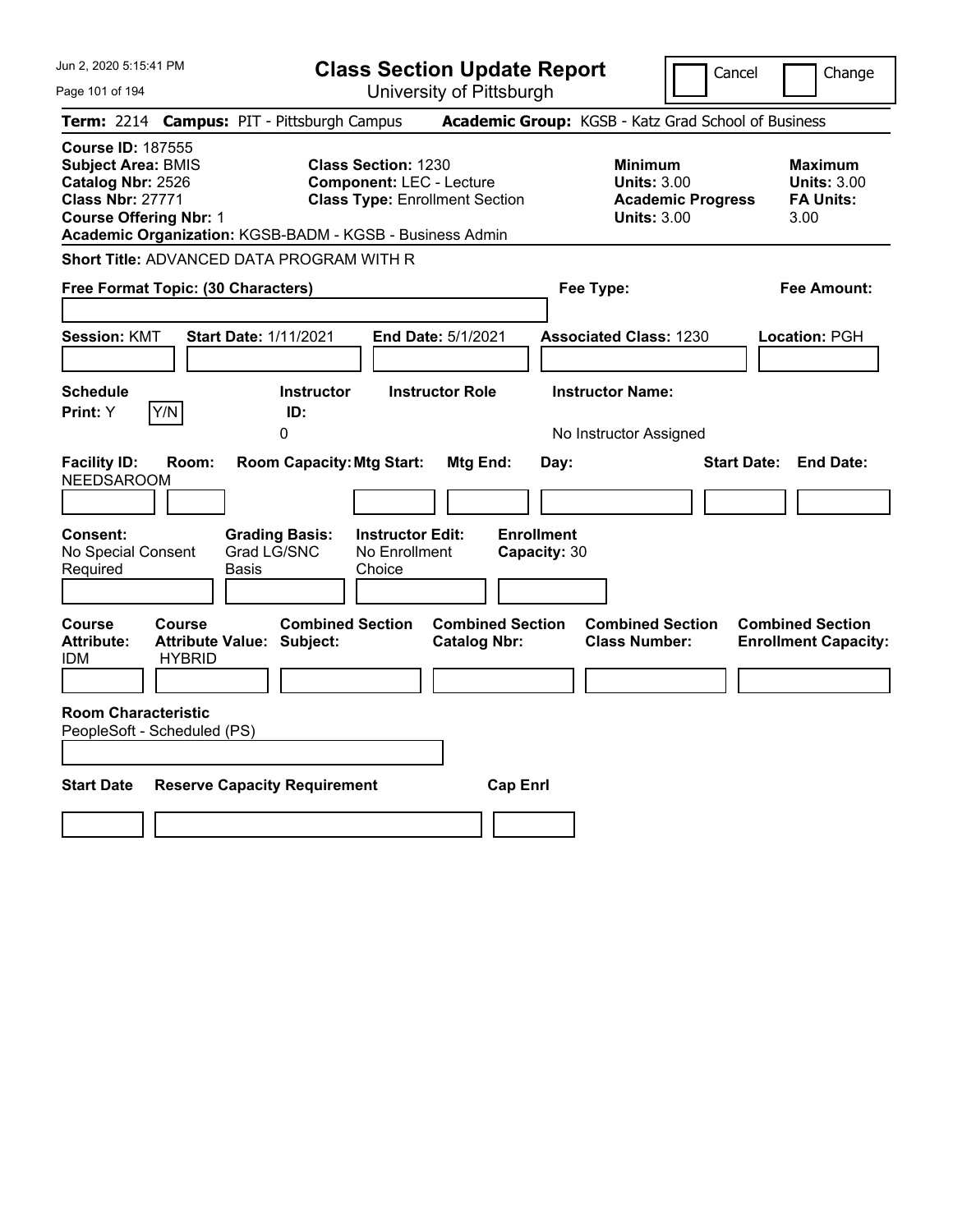| Jun 2, 2020 5:15:41 PM                                                                                                                 |        |                                                                                                                                                    |                                                               | <b>Class Section Update Report</b>             |                                   |                                                            | Cancel                   | Change                                                           |
|----------------------------------------------------------------------------------------------------------------------------------------|--------|----------------------------------------------------------------------------------------------------------------------------------------------------|---------------------------------------------------------------|------------------------------------------------|-----------------------------------|------------------------------------------------------------|--------------------------|------------------------------------------------------------------|
| Page 102 of 194                                                                                                                        |        |                                                                                                                                                    |                                                               | University of Pittsburgh                       |                                   |                                                            |                          |                                                                  |
|                                                                                                                                        |        | Term: 2214 Campus: PIT - Pittsburgh Campus                                                                                                         |                                                               |                                                |                                   |                                                            |                          | Academic Group: KGSB - Katz Grad School of Business              |
| <b>Course ID: 176045</b><br><b>Subject Area: BMIS</b><br>Catalog Nbr: 2537<br><b>Class Nbr: 15180</b><br><b>Course Offering Nbr: 1</b> |        | Academic Organization: KGSB-BADM - KGSB - Business Admin                                                                                           | <b>Class Section: 1020</b><br><b>Component: LEC - Lecture</b> | <b>Class Type: Enrollment Section</b>          |                                   | <b>Minimum</b><br><b>Units: 3.00</b><br><b>Units: 3.00</b> | <b>Academic Progress</b> | <b>Maximum</b><br><b>Units: 3.00</b><br><b>FA Units:</b><br>3.00 |
|                                                                                                                                        |        | <b>Short Title: BUSINESS SYSTEMS PLATFORMS</b>                                                                                                     |                                                               |                                                |                                   |                                                            |                          |                                                                  |
| Free Format Topic: (30 Characters)                                                                                                     |        |                                                                                                                                                    |                                                               |                                                |                                   | Fee Type:                                                  |                          | <b>Fee Amount:</b>                                               |
| <b>Session: KMT</b>                                                                                                                    |        | <b>Start Date: 1/11/2021</b>                                                                                                                       |                                                               | <b>End Date: 5/1/2021</b>                      |                                   | <b>Associated Class: 1020</b>                              |                          | <b>Location: PGH</b>                                             |
|                                                                                                                                        |        |                                                                                                                                                    |                                                               |                                                |                                   |                                                            |                          |                                                                  |
| <b>Schedule</b><br><b>Print:</b> Y                                                                                                     | Y/N    | <b>Instructor</b><br>ID:<br>2957161                                                                                                                |                                                               | <b>Instructor Role</b><br>Primary Instructor   |                                   | <b>Instructor Name:</b><br>Hydari, Muhammad Zia            |                          |                                                                  |
| <b>Facility ID:</b><br><b>NEEDSAROOM</b>                                                                                               | Room:  | <b>Room Capacity: Mtg Start:</b>                                                                                                                   | 6:20 PM                                                       | Mtg End:<br>9:20 PM                            | Day:<br>Th                        |                                                            |                          | <b>Start Date:</b><br><b>End Date:</b><br>1/11/2021<br>5/1/2021  |
| <b>Consent:</b><br>No Special Consent<br>Required                                                                                      |        | <b>Grading Basis:</b><br>Grad LG/SNC<br><b>Basis</b>                                                                                               | <b>Instructor Edit:</b><br>No Enrollment<br>Choice            |                                                | <b>Enrollment</b><br>Capacity: 40 |                                                            |                          |                                                                  |
| <b>Course</b><br><b>Attribute:</b>                                                                                                     | Course | <b>Combined Section</b><br><b>Attribute Value: Subject:</b>                                                                                        |                                                               | <b>Combined Section</b><br><b>Catalog Nbr:</b> |                                   | <b>Combined Section</b><br><b>Class Number:</b>            |                          | <b>Combined Section</b><br><b>Enrollment Capacity:</b>           |
|                                                                                                                                        |        |                                                                                                                                                    |                                                               |                                                |                                   |                                                            |                          |                                                                  |
| <b>Room Characteristic</b><br>Media - Data Projector/Monitor<br>PeopleSoft - Scheduled (PS)                                            |        |                                                                                                                                                    |                                                               |                                                |                                   |                                                            |                          |                                                                  |
| <b>Start Date</b><br>11/30/2020<br>10/1/2020<br>10/1/2020<br>10/1/2020                                                                 |        | <b>Reserve Capacity Requirement</b><br>Restricted to BUSADP-MBA<br>Restricted to BUSADP-MBA<br>Restricted to BUSADF-MBA<br>Restricted to BUSAD-MBA |                                                               | <b>Cap Enrl</b>                                | 0<br>9<br>8<br>8                  |                                                            |                          |                                                                  |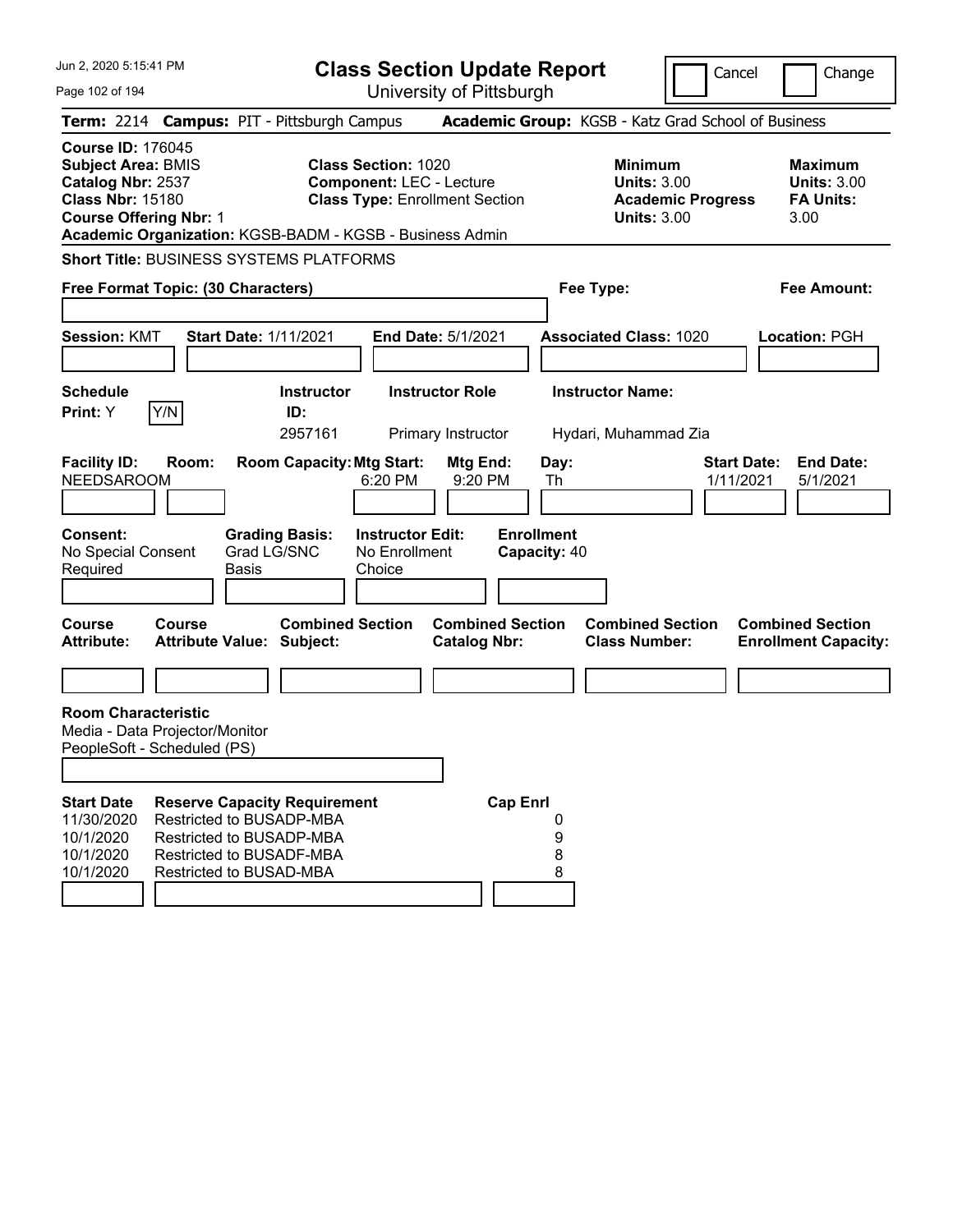| Jun 2, 2020 5:15:41 PM                                                                                                                                                                             |                                               | <b>Class Section Update Report</b>                                                                     |                                                |                                                     | Cancel                                                               | Change                                                           |
|----------------------------------------------------------------------------------------------------------------------------------------------------------------------------------------------------|-----------------------------------------------|--------------------------------------------------------------------------------------------------------|------------------------------------------------|-----------------------------------------------------|----------------------------------------------------------------------|------------------------------------------------------------------|
| Page 103 of 194                                                                                                                                                                                    |                                               |                                                                                                        | University of Pittsburgh                       |                                                     |                                                                      |                                                                  |
| <b>Term: 2214</b>                                                                                                                                                                                  | <b>Campus: PIT - Pittsburgh Campus</b>        |                                                                                                        |                                                | Academic Group: KGSB - Katz Grad School of Business |                                                                      |                                                                  |
| <b>Course ID: 188113</b><br><b>Subject Area: BMIS</b><br>Catalog Nbr: 2542<br><b>Class Nbr: 27280</b><br><b>Course Offering Nbr: 1</b><br>Academic Organization: KGSB-BADM - KGSB - Business Admin |                                               | <b>Class Section: 1220</b><br><b>Component: LEC - Lecture</b><br><b>Class Type: Enrollment Section</b> |                                                | <b>Minimum</b>                                      | <b>Units: 3.00</b><br><b>Academic Progress</b><br><b>Units: 3.00</b> | <b>Maximum</b><br><b>Units: 3.00</b><br><b>FA Units:</b><br>3.00 |
| Short Title: DATA PROGRAM ESSEN WITH PYTHON                                                                                                                                                        |                                               |                                                                                                        |                                                |                                                     |                                                                      |                                                                  |
| Free Format Topic: (30 Characters)                                                                                                                                                                 |                                               |                                                                                                        |                                                | Fee Type:                                           |                                                                      | Fee Amount:                                                      |
| <b>Session: KMT</b>                                                                                                                                                                                | <b>Start Date: 1/11/2021</b>                  |                                                                                                        | <b>End Date: 5/1/2021</b>                      | <b>Associated Class: 1220</b>                       |                                                                      | Location: PGH                                                    |
| <b>Schedule</b><br>Y/N<br>Print: Y                                                                                                                                                                 | ID:<br>2963906                                | <b>Instructor</b>                                                                                      | <b>Instructor Role</b><br>Primary Instructor   | <b>Instructor Name:</b><br>Gunarathne, Priyanga     |                                                                      |                                                                  |
| <b>Facility ID:</b><br>Room:<br><b>NEEDSAROOM</b>                                                                                                                                                  |                                               | <b>Room Capacity: Mtg Start:</b><br>$2:00$ PM                                                          | Mtg End:<br>4:50 PM                            | Day:<br>Tu                                          | <b>Start Date:</b><br>1/11/2021                                      | <b>End Date:</b><br>5/1/2021                                     |
| <b>Consent:</b><br><b>Department Consent</b><br>Required                                                                                                                                           | <b>Grading Basis:</b><br>Grad LG/SNC<br>Basis | <b>Instructor Edit:</b><br>No Enrollment<br>Choice                                                     |                                                | <b>Enrollment</b><br>Capacity: 25                   |                                                                      |                                                                  |
| Course<br>Course<br><b>Attribute:</b>                                                                                                                                                              | Attribute Value: Subject:                     | <b>Combined Section</b>                                                                                | <b>Combined Section</b><br><b>Catalog Nbr:</b> | <b>Class Number:</b>                                | <b>Combined Section</b>                                              | <b>Combined Section</b><br><b>Enrollment Capacity:</b>           |
|                                                                                                                                                                                                    |                                               |                                                                                                        |                                                |                                                     |                                                                      |                                                                  |
| <b>Room Characteristic</b><br>PeopleSoft - Scheduled (PS)                                                                                                                                          |                                               |                                                                                                        |                                                |                                                     |                                                                      |                                                                  |
| <b>Start Date</b>                                                                                                                                                                                  | <b>Reserve Capacity Requirement</b>           |                                                                                                        | <b>Cap Enrl</b>                                |                                                     |                                                                      |                                                                  |
|                                                                                                                                                                                                    |                                               |                                                                                                        |                                                |                                                     |                                                                      |                                                                  |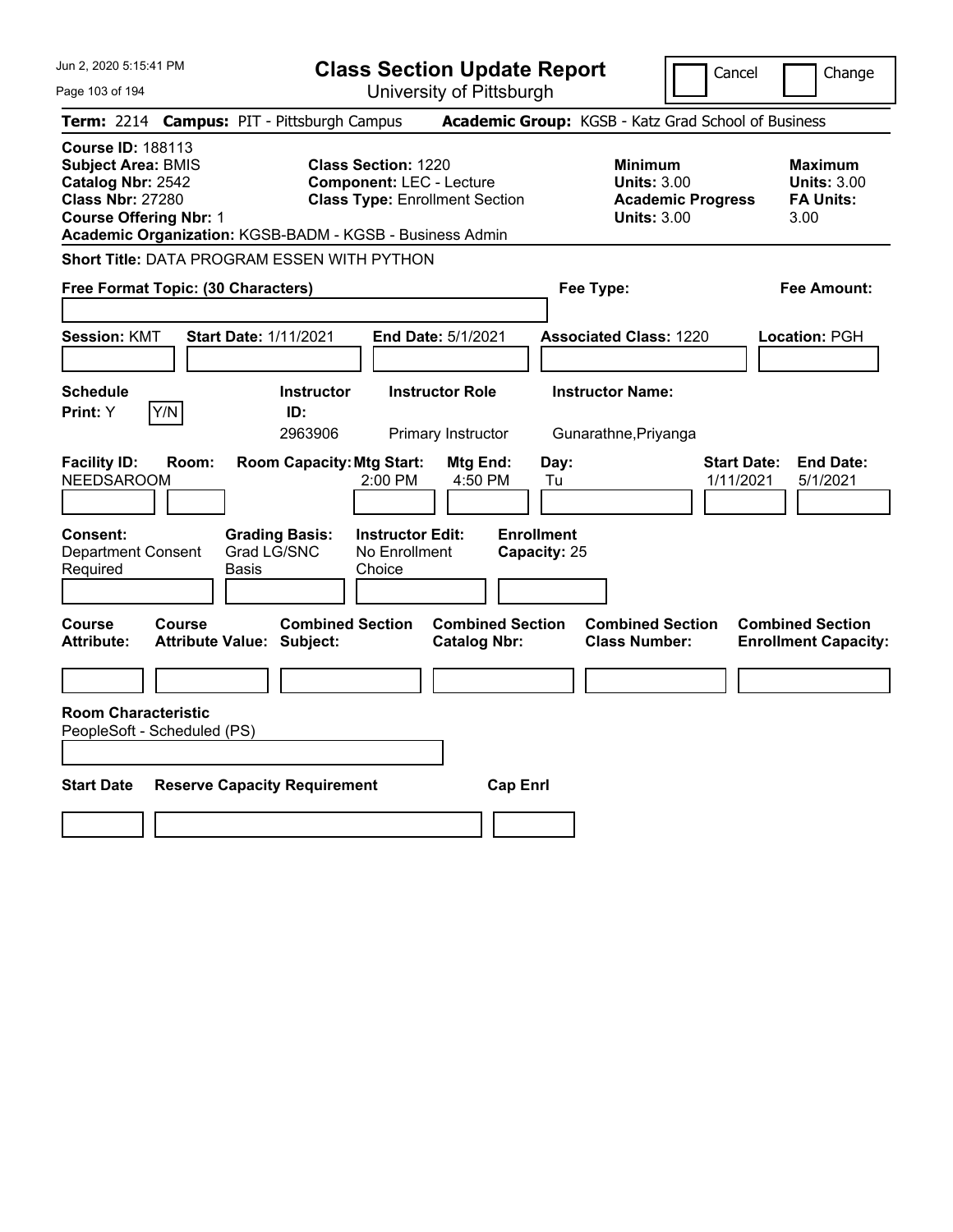| Jun 2, 2020 5:15:41 PM                                                                                                                 |                                                                                                                                                                    | <b>Class Section Update Report</b>             | Cancel                                                                                 | Change                                                           |
|----------------------------------------------------------------------------------------------------------------------------------------|--------------------------------------------------------------------------------------------------------------------------------------------------------------------|------------------------------------------------|----------------------------------------------------------------------------------------|------------------------------------------------------------------|
| Page 104 of 194                                                                                                                        |                                                                                                                                                                    | University of Pittsburgh                       |                                                                                        |                                                                  |
| <b>Term: 2214</b>                                                                                                                      | <b>Campus: PIT - Pittsburgh Campus</b>                                                                                                                             |                                                | Academic Group: KGSB - Katz Grad School of Business                                    |                                                                  |
| <b>Course ID: 188113</b><br><b>Subject Area: BMIS</b><br>Catalog Nbr: 2542<br><b>Class Nbr: 28763</b><br><b>Course Offering Nbr: 1</b> | <b>Class Section: 1225</b><br><b>Component: LEC - Lecture</b><br><b>Class Type: Enrollment Section</b><br>Academic Organization: KGSB-BADM - KGSB - Business Admin |                                                | <b>Minimum</b><br><b>Units: 3.00</b><br><b>Academic Progress</b><br><b>Units: 3.00</b> | <b>Maximum</b><br><b>Units: 3.00</b><br><b>FA Units:</b><br>3.00 |
|                                                                                                                                        | Short Title: DATA PROGRAM ESSEN WITH PYTHON                                                                                                                        |                                                |                                                                                        |                                                                  |
| Free Format Topic: (30 Characters)                                                                                                     |                                                                                                                                                                    |                                                | Fee Type:                                                                              | Fee Amount:                                                      |
| <b>Session: KMT</b>                                                                                                                    | <b>Start Date: 1/11/2021</b>                                                                                                                                       | <b>End Date: 5/1/2021</b>                      | <b>Associated Class: 1225</b>                                                          | Location: PGH                                                    |
| <b>Schedule</b><br>Y/N<br>Print: Y                                                                                                     | <b>Instructor</b><br>ID:<br>2951040                                                                                                                                | <b>Instructor Role</b><br>Primary Instructor   | <b>Instructor Name:</b><br>Ramasubbu, Narayanasamy                                     |                                                                  |
| <b>Facility ID:</b><br>Room:<br><b>NEEDSAROOM</b>                                                                                      | <b>Room Capacity: Mtg Start:</b><br>6:20 PM                                                                                                                        | Mtg End:<br>Day:<br>9:20 PM<br>We              | 1/11/2021                                                                              | <b>End Date:</b><br><b>Start Date:</b><br>5/1/2021               |
| Consent:<br>No Special Consent<br>Required                                                                                             | <b>Instructor Edit:</b><br><b>Grading Basis:</b><br>Grad LG/SNC<br>No Enrollment<br>Basis<br>Choice                                                                | <b>Enrollment</b><br>Capacity: 40              |                                                                                        |                                                                  |
| Course<br>Course<br><b>Attribute:</b>                                                                                                  | <b>Combined Section</b><br>Attribute Value: Subject:                                                                                                               | <b>Combined Section</b><br><b>Catalog Nbr:</b> | <b>Combined Section</b><br><b>Class Number:</b>                                        | <b>Combined Section</b><br><b>Enrollment Capacity:</b>           |
|                                                                                                                                        |                                                                                                                                                                    |                                                |                                                                                        |                                                                  |
| <b>Room Characteristic</b><br>PeopleSoft - Scheduled (PS)                                                                              |                                                                                                                                                                    |                                                |                                                                                        |                                                                  |
| <b>Start Date</b>                                                                                                                      | <b>Reserve Capacity Requirement</b>                                                                                                                                | <b>Cap Enrl</b>                                |                                                                                        |                                                                  |
|                                                                                                                                        |                                                                                                                                                                    |                                                |                                                                                        |                                                                  |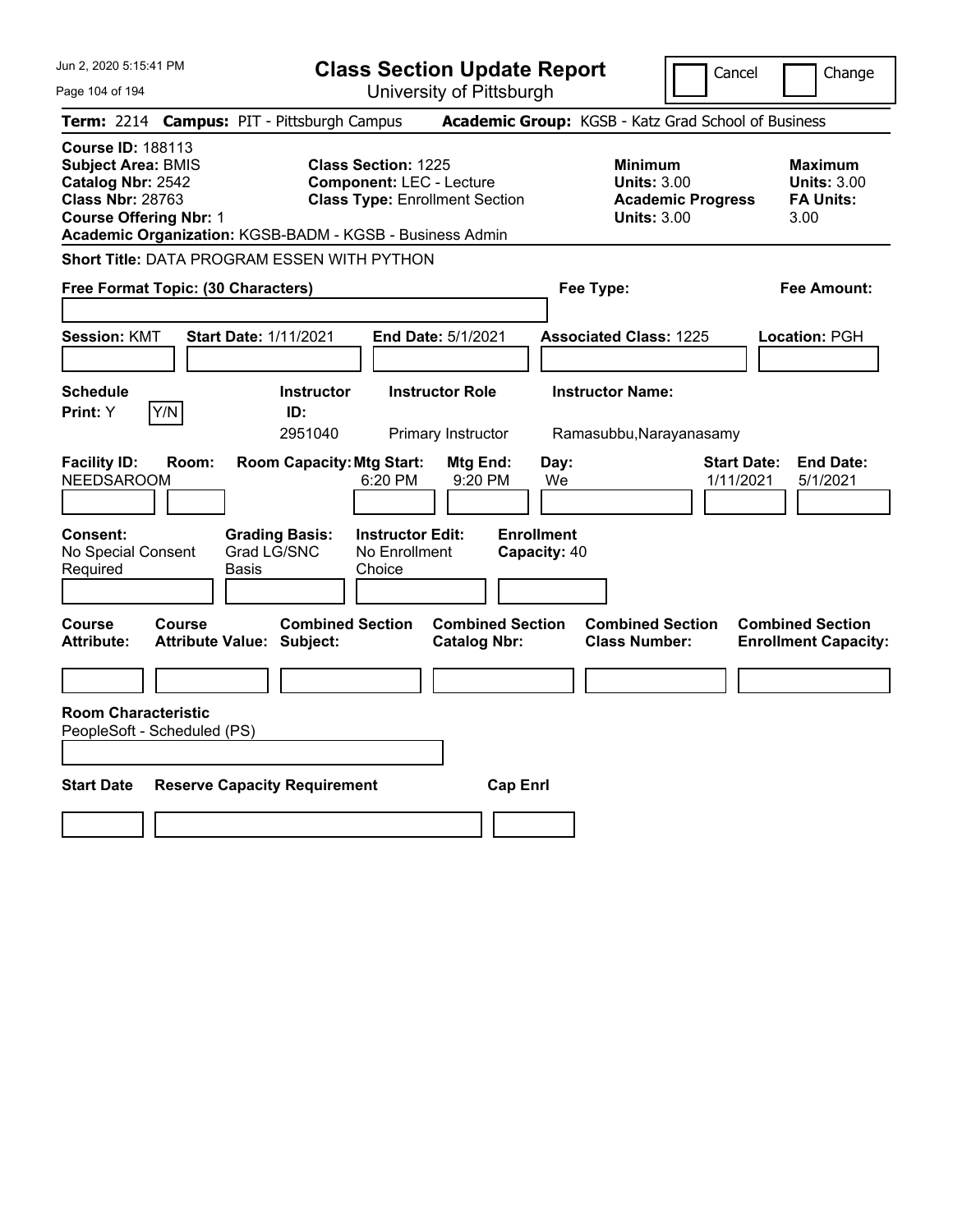| Jun 2. 2020 5:15:41 PM<br>Page 105 of 194                                                                                                                                                          |        |                                                                                                                                                    | <b>Class Section Update Report</b>                                                                     |                                                    | University of Pittsburgh                       |                   |                     |                                           |                                                                                        | Cancel                          | Change                                                           |
|----------------------------------------------------------------------------------------------------------------------------------------------------------------------------------------------------|--------|----------------------------------------------------------------------------------------------------------------------------------------------------|--------------------------------------------------------------------------------------------------------|----------------------------------------------------|------------------------------------------------|-------------------|---------------------|-------------------------------------------|----------------------------------------------------------------------------------------|---------------------------------|------------------------------------------------------------------|
| Term: 2214 Campus: PIT - Pittsburgh Campus                                                                                                                                                         |        |                                                                                                                                                    |                                                                                                        |                                                    |                                                |                   |                     |                                           | Academic Group: KGSB - Katz Grad School of Business                                    |                                 |                                                                  |
| <b>Course ID: 183499</b><br><b>Subject Area: BMIS</b><br>Catalog Nbr: 2551<br><b>Class Nbr: 20898</b><br><b>Course Offering Nbr: 1</b><br>Academic Organization: KGSB-BADM - KGSB - Business Admin |        |                                                                                                                                                    | <b>Class Section: 1070</b><br><b>Component: LEC - Lecture</b><br><b>Class Type: Enrollment Section</b> |                                                    |                                                |                   |                     |                                           | <b>Minimum</b><br><b>Units: 3.00</b><br><b>Academic Progress</b><br><b>Units: 3.00</b> |                                 | <b>Maximum</b><br><b>Units: 3.00</b><br><b>FA Units:</b><br>3.00 |
| <b>Short Title: PROJ MGMNT CONCPTS &amp; PROCESSES</b><br>Free Format Topic: (30 Characters)                                                                                                       |        |                                                                                                                                                    |                                                                                                        |                                                    |                                                |                   |                     | Fee Type:                                 |                                                                                        |                                 | <b>Fee Amount:</b>                                               |
| <b>Session: KMT</b>                                                                                                                                                                                |        | <b>Start Date: 1/11/2021</b>                                                                                                                       |                                                                                                        |                                                    | End Date: 5/1/2021                             |                   |                     |                                           | <b>Associated Class: 1070</b>                                                          |                                 | <b>Location: PGH</b>                                             |
| <b>Schedule</b><br>Print: Y                                                                                                                                                                        | Y/N    | ID:<br>2961860                                                                                                                                     | <b>Instructor</b>                                                                                      |                                                    | <b>Instructor Role</b><br>Primary Instructor   |                   |                     | <b>Instructor Name:</b><br>Wolfe, David G |                                                                                        |                                 |                                                                  |
| <b>Facility ID:</b><br><b>NEEDSAROOM</b>                                                                                                                                                           | Room:  | <b>Room Capacity: Mtg Start:</b>                                                                                                                   |                                                                                                        | 6:20 PM                                            | Mtg End:<br>9:20 PM                            |                   | Day:<br>We          |                                           |                                                                                        | <b>Start Date:</b><br>1/11/2021 | <b>End Date:</b><br>5/1/2021                                     |
| <b>Consent:</b><br>No Special Consent<br>Required                                                                                                                                                  |        | <b>Grading Basis:</b><br>Grad LG/SNC<br><b>Basis</b>                                                                                               |                                                                                                        | <b>Instructor Edit:</b><br>No Enrollment<br>Choice |                                                | <b>Enrollment</b> | Capacity: 40        |                                           |                                                                                        |                                 |                                                                  |
| <b>Course</b><br><b>Attribute:</b>                                                                                                                                                                 | Course | <b>Attribute Value: Subject:</b>                                                                                                                   | <b>Combined Section</b>                                                                                |                                                    | <b>Combined Section</b><br><b>Catalog Nbr:</b> |                   |                     |                                           | <b>Combined Section</b><br><b>Class Number:</b>                                        |                                 | <b>Combined Section</b><br><b>Enrollment Capacity:</b>           |
|                                                                                                                                                                                                    |        |                                                                                                                                                    |                                                                                                        |                                                    |                                                |                   |                     |                                           |                                                                                        |                                 |                                                                  |
| <b>Room Characteristic</b><br>Media - Data Projector/Monitor<br>PeopleSoft - Scheduled (PS)                                                                                                        |        |                                                                                                                                                    |                                                                                                        |                                                    |                                                |                   |                     |                                           |                                                                                        |                                 |                                                                  |
| <b>Start Date</b><br>10/1/2020<br>10/1/2020<br>11/30/2020<br>10/1/2020                                                                                                                             |        | <b>Reserve Capacity Requirement</b><br>Restricted to BUSADP-MBA<br>Restricted to BUSAD-MBA<br>Restricted to BUSADF-MBA<br>Restricted to BUSADF-MBA |                                                                                                        |                                                    |                                                | <b>Cap Enrl</b>   | 13<br>13<br>0<br>14 |                                           |                                                                                        |                                 |                                                                  |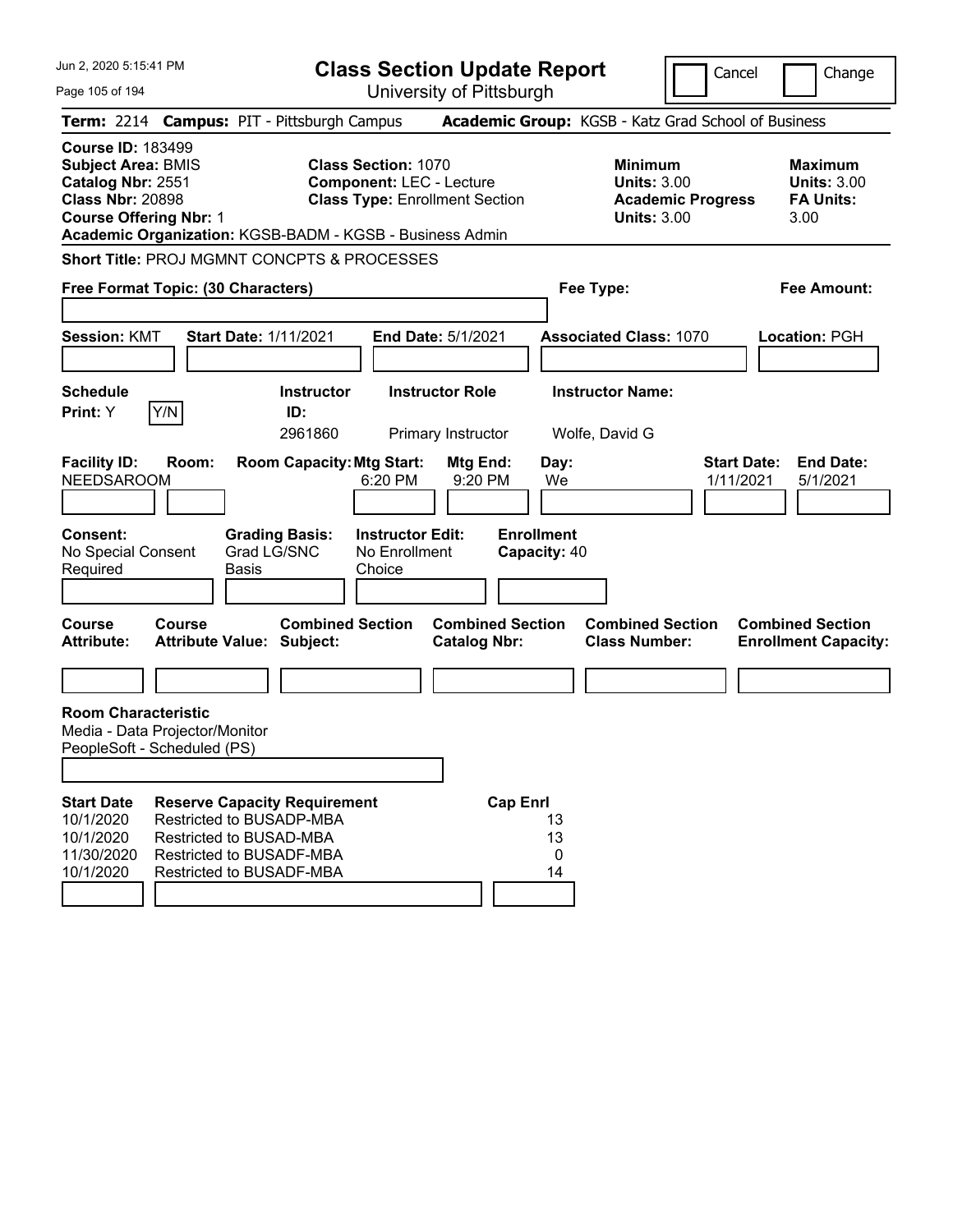| Jun 2, 2020 5:15:41 PM                                                                                                                                                                             |                         |                             |                                                                                                                       | <b>Class Section Update Report</b>                                                                     |                                                |                 |                                   |                                                            |                          | Cancel                          | Change                                                           |
|----------------------------------------------------------------------------------------------------------------------------------------------------------------------------------------------------|-------------------------|-----------------------------|-----------------------------------------------------------------------------------------------------------------------|--------------------------------------------------------------------------------------------------------|------------------------------------------------|-----------------|-----------------------------------|------------------------------------------------------------|--------------------------|---------------------------------|------------------------------------------------------------------|
| Page 106 of 194                                                                                                                                                                                    |                         |                             |                                                                                                                       |                                                                                                        | University of Pittsburgh                       |                 |                                   |                                                            |                          |                                 |                                                                  |
| Term: 2214 Campus: PIT - Pittsburgh Campus                                                                                                                                                         |                         |                             |                                                                                                                       |                                                                                                        |                                                |                 |                                   | Academic Group: KGSB - Katz Grad School of Business        |                          |                                 |                                                                  |
| <b>Course ID: 102534</b><br><b>Subject Area: BMIS</b><br>Catalog Nbr: 2588<br><b>Class Nbr: 24936</b><br><b>Course Offering Nbr: 1</b><br>Academic Organization: KGSB-BADM - KGSB - Business Admin |                         |                             |                                                                                                                       | <b>Class Section: 1180</b><br><b>Component: LEC - Lecture</b><br><b>Class Type: Enrollment Section</b> |                                                |                 |                                   | <b>Minimum</b><br><b>Units: 3.00</b><br><b>Units: 3.00</b> | <b>Academic Progress</b> |                                 | <b>Maximum</b><br><b>Units: 3.00</b><br><b>FA Units:</b><br>3.00 |
| <b>Short Title: DATA BASE MANAGEMENT</b>                                                                                                                                                           |                         |                             |                                                                                                                       |                                                                                                        |                                                |                 |                                   |                                                            |                          |                                 |                                                                  |
| Free Format Topic: (30 Characters)                                                                                                                                                                 |                         |                             |                                                                                                                       |                                                                                                        |                                                |                 |                                   | Fee Type:                                                  |                          |                                 | Fee Amount:                                                      |
| <b>Session: KMT</b>                                                                                                                                                                                |                         |                             | <b>Start Date: 1/11/2021</b>                                                                                          |                                                                                                        | End Date: 5/1/2021                             |                 |                                   | <b>Associated Class: 1180</b>                              |                          |                                 | Location: PGH                                                    |
| <b>Schedule</b><br>Print: Y                                                                                                                                                                        | Y/N                     |                             | <b>Instructor</b><br>ID:                                                                                              |                                                                                                        | <b>Instructor Role</b>                         |                 |                                   | <b>Instructor Name:</b>                                    |                          |                                 |                                                                  |
|                                                                                                                                                                                                    |                         |                             | 1972913                                                                                                               |                                                                                                        | Primary Instructor                             |                 |                                   | Pavone, Anna Marie                                         |                          |                                 |                                                                  |
| <b>Facility ID:</b><br><b>NEEDSAROOM</b>                                                                                                                                                           | Room:                   |                             | <b>Room Capacity: Mtg Start:</b>                                                                                      | $6:20$ PM                                                                                              | <b>Mtg End:</b><br>9:20 PM                     |                 | Day:<br>Tu                        |                                                            |                          | <b>Start Date:</b><br>1/11/2021 | <b>End Date:</b><br>5/1/2021                                     |
| <b>Consent:</b><br>No Special Consent<br>Required                                                                                                                                                  |                         | Grad LG/SU3<br><b>Basis</b> | <b>Grading Basis:</b>                                                                                                 | <b>Instructor Edit:</b><br>No Enrollment<br>Choice                                                     |                                                |                 | <b>Enrollment</b><br>Capacity: 58 |                                                            |                          |                                 |                                                                  |
| <b>Course</b><br><b>Attribute:</b><br><b>IDM</b>                                                                                                                                                   | Course<br><b>HYBRID</b> |                             | <b>Combined Section</b><br><b>Attribute Value: Subject:</b>                                                           |                                                                                                        | <b>Combined Section</b><br><b>Catalog Nbr:</b> |                 |                                   | <b>Combined Section</b><br><b>Class Number:</b>            |                          |                                 | <b>Combined Section</b><br><b>Enrollment Capacity:</b>           |
|                                                                                                                                                                                                    |                         |                             |                                                                                                                       |                                                                                                        |                                                |                 |                                   |                                                            |                          |                                 |                                                                  |
| <b>Room Characteristic</b><br>Media - Data Projector/Monitor<br>PeopleSoft - Scheduled (PS)                                                                                                        |                         |                             |                                                                                                                       |                                                                                                        |                                                |                 |                                   |                                                            |                          |                                 |                                                                  |
|                                                                                                                                                                                                    |                         |                             |                                                                                                                       |                                                                                                        |                                                |                 |                                   |                                                            |                          |                                 |                                                                  |
| <b>Start Date</b><br>12/1/2020<br>10/1/2020<br>10/1/2020                                                                                                                                           |                         |                             | <b>Reserve Capacity Requirement</b><br>Restricted to BUSAD-MBA<br>Restricted to BUSAD-MBA<br>Restricted to BUSADP-MBA |                                                                                                        |                                                | <b>Cap Enrl</b> | 0<br>10<br>11                     |                                                            |                          |                                 |                                                                  |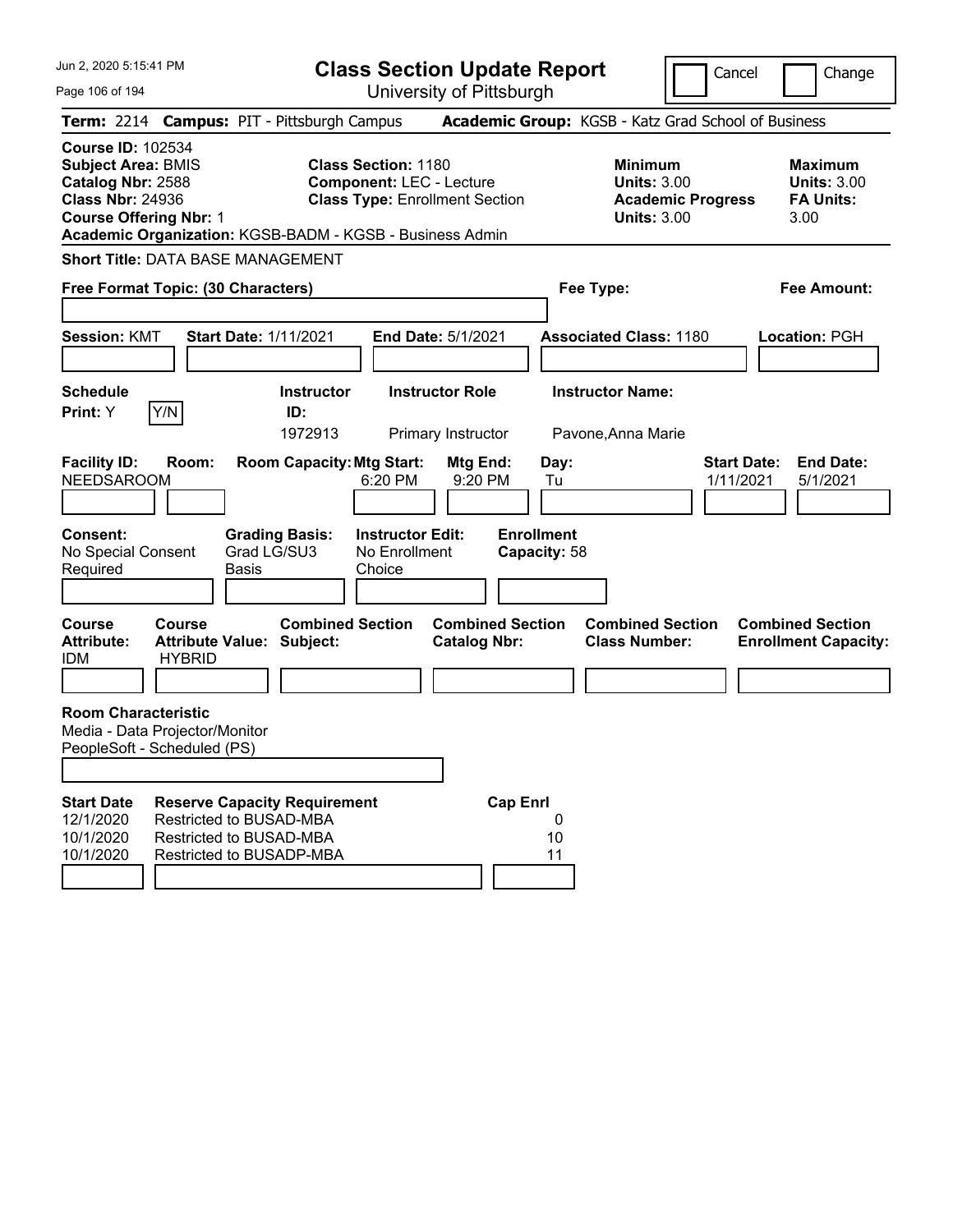Jun 2, 2020 5:15:41 PM

**Class Section Update Report** University of Pittsburgh

Cancel Change

Page 107 of 194

| <b>Term: 2214 Campus: PIT - Pittsburgh Campus</b>         |                                                                                                                                                                                                                                                                                                              |                      |                                     |                                                    |                                                |                                   | <b>Academic Group:</b> KGSB - Katz Grad School of Business                             |                                 |                                                                  |
|-----------------------------------------------------------|--------------------------------------------------------------------------------------------------------------------------------------------------------------------------------------------------------------------------------------------------------------------------------------------------------------|----------------------|-------------------------------------|----------------------------------------------------|------------------------------------------------|-----------------------------------|----------------------------------------------------------------------------------------|---------------------------------|------------------------------------------------------------------|
|                                                           | <b>Course ID: 173041</b><br><b>Subject Area: BMIS</b><br><b>Class Section: 1210</b><br>Catalog Nbr: 2681<br><b>Component: LEC - Lecture</b><br><b>Class Nbr: 27708</b><br><b>Class Type: Enrollment Section</b><br><b>Course Offering Nbr: 1</b><br>Academic Organization: KGSB-BADM - KGSB - Business Admin |                      |                                     |                                                    |                                                |                                   | <b>Minimum</b><br><b>Units: 3.00</b><br><b>Academic Progress</b><br><b>Units: 3.00</b> |                                 | <b>Maximum</b><br><b>Units: 3.00</b><br><b>FA Units:</b><br>3.00 |
| <b>Short Title: IS SECURITY</b>                           |                                                                                                                                                                                                                                                                                                              |                      |                                     |                                                    |                                                |                                   |                                                                                        |                                 |                                                                  |
| Free Format Topic: (30 Characters)                        |                                                                                                                                                                                                                                                                                                              |                      |                                     |                                                    |                                                |                                   | Fee Type:                                                                              |                                 | <b>Fee Amount:</b>                                               |
| <b>Session: KMT</b>                                       |                                                                                                                                                                                                                                                                                                              |                      | <b>Start Date: 1/11/2021</b>        |                                                    | End Date: 5/1/2021                             |                                   | <b>Associated Class: 1210</b>                                                          |                                 | Location: PGH                                                    |
| <b>Schedule</b><br>Print: Y                               | Y/N                                                                                                                                                                                                                                                                                                          |                      | <b>Instructor</b><br>ID:<br>2957161 |                                                    | <b>Instructor Role</b><br>Primary Instructor   |                                   | <b>Instructor Name:</b><br>Hydari, Muhammad Zia                                        |                                 |                                                                  |
| <b>Facility ID:</b><br><b>NEEDSAROOM</b>                  | Room:                                                                                                                                                                                                                                                                                                        |                      | <b>Room Capacity: Mtg Start:</b>    | 6:20 PM                                            | Mtg End:<br>9:20 PM                            | Day:<br>We                        |                                                                                        | <b>Start Date:</b><br>1/11/2021 | <b>End Date:</b><br>5/1/2021                                     |
| Consent:<br>No Special Consent<br>Required                |                                                                                                                                                                                                                                                                                                              | Grad LG/SNC<br>Basis | <b>Grading Basis:</b>               | <b>Instructor Edit:</b><br>No Enrollment<br>Choice |                                                | <b>Enrollment</b><br>Capacity: 27 |                                                                                        |                                 |                                                                  |
| <b>Course</b><br><b>Attribute:</b>                        | Course<br><b>Attribute Value: Subject:</b>                                                                                                                                                                                                                                                                   |                      | <b>Combined Section</b>             |                                                    | <b>Combined Section</b><br><b>Catalog Nbr:</b> |                                   | <b>Combined Section</b><br><b>Class Number:</b>                                        |                                 | <b>Combined Section</b><br><b>Enrollment Capacity:</b>           |
| <b>Room Characteristic</b><br>PeopleSoft - Scheduled (PS) |                                                                                                                                                                                                                                                                                                              |                      |                                     |                                                    |                                                |                                   |                                                                                        |                                 |                                                                  |
| <b>Start Date</b>                                         |                                                                                                                                                                                                                                                                                                              |                      | <b>Reserve Capacity Requirement</b> |                                                    | <b>Cap Enrl</b>                                |                                   |                                                                                        |                                 |                                                                  |
|                                                           |                                                                                                                                                                                                                                                                                                              |                      |                                     |                                                    |                                                |                                   |                                                                                        |                                 |                                                                  |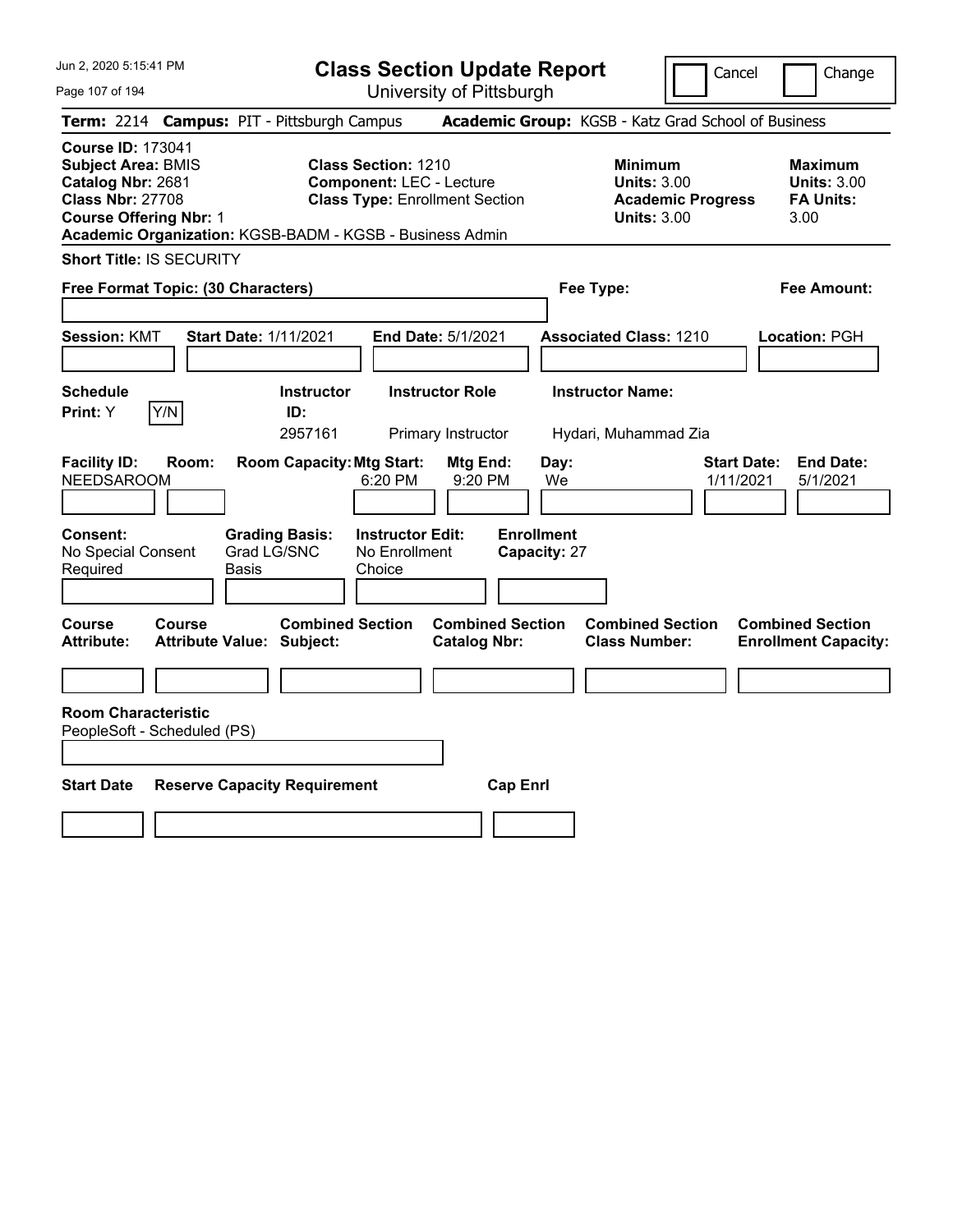| Jun 2, 2020 5:15:41 PM                                                                                                                                                                             |                                                                                                                                          | <b>Class Section Update Report</b>                                |                                                                                        | Cancel<br>Change                                                 |
|----------------------------------------------------------------------------------------------------------------------------------------------------------------------------------------------------|------------------------------------------------------------------------------------------------------------------------------------------|-------------------------------------------------------------------|----------------------------------------------------------------------------------------|------------------------------------------------------------------|
| Page 108 of 194                                                                                                                                                                                    |                                                                                                                                          | University of Pittsburgh                                          |                                                                                        |                                                                  |
| <b>Term: 2214</b>                                                                                                                                                                                  | <b>Campus: PIT - Pittsburgh Campus</b>                                                                                                   |                                                                   | Academic Group: KGSB - Katz Grad School of Business                                    |                                                                  |
| <b>Course ID: 102540</b><br><b>Subject Area: BMIS</b><br>Catalog Nbr: 3010<br><b>Class Nbr: 13034</b><br><b>Course Offering Nbr: 1</b><br>Academic Organization: KGSB-BADM - KGSB - Business Admin | <b>Class Section: 1010</b><br>Component: IND - Independent Study<br><b>Class Type: Enrollment Section</b>                                |                                                                   | <b>Minimum</b><br><b>Units: 1.00</b><br><b>Academic Progress</b><br><b>Units: 1.00</b> | <b>Maximum</b><br><b>Units: 9.00</b><br><b>FA Units:</b><br>1.00 |
| Short Title: INDEP STUDY MGT INFOR SYSTEMS                                                                                                                                                         |                                                                                                                                          |                                                                   |                                                                                        |                                                                  |
| Free Format Topic: (30 Characters)                                                                                                                                                                 |                                                                                                                                          |                                                                   | Fee Type:                                                                              | Fee Amount:                                                      |
| Session: KPT<br><b>Start Date: 1/11/2021</b><br><b>Schedule</b><br>Y/N<br>Print: Y                                                                                                                 | <b>Instructor</b><br>ID:<br>0                                                                                                            | End Date: 5/1/2021<br><b>Instructor Role</b>                      | <b>Associated Class: 1010</b><br><b>Instructor Name:</b><br>No Instructor Assigned     | Location: PGH                                                    |
| <b>Facility ID:</b><br>Room:<br><b>TBATBA</b><br>TBA<br>0<br>Consent:<br><b>Department Consent</b><br>Required                                                                                     | <b>Room Capacity: Mtg Start:</b><br><b>Grading Basis:</b><br><b>Instructor Edit:</b><br>No Enrollment<br><b>Grad HSU Basis</b><br>Choice | Mtg End:<br>Day:<br><b>Enrollment</b><br>Capacity: 60             |                                                                                        | <b>Start Date:</b><br><b>End Date:</b><br>1/11/2021<br>5/1/2021  |
| <b>Course</b><br>Course<br><b>Attribute Value: Subject:</b><br><b>Attribute:</b><br><b>Room Characteristic</b><br>Media - Data Projector/Monitor<br><b>Start Date</b>                              | <b>Combined Section</b><br><b>Reserve Capacity Requirement</b>                                                                           | <b>Combined Section</b><br><b>Catalog Nbr:</b><br><b>Cap Enrl</b> | <b>Combined Section</b><br><b>Class Number:</b>                                        | <b>Combined Section</b><br><b>Enrollment Capacity:</b>           |
|                                                                                                                                                                                                    |                                                                                                                                          |                                                                   |                                                                                        |                                                                  |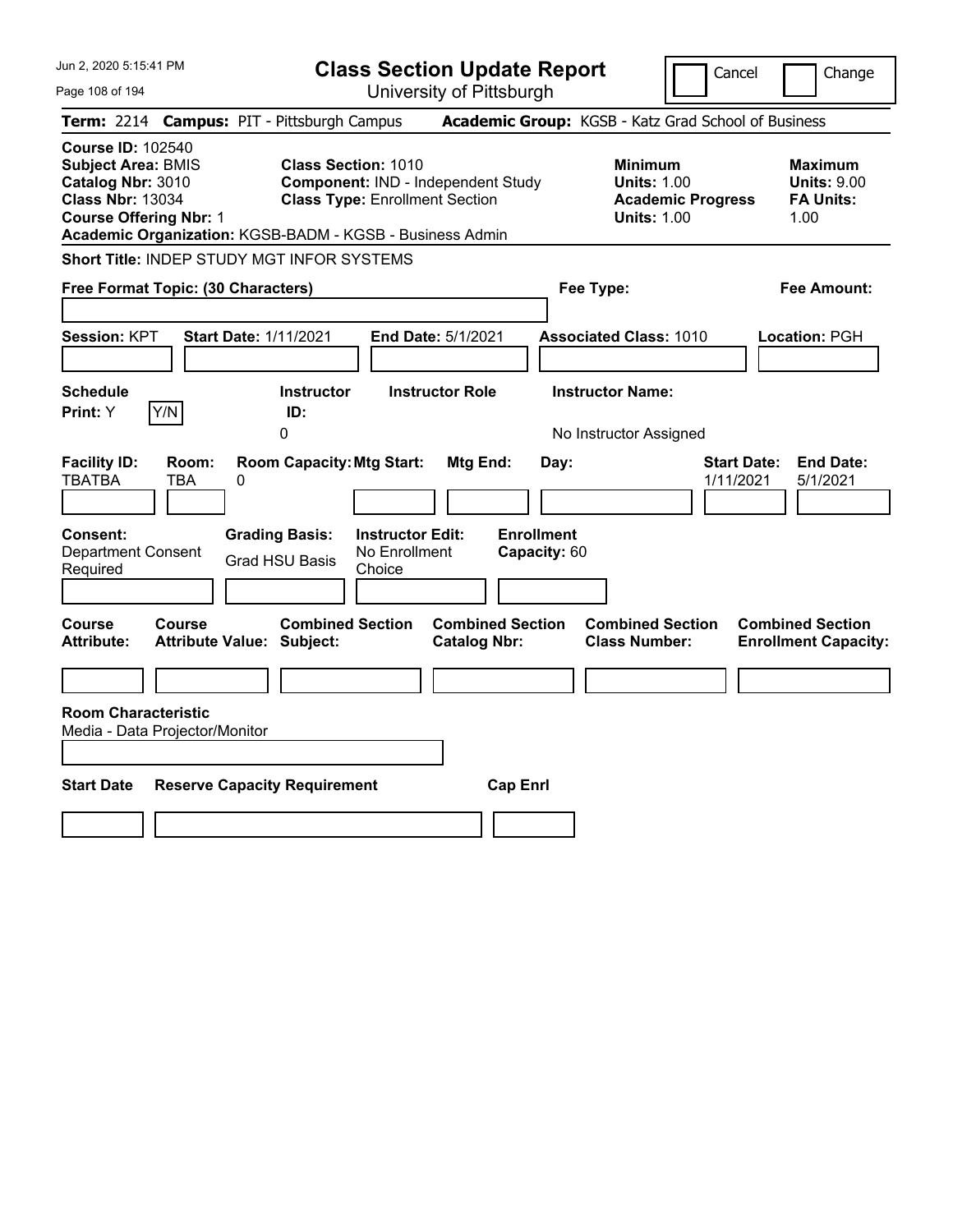Jun 2, 2020 5:15:41 PM

Page 109 of 194

**Class Section Update Report**

Cancel Change

University of Pittsburgh

| <b>Course ID: 102555</b><br><b>Subject Area: BMIS</b><br><b>Class Section: 1010</b><br><b>Minimum</b><br><b>Maximum</b><br>Catalog Nbr: 3099<br><b>Component: DIR - Directed Studies</b><br><b>Units: 1.00</b><br><b>Units: 9.00</b><br><b>Class Nbr: 13035</b><br><b>Class Type: Enrollment Section</b><br><b>FA Units:</b><br><b>Academic Progress</b>                                                |
|---------------------------------------------------------------------------------------------------------------------------------------------------------------------------------------------------------------------------------------------------------------------------------------------------------------------------------------------------------------------------------------------------------|
| <b>Course Offering Nbr: 1</b><br><b>Units: 1.00</b><br>1.00<br>Academic Organization: KGSB-BADM - KGSB - Business Admin                                                                                                                                                                                                                                                                                 |
| <b>Short Title: READINGS IN MIS</b>                                                                                                                                                                                                                                                                                                                                                                     |
| Free Format Topic: (30 Characters)<br>Fee Type:<br><b>Fee Amount:</b>                                                                                                                                                                                                                                                                                                                                   |
| Session: KPT<br><b>Start Date: 1/11/2021</b><br>End Date: 5/1/2021<br><b>Associated Class: 1010</b><br>Location: PGH                                                                                                                                                                                                                                                                                    |
| <b>Instructor Name:</b><br><b>Schedule</b><br><b>Instructor</b><br><b>Instructor Role</b><br>Y/N<br>ID:<br>Print: Y<br>2961673<br>Primary Instructor<br>Aljafari, Ruba                                                                                                                                                                                                                                  |
| <b>Facility ID:</b><br><b>Room Capacity: Mtg Start:</b><br>Mtg End:<br><b>Start Date:</b><br><b>End Date:</b><br>Room:<br>Day:<br><b>TBATBA</b><br>1/11/2021<br><b>TBA</b><br>0<br>5/1/2021<br><b>Enrollment</b><br>Consent:<br><b>Grading Basis:</b><br><b>Instructor Edit:</b><br>Class Instructor<br><b>Department Consent</b><br>Capacity: 60<br><b>Grad Letter Grade</b><br>Table Edit<br>Required |
| <b>Combined Section</b><br>Course<br><b>Combined Section</b><br><b>Combined Section</b><br><b>Combined Section</b><br>Course<br><b>Attribute:</b><br><b>Attribute Value: Subject:</b><br><b>Catalog Nbr:</b><br><b>Class Number:</b><br><b>Enrollment Capacity:</b>                                                                                                                                     |
| <b>Room Characteristic</b><br>Media - Data Projector/Monitor<br><b>Start Date</b><br><b>Reserve Capacity Requirement</b><br><b>Cap Enrl</b>                                                                                                                                                                                                                                                             |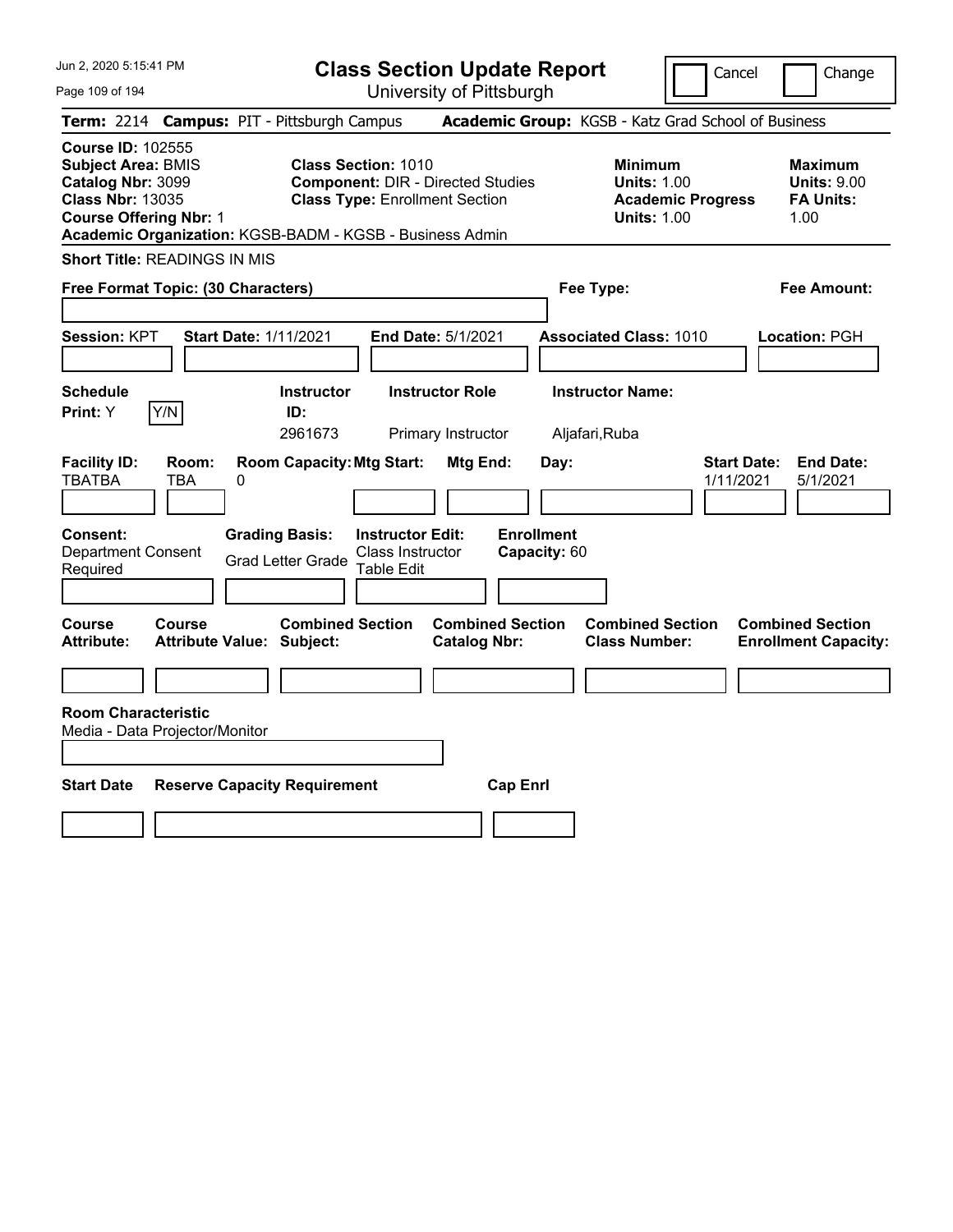| Jun 2, 2020 5:15:41 PM                                                                                                                 | <b>Class Section Update Report</b>                                                                                                                                 |                                                                                        | Cancel<br>Change                                                 |
|----------------------------------------------------------------------------------------------------------------------------------------|--------------------------------------------------------------------------------------------------------------------------------------------------------------------|----------------------------------------------------------------------------------------|------------------------------------------------------------------|
| Page 110 of 194                                                                                                                        | University of Pittsburgh                                                                                                                                           |                                                                                        |                                                                  |
|                                                                                                                                        | Term: 2214 Campus: PIT - Pittsburgh Campus                                                                                                                         | Academic Group: KGSB - Katz Grad School of Business                                    |                                                                  |
| <b>Course ID: 187582</b><br><b>Subject Area: BMKT</b><br>Catalog Nbr: 2032<br><b>Class Nbr: 24980</b><br><b>Course Offering Nbr: 1</b> | <b>Class Section: 1200</b><br><b>Component: LEC - Lecture</b><br><b>Class Type: Enrollment Section</b><br>Academic Organization: KGSB-BADM - KGSB - Business Admin | <b>Minimum</b><br><b>Units: 3.00</b><br><b>Academic Progress</b><br><b>Units: 3.00</b> | <b>Maximum</b><br><b>Units: 3.00</b><br><b>FA Units:</b><br>3.00 |
|                                                                                                                                        | <b>Short Title: APPLIED BEHAVIORAL ECONOMICS</b>                                                                                                                   |                                                                                        |                                                                  |
| Free Format Topic: (30 Characters)                                                                                                     |                                                                                                                                                                    | Fee Type:                                                                              | <b>Fee Amount:</b>                                               |
|                                                                                                                                        |                                                                                                                                                                    |                                                                                        |                                                                  |
| <b>Session: KMT</b>                                                                                                                    | <b>Start Date: 1/11/2021</b><br><b>End Date: 5/1/2021</b>                                                                                                          | <b>Associated Class: 1200</b>                                                          | <b>Location: PGH</b>                                             |
|                                                                                                                                        |                                                                                                                                                                    |                                                                                        |                                                                  |
| <b>Schedule</b>                                                                                                                        | <b>Instructor Role</b><br><b>Instructor</b>                                                                                                                        | <b>Instructor Name:</b>                                                                |                                                                  |
| Print: Y<br>Y/N                                                                                                                        | ID:                                                                                                                                                                |                                                                                        |                                                                  |
|                                                                                                                                        | 4077832<br>Primary Instructor                                                                                                                                      | Silver, Eric                                                                           |                                                                  |
| <b>Facility ID:</b><br>Room:<br><b>NEEDSAROOM</b><br>Consent:<br>No Special Consent                                                    | <b>Room Capacity: Mtg Start:</b><br>Mtg End:<br>6:20 PM<br>9:20 PM<br><b>Instructor Edit:</b><br><b>Grading Basis:</b><br>Grad LG/SNC<br>No Enrollment             | Day:<br>Th<br><b>Enrollment</b><br>Capacity: 58                                        | <b>End Date:</b><br><b>Start Date:</b><br>1/11/2021<br>5/1/2021  |
| Required                                                                                                                               | Choice<br>Basis                                                                                                                                                    |                                                                                        |                                                                  |
|                                                                                                                                        |                                                                                                                                                                    |                                                                                        |                                                                  |
| Course<br>Course<br><b>Attribute:</b>                                                                                                  | <b>Combined Section</b><br><b>Combined Section</b><br><b>Attribute Value: Subject:</b><br><b>Catalog Nbr:</b>                                                      | <b>Combined Section</b><br><b>Class Number:</b>                                        | <b>Combined Section</b><br><b>Enrollment Capacity:</b>           |
|                                                                                                                                        |                                                                                                                                                                    |                                                                                        |                                                                  |
| <b>Room Characteristic</b><br>PeopleSoft - Scheduled (PS)                                                                              |                                                                                                                                                                    |                                                                                        |                                                                  |
| <b>Start Date</b><br>12/1/2020<br>10/1/2020<br>10/1/2020                                                                               | <b>Reserve Capacity Requirement</b><br>Restricted to BUSADP-MBA<br>Restricted to BUSADP-MBA<br>Restricted to BUSAD-MBA                                             | <b>Cap Enrl</b><br>0<br>3<br>3                                                         |                                                                  |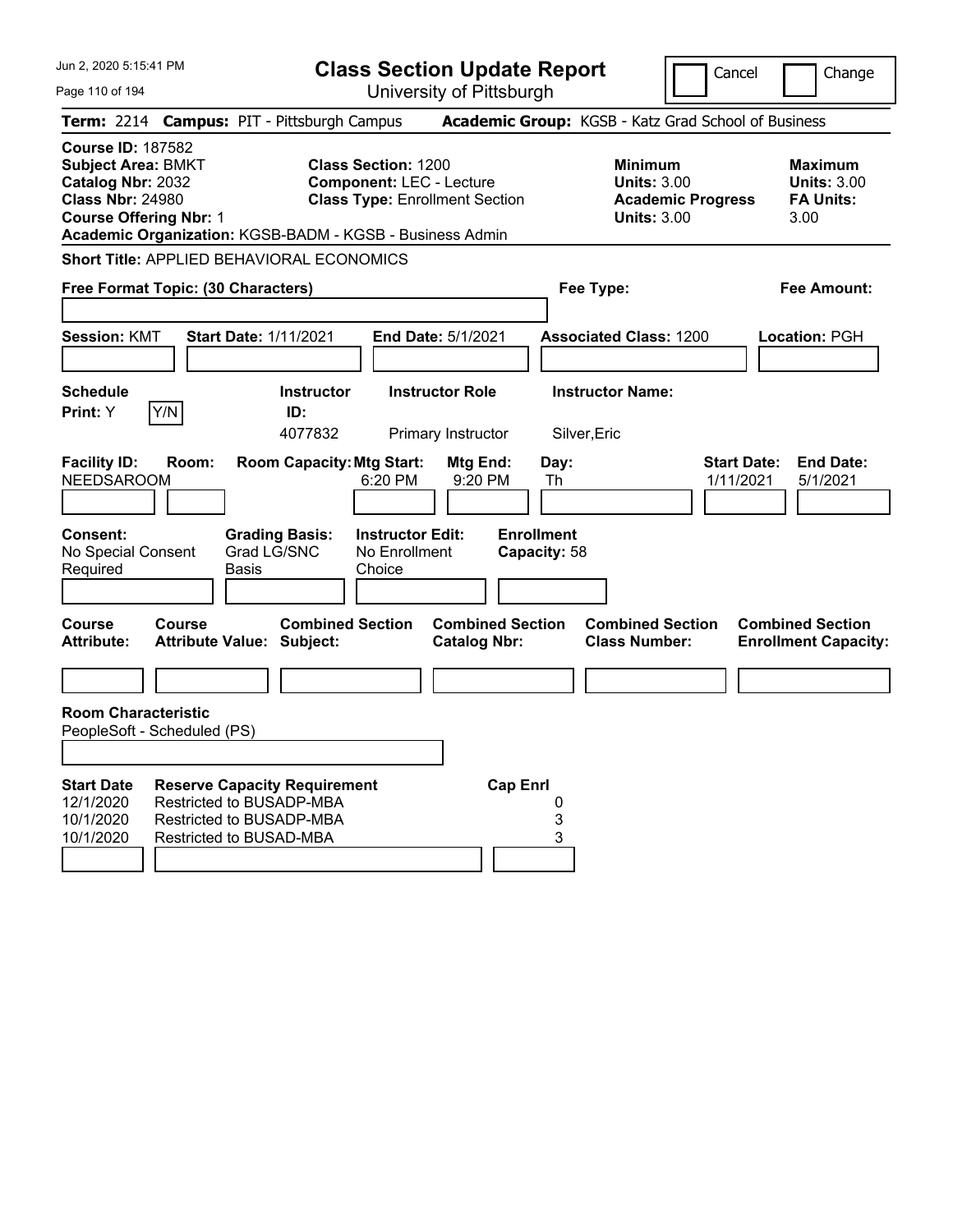| Jun 2, 2020 5:15:41 PM                                                                                                                                                                             |                                                                                |                      |                                     | <b>Class Section Update Report</b>                                                                     |                                              |                                                |                                   |                                                                                        | Cancel                          |                          | Change                               |
|----------------------------------------------------------------------------------------------------------------------------------------------------------------------------------------------------|--------------------------------------------------------------------------------|----------------------|-------------------------------------|--------------------------------------------------------------------------------------------------------|----------------------------------------------|------------------------------------------------|-----------------------------------|----------------------------------------------------------------------------------------|---------------------------------|--------------------------|--------------------------------------|
| Page 111 of 194                                                                                                                                                                                    |                                                                                |                      |                                     | University of Pittsburgh                                                                               |                                              |                                                |                                   |                                                                                        |                                 |                          |                                      |
| Term: 2214 Campus: PIT - Pittsburgh Campus                                                                                                                                                         |                                                                                |                      |                                     |                                                                                                        |                                              |                                                |                                   | Academic Group: KGSB - Katz Grad School of Business                                    |                                 |                          |                                      |
| <b>Course ID: 102571</b><br><b>Subject Area: BMKT</b><br>Catalog Nbr: 2035<br><b>Class Nbr: 23522</b><br><b>Course Offering Nbr: 1</b><br>Academic Organization: KGSB-BADM - KGSB - Business Admin |                                                                                |                      |                                     | <b>Class Section: 1100</b><br><b>Component: LEC - Lecture</b><br><b>Class Type: Enrollment Section</b> |                                              |                                                |                                   | <b>Minimum</b><br><b>Units: 3.00</b><br><b>Academic Progress</b><br><b>Units: 3.00</b> |                                 | <b>FA Units:</b><br>3.00 | <b>Maximum</b><br><b>Units: 3.00</b> |
| Short Title: CONSMR BEHAV THEORY & PRACTICE                                                                                                                                                        |                                                                                |                      |                                     |                                                                                                        |                                              |                                                |                                   |                                                                                        |                                 |                          |                                      |
| Free Format Topic: (30 Characters)                                                                                                                                                                 |                                                                                |                      |                                     |                                                                                                        |                                              |                                                |                                   | Fee Type:                                                                              |                                 |                          | <b>Fee Amount:</b>                   |
| <b>Session: KMT</b>                                                                                                                                                                                |                                                                                |                      | <b>Start Date: 1/11/2021</b>        |                                                                                                        | <b>End Date: 5/1/2021</b>                    |                                                |                                   | <b>Associated Class: 1100</b>                                                          |                                 | Location: PGH            |                                      |
| <b>Schedule</b><br>Print: Y                                                                                                                                                                        | Y/N                                                                            |                      | <b>Instructor</b><br>ID:<br>1343141 |                                                                                                        | <b>Instructor Role</b><br>Primary Instructor |                                                |                                   | <b>Instructor Name:</b><br>Whang, Yun-Oh                                               |                                 |                          |                                      |
| <b>Facility ID:</b><br><b>NEEDSAROOM</b>                                                                                                                                                           | Room:                                                                          |                      | <b>Room Capacity: Mtg Start:</b>    | 6:20 PM                                                                                                |                                              | Mtg End:<br>9:20 PM                            | Day:<br>We                        |                                                                                        | <b>Start Date:</b><br>1/11/2021 |                          | <b>End Date:</b><br>5/1/2021         |
| <b>Consent:</b><br>No Special Consent<br>Required                                                                                                                                                  |                                                                                | Grad LG/SU3<br>Basis | <b>Grading Basis:</b>               | <b>Instructor Edit:</b><br>No Enrollment<br>Choice                                                     |                                              |                                                | <b>Enrollment</b><br>Capacity: 26 |                                                                                        |                                 |                          |                                      |
| <b>Course</b><br><b>Attribute:</b>                                                                                                                                                                 | Course<br><b>Attribute Value: Subject:</b>                                     |                      | <b>Combined Section</b>             |                                                                                                        |                                              | <b>Combined Section</b><br><b>Catalog Nbr:</b> |                                   | <b>Combined Section</b><br><b>Class Number:</b>                                        |                                 | <b>Combined Section</b>  | <b>Enrollment Capacity:</b>          |
|                                                                                                                                                                                                    |                                                                                |                      |                                     |                                                                                                        |                                              |                                                |                                   |                                                                                        |                                 |                          |                                      |
| <b>Room Characteristic</b><br>Media - Data Projector/Monitor<br>PeopleSoft - Scheduled (PS)                                                                                                        |                                                                                |                      |                                     |                                                                                                        |                                              |                                                |                                   |                                                                                        |                                 |                          |                                      |
| <b>Start Date</b><br>10/1/2020<br>12/1/2020<br>10/1/2020                                                                                                                                           | Restricted to BUSADP-MBA<br>Restricted to BUSAD-MBA<br>Restricted to BUSAD-MBA |                      | <b>Reserve Capacity Requirement</b> |                                                                                                        |                                              | <b>Cap Enrl</b>                                | 6<br>0<br>5                       |                                                                                        |                                 |                          |                                      |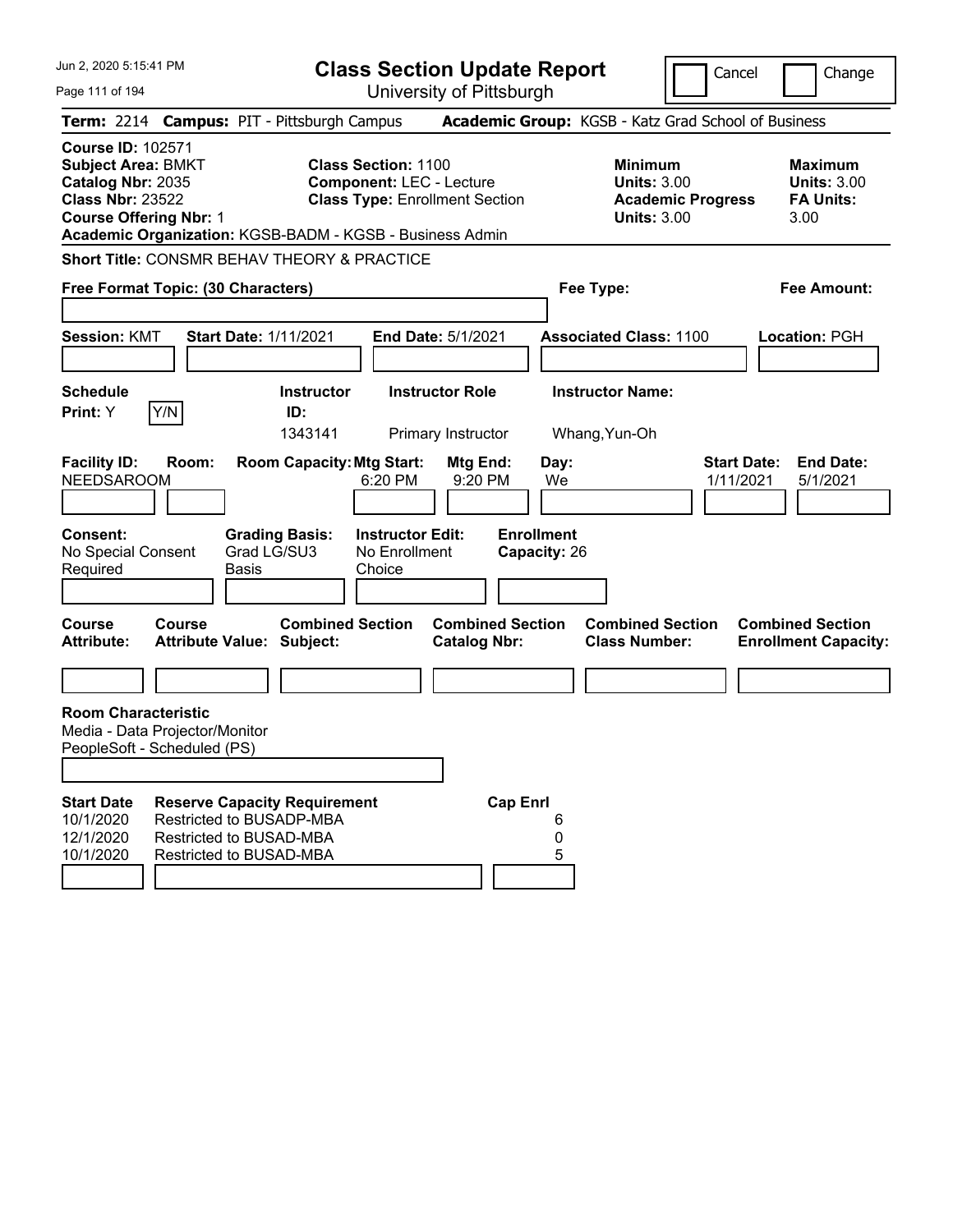| Jun 2, 2020 5:15:41 PM                                                                                                                 | <b>Class Section Update Report</b>                                                                                                                                 | Cancel                                                                                 | Change                                                           |
|----------------------------------------------------------------------------------------------------------------------------------------|--------------------------------------------------------------------------------------------------------------------------------------------------------------------|----------------------------------------------------------------------------------------|------------------------------------------------------------------|
| Page 112 of 194                                                                                                                        | University of Pittsburgh                                                                                                                                           |                                                                                        |                                                                  |
| <b>Term: 2214</b>                                                                                                                      | <b>Campus: PIT - Pittsburgh Campus</b>                                                                                                                             | Academic Group: KGSB - Katz Grad School of Business                                    |                                                                  |
| <b>Course ID: 102571</b><br><b>Subject Area: BMKT</b><br>Catalog Nbr: 2035<br><b>Class Nbr: 30334</b><br><b>Course Offering Nbr: 1</b> | <b>Class Section: 1110</b><br><b>Component: LEC - Lecture</b><br><b>Class Type: Enrollment Section</b><br>Academic Organization: KGSB-BADM - KGSB - Business Admin | <b>Minimum</b><br><b>Units: 3.00</b><br><b>Academic Progress</b><br><b>Units: 3.00</b> | <b>Maximum</b><br><b>Units: 3.00</b><br><b>FA Units:</b><br>3.00 |
| Short Title: CONSMR BEHAV THEORY & PRACTICE                                                                                            |                                                                                                                                                                    |                                                                                        |                                                                  |
| Free Format Topic: (30 Characters)                                                                                                     |                                                                                                                                                                    | Fee Type:                                                                              | Fee Amount:                                                      |
| <b>Session: KMT</b><br>Start Date: 1/11/2021                                                                                           | End Date: 5/1/2021                                                                                                                                                 | <b>Associated Class: 1110</b>                                                          | Location: PGH                                                    |
| <b>Schedule</b>                                                                                                                        | <b>Instructor</b><br><b>Instructor Role</b>                                                                                                                        | <b>Instructor Name:</b>                                                                |                                                                  |
| Print: Y<br>Y/N                                                                                                                        | ID:<br>1343141<br>Primary Instructor                                                                                                                               | Whang, Yun-Oh                                                                          |                                                                  |
| <b>Facility ID:</b><br>Room:<br><b>NEEDSAROOM</b><br>Consent:<br>No Special Consent<br>Required<br>Basis                               | <b>Room Capacity: Mtg Start:</b><br>Mtg End:<br>2:00 PM<br>4:50 PM<br><b>Instructor Edit:</b><br><b>Grading Basis:</b><br>Grad LG/SU3<br>No Enrollment<br>Choice   | Day:<br>We<br>1/11/2021<br><b>Enrollment</b><br>Capacity: 35                           | <b>Start Date:</b><br><b>End Date:</b><br>5/1/2021               |
| Course<br><b>Course</b><br><b>Attribute:</b><br><b>Attribute Value: Subject:</b>                                                       | <b>Combined Section</b><br><b>Combined Section</b><br><b>Catalog Nbr:</b>                                                                                          | <b>Combined Section</b><br><b>Class Number:</b>                                        | <b>Combined Section</b><br><b>Enrollment Capacity:</b>           |
| <b>Room Characteristic</b><br>PeopleSoft - Scheduled (PS)<br><b>Start Date</b>                                                         | <b>Cap Enrl</b><br><b>Reserve Capacity Requirement</b>                                                                                                             |                                                                                        |                                                                  |
|                                                                                                                                        |                                                                                                                                                                    |                                                                                        |                                                                  |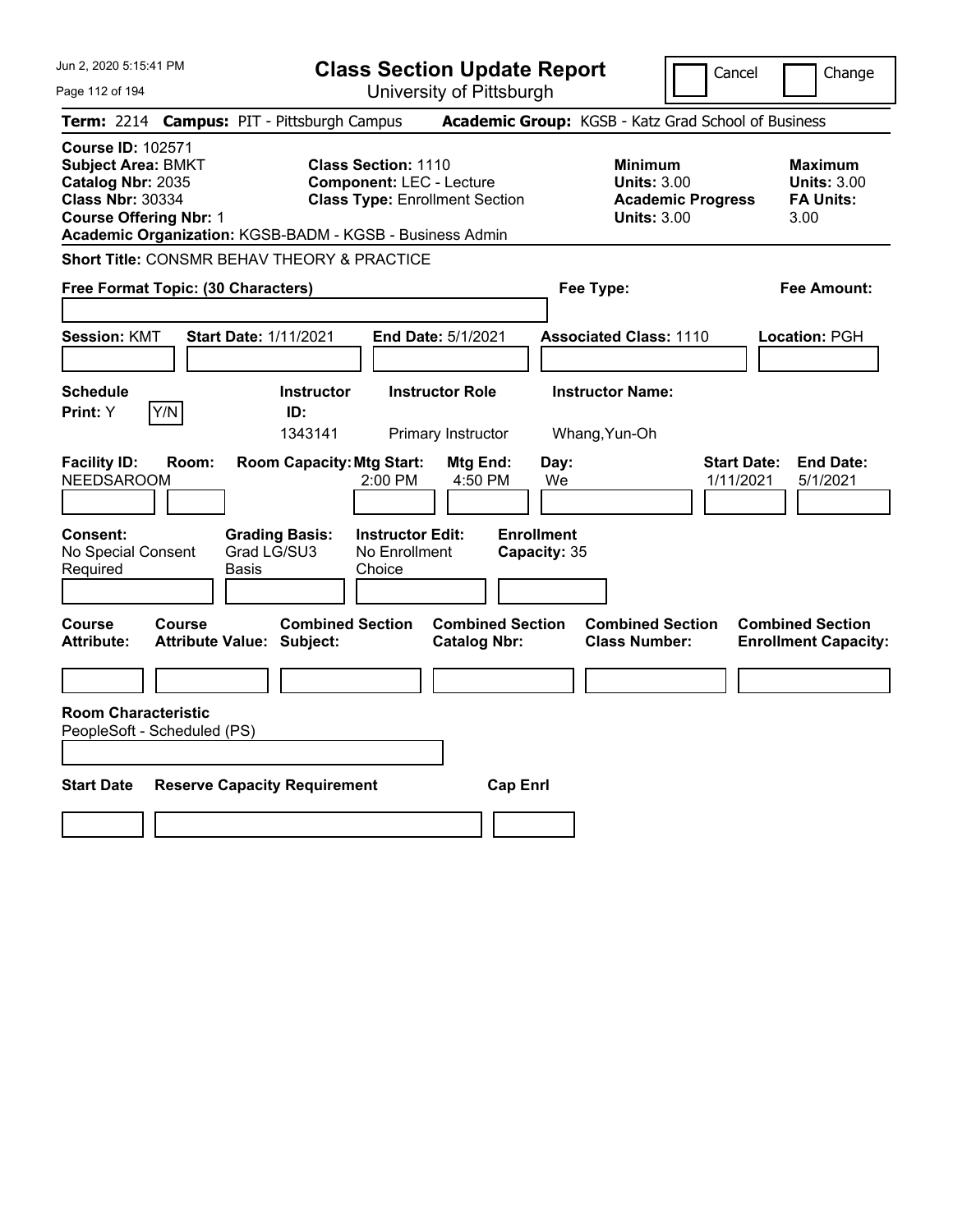| Jun 2, 2020 5:15:41 PM                                                                                                                                                                             |                                        |                                                                     |                                                                  | <b>Class Section Update Report</b>             |                                           |                                                            |                          | Cancel<br>Change                                                 |  |
|----------------------------------------------------------------------------------------------------------------------------------------------------------------------------------------------------|----------------------------------------|---------------------------------------------------------------------|------------------------------------------------------------------|------------------------------------------------|-------------------------------------------|------------------------------------------------------------|--------------------------|------------------------------------------------------------------|--|
| Page 113 of 194                                                                                                                                                                                    |                                        |                                                                     |                                                                  | University of Pittsburgh                       |                                           |                                                            |                          |                                                                  |  |
| <b>Term: 2214</b>                                                                                                                                                                                  | <b>Campus: PIT - Pittsburgh Campus</b> |                                                                     |                                                                  |                                                |                                           |                                                            |                          | Academic Group: KGSB - Katz Grad School of Business              |  |
| <b>Course ID: 102580</b><br><b>Subject Area: BMKT</b><br>Catalog Nbr: 2060<br><b>Class Nbr: 13050</b><br><b>Course Offering Nbr: 1</b><br>Academic Organization: KGSB-BADM - KGSB - Business Admin |                                        | <b>Class Section: 1010</b><br><b>Class Type: Enrollment Section</b> |                                                                  | Component: IND - Independent Study             |                                           | <b>Minimum</b><br><b>Units: 1.00</b><br><b>Units: 1.00</b> | <b>Academic Progress</b> | <b>Maximum</b><br><b>Units: 6.00</b><br><b>FA Units:</b><br>1.00 |  |
| Short Title: INDEPENDENT STUDY IN MARKETING                                                                                                                                                        |                                        |                                                                     |                                                                  |                                                |                                           |                                                            |                          |                                                                  |  |
| Free Format Topic: (30 Characters)                                                                                                                                                                 |                                        |                                                                     |                                                                  |                                                |                                           | Fee Type:                                                  |                          | Fee Amount:                                                      |  |
| <b>Session: KS2</b><br><b>Schedule</b>                                                                                                                                                             | <b>Start Date: 3/15/2021</b>           | <b>Instructor</b>                                                   |                                                                  | End Date: 5/1/2021<br><b>Instructor Role</b>   |                                           | <b>Associated Class: 1010</b><br><b>Instructor Name:</b>   |                          | Location: PGH                                                    |  |
| Y/N<br>Print: Y                                                                                                                                                                                    |                                        | ID:<br>2906949                                                      |                                                                  | Secondary Instructor                           |                                           | Burgess, Camille D                                         |                          |                                                                  |  |
| <b>Facility ID:</b><br><b>TBATBA</b><br>TBA<br><b>Consent:</b><br><b>Department Consent</b><br>Required                                                                                            | Room:<br>0<br>Grad LG/SU3<br>Basis     | <b>Room Capacity: Mtg Start:</b><br><b>Grading Basis:</b>           | <b>Instructor Edit:</b><br>Class Instructor<br><b>Table Edit</b> | <b>Mtg End:</b>                                | Day:<br><b>Enrollment</b><br>Capacity: 20 |                                                            |                          | <b>Start Date:</b><br><b>End Date:</b><br>3/15/2021<br>5/1/2021  |  |
| <b>Course</b><br>Course<br><b>Attribute:</b>                                                                                                                                                       | <b>Attribute Value: Subject:</b>       | <b>Combined Section</b>                                             |                                                                  | <b>Combined Section</b><br><b>Catalog Nbr:</b> |                                           | <b>Combined Section</b><br><b>Class Number:</b>            |                          | <b>Combined Section</b><br><b>Enrollment Capacity:</b>           |  |
| <b>Room Characteristic</b><br>Media - Data Projector/Monitor                                                                                                                                       |                                        |                                                                     |                                                                  |                                                |                                           |                                                            |                          |                                                                  |  |
| <b>Start Date</b>                                                                                                                                                                                  | <b>Reserve Capacity Requirement</b>    |                                                                     |                                                                  | <b>Cap Enrl</b>                                |                                           |                                                            |                          |                                                                  |  |
|                                                                                                                                                                                                    |                                        |                                                                     |                                                                  |                                                |                                           |                                                            |                          |                                                                  |  |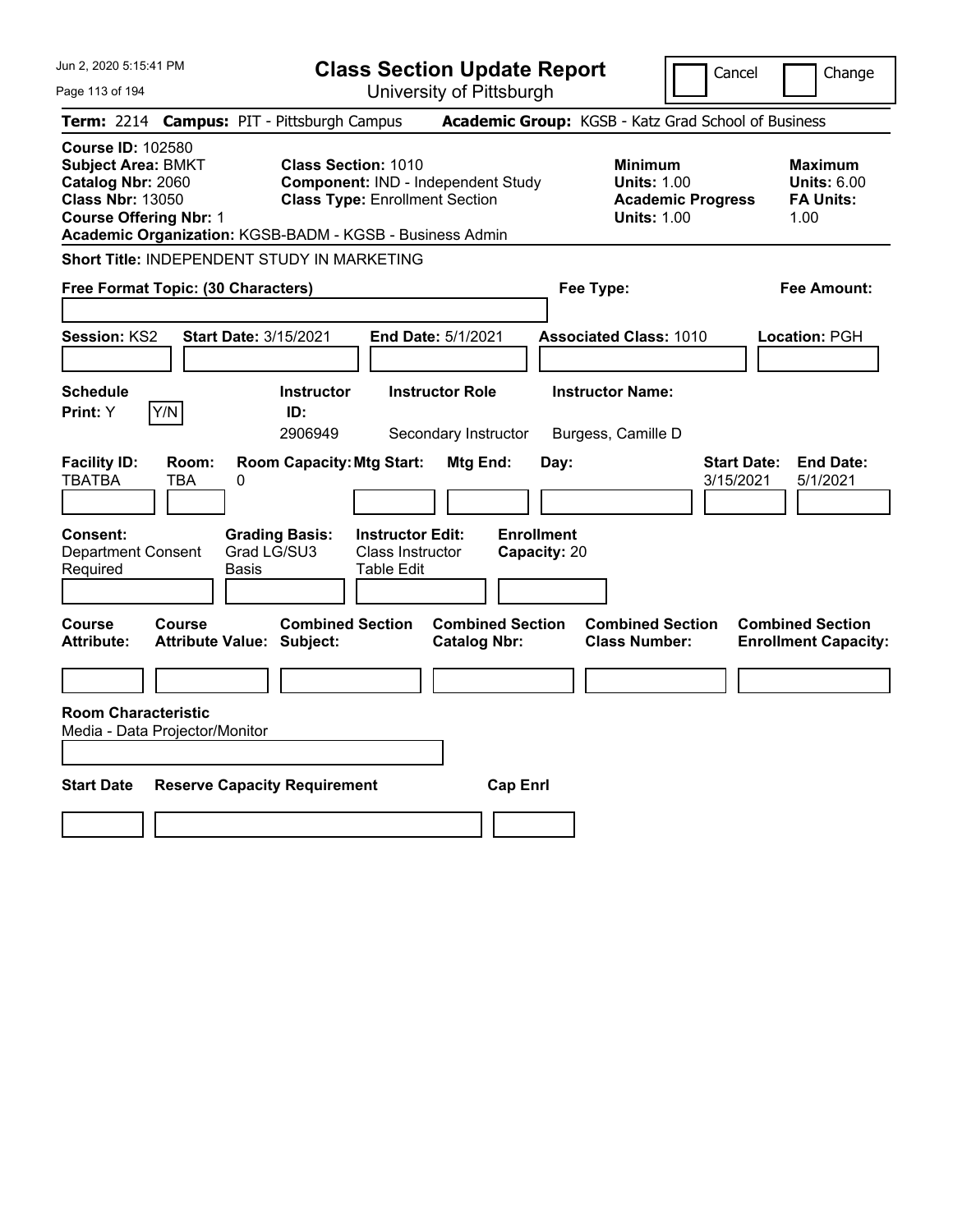| Jun 2, 2020 5:15:41 PM                                                                                                                                                                             |                                                   |                                                                      |                                                           | <b>Class Section Update Report</b>             |                                           |                                                            | Cancel                         | Change                                                           |
|----------------------------------------------------------------------------------------------------------------------------------------------------------------------------------------------------|---------------------------------------------------|----------------------------------------------------------------------|-----------------------------------------------------------|------------------------------------------------|-------------------------------------------|------------------------------------------------------------|--------------------------------|------------------------------------------------------------------|
| Page 114 of 194                                                                                                                                                                                    |                                                   |                                                                      |                                                           | University of Pittsburgh                       |                                           |                                                            |                                |                                                                  |
| <b>Term: 2214</b>                                                                                                                                                                                  | <b>Campus: PIT - Pittsburgh Campus</b>            |                                                                      |                                                           |                                                |                                           | Academic Group: KGSB - Katz Grad School of Business        |                                |                                                                  |
| <b>Course ID: 102580</b><br><b>Subject Area: BMKT</b><br>Catalog Nbr: 2060<br><b>Class Nbr: 30950</b><br><b>Course Offering Nbr: 1</b><br>Academic Organization: KGSB-BADM - KGSB - Business Admin |                                                   | <b>Class Section: 1030</b><br><b>Class Type: Enrollment Section</b>  |                                                           | Component: IND - Independent Study             |                                           | <b>Minimum</b><br><b>Units: 1.00</b><br><b>Units: 1.00</b> | <b>Academic Progress</b>       | <b>Maximum</b><br><b>Units: 6.00</b><br><b>FA Units:</b><br>1.00 |
| Short Title: INDEPENDENT STUDY IN MARKETING                                                                                                                                                        |                                                   |                                                                      |                                                           |                                                |                                           |                                                            |                                |                                                                  |
| Free Format Topic: (30 Characters)                                                                                                                                                                 |                                                   |                                                                      |                                                           |                                                |                                           | Fee Type:                                                  |                                | Fee Amount:                                                      |
| <b>Session: KET</b>                                                                                                                                                                                | <b>Start Date: 1/8/2021</b>                       |                                                                      |                                                           | End Date: 4/24/2021                            |                                           | <b>Associated Class: 1030</b>                              |                                | Location: PGH                                                    |
| <b>Schedule</b><br>Y/N<br>Print: Y                                                                                                                                                                 |                                                   | <b>Instructor</b><br>ID:                                             |                                                           | <b>Instructor Role</b>                         |                                           | <b>Instructor Name:</b>                                    |                                |                                                                  |
| <b>Facility ID:</b><br><b>TBATBA</b><br>Consent:<br><b>Department Consent</b><br>Required                                                                                                          | Room:<br><b>TBA</b><br>0<br>Grad LG/SU3<br>Basis  | 2907889<br><b>Room Capacity: Mtg Start:</b><br><b>Grading Basis:</b> | <b>Instructor Edit:</b><br>Class Instructor<br>Table Edit | Primary Instructor<br>Mtg End:                 | Day:<br><b>Enrollment</b><br>Capacity: 35 | Feick, Lawrence F                                          | <b>Start Date:</b><br>1/8/2021 | <b>End Date:</b><br>4/24/2021                                    |
| <b>Course</b><br><b>Attribute:</b>                                                                                                                                                                 | <b>Course</b><br><b>Attribute Value: Subject:</b> | <b>Combined Section</b>                                              |                                                           | <b>Combined Section</b><br><b>Catalog Nbr:</b> |                                           | <b>Combined Section</b><br><b>Class Number:</b>            |                                | <b>Combined Section</b><br><b>Enrollment Capacity:</b>           |
|                                                                                                                                                                                                    |                                                   |                                                                      |                                                           |                                                |                                           |                                                            |                                |                                                                  |
| <b>Room Characteristic</b>                                                                                                                                                                         |                                                   |                                                                      |                                                           |                                                |                                           |                                                            |                                |                                                                  |
|                                                                                                                                                                                                    |                                                   |                                                                      |                                                           |                                                |                                           |                                                            |                                |                                                                  |
| <b>Start Date</b>                                                                                                                                                                                  | <b>Reserve Capacity Requirement</b>               |                                                                      |                                                           | <b>Cap Enrl</b>                                |                                           |                                                            |                                |                                                                  |
|                                                                                                                                                                                                    |                                                   |                                                                      |                                                           |                                                |                                           |                                                            |                                |                                                                  |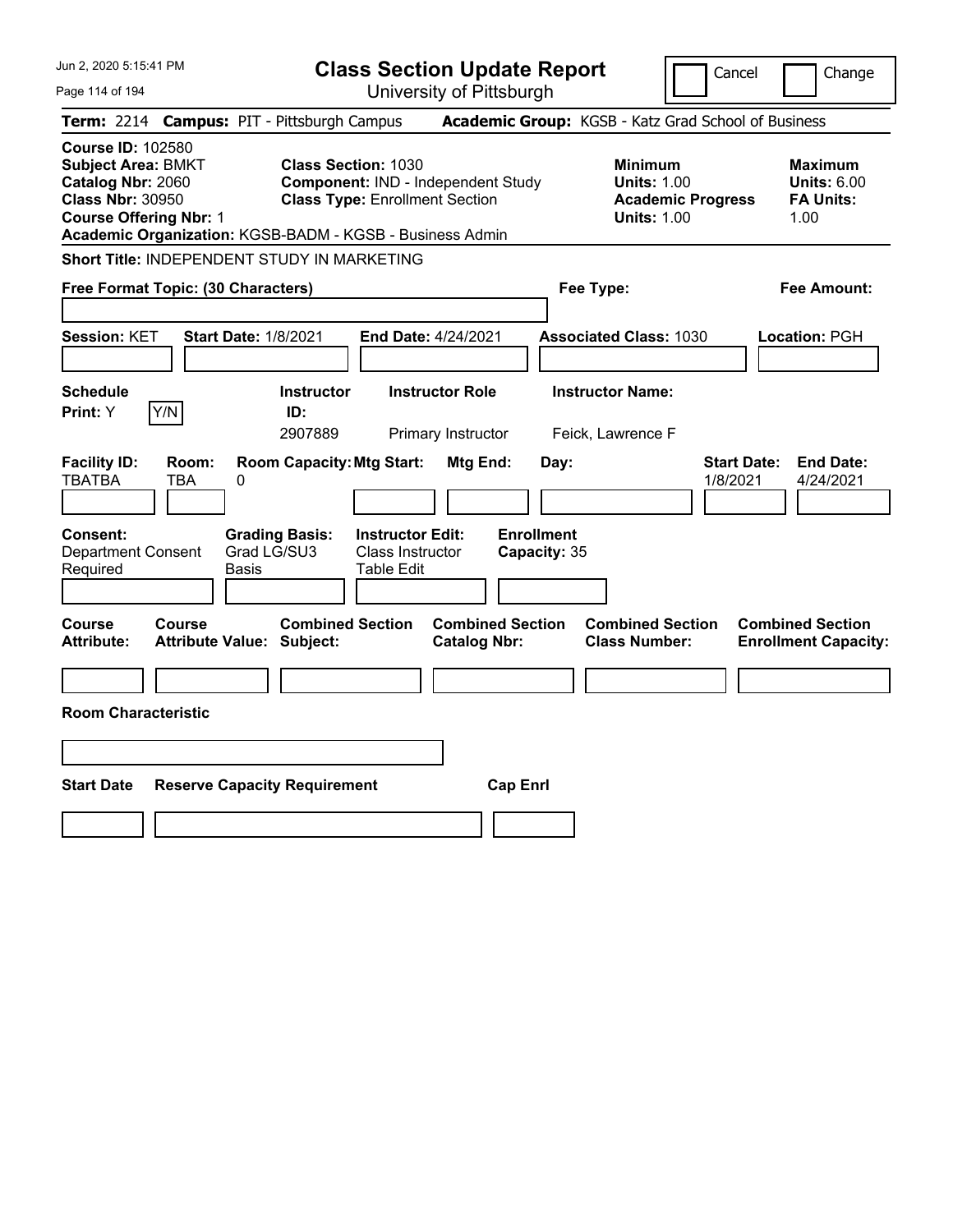| Jun 2, 2020 5:15:41 PM                                                                                                                 | <b>Class Section Update Report</b>                                                                                                                                    | Cancel<br>Change                                                                                                                                           |
|----------------------------------------------------------------------------------------------------------------------------------------|-----------------------------------------------------------------------------------------------------------------------------------------------------------------------|------------------------------------------------------------------------------------------------------------------------------------------------------------|
| Page 115 of 194                                                                                                                        | University of Pittsburgh                                                                                                                                              |                                                                                                                                                            |
| <b>Term: 2214</b>                                                                                                                      | <b>Campus: PIT - Pittsburgh Campus</b>                                                                                                                                | Academic Group: KGSB - Katz Grad School of Business                                                                                                        |
| <b>Course ID: 102580</b><br><b>Subject Area: BMKT</b><br>Catalog Nbr: 2060<br><b>Class Nbr: 16296</b><br><b>Course Offering Nbr: 1</b> | <b>Class Section: 1150</b><br>Component: IND - Independent Study<br><b>Class Type: Enrollment Section</b><br>Academic Organization: KGSB-BADM - KGSB - Business Admin | <b>Minimum</b><br><b>Maximum</b><br><b>Units: 1.00</b><br><b>Units: 6.00</b><br><b>FA Units:</b><br><b>Academic Progress</b><br><b>Units: 1.00</b><br>1.00 |
|                                                                                                                                        | <b>Short Title: INDEPENDENT STUDY IN MARKETING</b>                                                                                                                    |                                                                                                                                                            |
| Free Format Topic: (30 Characters)                                                                                                     |                                                                                                                                                                       | Fee Type:<br>Fee Amount:                                                                                                                                   |
| Session: KS1                                                                                                                           | <b>Start Date: 1/11/2021</b><br>End Date: 3/7/2021                                                                                                                    | <b>Associated Class: 1150</b><br>Location: PGH                                                                                                             |
| <b>Schedule</b><br>Print: Y<br>Y/N                                                                                                     | <b>Instructor Role</b><br><b>Instructor</b><br>ID:<br>2906949<br>Secondary Instructor                                                                                 | <b>Instructor Name:</b><br>Burgess, Camille D                                                                                                              |
| <b>Facility ID:</b><br>Room:<br>TBATBA<br>TBA                                                                                          | <b>Room Capacity: Mtg Start:</b><br>Mtg End:<br>Day:<br>0                                                                                                             | <b>End Date:</b><br><b>Start Date:</b><br>1/11/2021<br>3/7/2021                                                                                            |
| <b>Consent:</b><br><b>Department Consent</b><br>Required                                                                               | <b>Enrollment</b><br><b>Instructor Edit:</b><br><b>Grading Basis:</b><br>Grad LG/SU3<br>Class Instructor<br>Capacity: 30<br>Basis<br>Table Edit                       |                                                                                                                                                            |
| Course<br><b>Course</b><br><b>Attribute:</b>                                                                                           | <b>Combined Section</b><br><b>Combined Section</b><br><b>Attribute Value: Subject:</b><br><b>Catalog Nbr:</b>                                                         | <b>Combined Section</b><br><b>Combined Section</b><br><b>Class Number:</b><br><b>Enrollment Capacity:</b>                                                  |
|                                                                                                                                        |                                                                                                                                                                       |                                                                                                                                                            |
| <b>Room Characteristic</b><br>Media - Data Projector/Monitor<br><b>Start Date</b>                                                      | <b>Cap Enrl</b><br><b>Reserve Capacity Requirement</b>                                                                                                                |                                                                                                                                                            |
|                                                                                                                                        |                                                                                                                                                                       |                                                                                                                                                            |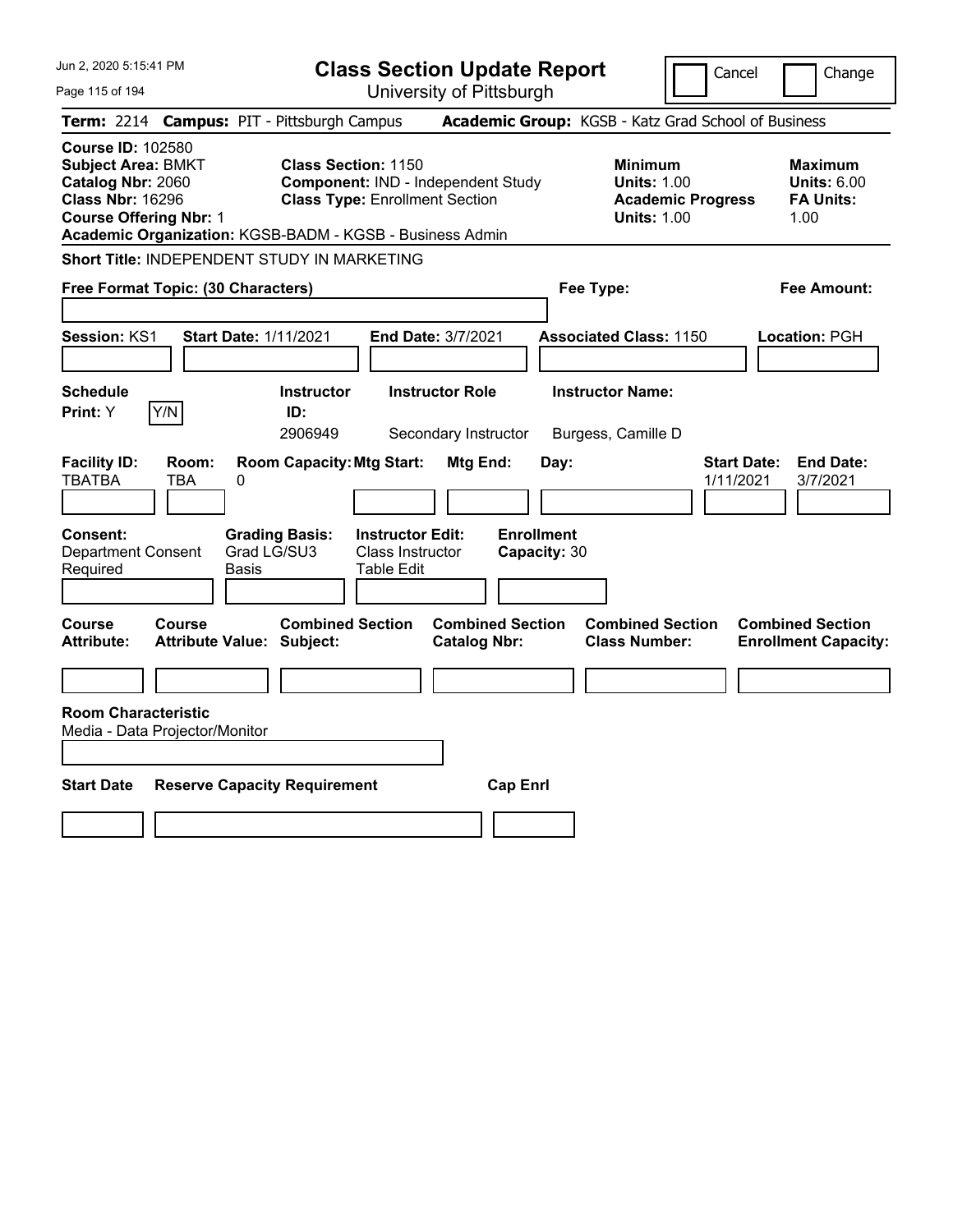| Jun 2, 2020 5:15:41 PM                                                                                                                                                                             |                                        |                                                                     |                                                    | <b>Class Section Update Report</b>             |                                   |                                                            | Cancel                          | Change                                                           |
|----------------------------------------------------------------------------------------------------------------------------------------------------------------------------------------------------|----------------------------------------|---------------------------------------------------------------------|----------------------------------------------------|------------------------------------------------|-----------------------------------|------------------------------------------------------------|---------------------------------|------------------------------------------------------------------|
| Page 116 of 194                                                                                                                                                                                    |                                        |                                                                     |                                                    | University of Pittsburgh                       |                                   |                                                            |                                 |                                                                  |
| <b>Term: 2214</b>                                                                                                                                                                                  | <b>Campus: PIT - Pittsburgh Campus</b> |                                                                     |                                                    |                                                |                                   | Academic Group: KGSB - Katz Grad School of Business        |                                 |                                                                  |
| <b>Course ID: 177462</b><br><b>Subject Area: BMKT</b><br>Catalog Nbr: 2061<br><b>Class Nbr: 30875</b><br><b>Course Offering Nbr: 1</b><br>Academic Organization: KGSB-BADM - KGSB - Business Admin |                                        | <b>Class Section: 1010</b><br><b>Class Type: Enrollment Section</b> |                                                    | Component: IND - Independent Study             |                                   | <b>Minimum</b><br><b>Units: 1.00</b><br><b>Units: 1.00</b> | <b>Academic Progress</b>        | <b>Maximum</b><br><b>Units: 9.00</b><br><b>FA Units:</b><br>1.00 |
| Short Title: IND STUDY IN MARKTNG MGMT 2                                                                                                                                                           |                                        |                                                                     |                                                    |                                                |                                   |                                                            |                                 |                                                                  |
| Free Format Topic: (30 Characters)                                                                                                                                                                 |                                        |                                                                     |                                                    |                                                |                                   | Fee Type:                                                  |                                 | Fee Amount:                                                      |
| <b>Session: KMT</b>                                                                                                                                                                                | Start Date: 1/11/2021                  |                                                                     |                                                    | End Date: 5/1/2021                             |                                   | <b>Associated Class: 1010</b>                              |                                 | Location: PGH                                                    |
| <b>Schedule</b><br>Y/N<br><b>Print:</b> Y                                                                                                                                                          |                                        | <b>Instructor</b><br>ID:                                            |                                                    | <b>Instructor Role</b>                         |                                   | <b>Instructor Name:</b>                                    |                                 |                                                                  |
|                                                                                                                                                                                                    |                                        | 0                                                                   |                                                    |                                                |                                   | No Instructor Assigned                                     |                                 |                                                                  |
| <b>Facility ID:</b><br><b>TBATBA</b><br>TBA                                                                                                                                                        | Room:<br>0                             | <b>Room Capacity: Mtg Start:</b>                                    |                                                    | Mtg End:                                       | Day:                              |                                                            | <b>Start Date:</b><br>1/11/2021 | <b>End Date:</b><br>5/1/2021                                     |
| Consent:<br>Department Consent<br>Required                                                                                                                                                         | Grad LG/SNC<br>Basis                   | <b>Grading Basis:</b>                                               | <b>Instructor Edit:</b><br>No Enrollment<br>Choice |                                                | <b>Enrollment</b><br>Capacity: 35 |                                                            |                                 |                                                                  |
| Course<br>Course<br><b>Attribute:</b>                                                                                                                                                              | <b>Attribute Value: Subject:</b>       | <b>Combined Section</b>                                             |                                                    | <b>Combined Section</b><br><b>Catalog Nbr:</b> |                                   | <b>Combined Section</b><br><b>Class Number:</b>            |                                 | <b>Combined Section</b><br><b>Enrollment Capacity:</b>           |
|                                                                                                                                                                                                    |                                        |                                                                     |                                                    |                                                |                                   |                                                            |                                 |                                                                  |
| <b>Room Characteristic</b>                                                                                                                                                                         |                                        |                                                                     |                                                    |                                                |                                   |                                                            |                                 |                                                                  |
|                                                                                                                                                                                                    |                                        |                                                                     |                                                    |                                                |                                   |                                                            |                                 |                                                                  |
| <b>Start Date</b>                                                                                                                                                                                  | <b>Reserve Capacity Requirement</b>    |                                                                     |                                                    |                                                | <b>Cap Enrl</b>                   |                                                            |                                 |                                                                  |
|                                                                                                                                                                                                    |                                        |                                                                     |                                                    |                                                |                                   |                                                            |                                 |                                                                  |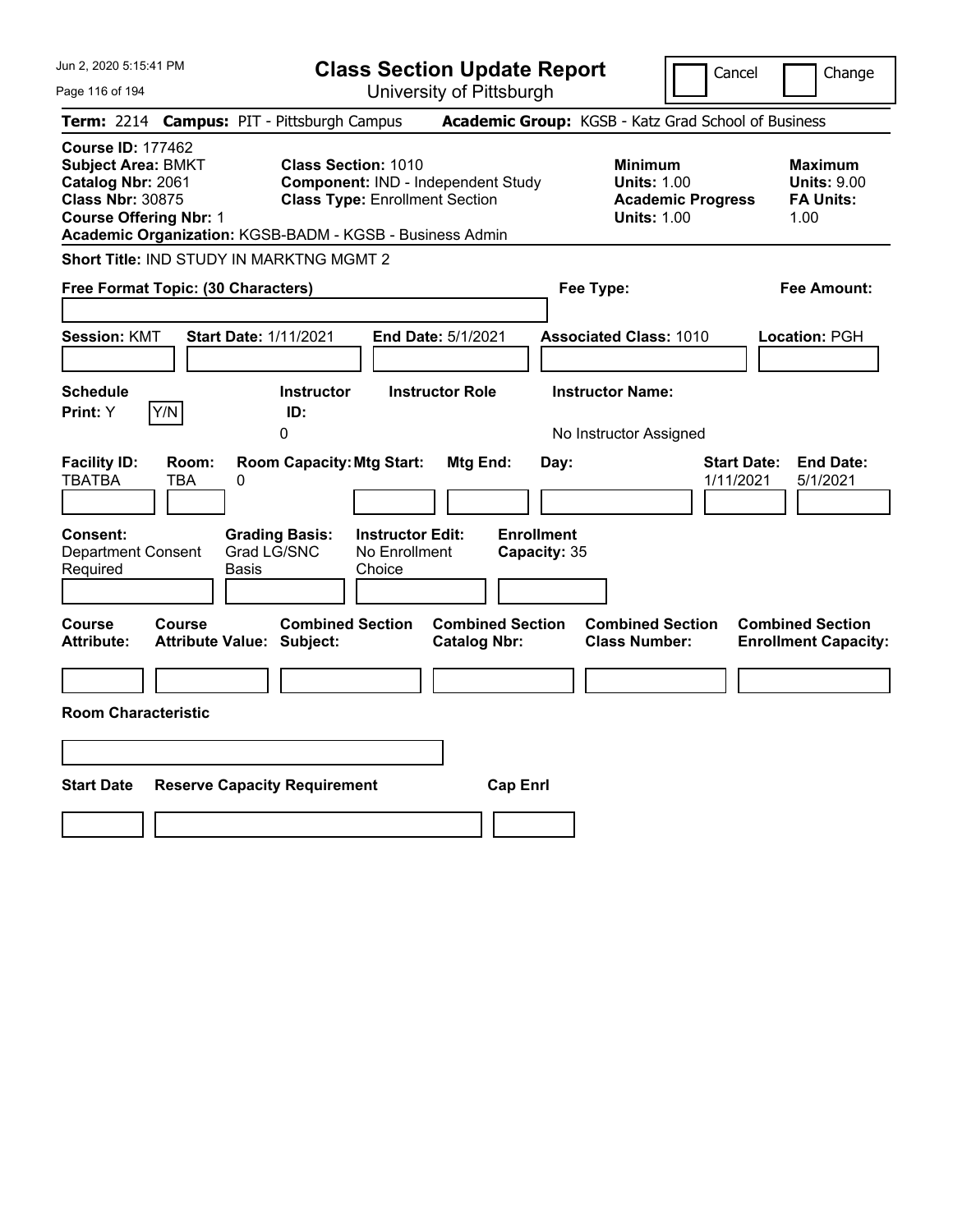| Jun 2, 2020 5:15:41 PM                                                                                                                                                                             | <b>Class Section Update Report</b>                                                                                          |                                                                                        | Cancel<br>Change                                                 |
|----------------------------------------------------------------------------------------------------------------------------------------------------------------------------------------------------|-----------------------------------------------------------------------------------------------------------------------------|----------------------------------------------------------------------------------------|------------------------------------------------------------------|
| Page 117 of 194                                                                                                                                                                                    | University of Pittsburgh                                                                                                    |                                                                                        |                                                                  |
| <b>Campus: PIT - Pittsburgh Campus</b><br><b>Term: 2214</b>                                                                                                                                        |                                                                                                                             | Academic Group: KGSB - Katz Grad School of Business                                    |                                                                  |
| <b>Course ID: 102591</b><br><b>Subject Area: BMKT</b><br>Catalog Nbr: 2306<br><b>Class Nbr: 30500</b><br><b>Course Offering Nbr: 1</b><br>Academic Organization: KGSB-BADM - KGSB - Business Admin | <b>Class Section: 1040</b><br><b>Component: LEC - Lecture</b><br><b>Class Type: Enrollment Section</b>                      | <b>Minimum</b><br><b>Units: 3.00</b><br><b>Academic Progress</b><br><b>Units: 3.00</b> | <b>Maximum</b><br><b>Units: 3.00</b><br><b>FA Units:</b><br>3.00 |
| <b>Short Title: MARKETING MANAGEMENT</b>                                                                                                                                                           |                                                                                                                             |                                                                                        |                                                                  |
| Free Format Topic: (30 Characters)                                                                                                                                                                 |                                                                                                                             | Fee Type:                                                                              | Fee Amount:                                                      |
| <b>Session: KET</b><br><b>Start Date: 1/8/2021</b>                                                                                                                                                 | End Date: 4/24/2021                                                                                                         | <b>Associated Class: 1040</b>                                                          | Location: PGH                                                    |
| <b>Schedule</b><br>Y/N<br>Print: Y                                                                                                                                                                 | <b>Instructor Role</b><br><b>Instructor</b><br>ID:<br>2964523<br><b>Teaching Assistant</b><br>Primary Instructor<br>2910036 | <b>Instructor Name:</b><br>Piekutowski, James Joseph<br>Venkatesh, Ramaswamy           |                                                                  |
| <b>Facility ID:</b><br>Room:<br><b>TBATBA</b><br><b>TBA</b><br>0<br><b>Grading Basis:</b><br><b>Consent:</b><br><b>Instructor Consent</b><br>Grad LG/SU3<br>Required<br>Basis                      | <b>Room Capacity: Mtg Start:</b><br>Mtg End:<br><b>Instructor Edit:</b><br>No Enrollment<br>Choice                          | Day:<br><b>Enrollment</b><br>Capacity: 20                                              | <b>Start Date:</b><br><b>End Date:</b><br>1/8/2021<br>4/24/2021  |
| <b>Course</b><br>Course<br><b>Attribute:</b><br><b>Attribute Value: Subject:</b>                                                                                                                   | <b>Combined Section</b><br><b>Combined Section</b><br><b>Catalog Nbr:</b>                                                   | <b>Combined Section</b><br><b>Class Number:</b>                                        | <b>Combined Section</b><br><b>Enrollment Capacity:</b>           |
|                                                                                                                                                                                                    |                                                                                                                             |                                                                                        |                                                                  |
| <b>Room Characteristic</b>                                                                                                                                                                         |                                                                                                                             |                                                                                        |                                                                  |
|                                                                                                                                                                                                    |                                                                                                                             |                                                                                        |                                                                  |
| <b>Start Date</b><br><b>Reserve Capacity Requirement</b>                                                                                                                                           | <b>Cap Enri</b>                                                                                                             |                                                                                        |                                                                  |
|                                                                                                                                                                                                    |                                                                                                                             |                                                                                        |                                                                  |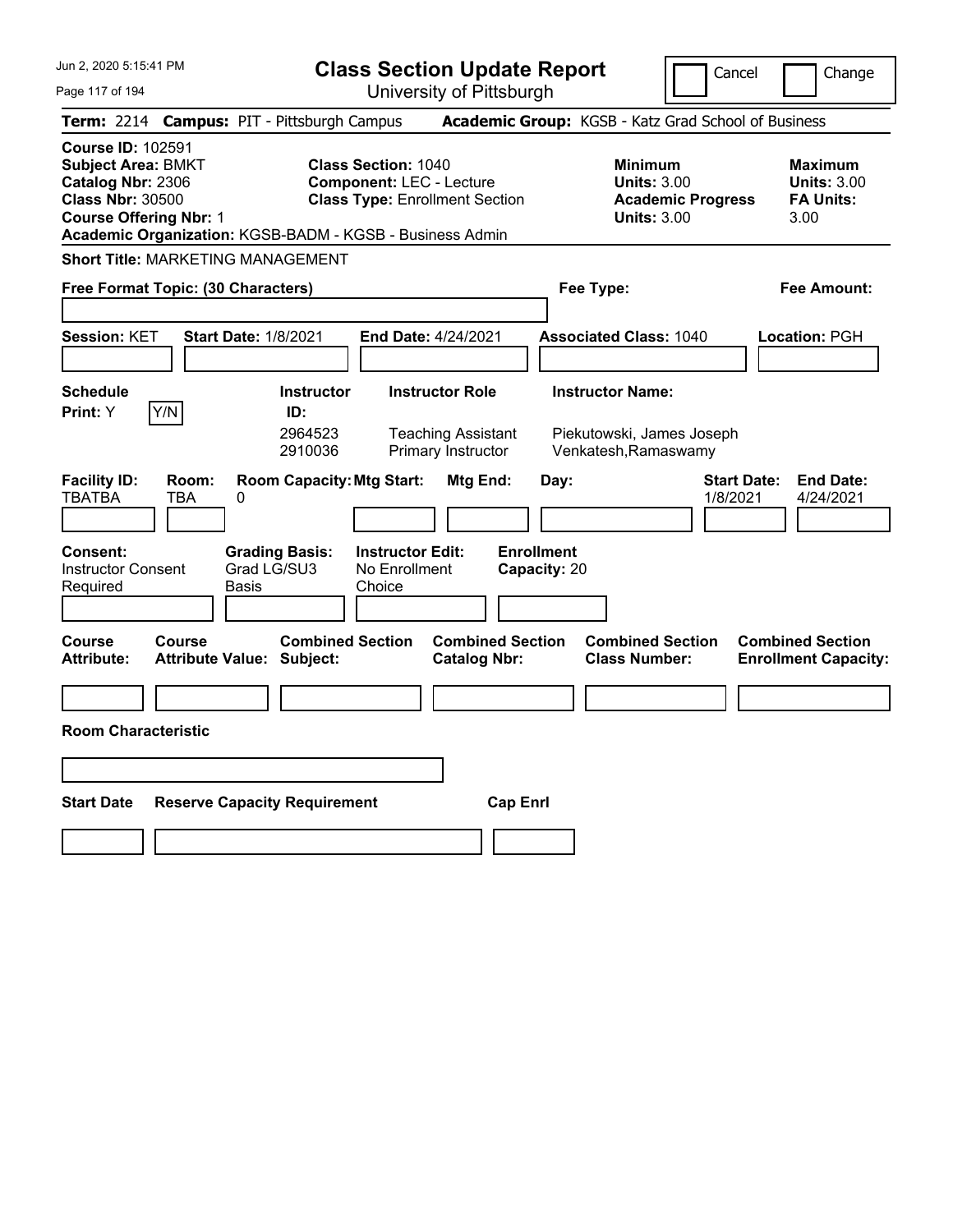| Jun 2. 2020 5:15:41 PM                                                                                                                                                                             |                                                                                             | <b>Class Section Update Report</b>                                                                     |                                                       |                                                            | Cancel                   | Change                                                           |
|----------------------------------------------------------------------------------------------------------------------------------------------------------------------------------------------------|---------------------------------------------------------------------------------------------|--------------------------------------------------------------------------------------------------------|-------------------------------------------------------|------------------------------------------------------------|--------------------------|------------------------------------------------------------------|
| Page 118 of 194                                                                                                                                                                                    |                                                                                             | University of Pittsburgh                                                                               |                                                       |                                                            |                          |                                                                  |
| Term: 2214 Campus: PIT - Pittsburgh Campus                                                                                                                                                         |                                                                                             |                                                                                                        | Academic Group: KGSB - Katz Grad School of Business   |                                                            |                          |                                                                  |
| <b>Course ID: 182639</b><br><b>Subject Area: BMKT</b><br>Catalog Nbr: 2409<br><b>Class Nbr: 20854</b><br><b>Course Offering Nbr: 1</b><br>Academic Organization: KGSB-BADM - KGSB - Business Admin |                                                                                             | <b>Class Section: 1055</b><br><b>Component: LEC - Lecture</b><br><b>Class Type: Enrollment Section</b> |                                                       | <b>Minimum</b><br><b>Units: 1.50</b><br><b>Units: 1.50</b> | <b>Academic Progress</b> | <b>Maximum</b><br><b>Units: 1.50</b><br><b>FA Units:</b><br>1.50 |
| <b>Short Title: MARKETING MANAGEMENT</b>                                                                                                                                                           |                                                                                             |                                                                                                        |                                                       |                                                            |                          |                                                                  |
| Free Format Topic: (30 Characters)                                                                                                                                                                 |                                                                                             |                                                                                                        |                                                       | Fee Type:                                                  |                          | <b>Fee Amount:</b>                                               |
|                                                                                                                                                                                                    |                                                                                             |                                                                                                        |                                                       |                                                            |                          |                                                                  |
| Session: KS1                                                                                                                                                                                       | <b>Start Date: 1/11/2021</b>                                                                | End Date: 3/7/2021                                                                                     |                                                       | <b>Associated Class: 1055</b>                              |                          | Location: PGH                                                    |
|                                                                                                                                                                                                    |                                                                                             |                                                                                                        |                                                       |                                                            |                          |                                                                  |
| <b>Schedule</b><br>Y/N<br>Print: Y                                                                                                                                                                 | <b>Instructor</b><br>ID:                                                                    | <b>Instructor Role</b>                                                                                 |                                                       | <b>Instructor Name:</b>                                    |                          |                                                                  |
|                                                                                                                                                                                                    | 0                                                                                           |                                                                                                        |                                                       | No Instructor Assigned                                     |                          |                                                                  |
| <b>Facility ID:</b><br>Room:<br><b>NEEDSAROOM</b><br><b>Consent:</b><br>No Special Consent<br>Required                                                                                             | <b>Room Capacity: Mtg Start:</b><br><b>Grading Basis:</b><br>Grad LG/SNC<br>Basis           | <b>Instructor Edit:</b><br>No Enrollment<br>Choice                                                     | Mtg End:<br>Day:<br><b>Enrollment</b><br>Capacity: 58 |                                                            |                          | <b>Start Date: End Date:</b>                                     |
| <b>Course</b><br>Course<br><b>Attribute:</b><br><b>HYBRID</b><br><b>IDM</b>                                                                                                                        | <b>Combined Section</b><br><b>Attribute Value: Subject:</b>                                 |                                                                                                        | <b>Combined Section</b><br><b>Catalog Nbr:</b>        | <b>Combined Section</b><br><b>Class Number:</b>            |                          | <b>Combined Section</b><br><b>Enrollment Capacity:</b>           |
| <b>Room Characteristic</b><br>Media - Data Projector/Monitor<br>PeopleSoft - Scheduled (PS)                                                                                                        |                                                                                             |                                                                                                        |                                                       |                                                            |                          |                                                                  |
| <b>Start Date</b><br>12/1/2020<br>10/1/2020                                                                                                                                                        | <b>Reserve Capacity Requirement</b><br>Restricted to BUSADP-MBA<br>Restricted to BUSADP-MBA |                                                                                                        | <b>Cap Enrl</b><br>0<br>40                            |                                                            |                          |                                                                  |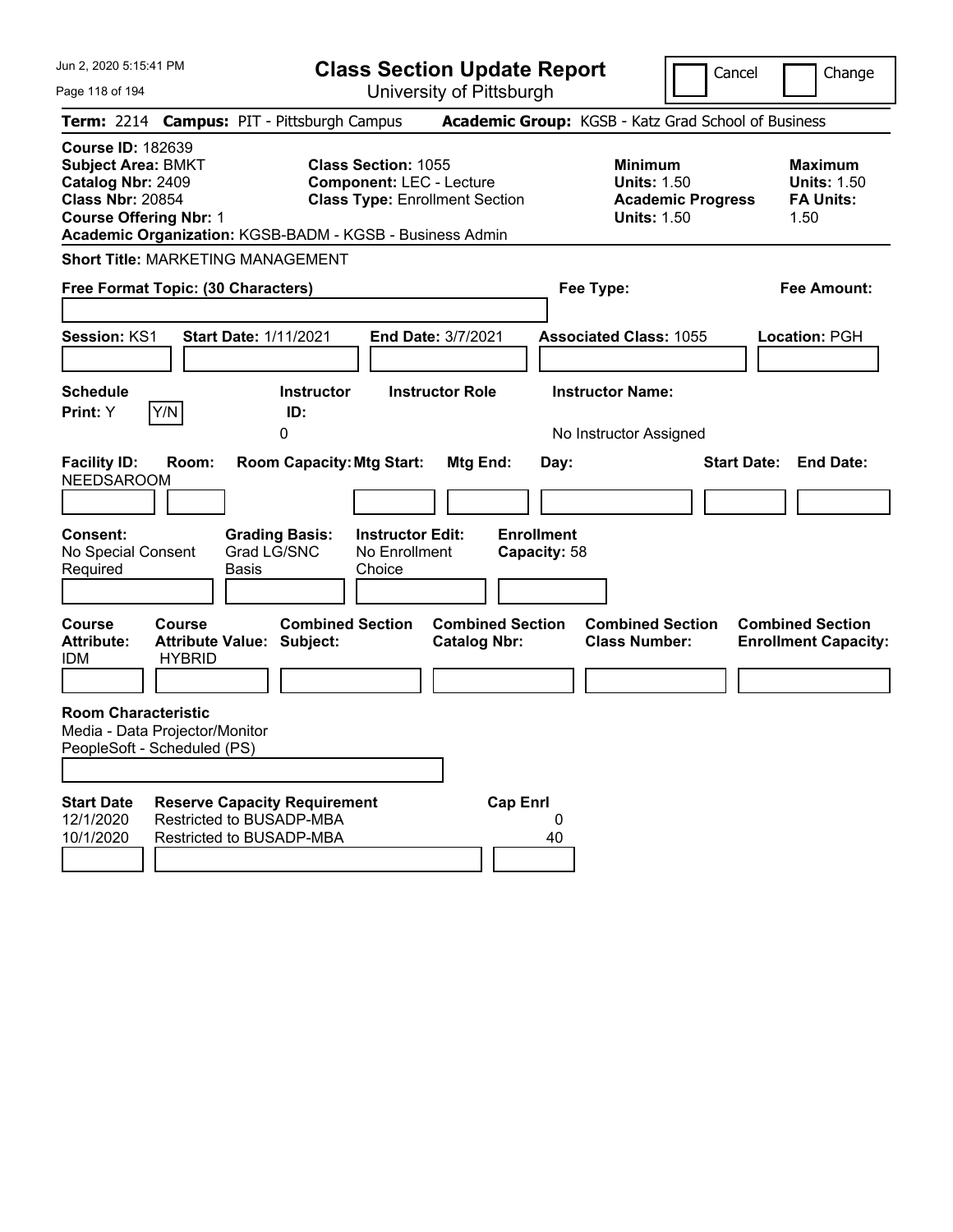| Jun 2, 2020 5:15:41 PM                                                                                                                 |                                                             | <b>Class Section Update Report</b>                                                                     |                                   |                                                                                        | Cancel<br>Change                                                 |
|----------------------------------------------------------------------------------------------------------------------------------------|-------------------------------------------------------------|--------------------------------------------------------------------------------------------------------|-----------------------------------|----------------------------------------------------------------------------------------|------------------------------------------------------------------|
| Page 119 of 194                                                                                                                        |                                                             | University of Pittsburgh                                                                               |                                   |                                                                                        |                                                                  |
|                                                                                                                                        | Term: 2214 Campus: PIT - Pittsburgh Campus                  |                                                                                                        |                                   | Academic Group: KGSB - Katz Grad School of Business                                    |                                                                  |
| <b>Course ID: 102599</b><br><b>Subject Area: BMKT</b><br>Catalog Nbr: 2509<br><b>Class Nbr: 30611</b><br><b>Course Offering Nbr: 1</b> | Academic Organization: KGSB-BADM - KGSB - Business Admin    | <b>Class Section: 1210</b><br><b>Component: LEC - Lecture</b><br><b>Class Type: Enrollment Section</b> |                                   | <b>Minimum</b><br><b>Units: 1.50</b><br><b>Academic Progress</b><br><b>Units: 1.50</b> | <b>Maximum</b><br><b>Units: 1.50</b><br><b>FA Units:</b><br>1.50 |
|                                                                                                                                        | <b>Short Title: MARKETING PLANNING &amp; STRATEGY</b>       |                                                                                                        |                                   |                                                                                        |                                                                  |
| Free Format Topic: (30 Characters)                                                                                                     |                                                             |                                                                                                        |                                   | Fee Type:                                                                              | Fee Amount:                                                      |
| Session: KS1                                                                                                                           | <b>Start Date: 1/11/2021</b>                                | End Date: 3/7/2021                                                                                     |                                   | <b>Associated Class: 1210</b>                                                          | Location: PGH                                                    |
| <b>Schedule</b><br>Y/N<br><b>Print:</b> Y                                                                                              | <b>Instructor</b><br>ID:<br>2902146                         | <b>Instructor Role</b><br>Primary Instructor                                                           |                                   | <b>Instructor Name:</b><br>Chatterjee, Rabikar                                         |                                                                  |
| <b>Facility ID:</b><br>Room:<br><b>TBATBA</b><br>TBA                                                                                   | <b>Room Capacity: Mtg Start:</b><br>0                       | Mtg End:                                                                                               | Day:                              |                                                                                        | <b>Start Date:</b><br><b>End Date:</b><br>1/11/2021<br>3/7/2021  |
| Consent:<br><b>Department Consent</b><br>Required                                                                                      | <b>Grading Basis:</b><br>Grad LG/SU3<br>Basis               | <b>Instructor Edit:</b><br>No Enrollment<br>Choice                                                     | <b>Enrollment</b><br>Capacity: 35 |                                                                                        |                                                                  |
| Course<br>Course<br><b>Attribute:</b>                                                                                                  | <b>Combined Section</b><br><b>Attribute Value: Subject:</b> | <b>Catalog Nbr:</b>                                                                                    | <b>Combined Section</b>           | <b>Combined Section</b><br><b>Class Number:</b>                                        | <b>Combined Section</b><br><b>Enrollment Capacity:</b>           |
| <b>Room Characteristic</b>                                                                                                             |                                                             |                                                                                                        |                                   |                                                                                        |                                                                  |
|                                                                                                                                        |                                                             |                                                                                                        |                                   |                                                                                        |                                                                  |
| <b>Start Date</b>                                                                                                                      | <b>Reserve Capacity Requirement</b>                         |                                                                                                        | <b>Cap Enrl</b>                   |                                                                                        |                                                                  |
|                                                                                                                                        |                                                             |                                                                                                        |                                   |                                                                                        |                                                                  |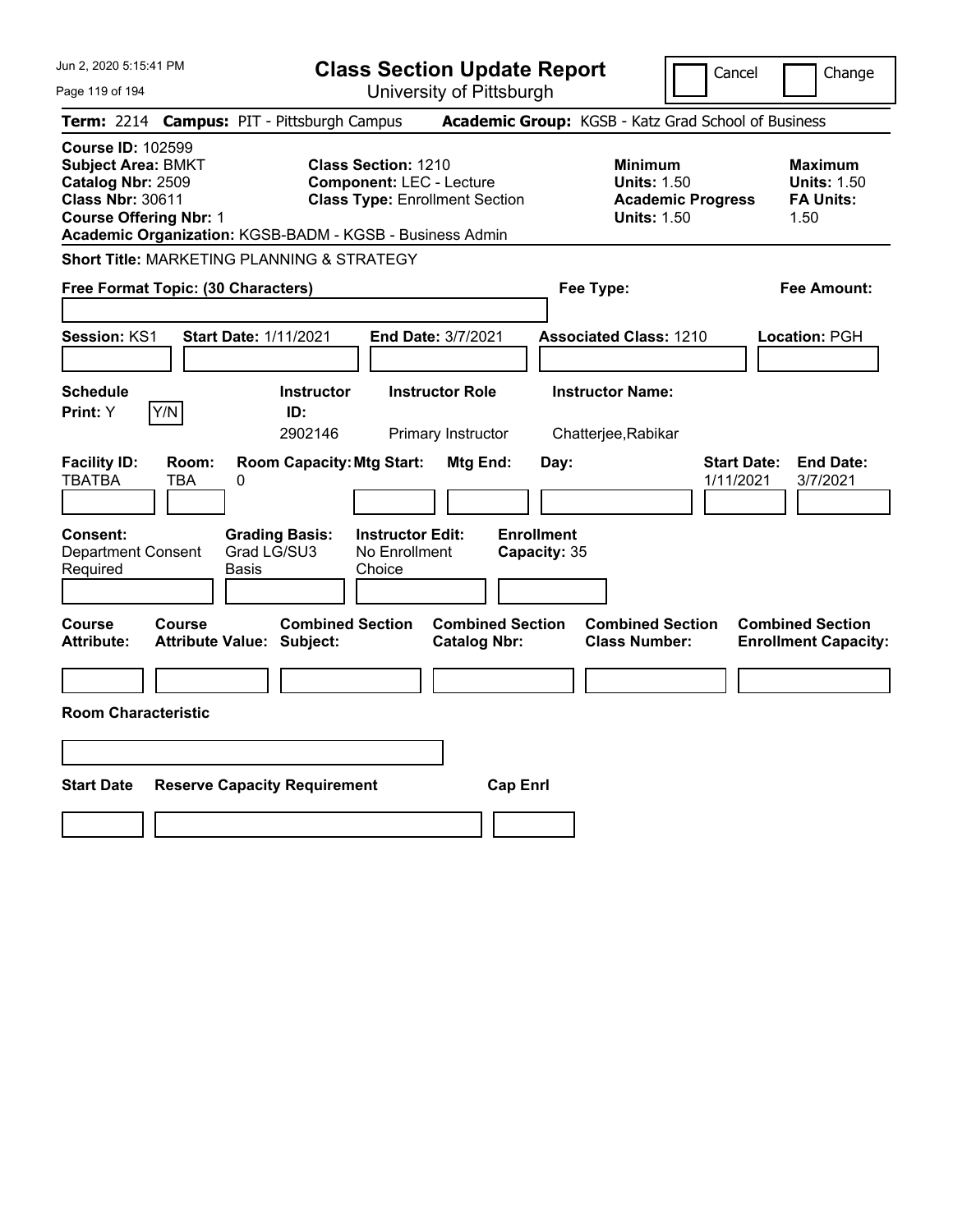| Jun 2, 2020 5:15:41 PM                                                                                                                                            | <b>Class Section Update Report</b>                                                                                                                                                 |                                                                                        | Cancel<br>Change                                                 |
|-------------------------------------------------------------------------------------------------------------------------------------------------------------------|------------------------------------------------------------------------------------------------------------------------------------------------------------------------------------|----------------------------------------------------------------------------------------|------------------------------------------------------------------|
| Page 120 of 194                                                                                                                                                   | University of Pittsburgh                                                                                                                                                           |                                                                                        |                                                                  |
| Term: 2214 Campus: PIT - Pittsburgh Campus                                                                                                                        |                                                                                                                                                                                    | Academic Group: KGSB - Katz Grad School of Business                                    |                                                                  |
| <b>Course ID: 102602</b><br><b>Subject Area: BMKT</b><br>Catalog Nbr: 2513<br><b>Class Nbr: 28764</b><br><b>Course Offering Nbr: 1</b>                            | <b>Class Section: 1220</b><br><b>Component: LEC - Lecture</b><br><b>Class Type: Enrollment Section</b><br>Academic Organization: KGSB-BADM - KGSB - Business Admin                 | <b>Minimum</b><br><b>Units: 1.50</b><br><b>Academic Progress</b><br><b>Units: 1.50</b> | <b>Maximum</b><br><b>Units: 1.50</b><br><b>FA Units:</b><br>1.50 |
| <b>Short Title: CONSUMER BEHAVIOR 1</b>                                                                                                                           |                                                                                                                                                                                    |                                                                                        |                                                                  |
| Free Format Topic: (30 Characters)                                                                                                                                |                                                                                                                                                                                    | Fee Type:                                                                              | Fee Amount:                                                      |
| Session: KS1<br><b>Start Date: 1/11/2021</b><br><b>Schedule</b><br>Y/N<br>Print: Y                                                                                | End Date: 3/7/2021<br><b>Instructor</b><br><b>Instructor Role</b><br>ID:                                                                                                           | <b>Associated Class: 1220</b><br><b>Instructor Name:</b>                               | Location: PGH                                                    |
| <b>Facility ID:</b><br>Room:<br><b>OFFCAMPUS</b><br><b>OCTBA</b><br>$\pmb{0}$<br><b>Consent:</b><br>Grad LG/SU3<br><b>Department Consent</b><br>Required<br>Basis | 1343141<br>Primary Instructor<br><b>Room Capacity: Mtg Start:</b><br>Mtg End:<br>5:30 PM<br>8:30 PM<br><b>Instructor Edit:</b><br><b>Grading Basis:</b><br>No Enrollment<br>Choice | Whang, Yun-Oh<br>Day:<br>Tu<br><b>Enrollment</b><br>Capacity: 19                       | <b>Start Date:</b><br><b>End Date:</b><br>1/11/2021<br>3/7/2021  |
| <b>Course</b><br><b>Course</b><br><b>Attribute:</b><br>Attribute Value: Subject:<br><b>Room Characteristic</b>                                                    | <b>Combined Section</b><br><b>Combined Section</b><br><b>Catalog Nbr:</b>                                                                                                          | <b>Combined Section</b><br><b>Class Number:</b>                                        | <b>Combined Section</b><br><b>Enrollment Capacity:</b>           |
| <b>Start Date</b><br><b>Reserve Capacity Requirement</b>                                                                                                          | <b>Cap Enrl</b>                                                                                                                                                                    |                                                                                        |                                                                  |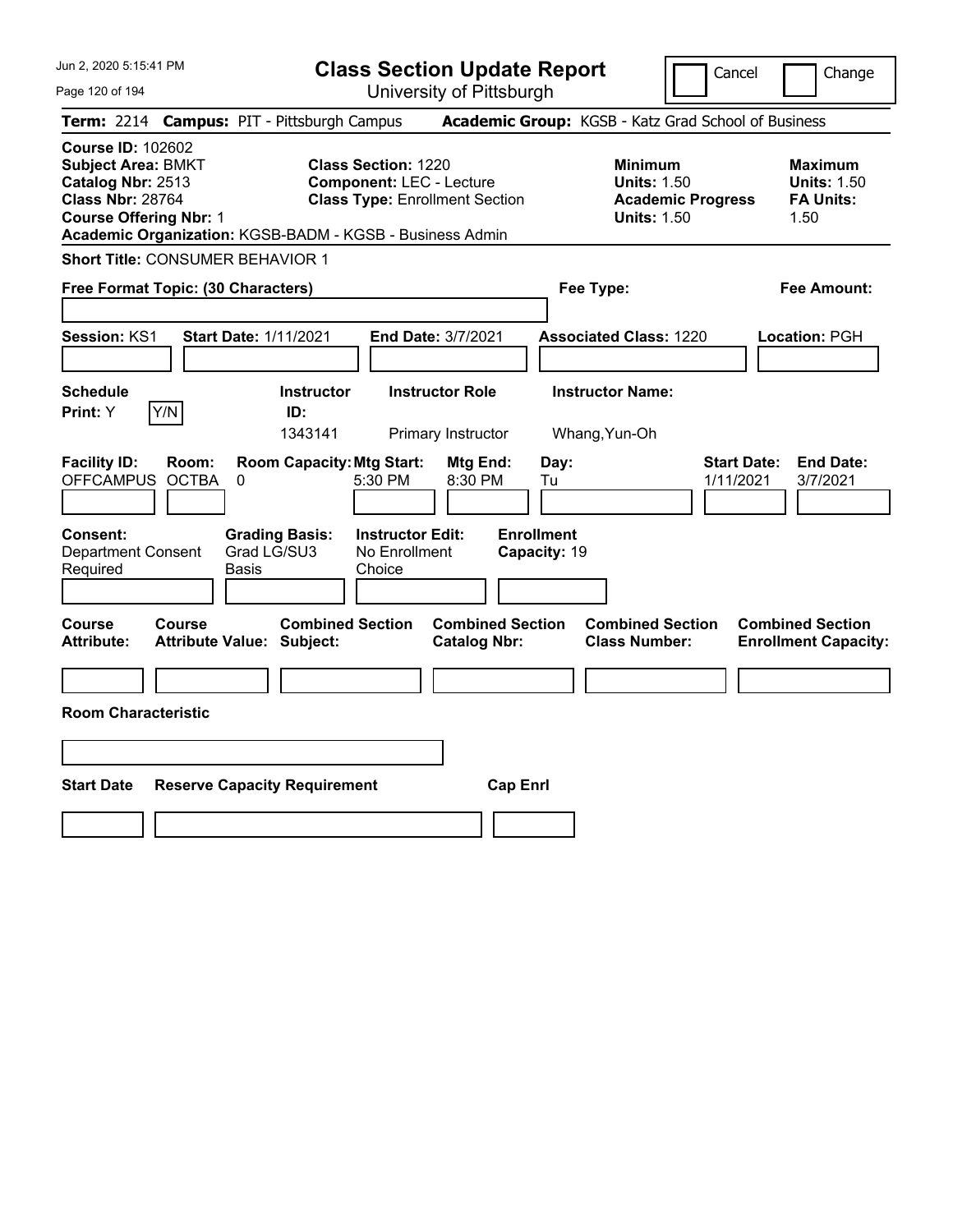| Jun 2, 2020 5:15:41 PM                                                                                                                 |        |                                                                                             |                                                               | <b>Class Section Update Report</b>             |                                   |                                                            | Cancel                   | Change                                                           |
|----------------------------------------------------------------------------------------------------------------------------------------|--------|---------------------------------------------------------------------------------------------|---------------------------------------------------------------|------------------------------------------------|-----------------------------------|------------------------------------------------------------|--------------------------|------------------------------------------------------------------|
| Page 121 of 194                                                                                                                        |        |                                                                                             |                                                               | University of Pittsburgh                       |                                   |                                                            |                          |                                                                  |
|                                                                                                                                        |        | Term: 2214 Campus: PIT - Pittsburgh Campus                                                  |                                                               |                                                |                                   |                                                            |                          | Academic Group: KGSB - Katz Grad School of Business              |
| <b>Course ID: 102614</b><br><b>Subject Area: BMKT</b><br>Catalog Nbr: 2526<br><b>Class Nbr: 13060</b><br><b>Course Offering Nbr: 1</b> |        | Academic Organization: KGSB-BADM - KGSB - Business Admin                                    | <b>Class Section: 1010</b><br><b>Component: LEC - Lecture</b> | <b>Class Type: Enrollment Section</b>          |                                   | <b>Minimum</b><br><b>Units: 3.00</b><br><b>Units: 3.00</b> | <b>Academic Progress</b> | <b>Maximum</b><br><b>Units: 3.00</b><br><b>FA Units:</b><br>3.00 |
|                                                                                                                                        |        | Short Title: PRODUCT DEVELOPMNT & MGMNT                                                     |                                                               |                                                |                                   |                                                            |                          |                                                                  |
| Free Format Topic: (30 Characters)                                                                                                     |        |                                                                                             |                                                               |                                                |                                   | Fee Type:                                                  |                          | <b>Fee Amount:</b>                                               |
|                                                                                                                                        |        |                                                                                             |                                                               |                                                |                                   |                                                            |                          |                                                                  |
| <b>Session: KMT</b>                                                                                                                    |        | <b>Start Date: 1/11/2021</b>                                                                |                                                               | <b>End Date: 5/1/2021</b>                      |                                   | <b>Associated Class: 1010</b>                              |                          | Location: PGH                                                    |
| <b>Schedule</b><br>Print: Y                                                                                                            | Y/N    | <b>Instructor</b><br>ID:<br>2910036                                                         |                                                               | <b>Instructor Role</b><br>Primary Instructor   |                                   | <b>Instructor Name:</b><br>Venkatesh, Ramaswamy            |                          |                                                                  |
| <b>Facility ID:</b><br><b>NEEDSAROOM</b>                                                                                               | Room:  | <b>Room Capacity: Mtg Start:</b>                                                            | $2:00$ PM                                                     | Mtg End:<br>4:50 PM                            | Day:<br>Tu                        |                                                            | 1/11/2021                | <b>Start Date:</b><br><b>End Date:</b><br>5/1/2021               |
| <b>Consent:</b><br>No Special Consent<br>Required                                                                                      |        | <b>Grading Basis:</b><br>Grad LG/SU3<br>Basis                                               | <b>Instructor Edit:</b><br>No Enrollment<br>Choice            |                                                | <b>Enrollment</b><br>Capacity: 58 |                                                            |                          |                                                                  |
| <b>Course</b><br><b>Attribute:</b>                                                                                                     | Course | <b>Combined Section</b><br><b>Attribute Value: Subject:</b>                                 |                                                               | <b>Combined Section</b><br><b>Catalog Nbr:</b> |                                   | <b>Combined Section</b><br><b>Class Number:</b>            |                          | <b>Combined Section</b><br><b>Enrollment Capacity:</b>           |
|                                                                                                                                        |        |                                                                                             |                                                               |                                                |                                   |                                                            |                          |                                                                  |
| <b>Room Characteristic</b><br>Media - Data Projector/Monitor<br>PeopleSoft - Scheduled (PS)                                            |        |                                                                                             |                                                               |                                                |                                   |                                                            |                          |                                                                  |
| <b>Start Date</b><br>12/1/2020<br>10/1/2020                                                                                            |        | <b>Reserve Capacity Requirement</b><br>Restricted to BUSADP-MBA<br>Restricted to BUSADP-MBA |                                                               | <b>Cap Enrl</b>                                | 0<br>33                           |                                                            |                          |                                                                  |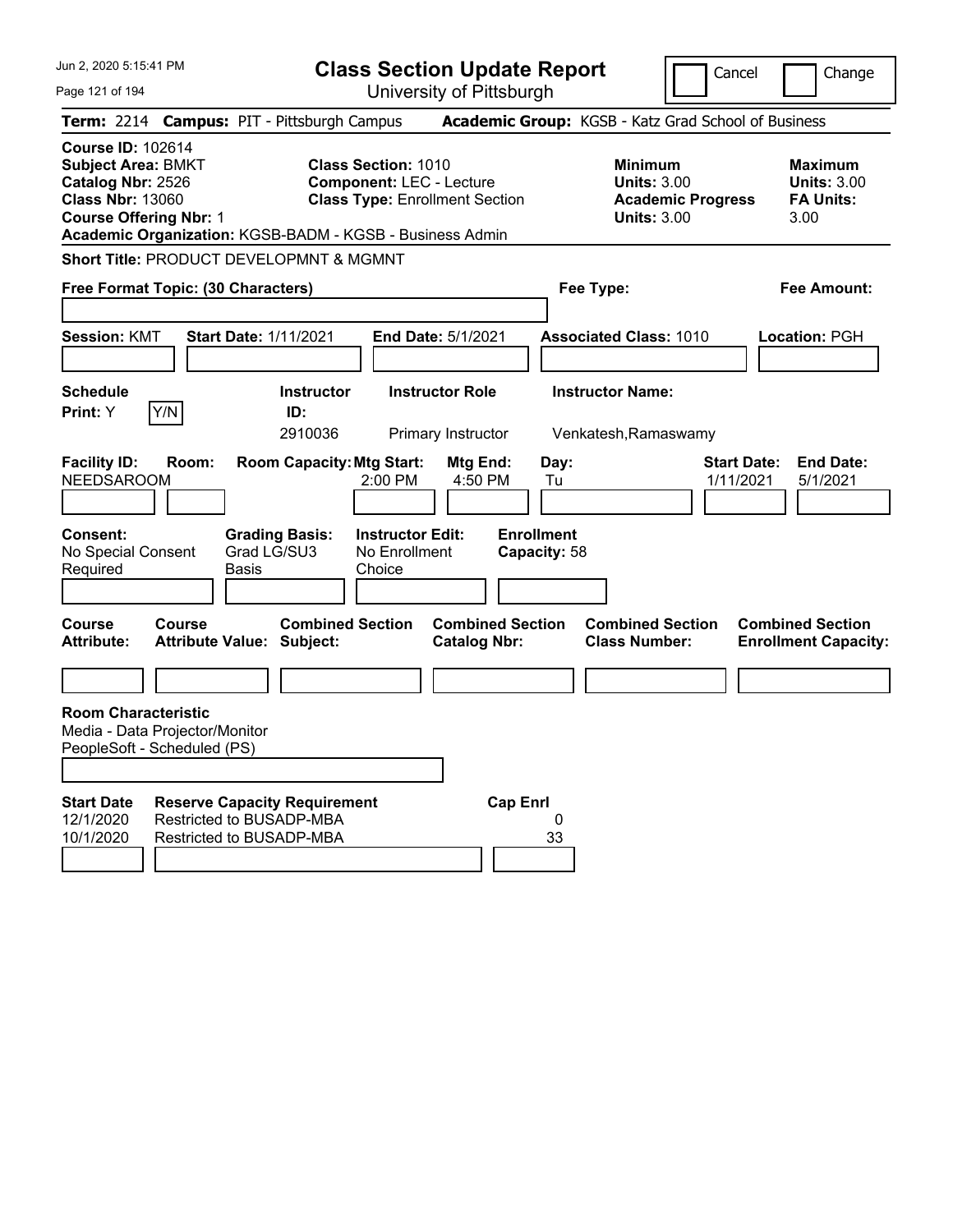| Jun 2, 2020 5:15:41 PM                                                                                                                                                                             |                                                             |                                        |                                                               | <b>Class Section Update Report</b>                  |                                   |                                                                                        | Cancel                          | Change                                                           |
|----------------------------------------------------------------------------------------------------------------------------------------------------------------------------------------------------|-------------------------------------------------------------|----------------------------------------|---------------------------------------------------------------|-----------------------------------------------------|-----------------------------------|----------------------------------------------------------------------------------------|---------------------------------|------------------------------------------------------------------|
| Page 122 of 194                                                                                                                                                                                    |                                                             |                                        |                                                               | University of Pittsburgh                            |                                   |                                                                                        |                                 |                                                                  |
| <b>Term: 2214</b>                                                                                                                                                                                  |                                                             | <b>Campus: PIT - Pittsburgh Campus</b> |                                                               | Academic Group: KGSB - Katz Grad School of Business |                                   |                                                                                        |                                 |                                                                  |
| <b>Course ID: 102614</b><br><b>Subject Area: BMKT</b><br>Catalog Nbr: 2526<br><b>Class Nbr: 23523</b><br><b>Course Offering Nbr: 1</b><br>Academic Organization: KGSB-BADM - KGSB - Business Admin |                                                             |                                        | <b>Class Section: 1020</b><br><b>Component: LEC - Lecture</b> | <b>Class Type: Enrollment Section</b>               |                                   | <b>Minimum</b><br><b>Units: 3.00</b><br><b>Academic Progress</b><br><b>Units: 3.00</b> |                                 | <b>Maximum</b><br><b>Units: 3.00</b><br><b>FA Units:</b><br>3.00 |
| Short Title: PRODUCT DEVELOPMNT & MGMNT                                                                                                                                                            |                                                             |                                        |                                                               |                                                     |                                   |                                                                                        |                                 |                                                                  |
| Free Format Topic: (30 Characters)                                                                                                                                                                 |                                                             |                                        |                                                               |                                                     | Fee Type:                         |                                                                                        |                                 | Fee Amount:                                                      |
| <b>Session: KMT</b>                                                                                                                                                                                | <b>Start Date: 1/11/2021</b>                                |                                        | <b>End Date: 5/1/2021</b>                                     |                                                     |                                   | <b>Associated Class: 1020</b>                                                          |                                 | Location: PGH                                                    |
| <b>Schedule</b><br>Print: Y                                                                                                                                                                        | Y/N                                                         | <b>Instructor</b><br>ID:<br>2910036    |                                                               | <b>Instructor Role</b><br>Primary Instructor        |                                   | <b>Instructor Name:</b><br>Venkatesh, Ramaswamy                                        |                                 |                                                                  |
| <b>Facility ID:</b><br><b>NEEDSAROOM</b>                                                                                                                                                           | Room:                                                       | <b>Room Capacity: Mtg Start:</b>       | 6:20 PM                                                       | Mtg End:<br>9:20 PM                                 | Day:<br>Tu                        |                                                                                        | <b>Start Date:</b><br>1/11/2021 | <b>End Date:</b><br>5/1/2021                                     |
| Consent:<br>No Special Consent<br>Required                                                                                                                                                         | Basis                                                       | <b>Grading Basis:</b><br>Grad LG/SU3   | <b>Instructor Edit:</b><br>No Enrollment<br>Choice            |                                                     | <b>Enrollment</b><br>Capacity: 26 |                                                                                        |                                 |                                                                  |
| Course<br><b>Attribute:</b><br>IDM                                                                                                                                                                 | Course<br><b>Attribute Value: Subject:</b><br><b>HYBRID</b> | <b>Combined Section</b>                |                                                               | <b>Combined Section</b><br><b>Catalog Nbr:</b>      |                                   | <b>Combined Section</b><br><b>Class Number:</b>                                        |                                 | <b>Combined Section</b><br><b>Enrollment Capacity:</b>           |
| <b>Room Characteristic</b><br>Media - Data Projector/Monitor<br>PeopleSoft - Scheduled (PS)                                                                                                        |                                                             |                                        |                                                               |                                                     |                                   |                                                                                        |                                 |                                                                  |
| <b>Start Date</b><br>10/1/2020                                                                                                                                                                     | Restricted to BUSADP-MBA                                    | <b>Reserve Capacity Requirement</b>    |                                                               | <b>Cap Enri</b>                                     | 20                                |                                                                                        |                                 |                                                                  |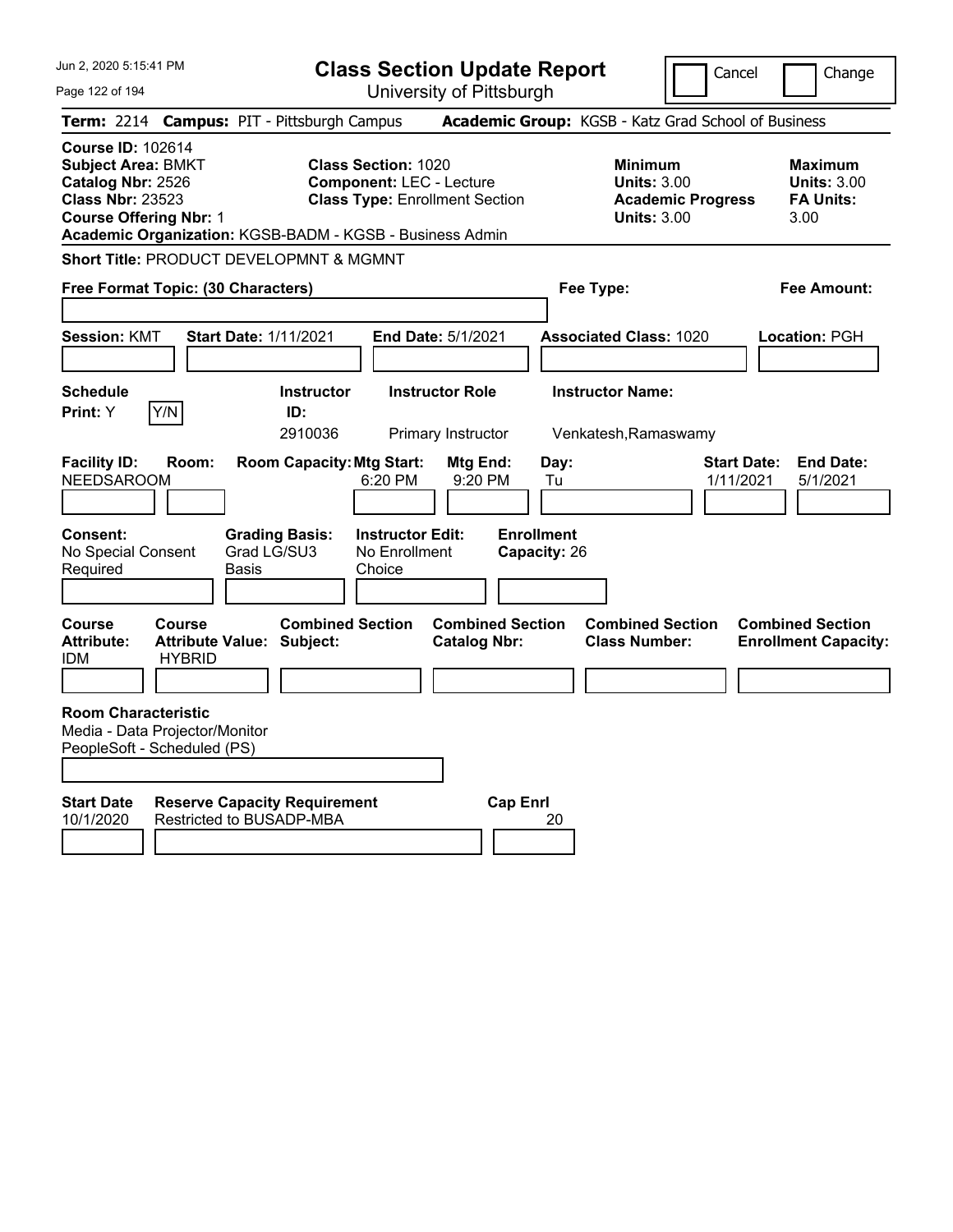| Jun 2, 2020 5:15:41 PM                                                                                                                                                                             |                                                                                |              |                                      | <b>Class Section Update Report</b>                                                                     |                        |                                                |                                   |                                                                                        | Cancel             |      | Change                                                   |
|----------------------------------------------------------------------------------------------------------------------------------------------------------------------------------------------------|--------------------------------------------------------------------------------|--------------|--------------------------------------|--------------------------------------------------------------------------------------------------------|------------------------|------------------------------------------------|-----------------------------------|----------------------------------------------------------------------------------------|--------------------|------|----------------------------------------------------------|
| Page 123 of 194                                                                                                                                                                                    |                                                                                |              |                                      | University of Pittsburgh                                                                               |                        |                                                |                                   |                                                                                        |                    |      |                                                          |
| Term: 2214 Campus: PIT - Pittsburgh Campus                                                                                                                                                         |                                                                                |              |                                      |                                                                                                        |                        |                                                |                                   | Academic Group: KGSB - Katz Grad School of Business                                    |                    |      |                                                          |
| <b>Course ID: 182640</b><br><b>Subject Area: BMKT</b><br>Catalog Nbr: 2551<br><b>Class Nbr: 20966</b><br><b>Course Offering Nbr: 1</b><br>Academic Organization: KGSB-BADM - KGSB - Business Admin |                                                                                |              |                                      | <b>Class Section: 1050</b><br><b>Component: LEC - Lecture</b><br><b>Class Type: Enrollment Section</b> |                        |                                                |                                   | <b>Minimum</b><br><b>Units: 1.50</b><br><b>Academic Progress</b><br><b>Units: 1.50</b> |                    | 1.50 | <b>Maximum</b><br><b>Units: 1.50</b><br><b>FA Units:</b> |
| <b>Short Title: DIGTL &amp; SOCIAL MEDIA ANALYTICS</b>                                                                                                                                             |                                                                                |              |                                      |                                                                                                        |                        |                                                |                                   |                                                                                        |                    |      |                                                          |
| Free Format Topic: (30 Characters)                                                                                                                                                                 |                                                                                |              |                                      |                                                                                                        |                        |                                                |                                   | Fee Type:                                                                              |                    |      | <b>Fee Amount:</b>                                       |
| <b>Session: KS1</b>                                                                                                                                                                                |                                                                                |              | <b>Start Date: 1/11/2021</b>         | End Date: 3/7/2021                                                                                     |                        |                                                |                                   | <b>Associated Class: 1050</b>                                                          |                    |      | Location: PGH                                            |
| <b>Schedule</b><br>Print: Y                                                                                                                                                                        | Y/N                                                                            |              | <b>Instructor</b><br>ID:<br>0        |                                                                                                        | <b>Instructor Role</b> |                                                |                                   | <b>Instructor Name:</b><br>No Instructor Assigned                                      |                    |      |                                                          |
| <b>Facility ID:</b><br><b>NEEDSAROOM</b>                                                                                                                                                           | Room:                                                                          |              | <b>Room Capacity: Mtg Start:</b>     |                                                                                                        |                        | Mtg End:                                       | Day:                              |                                                                                        | <b>Start Date:</b> |      | <b>End Date:</b>                                         |
| <b>Consent:</b><br>No Special Consent<br>Required                                                                                                                                                  |                                                                                | <b>Basis</b> | <b>Grading Basis:</b><br>Grad LG/SNC | <b>Instructor Edit:</b><br>No Enrollment<br>Choice                                                     |                        |                                                | <b>Enrollment</b><br>Capacity: 58 |                                                                                        |                    |      |                                                          |
| Course<br><b>Attribute:</b>                                                                                                                                                                        | Course<br><b>Attribute Value: Subject:</b>                                     |              | <b>Combined Section</b>              |                                                                                                        |                        | <b>Combined Section</b><br><b>Catalog Nbr:</b> |                                   | <b>Combined Section</b><br><b>Class Number:</b>                                        |                    |      | <b>Combined Section</b><br><b>Enrollment Capacity:</b>   |
|                                                                                                                                                                                                    |                                                                                |              |                                      |                                                                                                        |                        |                                                |                                   |                                                                                        |                    |      |                                                          |
| <b>Room Characteristic</b><br>Media - Data Projector/Monitor<br>PeopleSoft - Scheduled (PS)                                                                                                        |                                                                                |              |                                      |                                                                                                        |                        |                                                |                                   |                                                                                        |                    |      |                                                          |
| <b>Start Date</b><br>12/1/2020<br>10/1/2020<br>10/1/2020                                                                                                                                           | Restricted to BUSAD-MBA<br>Restricted to BUSAD-MBA<br>Restricted to BUSADP-MBA |              | <b>Reserve Capacity Requirement</b>  |                                                                                                        |                        | <b>Cap Enrl</b>                                | 0<br>18<br>20                     |                                                                                        |                    |      |                                                          |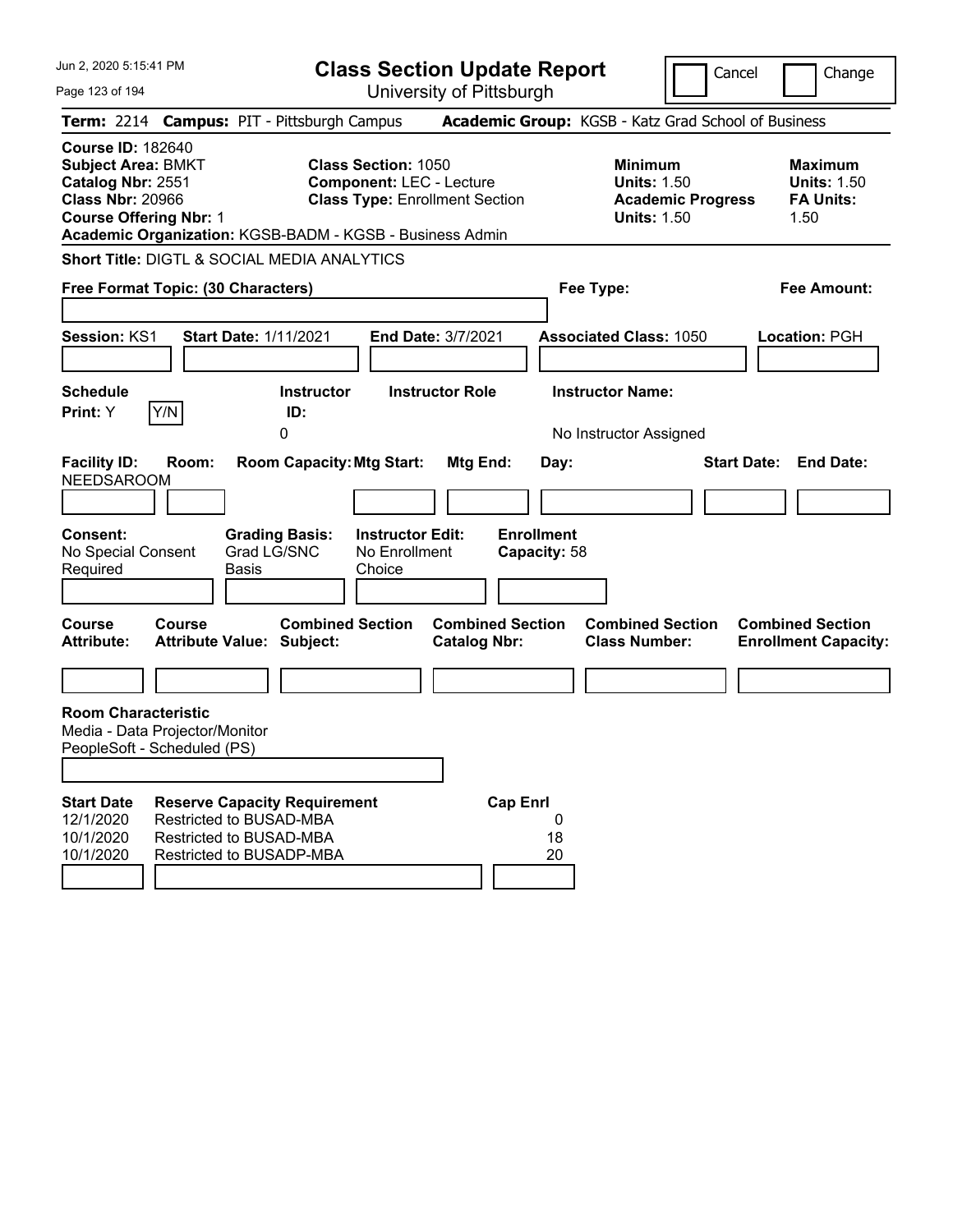| Jun 2, 2020 5:15:41 PM                                                                                                                                                                             |                                                                                                                      | <b>Class Section Update Report</b>                    | Cancel                                                                                 | Change                                                           |
|----------------------------------------------------------------------------------------------------------------------------------------------------------------------------------------------------|----------------------------------------------------------------------------------------------------------------------|-------------------------------------------------------|----------------------------------------------------------------------------------------|------------------------------------------------------------------|
| Page 124 of 194                                                                                                                                                                                    |                                                                                                                      | University of Pittsburgh                              |                                                                                        |                                                                  |
| Term: 2214 Campus: PIT - Pittsburgh Campus                                                                                                                                                         |                                                                                                                      |                                                       | Academic Group: KGSB - Katz Grad School of Business                                    |                                                                  |
| <b>Course ID: 182640</b><br><b>Subject Area: BMKT</b><br>Catalog Nbr: 2551<br><b>Class Nbr: 29624</b><br><b>Course Offering Nbr: 1</b><br>Academic Organization: KGSB-BADM - KGSB - Business Admin | <b>Class Section: 1060</b><br><b>Component: LEC - Lecture</b><br><b>Class Type: Enrollment Section</b>               |                                                       | <b>Minimum</b><br><b>Units: 1.50</b><br><b>Academic Progress</b><br><b>Units: 1.50</b> | <b>Maximum</b><br><b>Units: 1.50</b><br><b>FA Units:</b><br>1.50 |
| <b>Short Title: DIGTL &amp; SOCIAL MEDIA ANALYTICS</b>                                                                                                                                             |                                                                                                                      |                                                       |                                                                                        |                                                                  |
| Free Format Topic: (30 Characters)                                                                                                                                                                 |                                                                                                                      |                                                       | Fee Type:                                                                              | Fee Amount:                                                      |
| <b>Session: KS2</b><br>Start Date: 3/15/2021                                                                                                                                                       |                                                                                                                      | End Date: 5/1/2021                                    | <b>Associated Class: 1060</b>                                                          | Location: PGH                                                    |
| <b>Schedule</b><br>Y/N<br>Print: Y                                                                                                                                                                 | <b>Instructor</b><br>ID:<br>$\Omega$                                                                                 | <b>Instructor Role</b>                                | <b>Instructor Name:</b><br>No Instructor Assigned                                      |                                                                  |
| <b>Facility ID:</b><br>Room:<br><b>NEEDSAROOM</b><br>Consent:<br>No Special Consent                                                                                                                | <b>Room Capacity: Mtg Start:</b><br><b>Grading Basis:</b><br><b>Instructor Edit:</b><br>Grad LG/SNC<br>No Enrollment | Mtg End:<br>Day:<br><b>Enrollment</b><br>Capacity: 35 |                                                                                        | <b>Start Date:</b><br><b>End Date:</b>                           |
| Required<br>Basis                                                                                                                                                                                  | Choice                                                                                                               |                                                       |                                                                                        |                                                                  |
| Course<br><b>Course</b><br><b>Attribute Value: Subject:</b><br>Attribute:                                                                                                                          | <b>Combined Section</b>                                                                                              | <b>Combined Section</b><br><b>Catalog Nbr:</b>        | <b>Combined Section</b><br><b>Class Number:</b>                                        | <b>Combined Section</b><br><b>Enrollment Capacity:</b>           |
| <b>Room Characteristic</b><br>PeopleSoft - Scheduled (PS)                                                                                                                                          |                                                                                                                      |                                                       |                                                                                        |                                                                  |
| <b>Start Date</b><br><b>Reserve Capacity Requirement</b>                                                                                                                                           |                                                                                                                      | <b>Cap Enrl</b>                                       |                                                                                        |                                                                  |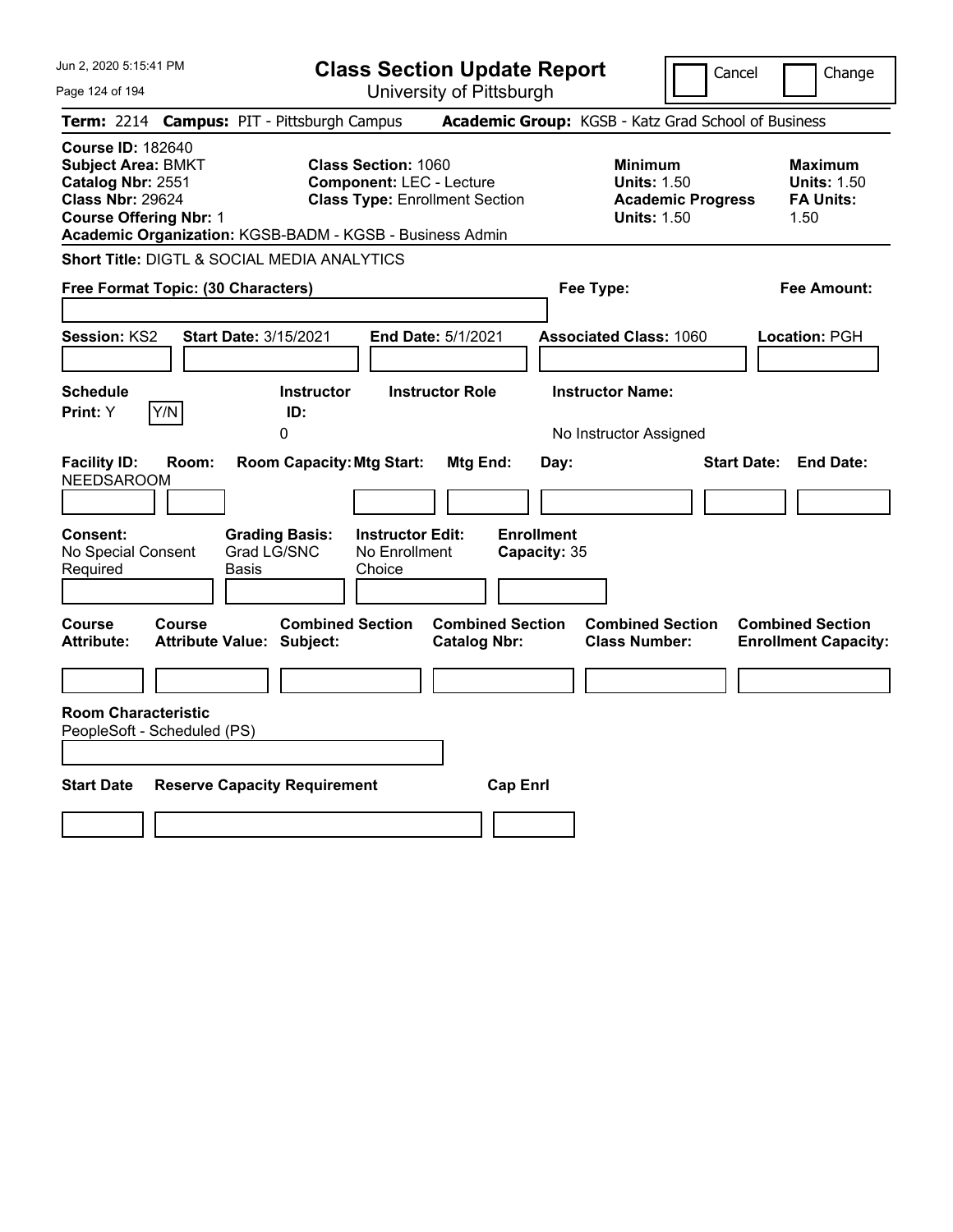| Jun 2, 2020 5:15:41 PM                                                                                                                                                                             |                                                                                |                                                                                       | <b>Class Section Update Report</b>                                                                     |                        |                                                |                                           |                                                     |                          | Cancel                       |                                            | Change                      |
|----------------------------------------------------------------------------------------------------------------------------------------------------------------------------------------------------|--------------------------------------------------------------------------------|---------------------------------------------------------------------------------------|--------------------------------------------------------------------------------------------------------|------------------------|------------------------------------------------|-------------------------------------------|-----------------------------------------------------|--------------------------|------------------------------|--------------------------------------------|-----------------------------|
| Page 125 of 194                                                                                                                                                                                    |                                                                                |                                                                                       | University of Pittsburgh                                                                               |                        |                                                |                                           |                                                     |                          |                              |                                            |                             |
| Term: 2214 Campus: PIT - Pittsburgh Campus                                                                                                                                                         |                                                                                |                                                                                       |                                                                                                        |                        |                                                |                                           | Academic Group: KGSB - Katz Grad School of Business |                          |                              |                                            |                             |
| <b>Course ID: 184976</b><br><b>Subject Area: BMKT</b><br>Catalog Nbr: 2553<br><b>Class Nbr: 26105</b><br><b>Course Offering Nbr: 1</b><br>Academic Organization: KGSB-BADM - KGSB - Business Admin |                                                                                |                                                                                       | <b>Class Section: 1100</b><br><b>Component: LEC - Lecture</b><br><b>Class Type: Enrollment Section</b> |                        |                                                |                                           | Minimum<br><b>Units: 1.50</b><br><b>Units: 1.50</b> | <b>Academic Progress</b> |                              | <b>Maximum</b><br><b>FA Units:</b><br>1.50 | <b>Units: 1.50</b>          |
| <b>Short Title: SOCIAL MEDIA STRATEGY</b>                                                                                                                                                          |                                                                                |                                                                                       |                                                                                                        |                        |                                                |                                           |                                                     |                          |                              |                                            |                             |
| Free Format Topic: (30 Characters)                                                                                                                                                                 |                                                                                |                                                                                       |                                                                                                        |                        |                                                |                                           | Fee Type:                                           |                          |                              | <b>Fee Amount:</b>                         |                             |
| Session: KS1                                                                                                                                                                                       |                                                                                | <b>Start Date: 1/11/2021</b>                                                          | End Date: 3/7/2021                                                                                     |                        |                                                |                                           | <b>Associated Class: 1100</b>                       |                          |                              | Location: PGH                              |                             |
| <b>Schedule</b><br>Print: Y                                                                                                                                                                        | Y/N                                                                            | <b>Instructor</b><br>ID:<br>0                                                         |                                                                                                        | <b>Instructor Role</b> |                                                |                                           | <b>Instructor Name:</b><br>No Instructor Assigned   |                          |                              |                                            |                             |
| <b>Facility ID:</b><br><b>NEEDSAROOM</b><br>Consent:<br>No Special Consent<br>Required                                                                                                             | Room:                                                                          | <b>Room Capacity: Mtg Start:</b><br><b>Grading Basis:</b><br><b>Grad Letter Grade</b> | <b>Instructor Edit:</b><br>No Enrollment<br>Choice                                                     |                        | Mtg End:                                       | Day:<br><b>Enrollment</b><br>Capacity: 58 |                                                     |                          | <b>Start Date: End Date:</b> |                                            |                             |
| <b>Course</b><br><b>Attribute:</b>                                                                                                                                                                 | Course<br><b>Attribute Value: Subject:</b>                                     | <b>Combined Section</b>                                                               |                                                                                                        |                        | <b>Combined Section</b><br><b>Catalog Nbr:</b> |                                           | <b>Combined Section</b><br><b>Class Number:</b>     |                          |                              | <b>Combined Section</b>                    | <b>Enrollment Capacity:</b> |
| <b>Room Characteristic</b><br>Media - Data Projector/Monitor<br>PeopleSoft - Scheduled (PS)                                                                                                        |                                                                                |                                                                                       |                                                                                                        |                        |                                                |                                           |                                                     |                          |                              |                                            |                             |
| <b>Start Date</b><br>12/1/2020<br>10/1/2020<br>10/1/2020                                                                                                                                           | Restricted to BUSAD-MBA<br>Restricted to BUSAD-MBA<br>Restricted to BUSADP-MBA | <b>Reserve Capacity Requirement</b>                                                   |                                                                                                        |                        | <b>Cap Enrl</b>                                | 0<br>20<br>23                             |                                                     |                          |                              |                                            |                             |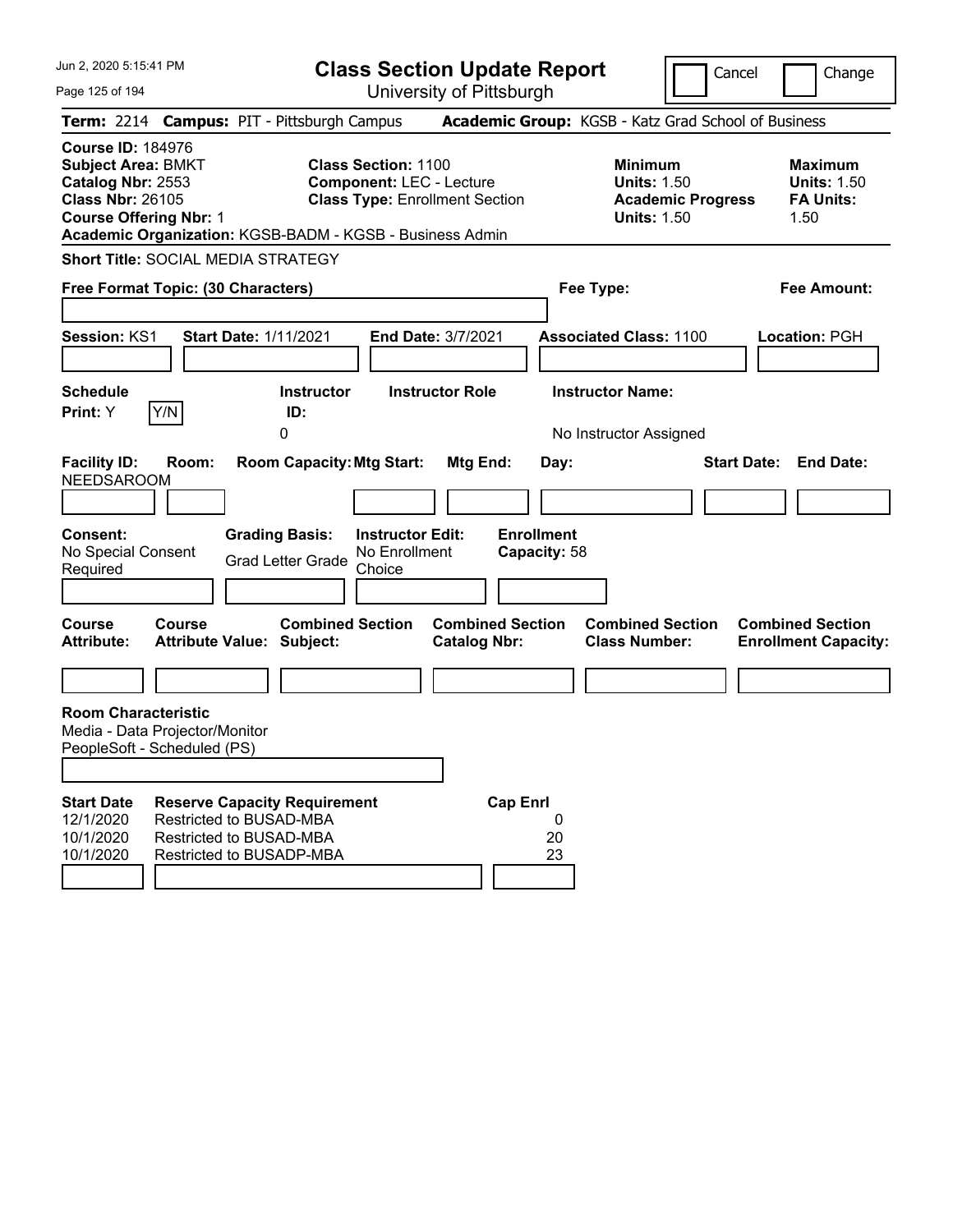| Jun 2, 2020 5:15:41 PM                                                                                                                                                                             |                                                                                |                                                           | <b>Class Section Update Report</b>                                                                     |                        |                         |                           |                                                                                        | Cancel | Change                                                           |
|----------------------------------------------------------------------------------------------------------------------------------------------------------------------------------------------------|--------------------------------------------------------------------------------|-----------------------------------------------------------|--------------------------------------------------------------------------------------------------------|------------------------|-------------------------|---------------------------|----------------------------------------------------------------------------------------|--------|------------------------------------------------------------------|
| Page 126 of 194                                                                                                                                                                                    |                                                                                |                                                           | University of Pittsburgh                                                                               |                        |                         |                           |                                                                                        |        |                                                                  |
| Term: 2214 Campus: PIT - Pittsburgh Campus                                                                                                                                                         |                                                                                |                                                           |                                                                                                        |                        |                         |                           | Academic Group: KGSB - Katz Grad School of Business                                    |        |                                                                  |
| <b>Course ID: 184976</b><br><b>Subject Area: BMKT</b><br>Catalog Nbr: 2553<br><b>Class Nbr: 22516</b><br><b>Course Offering Nbr: 1</b><br>Academic Organization: KGSB-BADM - KGSB - Business Admin |                                                                                |                                                           | <b>Class Section: 1150</b><br><b>Component: LEC - Lecture</b><br><b>Class Type: Enrollment Section</b> |                        |                         |                           | <b>Minimum</b><br><b>Units: 1.50</b><br><b>Academic Progress</b><br><b>Units: 1.50</b> |        | <b>Maximum</b><br><b>Units: 1.50</b><br><b>FA Units:</b><br>1.50 |
| <b>Short Title: SOCIAL MEDIA STRATEGY</b>                                                                                                                                                          |                                                                                |                                                           |                                                                                                        |                        |                         |                           |                                                                                        |        |                                                                  |
| Free Format Topic: (30 Characters)                                                                                                                                                                 |                                                                                |                                                           |                                                                                                        |                        |                         |                           | Fee Type:                                                                              |        | Fee Amount:                                                      |
| Session: KS1                                                                                                                                                                                       |                                                                                | <b>Start Date: 1/11/2021</b>                              | <b>End Date: 3/7/2021</b>                                                                              |                        |                         |                           | <b>Associated Class: 1150</b>                                                          |        | Location: PGH                                                    |
| <b>Schedule</b><br>Print: Y                                                                                                                                                                        | Y/N                                                                            | <b>Instructor</b><br>ID:<br>0                             |                                                                                                        | <b>Instructor Role</b> |                         |                           | <b>Instructor Name:</b><br>No Instructor Assigned                                      |        |                                                                  |
| <b>Facility ID:</b><br><b>NEEDSAROOM</b><br><b>Consent:</b>                                                                                                                                        | Room:                                                                          | <b>Room Capacity: Mtg Start:</b><br><b>Grading Basis:</b> | <b>Instructor Edit:</b>                                                                                | Mtg End:               |                         | Day:<br><b>Enrollment</b> |                                                                                        |        | <b>Start Date: End Date:</b>                                     |
| No Special Consent<br>Required                                                                                                                                                                     |                                                                                | <b>Grad Letter Grade</b>                                  | No Enrollment<br>Choice                                                                                |                        |                         | Capacity: 50              |                                                                                        |        |                                                                  |
| <b>Course</b><br><b>Attribute:</b>                                                                                                                                                                 | Course<br><b>Attribute Value: Subject:</b>                                     | <b>Combined Section</b>                                   |                                                                                                        | <b>Catalog Nbr:</b>    | <b>Combined Section</b> |                           | <b>Combined Section</b><br><b>Class Number:</b>                                        |        | <b>Combined Section</b><br><b>Enrollment Capacity:</b>           |
|                                                                                                                                                                                                    |                                                                                |                                                           |                                                                                                        |                        |                         |                           |                                                                                        |        |                                                                  |
| <b>Room Characteristic</b><br>Media - Data Projector/Monitor<br>PeopleSoft - Scheduled (PS)                                                                                                        |                                                                                |                                                           |                                                                                                        |                        |                         |                           |                                                                                        |        |                                                                  |
| <b>Start Date</b><br>12/1/2020<br>10/1/2020<br>10/1/2020                                                                                                                                           | Restricted to BUSAD-MBA<br>Restricted to BUSAD-MBA<br>Restricted to BUSADP-MBA | <b>Reserve Capacity Requirement</b>                       |                                                                                                        |                        | <b>Cap Enrl</b>         | 0<br>18<br>18             |                                                                                        |        |                                                                  |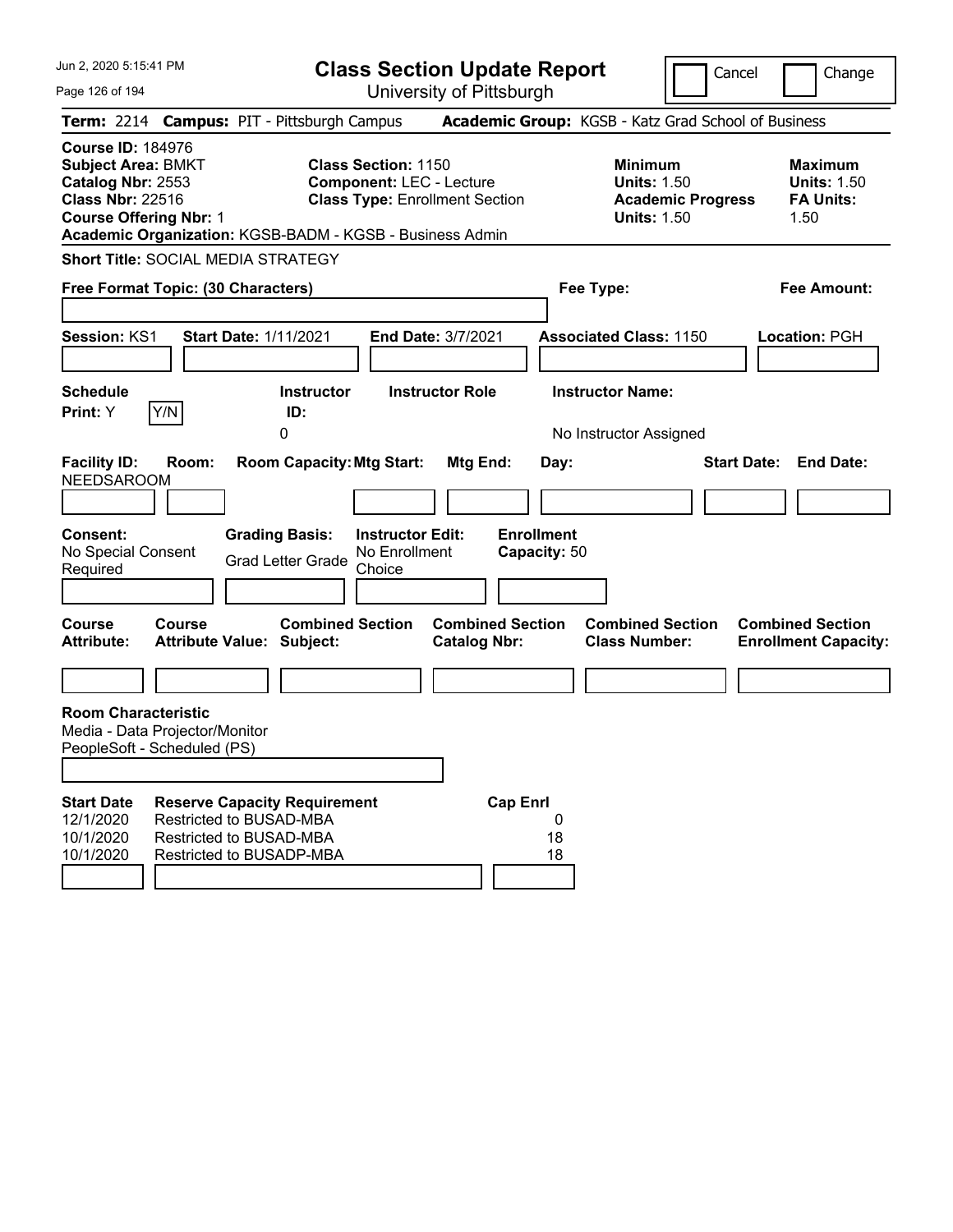Jun 2, 2020 5:15:41 PM Page 127 of 194 **Class Section Update Report** University of Pittsburgh Cancel Change **Term:** 2214 **Campus:** PIT - Pittsburgh Campus **Academic Group:** KGSB - Katz Grad School of Business **Course ID:** 102630 **Subject Area:** BMKT **Class Section:** 1050 **Minimum Maximum Catalog Nbr:** 2569 **Component:** LEC - Lecture **Units:** 1.50 **Units:** 1.50 **Class Nbr:** 17074 **Class Type:** Enrollment Section **Academic Progress FA Units: Course Offering Nbr: 1 1.50 1.50 1.50 1.50 1.50 1.50 Academic Organization:** KGSB-BADM - KGSB - Business Admin **Short Title:** BRAND MANAGEMENT **Free Format Topic: (30 Characters) Fee Type: Fee Amount: Session:** KS1 **Start Date:** 1/11/2021 **End Date:** 3/7/2021 **Associated Class:** 1050 **Location:** PGH **Schedule Instructor Instructor Role Instructor Name: Print:**  $Y$   $|Y/N|$  **ID:** 0 **No Instructor Assigned Facility ID: Room: Room Capacity:Mtg Start: Mtg End: Day: Start Date: End Date:** NEEDSAROOM **Consent: Grading Basis: Instructor Edit: Enrollment** No Special Consent Required Grad LG/SNC Basis No Enrollment Choice **Capacity:** 58 **Course Course Combined Section Combined Section Combined Section Combined Section**  Attribute: Attribute Value: Subject: Catalog Nbr: Class Number: Enrollment Capacity: IDM HYBRID **Room Characteristic** Media - Data Projector/Monitor PeopleSoft - Scheduled (PS) **Start Date Reserve Capacity Requirement Cap Enrl** 12/1/2020 Restricted to BUSAD-MBA 0 10/1/2020 Restricted to BUSAD-MBA 10/1/2020 Restricted to BUSADP-MBA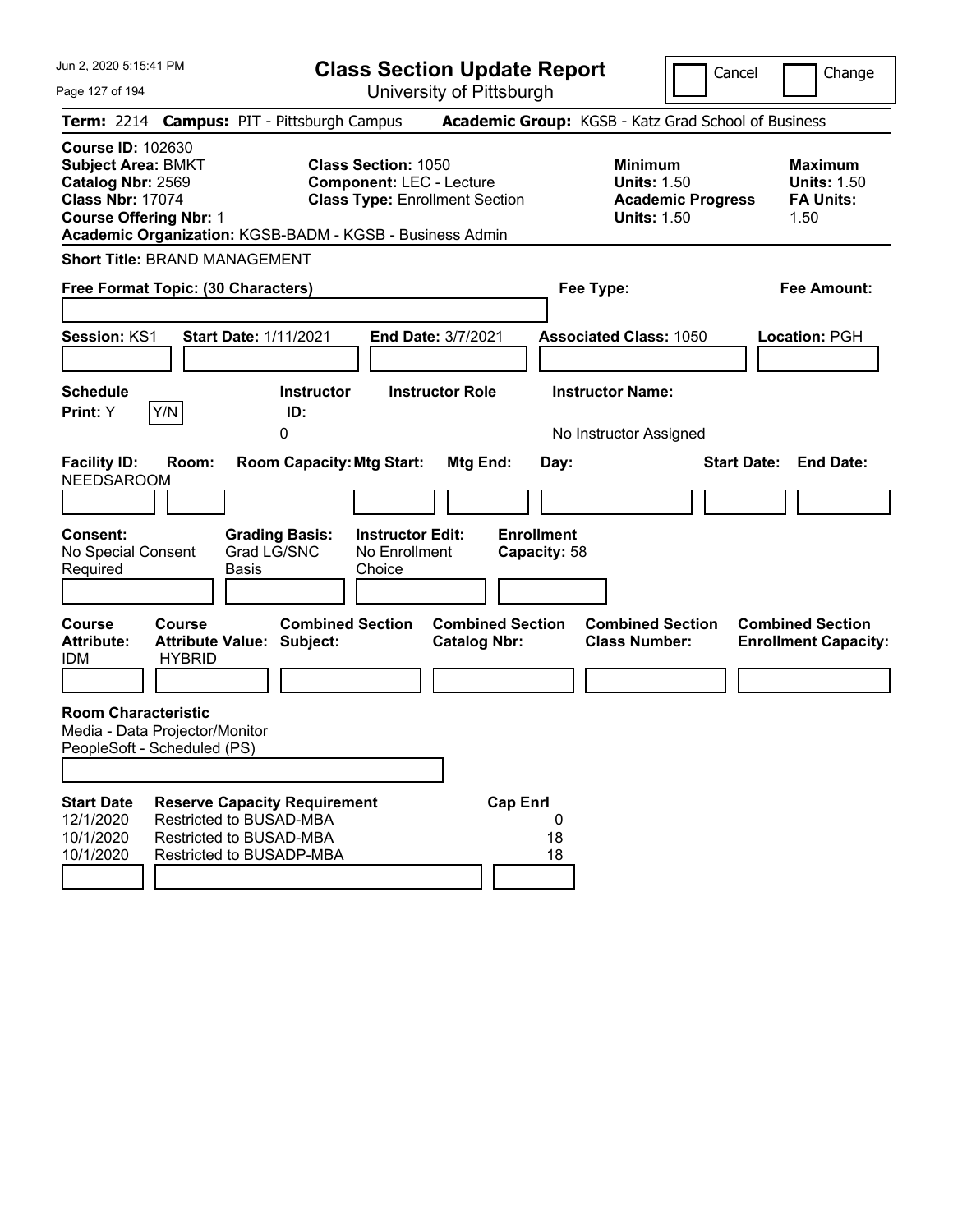| Jun 2, 2020 5:15:41 PM                                                                                                                 |                                                                                                                                 | <b>Class Section Update Report</b>                                            |                                                                                        | Cancel<br>Change                                                 |
|----------------------------------------------------------------------------------------------------------------------------------------|---------------------------------------------------------------------------------------------------------------------------------|-------------------------------------------------------------------------------|----------------------------------------------------------------------------------------|------------------------------------------------------------------|
| Page 128 of 194                                                                                                                        |                                                                                                                                 | University of Pittsburgh                                                      |                                                                                        |                                                                  |
| <b>Term: 2214</b>                                                                                                                      | <b>Campus: PIT - Pittsburgh Campus</b>                                                                                          |                                                                               | Academic Group: KGSB - Katz Grad School of Business                                    |                                                                  |
| <b>Course ID: 102631</b><br><b>Subject Area: BMKT</b><br>Catalog Nbr: 3010<br><b>Class Nbr: 13036</b><br><b>Course Offering Nbr: 1</b> | <b>Class Section: 1010</b><br><b>Class Type: Enrollment Section</b><br>Academic Organization: KGSB-BADM - KGSB - Business Admin | Component: IND - Independent Study                                            | <b>Minimum</b><br><b>Units: 1.00</b><br><b>Academic Progress</b><br><b>Units: 1.00</b> | <b>Maximum</b><br><b>Units: 9.00</b><br><b>FA Units:</b><br>1.00 |
|                                                                                                                                        | Short Title: INDEPENDENT STUDY IN MARKETING                                                                                     |                                                                               |                                                                                        |                                                                  |
| Free Format Topic: (30 Characters)                                                                                                     |                                                                                                                                 |                                                                               | Fee Type:                                                                              | Fee Amount:                                                      |
| <b>Session: KPT</b>                                                                                                                    | <b>Start Date: 1/11/2021</b>                                                                                                    | End Date: 5/1/2021                                                            | <b>Associated Class: 1010</b>                                                          | Location: PGH                                                    |
| <b>Schedule</b><br>Y/N<br>Print: Y                                                                                                     | <b>Instructor</b><br>ID:<br>2902127                                                                                             | <b>Instructor Role</b><br>Primary Instructor                                  | <b>Instructor Name:</b><br>Woods, Carrie Annette                                       |                                                                  |
| <b>Facility ID:</b><br>Room:<br><b>TBATBA</b><br>TBA                                                                                   | <b>Room Capacity: Mtg Start:</b><br>0                                                                                           | Mtg End:<br>Day:                                                              |                                                                                        | <b>End Date:</b><br><b>Start Date:</b><br>5/1/2021<br>1/11/2021  |
| Consent:<br><b>Department Consent</b><br>Required                                                                                      | <b>Grading Basis:</b><br><b>Grad HSU Basis</b><br>Choice                                                                        | <b>Enrollment</b><br><b>Instructor Edit:</b><br>No Enrollment<br>Capacity: 60 |                                                                                        |                                                                  |
| Course<br><b>Course</b><br>Attribute:                                                                                                  | <b>Combined Section</b><br>Attribute Value: Subject:                                                                            | <b>Combined Section</b><br><b>Catalog Nbr:</b>                                | <b>Combined Section</b><br><b>Class Number:</b>                                        | <b>Combined Section</b><br><b>Enrollment Capacity:</b>           |
| <b>Room Characteristic</b><br>Media - Data Projector/Monitor                                                                           |                                                                                                                                 |                                                                               |                                                                                        |                                                                  |
| <b>Start Date</b>                                                                                                                      | <b>Reserve Capacity Requirement</b>                                                                                             | <b>Cap Enrl</b>                                                               |                                                                                        |                                                                  |
|                                                                                                                                        |                                                                                                                                 |                                                                               |                                                                                        |                                                                  |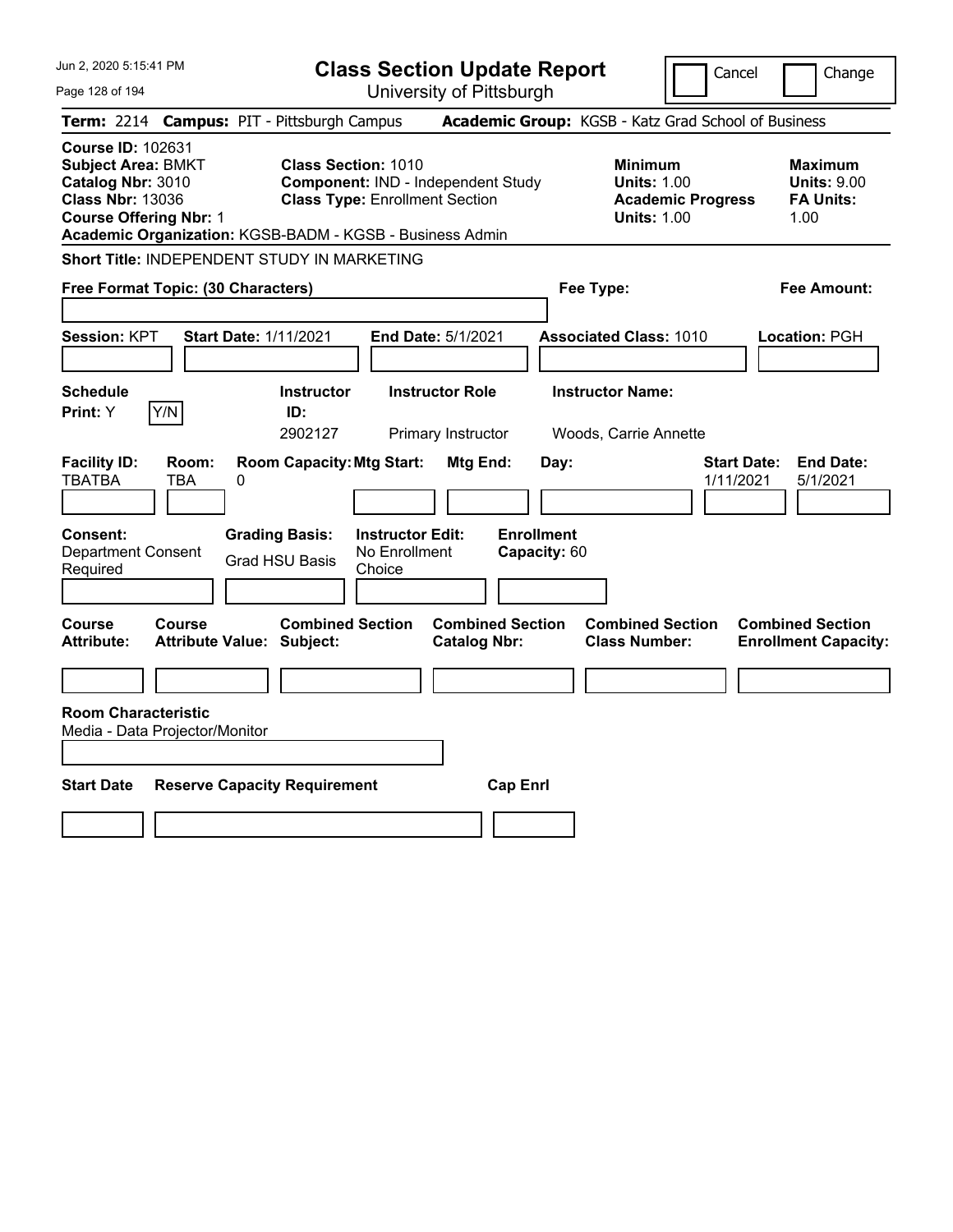| Jun 2, 2020 5:15:41 PM                                                                                                                                                                             |                                                                                                        | <b>Class Section Update Report</b>             | Cancel                                                                                 | Change                                                           |
|----------------------------------------------------------------------------------------------------------------------------------------------------------------------------------------------------|--------------------------------------------------------------------------------------------------------|------------------------------------------------|----------------------------------------------------------------------------------------|------------------------------------------------------------------|
| Page 129 of 194                                                                                                                                                                                    |                                                                                                        | University of Pittsburgh                       |                                                                                        |                                                                  |
| <b>Term: 2214</b>                                                                                                                                                                                  | <b>Campus: PIT - Pittsburgh Campus</b>                                                                 |                                                | Academic Group: KGSB - Katz Grad School of Business                                    |                                                                  |
| <b>Course ID: 185075</b><br><b>Subject Area: BMKT</b><br>Catalog Nbr: 3025<br><b>Class Nbr: 30866</b><br><b>Course Offering Nbr: 1</b><br>Academic Organization: KGSB-BADM - KGSB - Business Admin | <b>Class Section: 1010</b><br><b>Component: SEM - Seminar</b><br><b>Class Type: Enrollment Section</b> |                                                | <b>Minimum</b><br><b>Units: 3.00</b><br><b>Academic Progress</b><br><b>Units: 3.00</b> | <b>Maximum</b><br><b>Units: 3.00</b><br><b>FA Units:</b><br>3.00 |
| Short Title: MARKET BEHAVIOR RESEARCH                                                                                                                                                              |                                                                                                        |                                                |                                                                                        |                                                                  |
| Free Format Topic: (30 Characters)                                                                                                                                                                 |                                                                                                        |                                                | Fee Type:                                                                              | Fee Amount:                                                      |
| Session: KPT                                                                                                                                                                                       | <b>Start Date: 1/11/2021</b>                                                                           | End Date: 5/1/2021                             | <b>Associated Class: 1010</b>                                                          | Location: PGH                                                    |
| <b>Schedule</b><br>Y/N<br>Print: Y                                                                                                                                                                 | <b>Instructor</b><br>ID:<br>2908649                                                                    | <b>Instructor Role</b><br>Primary Instructor   | <b>Instructor Name:</b><br>Inman, John Jeffrey                                         |                                                                  |
| <b>Facility ID:</b><br>Room:<br><b>TBATBA</b><br>TBA<br>0                                                                                                                                          | <b>Room Capacity: Mtg Start:</b>                                                                       | <b>Mtg End:</b><br>Day:                        | 1/11/2021                                                                              | <b>Start Date:</b><br><b>End Date:</b><br>5/1/2021               |
| Consent:<br><b>Department Consent</b><br>Required<br>Basis                                                                                                                                         | <b>Grading Basis:</b><br><b>Instructor Edit:</b><br>Grad LG/SU3<br>No Enrollment<br>Choice             | <b>Enrollment</b><br>Capacity: 25              |                                                                                        |                                                                  |
| Course<br><b>Course</b><br><b>Attribute:</b><br><b>Attribute Value: Subject:</b>                                                                                                                   | <b>Combined Section</b>                                                                                | <b>Combined Section</b><br><b>Catalog Nbr:</b> | <b>Combined Section</b><br><b>Class Number:</b>                                        | <b>Combined Section</b><br><b>Enrollment Capacity:</b>           |
|                                                                                                                                                                                                    |                                                                                                        |                                                |                                                                                        |                                                                  |
| <b>Room Characteristic</b>                                                                                                                                                                         |                                                                                                        |                                                |                                                                                        |                                                                  |
|                                                                                                                                                                                                    |                                                                                                        |                                                |                                                                                        |                                                                  |
| <b>Start Date</b>                                                                                                                                                                                  | <b>Reserve Capacity Requirement</b>                                                                    | <b>Cap Enrl</b>                                |                                                                                        |                                                                  |
|                                                                                                                                                                                                    |                                                                                                        |                                                |                                                                                        |                                                                  |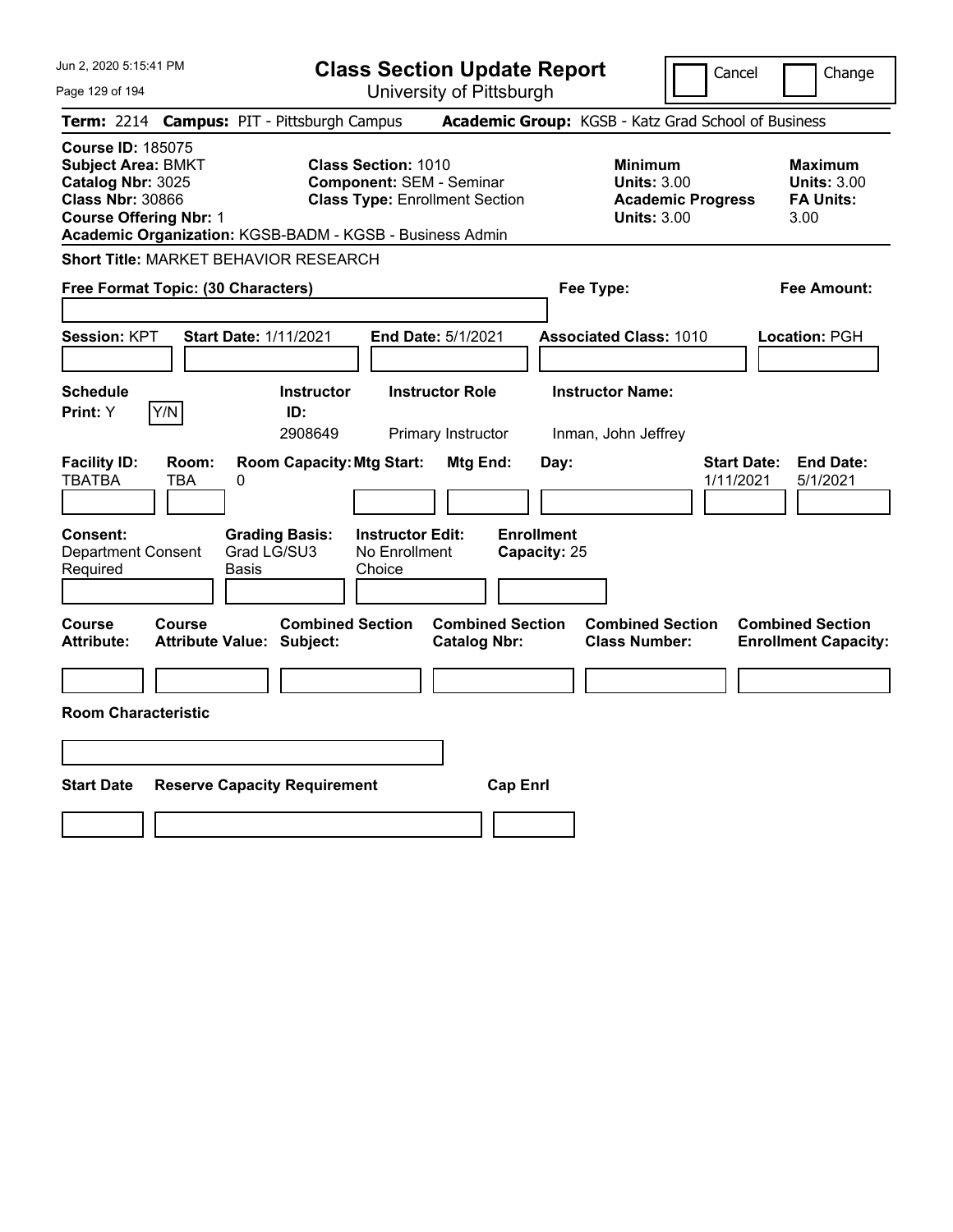Jun 2, 2020 5:15:41 PM Page 130 of 194 **Class Section Update Report** University of Pittsburgh Cancel Change **Term:** 2214 **Campus:** PIT - Pittsburgh Campus **Academic Group:** KGSB - Katz Grad School of Business **Course ID:** 102640 **Subject Area:** BMKT **Class Section:** 1010 **Minimum Maximum Catalog Nbr:** 3099 **Component:** DIR - Directed Studies **Units:** 1.00 **Units:** 9.00 **Class Nbr:** 13037 **Class Type:** Enrollment Section **Academic Progress FA Units: Course Offering Nbr:** 1 **Units:** 1.00 1.00 **Academic Organization:** KGSB-BADM - KGSB - Business Admin **Short Title:** READINGS IN MARKETING **Free Format Topic: (30 Characters) Fee Type: Fee Amount: Session:** KPT **Start Date:** 1/11/2021 **End Date:** 5/1/2021 **Associated Class:** 1010 **Location:** PGH **Schedule Instructor Instructor Role Instructor Name: Print:**  $Y$   $|Y/N|$  **ID:** 2908649 Primary Instructor Inman, John Jeffrey 2902127 Primary Instructor Woods, Carrie Annette **Facility ID: Room: Room Capacity:Mtg Start: Mtg End: Day: Start Date: End Date:** TBATBA TBA 0 1/11/2021 5/1/2021 **Consent: Grading Basis: Instructor Edit: Enrollment** Department Consent Required Grad Letter Grade No Enrollment Choice **Capacity:** 60 **Course Course Combined Section Combined Section Combined Section Combined Section**  Attribute: Attribute Value: Subject: Catalog Nbr: Class Number: Enrollment Capacity: **Room Characteristic** Media - Data Projector/Monitor **Start Date Reserve Capacity Requirement Cap Enrl**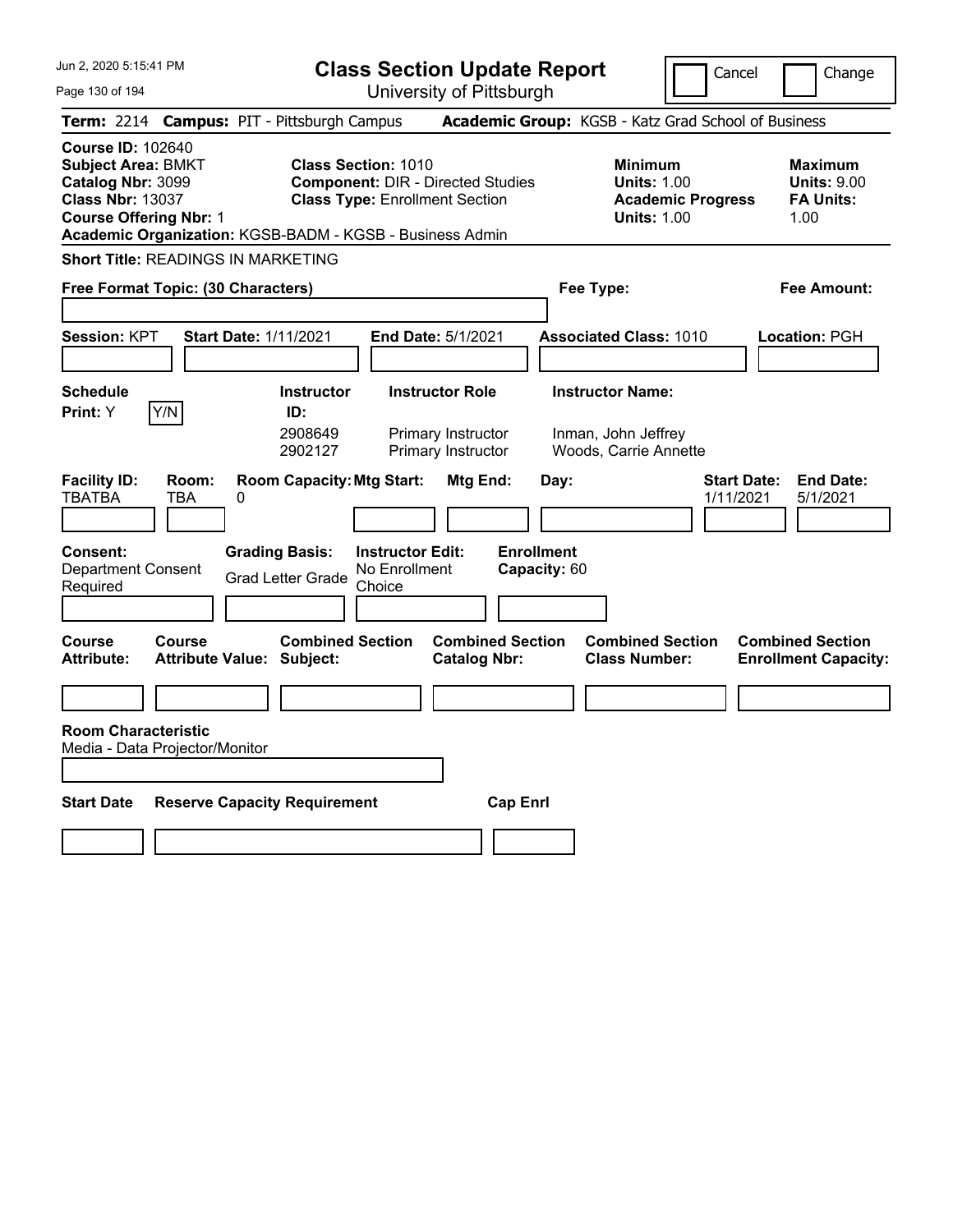| Jun 2, 2020 5:15:41 PM                                                                                                                                                                             |                                                             |                                      |                                                               | <b>Class Section Update Report</b>             |                                   |                                                                                        | Cancel | Change                                                           |
|----------------------------------------------------------------------------------------------------------------------------------------------------------------------------------------------------|-------------------------------------------------------------|--------------------------------------|---------------------------------------------------------------|------------------------------------------------|-----------------------------------|----------------------------------------------------------------------------------------|--------|------------------------------------------------------------------|
| Page 131 of 194                                                                                                                                                                                    |                                                             |                                      |                                                               | University of Pittsburgh                       |                                   |                                                                                        |        |                                                                  |
| Term: 2214 Campus: PIT - Pittsburgh Campus                                                                                                                                                         |                                                             |                                      |                                                               |                                                |                                   | Academic Group: KGSB - Katz Grad School of Business                                    |        |                                                                  |
| <b>Course ID: 182643</b><br><b>Subject Area: BOAH</b><br>Catalog Nbr: 2409<br><b>Class Nbr: 20855</b><br><b>Course Offering Nbr: 1</b><br>Academic Organization: KGSB-BADM - KGSB - Business Admin |                                                             |                                      | <b>Class Section: 1155</b><br><b>Component: LEC - Lecture</b> | <b>Class Type: Enrollment Section</b>          |                                   | <b>Minimum</b><br><b>Units: 1.50</b><br><b>Academic Progress</b><br><b>Units: 1.50</b> |        | <b>Maximum</b><br><b>Units: 1.50</b><br><b>FA Units:</b><br>1.50 |
| <b>Short Title: ORGANIZATIONAL BEHAVIOR</b>                                                                                                                                                        |                                                             |                                      |                                                               |                                                |                                   |                                                                                        |        |                                                                  |
| Free Format Topic: (30 Characters)                                                                                                                                                                 |                                                             |                                      |                                                               |                                                | Fee Type:                         |                                                                                        |        | Fee Amount:                                                      |
| <b>Session: KS1</b>                                                                                                                                                                                |                                                             | Start Date: 1/11/2021                |                                                               | End Date: 3/7/2021                             |                                   | <b>Associated Class: 1155</b>                                                          |        | Location: PGH                                                    |
| <b>Schedule</b><br>Print: Y                                                                                                                                                                        | Y/N                                                         | <b>Instructor</b><br>ID:<br>0        |                                                               | <b>Instructor Role</b>                         |                                   | <b>Instructor Name:</b><br>No Instructor Assigned                                      |        |                                                                  |
| <b>Facility ID:</b><br><b>NEEDSAROOM</b>                                                                                                                                                           | Room:                                                       | <b>Room Capacity: Mtg Start:</b>     |                                                               | Mtg End:                                       | Day:                              |                                                                                        |        | <b>Start Date: End Date:</b>                                     |
| <b>Consent:</b><br>No Special Consent<br>Required                                                                                                                                                  | Basis                                                       | <b>Grading Basis:</b><br>Grad LG/SNC | <b>Instructor Edit:</b><br>No Enrollment<br>Choice            |                                                | <b>Enrollment</b><br>Capacity: 58 |                                                                                        |        |                                                                  |
| Course<br><b>Attribute:</b><br><b>IDM</b>                                                                                                                                                          | Course<br><b>Attribute Value: Subject:</b><br><b>HYBRID</b> | <b>Combined Section</b>              |                                                               | <b>Combined Section</b><br><b>Catalog Nbr:</b> |                                   | <b>Combined Section</b><br><b>Class Number:</b>                                        |        | <b>Combined Section</b><br><b>Enrollment Capacity:</b>           |
| <b>Room Characteristic</b><br>Media - Data Projector/Monitor<br>PeopleSoft - Scheduled (PS)                                                                                                        |                                                             |                                      |                                                               |                                                |                                   |                                                                                        |        |                                                                  |
| <b>Start Date</b><br>10/1/2020                                                                                                                                                                     | Restricted to BUSADP-MBA                                    | <b>Reserve Capacity Requirement</b>  |                                                               | <b>Cap Enrl</b>                                | 55                                |                                                                                        |        |                                                                  |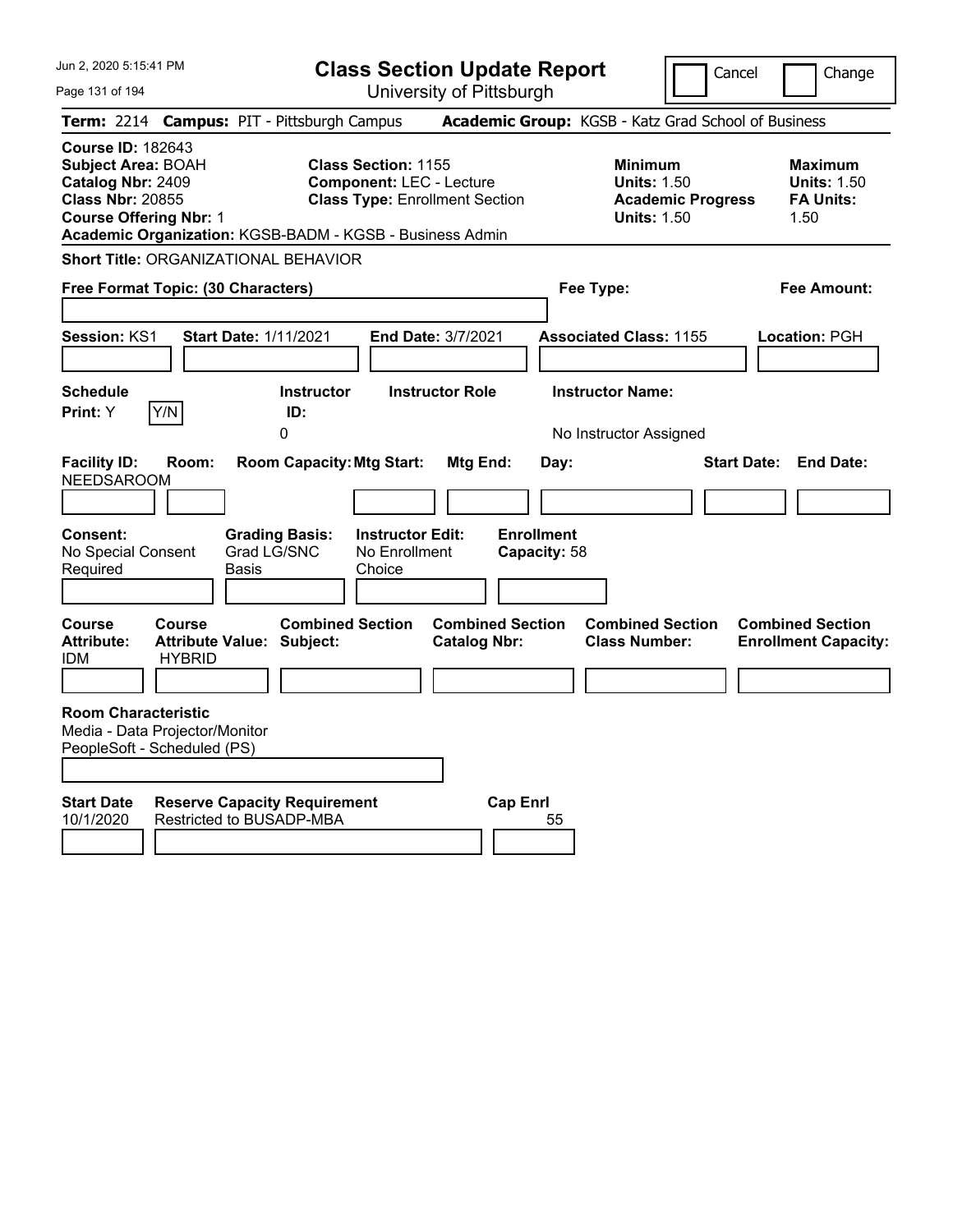| Jun 2, 2020 5:15:41 PM                                                                                                                                                                             | <b>Class Section Update Report</b>                                                                        | Cancel                                                                                 | Change                                                           |
|----------------------------------------------------------------------------------------------------------------------------------------------------------------------------------------------------|-----------------------------------------------------------------------------------------------------------|----------------------------------------------------------------------------------------|------------------------------------------------------------------|
| Page 132 of 194                                                                                                                                                                                    | University of Pittsburgh                                                                                  |                                                                                        |                                                                  |
| <b>Term: 2214</b><br><b>Campus: PIT - Pittsburgh Campus</b>                                                                                                                                        |                                                                                                           | Academic Group: KGSB - Katz Grad School of Business                                    |                                                                  |
| <b>Course ID: 182643</b><br><b>Subject Area: BOAH</b><br>Catalog Nbr: 2409<br><b>Class Nbr: 28426</b><br><b>Course Offering Nbr: 1</b><br>Academic Organization: KGSB-BADM - KGSB - Business Admin | <b>Class Section: 1300</b><br><b>Component: LEC - Lecture</b><br><b>Class Type: Enrollment Section</b>    | <b>Minimum</b><br><b>Units: 1.50</b><br><b>Academic Progress</b><br><b>Units: 1.50</b> | <b>Maximum</b><br><b>Units: 1.50</b><br><b>FA Units:</b><br>1.50 |
| Short Title: ORGANIZATIONAL BEHAVIOR                                                                                                                                                               |                                                                                                           |                                                                                        |                                                                  |
| Free Format Topic: (30 Characters)                                                                                                                                                                 |                                                                                                           | Fee Type:                                                                              | Fee Amount:                                                      |
| <b>Session: KMT</b><br><b>Start Date: 1/11/2021</b>                                                                                                                                                | <b>End Date: 5/1/2021</b>                                                                                 | <b>Associated Class: 1300</b>                                                          | Location: PGH                                                    |
| <b>Schedule</b><br>Y/N<br><b>Print:</b> Y                                                                                                                                                          | <b>Instructor Role</b><br><b>Instructor</b><br>ID:<br>2900220<br>Special<br>2906680<br>Primary Instructor | <b>Instructor Name:</b><br>Dennis, Tammy Lee<br>Good, Deborah C                        |                                                                  |
| <b>Facility ID:</b><br>Room:<br><b>TBATBA</b><br>TBA<br>0<br><b>Consent:</b><br><b>Grading Basis:</b><br>Grad LG/SNC<br>No Special Consent<br>Required<br>Basis                                    | <b>Room Capacity: Mtg Start:</b><br>Mtg End:<br><b>Instructor Edit:</b><br>No Enrollment<br>Choice        | Day:<br>1/11/2021<br>Tu<br><b>Enrollment</b><br>Capacity: 35                           | <b>Start Date:</b><br><b>End Date:</b><br>5/1/2021               |
| Course<br><b>Course</b><br><b>Attribute:</b><br><b>Attribute Value: Subject:</b>                                                                                                                   | <b>Combined Section</b><br><b>Combined Section</b><br><b>Catalog Nbr:</b>                                 | <b>Combined Section</b><br><b>Class Number:</b>                                        | <b>Combined Section</b><br><b>Enrollment Capacity:</b>           |
|                                                                                                                                                                                                    |                                                                                                           |                                                                                        |                                                                  |
| <b>Room Characteristic</b>                                                                                                                                                                         |                                                                                                           |                                                                                        |                                                                  |
|                                                                                                                                                                                                    |                                                                                                           |                                                                                        |                                                                  |
| <b>Start Date</b><br><b>Reserve Capacity Requirement</b>                                                                                                                                           | <b>Cap Enri</b>                                                                                           |                                                                                        |                                                                  |
|                                                                                                                                                                                                    |                                                                                                           |                                                                                        |                                                                  |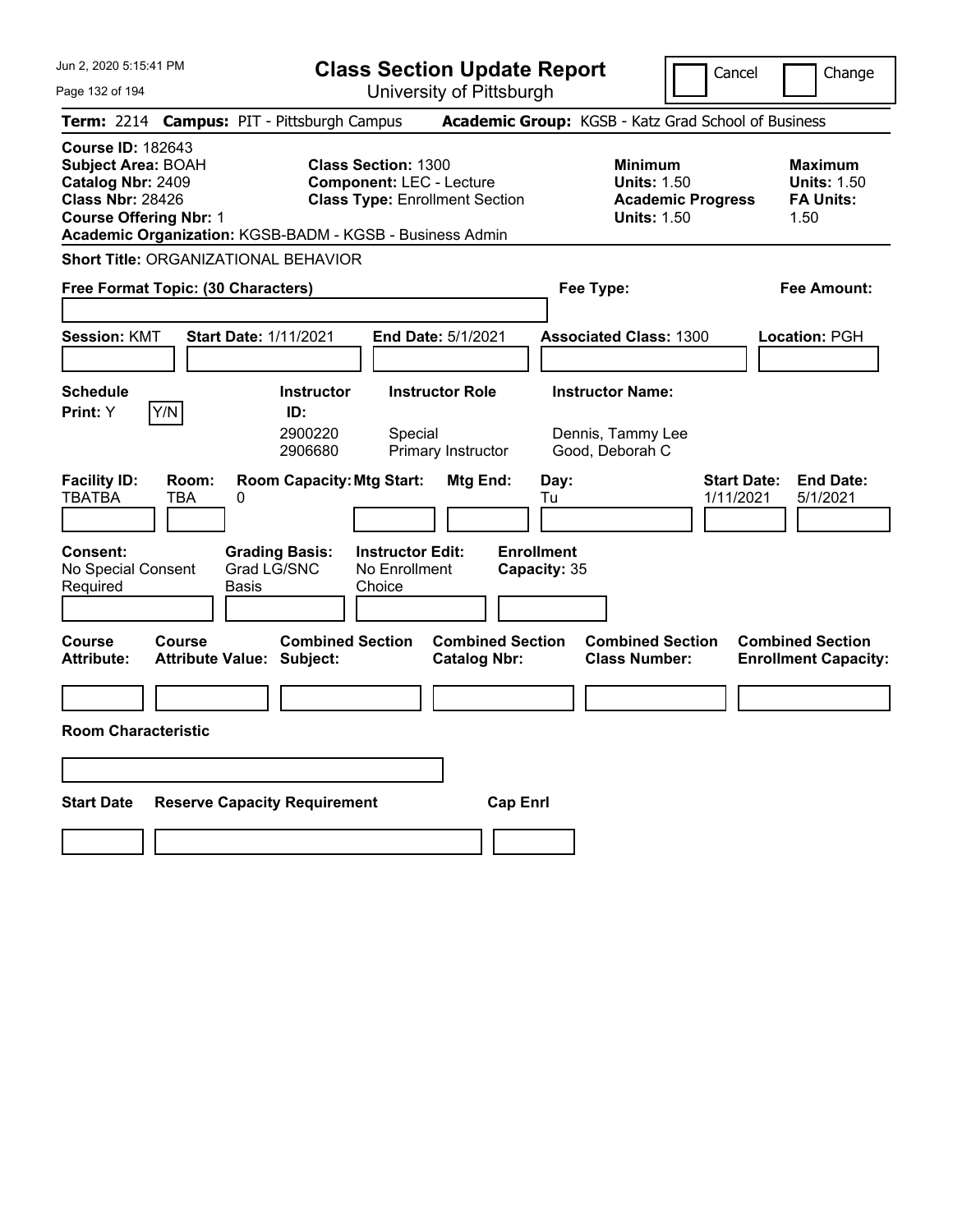| Jun 2, 2020 5:15:41 PM                                                                                                                                                                             |                                                             | <b>Class Section Update Report</b>                                                                     |                                       |                                                                                        | Cancel<br>Change                                                 |
|----------------------------------------------------------------------------------------------------------------------------------------------------------------------------------------------------|-------------------------------------------------------------|--------------------------------------------------------------------------------------------------------|---------------------------------------|----------------------------------------------------------------------------------------|------------------------------------------------------------------|
| Page 133 of 194                                                                                                                                                                                    |                                                             | University of Pittsburgh                                                                               |                                       |                                                                                        |                                                                  |
| <b>Term: 2214</b>                                                                                                                                                                                  | <b>Campus: PIT - Pittsburgh Campus</b>                      |                                                                                                        |                                       | Academic Group: KGSB - Katz Grad School of Business                                    |                                                                  |
| <b>Course ID: 102644</b><br><b>Subject Area: BOAH</b><br>Catalog Nbr: 2421<br><b>Class Nbr: 28757</b><br><b>Course Offering Nbr: 1</b><br>Academic Organization: KGSB-BADM - KGSB - Business Admin |                                                             | <b>Class Section: 1210</b><br><b>Component: LEC - Lecture</b><br><b>Class Type: Enrollment Section</b> |                                       | <b>Minimum</b><br><b>Units: 1.50</b><br><b>Academic Progress</b><br><b>Units: 1.50</b> | <b>Maximum</b><br><b>Units: 1.50</b><br><b>FA Units:</b><br>1.50 |
| Short Title: HUMN RESORC COMPETITIVE ADVNTG                                                                                                                                                        |                                                             |                                                                                                        |                                       |                                                                                        |                                                                  |
| Free Format Topic: (30 Characters)                                                                                                                                                                 |                                                             |                                                                                                        |                                       | Fee Type:                                                                              | Fee Amount:                                                      |
| <b>Session: KMT</b>                                                                                                                                                                                | Start Date: 1/11/2021                                       | End Date: 5/1/2021                                                                                     |                                       | <b>Associated Class: 1210</b>                                                          | Location: PGH                                                    |
| <b>Schedule</b><br>Y/N<br>Print: Y                                                                                                                                                                 | <b>Instructor</b><br>ID:<br>2906680                         | <b>Instructor Role</b><br>Primary Instructor                                                           |                                       | <b>Instructor Name:</b><br>Good, Deborah C                                             |                                                                  |
| <b>Facility ID:</b><br>Room:<br><b>TBATBA</b><br>TBA                                                                                                                                               | <b>Room Capacity: Mtg Start:</b><br>0                       |                                                                                                        | Mtg End:<br>Day:<br><b>Enrollment</b> |                                                                                        | <b>Start Date:</b><br><b>End Date:</b><br>1/11/2021<br>5/1/2021  |
| <b>Consent:</b><br>No Special Consent<br>Required                                                                                                                                                  | <b>Grading Basis:</b><br>Grad LG/SNC<br>Basis               | <b>Instructor Edit:</b><br>No Enrollment<br>Choice                                                     | Capacity: 35                          |                                                                                        |                                                                  |
| Course<br>Course<br>Attribute:                                                                                                                                                                     | <b>Combined Section</b><br><b>Attribute Value: Subject:</b> | <b>Catalog Nbr:</b>                                                                                    | <b>Combined Section</b>               | <b>Combined Section</b><br><b>Class Number:</b>                                        | <b>Combined Section</b><br><b>Enrollment Capacity:</b>           |
|                                                                                                                                                                                                    |                                                             |                                                                                                        |                                       |                                                                                        |                                                                  |
| <b>Room Characteristic</b>                                                                                                                                                                         |                                                             |                                                                                                        |                                       |                                                                                        |                                                                  |
|                                                                                                                                                                                                    |                                                             |                                                                                                        |                                       |                                                                                        |                                                                  |
| <b>Start Date</b>                                                                                                                                                                                  | <b>Reserve Capacity Requirement</b>                         |                                                                                                        | <b>Cap Enrl</b>                       |                                                                                        |                                                                  |
|                                                                                                                                                                                                    |                                                             |                                                                                                        |                                       |                                                                                        |                                                                  |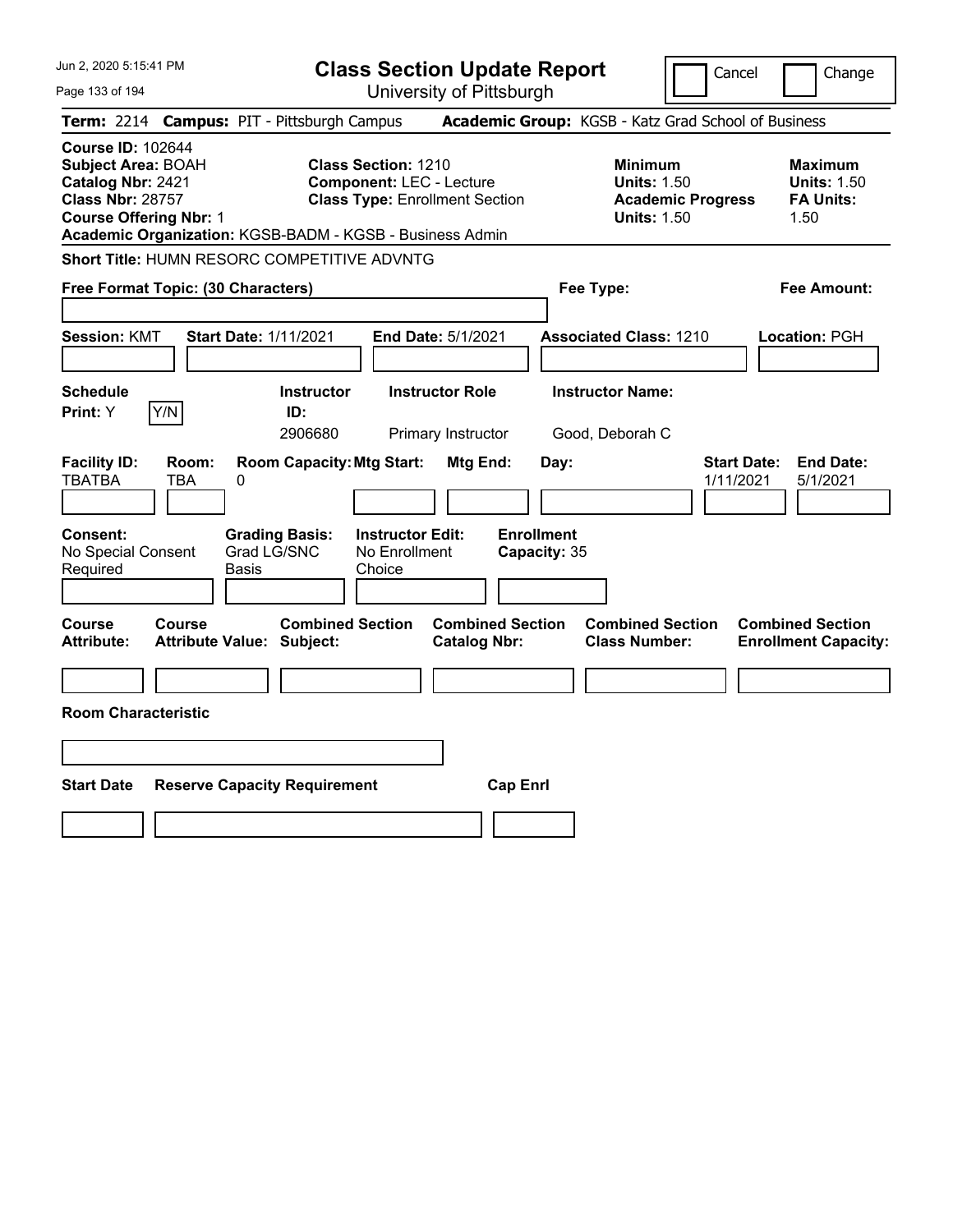| Jun 2, 2020 5:15:41 PM                                                                                                                 |                 |                                                                                                              |                                                                 | <b>Class Section Update Report</b>              |                                                 |                                                            | Cancel                   | Change                                                                        |
|----------------------------------------------------------------------------------------------------------------------------------------|-----------------|--------------------------------------------------------------------------------------------------------------|-----------------------------------------------------------------|-------------------------------------------------|-------------------------------------------------|------------------------------------------------------------|--------------------------|-------------------------------------------------------------------------------|
| Page 134 of 194                                                                                                                        |                 |                                                                                                              |                                                                 | University of Pittsburgh                        |                                                 |                                                            |                          |                                                                               |
|                                                                                                                                        |                 | Term: 2214 Campus: PIT - Pittsburgh Campus                                                                   |                                                                 |                                                 |                                                 |                                                            |                          | Academic Group: KGSB - Katz Grad School of Business                           |
| <b>Course ID: 179194</b><br><b>Subject Area: BOAH</b><br>Catalog Nbr: 2551<br><b>Class Nbr: 16726</b><br><b>Course Offering Nbr: 1</b> |                 | Academic Organization: KGSB-BADM - KGSB - Business Admin                                                     | <b>Class Section: 1030</b><br><b>Component: LEC - Lecture</b>   | <b>Class Type: Enrollment Section</b>           |                                                 | <b>Minimum</b><br><b>Units: 1.50</b><br><b>Units: 1.50</b> | <b>Academic Progress</b> | <b>Maximum</b><br><b>Units: 1.50</b><br><b>FA Units:</b><br>1.50              |
|                                                                                                                                        |                 | Short Title: PROJECT COURSE ORGNL LDRSHP 1                                                                   |                                                                 |                                                 |                                                 |                                                            |                          |                                                                               |
| Free Format Topic: (30 Characters)                                                                                                     |                 |                                                                                                              |                                                                 |                                                 |                                                 | Fee Type:                                                  |                          | Fee Amount:                                                                   |
|                                                                                                                                        |                 |                                                                                                              |                                                                 |                                                 |                                                 |                                                            |                          |                                                                               |
| <b>Session: KS1</b>                                                                                                                    |                 | <b>Start Date: 1/11/2021</b>                                                                                 |                                                                 | End Date: 3/7/2021                              |                                                 | <b>Associated Class: 1030</b>                              |                          | Location: PGH                                                                 |
|                                                                                                                                        |                 |                                                                                                              |                                                                 |                                                 |                                                 |                                                            |                          |                                                                               |
| <b>Schedule</b>                                                                                                                        |                 | <b>Instructor</b>                                                                                            |                                                                 | <b>Instructor Role</b>                          |                                                 | <b>Instructor Name:</b>                                    |                          |                                                                               |
| <b>Print:</b> Y                                                                                                                        | Y/N             | ID:<br>2957051                                                                                               |                                                                 | Primary Instructor                              |                                                 | Nair, Nisha                                                |                          |                                                                               |
| <b>Facility ID:</b><br><b>NEEDSAROOM</b><br><b>Consent:</b><br><b>Department Consent</b><br>Required<br>Course                         | Room:<br>Course | <b>Room Capacity: Mtg Start:</b><br><b>Grading Basis:</b><br>Grad LG/SNC<br>Basis<br><b>Combined Section</b> | $9:00$ AM<br><b>Instructor Edit:</b><br>No Enrollment<br>Choice | Mtg End:<br>11:55 AM<br><b>Combined Section</b> | Day:<br>Fr<br><b>Enrollment</b><br>Capacity: 30 | <b>Combined Section</b>                                    | 1/11/2021                | <b>Start Date:</b><br><b>End Date:</b><br>3/7/2021<br><b>Combined Section</b> |
| <b>Attribute:</b>                                                                                                                      |                 | <b>Attribute Value: Subject:</b>                                                                             |                                                                 | <b>Catalog Nbr:</b>                             |                                                 | <b>Class Number:</b>                                       |                          | <b>Enrollment Capacity:</b>                                                   |
|                                                                                                                                        |                 |                                                                                                              |                                                                 |                                                 |                                                 |                                                            |                          |                                                                               |
| <b>Room Characteristic</b><br>Media - Data Projector/Monitor<br>PeopleSoft - Scheduled (PS)                                            |                 |                                                                                                              |                                                                 |                                                 |                                                 |                                                            |                          |                                                                               |
| <b>Start Date</b>                                                                                                                      |                 | <b>Reserve Capacity Requirement</b>                                                                          |                                                                 |                                                 | <b>Cap Enri</b>                                 |                                                            |                          |                                                                               |
|                                                                                                                                        |                 |                                                                                                              |                                                                 |                                                 |                                                 |                                                            |                          |                                                                               |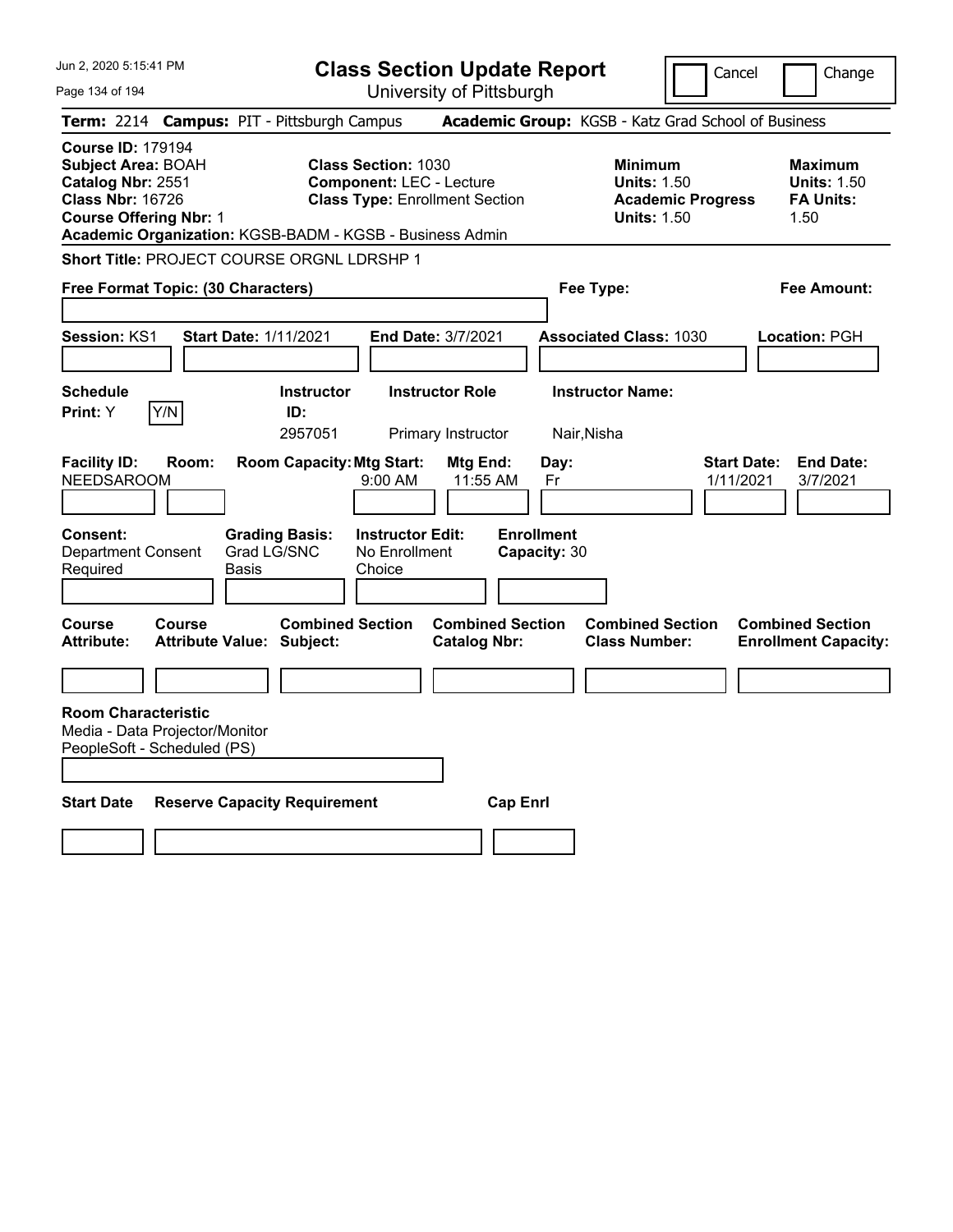| Jun 2, 2020 5:15:41 PM                                                                                                                                                                             | <b>Class Section Update Report</b>                                                                                                                                     |                                                 |                                                                            | Cancel                          | Change                                                           |
|----------------------------------------------------------------------------------------------------------------------------------------------------------------------------------------------------|------------------------------------------------------------------------------------------------------------------------------------------------------------------------|-------------------------------------------------|----------------------------------------------------------------------------|---------------------------------|------------------------------------------------------------------|
| Page 135 of 194                                                                                                                                                                                    |                                                                                                                                                                        | University of Pittsburgh                        |                                                                            |                                 |                                                                  |
| Term: 2214 Campus: PIT - Pittsburgh Campus                                                                                                                                                         |                                                                                                                                                                        |                                                 | Academic Group: KGSB - Katz Grad School of Business                        |                                 |                                                                  |
| <b>Course ID: 179194</b><br><b>Subject Area: BOAH</b><br>Catalog Nbr: 2551<br><b>Class Nbr: 22048</b><br><b>Course Offering Nbr: 1</b><br>Academic Organization: KGSB-BADM - KGSB - Business Admin | <b>Class Section: 1040</b><br><b>Component: LEC - Lecture</b><br><b>Class Type: Enrollment Section</b>                                                                 |                                                 | <b>Minimum</b><br><b>Units: 1.50</b><br><b>Units: 1.50</b>                 | <b>Academic Progress</b>        | <b>Maximum</b><br><b>Units: 1.50</b><br><b>FA Units:</b><br>1.50 |
| Short Title: PROJECT COURSE ORGNL LDRSHP 1                                                                                                                                                         |                                                                                                                                                                        |                                                 |                                                                            |                                 |                                                                  |
| Free Format Topic: (30 Characters)                                                                                                                                                                 |                                                                                                                                                                        |                                                 | Fee Type:                                                                  |                                 | Fee Amount:                                                      |
|                                                                                                                                                                                                    |                                                                                                                                                                        |                                                 |                                                                            |                                 |                                                                  |
| <b>Session: KS1</b><br><b>Start Date: 1/11/2021</b>                                                                                                                                                |                                                                                                                                                                        | End Date: 3/7/2021                              | <b>Associated Class: 1040</b>                                              |                                 | Location: PGH                                                    |
|                                                                                                                                                                                                    |                                                                                                                                                                        |                                                 |                                                                            |                                 |                                                                  |
| <b>Schedule</b>                                                                                                                                                                                    | <b>Instructor</b>                                                                                                                                                      | <b>Instructor Role</b>                          | <b>Instructor Name:</b>                                                    |                                 |                                                                  |
| Y/N<br><b>Print:</b> Y                                                                                                                                                                             | ID:<br>2926505                                                                                                                                                         | Primary Instructor                              | Klein, Paul M                                                              |                                 |                                                                  |
| <b>Facility ID:</b><br>Room:<br><b>NEEDSAROOM</b><br><b>Consent:</b><br><b>Department Consent</b><br>Required<br>Basis<br>Course<br>Course                                                         | <b>Room Capacity: Mtg Start:</b><br>$9:00$ AM<br><b>Grading Basis:</b><br><b>Instructor Edit:</b><br>Grad LG/SNC<br>No Enrollment<br>Choice<br><b>Combined Section</b> | Mtg End:<br>11:55 AM<br><b>Combined Section</b> | Day:<br>Fr<br><b>Enrollment</b><br>Capacity: 13<br><b>Combined Section</b> | <b>Start Date:</b><br>1/11/2021 | <b>End Date:</b><br>3/7/2021<br><b>Combined Section</b>          |
| <b>Attribute:</b><br><b>Attribute Value: Subject:</b>                                                                                                                                              |                                                                                                                                                                        | <b>Catalog Nbr:</b>                             | <b>Class Number:</b>                                                       |                                 | <b>Enrollment Capacity:</b>                                      |
|                                                                                                                                                                                                    |                                                                                                                                                                        |                                                 |                                                                            |                                 |                                                                  |
| <b>Room Characteristic</b><br>Media - Data Projector/Monitor<br>PeopleSoft - Scheduled (PS)                                                                                                        |                                                                                                                                                                        |                                                 |                                                                            |                                 |                                                                  |
| <b>Start Date</b>                                                                                                                                                                                  | <b>Reserve Capacity Requirement</b>                                                                                                                                    | <b>Cap Enri</b>                                 |                                                                            |                                 |                                                                  |
|                                                                                                                                                                                                    |                                                                                                                                                                        |                                                 |                                                                            |                                 |                                                                  |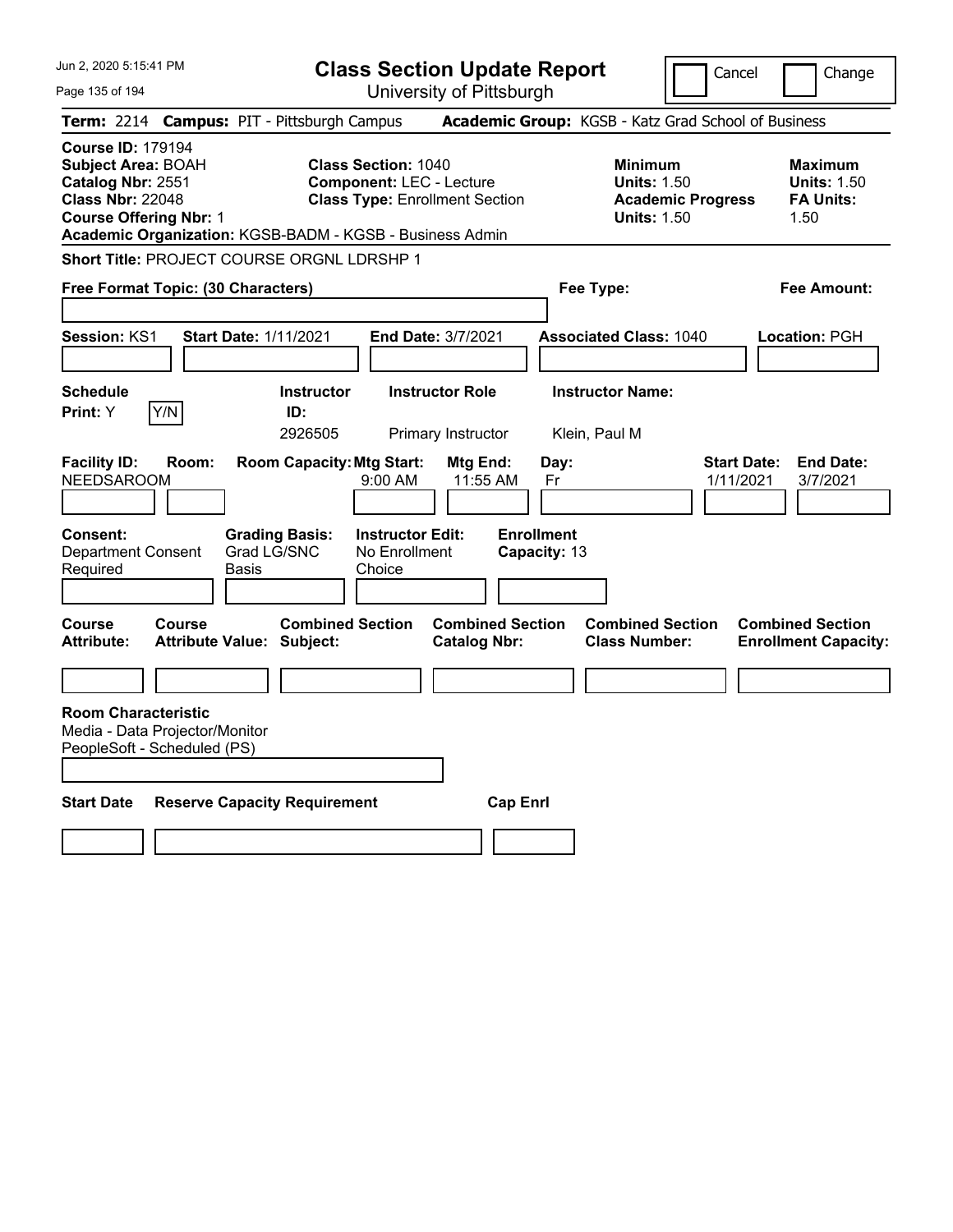| Jun 2, 2020 5:15:41 PM                                                                                                                                                                             |                                  |                                      |                                                               | <b>Class Section Update Report</b>             |                                   |                                                            | Cancel                          | Change                                                           |
|----------------------------------------------------------------------------------------------------------------------------------------------------------------------------------------------------|----------------------------------|--------------------------------------|---------------------------------------------------------------|------------------------------------------------|-----------------------------------|------------------------------------------------------------|---------------------------------|------------------------------------------------------------------|
| Page 136 of 194                                                                                                                                                                                    |                                  |                                      |                                                               | University of Pittsburgh                       |                                   |                                                            |                                 |                                                                  |
| Term: 2214 Campus: PIT - Pittsburgh Campus                                                                                                                                                         |                                  |                                      |                                                               |                                                |                                   | Academic Group: KGSB - Katz Grad School of Business        |                                 |                                                                  |
| <b>Course ID: 179196</b><br><b>Subject Area: BOAH</b><br>Catalog Nbr: 2552<br><b>Class Nbr: 16727</b><br><b>Course Offering Nbr: 1</b><br>Academic Organization: KGSB-BADM - KGSB - Business Admin |                                  |                                      | <b>Class Section: 1030</b><br><b>Component: LEC - Lecture</b> | <b>Class Type: Enrollment Section</b>          |                                   | <b>Minimum</b><br><b>Units: 1.50</b><br><b>Units: 1.50</b> | <b>Academic Progress</b>        | <b>Maximum</b><br><b>Units: 1.50</b><br><b>FA Units:</b><br>1.50 |
| Short Title: PROJECT COURSE ORGNL LDRSHP 2                                                                                                                                                         |                                  |                                      |                                                               |                                                |                                   |                                                            |                                 |                                                                  |
| Free Format Topic: (30 Characters)                                                                                                                                                                 |                                  |                                      |                                                               |                                                |                                   | Fee Type:                                                  |                                 | Fee Amount:                                                      |
| <b>Session: KS2</b>                                                                                                                                                                                | <b>Start Date: 3/15/2021</b>     |                                      |                                                               | <b>End Date: 5/1/2021</b>                      |                                   | <b>Associated Class: 1030</b>                              |                                 | Location: PGH                                                    |
| <b>Schedule</b><br>Y/N<br>Print: Y                                                                                                                                                                 |                                  | <b>Instructor</b><br>ID:<br>2957051  |                                                               | <b>Instructor Role</b><br>Primary Instructor   |                                   | <b>Instructor Name:</b><br>Nair, Nisha                     |                                 |                                                                  |
| <b>Facility ID:</b><br><b>NEEDSAROOM</b>                                                                                                                                                           | Room:                            | <b>Room Capacity: Mtg Start:</b>     | 9:00 AM                                                       | Mtg End:<br>11:50 AM                           | Day:<br>Fr                        |                                                            | <b>Start Date:</b><br>3/15/2021 | <b>End Date:</b><br>5/1/2021                                     |
| <b>Consent:</b><br><b>Department Consent</b><br>Required                                                                                                                                           | Basis                            | <b>Grading Basis:</b><br>Grad LG/SNC | <b>Instructor Edit:</b><br>No Enrollment<br>Choice            |                                                | <b>Enrollment</b><br>Capacity: 30 |                                                            |                                 |                                                                  |
| <b>Course</b><br>Course<br><b>Attribute:</b>                                                                                                                                                       | <b>Attribute Value: Subject:</b> | <b>Combined Section</b>              |                                                               | <b>Combined Section</b><br><b>Catalog Nbr:</b> |                                   | <b>Combined Section</b><br><b>Class Number:</b>            |                                 | <b>Combined Section</b><br><b>Enrollment Capacity:</b>           |
|                                                                                                                                                                                                    |                                  |                                      |                                                               |                                                |                                   |                                                            |                                 |                                                                  |
| <b>Room Characteristic</b><br>Media - Data Projector/Monitor<br>PeopleSoft - Scheduled (PS)                                                                                                        |                                  |                                      |                                                               |                                                |                                   |                                                            |                                 |                                                                  |
| <b>Start Date</b>                                                                                                                                                                                  |                                  | <b>Reserve Capacity Requirement</b>  |                                                               |                                                | <b>Cap Enri</b>                   |                                                            |                                 |                                                                  |
|                                                                                                                                                                                                    |                                  |                                      |                                                               |                                                |                                   |                                                            |                                 |                                                                  |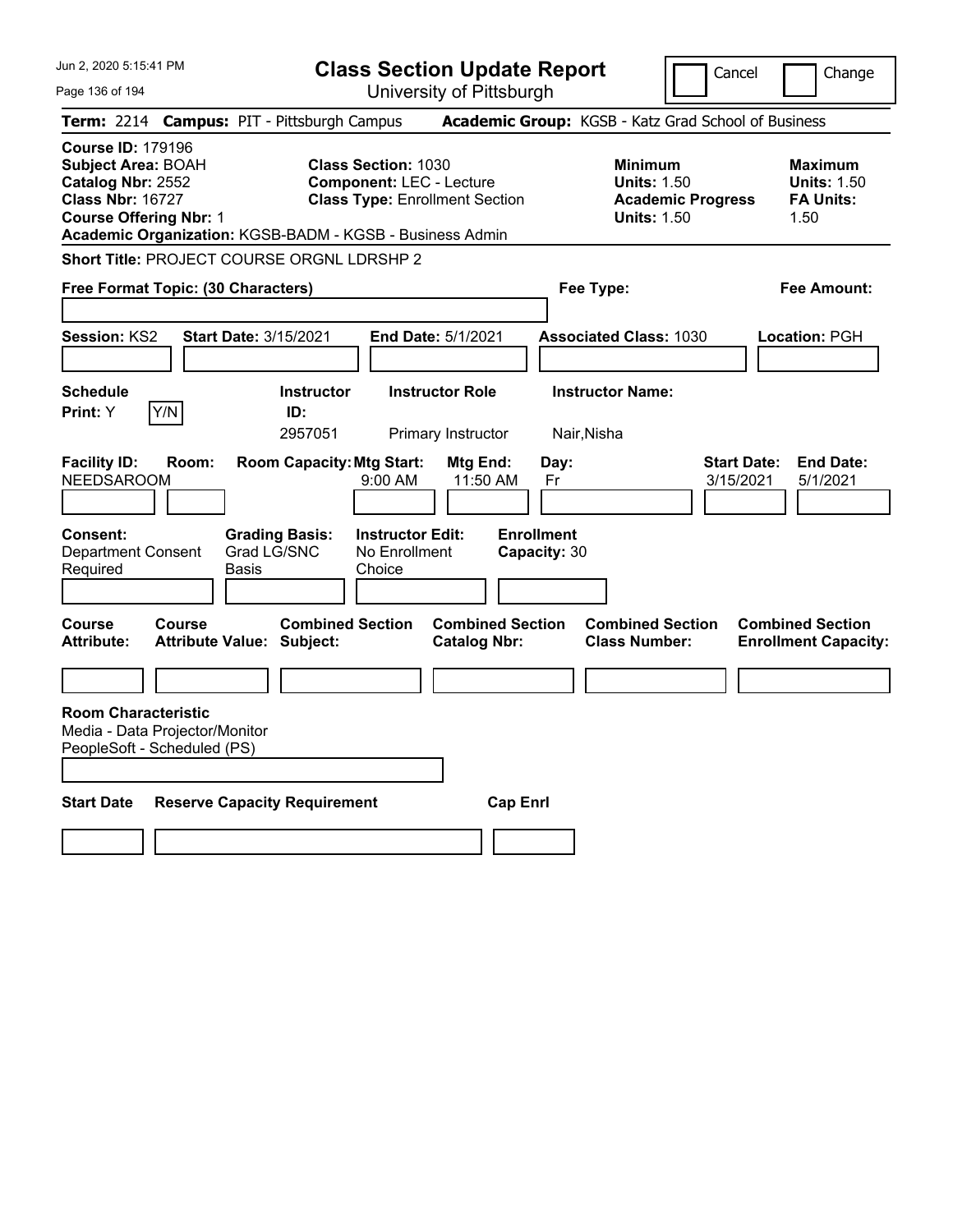| Jun 2, 2020 5:15:41 PM                                                                                                                                                                             |                                            |                                                                                                     | <b>Class Section Update Report</b>                                                                     |                                                 |                   |                            |                                                            |                          | Cancel                          | Change                                                           |
|----------------------------------------------------------------------------------------------------------------------------------------------------------------------------------------------------|--------------------------------------------|-----------------------------------------------------------------------------------------------------|--------------------------------------------------------------------------------------------------------|-------------------------------------------------|-------------------|----------------------------|------------------------------------------------------------|--------------------------|---------------------------------|------------------------------------------------------------------|
| Page 137 of 194                                                                                                                                                                                    |                                            |                                                                                                     |                                                                                                        | University of Pittsburgh                        |                   |                            |                                                            |                          |                                 |                                                                  |
| Term: 2214 Campus: PIT - Pittsburgh Campus                                                                                                                                                         |                                            |                                                                                                     |                                                                                                        |                                                 |                   |                            | Academic Group: KGSB - Katz Grad School of Business        |                          |                                 |                                                                  |
| <b>Course ID: 179196</b><br><b>Subject Area: BOAH</b><br>Catalog Nbr: 2552<br><b>Class Nbr: 22049</b><br><b>Course Offering Nbr: 1</b><br>Academic Organization: KGSB-BADM - KGSB - Business Admin |                                            |                                                                                                     | <b>Class Section: 1040</b><br><b>Component: LEC - Lecture</b><br><b>Class Type: Enrollment Section</b> |                                                 |                   |                            | <b>Minimum</b><br><b>Units: 1.50</b><br><b>Units: 1.50</b> | <b>Academic Progress</b> |                                 | <b>Maximum</b><br><b>Units: 1.50</b><br><b>FA Units:</b><br>1.50 |
| Short Title: PROJECT COURSE ORGNL LDRSHP 2                                                                                                                                                         |                                            |                                                                                                     |                                                                                                        |                                                 |                   |                            |                                                            |                          |                                 |                                                                  |
| Free Format Topic: (30 Characters)                                                                                                                                                                 |                                            |                                                                                                     |                                                                                                        |                                                 |                   |                            | Fee Type:                                                  |                          |                                 | Fee Amount:                                                      |
|                                                                                                                                                                                                    |                                            |                                                                                                     |                                                                                                        |                                                 |                   |                            |                                                            |                          |                                 |                                                                  |
| <b>Session: KS2</b>                                                                                                                                                                                | <b>Start Date: 3/15/2021</b>               |                                                                                                     |                                                                                                        | <b>End Date: 5/1/2021</b>                       |                   |                            | <b>Associated Class: 1040</b>                              |                          |                                 | Location: PGH                                                    |
|                                                                                                                                                                                                    |                                            |                                                                                                     |                                                                                                        |                                                 |                   |                            |                                                            |                          |                                 |                                                                  |
| <b>Schedule</b>                                                                                                                                                                                    |                                            | <b>Instructor</b>                                                                                   |                                                                                                        | <b>Instructor Role</b>                          |                   |                            | <b>Instructor Name:</b>                                    |                          |                                 |                                                                  |
| Y/N<br><b>Print:</b> Y                                                                                                                                                                             |                                            | ID:<br>2926505                                                                                      |                                                                                                        | Primary Instructor                              |                   |                            | Klein, Paul M                                              |                          |                                 |                                                                  |
| <b>Facility ID:</b><br><b>NEEDSAROOM</b><br><b>Consent:</b><br><b>Department Consent</b><br>Required                                                                                               | Room:<br>Basis                             | <b>Room Capacity: Mtg Start:</b><br><b>Grading Basis:</b><br>Grad LG/SNC<br><b>Combined Section</b> | $9:00$ AM<br><b>Instructor Edit:</b><br>No Enrollment<br>Choice                                        | Mtg End:<br>11:55 AM<br><b>Combined Section</b> | <b>Enrollment</b> | Day:<br>Fr<br>Capacity: 13 | <b>Combined Section</b>                                    |                          | <b>Start Date:</b><br>3/15/2021 | <b>End Date:</b><br>5/1/2021<br><b>Combined Section</b>          |
| Course<br><b>Attribute:</b>                                                                                                                                                                        | Course<br><b>Attribute Value: Subject:</b> |                                                                                                     |                                                                                                        | <b>Catalog Nbr:</b>                             |                   |                            | <b>Class Number:</b>                                       |                          |                                 | <b>Enrollment Capacity:</b>                                      |
|                                                                                                                                                                                                    |                                            |                                                                                                     |                                                                                                        |                                                 |                   |                            |                                                            |                          |                                 |                                                                  |
| <b>Room Characteristic</b><br>Media - Data Projector/Monitor<br>PeopleSoft - Scheduled (PS)                                                                                                        |                                            |                                                                                                     |                                                                                                        |                                                 |                   |                            |                                                            |                          |                                 |                                                                  |
| <b>Start Date</b>                                                                                                                                                                                  | <b>Reserve Capacity Requirement</b>        |                                                                                                     |                                                                                                        |                                                 | <b>Cap Enri</b>   |                            |                                                            |                          |                                 |                                                                  |
|                                                                                                                                                                                                    |                                            |                                                                                                     |                                                                                                        |                                                 |                   |                            |                                                            |                          |                                 |                                                                  |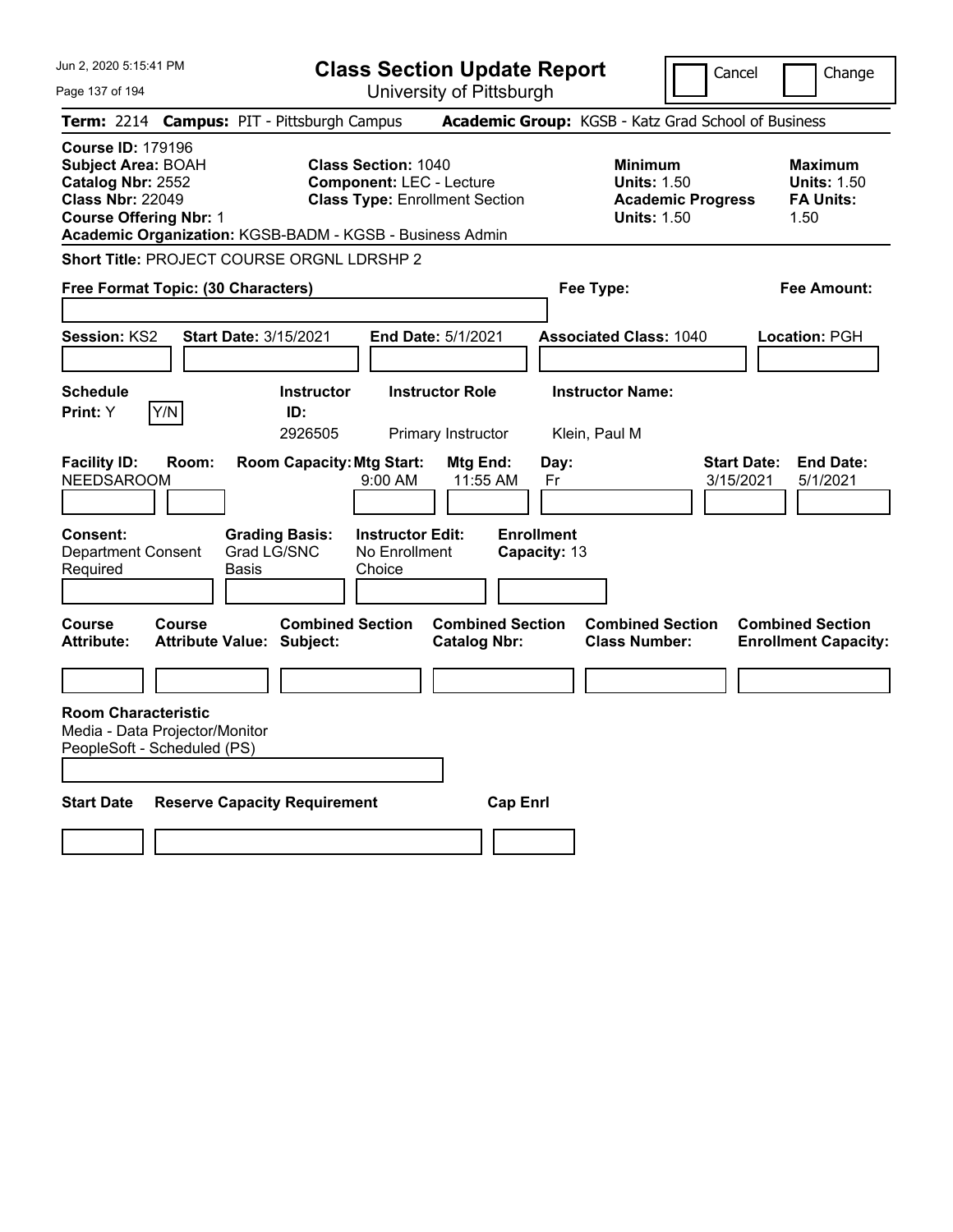| Jun 2, 2020 5:15:41 PM                                                                                                                 | <b>Class Section Update Report</b>                                                                                                                                    | Cancel                                                                                 | Change                                                           |
|----------------------------------------------------------------------------------------------------------------------------------------|-----------------------------------------------------------------------------------------------------------------------------------------------------------------------|----------------------------------------------------------------------------------------|------------------------------------------------------------------|
| Page 138 of 194                                                                                                                        | University of Pittsburgh                                                                                                                                              |                                                                                        |                                                                  |
| <b>Term: 2214</b>                                                                                                                      | <b>Campus: PIT - Pittsburgh Campus</b>                                                                                                                                | Academic Group: KGSB - Katz Grad School of Business                                    |                                                                  |
| <b>Course ID: 102699</b><br><b>Subject Area: BORG</b><br>Catalog Nbr: 2060<br><b>Class Nbr: 13051</b><br><b>Course Offering Nbr: 1</b> | <b>Class Section: 1010</b><br>Component: IND - Independent Study<br><b>Class Type: Enrollment Section</b><br>Academic Organization: KGSB-BADM - KGSB - Business Admin | <b>Minimum</b><br><b>Units: 1.00</b><br><b>Academic Progress</b><br><b>Units: 1.00</b> | <b>Maximum</b><br><b>Units: 6.00</b><br><b>FA Units:</b><br>1.00 |
| <b>Short Title: INDEP STUDY IN ORGNIZTN BEHAVR</b>                                                                                     |                                                                                                                                                                       |                                                                                        |                                                                  |
| Free Format Topic: (30 Characters)                                                                                                     |                                                                                                                                                                       | Fee Type:                                                                              | Fee Amount:                                                      |
| Session: KS2                                                                                                                           | <b>Start Date: 3/15/2021</b><br>End Date: 5/1/2021                                                                                                                    | <b>Associated Class: 1010</b>                                                          | Location: PGH                                                    |
| <b>Schedule</b><br>Print: Y<br>Y/N                                                                                                     | <b>Instructor</b><br><b>Instructor Role</b><br>ID:<br>2906949<br>Secondary Instructor                                                                                 | <b>Instructor Name:</b><br>Burgess, Camille D                                          |                                                                  |
| <b>Facility ID:</b><br>Room:<br><b>TBATBA</b><br>TBA<br>0                                                                              | <b>Room Capacity: Mtg Start:</b><br>Mtg End:<br>Day:                                                                                                                  | <b>Start Date:</b><br>3/15/2021                                                        | <b>End Date:</b><br>5/1/2021                                     |
| Consent:<br><b>Department Consent</b><br>Required<br>Basis                                                                             | <b>Enrollment</b><br><b>Instructor Edit:</b><br><b>Grading Basis:</b><br>Grad LG/SU3<br>Class Instructor<br>Capacity: 20<br><b>Table Edit</b>                         |                                                                                        |                                                                  |
| Course<br>Course<br><b>Attribute Value: Subject:</b><br><b>Attribute:</b>                                                              | <b>Combined Section</b><br><b>Combined Section</b><br><b>Catalog Nbr:</b>                                                                                             | <b>Combined Section</b><br><b>Class Number:</b>                                        | <b>Combined Section</b><br><b>Enrollment Capacity:</b>           |
|                                                                                                                                        |                                                                                                                                                                       |                                                                                        |                                                                  |
| <b>Room Characteristic</b><br>Media - Data Projector/Monitor                                                                           |                                                                                                                                                                       |                                                                                        |                                                                  |
| <b>Start Date</b>                                                                                                                      | <b>Reserve Capacity Requirement</b><br><b>Cap Enrl</b>                                                                                                                |                                                                                        |                                                                  |
|                                                                                                                                        |                                                                                                                                                                       |                                                                                        |                                                                  |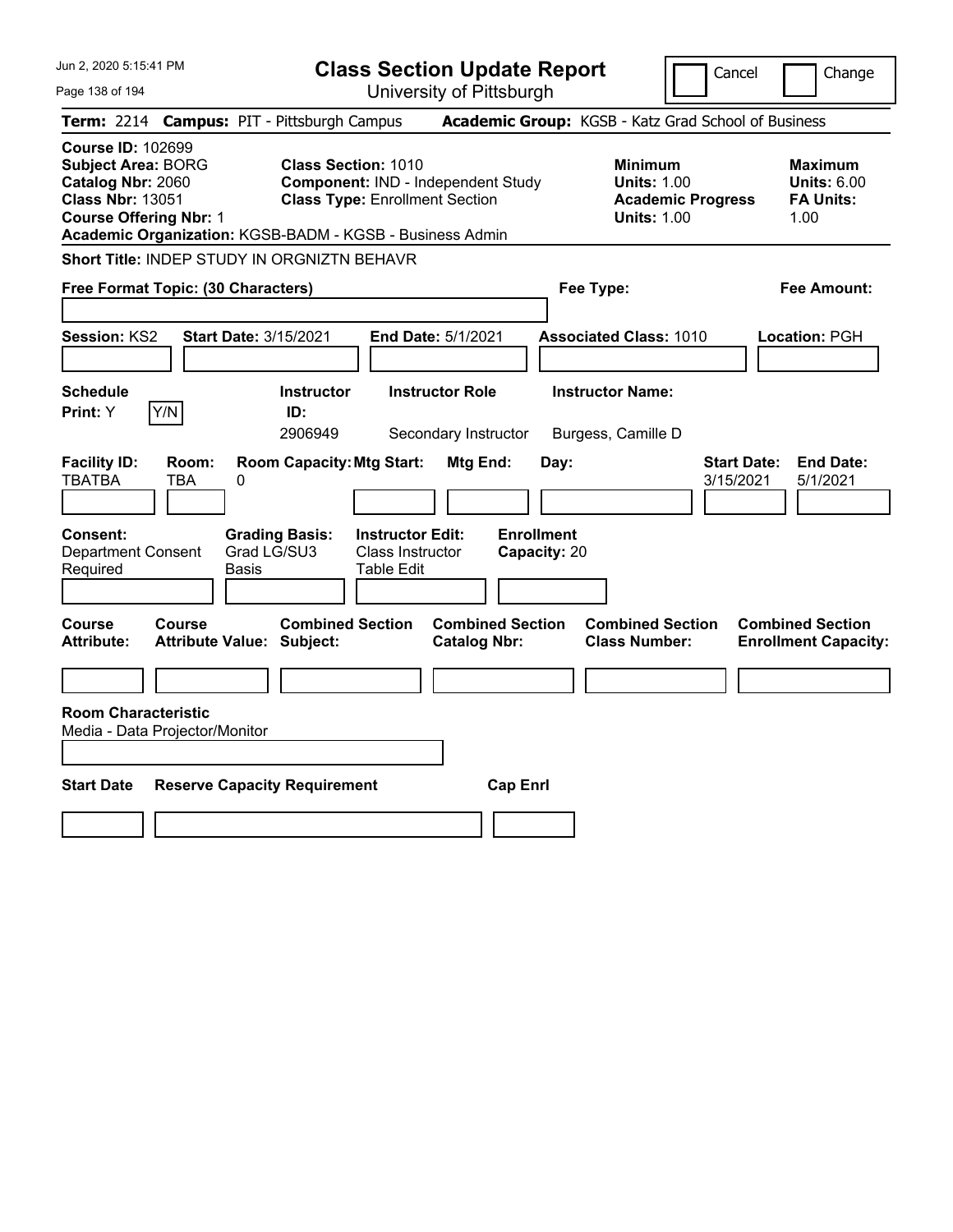| Jun 2, 2020 5:15:41 PM                                                                                                                 |                                                                                                                                                                       | <b>Class Section Update Report</b>                                   | Cancel                                                                                 | Change                                                           |
|----------------------------------------------------------------------------------------------------------------------------------------|-----------------------------------------------------------------------------------------------------------------------------------------------------------------------|----------------------------------------------------------------------|----------------------------------------------------------------------------------------|------------------------------------------------------------------|
| Page 139 of 194                                                                                                                        |                                                                                                                                                                       | University of Pittsburgh                                             |                                                                                        |                                                                  |
| <b>Term: 2214</b>                                                                                                                      | <b>Campus: PIT - Pittsburgh Campus</b>                                                                                                                                |                                                                      | Academic Group: KGSB - Katz Grad School of Business                                    |                                                                  |
| <b>Course ID: 102699</b><br><b>Subject Area: BORG</b><br>Catalog Nbr: 2060<br><b>Class Nbr: 16299</b><br><b>Course Offering Nbr: 1</b> | <b>Class Section: 1150</b><br>Component: IND - Independent Study<br><b>Class Type: Enrollment Section</b><br>Academic Organization: KGSB-BADM - KGSB - Business Admin |                                                                      | <b>Minimum</b><br><b>Units: 1.00</b><br><b>Academic Progress</b><br><b>Units: 1.00</b> | <b>Maximum</b><br><b>Units: 6.00</b><br><b>FA Units:</b><br>1.00 |
|                                                                                                                                        | Short Title: INDEP STUDY IN ORGNIZTN BEHAVR                                                                                                                           |                                                                      |                                                                                        |                                                                  |
| Free Format Topic: (30 Characters)                                                                                                     |                                                                                                                                                                       |                                                                      | Fee Type:                                                                              | Fee Amount:                                                      |
| Session: KS1<br><b>Schedule</b><br>Y/N<br>Print: Y                                                                                     | <b>Start Date: 1/11/2021</b><br><b>Instructor</b><br>ID:<br>2906949                                                                                                   | End Date: 3/7/2021<br><b>Instructor Role</b><br>Secondary Instructor | <b>Associated Class: 1150</b><br><b>Instructor Name:</b><br>Burgess, Camille D         | Location: PGH                                                    |
| <b>Facility ID:</b><br>Room:<br><b>TBATBA</b><br><b>TBA</b><br>Consent:<br><b>Department Consent</b><br>Required                       | <b>Room Capacity: Mtg Start:</b><br>0<br><b>Grading Basis:</b><br><b>Instructor Edit:</b><br>Grad LG/SU3<br>Class Instructor<br>Basis<br>Table Edit                   | <b>Mtg End:</b><br>Day:<br><b>Enrollment</b><br>Capacity: 30         | 1/11/2021                                                                              | <b>Start Date:</b><br><b>End Date:</b><br>3/7/2021               |
| <b>Course</b><br><b>Course</b><br><b>Attribute:</b><br><b>Room Characteristic</b><br>Media - Data Projector/Monitor                    | <b>Combined Section</b><br><b>Attribute Value: Subject:</b>                                                                                                           | <b>Combined Section</b><br><b>Catalog Nbr:</b>                       | <b>Combined Section</b><br><b>Class Number:</b>                                        | <b>Combined Section</b><br><b>Enrollment Capacity:</b>           |
| <b>Start Date</b>                                                                                                                      | <b>Reserve Capacity Requirement</b>                                                                                                                                   | <b>Cap Enrl</b>                                                      |                                                                                        |                                                                  |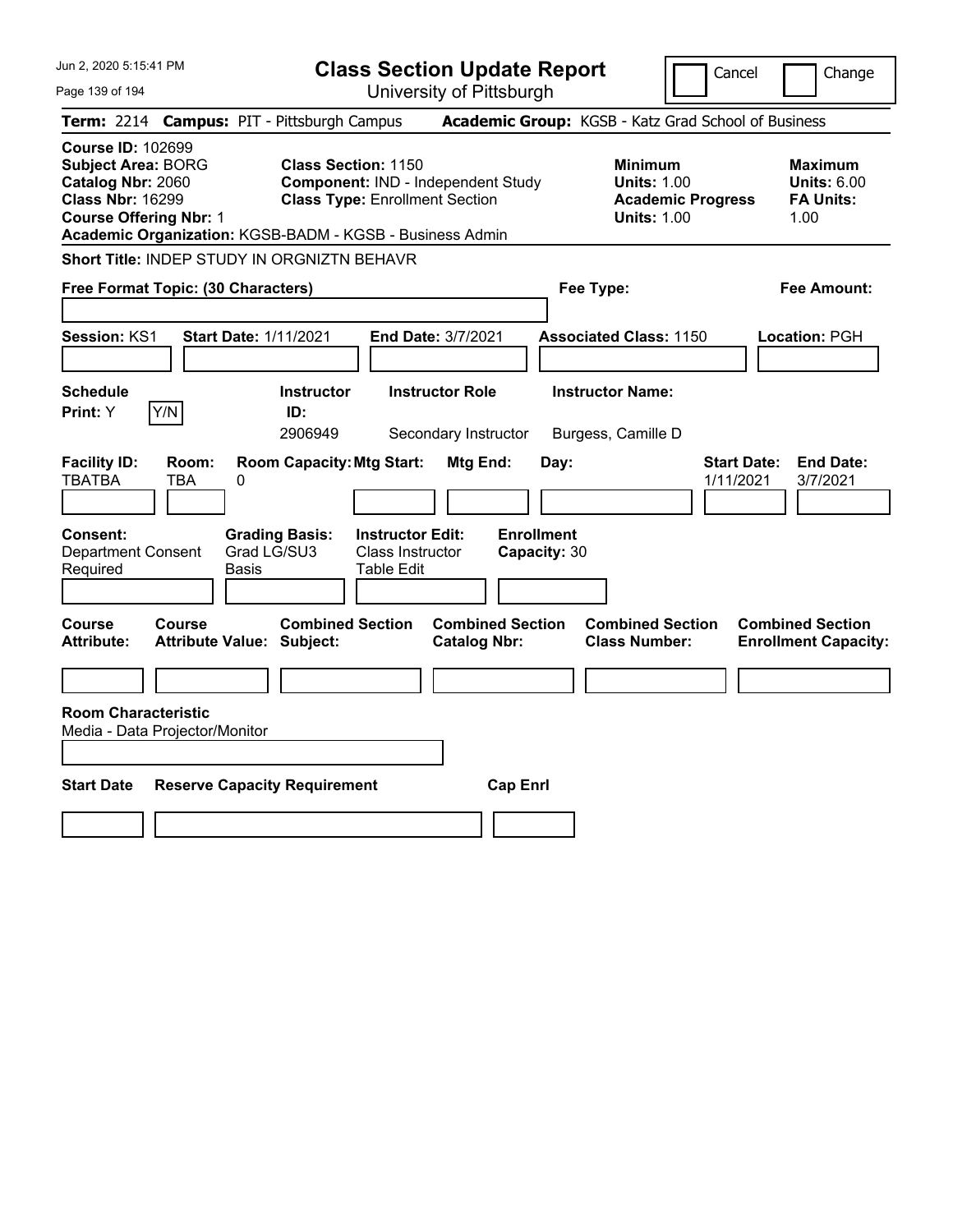| Jun 2, 2020 5:15:41 PM                                                                                                                                                                             |                                                                                                           | <b>Class Section Update Report</b>             |                                                                                        | Cancel<br>Change                                                 |
|----------------------------------------------------------------------------------------------------------------------------------------------------------------------------------------------------|-----------------------------------------------------------------------------------------------------------|------------------------------------------------|----------------------------------------------------------------------------------------|------------------------------------------------------------------|
| Page 140 of 194                                                                                                                                                                                    |                                                                                                           | University of Pittsburgh                       |                                                                                        |                                                                  |
| <b>Term: 2214</b>                                                                                                                                                                                  | <b>Campus: PIT - Pittsburgh Campus</b>                                                                    |                                                | Academic Group: KGSB - Katz Grad School of Business                                    |                                                                  |
| <b>Course ID: 185999</b><br><b>Subject Area: BORG</b><br>Catalog Nbr: 2061<br><b>Class Nbr: 23305</b><br><b>Course Offering Nbr: 1</b><br>Academic Organization: KGSB-BADM - KGSB - Business Admin | <b>Class Section: 1050</b><br>Component: IND - Independent Study<br><b>Class Type: Enrollment Section</b> |                                                | <b>Minimum</b><br><b>Units: 1.00</b><br><b>Academic Progress</b><br><b>Units: 1.00</b> | <b>Maximum</b><br><b>Units: 9.00</b><br><b>FA Units:</b><br>1.00 |
| Short Title: IND STUDY ORGNZTNL BEHAVIOR 2                                                                                                                                                         |                                                                                                           |                                                |                                                                                        |                                                                  |
| Free Format Topic: (30 Characters)                                                                                                                                                                 |                                                                                                           |                                                | Fee Type:                                                                              | Fee Amount:                                                      |
| <b>Start Date: 1/11/2021</b><br><b>Session: AT</b>                                                                                                                                                 |                                                                                                           | End Date: 5/1/2021                             | <b>Associated Class: 1050</b>                                                          | Location: PGH                                                    |
| <b>Schedule</b><br>Y/N<br><b>Print:</b> Y                                                                                                                                                          | <b>Instructor</b><br>ID:<br>0                                                                             | <b>Instructor Role</b>                         | <b>Instructor Name:</b><br>No Instructor Assigned                                      |                                                                  |
| <b>Facility ID:</b><br>Room:<br><b>TBATBA</b><br>TBA<br>0                                                                                                                                          | <b>Room Capacity: Mtg Start:</b>                                                                          | Mtg End:<br>Day:                               |                                                                                        | <b>Start Date:</b><br><b>End Date:</b><br>1/11/2021<br>5/1/2021  |
| Consent:<br><b>Department Consent</b><br>Required<br>Basis                                                                                                                                         | <b>Grading Basis:</b><br><b>Instructor Edit:</b><br>Grad LG/SNC<br>No Enrollment<br>Choice                | <b>Enrollment</b><br>Capacity: 10              |                                                                                        |                                                                  |
| <b>Course</b><br>Course<br><b>Attribute Value: Subject:</b><br><b>Attribute:</b>                                                                                                                   | <b>Combined Section</b>                                                                                   | <b>Combined Section</b><br><b>Catalog Nbr:</b> | <b>Combined Section</b><br><b>Class Number:</b>                                        | <b>Combined Section</b><br><b>Enrollment Capacity:</b>           |
| <b>Room Characteristic</b><br>Media - Data Projector/Monitor                                                                                                                                       |                                                                                                           |                                                |                                                                                        |                                                                  |
| <b>Start Date</b><br><b>Reserve Capacity Requirement</b>                                                                                                                                           |                                                                                                           | <b>Cap Enrl</b>                                |                                                                                        |                                                                  |
|                                                                                                                                                                                                    |                                                                                                           |                                                |                                                                                        |                                                                  |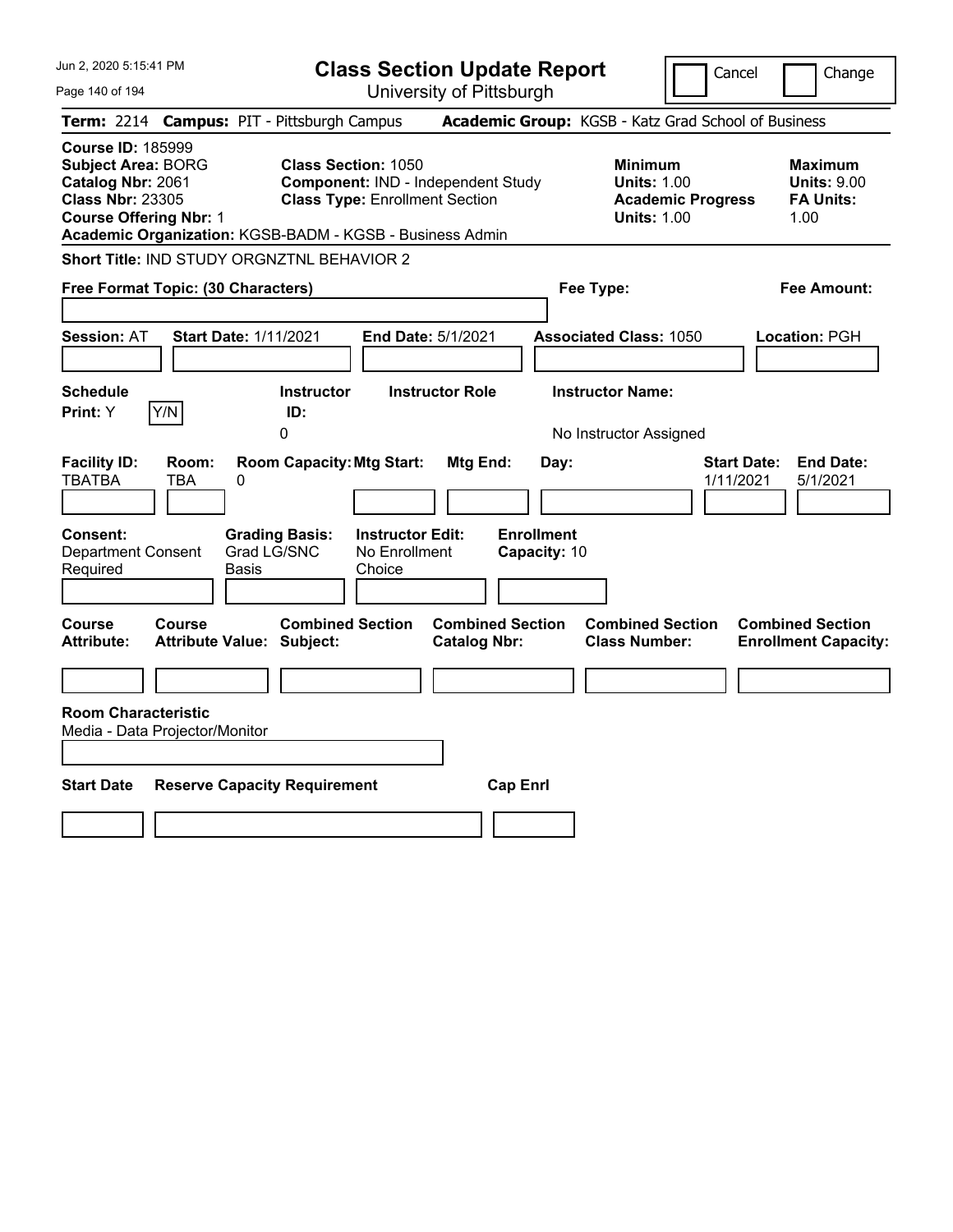| Jun 2, 2020 5:15:41 PM                                                                                                                                                                             |                                                                                                                                                               | <b>Class Section Update Report</b>                    |                                                                                        | Cancel<br>Change                                                 |
|----------------------------------------------------------------------------------------------------------------------------------------------------------------------------------------------------|---------------------------------------------------------------------------------------------------------------------------------------------------------------|-------------------------------------------------------|----------------------------------------------------------------------------------------|------------------------------------------------------------------|
| Page 141 of 194                                                                                                                                                                                    |                                                                                                                                                               | University of Pittsburgh                              |                                                                                        |                                                                  |
| <b>Term: 2214</b>                                                                                                                                                                                  | <b>Campus: PIT - Pittsburgh Campus</b>                                                                                                                        |                                                       | Academic Group: KGSB - Katz Grad School of Business                                    |                                                                  |
| <b>Course ID: 102704</b><br><b>Subject Area: BORG</b><br>Catalog Nbr: 3010<br><b>Class Nbr: 13038</b><br><b>Course Offering Nbr: 1</b><br>Academic Organization: KGSB-BADM - KGSB - Business Admin | <b>Class Section: 1010</b><br>Component: IND - Independent Study<br><b>Class Type: Enrollment Section</b>                                                     |                                                       | <b>Minimum</b><br><b>Units: 1.00</b><br><b>Academic Progress</b><br><b>Units: 1.00</b> | <b>Maximum</b><br><b>Units: 9.00</b><br><b>FA Units:</b><br>1.00 |
| <b>Short Title: INDEP STUDY ORGNZTNL STUDIES</b>                                                                                                                                                   |                                                                                                                                                               |                                                       |                                                                                        |                                                                  |
| Free Format Topic: (30 Characters)                                                                                                                                                                 |                                                                                                                                                               |                                                       | Fee Type:                                                                              | Fee Amount:                                                      |
| <b>Session: KPT</b><br><b>Start Date: 1/11/2021</b>                                                                                                                                                |                                                                                                                                                               | <b>End Date: 5/1/2021</b>                             | <b>Associated Class: 1010</b>                                                          | Location: PGH                                                    |
| <b>Schedule</b><br>Y/N<br><b>Print:</b> Y                                                                                                                                                          | <b>Instructor</b><br>ID:                                                                                                                                      | <b>Instructor Role</b>                                | <b>Instructor Name:</b>                                                                |                                                                  |
|                                                                                                                                                                                                    | 2902127                                                                                                                                                       | Primary Instructor                                    | Woods, Carrie Annette                                                                  |                                                                  |
| <b>Facility ID:</b><br>Room:<br><b>TBATBA</b><br>TBA<br>0<br>Consent:<br><b>Department Consent</b><br>Required                                                                                     | <b>Room Capacity: Mtg Start:</b><br><b>Grading Basis:</b><br><b>Instructor Edit:</b><br><b>Class Instructor</b><br><b>Grad HSU Basis</b><br><b>Table Edit</b> | Mtg End:<br>Day:<br><b>Enrollment</b><br>Capacity: 60 |                                                                                        | <b>End Date:</b><br><b>Start Date:</b><br>1/11/2021<br>5/1/2021  |
| Course<br>Course<br><b>Attribute:</b><br>Attribute Value: Subject:<br><b>Room Characteristic</b>                                                                                                   | <b>Combined Section</b>                                                                                                                                       | <b>Combined Section</b><br><b>Catalog Nbr:</b>        | <b>Combined Section</b><br><b>Class Number:</b>                                        | <b>Combined Section</b><br><b>Enrollment Capacity:</b>           |
| Media - Data Projector/Monitor                                                                                                                                                                     |                                                                                                                                                               |                                                       |                                                                                        |                                                                  |
| <b>Start Date</b>                                                                                                                                                                                  | <b>Reserve Capacity Requirement</b>                                                                                                                           | <b>Cap Enrl</b>                                       |                                                                                        |                                                                  |
|                                                                                                                                                                                                    |                                                                                                                                                               |                                                       |                                                                                        |                                                                  |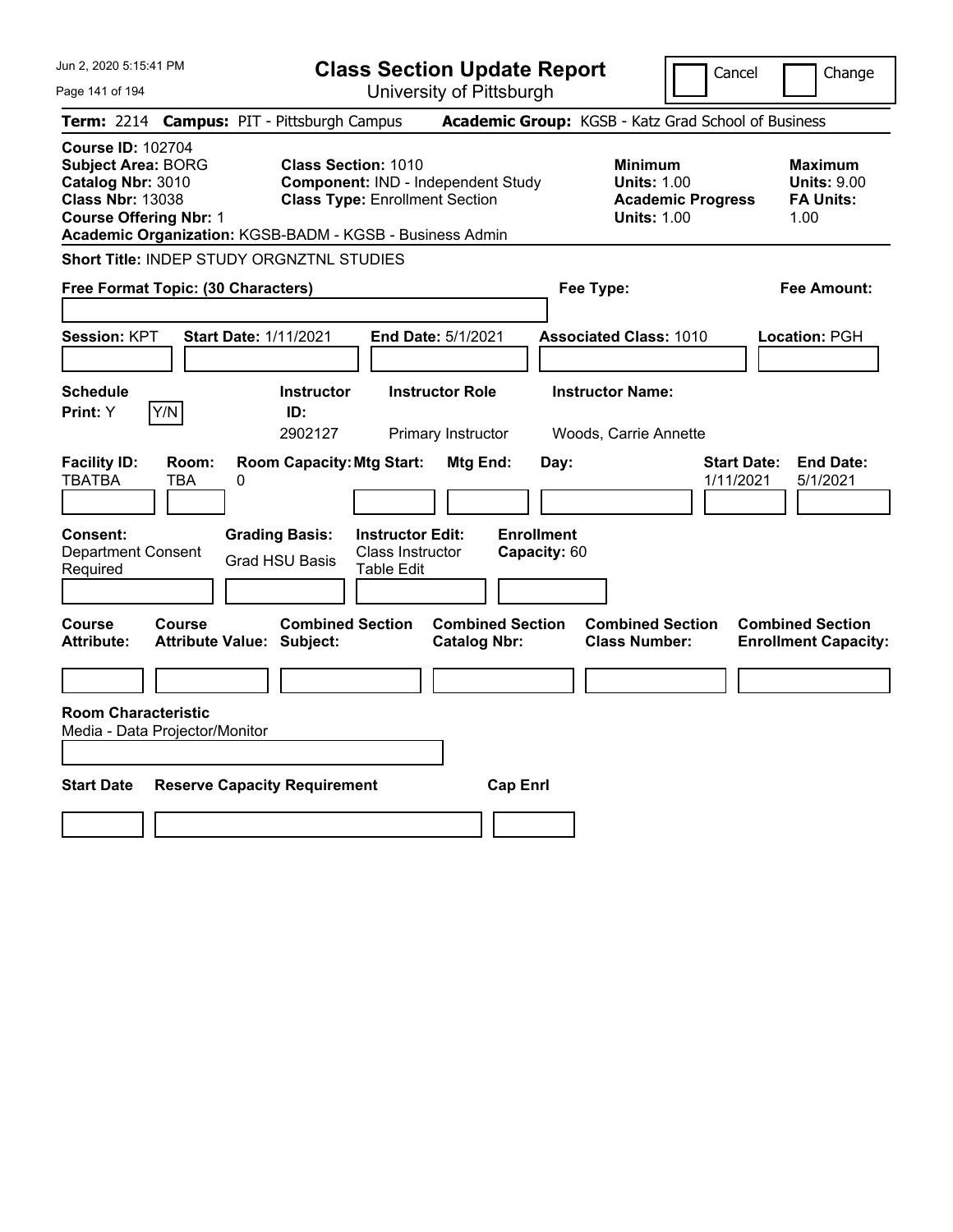| Jun 2, 2020 5:15:41 PM                                                                                                                 |                                                                                                                                                                             | <b>Class Section Update Report</b>                    | Cancel                                                                                 | Change                                                           |
|----------------------------------------------------------------------------------------------------------------------------------------|-----------------------------------------------------------------------------------------------------------------------------------------------------------------------------|-------------------------------------------------------|----------------------------------------------------------------------------------------|------------------------------------------------------------------|
| Page 142 of 194                                                                                                                        |                                                                                                                                                                             | University of Pittsburgh                              |                                                                                        |                                                                  |
| <b>Term: 2214</b>                                                                                                                      | <b>Campus: PIT - Pittsburgh Campus</b>                                                                                                                                      |                                                       | Academic Group: KGSB - Katz Grad School of Business                                    |                                                                  |
| <b>Course ID: 102715</b><br><b>Subject Area: BORG</b><br>Catalog Nbr: 3099<br><b>Class Nbr: 13039</b><br><b>Course Offering Nbr: 1</b> | <b>Class Section: 1010</b><br><b>Component: DIR - Directed Studies</b><br><b>Class Type: Enrollment Section</b><br>Academic Organization: KGSB-BADM - KGSB - Business Admin |                                                       | <b>Minimum</b><br><b>Units: 1.00</b><br><b>Academic Progress</b><br><b>Units: 1.00</b> | <b>Maximum</b><br><b>Units: 9.00</b><br><b>FA Units:</b><br>1.00 |
| <b>Short Title: READINGS ORGANIZTNAL STUDIES</b>                                                                                       |                                                                                                                                                                             |                                                       |                                                                                        |                                                                  |
| Free Format Topic: (30 Characters)                                                                                                     |                                                                                                                                                                             | Fee Type:                                             |                                                                                        | Fee Amount:                                                      |
| Session: KPT                                                                                                                           | <b>Start Date: 1/11/2021</b><br>End Date: 5/1/2021                                                                                                                          |                                                       | <b>Associated Class: 1010</b>                                                          | <b>Location: PGH</b>                                             |
| <b>Schedule</b><br>Y/N<br><b>Print:</b> Y                                                                                              | <b>Instructor Role</b><br><b>Instructor</b><br>ID:<br>2909148<br>Primary Instructor<br>2902127<br>Primary Instructor                                                        |                                                       | <b>Instructor Name:</b><br>Cohen, Susan Kaczka<br>Woods, Carrie Annette                |                                                                  |
| <b>Facility ID:</b><br>Room:<br><b>TBATBA</b><br>TBA<br>0<br><b>Consent:</b><br><b>Department Consent</b><br>Required                  | <b>Room Capacity: Mtg Start:</b><br><b>Grading Basis:</b><br><b>Instructor Edit:</b><br>No Enrollment<br><b>Grad Letter Grade</b><br>Choice                                 | Mtg End:<br>Day:<br><b>Enrollment</b><br>Capacity: 60 | <b>Start Date:</b><br>1/11/2021                                                        | <b>End Date:</b><br>5/1/2021                                     |
| <b>Course</b><br>Course<br><b>Attribute:</b>                                                                                           | <b>Combined Section</b><br><b>Attribute Value: Subject:</b>                                                                                                                 | <b>Combined Section</b><br><b>Catalog Nbr:</b>        | <b>Combined Section</b><br><b>Class Number:</b>                                        | <b>Combined Section</b><br><b>Enrollment Capacity:</b>           |
|                                                                                                                                        |                                                                                                                                                                             |                                                       |                                                                                        |                                                                  |
| <b>Room Characteristic</b><br>Media - Data Projector/Monitor<br><b>Start Date</b>                                                      | <b>Reserve Capacity Requirement</b>                                                                                                                                         | <b>Cap Enrl</b>                                       |                                                                                        |                                                                  |
|                                                                                                                                        |                                                                                                                                                                             |                                                       |                                                                                        |                                                                  |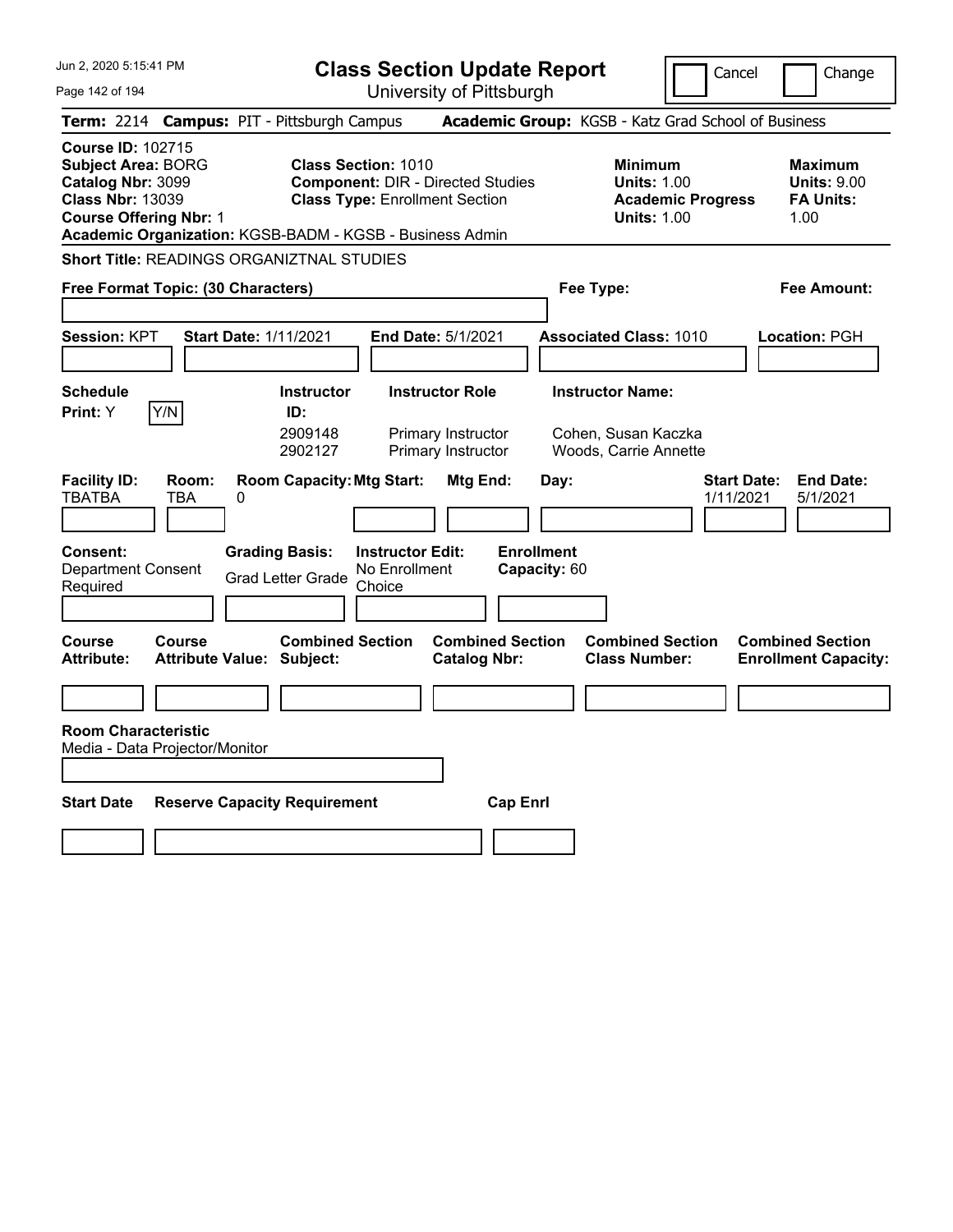| Jun 2, 2020 5:15:41 PM<br><b>Class Section Update Report</b><br>Cancel                                                                                                                                                                                                                                                                                                                                    | Change                                                           |
|-----------------------------------------------------------------------------------------------------------------------------------------------------------------------------------------------------------------------------------------------------------------------------------------------------------------------------------------------------------------------------------------------------------|------------------------------------------------------------------|
| University of Pittsburgh<br>Page 143 of 194                                                                                                                                                                                                                                                                                                                                                               |                                                                  |
| Academic Group: KGSB - Katz Grad School of Business<br><b>Campus: PIT - Pittsburgh Campus</b><br><b>Term: 2214</b>                                                                                                                                                                                                                                                                                        |                                                                  |
| <b>Course ID: 102743</b><br><b>Class Section: 1010</b><br><b>Subject Area: BQOM</b><br><b>Minimum</b><br>Catalog Nbr: 2060<br>Component: IND - Independent Study<br><b>Units: 1.00</b><br><b>Class Nbr: 13052</b><br><b>Class Type: Enrollment Section</b><br><b>Academic Progress</b><br><b>Course Offering Nbr: 1</b><br><b>Units: 1.00</b><br>Academic Organization: KGSB-BADM - KGSB - Business Admin | <b>Maximum</b><br><b>Units: 6.00</b><br><b>FA Units:</b><br>1.00 |
| Short Title: INDEP STUDY QUANTIT METHDS                                                                                                                                                                                                                                                                                                                                                                   |                                                                  |
| Free Format Topic: (30 Characters)<br>Fee Type:                                                                                                                                                                                                                                                                                                                                                           | Fee Amount:                                                      |
| Session: KS2<br><b>Start Date: 3/15/2021</b><br>End Date: 5/1/2021<br><b>Associated Class: 1010</b><br><b>Schedule</b><br><b>Instructor Role</b><br><b>Instructor Name:</b><br><b>Instructor</b>                                                                                                                                                                                                          | Location: PGH                                                    |
| Y/N<br>ID:<br>Print: Y                                                                                                                                                                                                                                                                                                                                                                                    |                                                                  |
| 0<br>No Instructor Assigned                                                                                                                                                                                                                                                                                                                                                                               |                                                                  |
| <b>Facility ID:</b><br><b>Room Capacity: Mtg Start:</b><br><b>Mtg End:</b><br><b>Start Date:</b><br>Room:<br>Day:<br><b>TBATBA</b><br><b>TBA</b><br>0<br>3/15/2021                                                                                                                                                                                                                                        | <b>End Date:</b><br>5/1/2021                                     |
| <b>Enrollment</b><br>Consent:<br><b>Grading Basis:</b><br><b>Instructor Edit:</b><br>Grad LG/SU3<br><b>Department Consent</b><br>No Enrollment<br>Capacity: 20<br>Required<br>Basis<br>Choice                                                                                                                                                                                                             |                                                                  |
| <b>Combined Section</b><br><b>Combined Section</b><br><b>Combined Section</b><br><b>Course</b><br><b>Course</b><br><b>Catalog Nbr:</b><br><b>Class Number:</b><br><b>Attribute:</b><br><b>Attribute Value: Subject:</b>                                                                                                                                                                                   | <b>Combined Section</b><br><b>Enrollment Capacity:</b>           |
|                                                                                                                                                                                                                                                                                                                                                                                                           |                                                                  |
| <b>Room Characteristic</b><br>Media - Data Projector/Monitor                                                                                                                                                                                                                                                                                                                                              |                                                                  |
|                                                                                                                                                                                                                                                                                                                                                                                                           |                                                                  |
| <b>Start Date</b><br><b>Reserve Capacity Requirement</b><br><b>Cap Enrl</b>                                                                                                                                                                                                                                                                                                                               |                                                                  |
|                                                                                                                                                                                                                                                                                                                                                                                                           |                                                                  |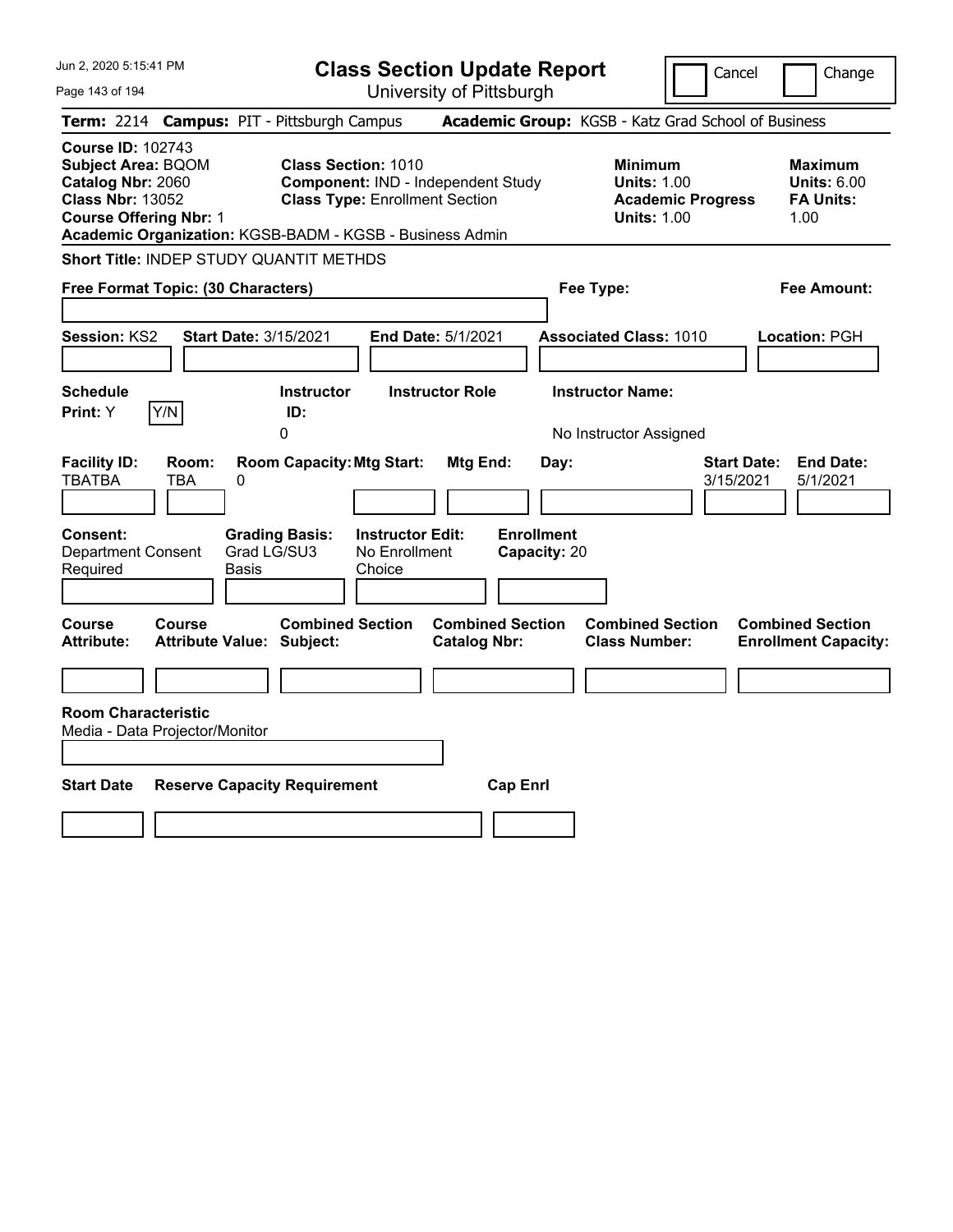| Jun 2, 2020 5:15:41 PM                                                                                                                 | <b>Class Section Update Report</b>                                                                                                                                    |                                                                                        | Cancel<br>Change                                                 |
|----------------------------------------------------------------------------------------------------------------------------------------|-----------------------------------------------------------------------------------------------------------------------------------------------------------------------|----------------------------------------------------------------------------------------|------------------------------------------------------------------|
| Page 144 of 194                                                                                                                        | University of Pittsburgh                                                                                                                                              |                                                                                        |                                                                  |
| <b>Term: 2214</b>                                                                                                                      | <b>Campus: PIT - Pittsburgh Campus</b>                                                                                                                                | Academic Group: KGSB - Katz Grad School of Business                                    |                                                                  |
| <b>Course ID: 102743</b><br><b>Subject Area: BQOM</b><br>Catalog Nbr: 2060<br><b>Class Nbr: 16298</b><br><b>Course Offering Nbr: 1</b> | <b>Class Section: 1150</b><br>Component: IND - Independent Study<br><b>Class Type: Enrollment Section</b><br>Academic Organization: KGSB-BADM - KGSB - Business Admin | <b>Minimum</b><br><b>Units: 1.00</b><br><b>Academic Progress</b><br><b>Units: 1.00</b> | <b>Maximum</b><br><b>Units: 6.00</b><br><b>FA Units:</b><br>1.00 |
| Short Title: INDEP STUDY QUANTIT METHDS                                                                                                |                                                                                                                                                                       |                                                                                        |                                                                  |
| Free Format Topic: (30 Characters)                                                                                                     |                                                                                                                                                                       | Fee Type:                                                                              | Fee Amount:                                                      |
| Session: KS1<br><b>Start Date: 1/11/2021</b>                                                                                           | End Date: 3/7/2021                                                                                                                                                    | <b>Associated Class: 1150</b>                                                          | Location: PGH                                                    |
| <b>Schedule</b><br>Y/N<br>Print: Y                                                                                                     | <b>Instructor Role</b><br><b>Instructor</b><br>ID:                                                                                                                    | <b>Instructor Name:</b>                                                                |                                                                  |
|                                                                                                                                        | 0                                                                                                                                                                     | No Instructor Assigned                                                                 |                                                                  |
| <b>Facility ID:</b><br>Room:<br><b>TBATBA</b><br><b>TBA</b><br>0<br><b>Consent:</b><br><b>Department Consent</b><br>Required<br>Basis  | <b>Room Capacity: Mtg Start:</b><br>Mtg End:<br><b>Grading Basis:</b><br><b>Instructor Edit:</b><br>Grad LG/SU3<br>No Enrollment<br>Choice                            | Day:<br><b>Enrollment</b><br>Capacity: 30                                              | <b>Start Date:</b><br><b>End Date:</b><br>1/11/2021<br>3/7/2021  |
|                                                                                                                                        |                                                                                                                                                                       |                                                                                        |                                                                  |
| <b>Course</b><br><b>Course</b><br><b>Attribute:</b><br><b>Attribute Value: Subject:</b>                                                | <b>Combined Section</b><br><b>Combined Section</b><br><b>Catalog Nbr:</b>                                                                                             | <b>Combined Section</b><br><b>Class Number:</b>                                        | <b>Combined Section</b><br><b>Enrollment Capacity:</b>           |
| <b>Room Characteristic</b>                                                                                                             |                                                                                                                                                                       |                                                                                        |                                                                  |
| Media - Data Projector/Monitor                                                                                                         |                                                                                                                                                                       |                                                                                        |                                                                  |
| <b>Start Date</b><br><b>Reserve Capacity Requirement</b>                                                                               |                                                                                                                                                                       | <b>Cap Enrl</b>                                                                        |                                                                  |
|                                                                                                                                        |                                                                                                                                                                       |                                                                                        |                                                                  |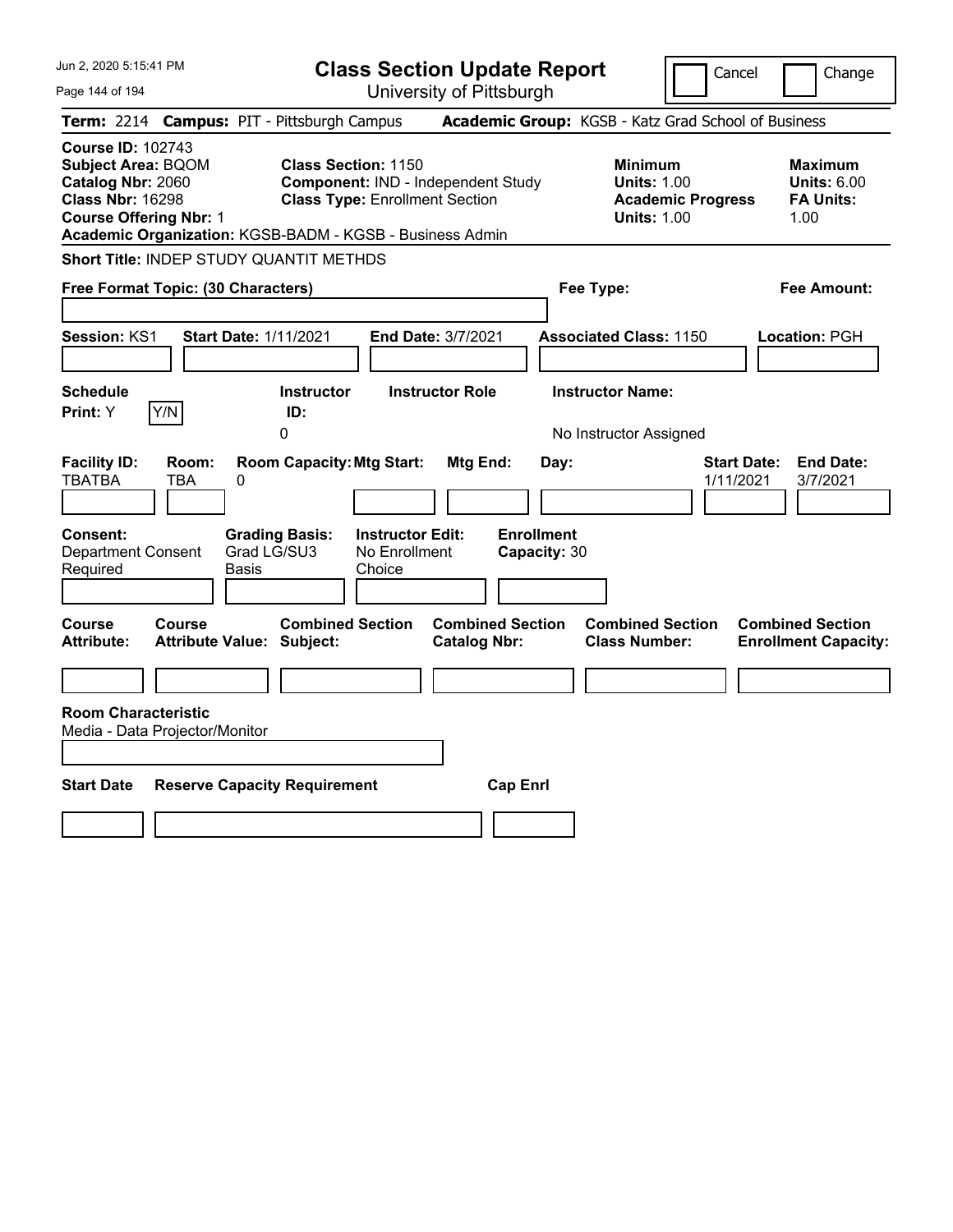| Jun 2, 2020 5:15:41 PM                                                                                                                                                                             |                                                                                                           | <b>Class Section Update Report</b>             | Cancel                                                                                 | Change                                                           |
|----------------------------------------------------------------------------------------------------------------------------------------------------------------------------------------------------|-----------------------------------------------------------------------------------------------------------|------------------------------------------------|----------------------------------------------------------------------------------------|------------------------------------------------------------------|
| Page 145 of 194                                                                                                                                                                                    |                                                                                                           | University of Pittsburgh                       |                                                                                        |                                                                  |
| <b>Term: 2214</b>                                                                                                                                                                                  | <b>Campus: PIT - Pittsburgh Campus</b>                                                                    |                                                | Academic Group: KGSB - Katz Grad School of Business                                    |                                                                  |
| <b>Course ID: 102744</b><br><b>Subject Area: BQOM</b><br>Catalog Nbr: 2061<br><b>Class Nbr: 15297</b><br><b>Course Offering Nbr: 1</b><br>Academic Organization: KGSB-BADM - KGSB - Business Admin | <b>Class Section: 1060</b><br>Component: IND - Independent Study<br><b>Class Type: Enrollment Section</b> |                                                | <b>Minimum</b><br><b>Units: 1.00</b><br><b>Academic Progress</b><br><b>Units: 1.00</b> | <b>Maximum</b><br><b>Units: 6.00</b><br><b>FA Units:</b><br>1.00 |
| Short Title: INDEP STUDY OPERATIONS MGMNT                                                                                                                                                          |                                                                                                           |                                                |                                                                                        |                                                                  |
| Free Format Topic: (30 Characters)                                                                                                                                                                 |                                                                                                           |                                                | Fee Type:                                                                              | Fee Amount:                                                      |
| Session: KS2<br><b>Start Date: 3/15/2021</b>                                                                                                                                                       |                                                                                                           | End Date: 5/1/2021                             | <b>Associated Class: 1060</b>                                                          | Location: PGH                                                    |
| <b>Schedule</b><br>Y/N<br>Print: Y                                                                                                                                                                 | <b>Instructor</b><br>ID:<br>0                                                                             | <b>Instructor Role</b>                         | <b>Instructor Name:</b><br>No Instructor Assigned                                      |                                                                  |
| <b>Facility ID:</b><br>Room:<br><b>NEEDSAROOM</b>                                                                                                                                                  | <b>Room Capacity: Mtg Start:</b>                                                                          | Mtg End:<br>Day:                               |                                                                                        | <b>Start Date: End Date:</b>                                     |
| <b>Consent:</b><br><b>Department Consent</b><br>Required<br>Basis                                                                                                                                  | <b>Instructor Edit:</b><br><b>Grading Basis:</b><br>Grad LG/SU3<br>No Enrollment<br>Choice                | <b>Enrollment</b><br>Capacity: 25              |                                                                                        |                                                                  |
| <b>Course</b><br>Course<br><b>Attribute Value: Subject:</b><br><b>Attribute:</b>                                                                                                                   | <b>Combined Section</b>                                                                                   | <b>Combined Section</b><br><b>Catalog Nbr:</b> | <b>Combined Section</b><br><b>Class Number:</b>                                        | <b>Combined Section</b><br><b>Enrollment Capacity:</b>           |
| <b>Room Characteristic</b><br>Media - Data Projector/Monitor                                                                                                                                       |                                                                                                           |                                                |                                                                                        |                                                                  |
| <b>Start Date</b>                                                                                                                                                                                  | <b>Reserve Capacity Requirement</b>                                                                       | <b>Cap Enrl</b>                                |                                                                                        |                                                                  |
|                                                                                                                                                                                                    |                                                                                                           |                                                |                                                                                        |                                                                  |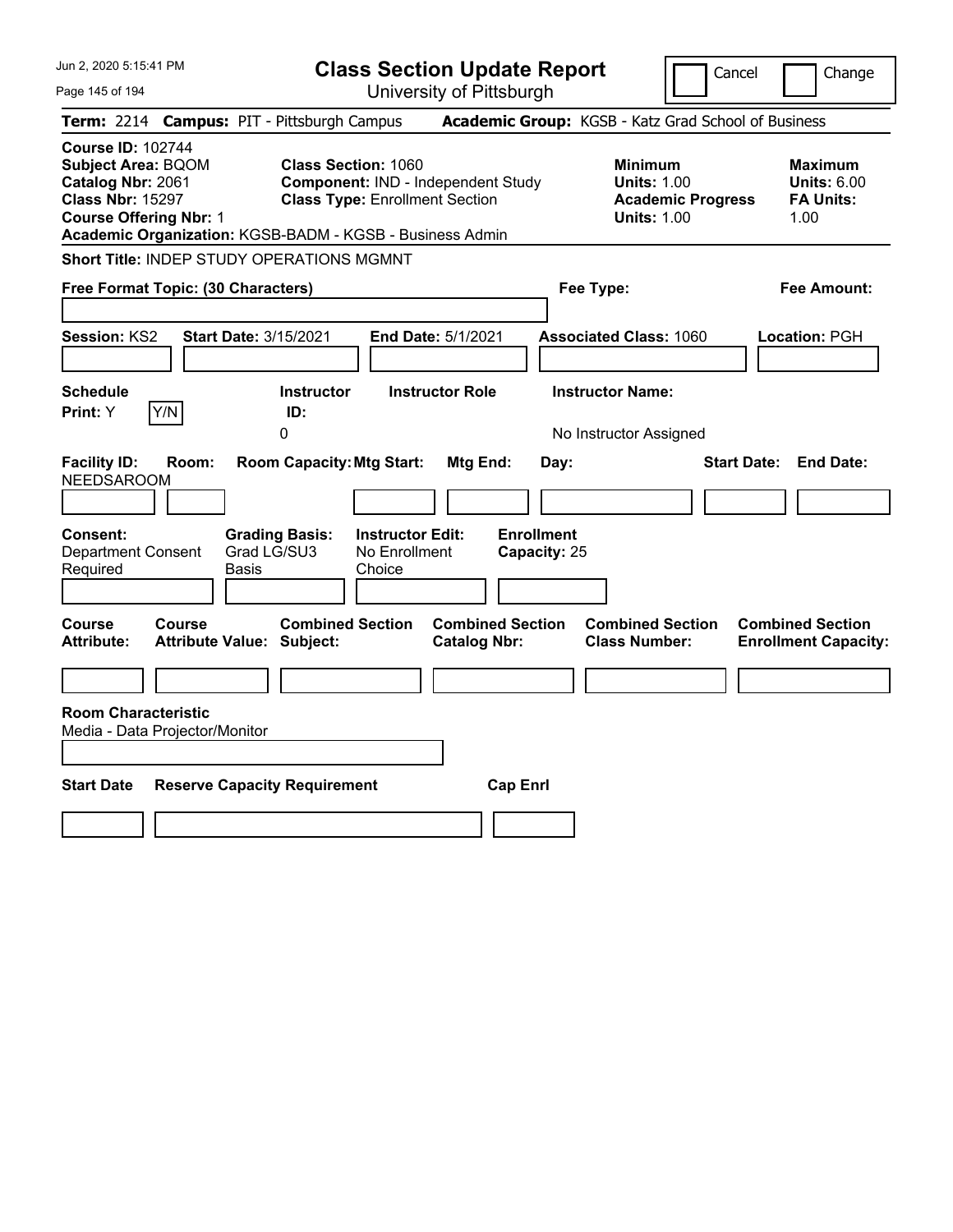| Jun 2, 2020 5:15:41 PM                                                                                                                                                                             |                                                                                                                                | <b>Class Section Update Report</b><br>Cancel<br>Change |                                                                                        |                                                                  |  |  |  |
|----------------------------------------------------------------------------------------------------------------------------------------------------------------------------------------------------|--------------------------------------------------------------------------------------------------------------------------------|--------------------------------------------------------|----------------------------------------------------------------------------------------|------------------------------------------------------------------|--|--|--|
| Page 146 of 194                                                                                                                                                                                    |                                                                                                                                | University of Pittsburgh                               |                                                                                        |                                                                  |  |  |  |
| <b>Term: 2214</b>                                                                                                                                                                                  | <b>Campus: PIT - Pittsburgh Campus</b>                                                                                         |                                                        | Academic Group: KGSB - Katz Grad School of Business                                    |                                                                  |  |  |  |
| <b>Course ID: 102744</b><br><b>Subject Area: BQOM</b><br>Catalog Nbr: 2061<br><b>Class Nbr: 16438</b><br><b>Course Offering Nbr: 1</b><br>Academic Organization: KGSB-BADM - KGSB - Business Admin | <b>Class Section: 1150</b><br>Component: IND - Independent Study<br><b>Class Type: Enrollment Section</b>                      |                                                        | <b>Minimum</b><br><b>Units: 1.00</b><br><b>Academic Progress</b><br><b>Units: 1.00</b> | <b>Maximum</b><br><b>Units: 6.00</b><br><b>FA Units:</b><br>1.00 |  |  |  |
| Short Title: INDEP STUDY OPERATIONS MGMNT                                                                                                                                                          |                                                                                                                                |                                                        |                                                                                        |                                                                  |  |  |  |
| Free Format Topic: (30 Characters)                                                                                                                                                                 |                                                                                                                                |                                                        | Fee Type:                                                                              | Fee Amount:                                                      |  |  |  |
| Session: KS1<br><b>Start Date: 1/11/2021</b><br><b>Schedule</b><br>Y/N<br>Print: Y                                                                                                                 | <b>Instructor</b><br>ID:                                                                                                       | End Date: 3/7/2021<br><b>Instructor Role</b>           | <b>Associated Class: 1150</b><br><b>Instructor Name:</b>                               | Location: PGH                                                    |  |  |  |
|                                                                                                                                                                                                    | 0                                                                                                                              |                                                        | No Instructor Assigned                                                                 |                                                                  |  |  |  |
| <b>Facility ID:</b><br>Room:<br><b>TBATBA</b><br>0<br>TBA<br><b>Consent:</b><br><b>Department Consent</b><br>Required<br>Basis                                                                     | <b>Room Capacity: Mtg Start:</b><br><b>Instructor Edit:</b><br><b>Grading Basis:</b><br>Grad LG/SU3<br>No Enrollment<br>Choice | Mtg End:<br>Day:<br><b>Enrollment</b><br>Capacity: 20  |                                                                                        | <b>Start Date:</b><br><b>End Date:</b><br>1/11/2021<br>3/7/2021  |  |  |  |
| <b>Course</b><br>Course<br><b>Attribute Value: Subject:</b><br><b>Attribute:</b><br><b>Room Characteristic</b><br>Media - Data Projector/Monitor                                                   | <b>Combined Section</b>                                                                                                        | <b>Combined Section</b><br><b>Catalog Nbr:</b>         | <b>Combined Section</b><br><b>Class Number:</b>                                        | <b>Combined Section</b><br><b>Enrollment Capacity:</b>           |  |  |  |
|                                                                                                                                                                                                    |                                                                                                                                |                                                        |                                                                                        |                                                                  |  |  |  |
| <b>Start Date</b>                                                                                                                                                                                  | <b>Reserve Capacity Requirement</b>                                                                                            | <b>Cap Enrl</b>                                        |                                                                                        |                                                                  |  |  |  |
|                                                                                                                                                                                                    |                                                                                                                                |                                                        |                                                                                        |                                                                  |  |  |  |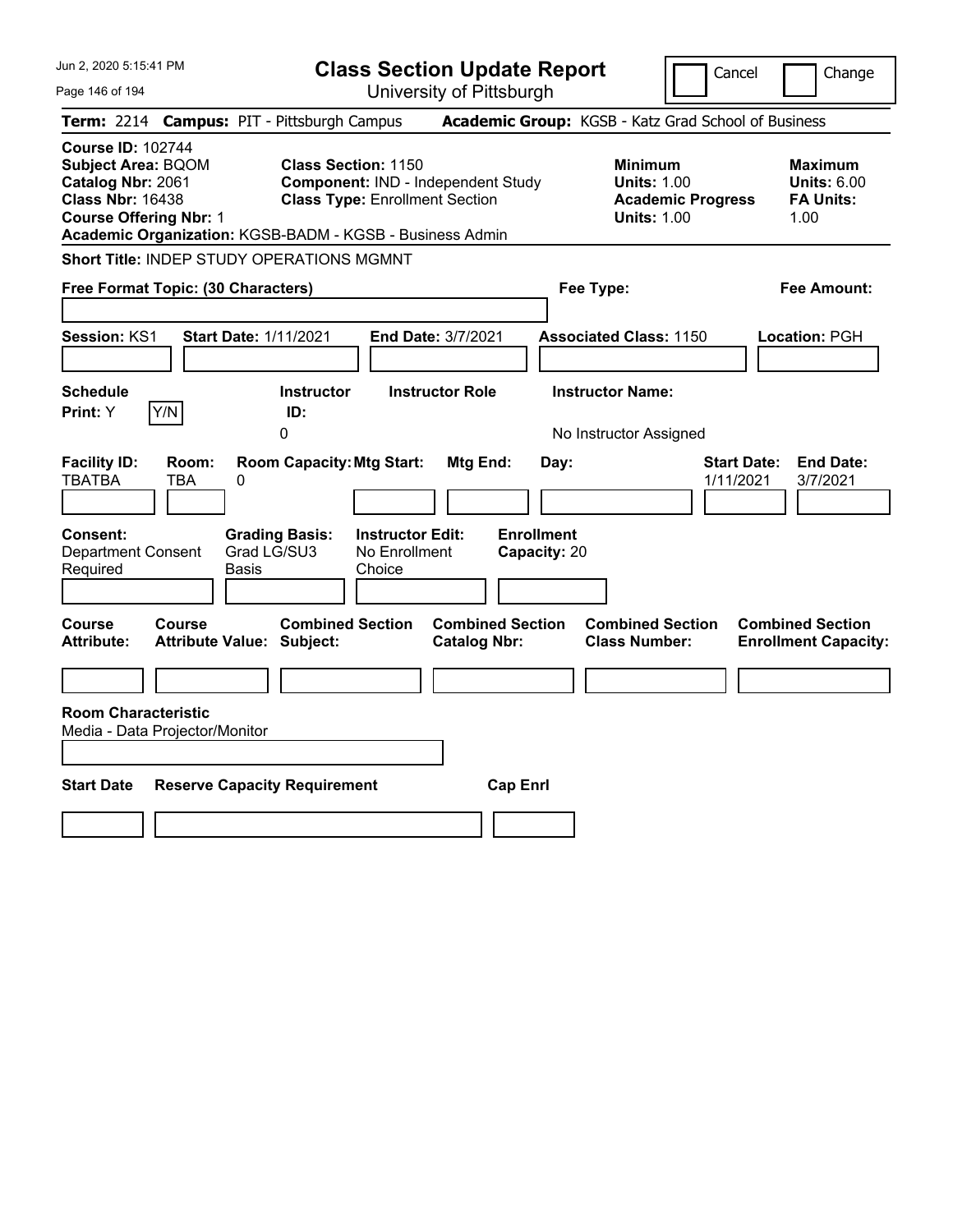| Jun 2, 2020 5:15:41 PM                                                                                                                 |               |                                                                                                                               |                                                                                                        |                                              | <b>Class Section Update Report</b> |                                                            | Cancel                   | Change                                                           |
|----------------------------------------------------------------------------------------------------------------------------------------|---------------|-------------------------------------------------------------------------------------------------------------------------------|--------------------------------------------------------------------------------------------------------|----------------------------------------------|------------------------------------|------------------------------------------------------------|--------------------------|------------------------------------------------------------------|
| Page 147 of 194                                                                                                                        |               |                                                                                                                               |                                                                                                        |                                              | University of Pittsburgh           |                                                            |                          |                                                                  |
|                                                                                                                                        |               | Term: 2214 Campus: PIT - Pittsburgh Campus                                                                                    |                                                                                                        |                                              |                                    | Academic Group: KGSB - Katz Grad School of Business        |                          |                                                                  |
| <b>Course ID: 183565</b><br><b>Subject Area: BQOM</b><br>Catalog Nbr: 2139<br><b>Class Nbr: 20938</b><br><b>Course Offering Nbr: 1</b> |               | Academic Organization: KGSB-BADM - KGSB - Business Admin                                                                      | <b>Class Section: 1120</b><br><b>Component: LEC - Lecture</b><br><b>Class Type: Enrollment Section</b> |                                              |                                    | <b>Minimum</b><br><b>Units: 3.00</b><br><b>Units: 3.00</b> | <b>Academic Progress</b> | <b>Maximum</b><br><b>Units: 3.00</b><br><b>FA Units:</b><br>3.00 |
|                                                                                                                                        |               | <b>Short Title: SIX SIGMA THEORY AND PRACTICE</b>                                                                             |                                                                                                        |                                              |                                    |                                                            |                          |                                                                  |
| Free Format Topic: (30 Characters)                                                                                                     |               |                                                                                                                               |                                                                                                        |                                              |                                    | Fee Type:                                                  |                          | <b>Fee Amount:</b>                                               |
| <b>Session: KMT</b>                                                                                                                    |               | <b>Start Date: 1/11/2021</b>                                                                                                  |                                                                                                        | <b>End Date: 5/1/2021</b>                    |                                    | <b>Associated Class: 1120</b>                              |                          | Location: PGH                                                    |
| <b>Schedule</b><br>Print: Y                                                                                                            | Y/N           | <b>Instructor</b><br>ID:<br>2944721                                                                                           |                                                                                                        | <b>Instructor Role</b><br>Primary Instructor |                                    | <b>Instructor Name:</b><br>Kimpel, James Farley            |                          |                                                                  |
| <b>Facility ID:</b><br><b>NEEDSAROOM</b>                                                                                               | Room:         | <b>Room Capacity: Mtg Start:</b>                                                                                              | 6:20 PM                                                                                                | Mtg End:<br>9:20 PM                          | Day:<br>We                         |                                                            | 1/11/2021                | <b>Start Date:</b><br><b>End Date:</b><br>5/1/2021               |
| Consent:<br><b>Department Consent</b><br>Required                                                                                      |               | <b>Grading Basis:</b><br>Grad LG/SNC<br><b>Basis</b>                                                                          | <b>Instructor Edit:</b><br>No Enrollment<br>Choice                                                     |                                              | <b>Enrollment</b><br>Capacity: 30  |                                                            |                          |                                                                  |
| <b>Course</b><br><b>Attribute:</b>                                                                                                     | <b>Course</b> | <b>Combined Section</b><br><b>Attribute Value: Subject:</b><br><b>BUSQOM</b>                                                  |                                                                                                        | <b>Catalog Nbr:</b><br>1745                  | <b>Combined Section</b>            | <b>Combined Section</b><br><b>Class Number:</b><br>30772   |                          | <b>Combined Section</b><br><b>Enrollment Capacity:</b><br>6      |
| <b>Room Characteristic</b><br>Media - Data Projector/Monitor<br>PeopleSoft - Scheduled (PS)                                            |               |                                                                                                                               |                                                                                                        |                                              |                                    |                                                            |                          |                                                                  |
| <b>Start Date</b><br>12/1/2020<br>10/1/2020<br>10/1/2020                                                                               |               | <b>Reserve Capacity Requirement</b><br>Restricted to BUSADP-MBA<br>Restricted to BUSADP-MBA<br><b>Restricted to BUSAD-MBA</b> |                                                                                                        |                                              | <b>Cap Enrl</b><br>0<br>11<br>11   |                                                            |                          |                                                                  |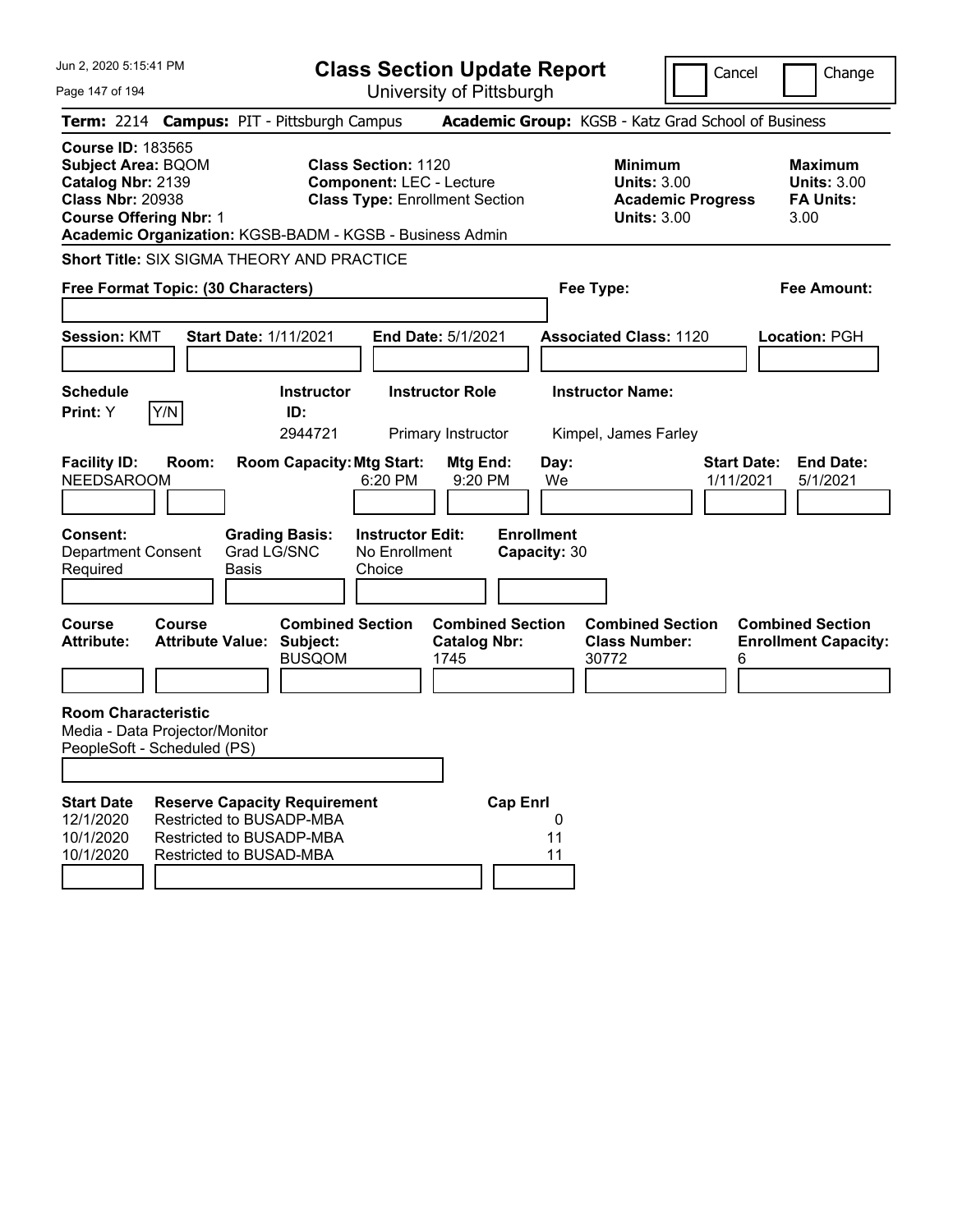| Jun 2, 2020 5:15:41 PM                                                                                                                 |                         |                                                                 |                                                               | <b>Class Section Update Report</b>             |                                   |                                                                                        | Cancel                          | Change                                                           |
|----------------------------------------------------------------------------------------------------------------------------------------|-------------------------|-----------------------------------------------------------------|---------------------------------------------------------------|------------------------------------------------|-----------------------------------|----------------------------------------------------------------------------------------|---------------------------------|------------------------------------------------------------------|
| Page 148 of 194                                                                                                                        |                         |                                                                 |                                                               | University of Pittsburgh                       |                                   |                                                                                        |                                 |                                                                  |
|                                                                                                                                        |                         | Term: 2214 Campus: PIT - Pittsburgh Campus                      |                                                               |                                                |                                   | Academic Group: KGSB - Katz Grad School of Business                                    |                                 |                                                                  |
| <b>Course ID: 102757</b><br><b>Subject Area: BQOM</b><br>Catalog Nbr: 2401<br><b>Class Nbr: 13058</b><br><b>Course Offering Nbr: 1</b> |                         | Academic Organization: KGSB-BADM - KGSB - Business Admin        | <b>Class Section: 1010</b><br><b>Component: LEC - Lecture</b> | <b>Class Type: Enrollment Section</b>          |                                   | <b>Minimum</b><br><b>Units: 3.00</b><br><b>Academic Progress</b><br><b>Units: 3.00</b> |                                 | <b>Maximum</b><br><b>Units: 3.00</b><br><b>FA Units:</b><br>3.00 |
|                                                                                                                                        |                         | <b>Short Title: STATISTICAL ANALYSIS: UNCERT</b>                |                                                               |                                                |                                   |                                                                                        |                                 |                                                                  |
| Free Format Topic: (30 Characters)                                                                                                     |                         |                                                                 |                                                               |                                                | Fee Type:                         |                                                                                        |                                 | Fee Amount:                                                      |
| <b>Session: KMT</b>                                                                                                                    |                         | <b>Start Date: 1/11/2021</b>                                    |                                                               | <b>End Date: 5/1/2021</b>                      |                                   | <b>Associated Class: 1010</b>                                                          |                                 | Location: PGH                                                    |
| <b>Schedule</b><br><b>Print:</b> Y                                                                                                     | Y/N                     | <b>Instructor</b><br>ID:<br>2909447                             |                                                               | <b>Instructor Role</b><br>Primary Instructor   |                                   | <b>Instructor Name:</b><br>Shang, Jennifer Shiou-Chen                                  |                                 |                                                                  |
| <b>Facility ID:</b><br><b>NEEDSAROOM</b>                                                                                               | Room:                   | <b>Room Capacity: Mtg Start:</b>                                | 6:20 PM                                                       | Mtg End:<br>9:20 PM                            | Day:<br>Tu                        |                                                                                        | <b>Start Date:</b><br>1/11/2021 | <b>End Date:</b><br>5/1/2021                                     |
| <b>Consent:</b><br>No Special Consent<br>Required                                                                                      | Basis                   | <b>Grading Basis:</b><br>Grad LG/SU3                            | <b>Instructor Edit:</b><br>No Enrollment<br>Choice            |                                                | <b>Enrollment</b><br>Capacity: 58 |                                                                                        |                                 |                                                                  |
| Course<br><b>Attribute:</b><br>IDM.                                                                                                    | Course<br><b>HYBRID</b> | <b>Combined Section</b><br><b>Attribute Value: Subject:</b>     |                                                               | <b>Combined Section</b><br><b>Catalog Nbr:</b> |                                   | <b>Combined Section</b><br><b>Class Number:</b>                                        |                                 | <b>Combined Section</b><br><b>Enrollment Capacity:</b>           |
| <b>Room Characteristic</b><br>Media - Data Projector/Monitor<br>PeopleSoft - Scheduled (PS)                                            |                         |                                                                 |                                                               |                                                |                                   |                                                                                        |                                 |                                                                  |
| <b>Start Date</b><br>10/1/2020                                                                                                         |                         | <b>Reserve Capacity Requirement</b><br>Restricted to BUSADP-MBA |                                                               | <b>Cap Enrl</b>                                | 58                                |                                                                                        |                                 |                                                                  |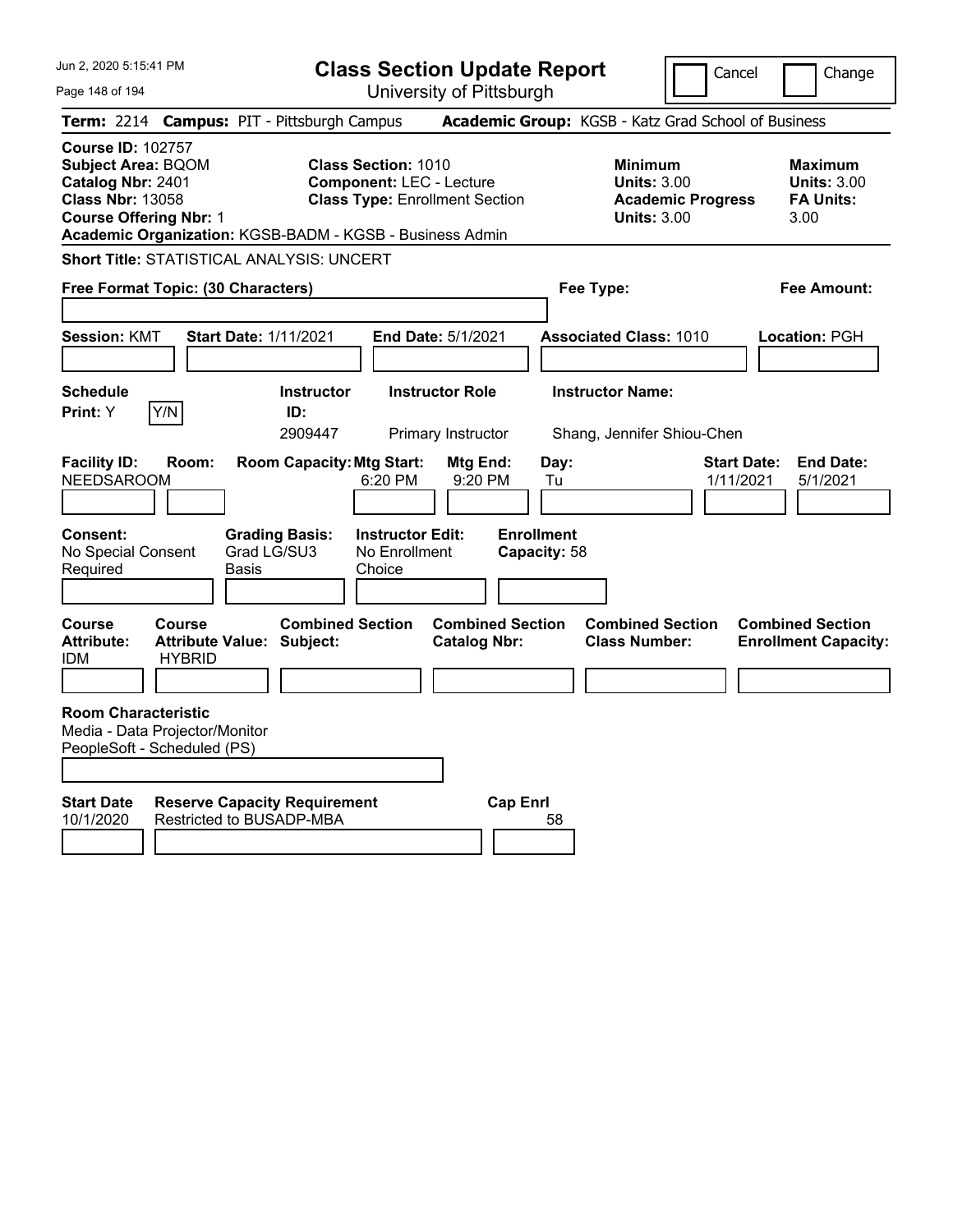| Jun 2, 2020 5:15:41 PM                                                                                                                 |        |                                                                |                                                               | <b>Class Section Update Report</b>                  |                                   |                                                            | Cancel                          | Change                                                           |
|----------------------------------------------------------------------------------------------------------------------------------------|--------|----------------------------------------------------------------|---------------------------------------------------------------|-----------------------------------------------------|-----------------------------------|------------------------------------------------------------|---------------------------------|------------------------------------------------------------------|
| Page 149 of 194                                                                                                                        |        |                                                                |                                                               | University of Pittsburgh                            |                                   |                                                            |                                 |                                                                  |
|                                                                                                                                        |        | Term: 2214 Campus: PIT - Pittsburgh Campus                     |                                                               | Academic Group: KGSB - Katz Grad School of Business |                                   |                                                            |                                 |                                                                  |
| <b>Course ID: 102762</b><br><b>Subject Area: BQOM</b><br>Catalog Nbr: 2421<br><b>Class Nbr: 13065</b><br><b>Course Offering Nbr: 1</b> |        | Academic Organization: KGSB-BADM - KGSB - Business Admin       | <b>Class Section: 1115</b><br><b>Component: LEC - Lecture</b> | <b>Class Type: Enrollment Section</b>               |                                   | <b>Minimum</b><br><b>Units: 1.50</b><br><b>Units: 1.50</b> | <b>Academic Progress</b>        | <b>Maximum</b><br><b>Units: 1.50</b><br><b>FA Units:</b><br>1.50 |
|                                                                                                                                        |        | Short Title: DECISN TECHN IN MFG & OPER MGT                    |                                                               |                                                     |                                   |                                                            |                                 |                                                                  |
| Free Format Topic: (30 Characters)                                                                                                     |        |                                                                |                                                               |                                                     | Fee Type:                         |                                                            |                                 | <b>Fee Amount:</b>                                               |
|                                                                                                                                        |        |                                                                |                                                               |                                                     |                                   |                                                            |                                 |                                                                  |
| <b>Session: KS1</b>                                                                                                                    |        | <b>Start Date: 1/11/2021</b>                                   |                                                               | <b>End Date: 3/7/2021</b>                           |                                   | <b>Associated Class: 1115</b>                              |                                 | Location: PGH                                                    |
| <b>Schedule</b>                                                                                                                        |        | <b>Instructor</b>                                              |                                                               | <b>Instructor Role</b>                              |                                   | <b>Instructor Name:</b>                                    |                                 |                                                                  |
| Print: Y                                                                                                                               | Y/N    | ID:                                                            |                                                               |                                                     |                                   |                                                            |                                 |                                                                  |
|                                                                                                                                        |        | 2909195                                                        |                                                               | Primary Instructor                                  |                                   | Tadikamalla, Pandu R                                       |                                 |                                                                  |
| <b>Facility ID:</b><br><b>NEEDSAROOM</b>                                                                                               | Room:  | <b>Room Capacity: Mtg Start:</b>                               | 2:00 PM                                                       | Mtg End:<br>3:20 PM                                 | Day:<br>TuTh                      |                                                            | <b>Start Date:</b><br>1/11/2021 | <b>End Date:</b><br>3/7/2021                                     |
| <b>Consent:</b><br><b>Department Consent</b><br>Required                                                                               |        | <b>Grading Basis:</b><br>Grad LG/SNC<br>Basis                  | <b>Instructor Edit:</b><br>No Enrollment<br>Choice            |                                                     | <b>Enrollment</b><br>Capacity: 58 |                                                            |                                 |                                                                  |
| <b>Course</b><br><b>Attribute:</b>                                                                                                     | Course | <b>Combined Section</b><br><b>Attribute Value: Subject:</b>    |                                                               | <b>Combined Section</b><br><b>Catalog Nbr:</b>      |                                   | <b>Combined Section</b><br><b>Class Number:</b>            |                                 | <b>Combined Section</b><br><b>Enrollment Capacity:</b>           |
|                                                                                                                                        |        |                                                                |                                                               |                                                     |                                   |                                                            |                                 |                                                                  |
| <b>Room Characteristic</b><br>Media - Data Projector/Monitor<br>PeopleSoft - Scheduled (PS)                                            |        |                                                                |                                                               |                                                     |                                   |                                                            |                                 |                                                                  |
|                                                                                                                                        |        |                                                                |                                                               |                                                     |                                   |                                                            |                                 |                                                                  |
| <b>Start Date</b><br>12/1/2020                                                                                                         |        | <b>Reserve Capacity Requirement</b><br>Restricted to BUSAD-MBA |                                                               | <b>Cap Enrl</b>                                     | 0                                 |                                                            |                                 |                                                                  |
| 10/1/2020                                                                                                                              |        | Restricted to BUSAD-MBA                                        |                                                               |                                                     | 36                                |                                                            |                                 |                                                                  |
|                                                                                                                                        |        |                                                                |                                                               |                                                     |                                   |                                                            |                                 |                                                                  |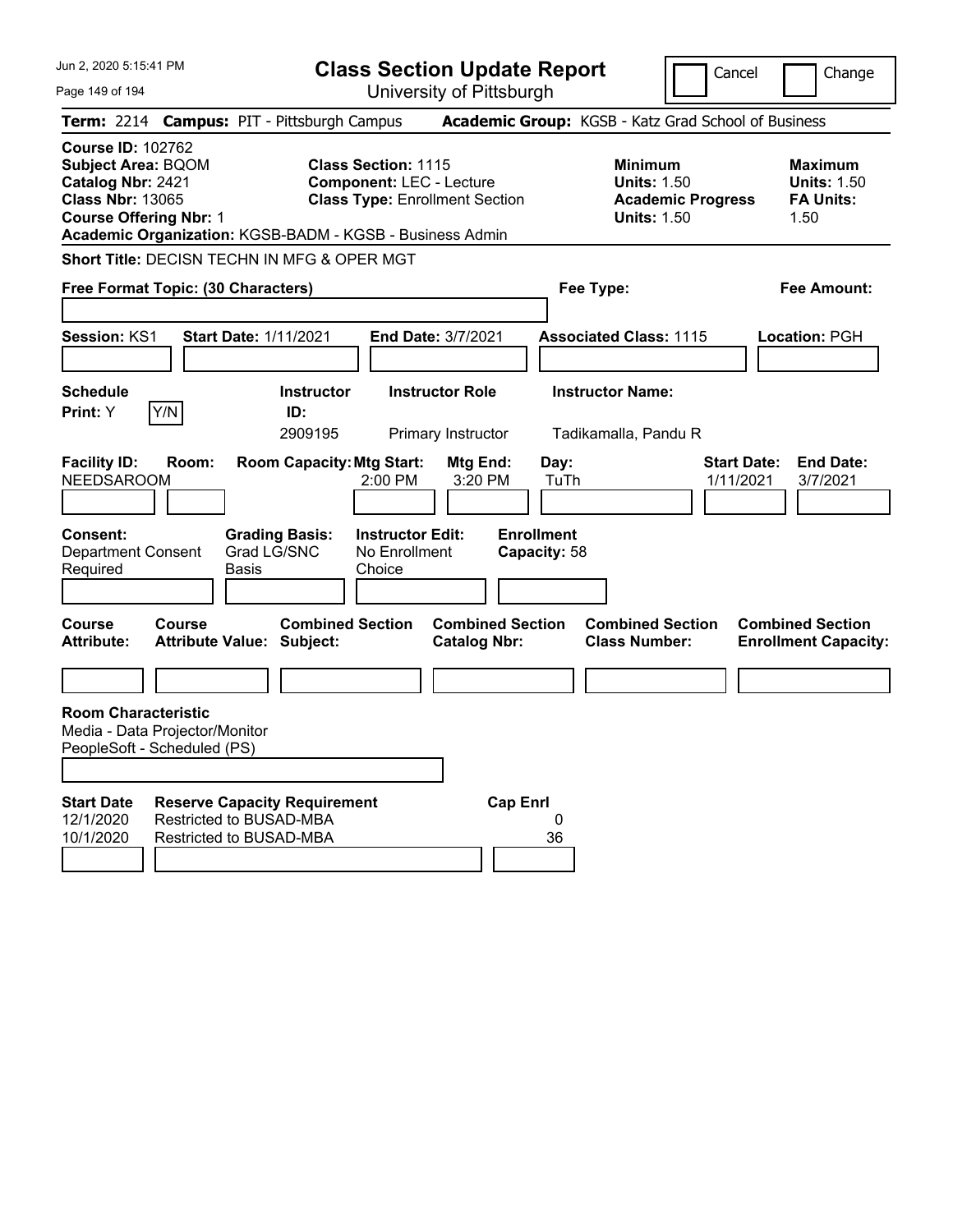| Jun 2, 2020 5:15:41 PM<br>Page 150 of 194                                                                                              |        |                                                                                           |                                                               | <b>Class Section Update Report</b><br>University of Pittsburgh |                                   |                                                                                        | Cancel                          | Change                                                           |
|----------------------------------------------------------------------------------------------------------------------------------------|--------|-------------------------------------------------------------------------------------------|---------------------------------------------------------------|----------------------------------------------------------------|-----------------------------------|----------------------------------------------------------------------------------------|---------------------------------|------------------------------------------------------------------|
|                                                                                                                                        |        | Term: 2214 Campus: PIT - Pittsburgh Campus                                                |                                                               |                                                                |                                   | Academic Group: KGSB - Katz Grad School of Business                                    |                                 |                                                                  |
| <b>Course ID: 102762</b><br><b>Subject Area: BQOM</b><br>Catalog Nbr: 2421<br><b>Class Nbr: 13068</b><br><b>Course Offering Nbr: 1</b> |        | Academic Organization: KGSB-BADM - KGSB - Business Admin                                  | <b>Class Section: 1120</b><br><b>Component: LEC - Lecture</b> | <b>Class Type: Enrollment Section</b>                          |                                   | <b>Minimum</b><br><b>Units: 1.50</b><br><b>Academic Progress</b><br><b>Units: 1.50</b> |                                 | <b>Maximum</b><br><b>Units: 1.50</b><br><b>FA Units:</b><br>1.50 |
| Free Format Topic: (30 Characters)                                                                                                     |        | <b>Short Title: DECISN TECHN IN MFG &amp; OPER MGT</b>                                    |                                                               |                                                                | Fee Type:                         |                                                                                        |                                 | <b>Fee Amount:</b>                                               |
| <b>Session: KS1</b>                                                                                                                    |        | <b>Start Date: 1/11/2021</b>                                                              |                                                               | End Date: 3/7/2021                                             |                                   | <b>Associated Class: 1120</b>                                                          |                                 | Location: PGH                                                    |
| <b>Schedule</b><br>Print: Y                                                                                                            | Y/N    | <b>Instructor</b><br>ID:<br>2909195                                                       |                                                               | <b>Instructor Role</b><br>Primary Instructor                   |                                   | <b>Instructor Name:</b><br>Tadikamalla, Pandu R                                        |                                 |                                                                  |
| <b>Facility ID:</b><br><b>NEEDSAROOM</b>                                                                                               | Room:  | <b>Room Capacity: Mtg Start:</b>                                                          | 9:30 AM                                                       | Mtg End:<br>10:50 AM                                           | Day:<br>TuTh                      |                                                                                        | <b>Start Date:</b><br>1/11/2021 | <b>End Date:</b><br>3/7/2021                                     |
| <b>Consent:</b><br>No Special Consent<br>Required                                                                                      |        | <b>Grading Basis:</b><br>Grad LG/SNC<br><b>Basis</b>                                      | <b>Instructor Edit:</b><br>No Enrollment<br>Choice            |                                                                | <b>Enrollment</b><br>Capacity: 58 |                                                                                        |                                 |                                                                  |
| Course<br><b>Attribute:</b>                                                                                                            | Course | <b>Combined Section</b><br><b>Attribute Value: Subject:</b>                               |                                                               | <b>Combined Section</b><br><b>Catalog Nbr:</b>                 |                                   | <b>Combined Section</b><br><b>Class Number:</b>                                        |                                 | <b>Combined Section</b><br><b>Enrollment Capacity:</b>           |
| <b>Room Characteristic</b><br>Media - Data Projector/Monitor<br>PeopleSoft - Scheduled (PS)                                            |        |                                                                                           |                                                               |                                                                |                                   |                                                                                        |                                 |                                                                  |
| <b>Start Date</b><br>12/1/2020<br>10/1/2020                                                                                            |        | <b>Reserve Capacity Requirement</b><br>Restricted to BUSAD-MBA<br>Restricted to BUSAD-MBA |                                                               | <b>Cap Enrl</b>                                                | 0<br>35                           |                                                                                        |                                 |                                                                  |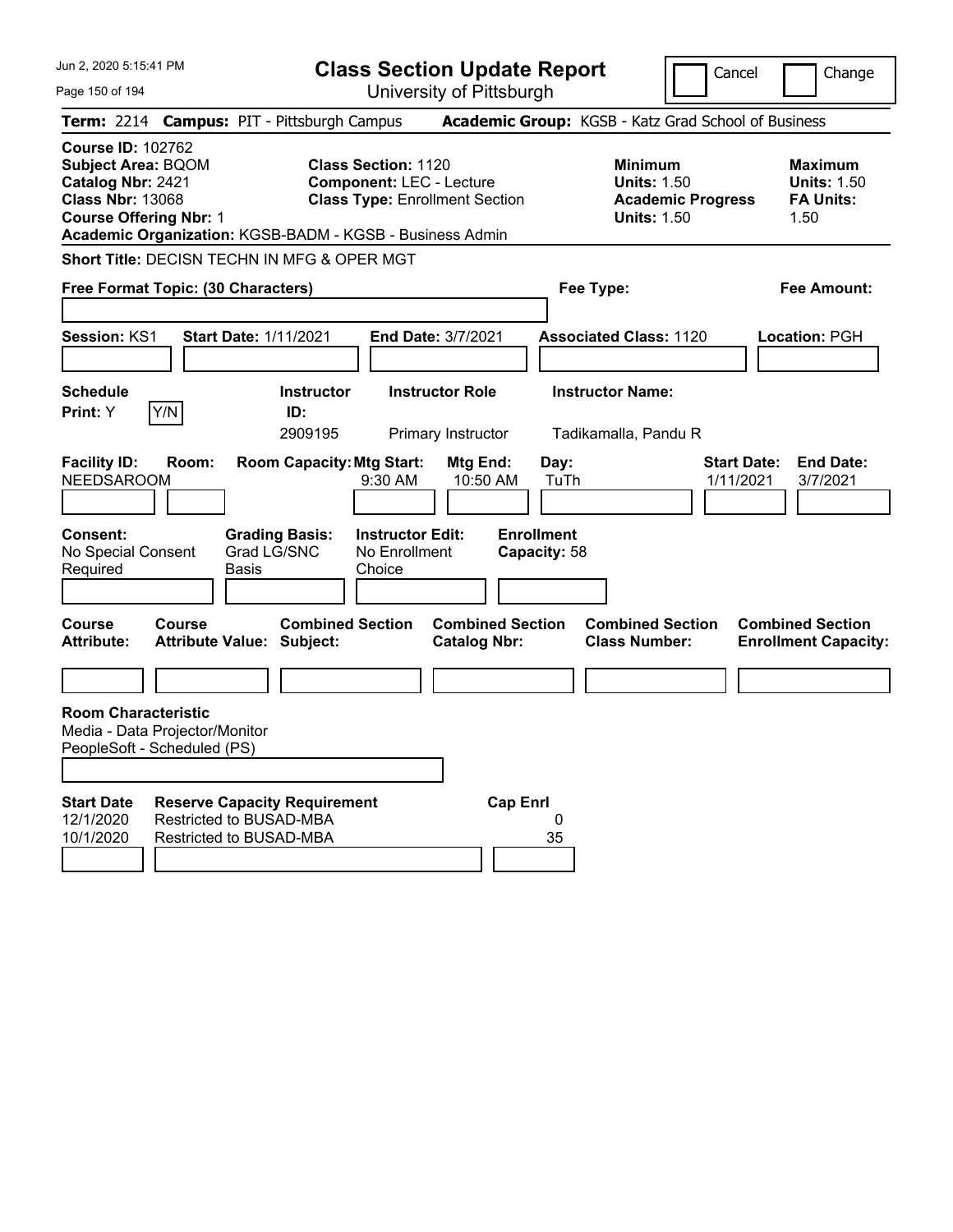| Jun 2, 2020 5:15:41 PM                                                                                                                 |               |                                                                 |                                                               | <b>Class Section Update Report</b>             |                                   |                                                                                        | Cancel                          | Change                                                           |
|----------------------------------------------------------------------------------------------------------------------------------------|---------------|-----------------------------------------------------------------|---------------------------------------------------------------|------------------------------------------------|-----------------------------------|----------------------------------------------------------------------------------------|---------------------------------|------------------------------------------------------------------|
| Page 151 of 194                                                                                                                        |               |                                                                 |                                                               | University of Pittsburgh                       |                                   |                                                                                        |                                 |                                                                  |
| <b>Term: 2214</b>                                                                                                                      |               | <b>Campus: PIT - Pittsburgh Campus</b>                          |                                                               |                                                |                                   | Academic Group: KGSB - Katz Grad School of Business                                    |                                 |                                                                  |
| <b>Course ID: 102762</b><br><b>Subject Area: BQOM</b><br>Catalog Nbr: 2421<br><b>Class Nbr: 20851</b><br><b>Course Offering Nbr: 1</b> |               | Academic Organization: KGSB-BADM - KGSB - Business Admin        | <b>Class Section: 1170</b><br><b>Component: LEC - Lecture</b> | <b>Class Type: Enrollment Section</b>          |                                   | <b>Minimum</b><br><b>Units: 1.50</b><br><b>Academic Progress</b><br><b>Units: 1.50</b> |                                 | <b>Maximum</b><br><b>Units: 1.50</b><br><b>FA Units:</b><br>1.50 |
|                                                                                                                                        |               | Short Title: DECISN TECHN IN MFG & OPER MGT                     |                                                               |                                                |                                   |                                                                                        |                                 |                                                                  |
| Free Format Topic: (30 Characters)                                                                                                     |               |                                                                 |                                                               |                                                | Fee Type:                         |                                                                                        |                                 | Fee Amount:                                                      |
| Session: KS1                                                                                                                           |               | <b>Start Date: 1/11/2021</b>                                    |                                                               | End Date: 3/7/2021                             |                                   | <b>Associated Class: 1170</b>                                                          |                                 | Location: PGH                                                    |
| <b>Schedule</b><br>Print: Y                                                                                                            | Y/N           | <b>Instructor</b><br>ID:<br>0                                   |                                                               | <b>Instructor Role</b>                         |                                   | <b>Instructor Name:</b><br>No Instructor Assigned                                      |                                 |                                                                  |
| <b>Facility ID:</b><br><b>NEEDSAROOM</b>                                                                                               | Room:         | <b>Room Capacity: Mtg Start:</b>                                | 6:20 PM                                                       | Mtg End:<br>9:20 PM                            | Day:<br>We                        |                                                                                        | <b>Start Date:</b><br>1/11/2021 | <b>End Date:</b><br>3/7/2021                                     |
| Consent:<br>No Special Consent<br>Required                                                                                             | Basis         | <b>Grading Basis:</b><br>Grad LG/SNC                            | <b>Instructor Edit:</b><br>No Enrollment<br>Choice            |                                                | <b>Enrollment</b><br>Capacity: 58 |                                                                                        |                                 |                                                                  |
| Course<br><b>Attribute:</b>                                                                                                            | <b>Course</b> | <b>Combined Section</b><br><b>Attribute Value: Subject:</b>     |                                                               | <b>Combined Section</b><br><b>Catalog Nbr:</b> |                                   | <b>Combined Section</b><br><b>Class Number:</b>                                        |                                 | <b>Combined Section</b><br><b>Enrollment Capacity:</b>           |
|                                                                                                                                        |               |                                                                 |                                                               |                                                |                                   |                                                                                        |                                 |                                                                  |
| <b>Room Characteristic</b><br>Media - Data Projector/Monitor<br>PeopleSoft - Scheduled (PS)<br><b>Start Date</b><br>10/1/2020          |               | <b>Reserve Capacity Requirement</b><br>Restricted to BUSADP-MBA |                                                               | <b>Cap Enrl</b>                                | 58                                |                                                                                        |                                 |                                                                  |
|                                                                                                                                        |               |                                                                 |                                                               |                                                |                                   |                                                                                        |                                 |                                                                  |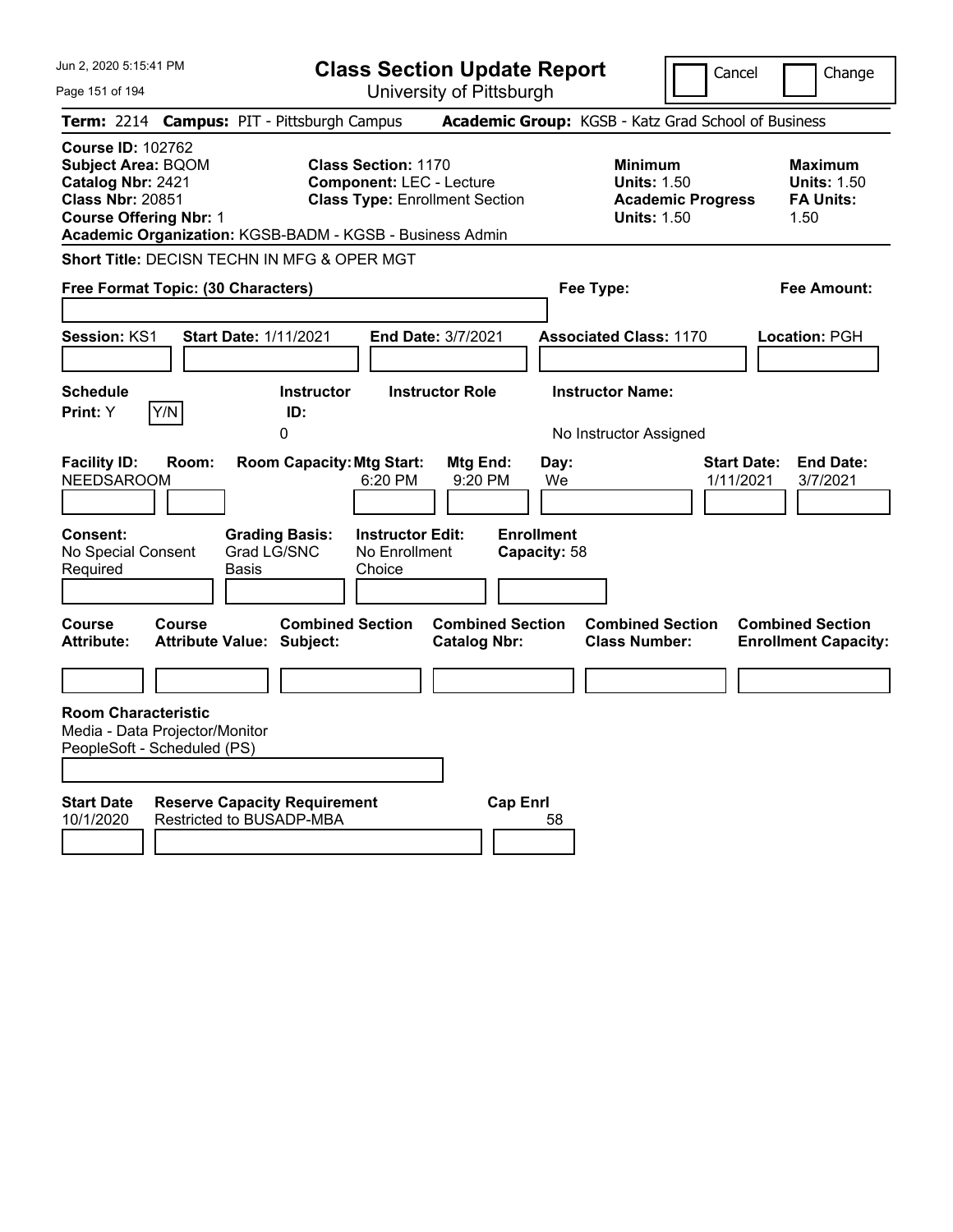| Jun 2, 2020 5:15:41 PM                                                                                                                                                                             | <b>Class Section Update Report</b>                                                                                                                         |                                                |                                                     | Cancel                          | Change                                                 |
|----------------------------------------------------------------------------------------------------------------------------------------------------------------------------------------------------|------------------------------------------------------------------------------------------------------------------------------------------------------------|------------------------------------------------|-----------------------------------------------------|---------------------------------|--------------------------------------------------------|
| Page 152 of 194                                                                                                                                                                                    |                                                                                                                                                            | University of Pittsburgh                       |                                                     |                                 |                                                        |
| <b>Term: 2214</b>                                                                                                                                                                                  | <b>Campus: PIT - Pittsburgh Campus</b>                                                                                                                     |                                                | Academic Group: KGSB - Katz Grad School of Business |                                 |                                                        |
| <b>Course ID: 102762</b><br><b>Subject Area: BQOM</b><br>Catalog Nbr: 2421<br><b>Class Nbr: 27281</b><br><b>Course Offering Nbr: 1</b><br>Academic Organization: KGSB-BADM - KGSB - Business Admin | <b>Minimum</b><br><b>Maximum</b><br><b>Units: 1.50</b><br><b>Units: 1.50</b><br><b>Academic Progress</b><br><b>FA Units:</b><br><b>Units: 1.50</b><br>1.50 |                                                |                                                     |                                 |                                                        |
|                                                                                                                                                                                                    | <b>Short Title: DECISN TECHN IN MFG &amp; OPER MGT</b>                                                                                                     |                                                |                                                     |                                 |                                                        |
| Free Format Topic: (30 Characters)                                                                                                                                                                 |                                                                                                                                                            |                                                | Fee Type:                                           |                                 | Fee Amount:                                            |
|                                                                                                                                                                                                    |                                                                                                                                                            |                                                |                                                     |                                 |                                                        |
| <b>Session: KS1</b>                                                                                                                                                                                | <b>Start Date: 1/11/2021</b>                                                                                                                               | <b>End Date: 3/7/2021</b>                      | <b>Associated Class: 1180</b>                       |                                 | Location: PGH                                          |
|                                                                                                                                                                                                    |                                                                                                                                                            |                                                |                                                     |                                 |                                                        |
| <b>Schedule</b>                                                                                                                                                                                    | <b>Instructor</b>                                                                                                                                          | <b>Instructor Role</b>                         | <b>Instructor Name:</b>                             |                                 |                                                        |
| Y/N<br>Print: Y                                                                                                                                                                                    | ID:<br>2909195                                                                                                                                             | Primary Instructor                             | Tadikamalla, Pandu R                                |                                 |                                                        |
| <b>Facility ID:</b><br>Room:<br><b>NEEDSAROOM</b><br>Consent:<br>No Special Consent<br>Required                                                                                                    | <b>Room Capacity: Mtg Start:</b><br>12:30 PM<br><b>Instructor Edit:</b><br><b>Grading Basis:</b><br>Grad LG/SNC<br>No Enrollment<br>Basis<br>Choice        | Mtg End:<br>1:45 PM                            | Day:<br>TuTh<br><b>Enrollment</b><br>Capacity: 58   | <b>Start Date:</b><br>1/11/2021 | <b>End Date:</b><br>3/7/2021                           |
| <b>Course</b>                                                                                                                                                                                      | <b>Combined Section</b>                                                                                                                                    |                                                | <b>Combined Section</b>                             |                                 |                                                        |
| <b>Course</b><br><b>Attribute:</b>                                                                                                                                                                 | <b>Attribute Value: Subject:</b>                                                                                                                           | <b>Combined Section</b><br><b>Catalog Nbr:</b> | <b>Class Number:</b>                                |                                 | <b>Combined Section</b><br><b>Enrollment Capacity:</b> |
|                                                                                                                                                                                                    |                                                                                                                                                            |                                                |                                                     |                                 |                                                        |
| <b>Room Characteristic</b><br>PeopleSoft - Scheduled (PS)                                                                                                                                          |                                                                                                                                                            |                                                |                                                     |                                 |                                                        |
| <b>Start Date</b><br>12/1/2020<br>10/1/2020                                                                                                                                                        | <b>Reserve Capacity Requirement</b><br>Restricted to BUSAD-MBA<br>Restricted to BUSAD-MBA                                                                  | <b>Cap Enrl</b>                                | 0<br>36                                             |                                 |                                                        |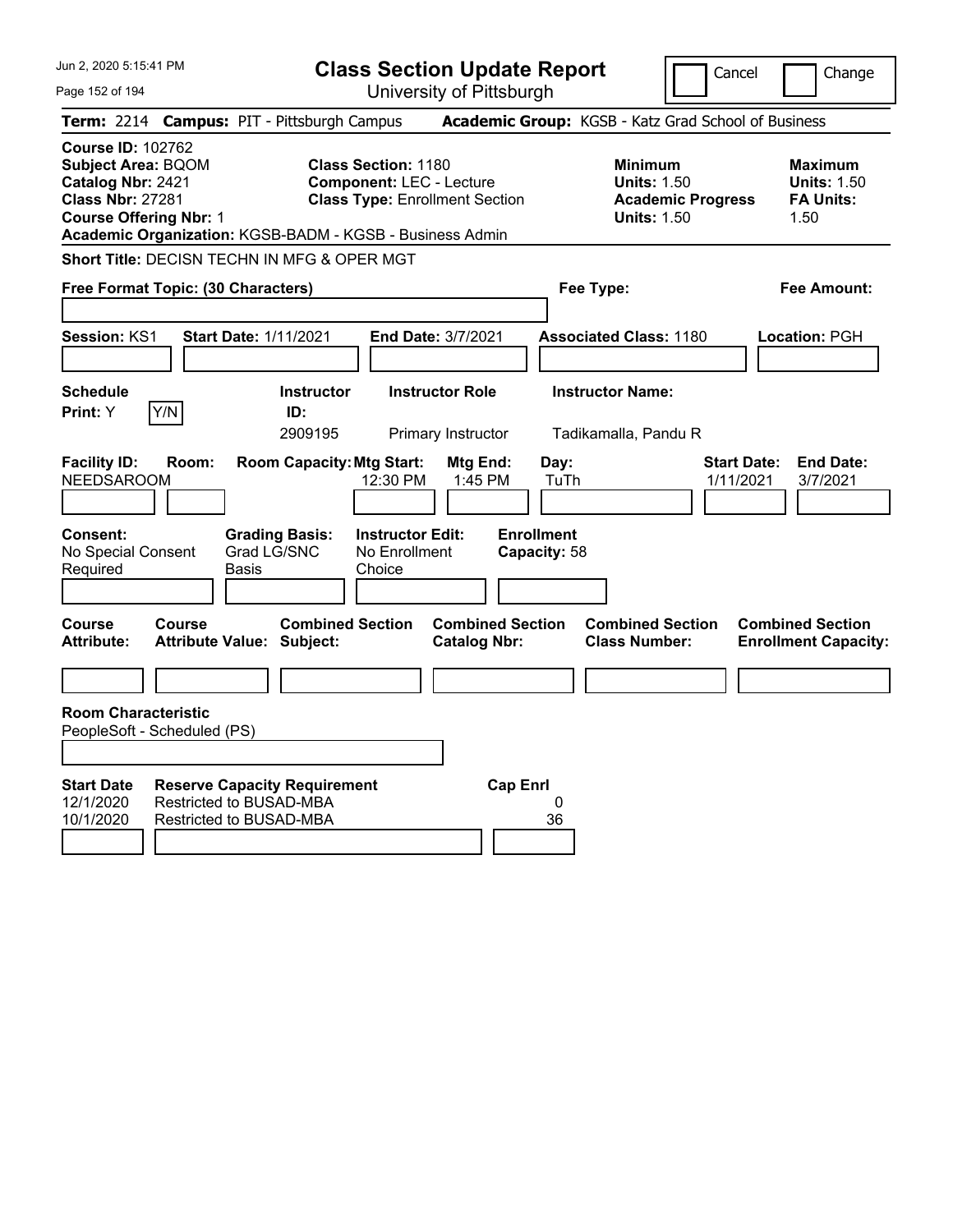| Jun 2, 2020 5:15:41 PM                                                                                                                 | <b>Class Section Update Report</b>                                                                                                                                 |                                                                                        | Cancel<br>Change                                                 |
|----------------------------------------------------------------------------------------------------------------------------------------|--------------------------------------------------------------------------------------------------------------------------------------------------------------------|----------------------------------------------------------------------------------------|------------------------------------------------------------------|
| Page 153 of 194                                                                                                                        | University of Pittsburgh                                                                                                                                           |                                                                                        |                                                                  |
|                                                                                                                                        | Term: 2214 Campus: PIT - Pittsburgh Campus                                                                                                                         | Academic Group: KGSB - Katz Grad School of Business                                    |                                                                  |
| <b>Course ID: 185218</b><br><b>Subject Area: BQOM</b><br>Catalog Nbr: 2501<br><b>Class Nbr: 25007</b><br><b>Course Offering Nbr: 1</b> | <b>Class Section: 1020</b><br><b>Component: LEC - Lecture</b><br><b>Class Type: Enrollment Section</b><br>Academic Organization: KGSB-BADM - KGSB - Business Admin | <b>Minimum</b><br><b>Units: 3.00</b><br><b>Academic Progress</b><br><b>Units: 3.00</b> | <b>Maximum</b><br><b>Units: 3.00</b><br><b>FA Units:</b><br>3.00 |
|                                                                                                                                        | <b>Short Title: ENTR SYMS &amp; INTGN BUS PROCES</b>                                                                                                               |                                                                                        |                                                                  |
| Free Format Topic: (30 Characters)                                                                                                     |                                                                                                                                                                    | Fee Type:                                                                              | <b>Fee Amount:</b>                                               |
|                                                                                                                                        |                                                                                                                                                                    |                                                                                        |                                                                  |
| Session: KS2                                                                                                                           | <b>Start Date: 3/15/2021</b><br>End Date: 5/1/2021                                                                                                                 | <b>Associated Class: 1020</b>                                                          | Location: PGH                                                    |
|                                                                                                                                        |                                                                                                                                                                    |                                                                                        |                                                                  |
| <b>Schedule</b>                                                                                                                        | <b>Instructor Role</b><br><b>Instructor</b>                                                                                                                        | <b>Instructor Name:</b>                                                                |                                                                  |
| Y/N<br>Print: Y                                                                                                                        | ID:                                                                                                                                                                |                                                                                        |                                                                  |
|                                                                                                                                        | 2944721<br>Primary Instructor                                                                                                                                      | Kimpel, James Farley                                                                   |                                                                  |
| <b>Facility ID:</b><br>Room:<br><b>TBATBA</b><br>TBA                                                                                   | <b>Room Capacity: Mtg Start:</b><br>Mtg End:<br>0                                                                                                                  | Day:                                                                                   | <b>End Date:</b><br><b>Start Date:</b><br>3/15/2021<br>5/1/2021  |
| Consent:<br>Department Consent<br>Required                                                                                             | <b>Grading Basis:</b><br><b>Instructor Edit:</b><br>Grad LG/SNC<br>No Enrollment<br><b>Basis</b><br>Choice                                                         | <b>Enrollment</b><br>Capacity: 26                                                      |                                                                  |
| <b>Course</b><br><b>Course</b><br><b>Attribute:</b>                                                                                    | <b>Combined Section</b><br><b>Combined Section</b><br><b>Attribute Value: Subject:</b><br><b>Catalog Nbr:</b>                                                      | <b>Combined Section</b><br><b>Class Number:</b>                                        | <b>Combined Section</b><br><b>Enrollment Capacity:</b>           |
| <b>Room Characteristic</b>                                                                                                             |                                                                                                                                                                    |                                                                                        |                                                                  |
|                                                                                                                                        |                                                                                                                                                                    |                                                                                        |                                                                  |
| <b>Start Date</b><br>12/1/2020<br>10/1/2020<br>10/1/2020                                                                               | <b>Cap Enrl</b><br><b>Reserve Capacity Requirement</b><br>Restricted to BUSADP-MBA<br>Restricted to BUSADP-MBA<br>Restricted to BUSAD-MBA                          | 0<br>4<br>4                                                                            |                                                                  |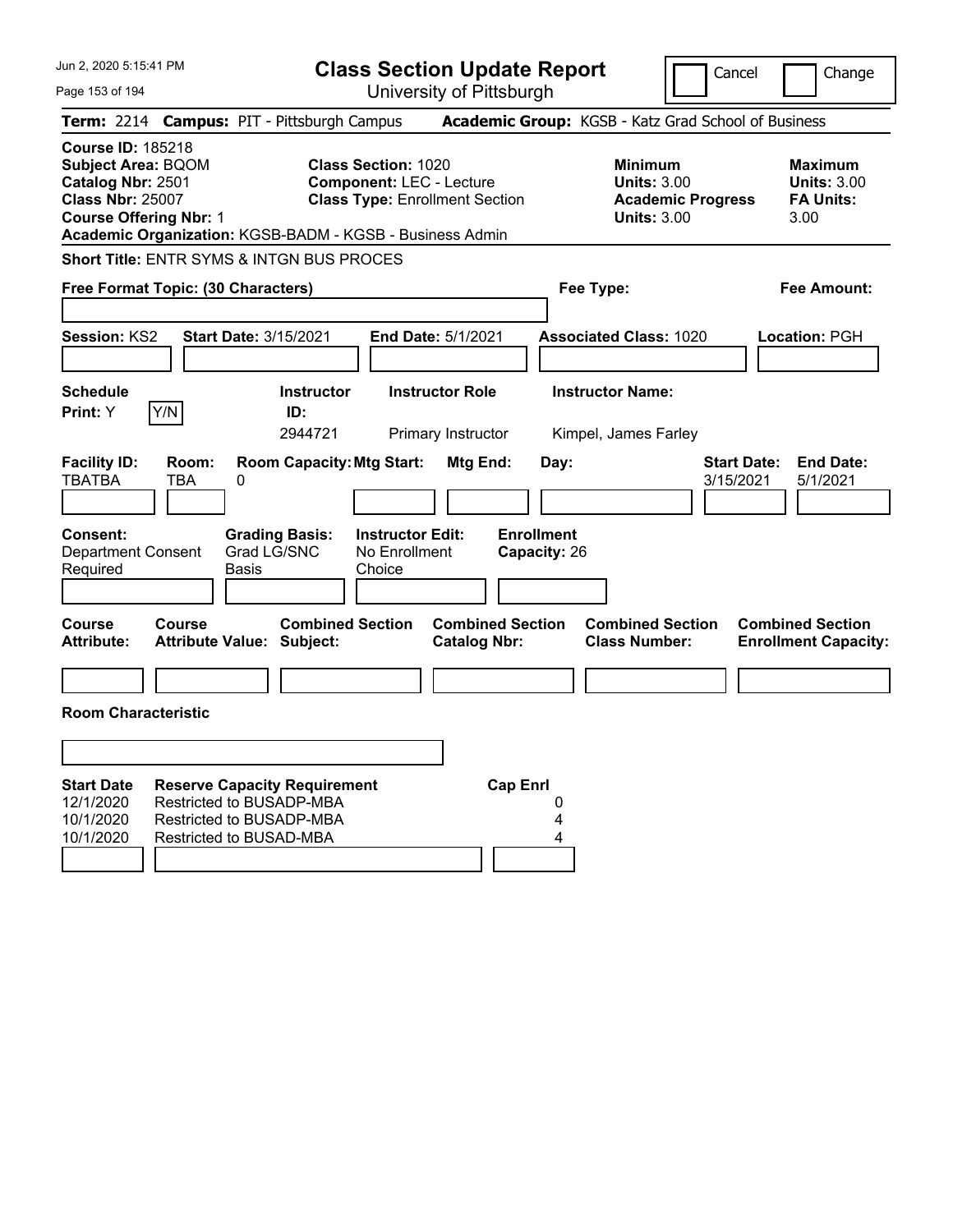| Jun 2, 2020 5:15:41 PM                                                                                                                                                                             |                                                                                                                        |       |                                                                          | <b>Class Section Update Report</b>                                                                     |                                              |                                              |               |                                                            |                          | Cancel                          |                                                                  | Change |
|----------------------------------------------------------------------------------------------------------------------------------------------------------------------------------------------------|------------------------------------------------------------------------------------------------------------------------|-------|--------------------------------------------------------------------------|--------------------------------------------------------------------------------------------------------|----------------------------------------------|----------------------------------------------|---------------|------------------------------------------------------------|--------------------------|---------------------------------|------------------------------------------------------------------|--------|
| Page 154 of 194                                                                                                                                                                                    |                                                                                                                        |       |                                                                          |                                                                                                        |                                              | University of Pittsburgh                     |               |                                                            |                          |                                 |                                                                  |        |
| Term: 2214 Campus: PIT - Pittsburgh Campus                                                                                                                                                         |                                                                                                                        |       |                                                                          |                                                                                                        |                                              |                                              |               | Academic Group: KGSB - Katz Grad School of Business        |                          |                                 |                                                                  |        |
| <b>Course ID: 185848</b><br><b>Subject Area: BQOM</b><br>Catalog Nbr: 2511<br><b>Class Nbr: 24935</b><br><b>Course Offering Nbr: 1</b><br>Academic Organization: KGSB-BADM - KGSB - Business Admin |                                                                                                                        |       |                                                                          | <b>Class Section: 1380</b><br><b>Component: LEC - Lecture</b><br><b>Class Type: Enrollment Section</b> |                                              |                                              |               | <b>Minimum</b><br><b>Units: 1.50</b><br><b>Units: 1.50</b> | <b>Academic Progress</b> |                                 | <b>Maximum</b><br><b>Units: 1.50</b><br><b>FA Units:</b><br>1.50 |        |
| <b>Short Title: REVNU MGT PRICING ANALYTICS</b>                                                                                                                                                    |                                                                                                                        |       |                                                                          |                                                                                                        |                                              |                                              |               |                                                            |                          |                                 |                                                                  |        |
| Free Format Topic: (30 Characters)                                                                                                                                                                 |                                                                                                                        |       |                                                                          |                                                                                                        |                                              |                                              |               | Fee Type:                                                  |                          |                                 | <b>Fee Amount:</b>                                               |        |
| <b>Session: KS2</b>                                                                                                                                                                                |                                                                                                                        |       | <b>Start Date: 3/15/2021</b>                                             |                                                                                                        | <b>End Date: 5/1/2021</b>                    |                                              |               | <b>Associated Class: 1380</b>                              |                          |                                 | Location: PGH                                                    |        |
| <b>Schedule</b><br>Print: Y                                                                                                                                                                        | Y/N                                                                                                                    |       | <b>Instructor</b><br>ID:<br>2902061                                      |                                                                                                        | <b>Instructor Role</b><br>Primary Instructor |                                              |               | <b>Instructor Name:</b><br>Vargas, Luis G                  |                          |                                 |                                                                  |        |
| <b>Facility ID:</b><br><b>NEEDSAROOM</b><br>Consent:<br>No Special Consent<br>Required                                                                                                             | Room:                                                                                                                  | Basis | <b>Room Capacity: Mtg Start:</b><br><b>Grading Basis:</b><br>Grad LG/SNC | 6:20 PM<br><b>Instructor Edit:</b><br>No Enrollment<br>Choice                                          | Mtg End:                                     | 9:20 PM<br><b>Enrollment</b><br>Capacity: 26 | Day:<br>Th    |                                                            |                          | <b>Start Date:</b><br>3/15/2021 | <b>End Date:</b><br>5/1/2021                                     |        |
| <b>Course</b><br><b>Attribute:</b>                                                                                                                                                                 | <b>Course</b><br><b>Attribute Value: Subject:</b>                                                                      |       | <b>Combined Section</b>                                                  |                                                                                                        | <b>Catalog Nbr:</b>                          | <b>Combined Section</b>                      |               | <b>Combined Section</b><br><b>Class Number:</b>            |                          |                                 | <b>Combined Section</b><br><b>Enrollment Capacity:</b>           |        |
| <b>Room Characteristic</b><br>Media - Data Projector/Monitor                                                                                                                                       |                                                                                                                        |       |                                                                          |                                                                                                        |                                              |                                              |               |                                                            |                          |                                 |                                                                  |        |
| PeopleSoft - Scheduled (PS)                                                                                                                                                                        |                                                                                                                        |       |                                                                          |                                                                                                        |                                              |                                              |               |                                                            |                          |                                 |                                                                  |        |
| <b>Start Date</b><br>12/1/2020<br>10/1/2020<br>10/1/2020                                                                                                                                           | <b>Reserve Capacity Requirement</b><br>Restricted to BUSADP-MBA<br>Restricted to BUSADP-MBA<br>Restricted to BUSAD-MBA |       |                                                                          |                                                                                                        |                                              | <b>Cap Enrl</b>                              | 0<br>10<br>10 |                                                            |                          |                                 |                                                                  |        |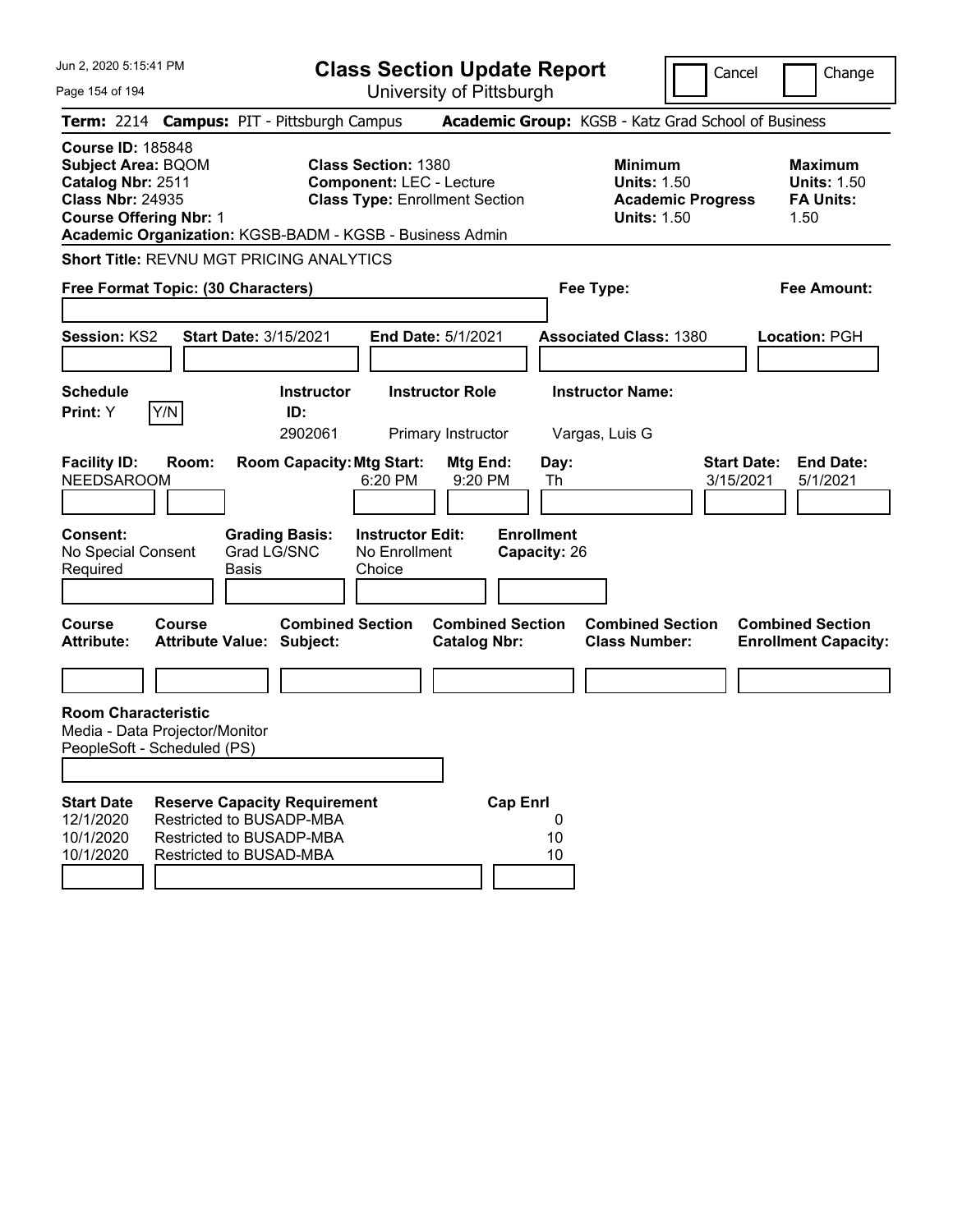| Jun 2, 2020 5:15:41 PM<br>Page 155 of 194                                                                                              |        |                                                                                                                                                        |                                                               | <b>Class Section Update Report</b><br>University of Pittsburgh |                                 |                                                                                        | Cancel                          | Change                                                           |
|----------------------------------------------------------------------------------------------------------------------------------------|--------|--------------------------------------------------------------------------------------------------------------------------------------------------------|---------------------------------------------------------------|----------------------------------------------------------------|---------------------------------|----------------------------------------------------------------------------------------|---------------------------------|------------------------------------------------------------------|
|                                                                                                                                        |        | Term: 2214 Campus: PIT - Pittsburgh Campus                                                                                                             |                                                               |                                                                |                                 | Academic Group: KGSB - Katz Grad School of Business                                    |                                 |                                                                  |
| <b>Course ID: 102763</b><br><b>Subject Area: BQOM</b><br>Catalog Nbr: 2512<br><b>Class Nbr: 24934</b><br><b>Course Offering Nbr: 1</b> |        | Academic Organization: KGSB-BADM - KGSB - Business Admin                                                                                               | <b>Class Section: 1280</b><br><b>Component: LEC - Lecture</b> | <b>Class Type: Enrollment Section</b>                          |                                 | <b>Minimum</b><br><b>Units: 1.50</b><br><b>Academic Progress</b><br><b>Units: 1.50</b> |                                 | <b>Maximum</b><br><b>Units: 1.50</b><br><b>FA Units:</b><br>1.50 |
| Free Format Topic: (30 Characters)                                                                                                     |        | Short Title: ADVANCED DECISION TECHNOLOGY                                                                                                              |                                                               |                                                                | Fee Type:                       |                                                                                        |                                 | <b>Fee Amount:</b>                                               |
| Session: KS2                                                                                                                           |        | Start Date: 3/15/2021                                                                                                                                  |                                                               | End Date: 5/1/2021                                             |                                 | <b>Associated Class: 1280</b>                                                          |                                 | Location: PGH                                                    |
| <b>Schedule</b><br>Print: Y                                                                                                            | Y/N    | <b>Instructor</b><br>ID:<br>2909195                                                                                                                    |                                                               | <b>Instructor Role</b><br>Primary Instructor                   |                                 | <b>Instructor Name:</b><br>Tadikamalla, Pandu R                                        |                                 |                                                                  |
| <b>Facility ID:</b><br><b>NEEDSAROOM</b><br>Consent:                                                                                   | Room:  | <b>Room Capacity: Mtg Start:</b><br><b>Grading Basis:</b>                                                                                              | 6:20 PM<br><b>Instructor Edit:</b>                            | Mtg End:<br>9:20 PM                                            | Day:<br>We<br><b>Enrollment</b> |                                                                                        | <b>Start Date:</b><br>3/15/2021 | <b>End Date:</b><br>5/1/2021                                     |
| No Special Consent<br>Required                                                                                                         |        | Grad LG/SU3<br><b>Basis</b>                                                                                                                            | No Enrollment<br>Choice                                       |                                                                | Capacity: 58                    |                                                                                        |                                 |                                                                  |
| <b>Course</b><br><b>Attribute:</b>                                                                                                     | Course | <b>Combined Section</b><br><b>Attribute Value: Subject:</b>                                                                                            |                                                               | <b>Combined Section</b><br><b>Catalog Nbr:</b>                 |                                 | <b>Combined Section</b><br><b>Class Number:</b>                                        |                                 | <b>Combined Section</b><br><b>Enrollment Capacity:</b>           |
|                                                                                                                                        |        |                                                                                                                                                        |                                                               |                                                                |                                 |                                                                                        |                                 |                                                                  |
| <b>Room Characteristic</b><br>Media - Data Projector/Monitor<br>PeopleSoft - Scheduled (PS)                                            |        |                                                                                                                                                        |                                                               |                                                                |                                 |                                                                                        |                                 |                                                                  |
| <b>Start Date</b><br>10/1/2020<br>10/1/2020<br>10/1/2020<br>10/1/2020                                                                  |        | <b>Reserve Capacity Requirement</b><br>Reserved for SCM-MS Students<br>Restricted to BUSAD-MBA<br>Restricted to BUSADP-MBA<br>Restricted to BUSADF-MBA |                                                               | <b>Cap Enrl</b>                                                | 7<br>20<br>20<br>10             |                                                                                        |                                 |                                                                  |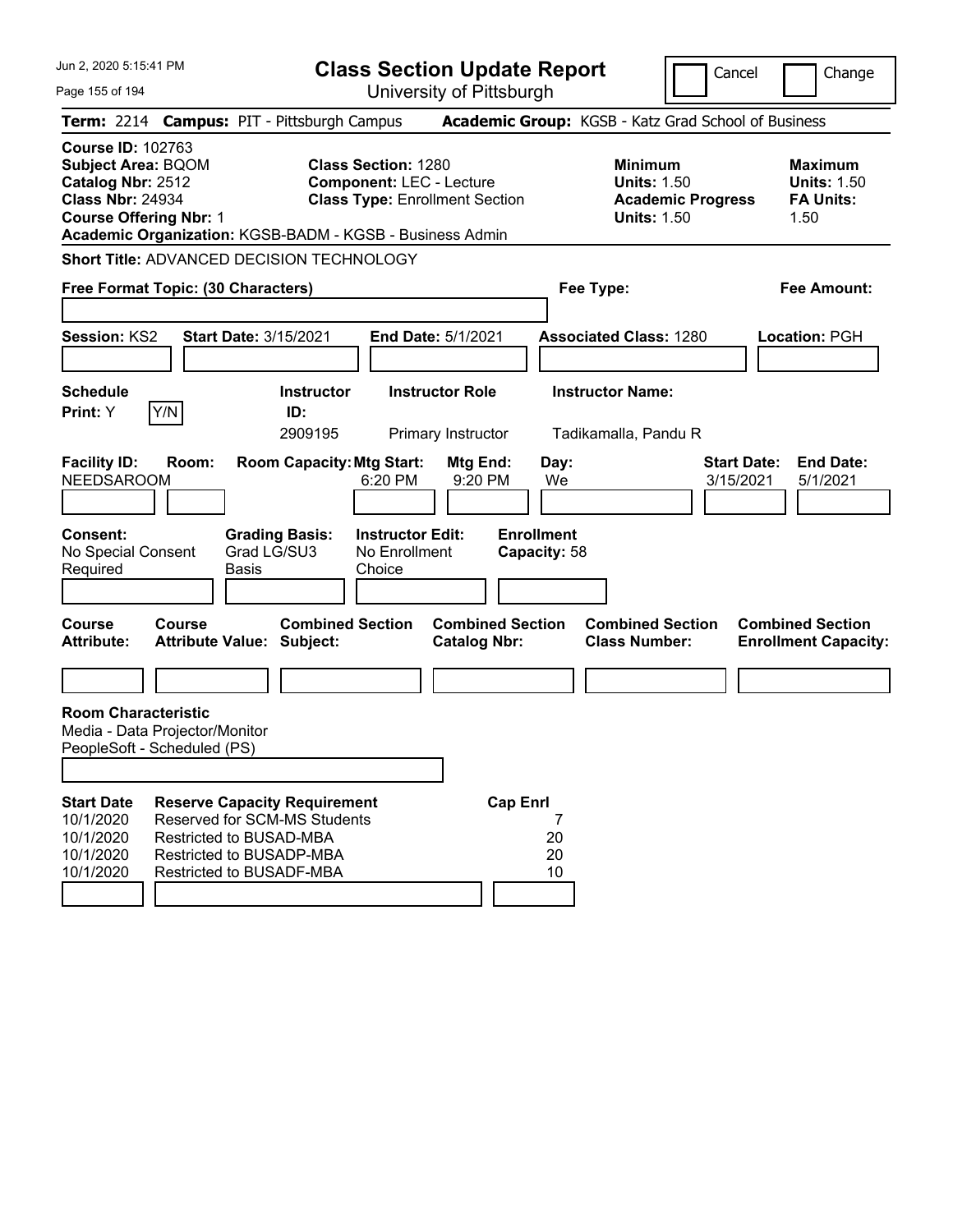| Jun 2, 2020 5:15:41 PM                                                                                                                 |                                            |                                                                                                                           | <b>Class Section Update Report</b>             |                                   |                                                                                        | Cancel<br>Change                                                 |
|----------------------------------------------------------------------------------------------------------------------------------------|--------------------------------------------|---------------------------------------------------------------------------------------------------------------------------|------------------------------------------------|-----------------------------------|----------------------------------------------------------------------------------------|------------------------------------------------------------------|
| Page 156 of 194                                                                                                                        |                                            |                                                                                                                           | University of Pittsburgh                       |                                   |                                                                                        |                                                                  |
| <b>Term: 2214</b>                                                                                                                      |                                            | <b>Campus: PIT - Pittsburgh Campus</b>                                                                                    |                                                |                                   | Academic Group: KGSB - Katz Grad School of Business                                    |                                                                  |
| <b>Course ID: 102763</b><br><b>Subject Area: BQOM</b><br>Catalog Nbr: 2512<br><b>Class Nbr: 27282</b><br><b>Course Offering Nbr: 1</b> |                                            | <b>Class Section: 1290</b><br><b>Component: LEC - Lecture</b><br>Academic Organization: KGSB-BADM - KGSB - Business Admin | <b>Class Type: Enrollment Section</b>          |                                   | <b>Minimum</b><br><b>Units: 1.50</b><br><b>Academic Progress</b><br><b>Units: 1.50</b> | <b>Maximum</b><br><b>Units: 1.50</b><br><b>FA Units:</b><br>1.50 |
|                                                                                                                                        |                                            | Short Title: ADVANCED DECISION TECHNOLOGY                                                                                 |                                                |                                   |                                                                                        |                                                                  |
| Free Format Topic: (30 Characters)                                                                                                     |                                            |                                                                                                                           |                                                | Fee Type:                         |                                                                                        | Fee Amount:                                                      |
| <b>Session: KS2</b>                                                                                                                    | Start Date: 3/15/2021                      |                                                                                                                           | End Date: 5/1/2021                             |                                   | <b>Associated Class: 1290</b>                                                          | Location: PGH                                                    |
| <b>Schedule</b><br>Y/N<br>Print: Y                                                                                                     |                                            | <b>Instructor</b><br>ID:<br>2909195                                                                                       | <b>Instructor Role</b><br>Primary Instructor   |                                   | <b>Instructor Name:</b><br>Tadikamalla, Pandu R                                        |                                                                  |
| <b>Facility ID:</b><br><b>NEEDSAROOM</b>                                                                                               | Room:                                      | <b>Room Capacity: Mtg Start:</b><br>2:00 PM                                                                               | Mtg End:<br>4:50 PM                            | Day:<br>We                        |                                                                                        | <b>Start Date:</b><br><b>End Date:</b><br>3/15/2021<br>5/1/2021  |
| <b>Consent:</b><br>Department Consent<br>Required                                                                                      | Basis                                      | <b>Instructor Edit:</b><br><b>Grading Basis:</b><br>Grad LG/SU3<br>No Enrollment<br>Choice                                |                                                | <b>Enrollment</b><br>Capacity: 58 |                                                                                        |                                                                  |
| Course<br>Attribute:                                                                                                                   | Course<br><b>Attribute Value: Subject:</b> | <b>Combined Section</b>                                                                                                   | <b>Combined Section</b><br><b>Catalog Nbr:</b> |                                   | <b>Combined Section</b><br><b>Class Number:</b>                                        | <b>Combined Section</b><br><b>Enrollment Capacity:</b>           |
| <b>Room Characteristic</b><br>PeopleSoft - Scheduled (PS)                                                                              |                                            |                                                                                                                           |                                                |                                   |                                                                                        |                                                                  |
| <b>Start Date</b>                                                                                                                      |                                            | <b>Reserve Capacity Requirement</b>                                                                                       | <b>Cap Enrl</b>                                |                                   |                                                                                        |                                                                  |
|                                                                                                                                        |                                            |                                                                                                                           |                                                |                                   |                                                                                        |                                                                  |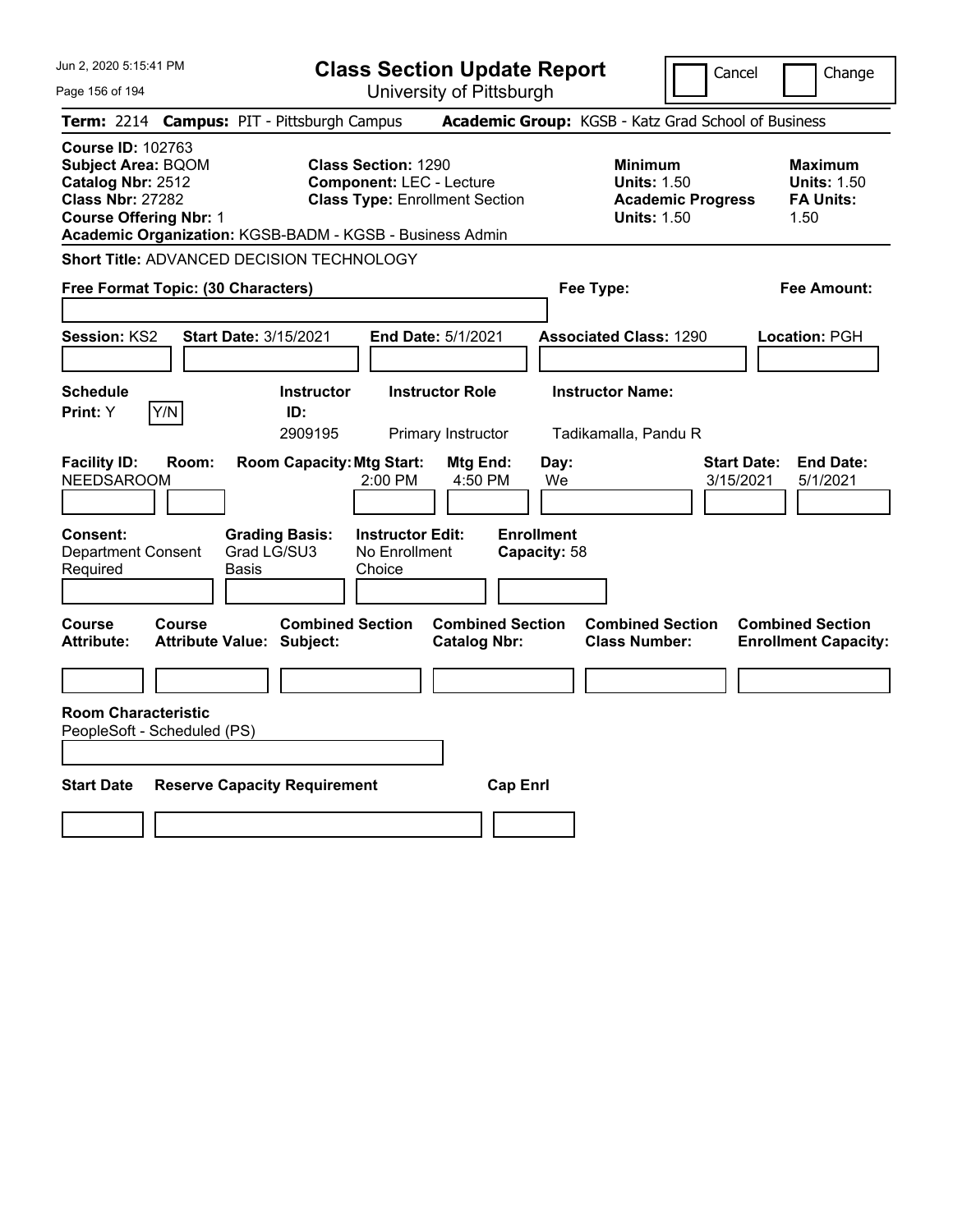| Jun 2, 2020 5:15:41 PM                                                                                                                 | <b>Class Section Update Report</b>                                                                                                                                 | Cancel                                                                                 | Change                                                           |
|----------------------------------------------------------------------------------------------------------------------------------------|--------------------------------------------------------------------------------------------------------------------------------------------------------------------|----------------------------------------------------------------------------------------|------------------------------------------------------------------|
| Page 157 of 194                                                                                                                        | University of Pittsburgh                                                                                                                                           |                                                                                        |                                                                  |
| <b>Term: 2214</b>                                                                                                                      | <b>Campus: PIT - Pittsburgh Campus</b>                                                                                                                             | Academic Group: KGSB - Katz Grad School of Business                                    |                                                                  |
| <b>Course ID: 102763</b><br><b>Subject Area: BQOM</b><br>Catalog Nbr: 2512<br><b>Class Nbr: 28760</b><br><b>Course Offering Nbr: 1</b> | <b>Class Section: 1300</b><br><b>Component: LEC - Lecture</b><br><b>Class Type: Enrollment Section</b><br>Academic Organization: KGSB-BADM - KGSB - Business Admin | <b>Minimum</b><br><b>Units: 1.50</b><br><b>Academic Progress</b><br><b>Units: 1.50</b> | <b>Maximum</b><br><b>Units: 1.50</b><br><b>FA Units:</b><br>1.50 |
|                                                                                                                                        | Short Title: ADVANCED DECISION TECHNOLOGY                                                                                                                          |                                                                                        |                                                                  |
| Free Format Topic: (30 Characters)                                                                                                     |                                                                                                                                                                    | Fee Type:                                                                              | Fee Amount:                                                      |
| Session: KS2                                                                                                                           | <b>Start Date: 3/15/2021</b><br><b>End Date: 5/1/2021</b>                                                                                                          | <b>Associated Class: 1300</b>                                                          | Location: PGH                                                    |
| <b>Schedule</b><br>Print: Y<br>Y/N                                                                                                     | <b>Instructor Role</b><br><b>Instructor</b><br>ID:<br>2909195<br>Primary Instructor                                                                                | <b>Instructor Name:</b><br>Tadikamalla, Pandu R                                        |                                                                  |
| <b>Facility ID:</b><br>Room:<br><b>NEEDSAROOM</b>                                                                                      | <b>Room Capacity: Mtg Start:</b><br>Mtg End:<br>2:00 PM<br>4:50 PM                                                                                                 | Day:<br><b>Start Date:</b><br>3/15/2021<br>Tu                                          | <b>End Date:</b><br>5/1/2021                                     |
| Consent:<br>No Special Consent<br>Required                                                                                             | <b>Instructor Edit:</b><br><b>Grading Basis:</b><br>Grad LG/SU3<br>No Enrollment<br>Basis<br>Choice                                                                | <b>Enrollment</b><br>Capacity: 58                                                      |                                                                  |
| <b>Course</b><br>Course<br><b>Attribute:</b>                                                                                           | <b>Combined Section</b><br><b>Combined Section</b><br><b>Attribute Value: Subject:</b><br><b>Catalog Nbr:</b>                                                      | <b>Combined Section</b><br><b>Class Number:</b>                                        | <b>Combined Section</b><br><b>Enrollment Capacity:</b>           |
|                                                                                                                                        |                                                                                                                                                                    |                                                                                        |                                                                  |
| <b>Room Characteristic</b><br>PeopleSoft - Scheduled (PS)                                                                              |                                                                                                                                                                    |                                                                                        |                                                                  |
| <b>Start Date</b>                                                                                                                      | <b>Reserve Capacity Requirement</b><br><b>Cap Enrl</b>                                                                                                             |                                                                                        |                                                                  |
|                                                                                                                                        |                                                                                                                                                                    |                                                                                        |                                                                  |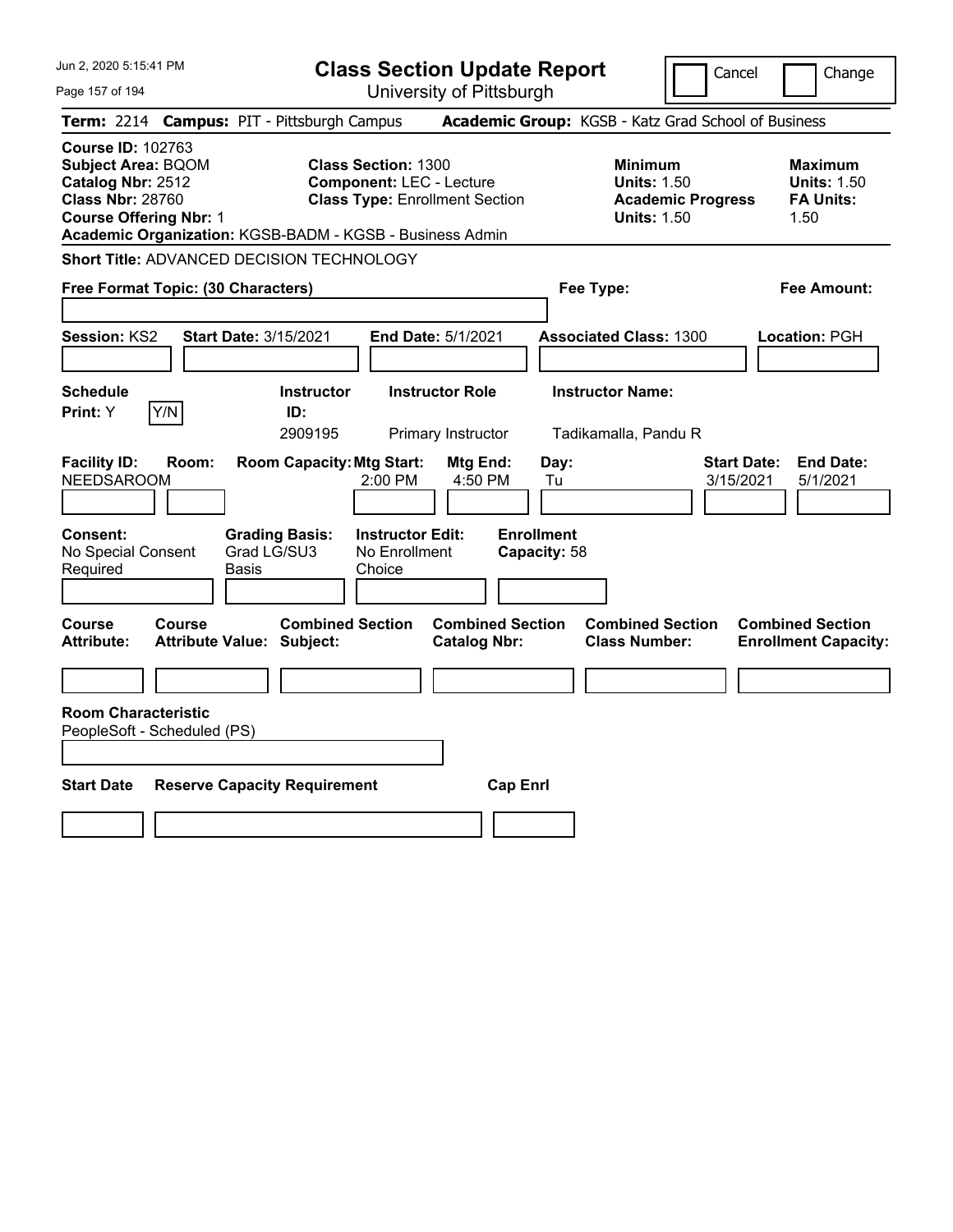| Jun 2. 2020 5:15:41 PM                                                                                                                 |                               |                                                                                                                                                          |                                                    | <b>Class Section Update Report</b>                                       |                                   |                                                            |                          | Cancel<br>Change                                                 |
|----------------------------------------------------------------------------------------------------------------------------------------|-------------------------------|----------------------------------------------------------------------------------------------------------------------------------------------------------|----------------------------------------------------|--------------------------------------------------------------------------|-----------------------------------|------------------------------------------------------------|--------------------------|------------------------------------------------------------------|
| Page 158 of 194                                                                                                                        |                               |                                                                                                                                                          |                                                    | University of Pittsburgh                                                 |                                   |                                                            |                          |                                                                  |
|                                                                                                                                        |                               | Term: 2214 Campus: PIT - Pittsburgh Campus                                                                                                               |                                                    |                                                                          |                                   |                                                            |                          | Academic Group: KGSB - Katz Grad School of Business              |
| <b>Course ID: 102772</b><br><b>Subject Area: BQOM</b><br>Catalog Nbr: 2521<br><b>Class Nbr: 13062</b><br><b>Course Offering Nbr: 1</b> |                               | Academic Organization: KGSB-BADM - KGSB - Business Admin                                                                                                 | <b>Class Section: 1010</b>                         | <b>Component: LEC - Lecture</b><br><b>Class Type: Enrollment Section</b> |                                   | <b>Minimum</b><br><b>Units: 1.50</b><br><b>Units: 1.50</b> | <b>Academic Progress</b> | <b>Maximum</b><br><b>Units: 1.50</b><br><b>FA Units:</b><br>1.50 |
|                                                                                                                                        |                               | Short Title: DECISN MAKING COMPLX ENVRNMNT                                                                                                               |                                                    |                                                                          |                                   |                                                            |                          |                                                                  |
| Free Format Topic: (30 Characters)                                                                                                     |                               |                                                                                                                                                          |                                                    |                                                                          |                                   | Fee Type:                                                  |                          | <b>Fee Amount:</b>                                               |
| Session: KS2                                                                                                                           |                               | <b>Start Date: 3/15/2021</b>                                                                                                                             |                                                    | End Date: 5/1/2021                                                       |                                   | <b>Associated Class: 1010</b>                              |                          | Location: PGH                                                    |
| <b>Schedule</b><br>Print: Y                                                                                                            | Y/N                           | <b>Instructor</b><br>ID:<br>2959479                                                                                                                      |                                                    | <b>Instructor Role</b><br>Primary Instructor                             |                                   | <b>Instructor Name:</b><br>Rokou, Eleni                    |                          |                                                                  |
| <b>Facility ID:</b><br><b>NEEDSAROOM</b>                                                                                               | Room:                         | <b>Room Capacity: Mtg Start:</b>                                                                                                                         | 6:20 PM                                            | Mtg End:<br>9:20 PM                                                      | Day:<br>Tu                        |                                                            |                          | <b>Start Date:</b><br><b>End Date:</b><br>3/15/2021<br>5/1/2021  |
| <b>Consent:</b><br>No Special Consent<br>Required                                                                                      |                               | <b>Grading Basis:</b><br>Grad LG/SU3<br><b>Basis</b>                                                                                                     | <b>Instructor Edit:</b><br>No Enrollment<br>Choice |                                                                          | <b>Enrollment</b><br>Capacity: 58 |                                                            |                          |                                                                  |
| <b>Course</b><br><b>Attribute:</b><br><b>UCIS</b>                                                                                      | <b>Course</b><br><b>GLBST</b> | <b>Combined Section</b><br><b>Attribute Value: Subject:</b>                                                                                              |                                                    | <b>Combined Section</b><br><b>Catalog Nbr:</b>                           |                                   | <b>Combined Section</b><br><b>Class Number:</b>            |                          | <b>Combined Section</b><br><b>Enrollment Capacity:</b>           |
| <b>Room Characteristic</b><br>Media - Data Projector/Monitor<br>PeopleSoft - Scheduled (PS)                                            |                               |                                                                                                                                                          |                                                    |                                                                          |                                   |                                                            |                          |                                                                  |
| <b>Start Date</b><br>11/30/2020<br>10/1/2020<br>10/1/2020<br>10/1/2020                                                                 |                               | <b>Reserve Capacity Requirement</b><br>Restricted to BUSAD-MBA<br>Restricted to BUSAD-MBA<br><b>Restricted to BUSADF-MBA</b><br>Restricted to BUSADP-MBA |                                                    | <b>Cap Enrl</b>                                                          | 0<br>15<br>15<br>20               |                                                            |                          |                                                                  |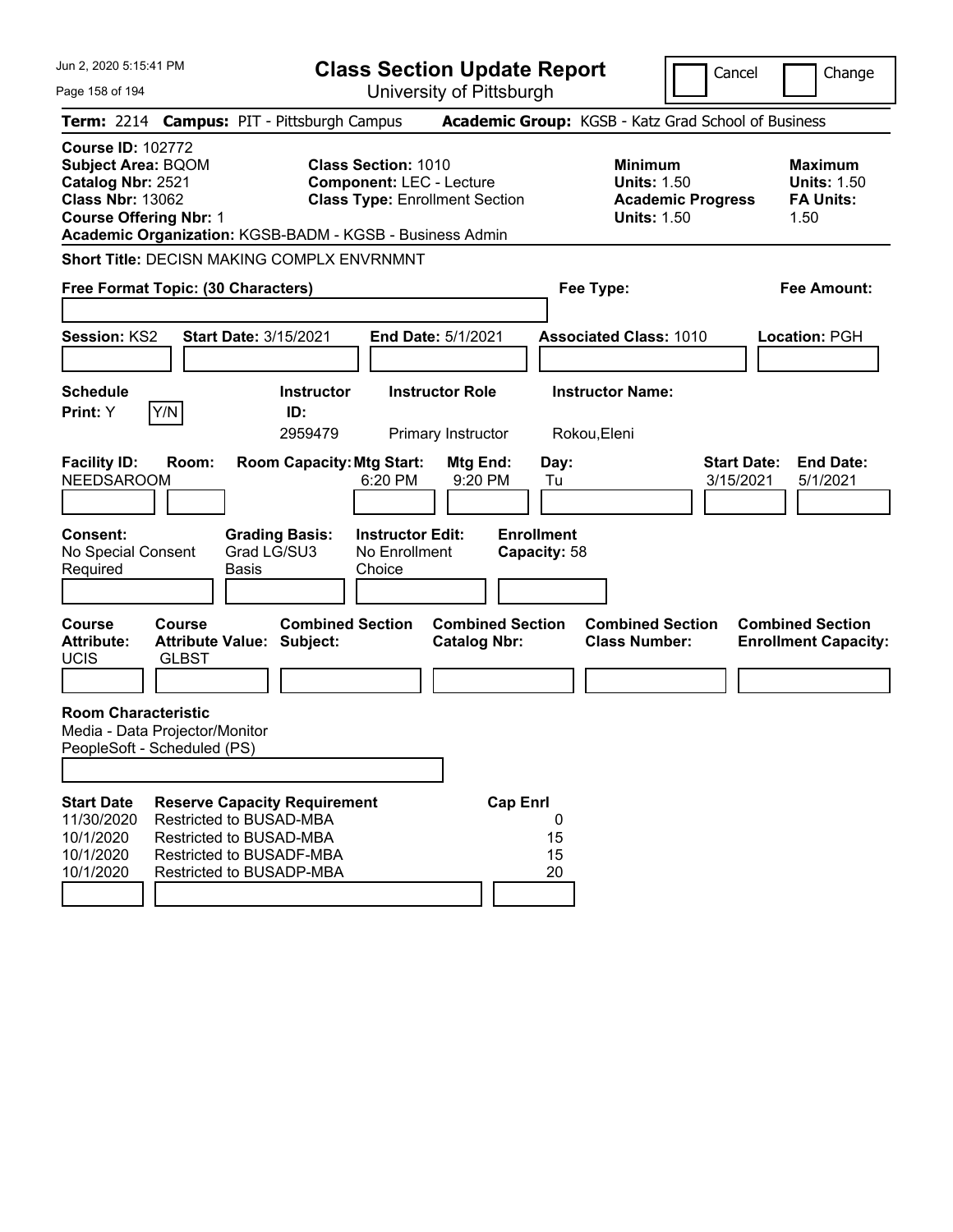| Jun 2, 2020 5:15:41 PM                                                                                                                 |                               |                                                                                           |                                                               | <b>Class Section Update Report</b>             |                                                 |                                                            | Cancel                   | Change                                                           |
|----------------------------------------------------------------------------------------------------------------------------------------|-------------------------------|-------------------------------------------------------------------------------------------|---------------------------------------------------------------|------------------------------------------------|-------------------------------------------------|------------------------------------------------------------|--------------------------|------------------------------------------------------------------|
| Page 159 of 194                                                                                                                        |                               |                                                                                           |                                                               | University of Pittsburgh                       |                                                 |                                                            |                          |                                                                  |
|                                                                                                                                        |                               | Term: 2214 Campus: PIT - Pittsburgh Campus                                                |                                                               |                                                |                                                 |                                                            |                          | Academic Group: KGSB - Katz Grad School of Business              |
| <b>Course ID: 174963</b><br><b>Subject Area: BQOM</b><br>Catalog Nbr: 2533<br><b>Class Nbr: 15921</b><br><b>Course Offering Nbr: 1</b> |                               | Academic Organization: KGSB-BADM - KGSB - Business Admin                                  | <b>Class Section: 1010</b><br><b>Component: LEC - Lecture</b> | <b>Class Type: Enrollment Section</b>          |                                                 | <b>Minimum</b><br><b>Units: 3.00</b><br><b>Units: 3.00</b> | <b>Academic Progress</b> | <b>Maximum</b><br><b>Units: 3.00</b><br><b>FA Units:</b><br>3.00 |
|                                                                                                                                        |                               | <b>Short Title: GLOBAL SUPPLY CHAIN MANAGEMENT</b>                                        |                                                               |                                                |                                                 |                                                            |                          |                                                                  |
| Free Format Topic: (30 Characters)                                                                                                     |                               |                                                                                           |                                                               |                                                | Fee Type:                                       |                                                            |                          | <b>Fee Amount:</b>                                               |
|                                                                                                                                        |                               |                                                                                           |                                                               |                                                |                                                 |                                                            |                          |                                                                  |
| <b>Session: KMT</b>                                                                                                                    |                               | <b>Start Date: 1/11/2021</b>                                                              |                                                               | <b>End Date: 5/1/2021</b>                      |                                                 | <b>Associated Class: 1010</b>                              |                          | <b>Location: PGH</b>                                             |
| <b>Schedule</b>                                                                                                                        |                               | <b>Instructor</b>                                                                         |                                                               | <b>Instructor Role</b>                         |                                                 | <b>Instructor Name:</b>                                    |                          |                                                                  |
| <b>Print:</b> Y                                                                                                                        | Y/N                           | ID:                                                                                       |                                                               |                                                |                                                 |                                                            |                          |                                                                  |
|                                                                                                                                        |                               | 2900556                                                                                   |                                                               | Primary Instructor                             |                                                 | Mirchandani, Prakash                                       |                          |                                                                  |
| <b>Facility ID:</b><br><b>NEEDSAROOM</b><br><b>Consent:</b><br>No Special Consent<br>Required                                          | Room:                         | <b>Room Capacity: Mtg Start:</b><br><b>Grading Basis:</b><br>Grad LG/SNC<br>Basis         | 2:00 PM<br><b>Instructor Edit:</b><br>No Enrollment<br>Choice | Mtg End:<br>4:50 PM                            | Day:<br>Tu<br><b>Enrollment</b><br>Capacity: 58 |                                                            |                          | <b>Start Date:</b><br><b>End Date:</b><br>1/11/2021<br>5/1/2021  |
| <b>Course</b><br><b>Attribute:</b><br><b>UCIS</b>                                                                                      | <b>Course</b><br><b>GLBST</b> | <b>Combined Section</b><br><b>Attribute Value: Subject:</b>                               |                                                               | <b>Combined Section</b><br><b>Catalog Nbr:</b> |                                                 | <b>Combined Section</b><br><b>Class Number:</b>            |                          | <b>Combined Section</b><br><b>Enrollment Capacity:</b>           |
| <b>Room Characteristic</b><br>Media - Data Projector/Monitor<br>PeopleSoft - Scheduled (PS)                                            |                               |                                                                                           |                                                               |                                                |                                                 |                                                            |                          |                                                                  |
| <b>Start Date</b><br>12/1/2020<br>10/1/2020                                                                                            |                               | <b>Reserve Capacity Requirement</b><br>Restricted to BUSAD-MBA<br>Restricted to BUSAD-MBA |                                                               | <b>Cap Enrl</b>                                | 0<br>52                                         |                                                            |                          |                                                                  |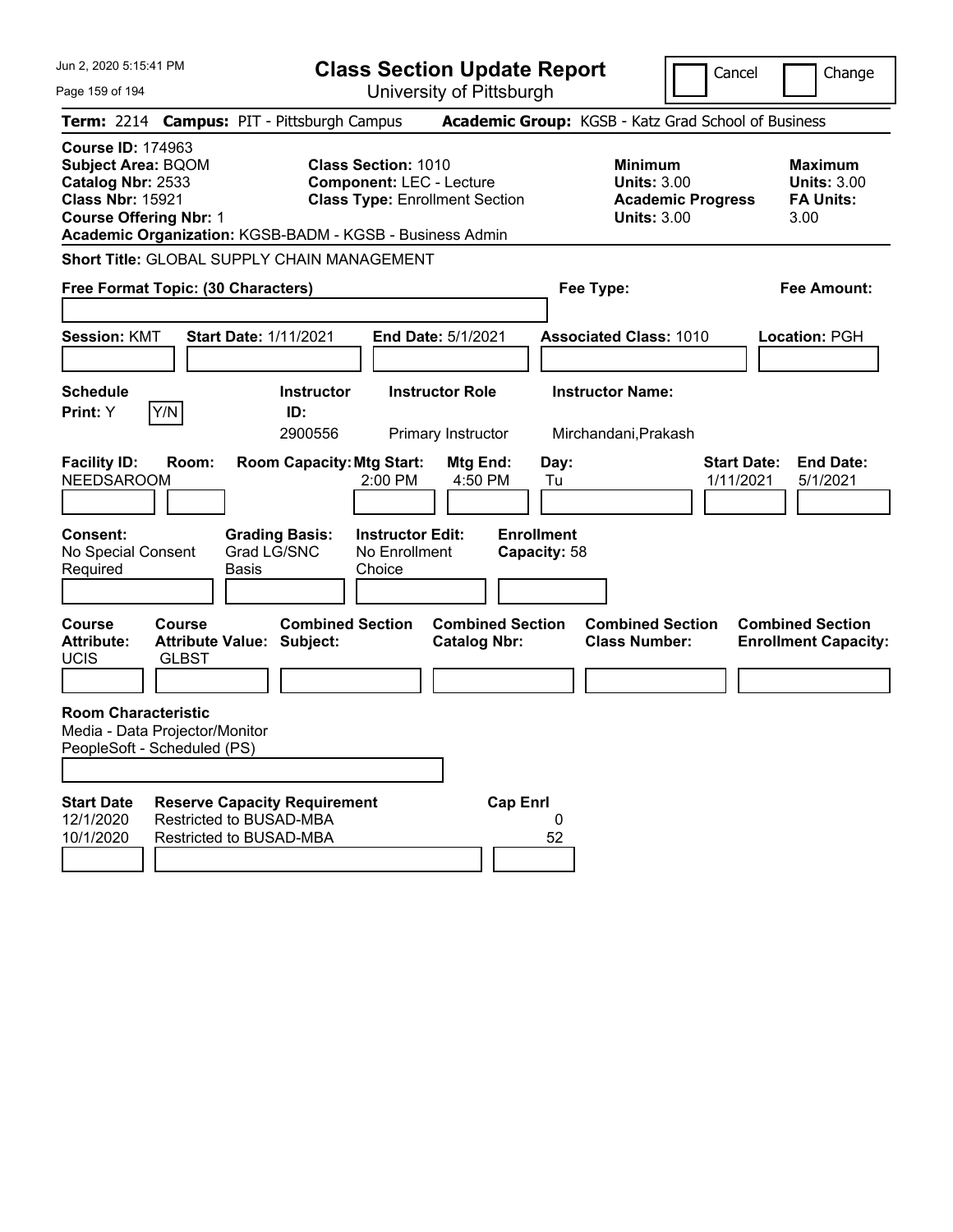| Jun 2, 2020 5:15:41 PM                                                                                                                 |                                                                                                                                                                    | <b>Class Section Update Report</b>             | Cancel                                                                                 | Change                                                           |
|----------------------------------------------------------------------------------------------------------------------------------------|--------------------------------------------------------------------------------------------------------------------------------------------------------------------|------------------------------------------------|----------------------------------------------------------------------------------------|------------------------------------------------------------------|
| Page 160 of 194                                                                                                                        |                                                                                                                                                                    | University of Pittsburgh                       |                                                                                        |                                                                  |
| <b>Term: 2214</b>                                                                                                                      | <b>Campus: PIT - Pittsburgh Campus</b>                                                                                                                             |                                                | Academic Group: KGSB - Katz Grad School of Business                                    |                                                                  |
| <b>Course ID: 174963</b><br><b>Subject Area: BQOM</b><br>Catalog Nbr: 2533<br><b>Class Nbr: 26110</b><br><b>Course Offering Nbr: 1</b> | <b>Class Section: 1020</b><br><b>Component: LEC - Lecture</b><br><b>Class Type: Enrollment Section</b><br>Academic Organization: KGSB-BADM - KGSB - Business Admin |                                                | <b>Minimum</b><br><b>Units: 3.00</b><br><b>Academic Progress</b><br><b>Units: 3.00</b> | <b>Maximum</b><br><b>Units: 3.00</b><br><b>FA Units:</b><br>3.00 |
|                                                                                                                                        | <b>Short Title: GLOBAL SUPPLY CHAIN MANAGEMENT</b>                                                                                                                 |                                                |                                                                                        |                                                                  |
| Free Format Topic: (30 Characters)                                                                                                     |                                                                                                                                                                    |                                                | Fee Type:                                                                              | Fee Amount:                                                      |
| <b>Session: KMT</b>                                                                                                                    | <b>Start Date: 1/11/2021</b>                                                                                                                                       | End Date: 5/1/2021                             | <b>Associated Class: 1020</b>                                                          | Location: PGH                                                    |
| <b>Schedule</b><br>Y/N<br>Print: Y                                                                                                     | <b>Instructor</b><br>ID:<br>2900556                                                                                                                                | <b>Instructor Role</b><br>Primary Instructor   | <b>Instructor Name:</b><br>Mirchandani, Prakash                                        |                                                                  |
| <b>Facility ID:</b><br>Room:<br><b>NEEDSAROOM</b>                                                                                      | <b>Room Capacity: Mtg Start:</b><br>6:20 PM                                                                                                                        | Mtg End:<br>Day:<br>9:20 PM<br>Tu              |                                                                                        | <b>Start Date:</b><br><b>End Date:</b><br>1/11/2021<br>5/1/2021  |
| Consent:<br>No Special Consent<br>Required                                                                                             | <b>Instructor Edit:</b><br><b>Grading Basis:</b><br>Grad LG/SNC<br>No Enrollment<br>Choice<br>Basis                                                                | <b>Enrollment</b><br>Capacity: 58              |                                                                                        |                                                                  |
| Course<br>Course<br>Attribute:                                                                                                         | <b>Combined Section</b><br><b>Attribute Value: Subject:</b>                                                                                                        | <b>Combined Section</b><br><b>Catalog Nbr:</b> | <b>Combined Section</b><br><b>Class Number:</b>                                        | <b>Combined Section</b><br><b>Enrollment Capacity:</b>           |
|                                                                                                                                        |                                                                                                                                                                    |                                                |                                                                                        |                                                                  |
| <b>Room Characteristic</b><br>PeopleSoft - Scheduled (PS)                                                                              |                                                                                                                                                                    |                                                |                                                                                        |                                                                  |
| <b>Start Date</b>                                                                                                                      | <b>Reserve Capacity Requirement</b>                                                                                                                                | <b>Cap Enrl</b>                                |                                                                                        |                                                                  |
|                                                                                                                                        |                                                                                                                                                                    |                                                |                                                                                        |                                                                  |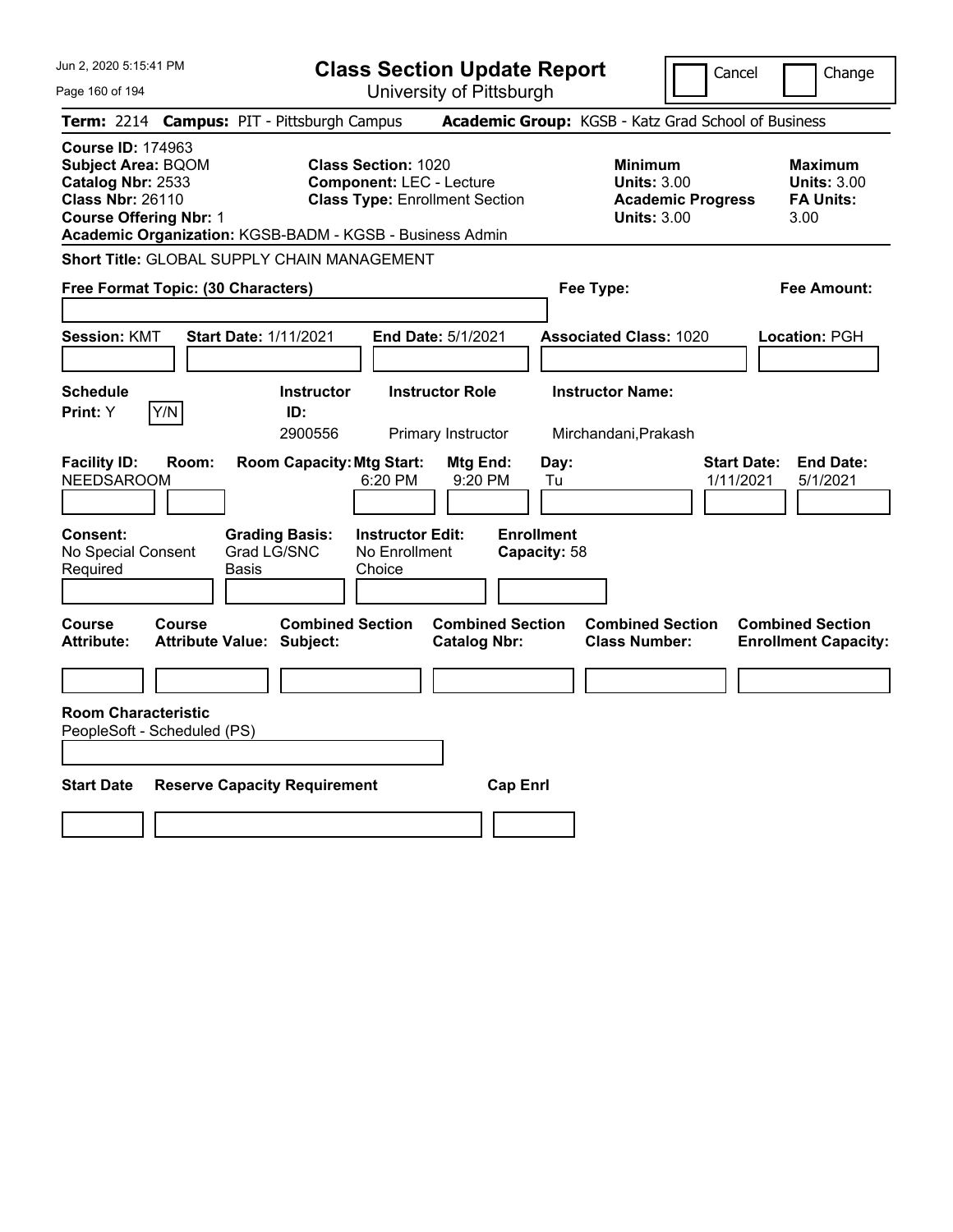| Jun 2, 2020 5:15:41 PM                                                                                                                                                                             |                                                                                |       |                                      | <b>Class Section Update Report</b>                                                                     |                                              |                         |                                   |                                                                                        | Cancel                          | Change                                                           |
|----------------------------------------------------------------------------------------------------------------------------------------------------------------------------------------------------|--------------------------------------------------------------------------------|-------|--------------------------------------|--------------------------------------------------------------------------------------------------------|----------------------------------------------|-------------------------|-----------------------------------|----------------------------------------------------------------------------------------|---------------------------------|------------------------------------------------------------------|
| Page 161 of 194                                                                                                                                                                                    |                                                                                |       |                                      |                                                                                                        | University of Pittsburgh                     |                         |                                   |                                                                                        |                                 |                                                                  |
| Term: 2214 Campus: PIT - Pittsburgh Campus                                                                                                                                                         |                                                                                |       |                                      |                                                                                                        |                                              |                         |                                   | Academic Group: KGSB - Katz Grad School of Business                                    |                                 |                                                                  |
| <b>Course ID: 180591</b><br><b>Subject Area: BQOM</b><br>Catalog Nbr: 2534<br><b>Class Nbr: 17303</b><br><b>Course Offering Nbr: 1</b><br>Academic Organization: KGSB-BADM - KGSB - Business Admin |                                                                                |       |                                      | <b>Class Section: 1040</b><br><b>Component: LEC - Lecture</b><br><b>Class Type: Enrollment Section</b> |                                              |                         |                                   | <b>Minimum</b><br><b>Units: 1.50</b><br><b>Academic Progress</b><br><b>Units: 1.50</b> |                                 | <b>Maximum</b><br><b>Units: 1.50</b><br><b>FA Units:</b><br>1.50 |
| <b>Short Title: STRATEGIC PROCUREMENT</b>                                                                                                                                                          |                                                                                |       |                                      |                                                                                                        |                                              |                         |                                   |                                                                                        |                                 |                                                                  |
| Free Format Topic: (30 Characters)                                                                                                                                                                 |                                                                                |       |                                      |                                                                                                        |                                              |                         |                                   | Fee Type:                                                                              |                                 | <b>Fee Amount:</b>                                               |
| <b>Session: KS1</b>                                                                                                                                                                                |                                                                                |       | <b>Start Date: 1/11/2021</b>         |                                                                                                        | <b>End Date: 3/7/2021</b>                    |                         |                                   | <b>Associated Class: 1040</b>                                                          |                                 | Location: PGH                                                    |
| <b>Schedule</b><br><b>Print:</b> Y                                                                                                                                                                 | Y/N                                                                            |       | <b>Instructor</b><br>ID:<br>2955356  |                                                                                                        | <b>Instructor Role</b><br>Primary Instructor |                         |                                   | <b>Instructor Name:</b><br>McMorrow, Paul A                                            |                                 |                                                                  |
| <b>Facility ID:</b><br><b>NEEDSAROOM</b>                                                                                                                                                           | Room:                                                                          |       | <b>Room Capacity: Mtg Start:</b>     | 6:20 PM                                                                                                | Mtg End:<br>9:20 PM                          |                         | Day:<br>Th                        |                                                                                        | <b>Start Date:</b><br>1/11/2021 | <b>End Date:</b><br>3/7/2021                                     |
| <b>Consent:</b><br>No Special Consent<br>Required                                                                                                                                                  |                                                                                | Basis | <b>Grading Basis:</b><br>Grad LG/SNC | <b>Instructor Edit:</b><br>No Enrollment<br>Choice                                                     |                                              |                         | <b>Enrollment</b><br>Capacity: 58 |                                                                                        |                                 |                                                                  |
| <b>Course</b><br><b>Attribute:</b>                                                                                                                                                                 | Course<br><b>Attribute Value: Subject:</b>                                     |       | <b>Combined Section</b>              |                                                                                                        | <b>Catalog Nbr:</b>                          | <b>Combined Section</b> |                                   | <b>Combined Section</b><br><b>Class Number:</b>                                        |                                 | <b>Combined Section</b><br><b>Enrollment Capacity:</b>           |
|                                                                                                                                                                                                    |                                                                                |       |                                      |                                                                                                        |                                              |                         |                                   |                                                                                        |                                 |                                                                  |
| <b>Room Characteristic</b><br>Media - Data Projector/Monitor<br>PeopleSoft - Scheduled (PS)                                                                                                        |                                                                                |       |                                      |                                                                                                        |                                              |                         |                                   |                                                                                        |                                 |                                                                  |
| <b>Start Date</b><br>12/1/2020<br>10/1/2020<br>10/1/2020                                                                                                                                           | Restricted to BUSAD-MBA<br>Restricted to BUSAD-MBA<br>Restricted to BUSADP-MBA |       | <b>Reserve Capacity Requirement</b>  |                                                                                                        |                                              | <b>Cap Enrl</b>         | 0<br>26<br>26                     |                                                                                        |                                 |                                                                  |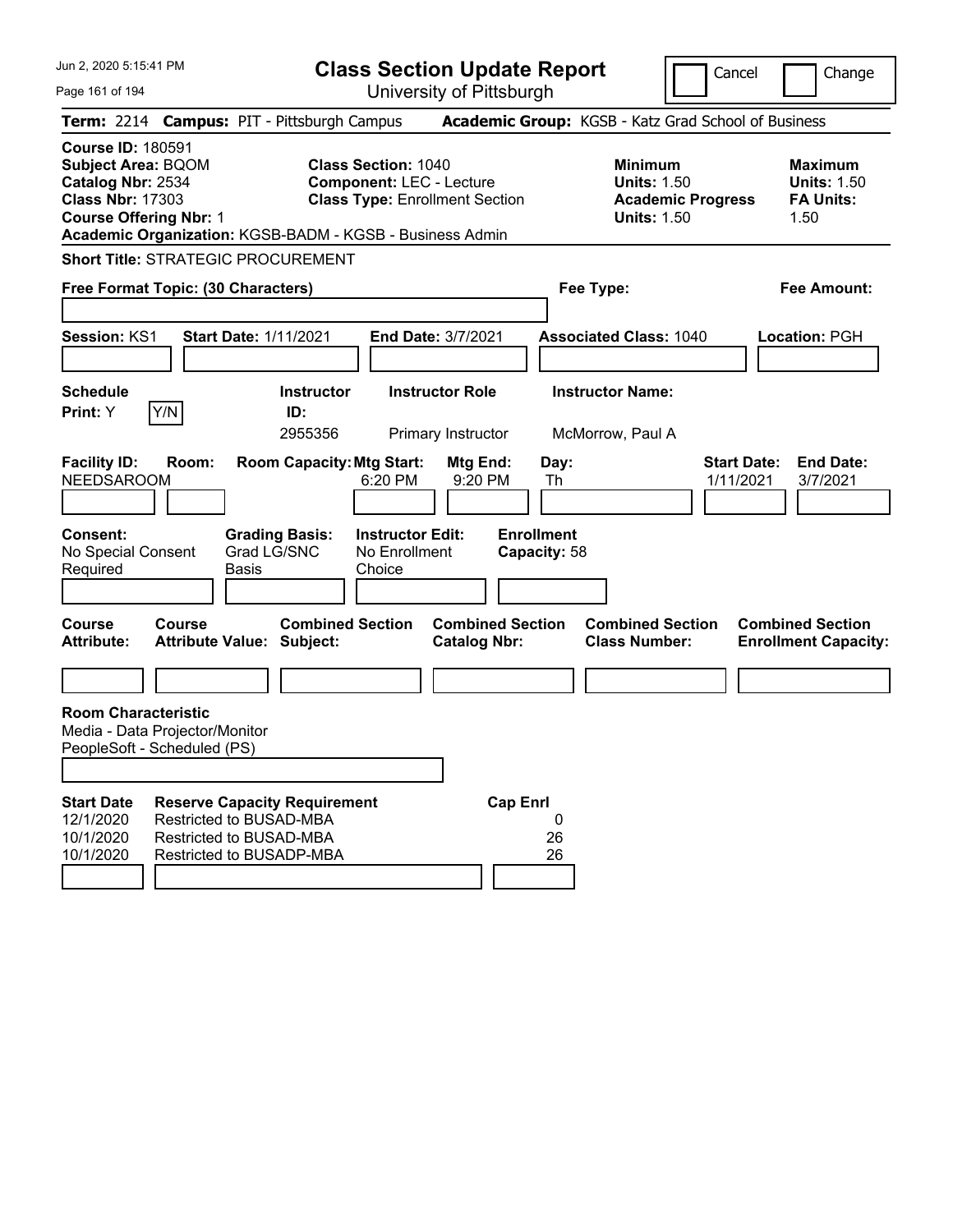| Jun 2, 2020 5:15:41 PM                                                                                                                                                                             | <b>Class Section Update Report</b>                                                                                      | Cancel                                                                                 | Change                                                           |
|----------------------------------------------------------------------------------------------------------------------------------------------------------------------------------------------------|-------------------------------------------------------------------------------------------------------------------------|----------------------------------------------------------------------------------------|------------------------------------------------------------------|
| Page 162 of 194                                                                                                                                                                                    | University of Pittsburgh                                                                                                |                                                                                        |                                                                  |
| <b>Campus: PIT - Pittsburgh Campus</b><br><b>Term: 2214</b>                                                                                                                                        |                                                                                                                         | Academic Group: KGSB - Katz Grad School of Business                                    |                                                                  |
| <b>Course ID: 190902</b><br><b>Subject Area: BQOM</b><br>Catalog Nbr: 2535<br><b>Class Nbr: 30501</b><br><b>Course Offering Nbr: 1</b><br>Academic Organization: KGSB-BADM - KGSB - Business Admin | <b>Class Section: 1999</b><br><b>Component: LEC - Lecture</b><br><b>Class Type: Enrollment Section</b>                  | <b>Minimum</b><br><b>Units: 3.00</b><br><b>Academic Progress</b><br><b>Units: 3.00</b> | <b>Maximum</b><br><b>Units: 3.00</b><br><b>FA Units:</b><br>3.00 |
| <b>Short Title: HC OPRTNS &amp; SUPLY CHAIN MGMT</b>                                                                                                                                               |                                                                                                                         |                                                                                        |                                                                  |
| Free Format Topic: (30 Characters)                                                                                                                                                                 |                                                                                                                         | Fee Type:                                                                              | Fee Amount:                                                      |
| Session: KET<br><b>Start Date: 1/8/2021</b>                                                                                                                                                        | End Date: 4/24/2021                                                                                                     | <b>Associated Class: 1999</b>                                                          | <b>Location: PGH</b>                                             |
| <b>Schedule</b><br>Y/N<br><b>Print: Y</b><br>ID:                                                                                                                                                   | <b>Instructor</b><br><b>Instructor Role</b><br>2900556<br>Primary Instructor<br>2964523<br><b>Teaching Assistant</b>    | <b>Instructor Name:</b><br>Mirchandani, Prakash<br>Piekutowski, James Joseph           |                                                                  |
| <b>Facility ID:</b><br>Room:<br><b>TBATBA</b><br>TBA<br>0<br><b>Grading Basis:</b><br><b>Consent:</b><br><b>Instructor Consent</b><br>Grad LG/SNC<br>Required<br>Basis                             | <b>Room Capacity: Mtg Start:</b><br>Mtg End:<br><b>Enrollment</b><br><b>Instructor Edit:</b><br>No Enrollment<br>Choice | <b>Start Date:</b><br>Day:<br>1/8/2021<br>Capacity: 25                                 | <b>End Date:</b><br>4/24/2021                                    |
| <b>Course</b><br><b>Course</b><br><b>Attribute:</b><br><b>Attribute Value: Subject:</b>                                                                                                            | <b>Combined Section</b><br><b>Combined Section</b><br><b>Catalog Nbr:</b>                                               | <b>Combined Section</b><br><b>Class Number:</b>                                        | <b>Combined Section</b><br><b>Enrollment Capacity:</b>           |
|                                                                                                                                                                                                    |                                                                                                                         |                                                                                        |                                                                  |
| <b>Room Characteristic</b>                                                                                                                                                                         |                                                                                                                         |                                                                                        |                                                                  |
|                                                                                                                                                                                                    |                                                                                                                         |                                                                                        |                                                                  |
| <b>Start Date</b><br><b>Reserve Capacity Requirement</b>                                                                                                                                           | <b>Cap Enrl</b>                                                                                                         |                                                                                        |                                                                  |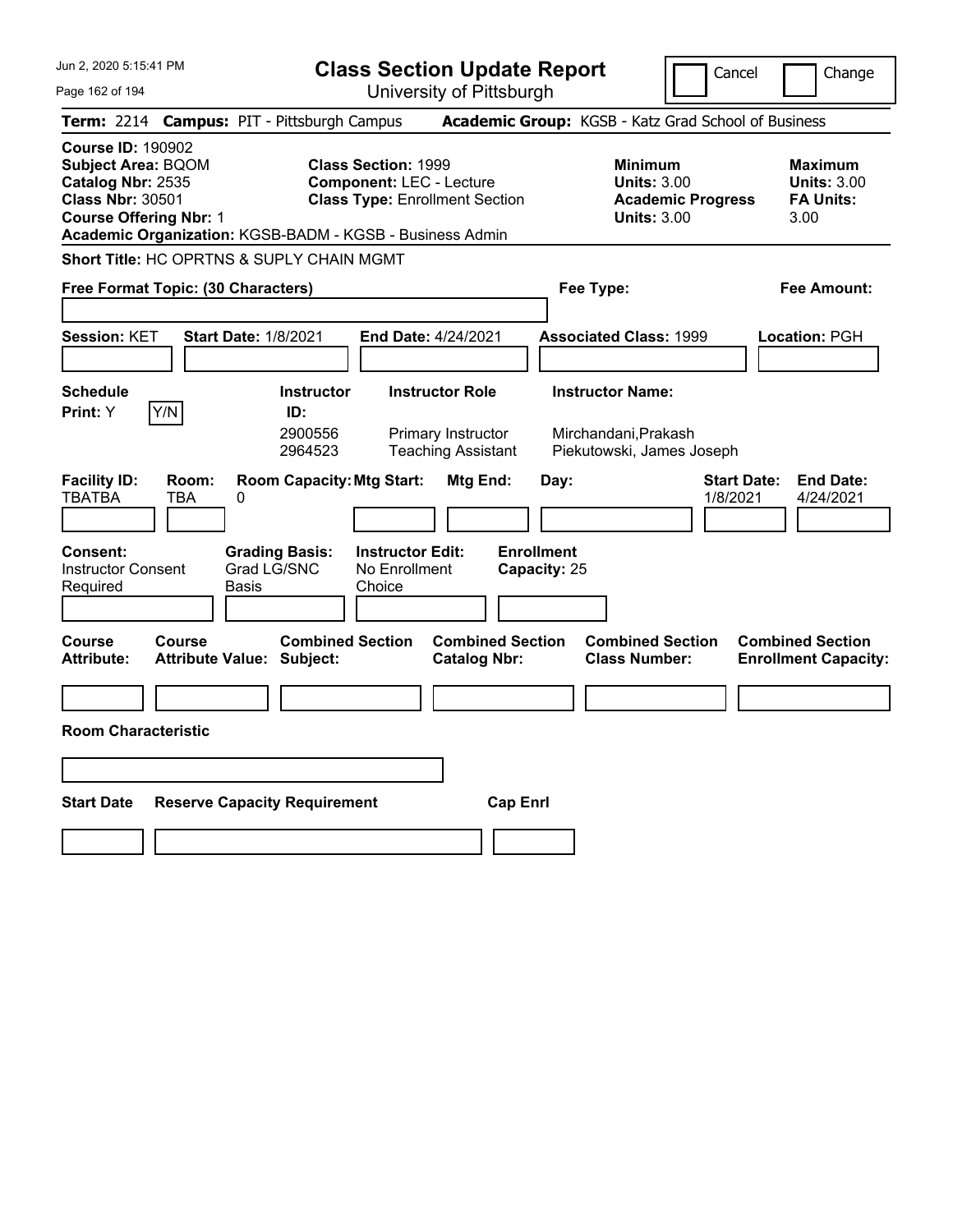Jun 2, 2020 5:15:41 PM

**Class Section Update Report** University of Pittsburgh

Cancel Change

Page 163 of 194

|                                                                                                                                            | Term: 2214 Campus: PIT - Pittsburgh Campus                                                                                                                         |                                                | Academic Group: KGSB - Katz Grad School of Business                                    |                                                                  |
|--------------------------------------------------------------------------------------------------------------------------------------------|--------------------------------------------------------------------------------------------------------------------------------------------------------------------|------------------------------------------------|----------------------------------------------------------------------------------------|------------------------------------------------------------------|
| <b>Course ID: 150171</b><br><b>Subject Area: BQOM</b><br>Catalog Nbr: 2537<br><b>Class Nbr: 13066</b><br><b>Course Offering Nbr: 1</b>     | <b>Class Section: 1010</b><br><b>Component: LEC - Lecture</b><br><b>Class Type: Enrollment Section</b><br>Academic Organization: KGSB-BADM - KGSB - Business Admin |                                                | <b>Minimum</b><br><b>Units: 1.50</b><br><b>Academic Progress</b><br><b>Units: 1.50</b> | <b>Maximum</b><br><b>Units: 1.50</b><br><b>FA Units:</b><br>1.50 |
| <b>Short Title: FORECASTING</b>                                                                                                            |                                                                                                                                                                    |                                                |                                                                                        |                                                                  |
| Free Format Topic: (30 Characters)                                                                                                         |                                                                                                                                                                    |                                                | Fee Type:                                                                              | Fee Amount:                                                      |
| Session: KS1                                                                                                                               | <b>Start Date: 1/11/2021</b>                                                                                                                                       | End Date: 3/7/2021                             | <b>Associated Class: 1010</b>                                                          | Location: PGH                                                    |
| <b>Schedule</b><br>Y/N<br>Print: Y                                                                                                         | <b>Instructor</b><br>ID:<br>2902061                                                                                                                                | <b>Instructor Role</b><br>Primary Instructor   | <b>Instructor Name:</b><br>Vargas, Luis G                                              |                                                                  |
| <b>Facility ID:</b><br>Room:<br><b>NEEDSAROOM</b>                                                                                          | <b>Room Capacity: Mtg Start:</b><br>$9:30$ AM                                                                                                                      | Mtg End:<br>Day:<br>10:50 AM                   | <b>Start Date:</b><br>MoWe<br>1/11/2021                                                | <b>End Date:</b><br>3/7/2021                                     |
| Consent:<br>No Special Consent<br>Required                                                                                                 | <b>Grading Basis:</b><br><b>Instructor Edit:</b><br>Grad LG/SNC<br>No Enrollment<br>Basis<br>Choice                                                                | <b>Enrollment</b><br>Capacity: 58              |                                                                                        |                                                                  |
| Course<br><b>Course</b><br>Attribute:                                                                                                      | <b>Combined Section</b><br><b>Attribute Value: Subject:</b>                                                                                                        | <b>Combined Section</b><br><b>Catalog Nbr:</b> | <b>Combined Section</b><br><b>Class Number:</b>                                        | <b>Combined Section</b><br><b>Enrollment Capacity:</b>           |
| <b>Room Characteristic</b><br>Media - Data Projector/Monitor<br>PeopleSoft - Scheduled (PS)<br><b>Start Date</b><br>12/1/2020<br>10/1/2020 | <b>Reserve Capacity Requirement</b><br>Restricted to BUSAD-MBA<br>Restricted to BUSAD-MBA                                                                          | <b>Cap Enrl</b><br>0<br>42                     |                                                                                        |                                                                  |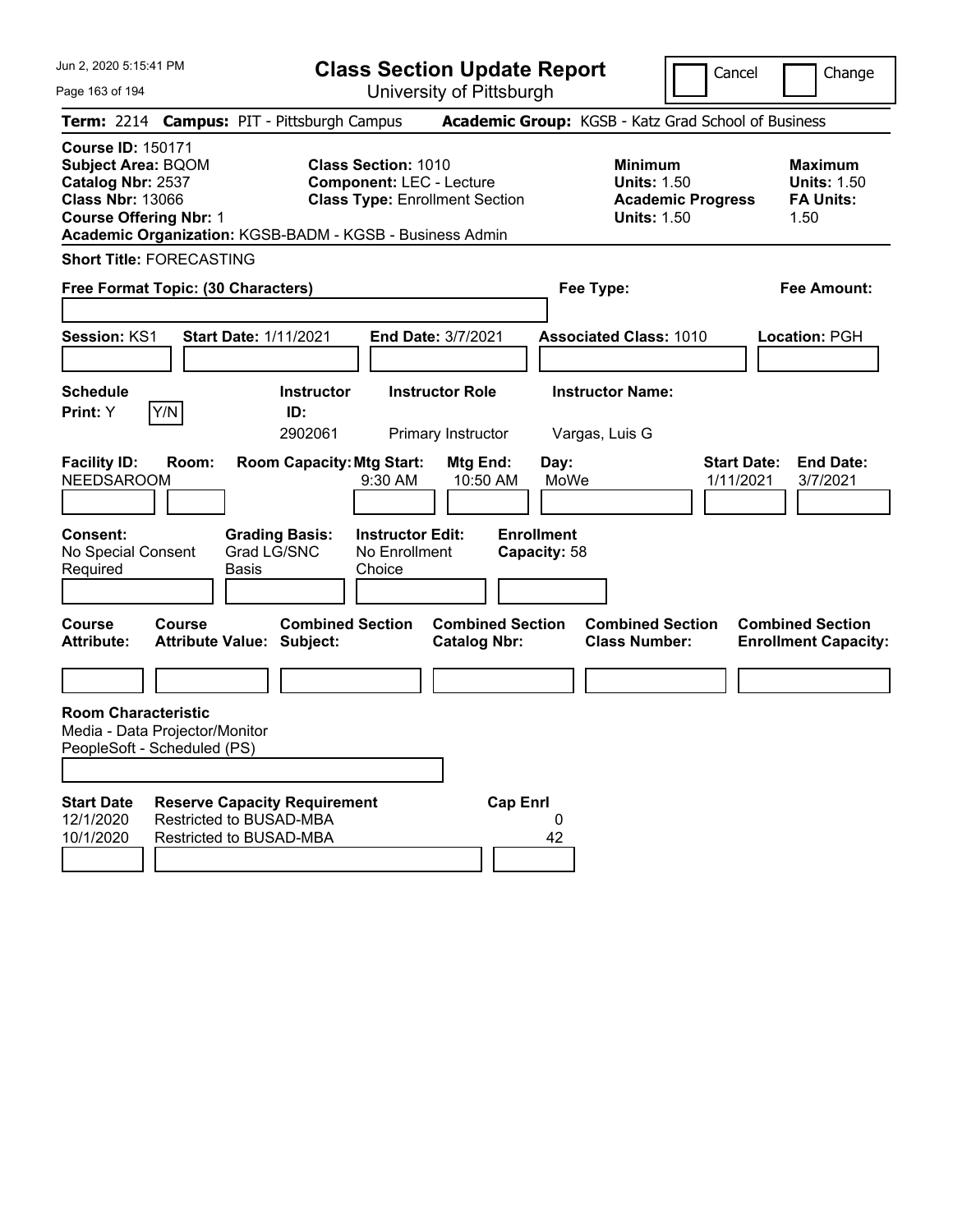| Jun 2, 2020 5:15:41 PM                                                                                                                 |                                                                                |                                                          |                                                               | <b>Class Section Update Report</b>                  |                                   |                                                            | Cancel                          | Change                                                           |
|----------------------------------------------------------------------------------------------------------------------------------------|--------------------------------------------------------------------------------|----------------------------------------------------------|---------------------------------------------------------------|-----------------------------------------------------|-----------------------------------|------------------------------------------------------------|---------------------------------|------------------------------------------------------------------|
| Page 164 of 194                                                                                                                        |                                                                                |                                                          |                                                               | University of Pittsburgh                            |                                   |                                                            |                                 |                                                                  |
|                                                                                                                                        |                                                                                | Term: 2214 Campus: PIT - Pittsburgh Campus               |                                                               | Academic Group: KGSB - Katz Grad School of Business |                                   |                                                            |                                 |                                                                  |
| <b>Course ID: 189239</b><br><b>Subject Area: BQOM</b><br>Catalog Nbr: 2557<br><b>Class Nbr: 27283</b><br><b>Course Offering Nbr: 1</b> |                                                                                | Academic Organization: KGSB-BADM - KGSB - Business Admin | <b>Class Section: 1010</b><br><b>Component: LEC - Lecture</b> | <b>Class Type: Enrollment Section</b>               |                                   | <b>Minimum</b><br><b>Units: 1.50</b><br><b>Units: 1.50</b> | <b>Academic Progress</b>        | <b>Maximum</b><br><b>Units: 1.50</b><br><b>FA Units:</b><br>1.50 |
|                                                                                                                                        |                                                                                | <b>Short Title: MULTIVARIATE DATA ANALYSIS 1</b>         |                                                               |                                                     |                                   |                                                            |                                 |                                                                  |
|                                                                                                                                        | Free Format Topic: (30 Characters)                                             |                                                          |                                                               |                                                     | Fee Type:                         |                                                            |                                 | <b>Fee Amount:</b>                                               |
|                                                                                                                                        |                                                                                |                                                          |                                                               |                                                     |                                   |                                                            |                                 |                                                                  |
| <b>Session: KS1</b>                                                                                                                    |                                                                                | <b>Start Date: 1/11/2021</b>                             | <b>End Date: 3/7/2021</b>                                     |                                                     |                                   | <b>Associated Class: 1010</b>                              |                                 | Location: PGH                                                    |
| <b>Schedule</b>                                                                                                                        |                                                                                | <b>Instructor</b>                                        |                                                               | <b>Instructor Role</b>                              |                                   | <b>Instructor Name:</b>                                    |                                 |                                                                  |
| Print: Y                                                                                                                               | Y/N                                                                            | ID:                                                      |                                                               |                                                     |                                   |                                                            |                                 |                                                                  |
|                                                                                                                                        |                                                                                | 2909447                                                  |                                                               | Primary Instructor                                  |                                   | Shang, Jennifer Shiou-Chen                                 |                                 |                                                                  |
| <b>Facility ID:</b><br><b>NEEDSAROOM</b>                                                                                               | Room:                                                                          | <b>Room Capacity: Mtg Start:</b>                         | 6:20 PM                                                       | Mtg End:<br>9:20 PM                                 | Day:<br>Mo                        |                                                            | <b>Start Date:</b><br>1/11/2021 | <b>End Date:</b><br>3/7/2021                                     |
| <b>Consent:</b><br><b>Department Consent</b><br>Required                                                                               | Basis                                                                          | <b>Grading Basis:</b><br>Grad LG/SNC                     | <b>Instructor Edit:</b><br>No Enrollment<br>Choice            |                                                     | <b>Enrollment</b><br>Capacity: 58 |                                                            |                                 |                                                                  |
| <b>Course</b><br><b>Attribute:</b>                                                                                                     | Course<br><b>Attribute Value: Subject:</b>                                     | <b>Combined Section</b>                                  |                                                               | <b>Combined Section</b><br><b>Catalog Nbr:</b>      |                                   | <b>Combined Section</b><br><b>Class Number:</b>            |                                 | <b>Combined Section</b><br><b>Enrollment Capacity:</b>           |
|                                                                                                                                        |                                                                                |                                                          |                                                               |                                                     |                                   |                                                            |                                 |                                                                  |
| <b>Room Characteristic</b>                                                                                                             | PeopleSoft - Scheduled (PS)                                                    |                                                          |                                                               |                                                     |                                   |                                                            |                                 |                                                                  |
|                                                                                                                                        |                                                                                |                                                          |                                                               |                                                     |                                   |                                                            |                                 |                                                                  |
| <b>Start Date</b><br>12/1/2020<br>10/1/2020<br>10/1/2020                                                                               | Restricted to BUSAD-MBA<br>Restricted to BUSAD-MBA<br>Restricted to BUSADP-MBA | <b>Reserve Capacity Requirement</b>                      |                                                               | <b>Cap Enrl</b>                                     | 0<br>5<br>5                       |                                                            |                                 |                                                                  |
|                                                                                                                                        |                                                                                |                                                          |                                                               |                                                     |                                   |                                                            |                                 |                                                                  |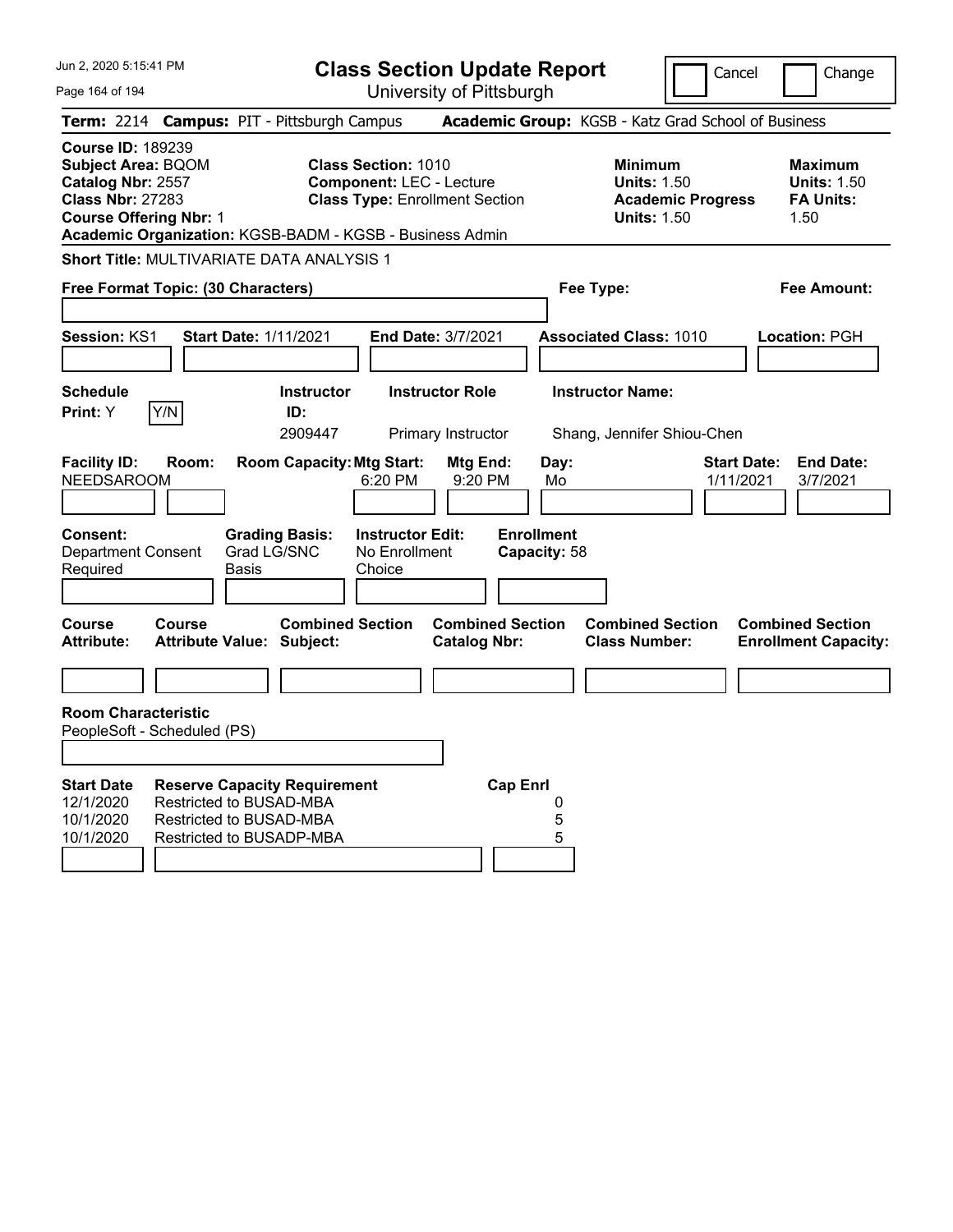| Jun 2, 2020 5:15:41 PM                                                                                                                                                                             |                                                                                                        | <b>Class Section Update Report</b>             |                                                                                        | Cancel<br>Change                                                 |
|----------------------------------------------------------------------------------------------------------------------------------------------------------------------------------------------------|--------------------------------------------------------------------------------------------------------|------------------------------------------------|----------------------------------------------------------------------------------------|------------------------------------------------------------------|
| Page 165 of 194                                                                                                                                                                                    |                                                                                                        | University of Pittsburgh                       |                                                                                        |                                                                  |
| <b>Term: 2214</b>                                                                                                                                                                                  | <b>Campus: PIT - Pittsburgh Campus</b>                                                                 |                                                | Academic Group: KGSB - Katz Grad School of Business                                    |                                                                  |
| <b>Course ID: 189239</b><br><b>Subject Area: BQOM</b><br>Catalog Nbr: 2557<br><b>Class Nbr: 28171</b><br><b>Course Offering Nbr: 1</b><br>Academic Organization: KGSB-BADM - KGSB - Business Admin | <b>Class Section: 1015</b><br><b>Component: LEC - Lecture</b><br><b>Class Type: Enrollment Section</b> |                                                | <b>Minimum</b><br><b>Units: 1.50</b><br><b>Academic Progress</b><br><b>Units: 1.50</b> | <b>Maximum</b><br><b>Units: 1.50</b><br><b>FA Units:</b><br>1.50 |
| <b>Short Title: MULTIVARIATE DATA ANALYSIS 1</b>                                                                                                                                                   |                                                                                                        |                                                |                                                                                        |                                                                  |
| Free Format Topic: (30 Characters)                                                                                                                                                                 |                                                                                                        |                                                | Fee Type:                                                                              | Fee Amount:                                                      |
| Session: KS1<br><b>Start Date: 1/11/2021</b>                                                                                                                                                       |                                                                                                        | End Date: 3/7/2021                             | <b>Associated Class: 1015</b>                                                          | Location: PGH                                                    |
| <b>Schedule</b><br>Y/N<br>Print: Y                                                                                                                                                                 | <b>Instructor</b><br>ID:<br>2909447                                                                    | <b>Instructor Role</b><br>Primary Instructor   | <b>Instructor Name:</b><br>Shang, Jennifer Shiou-Chen                                  |                                                                  |
| <b>Facility ID:</b><br>Room:<br><b>NEEDSAROOM</b>                                                                                                                                                  | <b>Room Capacity: Mtg Start:</b><br>12:30 PM                                                           | Mtg End:<br>Day:<br>3:20 PM<br>Mo              |                                                                                        | <b>Start Date:</b><br><b>End Date:</b><br>1/11/2021<br>3/7/2021  |
| Consent:<br><b>Department Consent</b><br>Required<br><b>Basis</b>                                                                                                                                  | <b>Instructor Edit:</b><br><b>Grading Basis:</b><br>Grad LG/SNC<br>No Enrollment<br>Choice             | <b>Enrollment</b><br>Capacity: 58              |                                                                                        |                                                                  |
| Course<br>Course<br><b>Attribute Value: Subject:</b><br>Attribute:                                                                                                                                 | <b>Combined Section</b>                                                                                | <b>Combined Section</b><br><b>Catalog Nbr:</b> | <b>Combined Section</b><br><b>Class Number:</b>                                        | <b>Combined Section</b><br><b>Enrollment Capacity:</b>           |
| <b>Room Characteristic</b><br>PeopleSoft - Scheduled (PS)                                                                                                                                          |                                                                                                        |                                                |                                                                                        |                                                                  |
| <b>Start Date</b><br><b>Reserve Capacity Requirement</b>                                                                                                                                           |                                                                                                        | <b>Cap Enrl</b>                                |                                                                                        |                                                                  |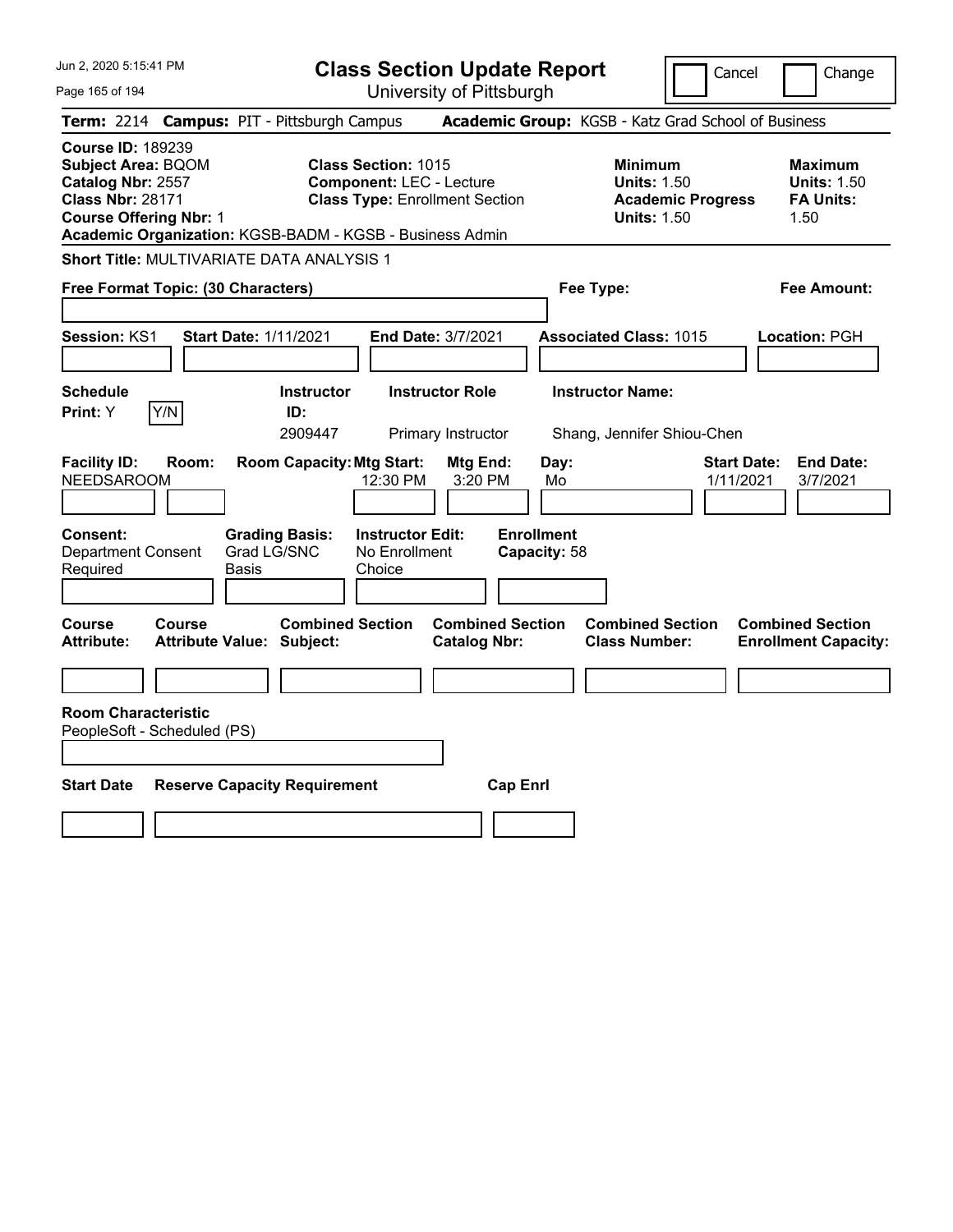| Jun 2, 2020 5:15:41 PM                                                                                                                 | <b>Class Section Update Report</b>                                                                                                                                        | Cancel<br>Change                                                                                                                                           |
|----------------------------------------------------------------------------------------------------------------------------------------|---------------------------------------------------------------------------------------------------------------------------------------------------------------------------|------------------------------------------------------------------------------------------------------------------------------------------------------------|
| Page 166 of 194                                                                                                                        | University of Pittsburgh                                                                                                                                                  |                                                                                                                                                            |
| <b>Term: 2214</b>                                                                                                                      | <b>Campus: PIT - Pittsburgh Campus</b>                                                                                                                                    | Academic Group: KGSB - Katz Grad School of Business                                                                                                        |
| <b>Course ID: 189241</b><br><b>Subject Area: BQOM</b><br>Catalog Nbr: 2559<br><b>Class Nbr: 28761</b><br><b>Course Offering Nbr: 1</b> | <b>Class Section: 1210</b><br><b>Component: LEC - Lecture</b><br><b>Class Type: Enrollment Section</b><br>Academic Organization: KGSB-BADM - KGSB - Business Admin        | <b>Minimum</b><br><b>Maximum</b><br><b>Units: 1.50</b><br><b>Units: 1.50</b><br><b>Academic Progress</b><br><b>FA Units:</b><br><b>Units: 1.50</b><br>1.50 |
|                                                                                                                                        | <b>Short Title: APLD SIMULATION &amp; OPTIMIZATION</b>                                                                                                                    |                                                                                                                                                            |
| Free Format Topic: (30 Characters)                                                                                                     |                                                                                                                                                                           | <b>Fee Amount:</b><br>Fee Type:                                                                                                                            |
| Session: KS2                                                                                                                           | <b>Start Date: 3/15/2021</b><br><b>End Date: 5/1/2021</b>                                                                                                                 | <b>Associated Class: 1210</b><br>Location: PGH                                                                                                             |
| <b>Schedule</b>                                                                                                                        | <b>Instructor</b><br><b>Instructor Role</b>                                                                                                                               | <b>Instructor Name:</b>                                                                                                                                    |
| Print: Y<br>Y/N                                                                                                                        | ID:<br>2959479<br>Primary Instructor                                                                                                                                      | Rokou, Eleni                                                                                                                                               |
| <b>Facility ID:</b><br>Room:<br><b>NEEDSAROOM</b><br>Consent:<br>No Special Consent<br>Required                                        | <b>Room Capacity: Mtg Start:</b><br>Mtg End:<br>6:20 PM<br>9:20 PM<br><b>Instructor Edit:</b><br><b>Grading Basis:</b><br>Grad LG/SNC<br>No Enrollment<br>Basis<br>Choice | <b>End Date:</b><br>Day:<br><b>Start Date:</b><br>3/15/2021<br>5/1/2021<br>Mo<br><b>Enrollment</b><br>Capacity: 58                                         |
| Course<br>Course<br><b>Attribute:</b>                                                                                                  | <b>Combined Section</b><br><b>Combined Section</b><br><b>Attribute Value: Subject:</b><br><b>Catalog Nbr:</b>                                                             | <b>Combined Section</b><br><b>Combined Section</b><br><b>Class Number:</b><br><b>Enrollment Capacity:</b>                                                  |
| <b>Room Characteristic</b><br>PeopleSoft - Scheduled (PS)<br><b>Start Date</b>                                                         | <b>Cap Enrl</b><br><b>Reserve Capacity Requirement</b>                                                                                                                    |                                                                                                                                                            |
|                                                                                                                                        |                                                                                                                                                                           |                                                                                                                                                            |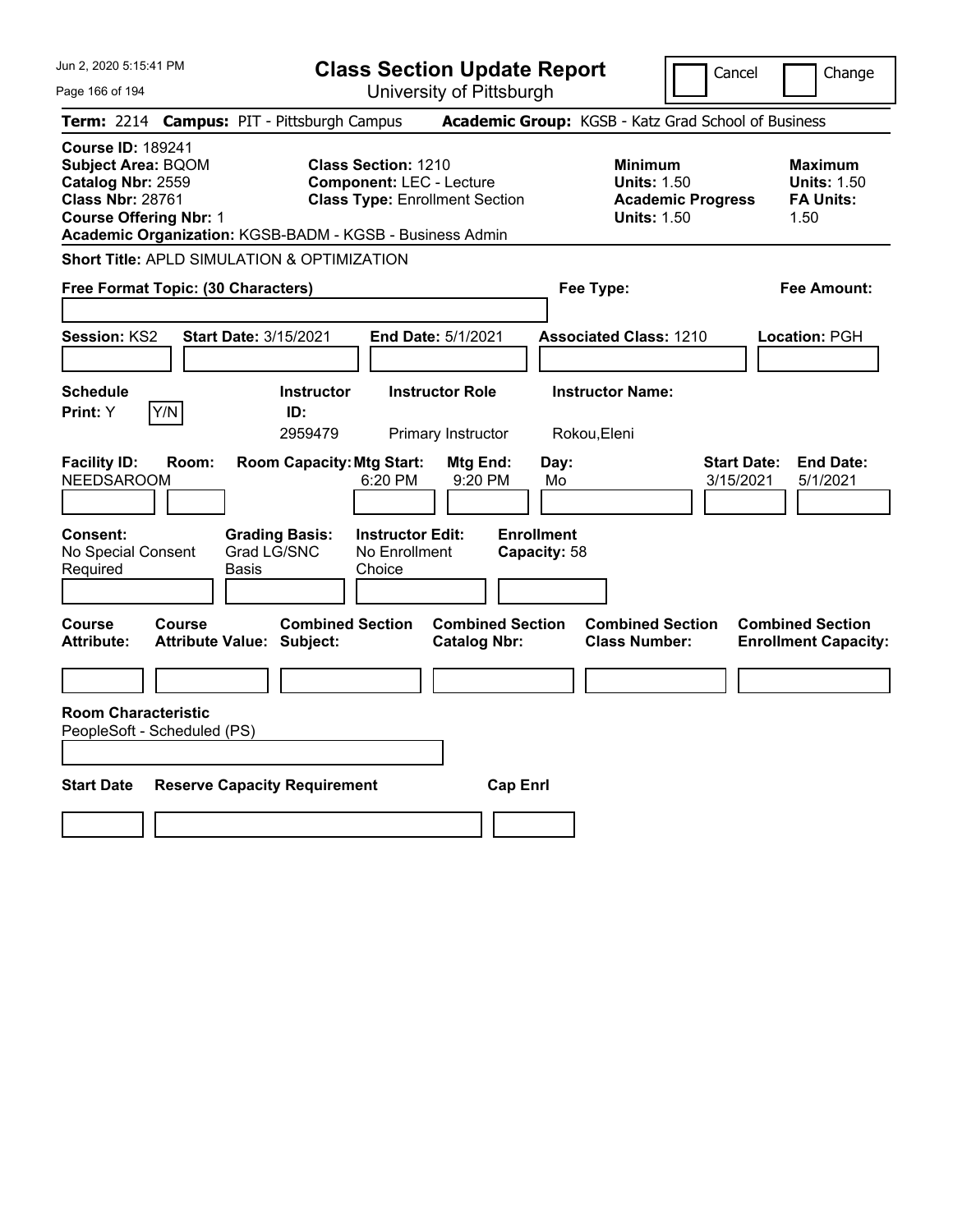Jun 2, 2020 5:15:41 PM

Page 167 of 194

**Class Section Update Report**

University of Pittsburgh

Cancel Change

**Term:** 2214 **Campus:** PIT - Pittsburgh Campus **Academic Group:** KGSB - Katz Grad School of Business **Course ID:** 170259 **Subject Area:** BQOM **Class Section:** 1010 **Minimum Maximum Catalog Nbr:** 2578 **Component:** LEC - Lecture **Units:** 3.00 **Units:** 3.00 **Class Nbr:** 27284 **Class Type:** Enrollment Section **Academic Progress FA Units: Course Offering Nbr:** 1 **Units:** 3.00 3.00 **Academic Organization:** KGSB-BADM - KGSB - Business Admin **Short Title:** DATA MINING **Free Format Topic: (30 Characters) Fee Type: Fee Amount: Session:** KMT **Start Date:** 1/11/2021 **End Date:** 5/1/2021 **Associated Class:** 1010 **Location:** PGH **Schedule Instructor Instructor Role Instructor Name: Print:**  $Y$   $|Y/N|$  **ID:** 2962014 Primary Instructor Valdes Saavedra, Leon Matias **Facility ID: Room: Room Capacity:Mtg Start: Mtg End: Day: Start Date: End Date:** NEEDSAROOM 2:00 PM 4:50 PM Tu 1/11/2021 5/1/2021 **Consent: Grading Basis: Instructor Edit: Enrollment** No Special Consent Required Grad LG/SU3 Basis No Enrollment Choice **Capacity:** 58 **Course Course Combined Section Combined Section Combined Section Combined Section Attribute: Attribute Value: Subject: Catalog Nbr: Class Number: Enrollment Capacity: Room Characteristic** PeopleSoft - Scheduled (PS) **Start Date Reserve Capacity Requirement Cap Enrl** 12/1/2020 Restricted to BUSAD-MBA 0 10/1/2020 Restricted to BUSAD-MBA 11 10/1/2020 Restricted to BUSADP-MBA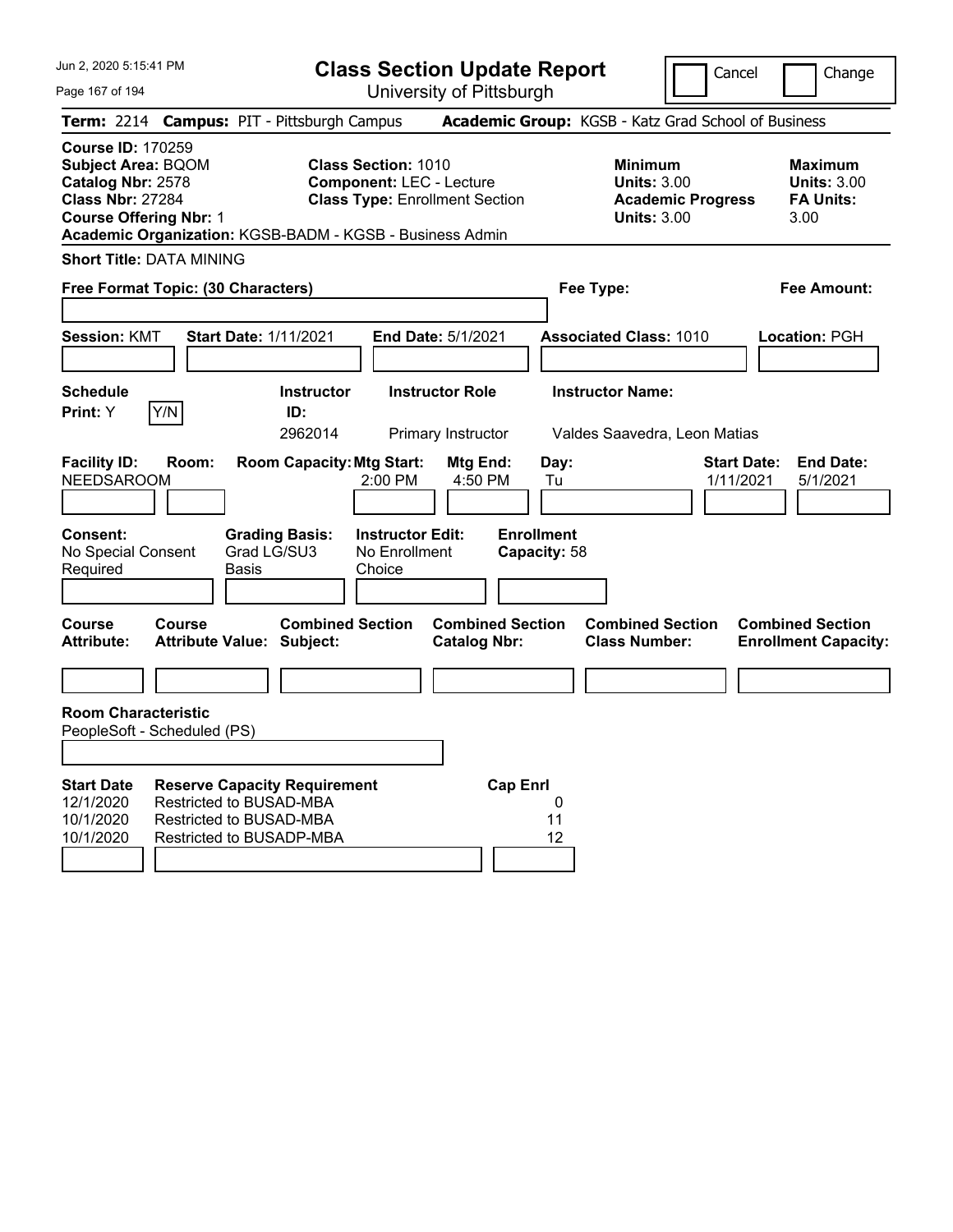| Jun 2, 2020 5:15:41 PM                                                                                                                 | <b>Class Section Update Report</b>                                                                                                                                 | Cancel                                                                                 | Change                                                           |
|----------------------------------------------------------------------------------------------------------------------------------------|--------------------------------------------------------------------------------------------------------------------------------------------------------------------|----------------------------------------------------------------------------------------|------------------------------------------------------------------|
| Page 168 of 194                                                                                                                        | University of Pittsburgh                                                                                                                                           |                                                                                        |                                                                  |
| <b>Term: 2214</b>                                                                                                                      | <b>Campus: PIT - Pittsburgh Campus</b>                                                                                                                             | Academic Group: KGSB - Katz Grad School of Business                                    |                                                                  |
| <b>Course ID: 191120</b><br><b>Subject Area: BQOM</b><br>Catalog Nbr: 2580<br><b>Class Nbr: 29471</b><br><b>Course Offering Nbr: 1</b> | <b>Class Section: 1220</b><br><b>Component: LEC - Lecture</b><br><b>Class Type: Enrollment Section</b><br>Academic Organization: KGSB-BADM - KGSB - Business Admin | <b>Minimum</b><br><b>Units: 1.50</b><br><b>Academic Progress</b><br><b>Units: 1.50</b> | <b>Maximum</b><br><b>Units: 1.50</b><br><b>FA Units:</b><br>1.50 |
|                                                                                                                                        | <b>Short Title: BUS ANALYTICS: STRATGC ESSEN</b>                                                                                                                   |                                                                                        |                                                                  |
| Free Format Topic: (30 Characters)                                                                                                     |                                                                                                                                                                    | Fee Type:                                                                              | Fee Amount:                                                      |
| Session: KS2                                                                                                                           | <b>Start Date: 3/15/2021</b><br><b>End Date: 5/1/2021</b>                                                                                                          | <b>Associated Class: 1220</b>                                                          | Location: PGH                                                    |
| <b>Schedule</b><br>Print: Y<br>Y/N                                                                                                     | <b>Instructor Role</b><br><b>Instructor</b><br>ID:<br>1121987<br>Primary Instructor                                                                                | <b>Instructor Name:</b><br>Hannah, Andrew William                                      |                                                                  |
| <b>Facility ID:</b><br>Room:<br><b>NEEDSAROOM</b>                                                                                      | <b>Room Capacity: Mtg Start:</b><br>Mtg End:<br>2:00 PM<br>4:50 PM                                                                                                 | Day:<br><b>Start Date:</b><br>3/15/2021<br>Th                                          | <b>End Date:</b><br>5/1/2021                                     |
| Consent:<br>No Special Consent<br>Required                                                                                             | <b>Instructor Edit:</b><br><b>Grading Basis:</b><br>Grad LG/SNC<br>No Enrollment<br>Basis<br>Choice                                                                | <b>Enrollment</b><br>Capacity: 58                                                      |                                                                  |
| <b>Course</b><br>Course<br><b>Attribute:</b>                                                                                           | <b>Combined Section</b><br><b>Combined Section</b><br><b>Attribute Value: Subject:</b><br><b>Catalog Nbr:</b>                                                      | <b>Combined Section</b><br><b>Class Number:</b>                                        | <b>Combined Section</b><br><b>Enrollment Capacity:</b>           |
|                                                                                                                                        |                                                                                                                                                                    |                                                                                        |                                                                  |
| <b>Room Characteristic</b><br>PeopleSoft - Scheduled (PS)                                                                              |                                                                                                                                                                    |                                                                                        |                                                                  |
| <b>Start Date</b>                                                                                                                      | <b>Reserve Capacity Requirement</b><br><b>Cap Enrl</b>                                                                                                             |                                                                                        |                                                                  |
|                                                                                                                                        |                                                                                                                                                                    |                                                                                        |                                                                  |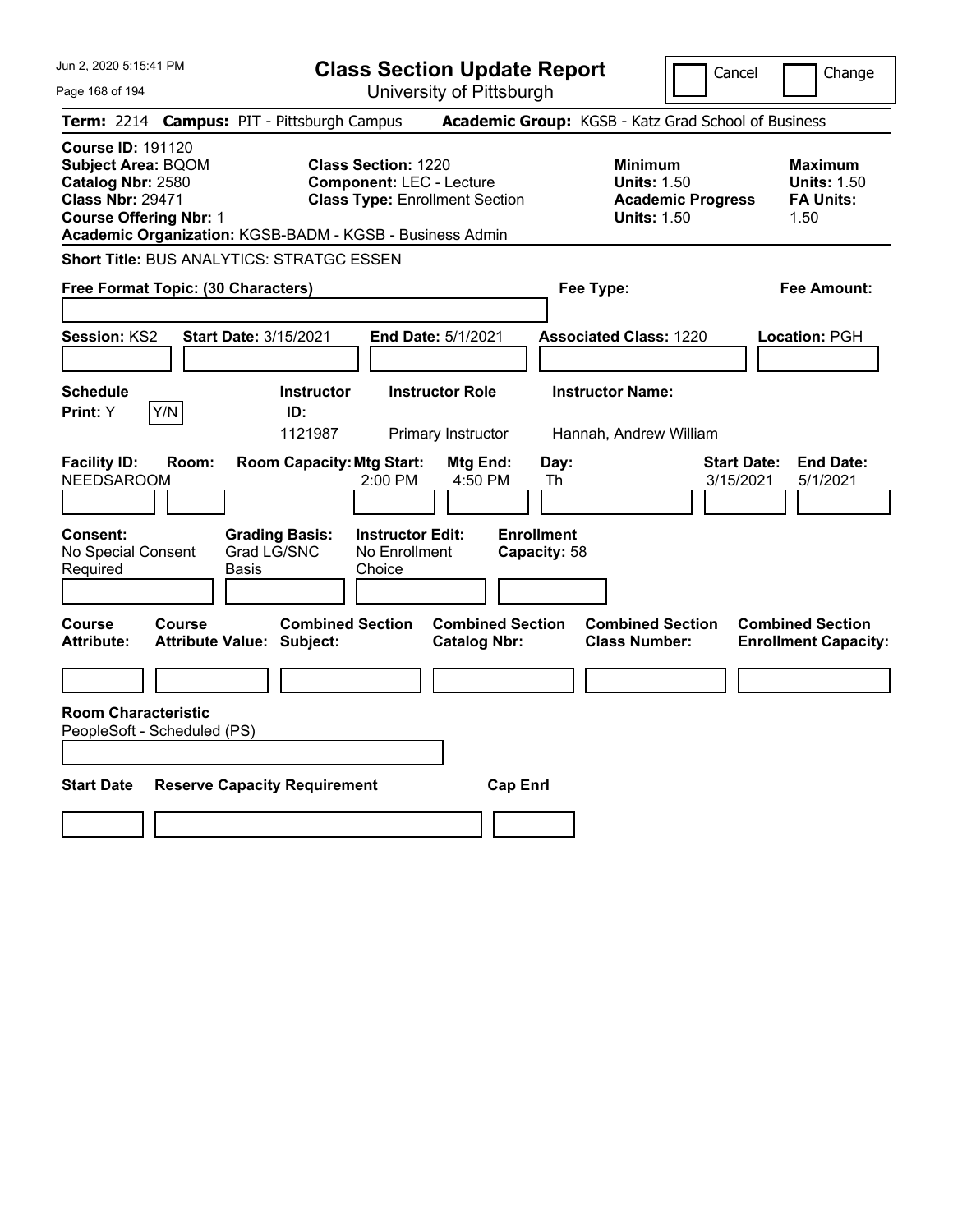| Jun 2, 2020 5:15:41 PM                                                                                                                                                                             | <b>Class Section Update Report</b>                                                                                             |                                                                                        | Cancel<br>Change                                                 |
|----------------------------------------------------------------------------------------------------------------------------------------------------------------------------------------------------|--------------------------------------------------------------------------------------------------------------------------------|----------------------------------------------------------------------------------------|------------------------------------------------------------------|
| Page 169 of 194                                                                                                                                                                                    | University of Pittsburgh                                                                                                       |                                                                                        |                                                                  |
| <b>Campus: PIT - Pittsburgh Campus</b><br><b>Term: 2214</b>                                                                                                                                        |                                                                                                                                | Academic Group: KGSB - Katz Grad School of Business                                    |                                                                  |
| <b>Course ID: 188775</b><br><b>Subject Area: BQOM</b><br>Catalog Nbr: 2821<br><b>Class Nbr: 26744</b><br><b>Course Offering Nbr: 1</b><br>Academic Organization: KGSB-BADM - KGSB - Business Admin | <b>Class Section: 1999</b><br><b>Component: LEC - Lecture</b><br><b>Class Type: Enrollment Section</b>                         | <b>Minimum</b><br><b>Units: 3.00</b><br><b>Academic Progress</b><br><b>Units: 3.00</b> | <b>Maximum</b><br><b>Units: 3.00</b><br><b>FA Units:</b><br>3.00 |
| <b>Short Title: HEALTH INSURANCE AND RISK MGMT</b>                                                                                                                                                 |                                                                                                                                |                                                                                        |                                                                  |
| Free Format Topic: (30 Characters)                                                                                                                                                                 |                                                                                                                                | Fee Type:                                                                              | Fee Amount:                                                      |
| Session: KET<br><b>Start Date: 1/8/2021</b>                                                                                                                                                        | End Date: 4/24/2021                                                                                                            | <b>Associated Class: 1999</b>                                                          | Location: PGH                                                    |
| <b>Schedule</b><br>Y/N<br>Print: Y                                                                                                                                                                 | <b>Instructor</b><br><b>Instructor Role</b><br>ID:<br>2955561<br>Primary Instructor<br><b>Teaching Assistant</b><br>2964523    | <b>Instructor Name:</b><br>Jarlenski, Marian P<br>Piekutowski, James Joseph            |                                                                  |
| <b>Facility ID:</b><br>Room:<br><b>TBATBA</b><br>TBA<br>0<br><b>Grading Basis:</b><br><b>Consent:</b><br>No Special Consent<br>Required                                                            | <b>Room Capacity: Mtg Start:</b><br>Mtg End:<br><b>Instructor Edit:</b><br>No Enrollment<br><b>Grad Letter Grade</b><br>Choice | Day:<br>1/8/2021<br><b>Enrollment</b><br>Capacity: 35                                  | <b>End Date:</b><br><b>Start Date:</b><br>4/24/2021              |
| Course<br>Course<br><b>Attribute:</b><br><b>Attribute Value: Subject:</b>                                                                                                                          | <b>Combined Section</b><br><b>Combined Section</b><br><b>Catalog Nbr:</b>                                                      | <b>Combined Section</b><br><b>Class Number:</b>                                        | <b>Combined Section</b><br><b>Enrollment Capacity:</b>           |
|                                                                                                                                                                                                    |                                                                                                                                |                                                                                        |                                                                  |
| <b>Room Characteristic</b>                                                                                                                                                                         |                                                                                                                                |                                                                                        |                                                                  |
|                                                                                                                                                                                                    |                                                                                                                                |                                                                                        |                                                                  |
| <b>Start Date</b><br><b>Reserve Capacity Requirement</b>                                                                                                                                           |                                                                                                                                | <b>Cap Enri</b>                                                                        |                                                                  |
|                                                                                                                                                                                                    |                                                                                                                                |                                                                                        |                                                                  |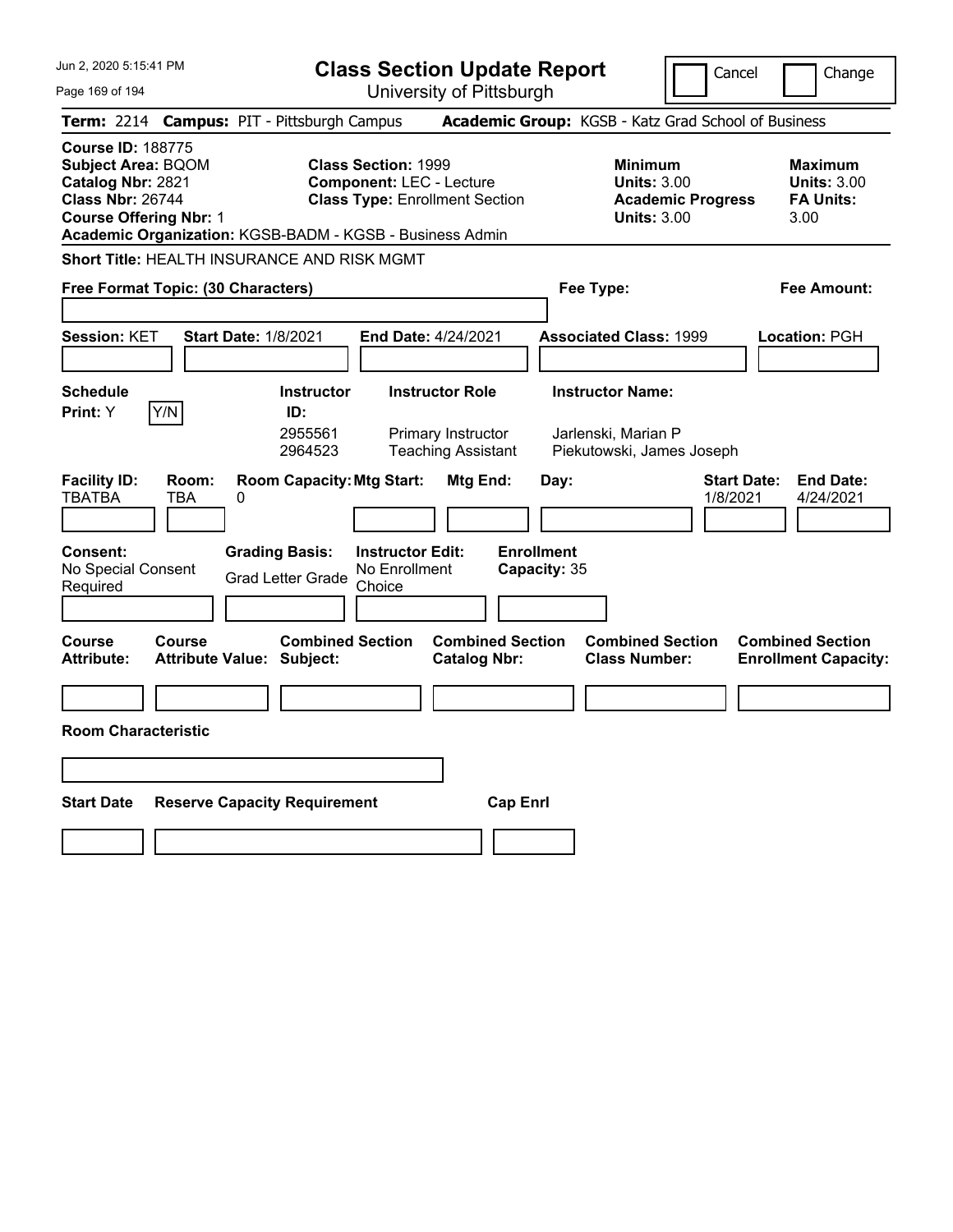| Jun 2, 2020 5:15:41 PM                                                                                                                                                                             |                                                                                                                    | <b>Class Section Update Report</b>             |                                                                                        | Cancel<br>Change                                                 |
|----------------------------------------------------------------------------------------------------------------------------------------------------------------------------------------------------|--------------------------------------------------------------------------------------------------------------------|------------------------------------------------|----------------------------------------------------------------------------------------|------------------------------------------------------------------|
| Page 170 of 194                                                                                                                                                                                    |                                                                                                                    | University of Pittsburgh                       |                                                                                        |                                                                  |
| <b>Term: 2214</b>                                                                                                                                                                                  | <b>Campus: PIT - Pittsburgh Campus</b>                                                                             |                                                | Academic Group: KGSB - Katz Grad School of Business                                    |                                                                  |
| <b>Course ID: 102795</b><br><b>Subject Area: BQOM</b><br>Catalog Nbr: 3010<br><b>Class Nbr: 13040</b><br><b>Course Offering Nbr: 1</b><br>Academic Organization: KGSB-BADM - KGSB - Business Admin | <b>Class Section: 1010</b><br>Component: IND - Independent Study<br><b>Class Type: Enrollment Section</b>          |                                                | <b>Minimum</b><br><b>Units: 1.00</b><br><b>Academic Progress</b><br><b>Units: 1.00</b> | <b>Maximum</b><br><b>Units: 9.00</b><br><b>FA Units:</b><br>1.00 |
| Short Title: INDEP STUDY OPRATIONS RESEARCH                                                                                                                                                        |                                                                                                                    |                                                |                                                                                        |                                                                  |
| Free Format Topic: (30 Characters)                                                                                                                                                                 |                                                                                                                    |                                                | Fee Type:                                                                              | Fee Amount:                                                      |
| <b>Session: KPT</b><br><b>Schedule</b>                                                                                                                                                             | <b>Start Date: 1/11/2021</b><br><b>Instructor</b>                                                                  | End Date: 5/1/2021<br><b>Instructor Role</b>   | <b>Associated Class: 1010</b><br><b>Instructor Name:</b>                               | Location: PGH                                                    |
| Y/N<br>Print: Y                                                                                                                                                                                    | ID:                                                                                                                |                                                |                                                                                        |                                                                  |
|                                                                                                                                                                                                    | 0                                                                                                                  |                                                | No Instructor Assigned                                                                 |                                                                  |
| <b>Facility ID:</b><br>Room:<br><b>TBATBA</b><br>0<br>TBA                                                                                                                                          | <b>Room Capacity: Mtg Start:</b>                                                                                   | Mtg End:<br>Day:                               |                                                                                        | <b>Start Date:</b><br><b>End Date:</b><br>1/11/2021<br>5/1/2021  |
| <b>Consent:</b><br><b>Department Consent</b><br>Required                                                                                                                                           | <b>Instructor Edit:</b><br><b>Grading Basis:</b><br>Class Instructor<br><b>Grad HSU Basis</b><br><b>Table Edit</b> | <b>Enrollment</b><br>Capacity: 60              |                                                                                        |                                                                  |
| <b>Course</b><br>Course<br><b>Attribute Value: Subject:</b><br><b>Attribute:</b>                                                                                                                   | <b>Combined Section</b>                                                                                            | <b>Combined Section</b><br><b>Catalog Nbr:</b> | <b>Combined Section</b><br><b>Class Number:</b>                                        | <b>Combined Section</b><br><b>Enrollment Capacity:</b>           |
|                                                                                                                                                                                                    |                                                                                                                    |                                                |                                                                                        |                                                                  |
| <b>Room Characteristic</b><br>Media - Data Projector/Monitor                                                                                                                                       |                                                                                                                    |                                                |                                                                                        |                                                                  |
|                                                                                                                                                                                                    |                                                                                                                    |                                                |                                                                                        |                                                                  |
| <b>Start Date</b>                                                                                                                                                                                  | <b>Reserve Capacity Requirement</b>                                                                                | <b>Cap Enrl</b>                                |                                                                                        |                                                                  |
|                                                                                                                                                                                                    |                                                                                                                    |                                                |                                                                                        |                                                                  |
|                                                                                                                                                                                                    |                                                                                                                    |                                                |                                                                                        |                                                                  |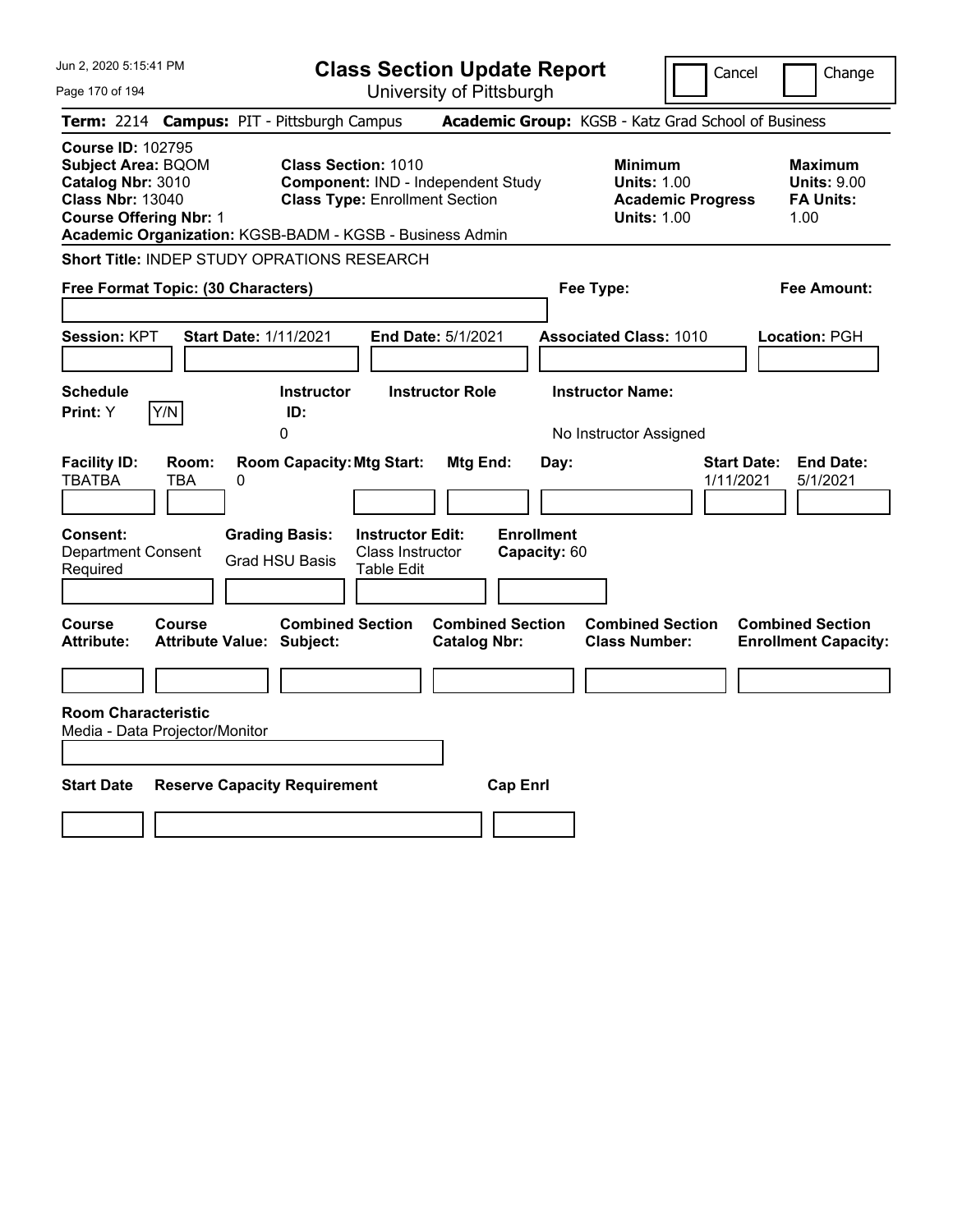| Jun 2, 2020 5:15:41 PM                                                                                                                                                                             |                                            | <b>Class Section Update Report</b>                                       |                                                    |                                                                            |                                   |           | Cancel                                                                      | Change                   |                                 |                                                                  |
|----------------------------------------------------------------------------------------------------------------------------------------------------------------------------------------------------|--------------------------------------------|--------------------------------------------------------------------------|----------------------------------------------------|----------------------------------------------------------------------------|-----------------------------------|-----------|-----------------------------------------------------------------------------|--------------------------|---------------------------------|------------------------------------------------------------------|
| Page 171 of 194                                                                                                                                                                                    |                                            |                                                                          |                                                    | University of Pittsburgh                                                   |                                   |           |                                                                             |                          |                                 |                                                                  |
| Term: 2214 Campus: PIT - Pittsburgh Campus                                                                                                                                                         |                                            |                                                                          |                                                    |                                                                            |                                   |           | Academic Group: KGSB - Katz Grad School of Business                         |                          |                                 |                                                                  |
| <b>Course ID: 102807</b><br><b>Subject Area: BQOM</b><br>Catalog Nbr: 3099<br><b>Class Nbr: 13041</b><br><b>Course Offering Nbr: 1</b><br>Academic Organization: KGSB-BADM - KGSB - Business Admin |                                            |                                                                          | <b>Class Section: 1010</b>                         | <b>Component: SEM - Seminar</b><br><b>Class Type: Enrollment Section</b>   |                                   |           | <b>Minimum</b><br><b>Units: 1.00</b><br><b>Units: 1.00</b>                  | <b>Academic Progress</b> |                                 | <b>Maximum</b><br><b>Units: 9.00</b><br><b>FA Units:</b><br>1.00 |
| <b>Short Title: READINGS IN OPRATIONS RESEARCH</b>                                                                                                                                                 |                                            |                                                                          |                                                    |                                                                            |                                   |           |                                                                             |                          |                                 |                                                                  |
| Free Format Topic: (30 Characters)                                                                                                                                                                 |                                            |                                                                          |                                                    |                                                                            |                                   | Fee Type: |                                                                             |                          | <b>Fee Amount:</b>              |                                                                  |
| <b>Session: KPT</b><br><b>Schedule</b>                                                                                                                                                             | <b>Start Date: 1/11/2021</b>               | <b>Instructor</b>                                                        |                                                    | End Date: 5/1/2021<br><b>Instructor Role</b>                               |                                   |           | <b>Associated Class: 1010</b><br><b>Instructor Name:</b>                    |                          |                                 | Location: PGH                                                    |
| Y/N<br>Print: Y<br><b>Facility ID:</b><br><b>TBATBA</b>                                                                                                                                            | Room:<br>TBA<br>0                          | ID:<br>2900556<br>2909447<br>2902127<br><b>Room Capacity: Mtg Start:</b> |                                                    | Primary Instructor<br>Primary Instructor<br>Primary Instructor<br>Mtg End: |                                   | Day:      | Mirchandani, Prakash<br>Shang, Jennifer Shiou-Chen<br>Woods, Carrie Annette |                          | <b>Start Date:</b><br>1/11/2021 | <b>End Date:</b><br>5/1/2021                                     |
| <b>Consent:</b><br>No Special Consent<br>Required                                                                                                                                                  |                                            | <b>Grading Basis:</b><br><b>Grad Letter Grade</b>                        | <b>Instructor Edit:</b><br>No Enrollment<br>Choice |                                                                            | <b>Enrollment</b><br>Capacity: 60 |           |                                                                             |                          |                                 |                                                                  |
| <b>Course</b><br><b>Attribute:</b>                                                                                                                                                                 | Course<br><b>Attribute Value: Subject:</b> | <b>Combined Section</b>                                                  |                                                    | <b>Combined Section</b><br><b>Catalog Nbr:</b>                             |                                   |           | <b>Combined Section</b><br><b>Class Number:</b>                             |                          |                                 | <b>Combined Section</b><br><b>Enrollment Capacity:</b>           |
|                                                                                                                                                                                                    |                                            |                                                                          |                                                    |                                                                            |                                   |           |                                                                             |                          |                                 |                                                                  |
| <b>Room Characteristic</b><br>Media - Data Projector/Monitor                                                                                                                                       |                                            |                                                                          |                                                    |                                                                            |                                   |           |                                                                             |                          |                                 |                                                                  |
| <b>Start Date</b>                                                                                                                                                                                  |                                            | <b>Reserve Capacity Requirement</b>                                      |                                                    |                                                                            | <b>Cap Enrl</b>                   |           |                                                                             |                          |                                 |                                                                  |
|                                                                                                                                                                                                    |                                            |                                                                          |                                                    |                                                                            |                                   |           |                                                                             |                          |                                 |                                                                  |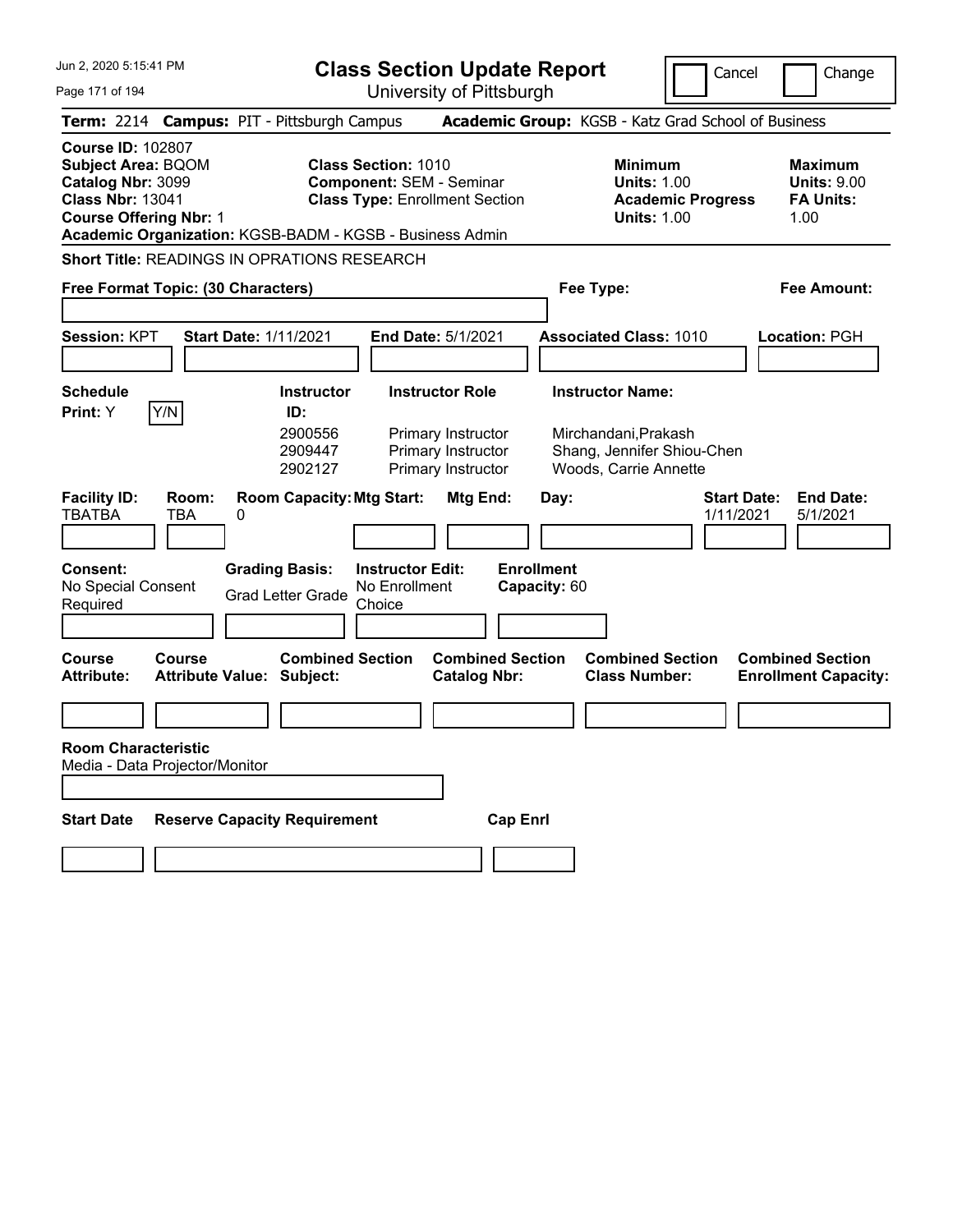| Jun 2, 2020 5:15:41 PM                                                                                                                                                                             |                                                             | <b>Class Section Update Report</b>                                                                     |                                                |                                                                                        | Cancel<br>Change                                                 |
|----------------------------------------------------------------------------------------------------------------------------------------------------------------------------------------------------|-------------------------------------------------------------|--------------------------------------------------------------------------------------------------------|------------------------------------------------|----------------------------------------------------------------------------------------|------------------------------------------------------------------|
| Page 172 of 194                                                                                                                                                                                    |                                                             | University of Pittsburgh                                                                               |                                                |                                                                                        |                                                                  |
| Term: 2214 Campus: PIT - Pittsburgh Campus                                                                                                                                                         |                                                             |                                                                                                        |                                                | Academic Group: KGSB - Katz Grad School of Business                                    |                                                                  |
| <b>Course ID: 179192</b><br><b>Subject Area: BSEO</b><br>Catalog Nbr: 2012<br><b>Class Nbr: 28151</b><br><b>Course Offering Nbr: 1</b><br>Academic Organization: KGSB-BADM - KGSB - Business Admin |                                                             | <b>Class Section: 1100</b><br><b>Component: LEC - Lecture</b><br><b>Class Type: Enrollment Section</b> |                                                | <b>Minimum</b><br><b>Units: 1.50</b><br><b>Academic Progress</b><br><b>Units: 1.50</b> | <b>Maximum</b><br><b>Units: 1.50</b><br><b>FA Units:</b><br>1.50 |
| <b>Short Title: SOCIAL ENTREPRENEURSHIP</b>                                                                                                                                                        |                                                             |                                                                                                        |                                                |                                                                                        |                                                                  |
| Free Format Topic: (30 Characters)                                                                                                                                                                 |                                                             |                                                                                                        |                                                | Fee Type:                                                                              | Fee Amount:                                                      |
| Session: KS1                                                                                                                                                                                       | <b>Start Date: 1/11/2021</b>                                | End Date: 3/7/2021                                                                                     |                                                | <b>Associated Class: 1100</b>                                                          | Location: PGH                                                    |
| <b>Schedule</b><br>Y/N<br><b>Print: Y</b>                                                                                                                                                          | <b>Instructor</b><br>ID:<br>0                               | <b>Instructor Role</b>                                                                                 |                                                | <b>Instructor Name:</b><br>No Instructor Assigned                                      |                                                                  |
| <b>Facility ID:</b><br>Room:<br><b>NEEDSAROOM</b><br>Consent:                                                                                                                                      | <b>Room Capacity: Mtg Start:</b><br><b>Grading Basis:</b>   | <b>Instructor Edit:</b>                                                                                | <b>Mtg End:</b><br>Day:<br><b>Enrollment</b>   |                                                                                        | <b>Start Date: End Date:</b>                                     |
| No Special Consent<br>Required                                                                                                                                                                     | Grad LG/SNC<br>Basis                                        | No Enrollment<br>Choice                                                                                | Capacity: 16                                   |                                                                                        |                                                                  |
| Course<br>Course<br><b>Attribute:</b><br><b>IDM</b><br><b>HYBRID</b>                                                                                                                               | <b>Combined Section</b><br><b>Attribute Value: Subject:</b> |                                                                                                        | <b>Combined Section</b><br><b>Catalog Nbr:</b> | <b>Combined Section</b><br><b>Class Number:</b>                                        | <b>Combined Section</b><br><b>Enrollment Capacity:</b>           |
| <b>Room Characteristic</b><br>PeopleSoft - Scheduled (PS)                                                                                                                                          |                                                             |                                                                                                        |                                                |                                                                                        |                                                                  |
| <b>Start Date</b>                                                                                                                                                                                  | <b>Reserve Capacity Requirement</b>                         |                                                                                                        | <b>Cap Enrl</b>                                |                                                                                        |                                                                  |
|                                                                                                                                                                                                    |                                                             |                                                                                                        |                                                |                                                                                        |                                                                  |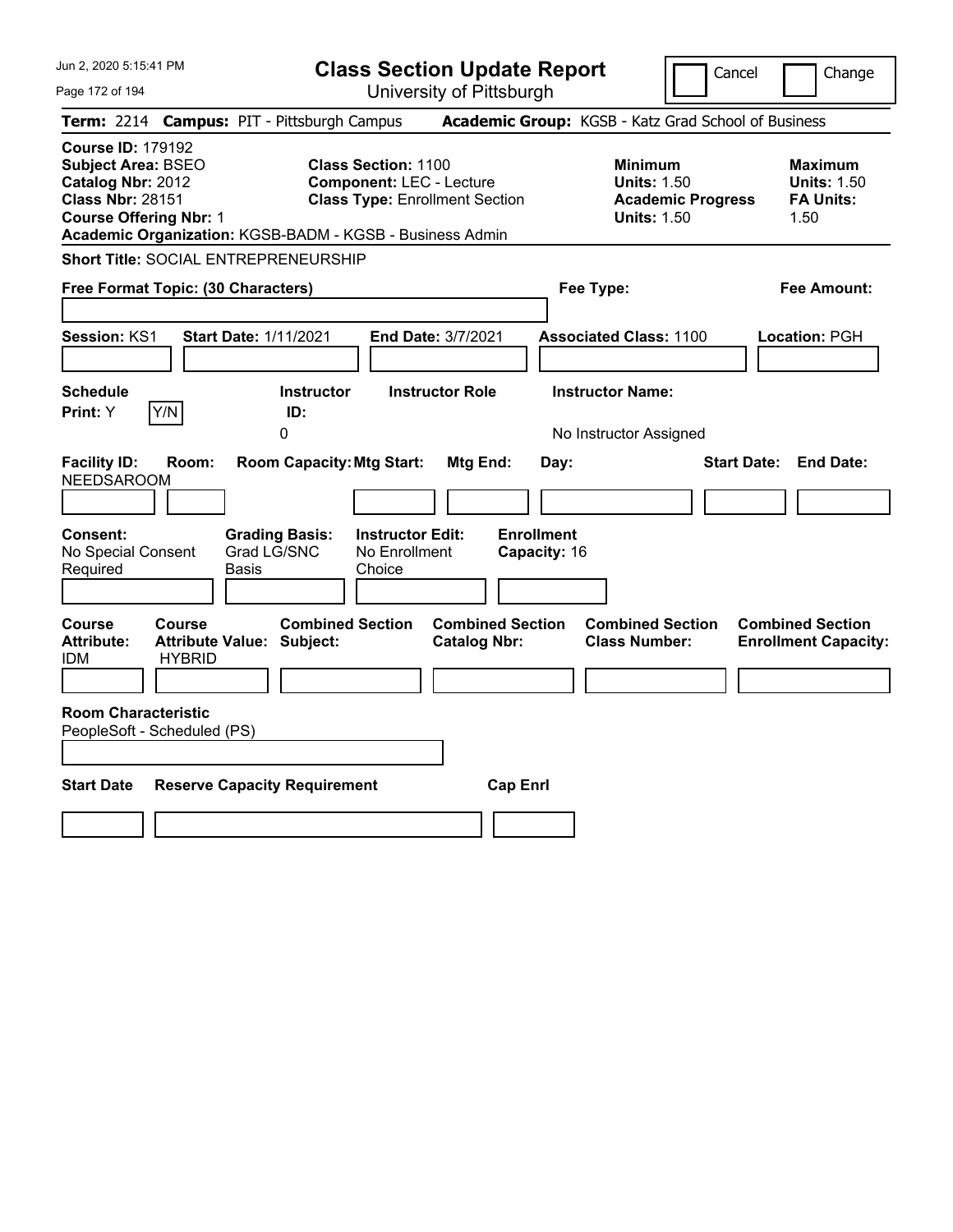| Jun 2, 2020 5:15:41 PM                                                                                                                                                                             |                                                   |                                                |                                                               | <b>Class Section Update Report</b>                                        |                                   |                                                                                   | Cancel                   |                    | Change                                                           |
|----------------------------------------------------------------------------------------------------------------------------------------------------------------------------------------------------|---------------------------------------------------|------------------------------------------------|---------------------------------------------------------------|---------------------------------------------------------------------------|-----------------------------------|-----------------------------------------------------------------------------------|--------------------------|--------------------|------------------------------------------------------------------|
| Page 173 of 194                                                                                                                                                                                    |                                                   |                                                |                                                               | University of Pittsburgh                                                  |                                   |                                                                                   |                          |                    |                                                                  |
| <b>Term:</b> 2214                                                                                                                                                                                  | <b>Campus: PIT - Pittsburgh Campus</b>            |                                                |                                                               |                                                                           |                                   | Academic Group: KGSB - Katz Grad School of Business                               |                          |                    |                                                                  |
| <b>Course ID: 184991</b><br><b>Subject Area: BSEO</b><br>Catalog Nbr: 2034<br><b>Class Nbr: 26748</b><br><b>Course Offering Nbr: 1</b><br>Academic Organization: KGSB-BADM - KGSB - Business Admin |                                                   |                                                | <b>Class Section: 1010</b><br><b>Component: LEC - Lecture</b> | <b>Class Type: Enrollment Section</b>                                     |                                   | <b>Minimum</b><br><b>Units: 1.50</b><br><b>Units: 1.50</b>                        | <b>Academic Progress</b> |                    | <b>Maximum</b><br><b>Units: 1.50</b><br><b>FA Units:</b><br>1.50 |
| <b>Short Title: SUSTNBLY &amp; CORPORT RESPNSBLTY</b>                                                                                                                                              |                                                   |                                                |                                                               |                                                                           |                                   |                                                                                   |                          |                    |                                                                  |
| Free Format Topic: (30 Characters)                                                                                                                                                                 |                                                   |                                                |                                                               |                                                                           |                                   | Fee Type:                                                                         |                          |                    | Fee Amount:                                                      |
| <b>Session: KET</b>                                                                                                                                                                                | <b>Start Date: 1/8/2021</b>                       |                                                | End Date: 4/24/2021                                           |                                                                           |                                   | <b>Associated Class: 1010</b>                                                     |                          |                    | Location: CHINA                                                  |
| <b>Schedule</b><br>Y/N<br><b>Print: Y</b>                                                                                                                                                          |                                                   | <b>Instructor</b><br>ID:<br>2961776<br>2964523 |                                                               | <b>Instructor Role</b><br>Primary Instructor<br><b>Teaching Assistant</b> |                                   | <b>Instructor Name:</b><br>Bhattacharya, Chitrabhanu<br>Piekutowski, James Joseph |                          |                    |                                                                  |
| <b>Facility ID:</b><br><b>TBATBA</b>                                                                                                                                                               | Room:<br>TBA<br>0                                 | <b>Room Capacity: Mtg Start:</b>               |                                                               | Mtg End:                                                                  | Day:                              |                                                                                   | 1/8/2021                 | <b>Start Date:</b> | <b>End Date:</b><br>4/24/2021                                    |
| <b>Consent:</b><br>No Special Consent<br>Required                                                                                                                                                  | Basis                                             | <b>Grading Basis:</b><br>Grad LG/SNC           | <b>Instructor Edit:</b><br>No Enrollment<br>Choice            |                                                                           | <b>Enrollment</b><br>Capacity: 50 |                                                                                   |                          |                    |                                                                  |
| Course<br><b>Attribute:</b><br>SAB                                                                                                                                                                 | Course<br><b>Attribute Value: Subject:</b><br>SAB | <b>Combined Section</b>                        |                                                               | <b>Combined Section</b><br><b>Catalog Nbr:</b>                            |                                   | <b>Combined Section</b><br><b>Class Number:</b>                                   |                          |                    | <b>Combined Section</b><br><b>Enrollment Capacity:</b>           |
| <b>Room Characteristic</b>                                                                                                                                                                         |                                                   |                                                |                                                               |                                                                           |                                   |                                                                                   |                          |                    |                                                                  |
|                                                                                                                                                                                                    |                                                   |                                                |                                                               |                                                                           |                                   |                                                                                   |                          |                    |                                                                  |
| <b>Start Date</b>                                                                                                                                                                                  | <b>Reserve Capacity Requirement</b>               |                                                |                                                               | <b>Cap Enrl</b>                                                           |                                   |                                                                                   |                          |                    |                                                                  |
|                                                                                                                                                                                                    |                                                   |                                                |                                                               |                                                                           |                                   |                                                                                   |                          |                    |                                                                  |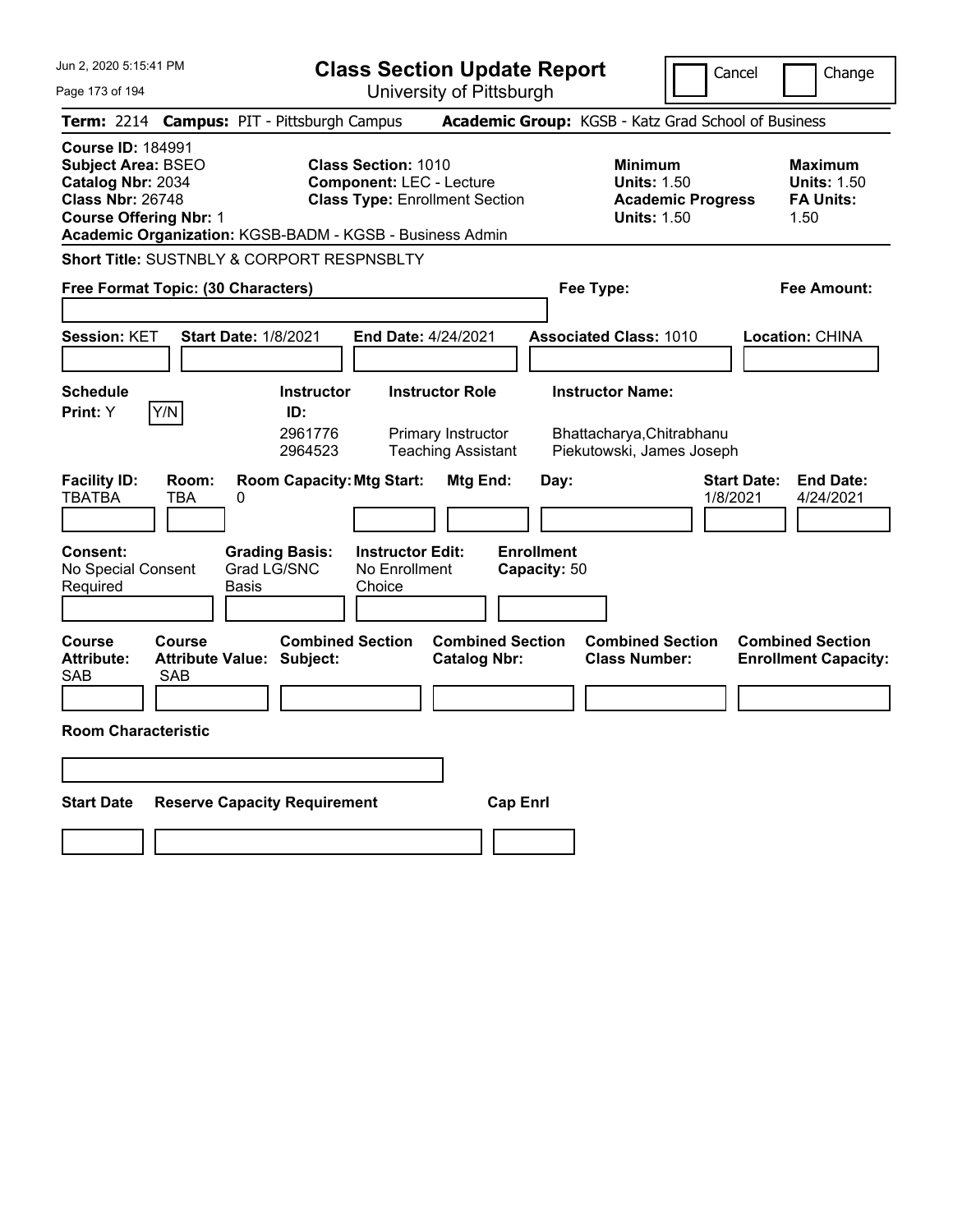| Jun 2, 2020 5:15:41 PM<br>Page 174 of 194                                                                                                                                                          | <b>Class Section Update Report</b><br>University of Pittsburgh                                                 |                                                                                        | Cancel<br>Change                                                 |
|----------------------------------------------------------------------------------------------------------------------------------------------------------------------------------------------------|----------------------------------------------------------------------------------------------------------------|----------------------------------------------------------------------------------------|------------------------------------------------------------------|
| Term: 2214 Campus: PIT - Pittsburgh Campus                                                                                                                                                         |                                                                                                                | Academic Group: KGSB - Katz Grad School of Business                                    |                                                                  |
| <b>Course ID: 102813</b><br><b>Subject Area: BSEO</b><br>Catalog Nbr: 2315<br><b>Class Nbr: 24124</b><br><b>Course Offering Nbr: 1</b><br>Academic Organization: KGSB-BADM - KGSB - Business Admin | <b>Class Section: 1300</b><br><b>Component: LEC - Lecture</b><br><b>Class Type: Enrollment Section</b>         | <b>Minimum</b><br><b>Units: 3.00</b><br><b>Academic Progress</b><br><b>Units: 3.00</b> | <b>Maximum</b><br><b>Units: 3.00</b><br><b>FA Units:</b><br>3.00 |
| <b>Short Title: BUSINESS LAW</b>                                                                                                                                                                   |                                                                                                                |                                                                                        |                                                                  |
| Free Format Topic: (30 Characters)                                                                                                                                                                 |                                                                                                                | Fee Type:                                                                              | Fee Amount:                                                      |
| <b>Session: AT</b><br><b>Start Date: 1/11/2021</b>                                                                                                                                                 | End Date: 5/1/2021                                                                                             | <b>Associated Class: 1300</b>                                                          | Location: PGH                                                    |
| <b>Schedule</b><br>Y/N<br>Print: Y                                                                                                                                                                 | <b>Instructor Role</b><br><b>Instructor</b><br>ID:<br>2902117<br>Primary Instructor                            | <b>Instructor Name:</b><br>Mendelson, Carolyn Weisberger                               |                                                                  |
| <b>Facility ID:</b><br>Room:<br><b>NEEDSAROOM</b>                                                                                                                                                  | <b>Room Capacity: Mtg Start:</b><br>Mtg End:<br>5:00 PM<br>6:15 PM                                             | Day:<br>TuTh                                                                           | <b>Start Date:</b><br><b>End Date:</b><br>1/11/2021<br>5/1/2021  |
| Consent:<br><b>Grading Basis:</b><br><b>Department Consent</b><br><b>Grad Letter Grade</b><br>Required                                                                                             | <b>Instructor Edit:</b><br>No Enrollment<br>Choice                                                             | <b>Enrollment</b><br>Capacity: 5                                                       |                                                                  |
| <b>Course</b><br><b>Course</b><br><b>Attribute:</b><br><b>Attribute Value:</b><br><b>Room Characteristic</b><br>Media - Data Projector/Monitor                                                     | <b>Combined Section</b><br><b>Combined Section</b><br>Subject:<br><b>Catalog Nbr:</b><br><b>BUSENV</b><br>1760 | <b>Combined Section</b><br><b>Class Number:</b><br>23753                               | <b>Combined Section</b><br><b>Enrollment Capacity:</b><br>35     |
| PeopleSoft - Scheduled (PS)                                                                                                                                                                        |                                                                                                                |                                                                                        |                                                                  |
| <b>Start Date</b><br><b>Reserve Capacity Requirement</b><br><b>Restricted ACCT-MS</b><br>11/30/2020<br>10/1/2020<br><b>Restricted ACCT-MS</b>                                                      | <b>Cap Enrl</b>                                                                                                | 0<br>5                                                                                 |                                                                  |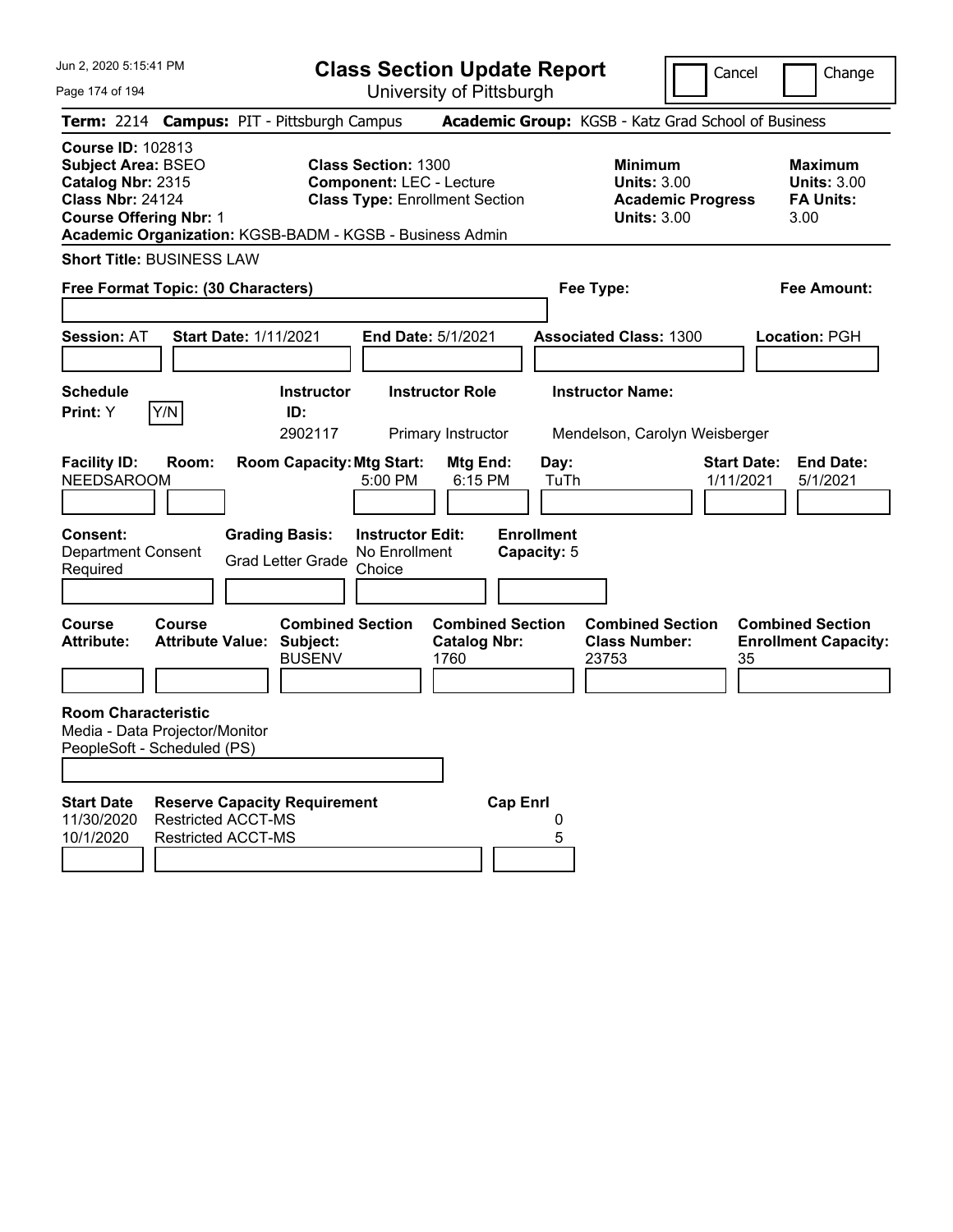| Jun 2, 2020 5:15:41 PM                                                                                                                 |               |                                                                                            |                                                               | <b>Class Section Update Report</b>             |                                   |                                                            | Cancel                   | Change                                                           |
|----------------------------------------------------------------------------------------------------------------------------------------|---------------|--------------------------------------------------------------------------------------------|---------------------------------------------------------------|------------------------------------------------|-----------------------------------|------------------------------------------------------------|--------------------------|------------------------------------------------------------------|
| Page 175 of 194                                                                                                                        |               |                                                                                            |                                                               | University of Pittsburgh                       |                                   |                                                            |                          |                                                                  |
|                                                                                                                                        |               | Term: 2214 Campus: PIT - Pittsburgh Campus                                                 |                                                               |                                                |                                   |                                                            |                          | Academic Group: KGSB - Katz Grad School of Business              |
| <b>Course ID: 102817</b><br><b>Subject Area: BSEO</b><br>Catalog Nbr: 2401<br><b>Class Nbr: 20852</b><br><b>Course Offering Nbr: 1</b> |               | Academic Organization: KGSB-BADM - KGSB - Business Admin                                   | <b>Class Section: 1245</b><br><b>Component: LEC - Lecture</b> | <b>Class Type: Enrollment Section</b>          |                                   | <b>Minimum</b><br><b>Units: 1.50</b><br><b>Units: 1.50</b> | <b>Academic Progress</b> | <b>Maximum</b><br><b>Units: 1.50</b><br><b>FA Units:</b><br>1.50 |
|                                                                                                                                        |               | <b>Short Title: BUSINSS ETHCS &amp; SOCIAL PERFORM</b>                                     |                                                               |                                                |                                   |                                                            |                          |                                                                  |
| Free Format Topic: (30 Characters)                                                                                                     |               |                                                                                            |                                                               |                                                | Fee Type:                         |                                                            |                          | <b>Fee Amount:</b>                                               |
|                                                                                                                                        |               |                                                                                            |                                                               |                                                |                                   |                                                            |                          |                                                                  |
| <b>Session: KS2</b>                                                                                                                    |               | <b>Start Date: 3/15/2021</b>                                                               |                                                               | <b>End Date: 5/1/2021</b>                      |                                   | <b>Associated Class: 1245</b>                              |                          | Location: PGH                                                    |
| <b>Schedule</b>                                                                                                                        |               | <b>Instructor</b>                                                                          |                                                               | <b>Instructor Role</b>                         |                                   | <b>Instructor Name:</b>                                    |                          |                                                                  |
| <b>Print:</b> Y                                                                                                                        | Y/N           | ID:                                                                                        |                                                               |                                                |                                   |                                                            |                          |                                                                  |
|                                                                                                                                        |               | 2926505                                                                                    |                                                               | Primary Instructor                             |                                   | Klein, Paul M                                              |                          |                                                                  |
| <b>Facility ID:</b><br><b>NEEDSAROOM</b><br><b>Consent:</b>                                                                            | Room:         | <b>Room Capacity: Mtg Start:</b><br><b>Grading Basis:</b>                                  | 12:30 PM<br><b>Instructor Edit:</b>                           | Mtg End:<br>1:50 PM                            | Day:<br>TuTh<br><b>Enrollment</b> |                                                            |                          | <b>Start Date:</b><br><b>End Date:</b><br>3/15/2021<br>5/1/2021  |
| No Special Consent<br>Required                                                                                                         |               | Grad LG/SU3<br>Basis                                                                       | No Enrollment<br>Choice                                       |                                                | Capacity: 58                      |                                                            |                          |                                                                  |
| <b>Course</b><br><b>Attribute:</b>                                                                                                     | <b>Course</b> | <b>Combined Section</b><br><b>Attribute Value: Subject:</b>                                |                                                               | <b>Combined Section</b><br><b>Catalog Nbr:</b> |                                   | <b>Combined Section</b><br><b>Class Number:</b>            |                          | <b>Combined Section</b><br><b>Enrollment Capacity:</b>           |
|                                                                                                                                        |               |                                                                                            |                                                               |                                                |                                   |                                                            |                          |                                                                  |
| <b>Room Characteristic</b><br>Media - Data Projector/Monitor<br>PeopleSoft - Scheduled (PS)                                            |               |                                                                                            |                                                               |                                                |                                   |                                                            |                          |                                                                  |
|                                                                                                                                        |               |                                                                                            |                                                               |                                                |                                   |                                                            |                          |                                                                  |
| <b>Start Date</b><br>10/1/2020<br>10/1/2020                                                                                            |               | <b>Reserve Capacity Requirement</b><br>Restricted to BUSAD-MBA<br>Restricted to BUSADF-MBA |                                                               | <b>Cap Enrl</b>                                | 30<br>20                          |                                                            |                          |                                                                  |
|                                                                                                                                        |               |                                                                                            |                                                               |                                                |                                   |                                                            |                          |                                                                  |
|                                                                                                                                        |               |                                                                                            |                                                               |                                                |                                   |                                                            |                          |                                                                  |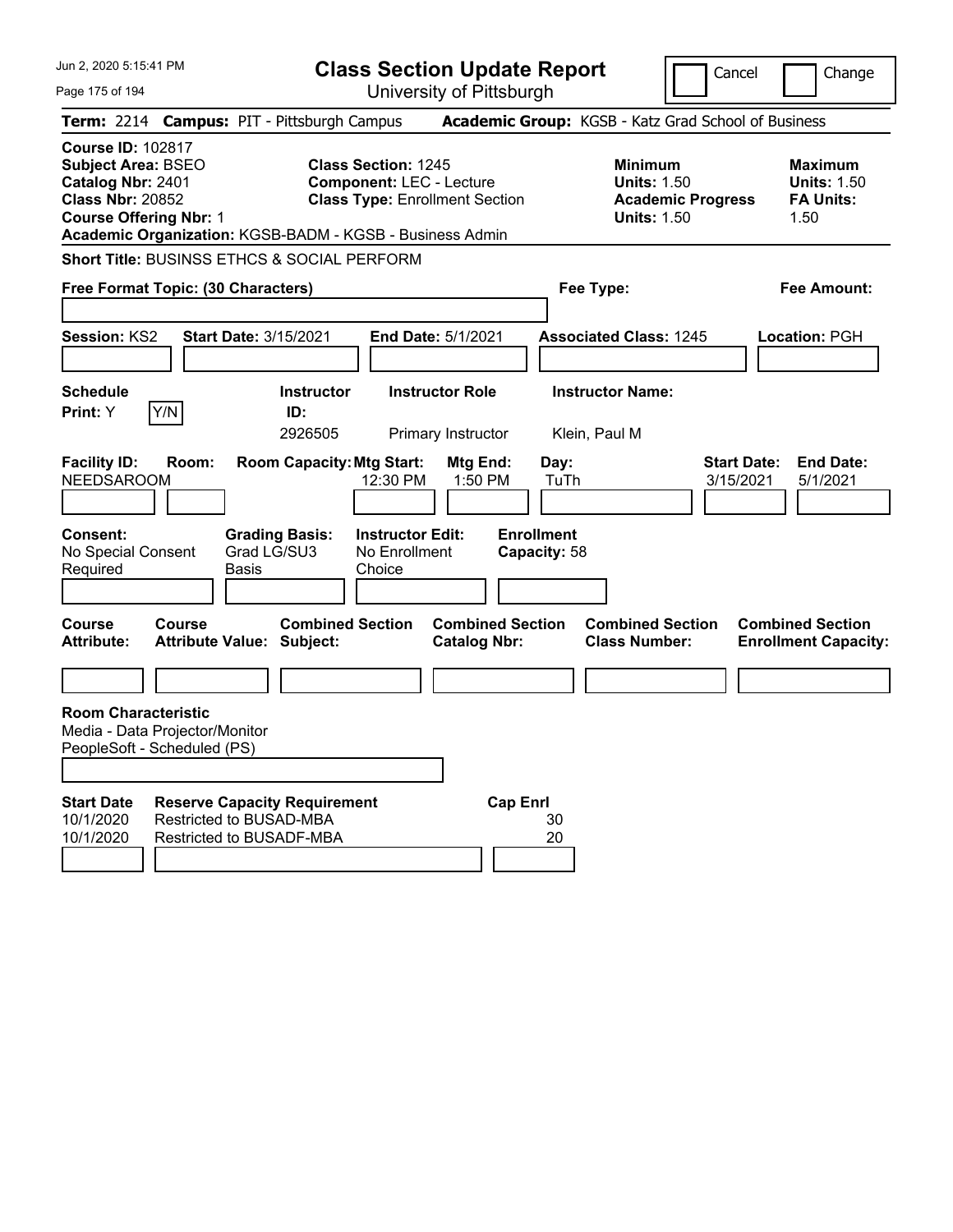| Jun 2, 2020 5:15:41 PM                                                                                                                 |                         |                                                                 |                                                               | <b>Class Section Update Report</b>             |                                   |                                                                                        | Cancel<br>Change                                                 |
|----------------------------------------------------------------------------------------------------------------------------------------|-------------------------|-----------------------------------------------------------------|---------------------------------------------------------------|------------------------------------------------|-----------------------------------|----------------------------------------------------------------------------------------|------------------------------------------------------------------|
| Page 176 of 194                                                                                                                        |                         |                                                                 |                                                               | University of Pittsburgh                       |                                   |                                                                                        |                                                                  |
| <b>Term: 2214</b>                                                                                                                      |                         | <b>Campus: PIT - Pittsburgh Campus</b>                          |                                                               |                                                |                                   |                                                                                        | Academic Group: KGSB - Katz Grad School of Business              |
| <b>Course ID: 102817</b><br><b>Subject Area: BSEO</b><br>Catalog Nbr: 2401<br><b>Class Nbr: 15920</b><br><b>Course Offering Nbr: 1</b> |                         | Academic Organization: KGSB-BADM - KGSB - Business Admin        | <b>Class Section: 1260</b><br><b>Component: LEC - Lecture</b> | <b>Class Type: Enrollment Section</b>          |                                   | <b>Minimum</b><br><b>Units: 1.50</b><br><b>Academic Progress</b><br><b>Units: 1.50</b> | <b>Maximum</b><br><b>Units: 1.50</b><br><b>FA Units:</b><br>1.50 |
|                                                                                                                                        |                         | Short Title: BUSINSS ETHCS & SOCIAL PERFORM                     |                                                               |                                                |                                   |                                                                                        |                                                                  |
| Free Format Topic: (30 Characters)                                                                                                     |                         |                                                                 |                                                               |                                                | Fee Type:                         |                                                                                        | Fee Amount:                                                      |
| Session: KS2                                                                                                                           |                         | Start Date: 3/15/2021                                           |                                                               | End Date: 5/1/2021                             |                                   | <b>Associated Class: 1260</b>                                                          | Location: PGH                                                    |
| <b>Schedule</b><br>Print: Y                                                                                                            | Y/N                     | <b>Instructor</b><br>ID:<br>0                                   |                                                               | <b>Instructor Role</b>                         |                                   | <b>Instructor Name:</b><br>No Instructor Assigned                                      |                                                                  |
| <b>Facility ID:</b><br><b>NEEDSAROOM</b>                                                                                               | Room:                   | <b>Room Capacity: Mtg Start:</b>                                |                                                               | Mtg End:                                       | Day:                              |                                                                                        | <b>Start Date: End Date:</b>                                     |
| Consent:<br>No Special Consent<br>Required                                                                                             |                         | <b>Grading Basis:</b><br>Grad LG/SU3<br>Basis                   | <b>Instructor Edit:</b><br>No Enrollment<br>Choice            |                                                | <b>Enrollment</b><br>Capacity: 48 |                                                                                        |                                                                  |
| Course<br><b>Attribute:</b><br>IDM.                                                                                                    | Course<br><b>HYBRID</b> | <b>Combined Section</b><br>Attribute Value: Subject:            |                                                               | <b>Combined Section</b><br><b>Catalog Nbr:</b> |                                   | <b>Combined Section</b><br><b>Class Number:</b>                                        | <b>Combined Section</b><br><b>Enrollment Capacity:</b>           |
| <b>Room Characteristic</b><br>Media - Data Projector/Monitor<br>PeopleSoft - Scheduled (PS)                                            |                         |                                                                 |                                                               |                                                |                                   |                                                                                        |                                                                  |
| <b>Start Date</b><br>10/1/2020                                                                                                         |                         | <b>Reserve Capacity Requirement</b><br>Restricted to BUSADP-MBA |                                                               | <b>Cap Enrl</b>                                | 48                                |                                                                                        |                                                                  |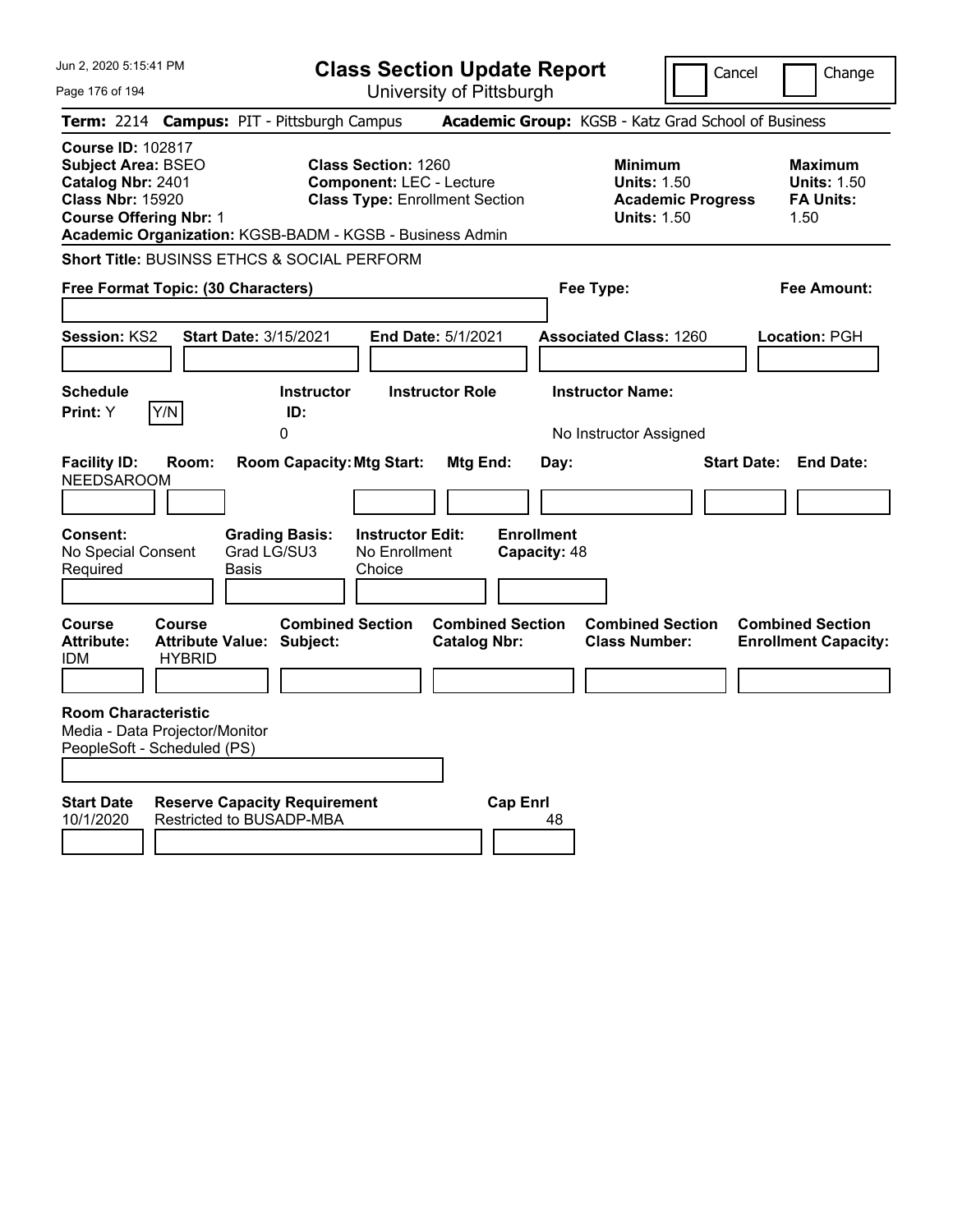| Jun 2, 2020 5:15:41 PM                                                                                                                 |               |                                                                                                                                                          |                                                               | <b>Class Section Update Report</b>             |                                   |                                                                                        | Cancel                          | Change                                                           |
|----------------------------------------------------------------------------------------------------------------------------------------|---------------|----------------------------------------------------------------------------------------------------------------------------------------------------------|---------------------------------------------------------------|------------------------------------------------|-----------------------------------|----------------------------------------------------------------------------------------|---------------------------------|------------------------------------------------------------------|
| Page 177 of 194                                                                                                                        |               |                                                                                                                                                          |                                                               | University of Pittsburgh                       |                                   |                                                                                        |                                 |                                                                  |
|                                                                                                                                        |               | Term: 2214 Campus: PIT - Pittsburgh Campus                                                                                                               |                                                               |                                                |                                   | Academic Group: KGSB - Katz Grad School of Business                                    |                                 |                                                                  |
| <b>Course ID: 102825</b><br><b>Subject Area: BSEO</b><br>Catalog Nbr: 2511<br><b>Class Nbr: 20968</b><br><b>Course Offering Nbr: 1</b> |               | Academic Organization: KGSB-BADM - KGSB - Business Admin                                                                                                 | <b>Class Section: 1230</b><br><b>Component: LEC - Lecture</b> | <b>Class Type: Enrollment Section</b>          |                                   | <b>Minimum</b><br><b>Units: 1.50</b><br><b>Academic Progress</b><br><b>Units: 1.50</b> |                                 | <b>Maximum</b><br><b>Units: 1.50</b><br><b>FA Units:</b><br>1.50 |
|                                                                                                                                        |               | Short Title: MGMNT OF STRATEGIC ALLIANCES 1                                                                                                              |                                                               |                                                |                                   |                                                                                        |                                 |                                                                  |
| Free Format Topic: (30 Characters)                                                                                                     |               |                                                                                                                                                          |                                                               |                                                | Fee Type:                         |                                                                                        |                                 | <b>Fee Amount:</b>                                               |
| <b>Session: KS2</b>                                                                                                                    |               | <b>Start Date: 3/15/2021</b>                                                                                                                             |                                                               | <b>End Date: 5/1/2021</b>                      |                                   | <b>Associated Class: 1230</b>                                                          |                                 | Location: PGH                                                    |
| <b>Schedule</b><br><b>Print:</b> Y                                                                                                     | Y/N           | <b>Instructor</b><br>ID:<br>2915693                                                                                                                      |                                                               | <b>Instructor Role</b><br>Primary Instructor   |                                   | <b>Instructor Name:</b><br>Madhavan, Ravi                                              |                                 |                                                                  |
| <b>Facility ID:</b><br><b>NEEDSAROOM</b>                                                                                               | Room:         | <b>Room Capacity: Mtg Start:</b>                                                                                                                         | 6:20 PM                                                       | Mtg End:<br>9:20 PM                            | Day:<br>Mo                        |                                                                                        | <b>Start Date:</b><br>3/15/2021 | <b>End Date:</b><br>5/1/2021                                     |
| <b>Consent:</b><br>No Special Consent<br>Required                                                                                      |               | <b>Grading Basis:</b><br>Grad LG/SU3<br>Basis                                                                                                            | <b>Instructor Edit:</b><br>No Enrollment<br>Choice            |                                                | <b>Enrollment</b><br>Capacity: 48 |                                                                                        |                                 |                                                                  |
| <b>Course</b><br><b>Attribute:</b>                                                                                                     | <b>Course</b> | <b>Combined Section</b><br><b>Attribute Value: Subject:</b>                                                                                              |                                                               | <b>Combined Section</b><br><b>Catalog Nbr:</b> |                                   | <b>Combined Section</b><br><b>Class Number:</b>                                        |                                 | <b>Combined Section</b><br><b>Enrollment Capacity:</b>           |
|                                                                                                                                        |               |                                                                                                                                                          |                                                               |                                                |                                   |                                                                                        |                                 |                                                                  |
| <b>Room Characteristic</b><br>Media - Data Projector/Monitor<br>PeopleSoft - Scheduled (PS)                                            |               |                                                                                                                                                          |                                                               |                                                |                                   |                                                                                        |                                 |                                                                  |
| <b>Start Date</b><br>11/30/2020<br>10/1/2020<br>10/1/2020<br>10/1/2020                                                                 |               | <b>Reserve Capacity Requirement</b><br>Restricted to BUSAD-MBA<br><b>Restricted to BUSAD-MBA</b><br>Restricted to BUSADF-MBA<br>Restricted to BUSADP-MBA |                                                               | <b>Cap Enrl</b>                                | 0<br>10<br>10<br>28               |                                                                                        |                                 |                                                                  |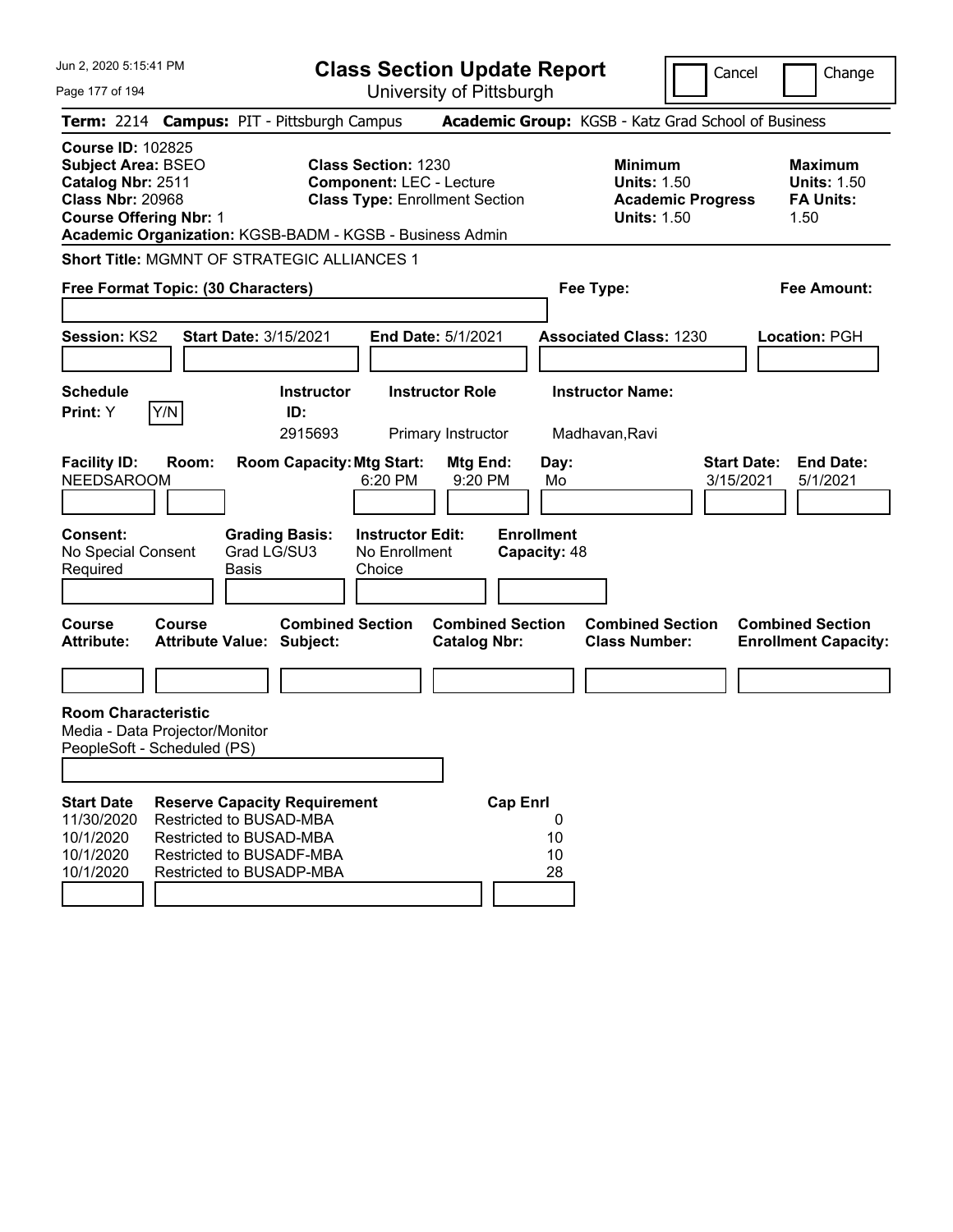| Jun 2, 2020 5:15:41 PM                                                                                                                                                                             |                                                                                |                      |                                     | <b>Class Section Update Report</b>                                                                     |                                              |                         |                                   |                                                                                        | Cancel                          |      | Change                                                   |
|----------------------------------------------------------------------------------------------------------------------------------------------------------------------------------------------------|--------------------------------------------------------------------------------|----------------------|-------------------------------------|--------------------------------------------------------------------------------------------------------|----------------------------------------------|-------------------------|-----------------------------------|----------------------------------------------------------------------------------------|---------------------------------|------|----------------------------------------------------------|
| Page 178 of 194                                                                                                                                                                                    |                                                                                |                      |                                     |                                                                                                        | University of Pittsburgh                     |                         |                                   |                                                                                        |                                 |      |                                                          |
| Term: 2214 Campus: PIT - Pittsburgh Campus                                                                                                                                                         |                                                                                |                      |                                     |                                                                                                        |                                              |                         |                                   | Academic Group: KGSB - Katz Grad School of Business                                    |                                 |      |                                                          |
| <b>Course ID: 102843</b><br><b>Subject Area: BSEO</b><br>Catalog Nbr: 2531<br><b>Class Nbr: 13055</b><br><b>Course Offering Nbr: 1</b><br>Academic Organization: KGSB-BADM - KGSB - Business Admin |                                                                                |                      |                                     | <b>Class Section: 1010</b><br><b>Component: LEC - Lecture</b><br><b>Class Type: Enrollment Section</b> |                                              |                         |                                   | <b>Minimum</b><br><b>Units: 3.00</b><br><b>Academic Progress</b><br><b>Units: 3.00</b> |                                 | 3.00 | <b>Maximum</b><br><b>Units: 3.00</b><br><b>FA Units:</b> |
| <b>Short Title: ENTREP &amp; NEW VENT INITIATION</b>                                                                                                                                               |                                                                                |                      |                                     |                                                                                                        |                                              |                         |                                   |                                                                                        |                                 |      |                                                          |
| Free Format Topic: (30 Characters)                                                                                                                                                                 |                                                                                |                      |                                     |                                                                                                        |                                              |                         |                                   | Fee Type:                                                                              |                                 |      | <b>Fee Amount:</b>                                       |
| <b>Session: KMT</b>                                                                                                                                                                                |                                                                                |                      | <b>Start Date: 1/11/2021</b>        |                                                                                                        | <b>End Date: 5/1/2021</b>                    |                         |                                   | <b>Associated Class: 1010</b>                                                          |                                 |      | <b>Location: PGH</b>                                     |
| <b>Schedule</b><br><b>Print:</b> Y                                                                                                                                                                 | Y/N                                                                            |                      | <b>Instructor</b><br>ID:<br>2908910 |                                                                                                        | <b>Instructor Role</b><br>Primary Instructor |                         |                                   | <b>Instructor Name:</b><br>Patton, G R                                                 |                                 |      |                                                          |
| <b>Facility ID:</b><br><b>NEEDSAROOM</b>                                                                                                                                                           | Room:                                                                          |                      | <b>Room Capacity: Mtg Start:</b>    | 2:30 PM                                                                                                | Mtg End:                                     | 5:20 PM                 | Day:<br>Tu                        |                                                                                        | <b>Start Date:</b><br>1/11/2021 |      | <b>End Date:</b><br>5/1/2021                             |
| <b>Consent:</b><br>No Special Consent<br>Required                                                                                                                                                  |                                                                                | Grad LG/SU3<br>Basis | <b>Grading Basis:</b>               | <b>Instructor Edit:</b><br>No Enrollment<br>Choice                                                     |                                              |                         | <b>Enrollment</b><br>Capacity: 58 |                                                                                        |                                 |      |                                                          |
| <b>Course</b><br><b>Attribute:</b>                                                                                                                                                                 | <b>Course</b><br><b>Attribute Value: Subject:</b>                              |                      | <b>Combined Section</b>             |                                                                                                        | <b>Catalog Nbr:</b>                          | <b>Combined Section</b> |                                   | <b>Combined Section</b><br><b>Class Number:</b>                                        |                                 |      | <b>Combined Section</b><br><b>Enrollment Capacity:</b>   |
|                                                                                                                                                                                                    |                                                                                |                      |                                     |                                                                                                        |                                              |                         |                                   |                                                                                        |                                 |      |                                                          |
| <b>Room Characteristic</b><br>Media - Data Projector/Monitor<br>PeopleSoft - Scheduled (PS)                                                                                                        |                                                                                |                      |                                     |                                                                                                        |                                              |                         |                                   |                                                                                        |                                 |      |                                                          |
| <b>Start Date</b><br>11/30/2020<br>10/1/2020<br>10/1/2020                                                                                                                                          | Restricted to BUSAD-MBA<br>Restricted to BUSAD-MBA<br>Restricted to BUSADF-MBA |                      | <b>Reserve Capacity Requirement</b> |                                                                                                        |                                              | <b>Cap Enrl</b>         | 0<br>30<br>25                     |                                                                                        |                                 |      |                                                          |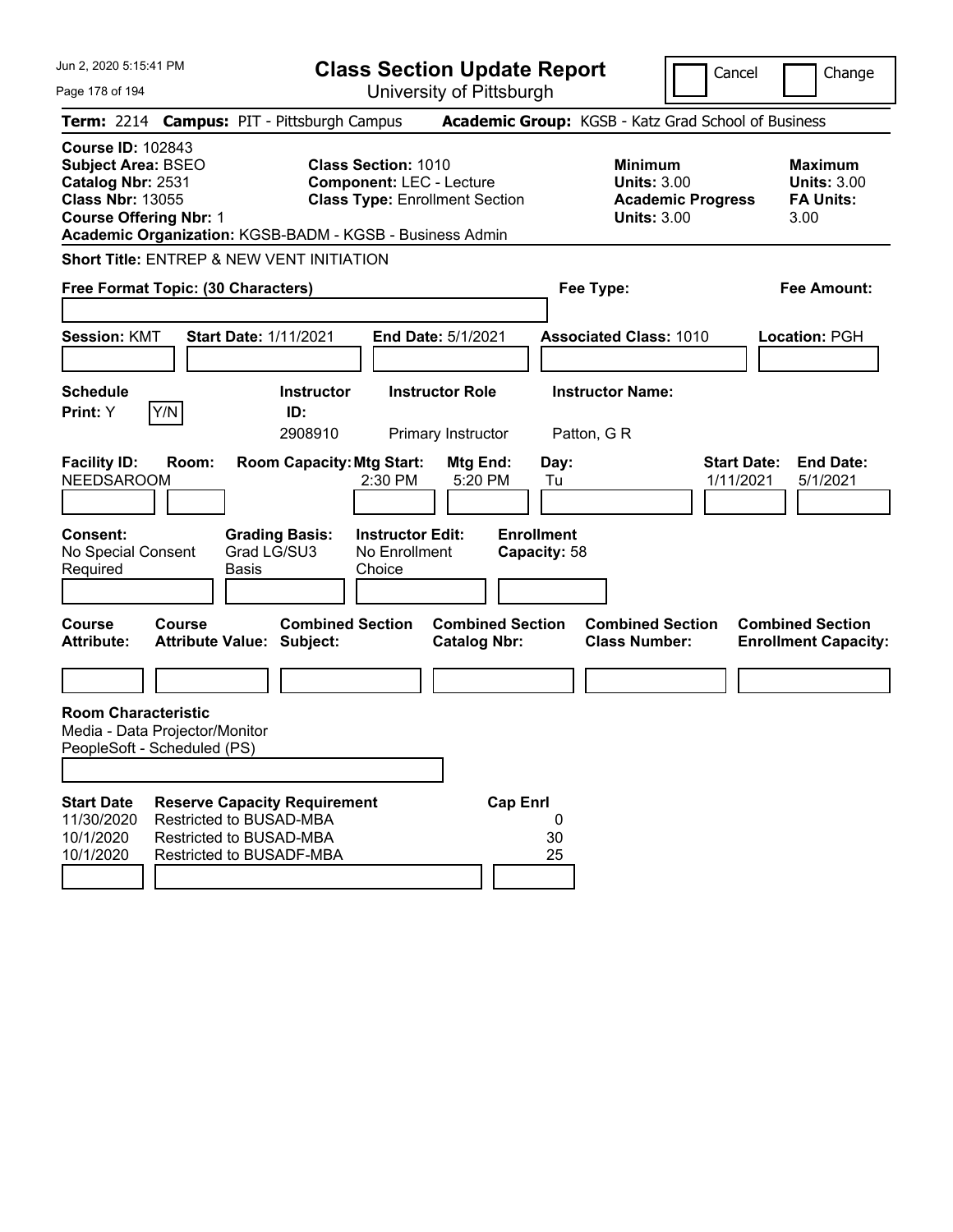| Jun 2, 2020 5:15:41 PM                                                                                                                                                                             |                                                                                                        | <b>Class Section Update Report</b>             |                                                            | Cancel                          | Change                                                           |
|----------------------------------------------------------------------------------------------------------------------------------------------------------------------------------------------------|--------------------------------------------------------------------------------------------------------|------------------------------------------------|------------------------------------------------------------|---------------------------------|------------------------------------------------------------------|
| Page 179 of 194                                                                                                                                                                                    |                                                                                                        | University of Pittsburgh                       |                                                            |                                 |                                                                  |
| Term: 2214 Campus: PIT - Pittsburgh Campus                                                                                                                                                         |                                                                                                        |                                                | Academic Group: KGSB - Katz Grad School of Business        |                                 |                                                                  |
| <b>Course ID: 102850</b><br><b>Subject Area: BSEO</b><br>Catalog Nbr: 2538<br><b>Class Nbr: 21847</b><br><b>Course Offering Nbr: 1</b><br>Academic Organization: KGSB-BADM - KGSB - Business Admin | <b>Class Section: 1400</b><br><b>Component: LEC - Lecture</b><br><b>Class Type: Enrollment Section</b> |                                                | <b>Minimum</b><br><b>Units: 1.50</b><br><b>Units: 1.50</b> | <b>Academic Progress</b>        | <b>Maximum</b><br><b>Units: 1.50</b><br><b>FA Units:</b><br>1.50 |
| <b>Short Title: STRATEGIC LEADERSHIP</b>                                                                                                                                                           |                                                                                                        |                                                |                                                            |                                 |                                                                  |
| Free Format Topic: (30 Characters)                                                                                                                                                                 |                                                                                                        |                                                | Fee Type:                                                  |                                 | Fee Amount:                                                      |
| Session: KS2<br><b>Start Date: 3/15/2021</b>                                                                                                                                                       |                                                                                                        | <b>End Date: 5/1/2021</b>                      | <b>Associated Class: 1400</b>                              |                                 | Location: PGH                                                    |
| <b>Schedule</b><br>Y/N<br><b>Print:</b> Y                                                                                                                                                          | <b>Instructor</b><br>ID:<br>2901563                                                                    | <b>Instructor Role</b><br>Primary Instructor   | <b>Instructor Name:</b><br>Atkin, Robert S                 |                                 |                                                                  |
| <b>Facility ID:</b><br>Room:<br><b>NEEDSAROOM</b>                                                                                                                                                  | <b>Room Capacity: Mtg Start:</b><br>6:20 PM                                                            | Mtg End:<br>9:20 PM<br>Th                      | Day:                                                       | <b>Start Date:</b><br>3/15/2021 | <b>End Date:</b><br>5/1/2021                                     |
| <b>Consent:</b><br>No Special Consent<br>Required<br>Basis                                                                                                                                         | <b>Grading Basis:</b><br><b>Instructor Edit:</b><br>Grad LG/SU3<br>No Enrollment<br>Choice             | <b>Enrollment</b><br>Capacity: 58              |                                                            |                                 |                                                                  |
| <b>Course</b><br><b>Course</b><br><b>Attribute:</b><br><b>Attribute Value: Subject:</b>                                                                                                            | <b>Combined Section</b>                                                                                | <b>Combined Section</b><br><b>Catalog Nbr:</b> | <b>Combined Section</b><br><b>Class Number:</b>            |                                 | <b>Combined Section</b><br><b>Enrollment Capacity:</b>           |
|                                                                                                                                                                                                    |                                                                                                        |                                                |                                                            |                                 |                                                                  |
| <b>Room Characteristic</b><br>Media - Data Projector/Monitor<br>PeopleSoft - Scheduled (PS)                                                                                                        |                                                                                                        |                                                |                                                            |                                 |                                                                  |
| <b>Start Date</b><br>Restricted to BUSAD-MBA<br>11/30/2020<br>10/1/2020<br><b>Restricted to BUSAD-MBA</b><br>10/1/2020<br>Restricted to BUSADP-MBA<br>10/1/2020<br>Restricted to BUSADF-MBA        | <b>Reserve Capacity Requirement</b>                                                                    | <b>Cap Enrl</b><br>15<br>20<br>15              | 0                                                          |                                 |                                                                  |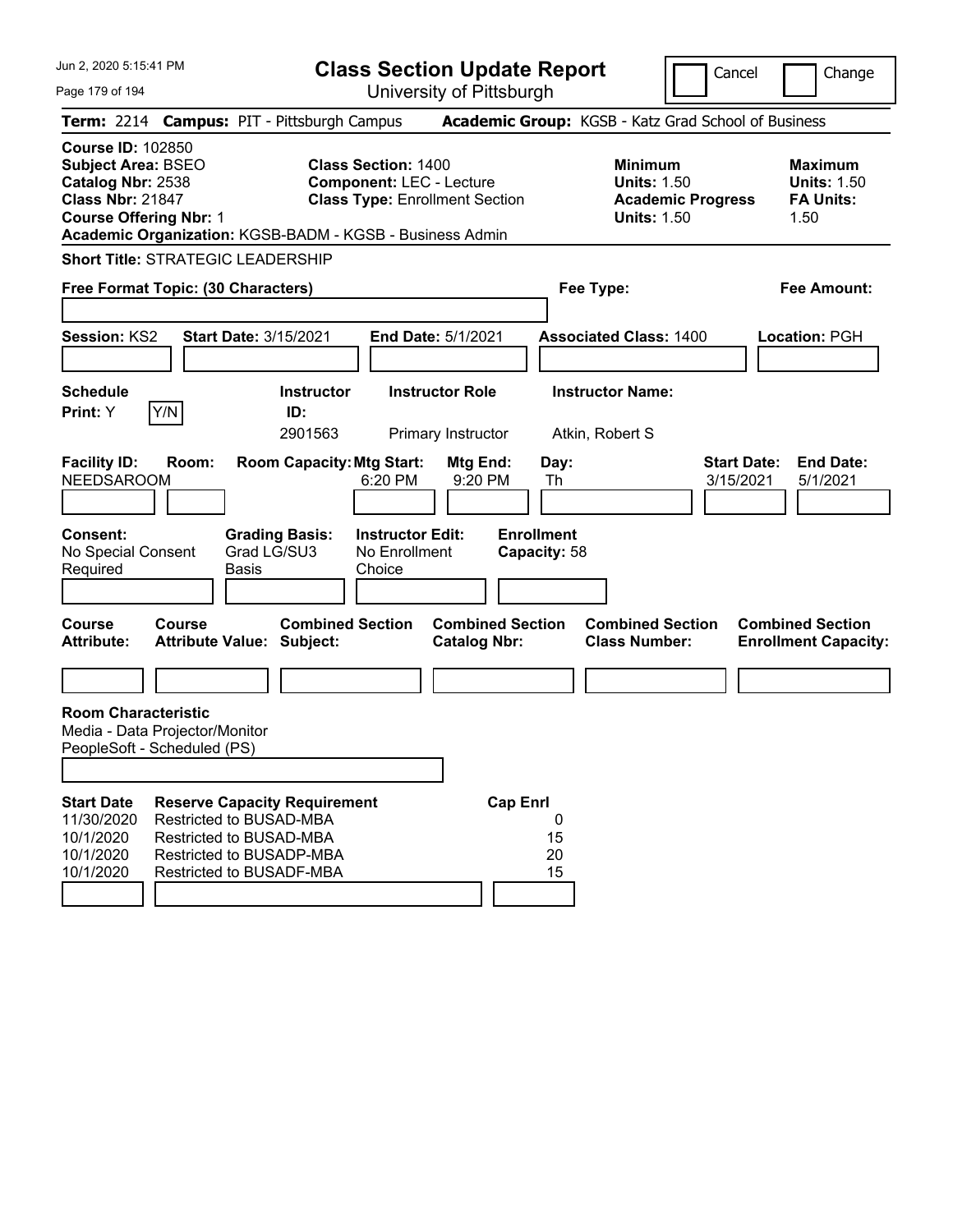| Jun 2, 2020 5:15:41 PM<br>Page 180 of 194                                                                                              |        |                                                                                                                                                                 |                                                    | <b>Class Section Update Report</b><br>University of Pittsburgh           |                                   |                                                            | Cancel                   | Change                                                           |
|----------------------------------------------------------------------------------------------------------------------------------------|--------|-----------------------------------------------------------------------------------------------------------------------------------------------------------------|----------------------------------------------------|--------------------------------------------------------------------------|-----------------------------------|------------------------------------------------------------|--------------------------|------------------------------------------------------------------|
|                                                                                                                                        |        | Term: 2214 Campus: PIT - Pittsburgh Campus                                                                                                                      |                                                    |                                                                          |                                   |                                                            |                          | Academic Group: KGSB - Katz Grad School of Business              |
| <b>Course ID: 178894</b><br><b>Subject Area: BSEO</b><br>Catalog Nbr: 2553<br><b>Class Nbr: 16677</b><br><b>Course Offering Nbr: 1</b> |        | Academic Organization: KGSB-BADM - KGSB - Business Admin                                                                                                        | <b>Class Section: 1030</b>                         | <b>Component: LEC - Lecture</b><br><b>Class Type: Enrollment Section</b> |                                   | <b>Minimum</b><br><b>Units: 1.50</b><br><b>Units: 1.50</b> | <b>Academic Progress</b> | <b>Maximum</b><br><b>Units: 1.50</b><br><b>FA Units:</b><br>1.50 |
|                                                                                                                                        |        | Short Title: STRATGC MGT ACQISTN DIVESTMENT                                                                                                                     |                                                    |                                                                          |                                   |                                                            |                          |                                                                  |
| Free Format Topic: (30 Characters)                                                                                                     |        |                                                                                                                                                                 |                                                    |                                                                          |                                   | Fee Type:                                                  |                          | <b>Fee Amount:</b>                                               |
| Session: KS1                                                                                                                           |        | Start Date: 1/11/2021                                                                                                                                           |                                                    | End Date: 3/7/2021                                                       |                                   | <b>Associated Class: 1030</b>                              |                          | Location: PGH                                                    |
| <b>Schedule</b><br>Print: Y                                                                                                            | Y/N    | <b>Instructor</b><br>ID:<br>2915693                                                                                                                             |                                                    | <b>Instructor Role</b><br>Primary Instructor                             |                                   | <b>Instructor Name:</b><br>Madhavan, Ravi                  |                          |                                                                  |
| <b>Facility ID:</b><br><b>NEEDSAROOM</b>                                                                                               | Room:  | <b>Room Capacity: Mtg Start:</b>                                                                                                                                | 6:20 PM                                            | Mtg End:<br>9:20 PM                                                      | Day:<br>Mo                        |                                                            | 1/11/2021                | <b>Start Date:</b><br><b>End Date:</b><br>3/7/2021               |
| Consent:<br>No Special Consent<br>Required                                                                                             |        | <b>Grading Basis:</b><br>Grad LG/SNC<br><b>Basis</b>                                                                                                            | <b>Instructor Edit:</b><br>No Enrollment<br>Choice |                                                                          | <b>Enrollment</b><br>Capacity: 40 |                                                            |                          |                                                                  |
| <b>Course</b><br><b>Attribute:</b>                                                                                                     | Course | <b>Combined Section</b><br><b>Attribute Value: Subject:</b>                                                                                                     |                                                    | <b>Combined Section</b><br><b>Catalog Nbr:</b>                           |                                   | <b>Combined Section</b><br><b>Class Number:</b>            |                          | <b>Combined Section</b><br><b>Enrollment Capacity:</b>           |
|                                                                                                                                        |        |                                                                                                                                                                 |                                                    |                                                                          |                                   |                                                            |                          |                                                                  |
| <b>Room Characteristic</b><br>Media - Data Projector/Monitor<br>PeopleSoft - Scheduled (PS)                                            |        |                                                                                                                                                                 |                                                    |                                                                          |                                   |                                                            |                          |                                                                  |
| <b>Start Date</b><br>11/30/2020<br>10/1/2020<br>10/1/2020<br>10/1/2020                                                                 |        | <b>Reserve Capacity Requirement</b><br>Restricted to BUSAD-MBA<br><b>Restricted to BUSAD-MBA</b><br><b>Restricted to BUSADF-MBA</b><br>Restricted to BUSADP-MBA |                                                    | <b>Cap Enrl</b>                                                          | 0<br>10<br>10<br>20               |                                                            |                          |                                                                  |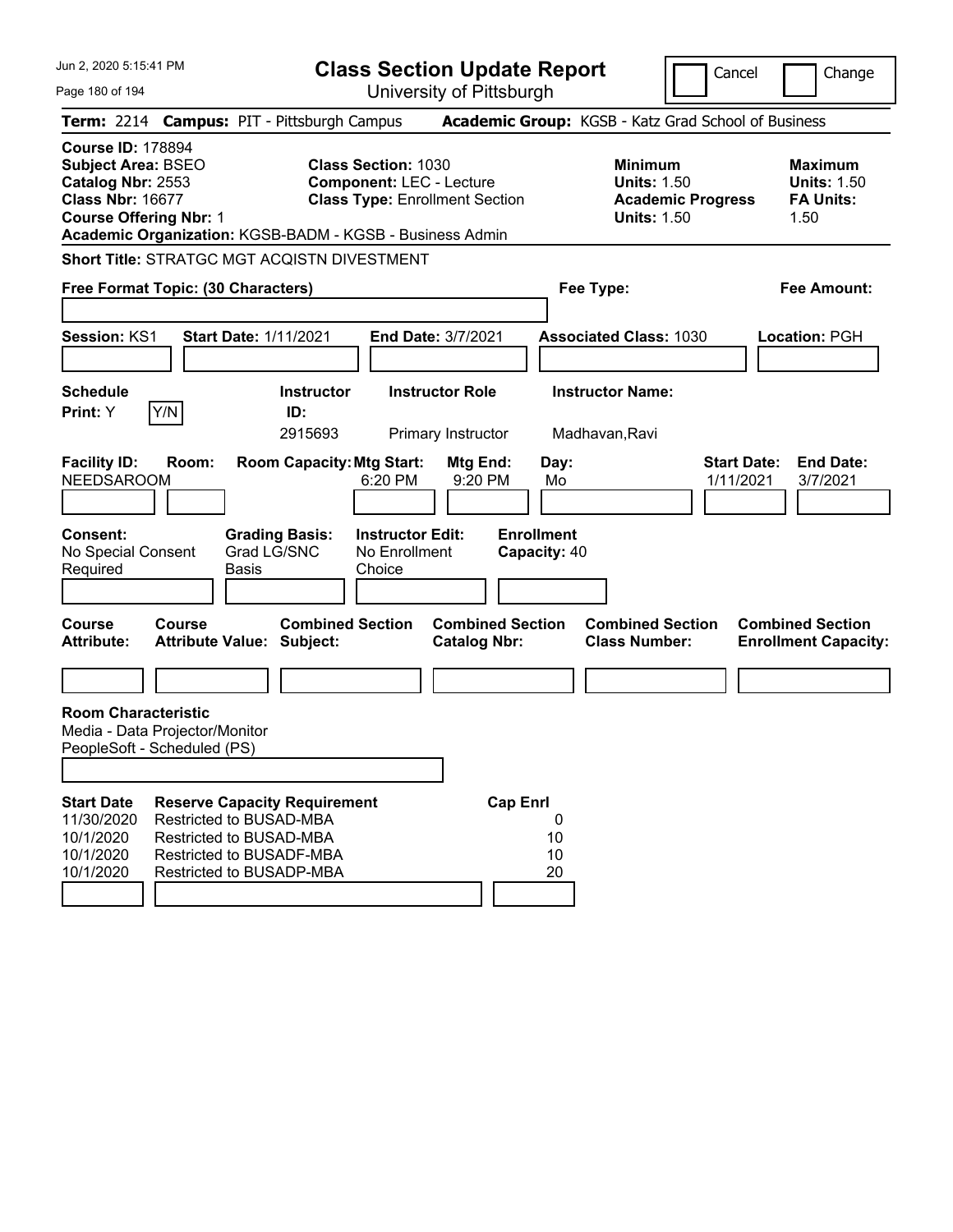| Jun 2, 2020 5:15:41 PM                                                                                                                 |                                                                                                                                                                    | <b>Class Section Update Report</b>             | Cancel                                                                                 | Change                                                           |
|----------------------------------------------------------------------------------------------------------------------------------------|--------------------------------------------------------------------------------------------------------------------------------------------------------------------|------------------------------------------------|----------------------------------------------------------------------------------------|------------------------------------------------------------------|
| Page 181 of 194                                                                                                                        |                                                                                                                                                                    | University of Pittsburgh                       |                                                                                        |                                                                  |
| <b>Term: 2214</b>                                                                                                                      | <b>Campus: PIT - Pittsburgh Campus</b>                                                                                                                             |                                                | Academic Group: KGSB - Katz Grad School of Business                                    |                                                                  |
| <b>Course ID: 191291</b><br><b>Subject Area: BSEO</b><br>Catalog Nbr: 2570<br><b>Class Nbr: 30325</b><br><b>Course Offering Nbr: 1</b> | <b>Class Section: 1210</b><br><b>Component: LEC - Lecture</b><br><b>Class Type: Enrollment Section</b><br>Academic Organization: KGSB-BADM - KGSB - Business Admin |                                                | <b>Minimum</b><br><b>Units: 1.50</b><br><b>Academic Progress</b><br><b>Units: 1.50</b> | <b>Maximum</b><br><b>Units: 1.50</b><br><b>FA Units:</b><br>1.50 |
| <b>Short Title: FUNDMS OF STRAT CNSLTNG PROC</b>                                                                                       |                                                                                                                                                                    |                                                |                                                                                        |                                                                  |
| Free Format Topic: (30 Characters)                                                                                                     |                                                                                                                                                                    |                                                | Fee Type:                                                                              | Fee Amount:                                                      |
| <b>Session: KS2</b>                                                                                                                    | Start Date: 3/15/2021<br><b>End Date: 5/1/2021</b>                                                                                                                 |                                                | <b>Associated Class: 1210</b>                                                          | Location: PGH                                                    |
| <b>Schedule</b><br>Y/N<br>Print: Y                                                                                                     | <b>Instructor Role</b><br><b>Instructor</b><br>ID:<br>2966552                                                                                                      | Primary Instructor                             | <b>Instructor Name:</b><br>Pomeroy, H Blair                                            |                                                                  |
| <b>Facility ID:</b><br>Room:<br><b>NEEDSAROOM</b>                                                                                      | <b>Room Capacity: Mtg Start:</b><br>6:20 PM                                                                                                                        | Mtg End:<br>Day:<br>9:20 PM<br>Tu              |                                                                                        | <b>End Date:</b><br><b>Start Date:</b><br>5/1/2021<br>3/15/2021  |
| Consent:<br>No Special Consent<br>Required<br>Basis                                                                                    | <b>Instructor Edit:</b><br><b>Grading Basis:</b><br>Grad LG/SU3<br>No Enrollment<br>Choice                                                                         | <b>Enrollment</b><br>Capacity: 26              |                                                                                        |                                                                  |
| Course<br>Course<br><b>Attribute:</b>                                                                                                  | <b>Combined Section</b><br>Attribute Value: Subject:                                                                                                               | <b>Combined Section</b><br><b>Catalog Nbr:</b> | <b>Combined Section</b><br><b>Class Number:</b>                                        | <b>Combined Section</b><br><b>Enrollment Capacity:</b>           |
|                                                                                                                                        |                                                                                                                                                                    |                                                |                                                                                        |                                                                  |
| <b>Room Characteristic</b><br>PeopleSoft - Scheduled (PS)                                                                              |                                                                                                                                                                    |                                                |                                                                                        |                                                                  |
| <b>Start Date</b>                                                                                                                      | <b>Reserve Capacity Requirement</b>                                                                                                                                | <b>Cap Enrl</b>                                |                                                                                        |                                                                  |
|                                                                                                                                        |                                                                                                                                                                    |                                                |                                                                                        |                                                                  |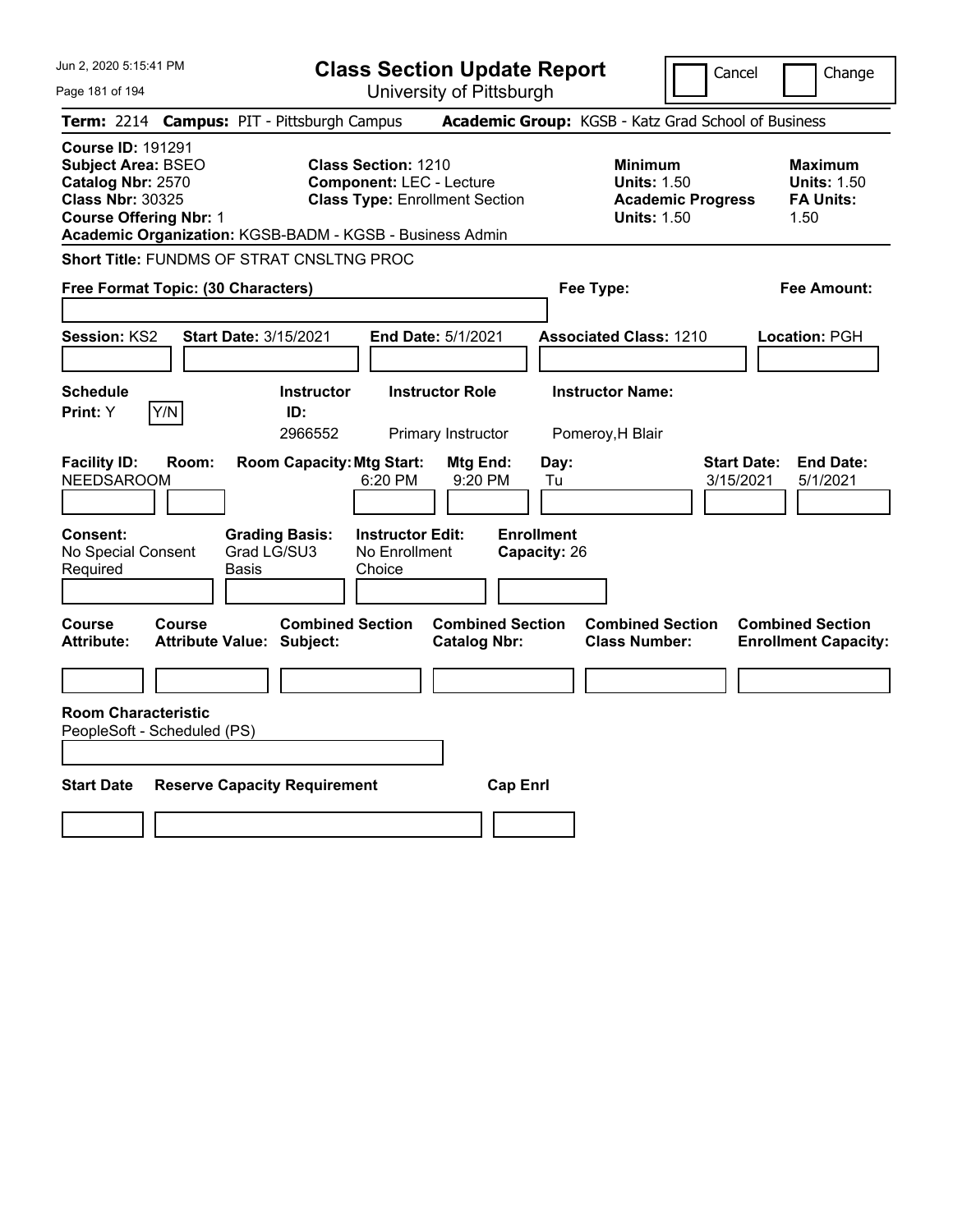| Jun 2, 2020 5:15:41 PM                                                                                                                 | <b>Class Section Update Report</b>                                                                                                                                 | Cancel                                                                                 | Change                                                           |
|----------------------------------------------------------------------------------------------------------------------------------------|--------------------------------------------------------------------------------------------------------------------------------------------------------------------|----------------------------------------------------------------------------------------|------------------------------------------------------------------|
| Page 182 of 194                                                                                                                        | University of Pittsburgh                                                                                                                                           |                                                                                        |                                                                  |
| <b>Term: 2214</b>                                                                                                                      | <b>Campus: PIT - Pittsburgh Campus</b>                                                                                                                             | Academic Group: KGSB - Katz Grad School of Business                                    |                                                                  |
| <b>Course ID: 188317</b><br><b>Subject Area: BSEO</b><br>Catalog Nbr: 2578<br><b>Class Nbr: 29623</b><br><b>Course Offering Nbr: 1</b> | <b>Class Section: 1210</b><br><b>Component: LEC - Lecture</b><br><b>Class Type: Enrollment Section</b><br>Academic Organization: KGSB-BADM - KGSB - Business Admin | <b>Minimum</b><br><b>Units: 1.50</b><br><b>Academic Progress</b><br><b>Units: 1.50</b> | <b>Maximum</b><br><b>Units: 1.50</b><br><b>FA Units:</b><br>1.50 |
|                                                                                                                                        | <b>Short Title: SUSTAINABLE BUSINESS STRATEGY</b>                                                                                                                  |                                                                                        |                                                                  |
| Free Format Topic: (30 Characters)                                                                                                     |                                                                                                                                                                    | Fee Type:                                                                              | Fee Amount:                                                      |
| <b>Session: KS1</b>                                                                                                                    | <b>Start Date: 1/11/2021</b><br><b>End Date: 3/7/2021</b>                                                                                                          | <b>Associated Class: 1210</b>                                                          | Location: PGH                                                    |
| <b>Schedule</b><br>Print: Y<br>Y/N                                                                                                     | <b>Instructor</b><br><b>Instructor Role</b><br>ID:<br>0                                                                                                            | <b>Instructor Name:</b><br>No Instructor Assigned                                      |                                                                  |
| <b>Facility ID:</b><br>Room:<br><b>NEEDSAROOM</b><br>Consent:                                                                          | <b>Room Capacity: Mtg Start:</b><br>Mtg End:<br><b>Grading Basis:</b><br><b>Instructor Edit:</b>                                                                   | Day:<br><b>Start Date:</b><br><b>Enrollment</b>                                        | <b>End Date:</b>                                                 |
| No Special Consent<br>Required                                                                                                         | Grad LG/SNC<br>No Enrollment<br>Basis<br>Choice                                                                                                                    | Capacity: 35                                                                           |                                                                  |
| <b>Course</b><br>Course<br>Attribute:                                                                                                  | <b>Combined Section</b><br><b>Combined Section</b><br><b>Attribute Value: Subject:</b><br><b>Catalog Nbr:</b>                                                      | <b>Combined Section</b><br><b>Class Number:</b>                                        | <b>Combined Section</b><br><b>Enrollment Capacity:</b>           |
| <b>Room Characteristic</b><br>PeopleSoft - Scheduled (PS)<br><b>Start Date</b>                                                         | <b>Reserve Capacity Requirement</b><br><b>Cap Enrl</b>                                                                                                             |                                                                                        |                                                                  |
|                                                                                                                                        |                                                                                                                                                                    |                                                                                        |                                                                  |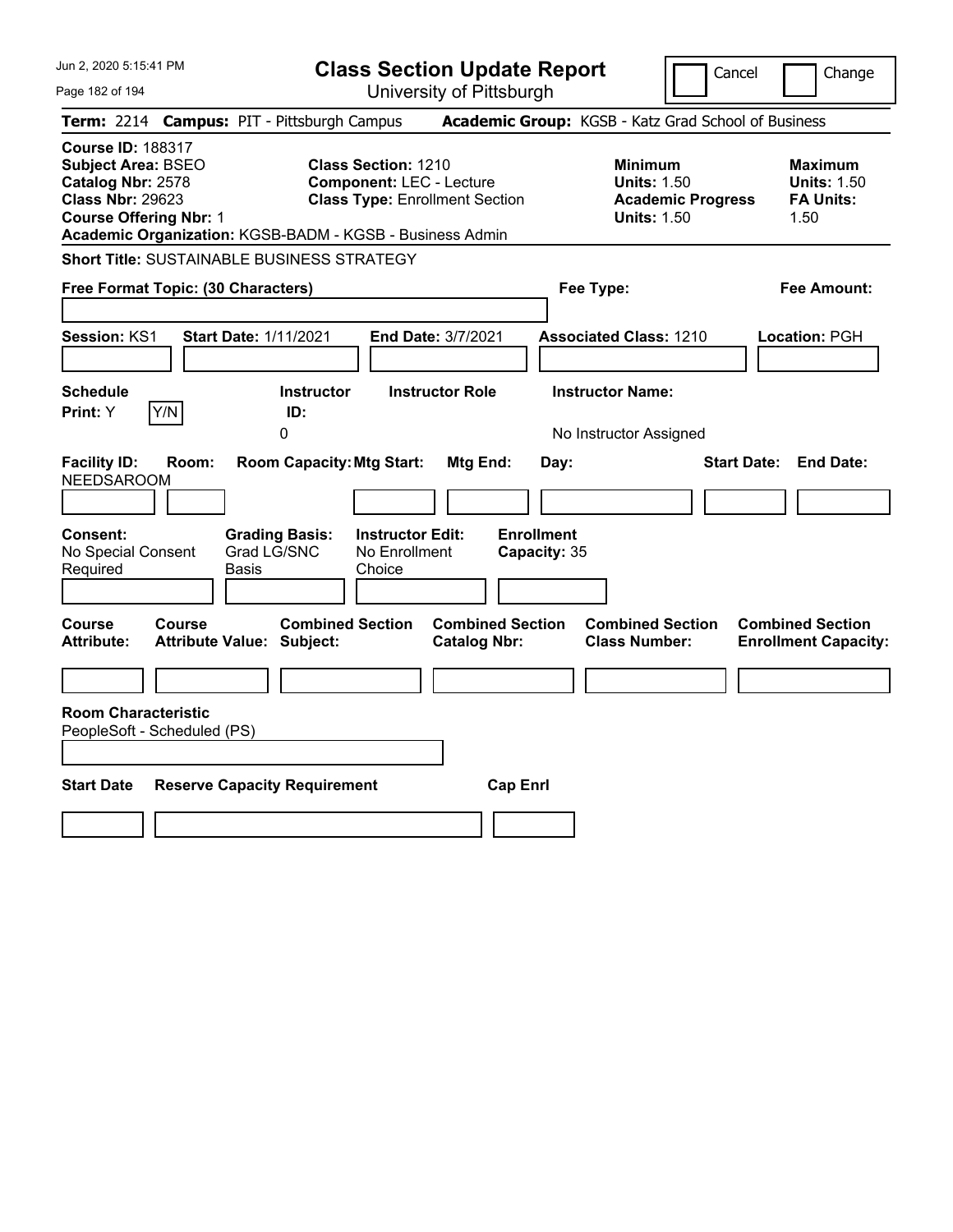| Jun 2, 2020 5:15:41 PM                                                                                                                                                                             | <b>Class Section Update Report</b>                                                                                                                                                                  | Cancel<br>Change                                                 |
|----------------------------------------------------------------------------------------------------------------------------------------------------------------------------------------------------|-----------------------------------------------------------------------------------------------------------------------------------------------------------------------------------------------------|------------------------------------------------------------------|
| Page 183 of 194                                                                                                                                                                                    | University of Pittsburgh                                                                                                                                                                            |                                                                  |
| <b>Campus: PIT - Pittsburgh Campus</b><br><b>Term: 2214</b>                                                                                                                                        | Academic Group: KGSB - Katz Grad School of Business                                                                                                                                                 |                                                                  |
| <b>Course ID: 102884</b><br><b>Subject Area: BSPP</b><br>Catalog Nbr: 2060<br><b>Class Nbr: 23456</b><br><b>Course Offering Nbr: 1</b><br>Academic Organization: KGSB-BADM - KGSB - Business Admin | <b>Class Section: 1020</b><br><b>Minimum</b><br>Component: IND - Independent Study<br><b>Units: 1.00</b><br><b>Class Type: Enrollment Section</b><br><b>Academic Progress</b><br><b>Units: 1.00</b> | <b>Maximum</b><br><b>Units: 6.00</b><br><b>FA Units:</b><br>1.00 |
| Short Title: INDEP STDY STRATGY PLN CONTRL                                                                                                                                                         |                                                                                                                                                                                                     |                                                                  |
| Free Format Topic: (30 Characters)                                                                                                                                                                 | Fee Type:                                                                                                                                                                                           | Fee Amount:                                                      |
| Session: KS2<br><b>Start Date: 3/15/2021</b>                                                                                                                                                       | End Date: 5/1/2021<br><b>Associated Class: 1020</b>                                                                                                                                                 | Location: PGH                                                    |
| <b>Schedule</b><br>Print: Y<br>Y/N                                                                                                                                                                 | <b>Instructor Role</b><br><b>Instructor Name:</b><br><b>Instructor</b><br>ID:<br>2906949<br>Secondary Instructor<br>Burgess, Camille D                                                              |                                                                  |
| <b>Facility ID:</b><br>Room:<br>TBATBA<br>TBA<br>0                                                                                                                                                 | <b>Room Capacity: Mtg Start:</b><br>Mtg End:<br>Day:                                                                                                                                                | <b>End Date:</b><br><b>Start Date:</b><br>3/15/2021<br>5/1/2021  |
| Consent:<br><b>Grading Basis:</b><br>Grad LG/SU3<br><b>Department Consent</b><br>Required<br>Basis                                                                                                 | <b>Enrollment</b><br><b>Instructor Edit:</b><br>Class Instructor<br>Capacity: 10<br><b>Table Edit</b>                                                                                               |                                                                  |
| Course<br><b>Course</b><br><b>Attribute:</b><br><b>Attribute Value: Subject:</b>                                                                                                                   | <b>Combined Section</b><br><b>Combined Section</b><br><b>Combined Section</b><br><b>Catalog Nbr:</b><br><b>Class Number:</b>                                                                        | <b>Combined Section</b><br><b>Enrollment Capacity:</b>           |
|                                                                                                                                                                                                    |                                                                                                                                                                                                     |                                                                  |
| <b>Room Characteristic</b><br>Media - Data Projector/Monitor                                                                                                                                       |                                                                                                                                                                                                     |                                                                  |
| <b>Start Date</b><br><b>Reserve Capacity Requirement</b>                                                                                                                                           | <b>Cap Enrl</b>                                                                                                                                                                                     |                                                                  |
|                                                                                                                                                                                                    |                                                                                                                                                                                                     |                                                                  |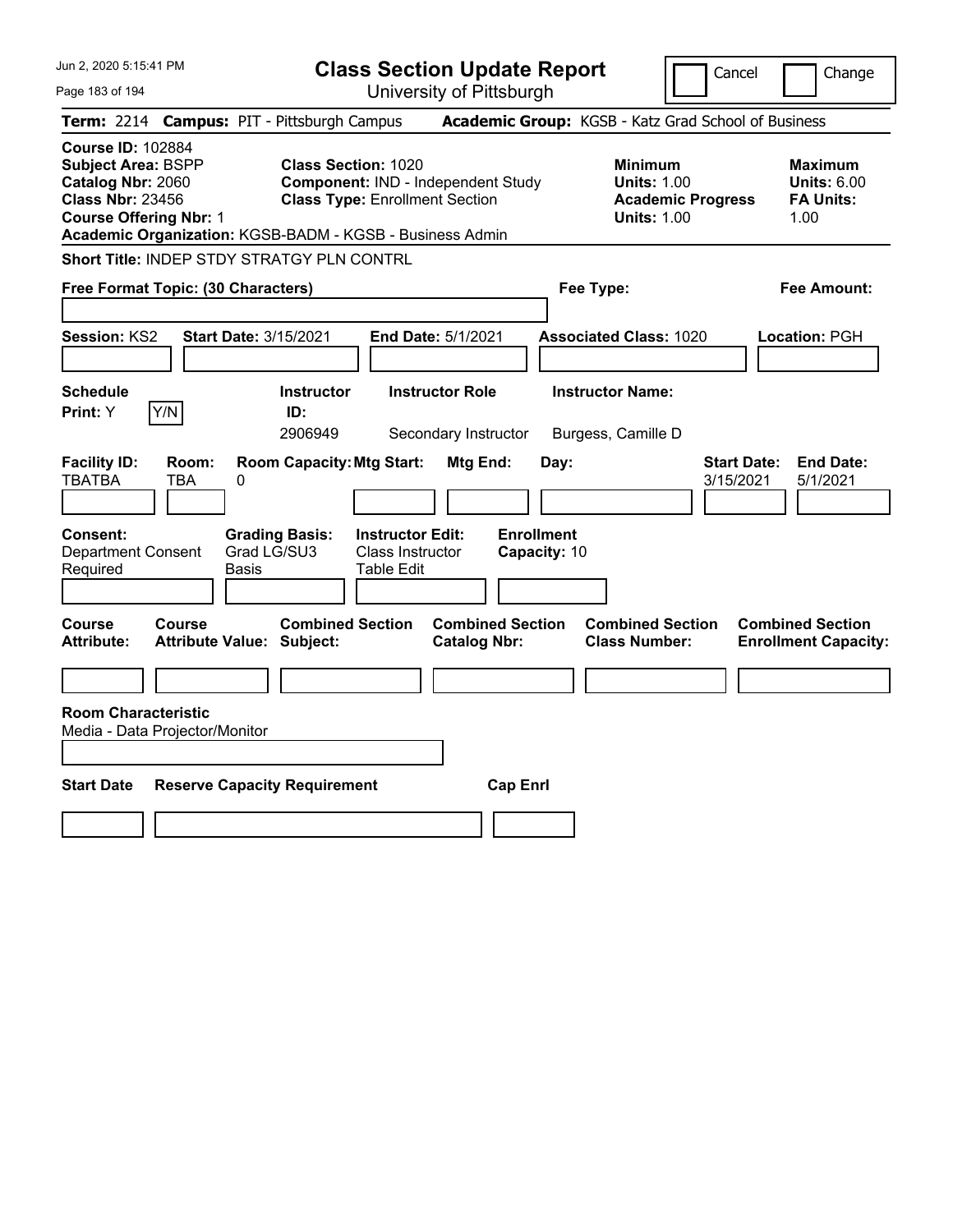| Jun 2, 2020 5:15:41 PM                                                                                                                                                                             |                                                                                                                                              | <b>Class Section Update Report</b>                                   |                                                                                        | Cancel<br>Change                                                 |
|----------------------------------------------------------------------------------------------------------------------------------------------------------------------------------------------------|----------------------------------------------------------------------------------------------------------------------------------------------|----------------------------------------------------------------------|----------------------------------------------------------------------------------------|------------------------------------------------------------------|
| Page 184 of 194                                                                                                                                                                                    |                                                                                                                                              | University of Pittsburgh                                             |                                                                                        |                                                                  |
| <b>Term: 2214</b>                                                                                                                                                                                  | <b>Campus: PIT - Pittsburgh Campus</b>                                                                                                       |                                                                      | Academic Group: KGSB - Katz Grad School of Business                                    |                                                                  |
| <b>Course ID: 102884</b><br><b>Subject Area: BSPP</b><br>Catalog Nbr: 2060<br><b>Class Nbr: 16439</b><br><b>Course Offering Nbr: 1</b><br>Academic Organization: KGSB-BADM - KGSB - Business Admin | <b>Class Section: 1150</b><br>Component: IND - Independent Study<br><b>Class Type: Enrollment Section</b>                                    |                                                                      | <b>Minimum</b><br><b>Units: 1.00</b><br><b>Academic Progress</b><br><b>Units: 1.00</b> | <b>Maximum</b><br><b>Units: 6.00</b><br><b>FA Units:</b><br>1.00 |
| Short Title: INDEP STDY STRATGY PLN CONTRL                                                                                                                                                         |                                                                                                                                              |                                                                      |                                                                                        |                                                                  |
| Free Format Topic: (30 Characters)                                                                                                                                                                 |                                                                                                                                              |                                                                      | Fee Type:                                                                              | Fee Amount:                                                      |
| Session: KS1<br><b>Start Date: 1/11/2021</b><br><b>Schedule</b><br>Y/N<br>Print: Y                                                                                                                 | <b>Instructor</b><br>ID:<br>2906949                                                                                                          | End Date: 3/7/2021<br><b>Instructor Role</b><br>Secondary Instructor | <b>Associated Class: 1150</b><br><b>Instructor Name:</b><br>Burgess, Camille D         | Location: PGH                                                    |
| <b>Facility ID:</b><br>Room:<br><b>TBATBA</b><br>TBA<br>0<br>Consent:<br><b>Department Consent</b><br>Required<br>Basis                                                                            | <b>Room Capacity: Mtg Start:</b><br><b>Grading Basis:</b><br><b>Instructor Edit:</b><br>Grad LG/SU3<br>Class Instructor<br><b>Table Edit</b> | <b>Mtg End:</b><br>Day:<br><b>Enrollment</b><br>Capacity: 20         |                                                                                        | <b>Start Date:</b><br><b>End Date:</b><br>1/11/2021<br>3/7/2021  |
| <b>Course</b><br>Course<br><b>Attribute Value: Subject:</b><br><b>Attribute:</b><br><b>Room Characteristic</b><br>Media - Data Projector/Monitor<br><b>Start Date</b>                              | <b>Combined Section</b><br><b>Reserve Capacity Requirement</b>                                                                               | <b>Combined Section</b><br><b>Catalog Nbr:</b><br><b>Cap Enrl</b>    | <b>Combined Section</b><br><b>Class Number:</b>                                        | <b>Combined Section</b><br><b>Enrollment Capacity:</b>           |
|                                                                                                                                                                                                    |                                                                                                                                              |                                                                      |                                                                                        |                                                                  |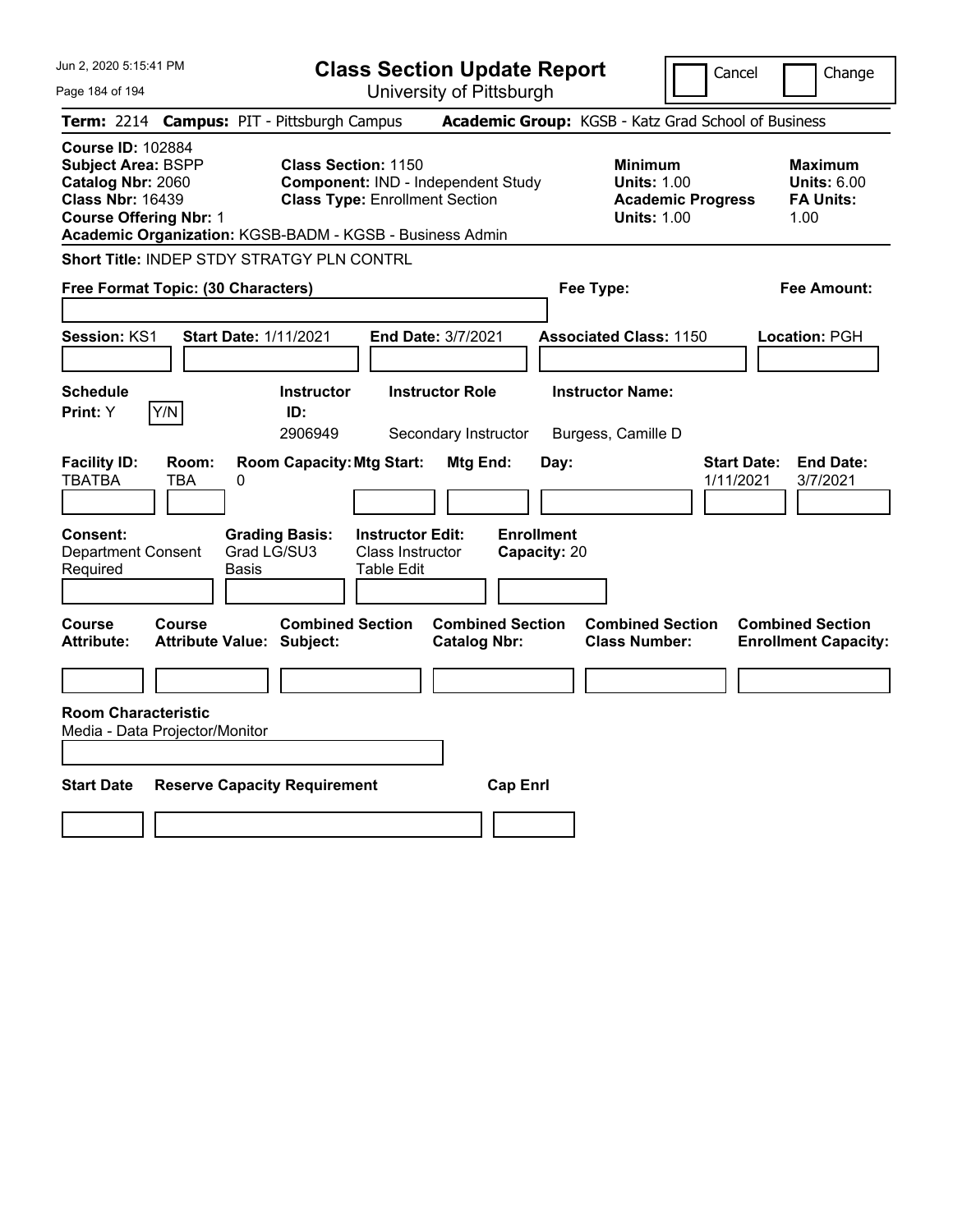| Jun 2, 2020 5:15:41 PM                                                                                                                                                                             | <b>Class Section Update Report</b>                                                                     |                                                                                                   | Cancel<br>Change                                                                             |
|----------------------------------------------------------------------------------------------------------------------------------------------------------------------------------------------------|--------------------------------------------------------------------------------------------------------|---------------------------------------------------------------------------------------------------|----------------------------------------------------------------------------------------------|
| Page 185 of 194                                                                                                                                                                                    | University of Pittsburgh                                                                               |                                                                                                   |                                                                                              |
| <b>Term: 2214</b>                                                                                                                                                                                  | <b>Campus: PIT - Pittsburgh Campus</b>                                                                 | Academic Group: KGSB - Katz Grad School of Business                                               |                                                                                              |
| <b>Course ID: 183799</b><br><b>Subject Area: BSPP</b><br>Catalog Nbr: 2112<br><b>Class Nbr: 30610</b><br><b>Course Offering Nbr: 1</b><br>Academic Organization: KGSB-BADM - KGSB - Business Admin | <b>Class Section: 1210</b><br><b>Component: LEC - Lecture</b><br><b>Class Type: Enrollment Section</b> | <b>Minimum</b><br><b>Units: 1.50</b><br><b>Units: 1.50</b>                                        | <b>Maximum</b><br><b>Units: 1.50</b><br><b>FA Units:</b><br><b>Academic Progress</b><br>1.50 |
| <b>Short Title: LEADING ORGS TO INNOVATE SMRTR</b>                                                                                                                                                 |                                                                                                        |                                                                                                   |                                                                                              |
| Free Format Topic: (30 Characters)                                                                                                                                                                 |                                                                                                        | Fee Type:                                                                                         | Fee Amount:                                                                                  |
| Session: KS1<br><b>Start Date: 1/11/2021</b>                                                                                                                                                       | End Date: 3/7/2021                                                                                     | <b>Associated Class: 1210</b>                                                                     | Location: PGH                                                                                |
| <b>Schedule</b><br>Y/N<br>Print: Y                                                                                                                                                                 | <b>Instructor</b><br><b>Instructor Role</b><br>ID:<br>2909148<br>Primary Instructor                    | <b>Instructor Name:</b><br>Cohen, Susan Kaczka                                                    |                                                                                              |
| <b>Facility ID:</b><br>Room:<br><b>TBATBA</b><br><b>TBA</b><br>0                                                                                                                                   | <b>Room Capacity: Mtg Start:</b>                                                                       | Mtg End:<br>Day:                                                                                  | <b>Start Date:</b><br><b>End Date:</b><br>1/11/2021<br>3/7/2021                              |
| Consent:<br><b>Department Consent</b><br>Required<br>Basis                                                                                                                                         | <b>Grading Basis:</b><br><b>Instructor Edit:</b><br>Grad LG/SNC<br>No Enrollment<br>Choice             | <b>Enrollment</b><br>Capacity: 35                                                                 |                                                                                              |
| Course<br><b>Course</b><br><b>Attribute:</b><br><b>Attribute Value: Subject:</b>                                                                                                                   | <b>Combined Section</b>                                                                                | <b>Combined Section</b><br><b>Combined Section</b><br><b>Catalog Nbr:</b><br><b>Class Number:</b> | <b>Combined Section</b><br><b>Enrollment Capacity:</b>                                       |
| <b>Room Characteristic</b>                                                                                                                                                                         |                                                                                                        |                                                                                                   |                                                                                              |
|                                                                                                                                                                                                    |                                                                                                        |                                                                                                   |                                                                                              |
| <b>Start Date</b><br><b>Reserve Capacity Requirement</b>                                                                                                                                           |                                                                                                        | <b>Cap Enrl</b>                                                                                   |                                                                                              |
|                                                                                                                                                                                                    |                                                                                                        |                                                                                                   |                                                                                              |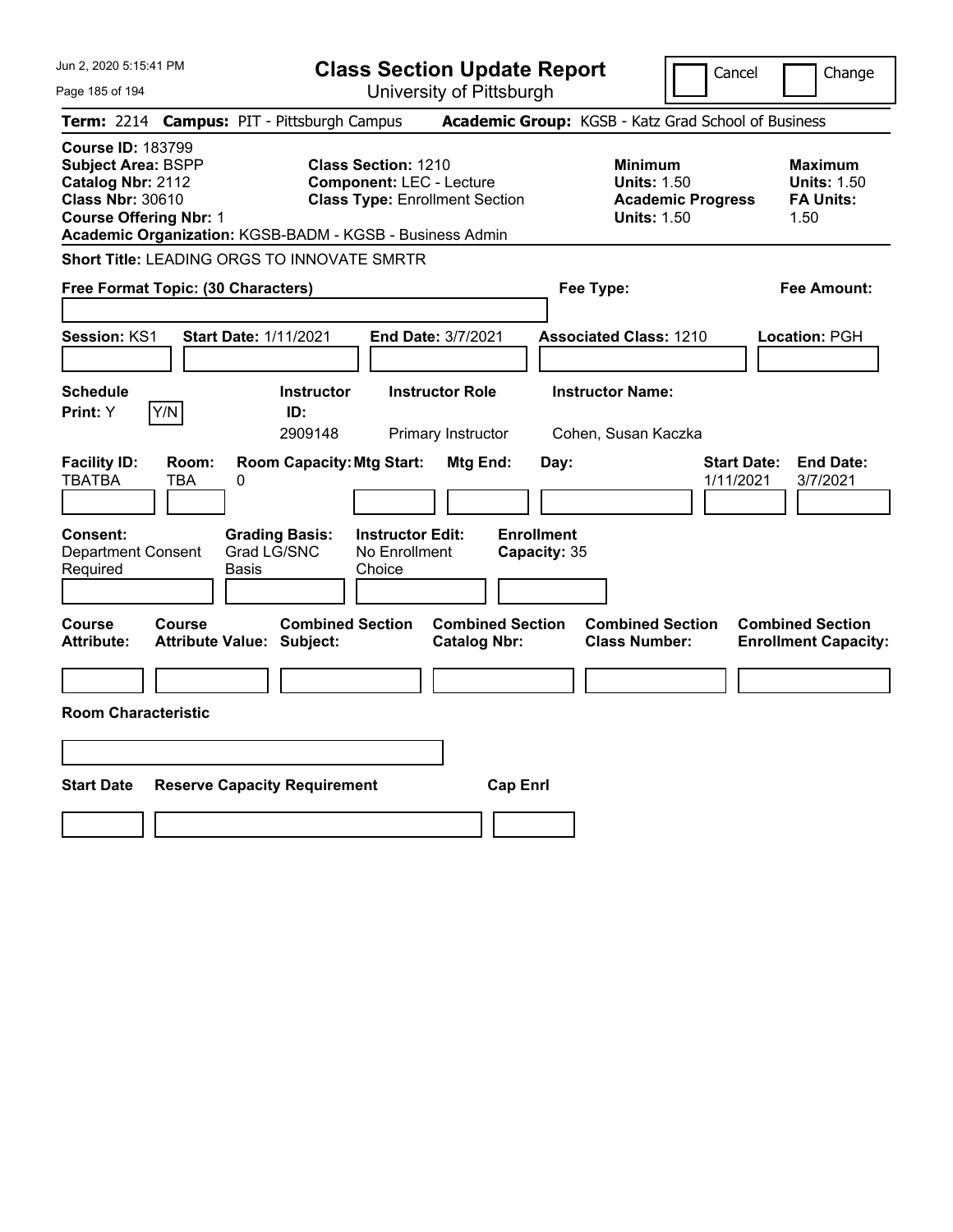| Jun 2, 2020 5:15:41 PM                                                                                                                                                                                                                   | <b>Class Section Update Report</b>                                                                                        | Cancel                                                                                 | Change                                                           |
|------------------------------------------------------------------------------------------------------------------------------------------------------------------------------------------------------------------------------------------|---------------------------------------------------------------------------------------------------------------------------|----------------------------------------------------------------------------------------|------------------------------------------------------------------|
| Page 186 of 194                                                                                                                                                                                                                          | University of Pittsburgh                                                                                                  |                                                                                        |                                                                  |
| Term: 2214 Campus: PIT - Pittsburgh Campus                                                                                                                                                                                               |                                                                                                                           | Academic Group: KGSB - Katz Grad School of Business                                    |                                                                  |
| <b>Course ID: 182642</b><br><b>Subject Area: BSPP</b><br>Catalog Nbr: 2409<br><b>Class Nbr: 20849</b><br><b>Course Offering Nbr: 1</b><br>Academic Organization: KGSB-BADM - KGSB - Business Admin                                       | <b>Class Section: 1110</b><br><b>Component: LEC - Lecture</b><br><b>Class Type: Enrollment Section</b>                    | <b>Minimum</b><br><b>Units: 1.50</b><br><b>Academic Progress</b><br><b>Units: 1.50</b> | <b>Maximum</b><br><b>Units: 1.50</b><br><b>FA Units:</b><br>1.50 |
| <b>Short Title: STRATEGIC MANAGEMENT</b>                                                                                                                                                                                                 |                                                                                                                           |                                                                                        |                                                                  |
| Free Format Topic: (30 Characters)                                                                                                                                                                                                       |                                                                                                                           | Fee Type:                                                                              | <b>Fee Amount:</b>                                               |
|                                                                                                                                                                                                                                          |                                                                                                                           |                                                                                        |                                                                  |
| Session: KS1<br><b>Start Date: 1/11/2021</b>                                                                                                                                                                                             | End Date: 3/7/2021                                                                                                        | <b>Associated Class: 1110</b>                                                          | Location: PGH                                                    |
|                                                                                                                                                                                                                                          |                                                                                                                           |                                                                                        |                                                                  |
| <b>Schedule</b><br>Y/N<br>Print: Y                                                                                                                                                                                                       | <b>Instructor</b><br><b>Instructor Role</b><br>ID:                                                                        | <b>Instructor Name:</b>                                                                |                                                                  |
|                                                                                                                                                                                                                                          | 2900577<br>Primary Instructor                                                                                             | Camillus, John C                                                                       |                                                                  |
| <b>Facility ID:</b><br>Room:<br><b>NEEDSAROOM</b><br>Consent:<br><b>Grading Basis:</b><br>Grad LG/SNC<br>No Special Consent<br>Required<br>Basis                                                                                         | <b>Room Capacity: Mtg Start:</b><br>Mtg End:<br>10:50 AM<br>9:30 AM<br><b>Instructor Edit:</b><br>No Enrollment<br>Choice | Day:<br>MoWe<br>1/11/2021<br><b>Enrollment</b><br>Capacity: 58                         | <b>Start Date:</b><br><b>End Date:</b><br>3/7/2021               |
| <b>Course</b><br>Course<br><b>Attribute:</b><br><b>Attribute Value: Subject:</b>                                                                                                                                                         | <b>Combined Section</b><br><b>Combined Section</b><br><b>Catalog Nbr:</b>                                                 | <b>Combined Section</b><br><b>Class Number:</b>                                        | <b>Combined Section</b><br><b>Enrollment Capacity:</b>           |
|                                                                                                                                                                                                                                          |                                                                                                                           |                                                                                        |                                                                  |
| <b>Room Characteristic</b><br>Media - Data Projector/Monitor<br>PeopleSoft - Scheduled (PS)<br><b>Start Date</b><br><b>Reserve Capacity Requirement</b><br>Restricted to BUSAD-MBA<br>10/1/2020<br>10/1/2020<br>Restricted to BUSADF-MBA | <b>Cap Enrl</b>                                                                                                           | 30<br>28                                                                               |                                                                  |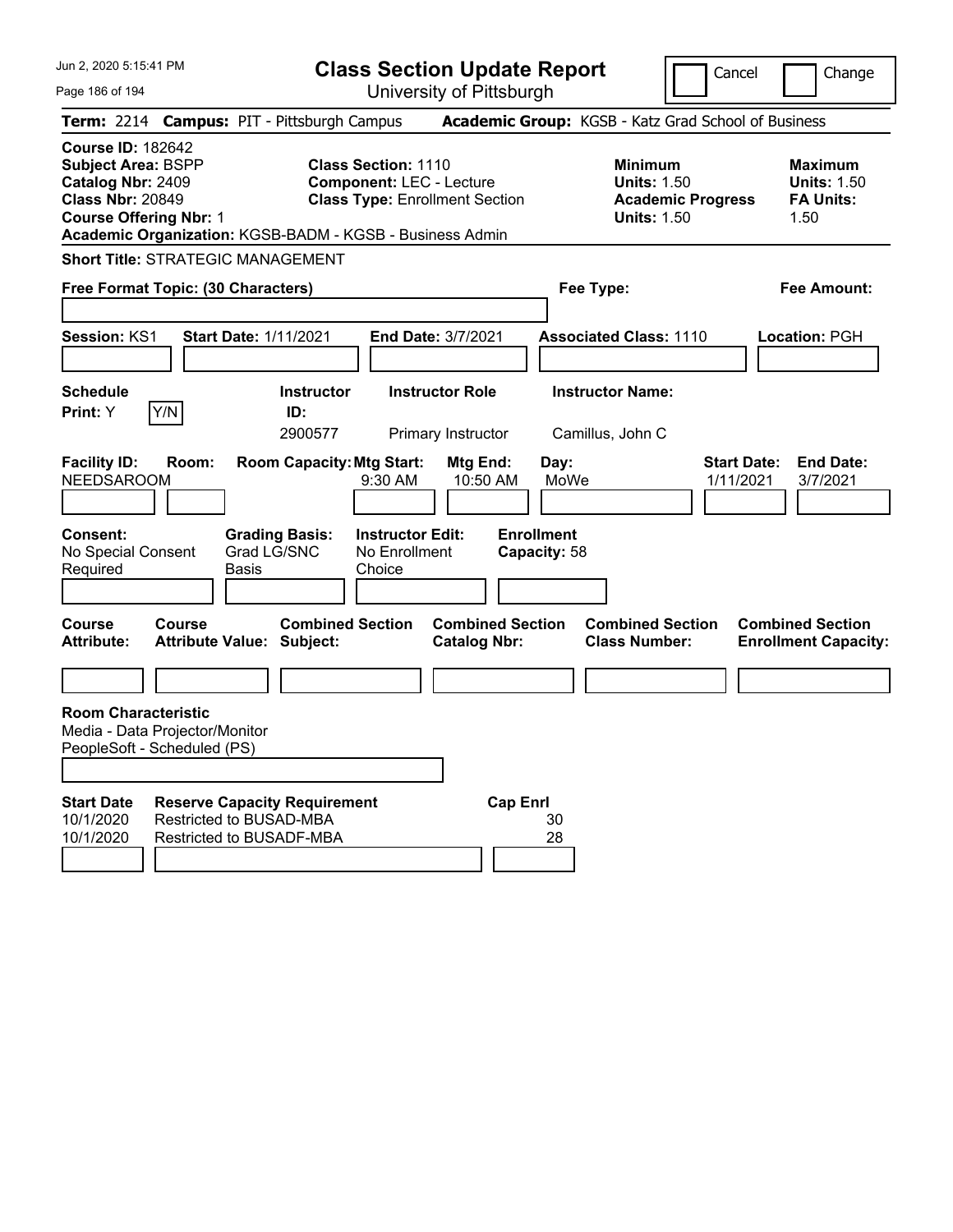| Jun 2, 2020 5:15:41 PM                                                                                                                                                                                                                   | <b>Class Section Update Report</b>                                                                                                                   |                                                                                                         | Cancel<br>Change                                                                           |
|------------------------------------------------------------------------------------------------------------------------------------------------------------------------------------------------------------------------------------------|------------------------------------------------------------------------------------------------------------------------------------------------------|---------------------------------------------------------------------------------------------------------|--------------------------------------------------------------------------------------------|
| Page 187 of 194                                                                                                                                                                                                                          | University of Pittsburgh                                                                                                                             |                                                                                                         |                                                                                            |
| Term: 2214 Campus: PIT - Pittsburgh Campus                                                                                                                                                                                               |                                                                                                                                                      | Academic Group: KGSB - Katz Grad School of Business                                                     |                                                                                            |
| <b>Course ID: 182642</b><br><b>Subject Area: BSPP</b><br>Catalog Nbr: 2409<br><b>Class Nbr: 20848</b><br><b>Course Offering Nbr: 1</b><br>Academic Organization: KGSB-BADM - KGSB - Business Admin                                       | <b>Class Section: 1130</b><br><b>Component: LEC - Lecture</b><br><b>Class Type: Enrollment Section</b>                                               | <b>Minimum</b><br><b>Units: 1.50</b><br><b>Academic Progress</b><br><b>Units: 1.50</b>                  | <b>Maximum</b><br><b>Units: 1.50</b><br><b>FA Units:</b><br>1.50                           |
| <b>Short Title: STRATEGIC MANAGEMENT</b>                                                                                                                                                                                                 |                                                                                                                                                      |                                                                                                         |                                                                                            |
| Free Format Topic: (30 Characters)                                                                                                                                                                                                       |                                                                                                                                                      | Fee Type:                                                                                               | <b>Fee Amount:</b>                                                                         |
|                                                                                                                                                                                                                                          |                                                                                                                                                      |                                                                                                         |                                                                                            |
| Session: KS1<br><b>Start Date: 1/11/2021</b>                                                                                                                                                                                             | End Date: 3/7/2021                                                                                                                                   | <b>Associated Class: 1130</b>                                                                           | Location: PGH                                                                              |
|                                                                                                                                                                                                                                          |                                                                                                                                                      |                                                                                                         |                                                                                            |
| <b>Schedule</b>                                                                                                                                                                                                                          | <b>Instructor Role</b><br><b>Instructor</b>                                                                                                          | <b>Instructor Name:</b>                                                                                 |                                                                                            |
| Y/N<br>Print: Y                                                                                                                                                                                                                          | ID:<br>2900577<br>Primary Instructor                                                                                                                 | Camillus, John C                                                                                        |                                                                                            |
| <b>Facility ID:</b><br>Room:<br><b>NEEDSAROOM</b><br><b>Grading Basis:</b><br>Consent:<br>Grad LG/SNC<br>No Special Consent<br>Required<br>Basis<br><b>Course</b><br>Course                                                              | <b>Room Capacity: Mtg Start:</b><br>Mtg End:<br>12:30 PM<br>1:50 PM<br><b>Instructor Edit:</b><br>No Enrollment<br>Choice<br><b>Combined Section</b> | Day:<br>MoWe<br><b>Enrollment</b><br>Capacity: 58<br><b>Combined Section</b><br><b>Combined Section</b> | <b>End Date:</b><br><b>Start Date:</b><br>1/11/2021<br>3/7/2021<br><b>Combined Section</b> |
| <b>Attribute Value: Subject:</b><br><b>Attribute:</b><br><b>UCIS</b><br><b>GLBST</b>                                                                                                                                                     | <b>Catalog Nbr:</b>                                                                                                                                  | <b>Class Number:</b>                                                                                    | <b>Enrollment Capacity:</b>                                                                |
|                                                                                                                                                                                                                                          |                                                                                                                                                      |                                                                                                         |                                                                                            |
| <b>Room Characteristic</b><br>Media - Data Projector/Monitor<br>PeopleSoft - Scheduled (PS)<br><b>Start Date</b><br><b>Reserve Capacity Requirement</b><br>Restricted to BUSAD-MBA<br>10/1/2020<br>10/1/2020<br>Restricted to BUSADF-MBA |                                                                                                                                                      | <b>Cap Enrl</b><br>30<br>28                                                                             |                                                                                            |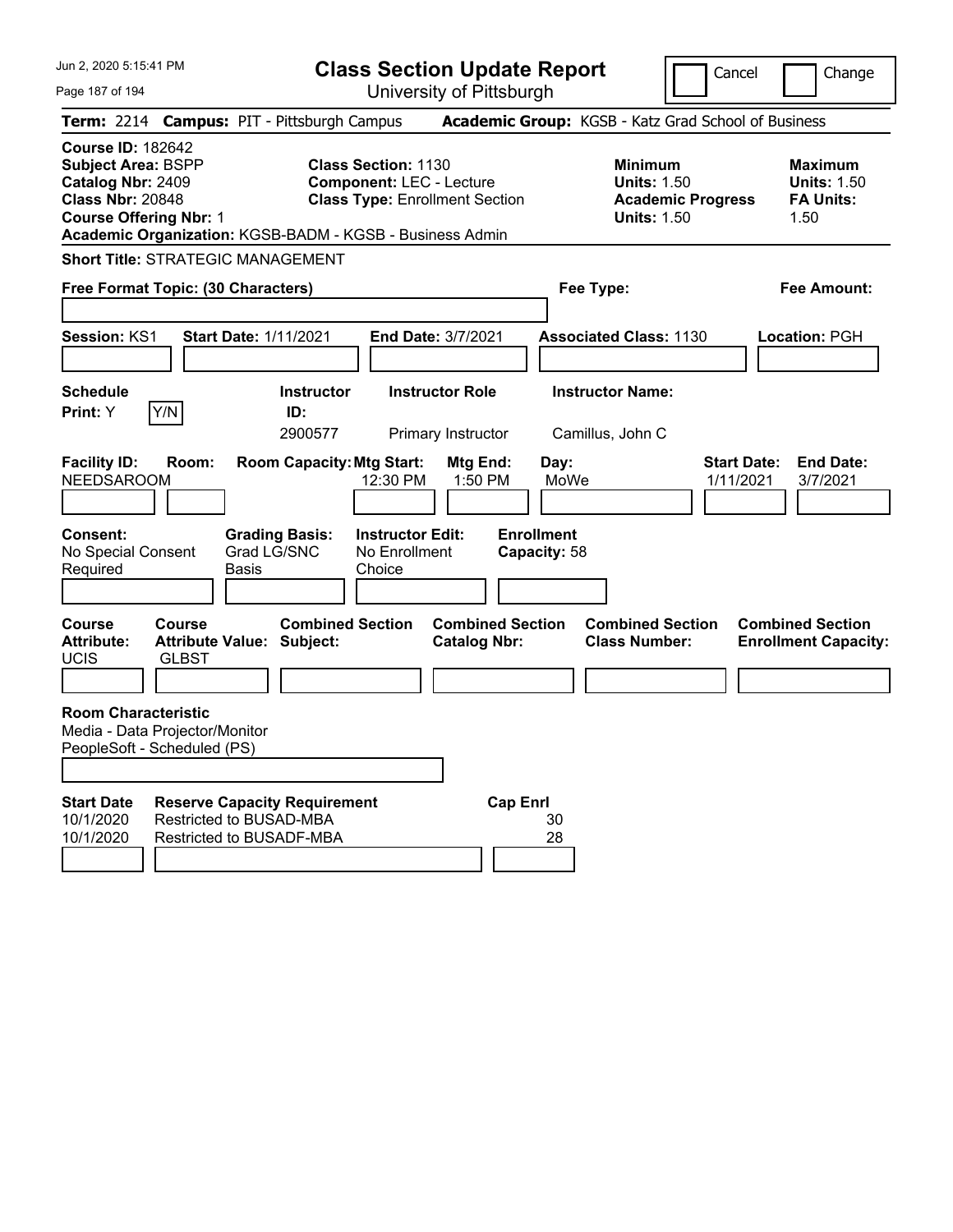| Jun 2, 2020 5:15:41 PM<br>Page 188 of 194                                                                                                                                                          | <b>Class Section Update Report</b><br>University of Pittsburgh                                                | Cancel                                                                                 | Change                                                           |
|----------------------------------------------------------------------------------------------------------------------------------------------------------------------------------------------------|---------------------------------------------------------------------------------------------------------------|----------------------------------------------------------------------------------------|------------------------------------------------------------------|
| Term: 2214 Campus: PIT - Pittsburgh Campus                                                                                                                                                         |                                                                                                               | Academic Group: KGSB - Katz Grad School of Business                                    |                                                                  |
| <b>Course ID: 182642</b><br><b>Subject Area: BSPP</b><br>Catalog Nbr: 2409<br><b>Class Nbr: 20850</b><br><b>Course Offering Nbr: 1</b><br>Academic Organization: KGSB-BADM - KGSB - Business Admin | <b>Class Section: 1180</b><br><b>Component: LEC - Lecture</b><br><b>Class Type: Enrollment Section</b>        | <b>Minimum</b><br><b>Units: 1.50</b><br><b>Academic Progress</b><br><b>Units: 1.50</b> | <b>Maximum</b><br><b>Units: 1.50</b><br><b>FA Units:</b><br>1.50 |
| <b>Short Title: STRATEGIC MANAGEMENT</b>                                                                                                                                                           |                                                                                                               |                                                                                        |                                                                  |
| Free Format Topic: (30 Characters)                                                                                                                                                                 |                                                                                                               | Fee Type:                                                                              | <b>Fee Amount:</b>                                               |
| Session: KS1<br><b>Start Date: 1/11/2021</b>                                                                                                                                                       | End Date: 3/7/2021                                                                                            | <b>Associated Class: 1180</b>                                                          | Location: PGH                                                    |
| <b>Schedule</b><br>Y/N<br>Print: Y<br>ID:<br>0                                                                                                                                                     | <b>Instructor Role</b><br><b>Instructor</b>                                                                   | <b>Instructor Name:</b><br>No Instructor Assigned                                      |                                                                  |
| <b>Facility ID:</b><br>Room:<br><b>NEEDSAROOM</b><br>Consent:<br><b>Grading Basis:</b><br>Grad LG/SNC<br>No Special Consent                                                                        | <b>Room Capacity: Mtg Start:</b><br>Mtg End:<br><b>Enrollment</b><br><b>Instructor Edit:</b><br>No Enrollment | <b>Start Date:</b><br>Day:<br>Capacity: 48                                             | <b>End Date:</b>                                                 |
| Required<br><b>Basis</b>                                                                                                                                                                           | Choice                                                                                                        |                                                                                        |                                                                  |
| <b>Course</b><br><b>Course</b><br><b>Attribute:</b><br><b>Attribute Value: Subject:</b><br><b>HYBRID</b><br><b>IDM</b>                                                                             | <b>Combined Section</b><br><b>Combined Section</b><br><b>Catalog Nbr:</b>                                     | <b>Combined Section</b><br><b>Class Number:</b>                                        | <b>Combined Section</b><br><b>Enrollment Capacity:</b>           |
| <b>Room Characteristic</b><br>Media - Data Projector/Monitor<br>PeopleSoft - Scheduled (PS)                                                                                                        |                                                                                                               |                                                                                        |                                                                  |
| <b>Start Date</b><br><b>Reserve Capacity Requirement</b><br>Restricted to BUSADP-MBA<br>10/1/2020                                                                                                  | <b>Cap Enrl</b>                                                                                               | 48                                                                                     |                                                                  |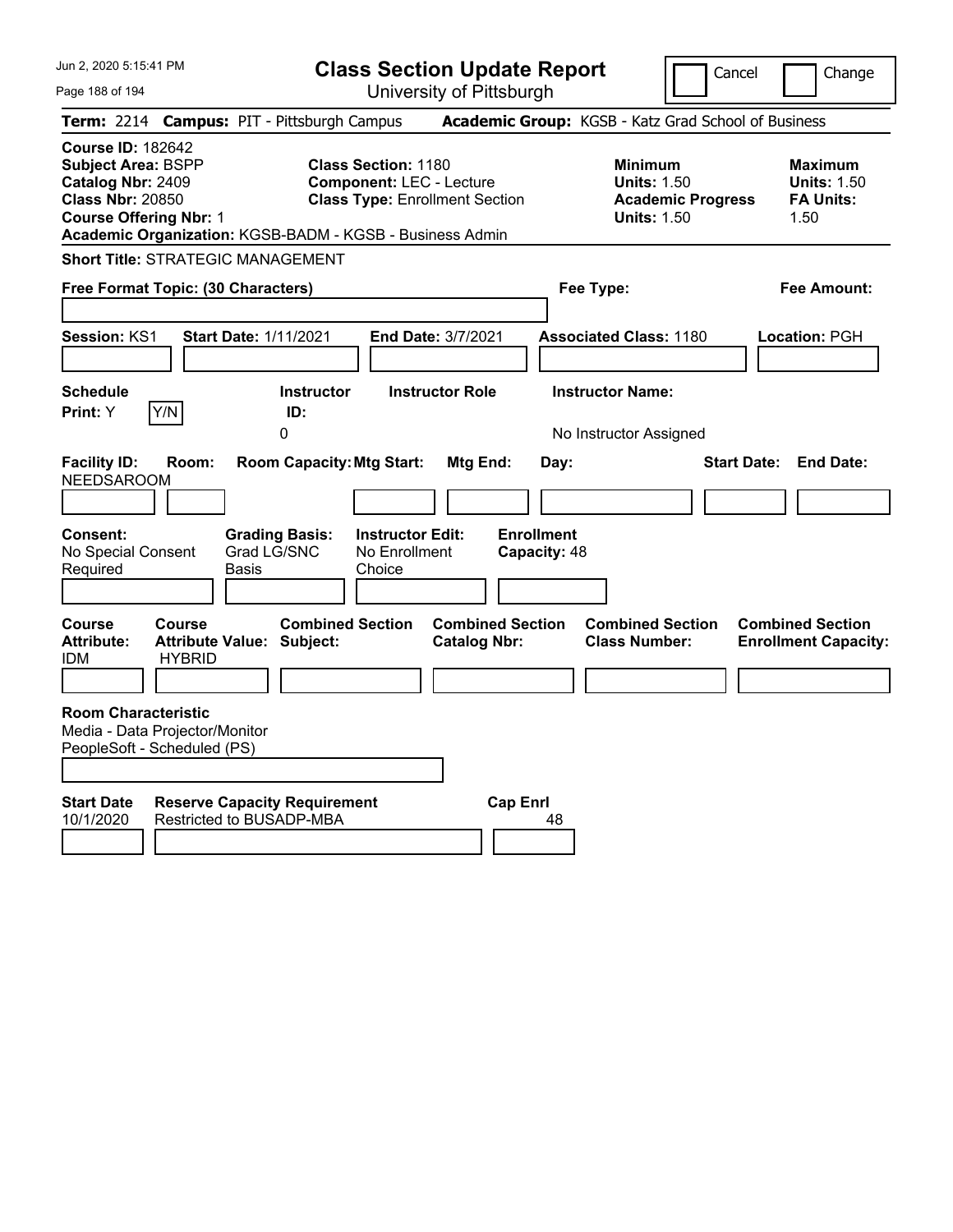| Jun 2, 2020 5:15:41 PM                                                                                                                                                                      |                                                                                                                                | <b>Class Section Update Report</b>             |                                                                                        | Cancel<br>Change                                                 |
|---------------------------------------------------------------------------------------------------------------------------------------------------------------------------------------------|--------------------------------------------------------------------------------------------------------------------------------|------------------------------------------------|----------------------------------------------------------------------------------------|------------------------------------------------------------------|
| Page 189 of 194                                                                                                                                                                             |                                                                                                                                | University of Pittsburgh                       |                                                                                        |                                                                  |
| Term: 2214 Campus: PIT - Pittsburgh Campus                                                                                                                                                  |                                                                                                                                |                                                | Academic Group: KGSB - Katz Grad School of Business                                    |                                                                  |
| <b>Course ID: 182642</b><br>Subject Area: BSPP<br>Catalog Nbr: 2409<br><b>Class Nbr: 30415</b><br><b>Course Offering Nbr: 1</b><br>Academic Organization: KGSB-BADM - KGSB - Business Admin | <b>Class Section: 1200</b><br><b>Component: LEC - Lecture</b><br><b>Class Type: Enrollment Section</b>                         |                                                | <b>Minimum</b><br><b>Units: 1.50</b><br><b>Academic Progress</b><br><b>Units: 1.50</b> | <b>Maximum</b><br><b>Units: 1.50</b><br><b>FA Units:</b><br>1.50 |
| <b>Short Title: STRATEGIC MANAGEMENT</b>                                                                                                                                                    |                                                                                                                                |                                                |                                                                                        |                                                                  |
| Free Format Topic: (30 Characters)                                                                                                                                                          |                                                                                                                                |                                                | Fee Type:                                                                              | Fee Amount:                                                      |
| <b>Session: KS2</b>                                                                                                                                                                         | Start Date: 3/15/2021                                                                                                          | <b>End Date: 5/1/2021</b>                      | <b>Associated Class: 1200</b>                                                          | <b>Location: PGH</b>                                             |
| <b>Schedule</b><br>Y/N<br>Print: Y                                                                                                                                                          | <b>Instructor</b><br>ID:<br>1113149<br>Special<br>2957334                                                                      | <b>Instructor Role</b><br>Primary Instructor   | <b>Instructor Name:</b><br>Giles, Amy E<br>Johnson, Ronald M                           |                                                                  |
| <b>Facility ID:</b><br>Room:<br><b>NEEDSAROOM</b><br><b>Consent:</b><br><b>Department Consent</b><br>Required<br>Basis                                                                      | <b>Room Capacity: Mtg Start:</b><br><b>Grading Basis:</b><br><b>Instructor Edit:</b><br>Grad LG/SNC<br>No Enrollment<br>Choice | Mtg End:<br><b>Enrollment</b><br>Capacity: 20  | Day:                                                                                   | <b>Start Date:</b><br><b>End Date:</b><br>3/15/2021<br>5/1/2021  |
| Course<br>Course<br><b>Attribute:</b><br><b>Attribute Value: Subject:</b>                                                                                                                   | <b>Combined Section</b>                                                                                                        | <b>Combined Section</b><br><b>Catalog Nbr:</b> | <b>Combined Section</b><br><b>Class Number:</b>                                        | <b>Combined Section</b><br><b>Enrollment Capacity:</b>           |
|                                                                                                                                                                                             |                                                                                                                                |                                                |                                                                                        |                                                                  |
| <b>Room Characteristic</b><br>PeopleSoft - Scheduled (PS)                                                                                                                                   |                                                                                                                                |                                                |                                                                                        |                                                                  |
| <b>Start Date</b>                                                                                                                                                                           | <b>Reserve Capacity Requirement</b>                                                                                            | <b>Cap Enrl</b>                                |                                                                                        |                                                                  |
|                                                                                                                                                                                             |                                                                                                                                |                                                |                                                                                        |                                                                  |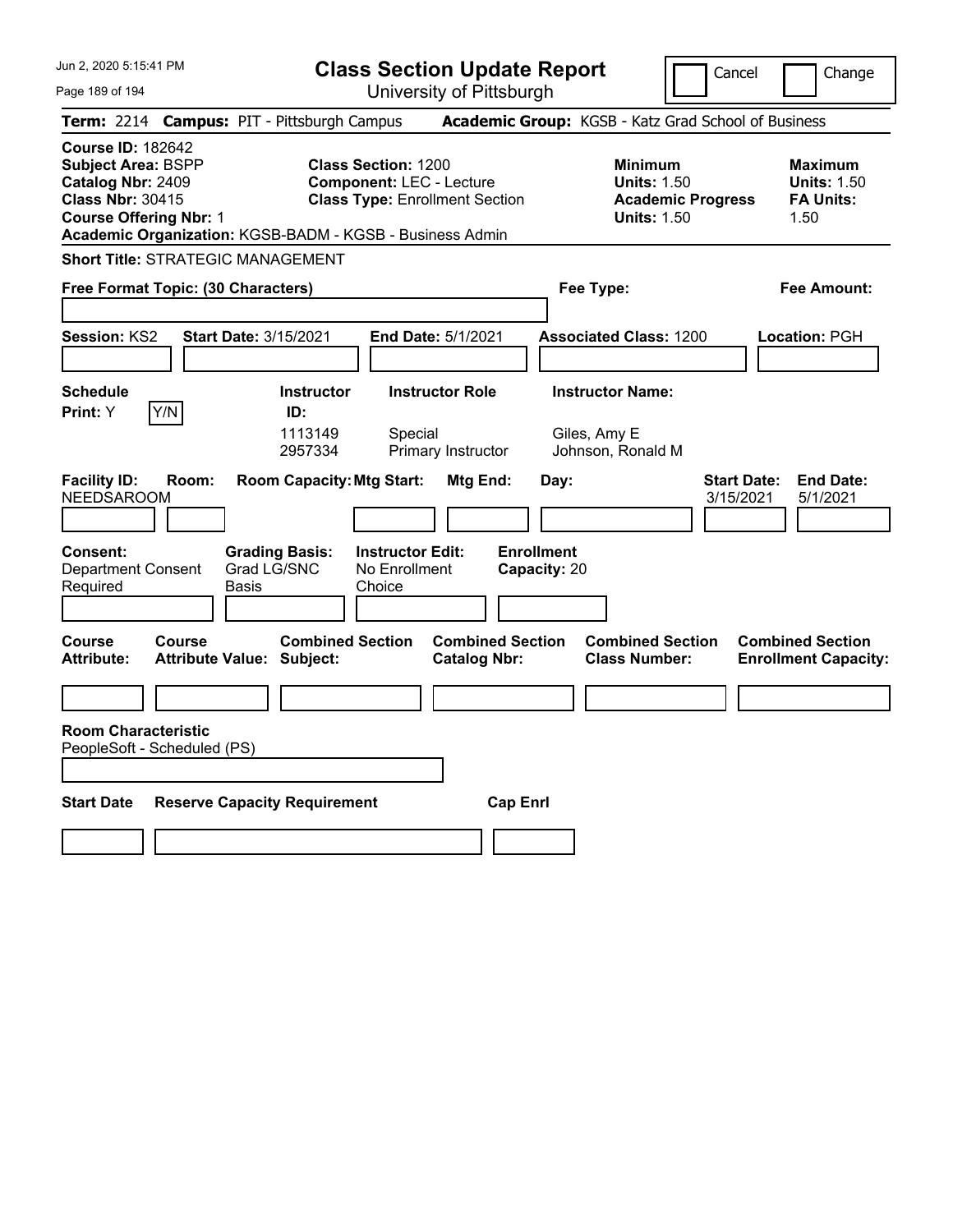| Jun 2, 2020 5:15:41 PM                                                                                                                 | <b>Class Section Update Report</b>                                                                                                                                 | Cancel                                                                                 | Change                                                           |
|----------------------------------------------------------------------------------------------------------------------------------------|--------------------------------------------------------------------------------------------------------------------------------------------------------------------|----------------------------------------------------------------------------------------|------------------------------------------------------------------|
| Page 190 of 194                                                                                                                        | University of Pittsburgh                                                                                                                                           |                                                                                        |                                                                  |
| <b>Term: 2214</b>                                                                                                                      | <b>Campus: PIT - Pittsburgh Campus</b>                                                                                                                             | Academic Group: KGSB - Katz Grad School of Business                                    |                                                                  |
| <b>Course ID: 182642</b><br><b>Subject Area: BSPP</b><br>Catalog Nbr: 2409<br><b>Class Nbr: 30609</b><br><b>Course Offering Nbr: 1</b> | <b>Class Section: 1210</b><br><b>Component: LEC - Lecture</b><br><b>Class Type: Enrollment Section</b><br>Academic Organization: KGSB-BADM - KGSB - Business Admin | <b>Minimum</b><br><b>Units: 1.50</b><br><b>Academic Progress</b><br><b>Units: 1.50</b> | <b>Maximum</b><br><b>Units: 1.50</b><br><b>FA Units:</b><br>1.50 |
| <b>Short Title: STRATEGIC MANAGEMENT</b>                                                                                               |                                                                                                                                                                    |                                                                                        |                                                                  |
| Free Format Topic: (30 Characters)                                                                                                     |                                                                                                                                                                    | Fee Type:                                                                              | Fee Amount:                                                      |
| Session: KS1                                                                                                                           | <b>Start Date: 1/11/2021</b><br>End Date: 3/7/2021                                                                                                                 | <b>Associated Class: 1210</b>                                                          | Location: PGH                                                    |
| <b>Schedule</b><br>Y/N<br>Print: Y                                                                                                     | <b>Instructor</b><br><b>Instructor Role</b><br>ID:<br>2908910<br>Primary Instructor                                                                                | <b>Instructor Name:</b><br>Patton, G R                                                 |                                                                  |
| <b>Facility ID:</b><br>Room:<br><b>TBATBA</b><br><b>TBA</b><br>0                                                                       | <b>Room Capacity: Mtg Start:</b><br>Mtg End:                                                                                                                       | Day:<br>1/11/2021                                                                      | <b>Start Date:</b><br><b>End Date:</b><br>3/7/2021               |
| <b>Consent:</b><br><b>Department Consent</b><br>Required<br>Basis                                                                      | <b>Instructor Edit:</b><br><b>Grading Basis:</b><br>Grad LG/SNC<br>No Enrollment<br>Choice                                                                         | <b>Enrollment</b><br>Capacity: 35                                                      |                                                                  |
| <b>Course</b><br><b>Course</b><br><b>Attribute:</b><br><b>Attribute Value: Subject:</b>                                                | <b>Combined Section</b><br><b>Combined Section</b><br><b>Catalog Nbr:</b>                                                                                          | <b>Combined Section</b><br><b>Class Number:</b>                                        | <b>Combined Section</b><br><b>Enrollment Capacity:</b>           |
| <b>Room Characteristic</b>                                                                                                             |                                                                                                                                                                    |                                                                                        |                                                                  |
|                                                                                                                                        |                                                                                                                                                                    |                                                                                        |                                                                  |
|                                                                                                                                        |                                                                                                                                                                    |                                                                                        |                                                                  |
| <b>Start Date</b>                                                                                                                      | <b>Reserve Capacity Requirement</b>                                                                                                                                | <b>Cap Enrl</b>                                                                        |                                                                  |
|                                                                                                                                        |                                                                                                                                                                    |                                                                                        |                                                                  |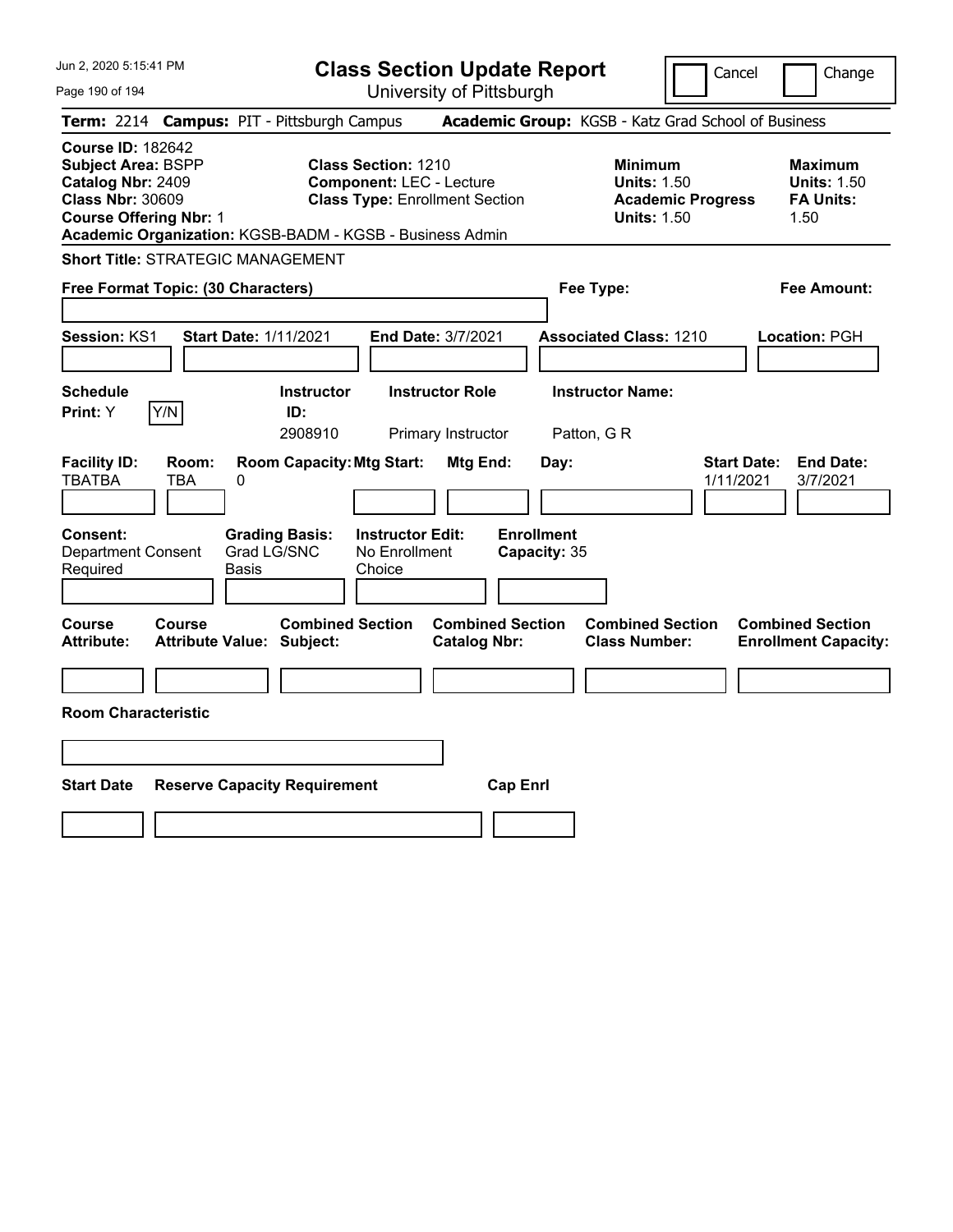| Jun 2, 2020 5:15:41 PM                                                                                                                                                                             |                                            |                                                                     |                                                    | <b>Class Section Update Report</b>             |                                   |                                                            | Cancel                   | Change                                                           |
|----------------------------------------------------------------------------------------------------------------------------------------------------------------------------------------------------|--------------------------------------------|---------------------------------------------------------------------|----------------------------------------------------|------------------------------------------------|-----------------------------------|------------------------------------------------------------|--------------------------|------------------------------------------------------------------|
| Page 191 of 194                                                                                                                                                                                    |                                            |                                                                     |                                                    | University of Pittsburgh                       |                                   |                                                            |                          |                                                                  |
| <b>Term: 2214</b>                                                                                                                                                                                  | <b>Campus: PIT - Pittsburgh Campus</b>     |                                                                     |                                                    |                                                |                                   |                                                            |                          | Academic Group: KGSB - Katz Grad School of Business              |
| <b>Course ID: 102890</b><br><b>Subject Area: BSPP</b><br>Catalog Nbr: 3010<br><b>Class Nbr: 13042</b><br><b>Course Offering Nbr: 1</b><br>Academic Organization: KGSB-BADM - KGSB - Business Admin |                                            | <b>Class Section: 1010</b><br><b>Class Type: Enrollment Section</b> |                                                    | Component: IND - Independent Study             |                                   | <b>Minimum</b><br><b>Units: 1.00</b><br><b>Units: 1.00</b> | <b>Academic Progress</b> | <b>Maximum</b><br><b>Units: 9.00</b><br><b>FA Units:</b><br>1.00 |
| <b>Short Title: INDEP STDY STRATGC PLNNG POLCY</b>                                                                                                                                                 |                                            |                                                                     |                                                    |                                                |                                   |                                                            |                          |                                                                  |
| Free Format Topic: (30 Characters)                                                                                                                                                                 |                                            |                                                                     |                                                    |                                                |                                   | Fee Type:                                                  |                          | Fee Amount:                                                      |
| <b>Session: KPT</b>                                                                                                                                                                                | <b>Start Date: 1/11/2021</b>               |                                                                     |                                                    | End Date: 5/1/2021                             |                                   | <b>Associated Class: 1010</b>                              |                          | Location: PGH                                                    |
| <b>Schedule</b><br>Y/N<br>Print: Y                                                                                                                                                                 |                                            | <b>Instructor</b><br>ID:<br>2902127                                 |                                                    | <b>Instructor Role</b><br>Primary Instructor   |                                   | <b>Instructor Name:</b><br>Woods, Carrie Annette           |                          |                                                                  |
| <b>Facility ID:</b><br><b>TBATBA</b>                                                                                                                                                               | Room:<br>TBA<br>0                          | <b>Room Capacity: Mtg Start:</b>                                    |                                                    | Mtg End:                                       | Day:                              |                                                            |                          | <b>End Date:</b><br><b>Start Date:</b><br>5/1/2021<br>1/11/2021  |
| Consent:<br><b>Department Consent</b><br>Required                                                                                                                                                  |                                            | <b>Grading Basis:</b><br><b>Grad HSU Basis</b>                      | <b>Instructor Edit:</b><br>No Enrollment<br>Choice |                                                | <b>Enrollment</b><br>Capacity: 60 |                                                            |                          |                                                                  |
| Course<br>Attribute:                                                                                                                                                                               | <b>Course</b><br>Attribute Value: Subject: | <b>Combined Section</b>                                             |                                                    | <b>Combined Section</b><br><b>Catalog Nbr:</b> |                                   | <b>Combined Section</b><br><b>Class Number:</b>            |                          | <b>Combined Section</b><br><b>Enrollment Capacity:</b>           |
| <b>Room Characteristic</b><br>Media - Data Projector/Monitor                                                                                                                                       |                                            |                                                                     |                                                    |                                                |                                   |                                                            |                          |                                                                  |
| <b>Start Date</b>                                                                                                                                                                                  | <b>Reserve Capacity Requirement</b>        |                                                                     |                                                    | <b>Cap Enrl</b>                                |                                   |                                                            |                          |                                                                  |
|                                                                                                                                                                                                    |                                            |                                                                     |                                                    |                                                |                                   |                                                            |                          |                                                                  |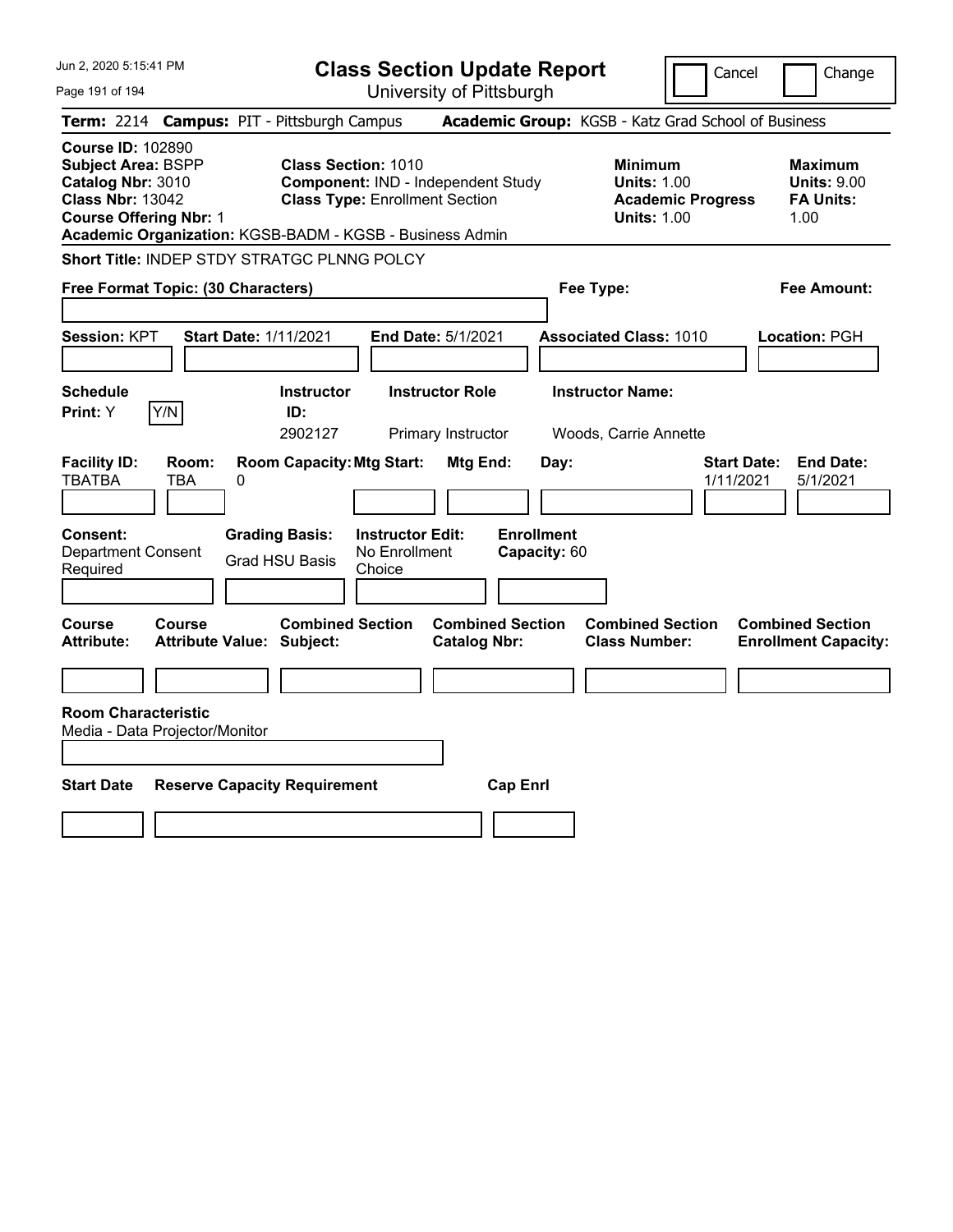| Jun 2, 2020 5:15:41 PM                                                                                                                                                                             |                                                             | <b>Class Section Update Report</b>                                                                     |                                   |                                                                                        | Cancel<br>Change                                                 |
|----------------------------------------------------------------------------------------------------------------------------------------------------------------------------------------------------|-------------------------------------------------------------|--------------------------------------------------------------------------------------------------------|-----------------------------------|----------------------------------------------------------------------------------------|------------------------------------------------------------------|
| Page 192 of 194                                                                                                                                                                                    |                                                             | University of Pittsburgh                                                                               |                                   |                                                                                        |                                                                  |
| Term: 2214 Campus: PIT - Pittsburgh Campus                                                                                                                                                         |                                                             |                                                                                                        |                                   | Academic Group: KGSB - Katz Grad School of Business                                    |                                                                  |
| <b>Course ID: 102892</b><br><b>Subject Area: BSPP</b><br>Catalog Nbr: 3012<br><b>Class Nbr: 30865</b><br><b>Course Offering Nbr: 1</b><br>Academic Organization: KGSB-BADM - KGSB - Business Admin |                                                             | <b>Class Section: 1010</b><br><b>Component: SEM - Seminar</b><br><b>Class Type: Enrollment Section</b> |                                   | <b>Minimum</b><br><b>Units: 3.00</b><br><b>Academic Progress</b><br><b>Units: 3.00</b> | <b>Maximum</b><br><b>Units: 3.00</b><br><b>FA Units:</b><br>3.00 |
| Short Title: RSRCH IN COMPETITIVE STRATEGY                                                                                                                                                         |                                                             |                                                                                                        |                                   |                                                                                        |                                                                  |
| Free Format Topic: (30 Characters)                                                                                                                                                                 |                                                             |                                                                                                        |                                   | Fee Type:                                                                              | Fee Amount:                                                      |
| Session: KPT                                                                                                                                                                                       | <b>Start Date: 1/11/2021</b>                                | End Date: 5/1/2021                                                                                     |                                   | <b>Associated Class: 1010</b>                                                          | Location: PGH                                                    |
| <b>Schedule</b><br>Y/N<br>Print: Y                                                                                                                                                                 | <b>Instructor</b><br>ID:<br>2915693                         | <b>Instructor Role</b><br>Primary Instructor                                                           |                                   | <b>Instructor Name:</b><br>Madhavan, Ravi                                              |                                                                  |
| <b>Facility ID:</b><br>Room:<br><b>TBATBA</b><br>TBA                                                                                                                                               | <b>Room Capacity: Mtg Start:</b><br>0                       | Mtg End:                                                                                               | Day:                              |                                                                                        | <b>Start Date:</b><br><b>End Date:</b><br>1/11/2021<br>5/1/2021  |
| Consent:<br><b>Department Consent</b><br>Required                                                                                                                                                  | <b>Grading Basis:</b><br>Grad LG/SNC<br>Basis               | <b>Instructor Edit:</b><br>No Enrollment<br>Choice                                                     | <b>Enrollment</b><br>Capacity: 25 |                                                                                        |                                                                  |
| Course<br><b>Course</b><br><b>Attribute:</b>                                                                                                                                                       | <b>Combined Section</b><br><b>Attribute Value: Subject:</b> | <b>Catalog Nbr:</b>                                                                                    | <b>Combined Section</b>           | <b>Combined Section</b><br><b>Class Number:</b>                                        | <b>Combined Section</b><br><b>Enrollment Capacity:</b>           |
|                                                                                                                                                                                                    |                                                             |                                                                                                        |                                   |                                                                                        |                                                                  |
| <b>Room Characteristic</b>                                                                                                                                                                         |                                                             |                                                                                                        |                                   |                                                                                        |                                                                  |
|                                                                                                                                                                                                    |                                                             |                                                                                                        |                                   |                                                                                        |                                                                  |
| <b>Start Date</b><br><b>Reserve Capacity Requirement</b><br><b>Cap Enrl</b>                                                                                                                        |                                                             |                                                                                                        |                                   |                                                                                        |                                                                  |
|                                                                                                                                                                                                    |                                                             |                                                                                                        |                                   |                                                                                        |                                                                  |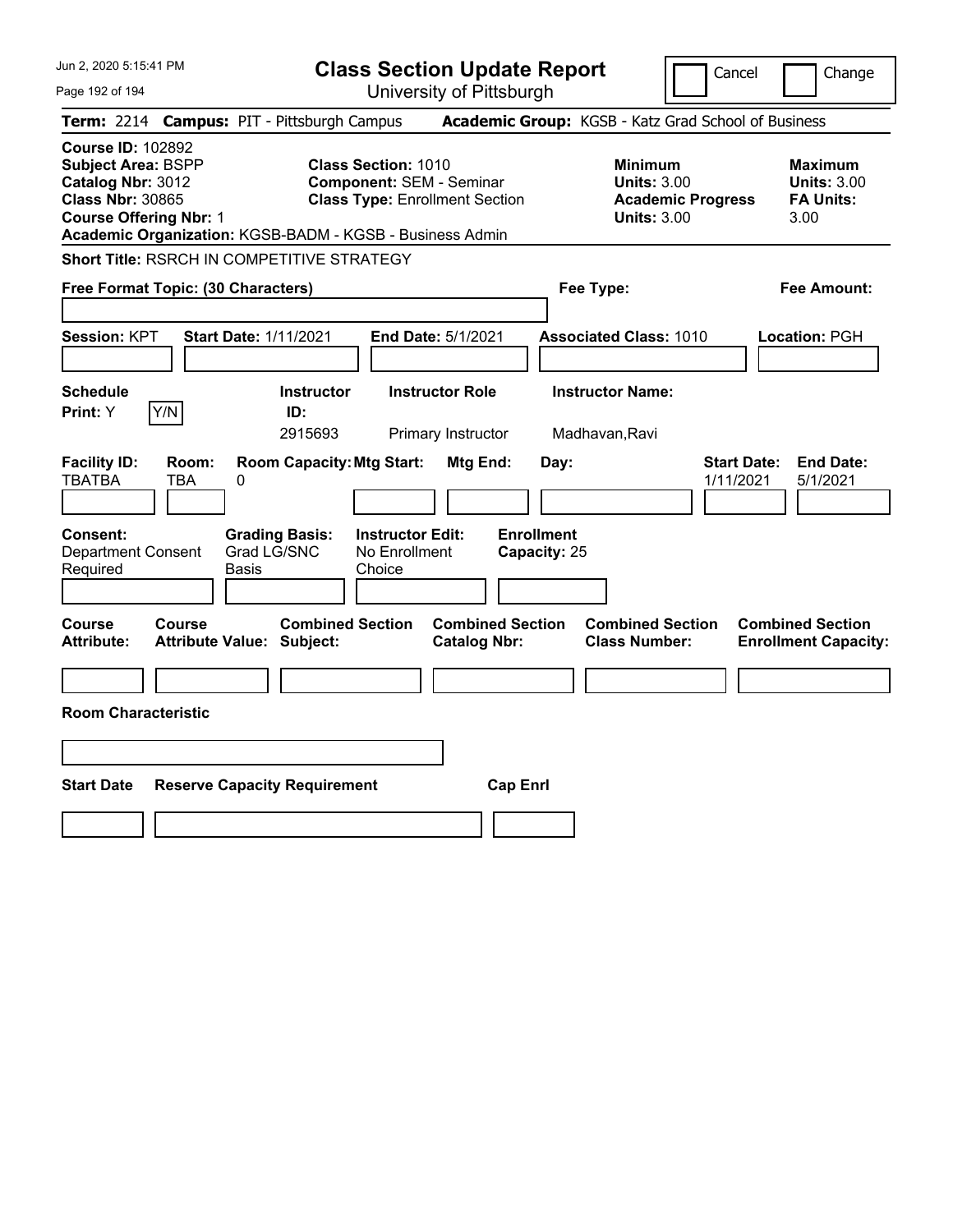| Jun 2, 2020 5:15:41 PM                                                                                                                   |              |                                                             |                                                                     | <b>Class Section Update Report</b>                                 |                                    |                                                                                        | Cancel                          | Change                                                           |
|------------------------------------------------------------------------------------------------------------------------------------------|--------------|-------------------------------------------------------------|---------------------------------------------------------------------|--------------------------------------------------------------------|------------------------------------|----------------------------------------------------------------------------------------|---------------------------------|------------------------------------------------------------------|
| Page 193 of 194                                                                                                                          |              |                                                             |                                                                     | University of Pittsburgh                                           |                                    |                                                                                        |                                 |                                                                  |
| <b>Term: 2214</b>                                                                                                                        |              | <b>Campus: PIT - Pittsburgh Campus</b>                      |                                                                     | Academic Group: KGSB - Katz Grad School of Business                |                                    |                                                                                        |                                 |                                                                  |
| <b>Course ID: 103197</b><br><b>Subject Area: BUSADM</b><br>Catalog Nbr: 3199<br><b>Class Nbr: 13043</b><br><b>Course Offering Nbr: 1</b> |              | Academic Organization: KGSB-BADM - KGSB - Business Admin    | <b>Class Section: 1010</b><br><b>Class Type: Enrollment Section</b> | <b>Component: THE - Thesis Research</b>                            |                                    | <b>Minimum</b><br><b>Units: 1.00</b><br><b>Academic Progress</b><br><b>Units: 1.00</b> |                                 | <b>Maximum</b><br><b>Units: 9.00</b><br><b>FA Units:</b><br>1.00 |
|                                                                                                                                          |              | <b>Short Title: RESEARCH AND DISSERTATION PHD</b>           |                                                                     |                                                                    |                                    |                                                                                        |                                 |                                                                  |
| Free Format Topic: (30 Characters)                                                                                                       |              |                                                             |                                                                     |                                                                    | Fee Type:                          |                                                                                        |                                 | Fee Amount:                                                      |
| <b>Session: KPT</b>                                                                                                                      |              | <b>Start Date: 1/11/2021</b>                                |                                                                     | End Date: 5/1/2021                                                 |                                    | <b>Associated Class: 1010</b>                                                          |                                 | Location: PGH                                                    |
| <b>Schedule</b><br>Print: Y                                                                                                              | Y/N          | <b>Instructor</b><br>ID:<br>2904044<br>2902127              |                                                                     | <b>Instructor Role</b><br>Primary Instructor<br>Primary Instructor |                                    | <b>Instructor Name:</b><br>Galletta, Dennis<br>Woods, Carrie Annette                   |                                 |                                                                  |
| <b>Facility ID:</b><br><b>TBATBA</b>                                                                                                     | Room:<br>TBA | <b>Room Capacity: Mtg Start:</b><br>0                       |                                                                     | Mtg End:                                                           | Day:                               |                                                                                        | <b>Start Date:</b><br>1/11/2021 | <b>End Date:</b><br>5/1/2021                                     |
| Consent:<br><b>Department Consent</b><br>Required                                                                                        |              | <b>Grading Basis:</b><br><b>Grad SN Basis</b>               | <b>Instructor Edit:</b><br><b>Class Instructor</b><br>Table Edit    |                                                                    | <b>Enrollment</b><br>Capacity: 100 |                                                                                        |                                 |                                                                  |
| <b>Course</b><br><b>Attribute:</b>                                                                                                       | Course       | <b>Combined Section</b><br><b>Attribute Value: Subject:</b> |                                                                     | <b>Combined Section</b><br><b>Catalog Nbr:</b>                     |                                    | <b>Combined Section</b><br><b>Class Number:</b>                                        |                                 | <b>Combined Section</b><br><b>Enrollment Capacity:</b>           |
|                                                                                                                                          |              |                                                             |                                                                     |                                                                    |                                    |                                                                                        |                                 |                                                                  |
| <b>Room Characteristic</b><br>Media - Data Projector/Monitor                                                                             |              |                                                             |                                                                     |                                                                    |                                    |                                                                                        |                                 |                                                                  |
| <b>Start Date</b>                                                                                                                        |              | <b>Reserve Capacity Requirement</b>                         |                                                                     | <b>Cap Enrl</b>                                                    |                                    |                                                                                        |                                 |                                                                  |
|                                                                                                                                          |              |                                                             |                                                                     |                                                                    |                                    |                                                                                        |                                 |                                                                  |